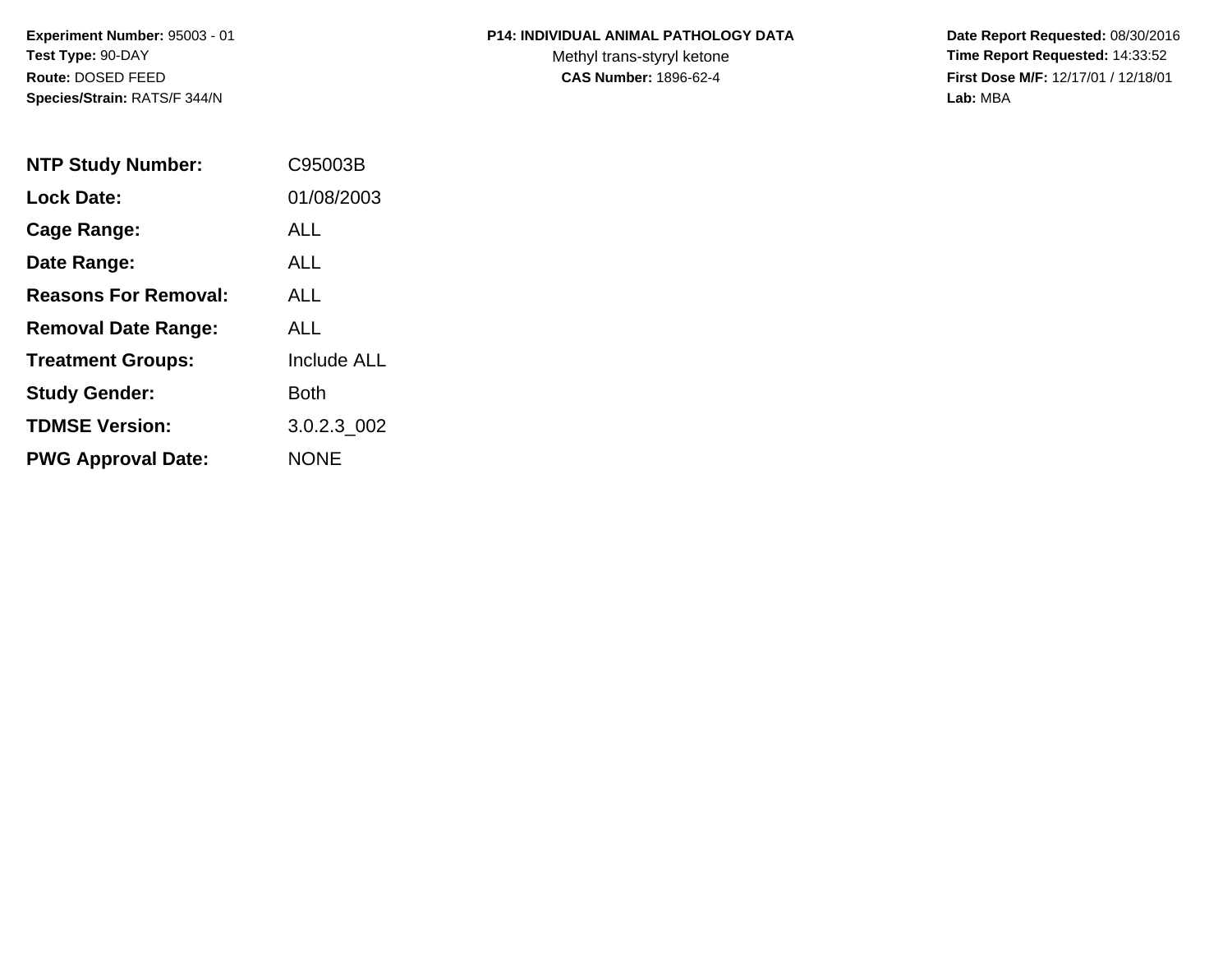| Experiment Number: 95003 - 01<br>Test Type: 90-DAY<br>Route: DOSED FEED<br>Species/Strain: RATS/F 344/N | <b>P14: INDIVIDUAL ANIMAL PATHOLOGY DATA</b><br>Methyl trans-styryl ketone<br><b>CAS Number: 1896-62-4</b> |                                                                      | Date Report Requested: 08/30/2016<br>Time Report Requested: 14:33:52<br>First Dose M/F: 12/17/01 / 12/18/01<br>Lab: MBA |  |
|---------------------------------------------------------------------------------------------------------|------------------------------------------------------------------------------------------------------------|----------------------------------------------------------------------|-------------------------------------------------------------------------------------------------------------------------|--|
| <b>ANIMAL ID: 1</b>                                                                                     | <b>TRT#: 1</b>                                                                                             | <b>SEX: Male</b>                                                     | DAY ON TEST: 92                                                                                                         |  |
|                                                                                                         | <b>DOSE: VEHICLE CONTROL</b>                                                                               | <b>DISP: Terminal Sacrifice</b><br>ORGAN AND ACCOUNTABLE SITE STATUS | <b>HISTO: MB459M-1</b>                                                                                                  |  |
| <b>NORMAL</b>                                                                                           |                                                                                                            |                                                                      |                                                                                                                         |  |
| * Adrenal Cortex                                                                                        | * Adrenal Medulla                                                                                          | * Blood Vessel                                                       | * Bone                                                                                                                  |  |
| * Bone Marrow                                                                                           | * Brain                                                                                                    | * Epididymis                                                         | * Esophagus                                                                                                             |  |
| * Eye                                                                                                   | * Harderian Gland                                                                                          | * Heart                                                              | * Intestine Large, Cecum                                                                                                |  |
| * Intestine Large, Colon                                                                                | * Intestine Large, Rectum                                                                                  | * Intestine Small, Duodenum                                          | * Intestine Small, Ileum                                                                                                |  |
| * Intestine Small, Jejunum                                                                              | * Islets, Pancreatic                                                                                       | * Kidney                                                             | * Liver                                                                                                                 |  |
| * Lymph Node, Mesenteric                                                                                | * Nose                                                                                                     | * Pancreas                                                           | * Pituitary Gland                                                                                                       |  |
| * Preputial Gland                                                                                       | * Prostate                                                                                                 | * Salivary Glands                                                    | * Seminal Vesicle                                                                                                       |  |
| * Skin                                                                                                  | * Spleen                                                                                                   | * Stomach, Forestomach                                               | * Stomach, Glandular                                                                                                    |  |
| * Testes                                                                                                | * Thymus                                                                                                   | * Thyroid Gland                                                      | * Tongue                                                                                                                |  |
| * Trachea                                                                                               | * Urinary Bladder                                                                                          |                                                                      |                                                                                                                         |  |
| <b>MISSING</b>                                                                                          |                                                                                                            |                                                                      |                                                                                                                         |  |
| * Lymph Node, Mandibular                                                                                | * Mammary Gland                                                                                            | * Parathyroid Gland                                                  |                                                                                                                         |  |
| <b>OBSERVATIONS</b>                                                                                     |                                                                                                            |                                                                      |                                                                                                                         |  |
| * Lung                                                                                                  | Perivascular                                                                                               | <b>Infiltration Cellular</b>                                         | Lymphocyte, Focal, Minimal                                                                                              |  |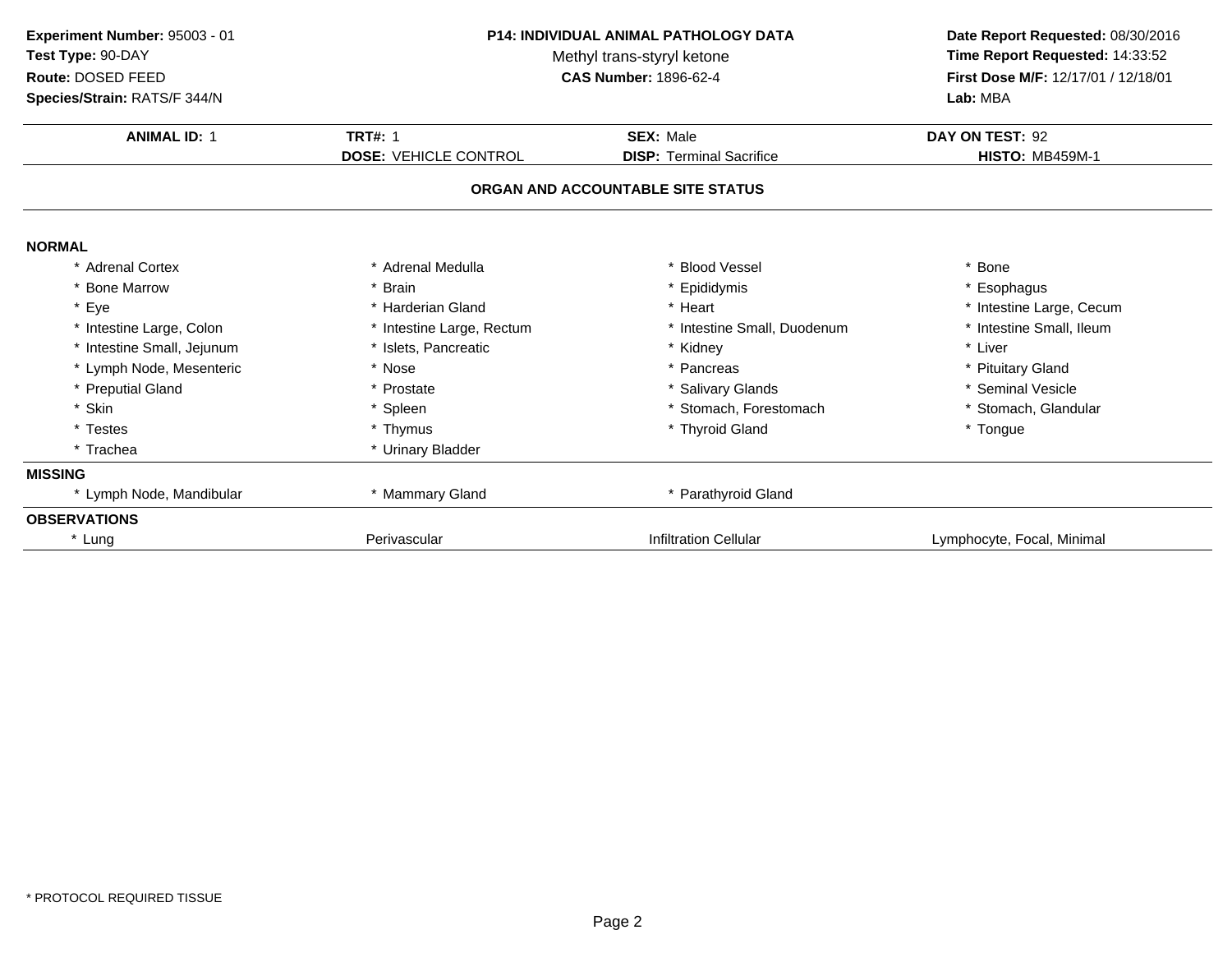| Experiment Number: 95003 - 01<br>Test Type: 90-DAY<br>Route: DOSED FEED<br>Species/Strain: RATS/F 344/N | <b>P14: INDIVIDUAL ANIMAL PATHOLOGY DATA</b><br>Methyl trans-styryl ketone<br><b>CAS Number: 1896-62-4</b> |                                   | Lab: MBA                   | Date Report Requested: 08/30/2016<br>Time Report Requested: 14:33:52<br>First Dose M/F: 12/17/01 / 12/18/01 |
|---------------------------------------------------------------------------------------------------------|------------------------------------------------------------------------------------------------------------|-----------------------------------|----------------------------|-------------------------------------------------------------------------------------------------------------|
| <b>ANIMAL ID: 2</b>                                                                                     | <b>TRT#: 1</b>                                                                                             | <b>SEX: Male</b>                  | DAY ON TEST: 92            |                                                                                                             |
|                                                                                                         | <b>DOSE: VEHICLE CONTROL</b>                                                                               | <b>DISP: Terminal Sacrifice</b>   | <b>HISTO: MB459M-2</b>     |                                                                                                             |
|                                                                                                         |                                                                                                            | ORGAN AND ACCOUNTABLE SITE STATUS |                            |                                                                                                             |
| <b>NORMAL</b>                                                                                           |                                                                                                            |                                   |                            |                                                                                                             |
| * Adrenal Cortex                                                                                        | * Adrenal Medulla                                                                                          | * Blood Vessel                    | * Bone                     |                                                                                                             |
| * Bone Marrow                                                                                           | * Brain                                                                                                    | * Epididymis                      | * Esophagus                |                                                                                                             |
| * Eye                                                                                                   | * Harderian Gland                                                                                          | * Intestine Large, Cecum          | * Intestine Large, Colon   |                                                                                                             |
| * Intestine Large, Rectum                                                                               | * Intestine Small, Duodenum                                                                                | * Intestine Small, Ileum          | * Intestine Small, Jejunum |                                                                                                             |
| * Islets. Pancreatic                                                                                    | * Kidney                                                                                                   | * Liver                           | * Lymph Node, Mesenteric   |                                                                                                             |
| * Nose                                                                                                  | * Pancreas                                                                                                 | * Parathyroid Gland               | * Pituitary Gland          |                                                                                                             |
| * Preputial Gland                                                                                       | * Prostate                                                                                                 | * Salivary Glands                 | * Seminal Vesicle          |                                                                                                             |
| * Skin                                                                                                  | * Spleen                                                                                                   | * Stomach, Forestomach            | * Stomach, Glandular       |                                                                                                             |
| * Testes                                                                                                | * Thymus                                                                                                   | * Thyroid Gland                   | * Tongue                   |                                                                                                             |
| * Trachea                                                                                               | * Urinary Bladder                                                                                          |                                   |                            |                                                                                                             |
| <b>MISSING</b>                                                                                          |                                                                                                            |                                   |                            |                                                                                                             |
| * Lymph Node, Mandibular                                                                                | * Mammary Gland                                                                                            |                                   |                            |                                                                                                             |
| <b>OBSERVATIONS</b>                                                                                     |                                                                                                            |                                   |                            |                                                                                                             |
| * Heart                                                                                                 |                                                                                                            | Cardiomyopathy                    | Mild                       |                                                                                                             |
| * Lung                                                                                                  | Perivascular                                                                                               | <b>Infiltration Cellular</b>      | Lymphocyte, Focal, Minimal |                                                                                                             |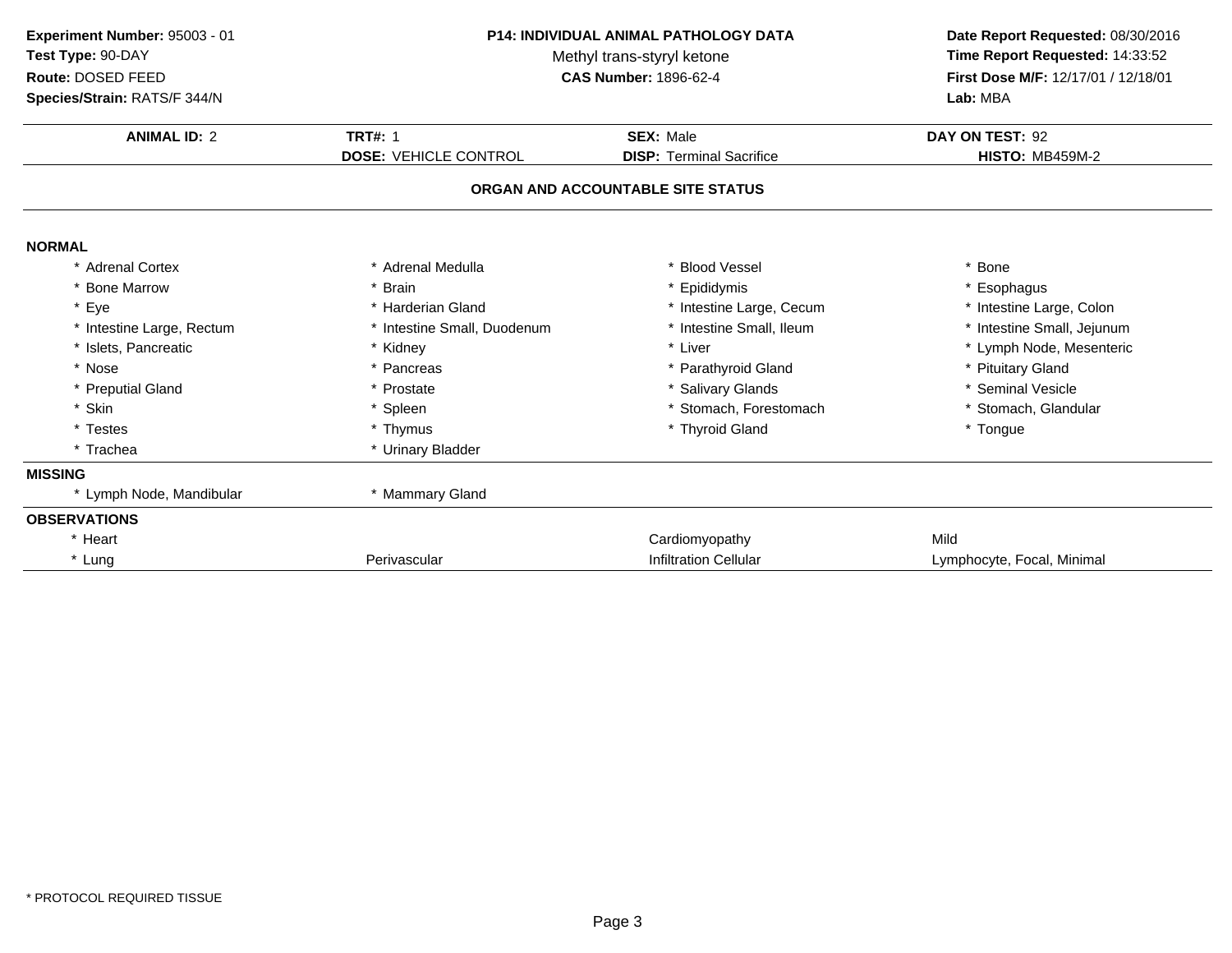| Experiment Number: 95003 - 01<br>Test Type: 90-DAY<br>Route: DOSED FEED<br>Species/Strain: RATS/F 344/N | <b>P14: INDIVIDUAL ANIMAL PATHOLOGY DATA</b><br>Methyl trans-styryl ketone<br><b>CAS Number: 1896-62-4</b> |                                   | Date Report Requested: 08/30/2016<br>Time Report Requested: 14:33:52<br>First Dose M/F: 12/17/01 / 12/18/01<br>Lab: MBA |
|---------------------------------------------------------------------------------------------------------|------------------------------------------------------------------------------------------------------------|-----------------------------------|-------------------------------------------------------------------------------------------------------------------------|
| <b>ANIMAL ID: 3</b>                                                                                     | <b>TRT#: 1</b>                                                                                             | <b>SEX: Male</b>                  | DAY ON TEST: 92                                                                                                         |
|                                                                                                         | <b>DOSE: VEHICLE CONTROL</b>                                                                               | <b>DISP: Terminal Sacrifice</b>   | <b>HISTO: MB459M-3</b>                                                                                                  |
|                                                                                                         |                                                                                                            | ORGAN AND ACCOUNTABLE SITE STATUS |                                                                                                                         |
| <b>NORMAL</b>                                                                                           |                                                                                                            |                                   |                                                                                                                         |
| * Adrenal Cortex                                                                                        | * Adrenal Medulla                                                                                          | * Blood Vessel                    | Bone                                                                                                                    |
| * Bone Marrow                                                                                           | * Brain                                                                                                    | * Epididymis                      | Esophagus                                                                                                               |
| * Eye                                                                                                   | * Harderian Gland                                                                                          | * Heart                           | * Intestine Large, Cecum                                                                                                |
| * Intestine Large, Colon                                                                                | * Intestine Large, Rectum                                                                                  | * Intestine Small, Duodenum       | * Intestine Small, Ileum                                                                                                |
| * Intestine Small, Jejunum                                                                              | * Islets, Pancreatic                                                                                       | * Liver                           | * Lymph Node, Mesenteric                                                                                                |
| * Nose                                                                                                  | * Pancreas                                                                                                 | * Parathyroid Gland               | * Pituitary Gland                                                                                                       |
| * Preputial Gland                                                                                       | * Prostate                                                                                                 | * Salivary Glands                 | * Seminal Vesicle                                                                                                       |
| * Skin                                                                                                  | * Spleen                                                                                                   | * Stomach, Forestomach            | * Stomach, Glandular                                                                                                    |
| * Testes                                                                                                | * Thyroid Gland                                                                                            | * Tongue                          | * Trachea                                                                                                               |
| * Urinary Bladder                                                                                       |                                                                                                            |                                   |                                                                                                                         |
| <b>MISSING</b>                                                                                          |                                                                                                            |                                   |                                                                                                                         |
| * Lymph Node, Mandibular                                                                                | * Mammary Gland                                                                                            |                                   |                                                                                                                         |
| <b>OBSERVATIONS</b>                                                                                     |                                                                                                            |                                   |                                                                                                                         |
| * Kidney                                                                                                |                                                                                                            | Nephropathy                       | Minimal                                                                                                                 |
| * Lung                                                                                                  | <b>Bronchiole</b>                                                                                          | <b>Infiltration Cellular</b>      | Lymphocyte, Focal, Minimal                                                                                              |
| * Thymus                                                                                                |                                                                                                            | <b>Necrosis</b>                   | Minimal                                                                                                                 |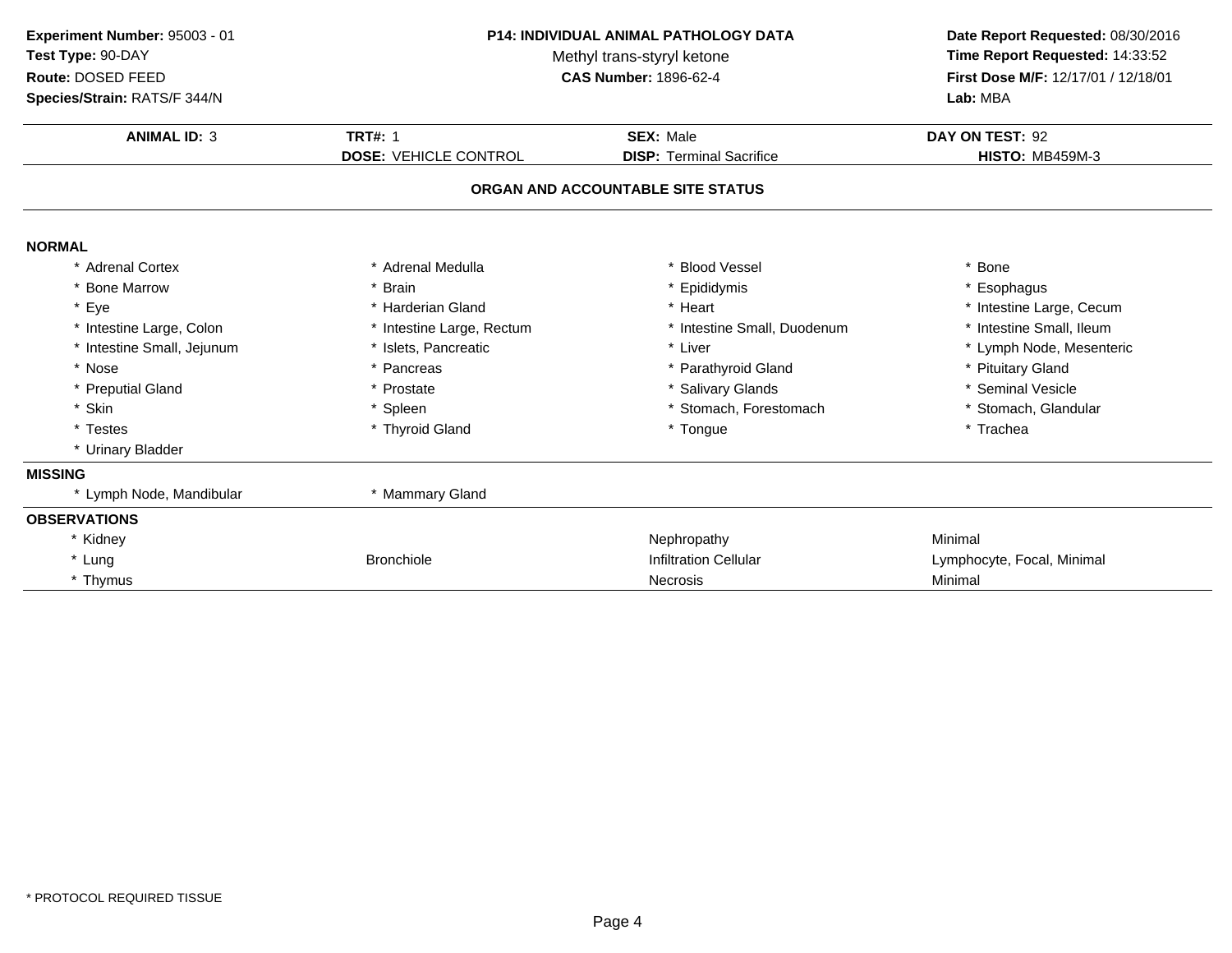| Experiment Number: 95003 - 01<br>Test Type: 90-DAY<br>Route: DOSED FEED<br>Species/Strain: RATS/F 344/N | <b>P14: INDIVIDUAL ANIMAL PATHOLOGY DATA</b><br>Methyl trans-styryl ketone<br><b>CAS Number: 1896-62-4</b> |                                   | Date Report Requested: 08/30/2016<br>Time Report Requested: 14:33:52<br>First Dose M/F: 12/17/01 / 12/18/01<br>Lab: MBA |
|---------------------------------------------------------------------------------------------------------|------------------------------------------------------------------------------------------------------------|-----------------------------------|-------------------------------------------------------------------------------------------------------------------------|
| <b>ANIMAL ID: 4</b>                                                                                     | <b>TRT#: 1</b>                                                                                             | <b>SEX: Male</b>                  | DAY ON TEST: 92                                                                                                         |
|                                                                                                         | <b>DOSE: VEHICLE CONTROL</b>                                                                               | <b>DISP: Terminal Sacrifice</b>   | <b>HISTO: MB459M-4</b>                                                                                                  |
|                                                                                                         |                                                                                                            | ORGAN AND ACCOUNTABLE SITE STATUS |                                                                                                                         |
| <b>NORMAL</b>                                                                                           |                                                                                                            |                                   |                                                                                                                         |
| * Adrenal Cortex                                                                                        | * Adrenal Medulla                                                                                          | * Blood Vessel                    | * Bone                                                                                                                  |
| * Bone Marrow                                                                                           | * Brain                                                                                                    | * Epididymis                      | * Esophagus                                                                                                             |
| * Eye                                                                                                   | * Harderian Gland                                                                                          | * Intestine Large, Cecum          | * Intestine Large, Colon                                                                                                |
| * Intestine Large, Rectum                                                                               | * Intestine Small, Duodenum                                                                                | * Intestine Small, Ileum          | * Intestine Small, Jejunum                                                                                              |
| * Islets, Pancreatic                                                                                    | * Liver                                                                                                    | * Lung                            | * Lymph Node, Mesenteric                                                                                                |
| * Nose                                                                                                  | * Pancreas                                                                                                 | * Pituitary Gland                 | * Preputial Gland                                                                                                       |
| * Prostate                                                                                              | * Salivary Glands                                                                                          | * Seminal Vesicle                 | * Skin                                                                                                                  |
| * Spleen                                                                                                | * Stomach, Forestomach                                                                                     | * Stomach, Glandular              | * Testes                                                                                                                |
| * Thymus                                                                                                | * Thyroid Gland                                                                                            | * Tongue                          | * Trachea                                                                                                               |
| * Urinary Bladder                                                                                       |                                                                                                            |                                   |                                                                                                                         |
| <b>MISSING</b>                                                                                          |                                                                                                            |                                   |                                                                                                                         |
| * Lymph Node, Mandibular                                                                                | * Mammary Gland                                                                                            | * Parathyroid Gland               |                                                                                                                         |
| <b>OBSERVATIONS</b>                                                                                     |                                                                                                            |                                   |                                                                                                                         |
| * Heart                                                                                                 |                                                                                                            | Cardiomyopathy                    | Mild                                                                                                                    |
| * Kidney                                                                                                |                                                                                                            | Nephropathy                       | Minimal                                                                                                                 |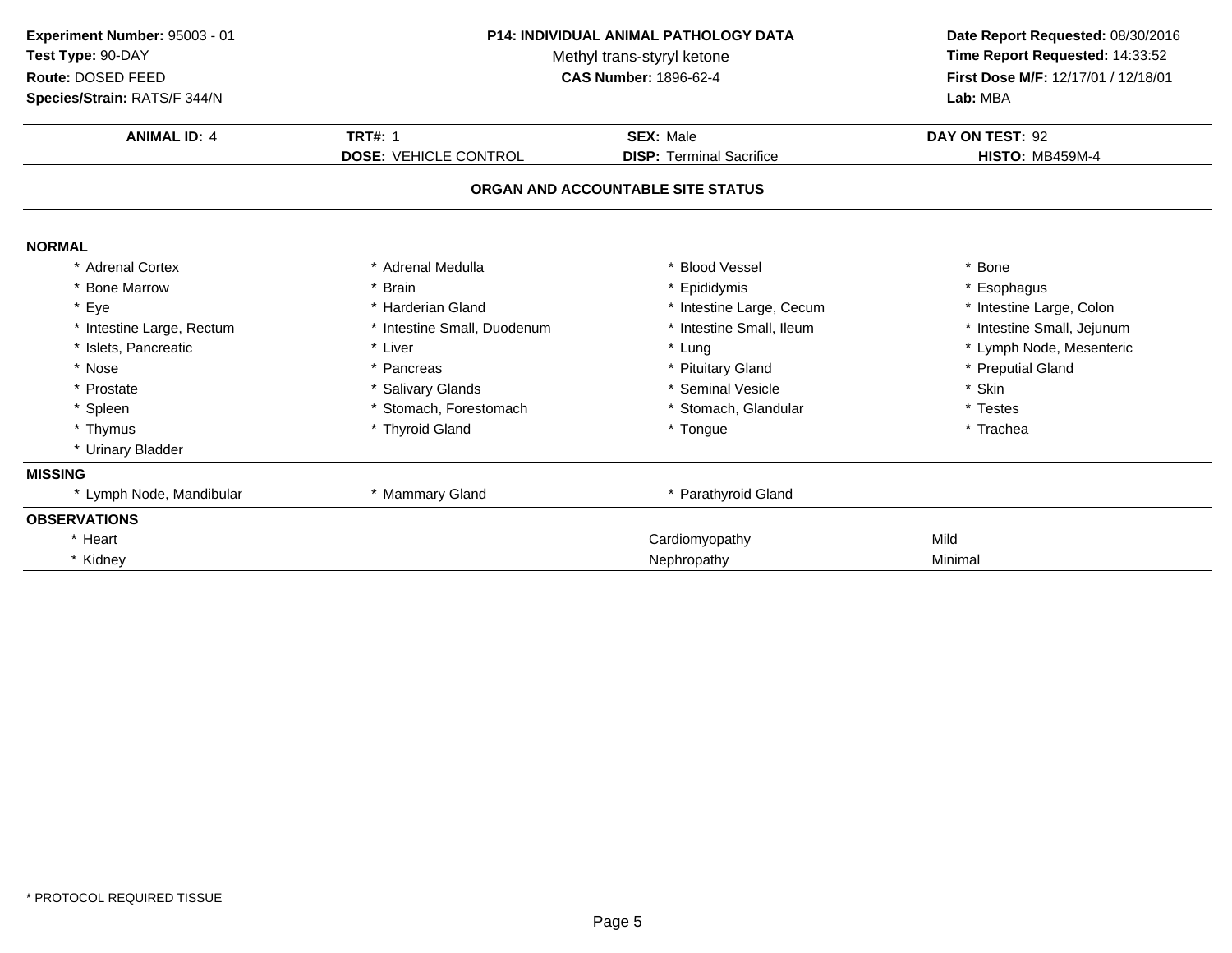| Experiment Number: 95003 - 01<br>Test Type: 90-DAY<br>Route: DOSED FEED<br>Species/Strain: RATS/F 344/N | P14: INDIVIDUAL ANIMAL PATHOLOGY DATA<br>Methyl trans-styryl ketone<br><b>CAS Number: 1896-62-4</b> |                                                     | Date Report Requested: 08/30/2016<br>Time Report Requested: 14:33:52<br>First Dose M/F: 12/17/01 / 12/18/01<br>Lab: MBA |
|---------------------------------------------------------------------------------------------------------|-----------------------------------------------------------------------------------------------------|-----------------------------------------------------|-------------------------------------------------------------------------------------------------------------------------|
| <b>ANIMAL ID: 5</b>                                                                                     | <b>TRT#: 1</b><br><b>DOSE: VEHICLE CONTROL</b>                                                      | <b>SEX: Male</b><br><b>DISP: Terminal Sacrifice</b> | DAY ON TEST: 92<br><b>HISTO: MB459M-5</b>                                                                               |
|                                                                                                         |                                                                                                     | ORGAN AND ACCOUNTABLE SITE STATUS                   |                                                                                                                         |
| <b>NORMAL</b>                                                                                           |                                                                                                     |                                                     |                                                                                                                         |
| * Adrenal Cortex                                                                                        | * Adrenal Medulla                                                                                   | <b>Blood Vessel</b>                                 | * Bone                                                                                                                  |
| <b>Bone Marrow</b>                                                                                      | * Brain                                                                                             | Epididymis                                          | * Esophagus                                                                                                             |
| * Eye                                                                                                   | * Harderian Gland                                                                                   | * Intestine Large, Cecum                            | * Intestine Large, Colon                                                                                                |
| * Intestine Large, Rectum                                                                               | * Intestine Small, Duodenum                                                                         | * Intestine Small, Ileum                            | * Intestine Small, Jejunum                                                                                              |
| * Islets, Pancreatic                                                                                    | * Lung                                                                                              | * Lymph Node, Mesenteric                            | * Nose                                                                                                                  |
| * Pancreas                                                                                              | * Parathyroid Gland                                                                                 | * Pituitary Gland                                   | * Preputial Gland                                                                                                       |
| * Prostate                                                                                              | * Salivary Glands                                                                                   | * Seminal Vesicle                                   | * Skin                                                                                                                  |
| * Spleen                                                                                                | * Stomach, Forestomach                                                                              | * Stomach, Glandular                                | * Testes                                                                                                                |
| * Thymus                                                                                                | * Thyroid Gland                                                                                     | * Tongue                                            | * Trachea                                                                                                               |
| * Urinary Bladder                                                                                       |                                                                                                     |                                                     |                                                                                                                         |
| <b>MISSING</b>                                                                                          |                                                                                                     |                                                     |                                                                                                                         |
| * Lymph Node, Mandibular                                                                                | * Mammary Gland                                                                                     |                                                     |                                                                                                                         |
| <b>OBSERVATIONS</b>                                                                                     |                                                                                                     |                                                     |                                                                                                                         |
| * Heart                                                                                                 |                                                                                                     | Cardiomyopathy                                      | Minimal                                                                                                                 |
| * Kidney                                                                                                |                                                                                                     | Nephropathy                                         | Minimal                                                                                                                 |
| * Liver                                                                                                 |                                                                                                     | Vacuolization Cytoplasmic                           | Minimal                                                                                                                 |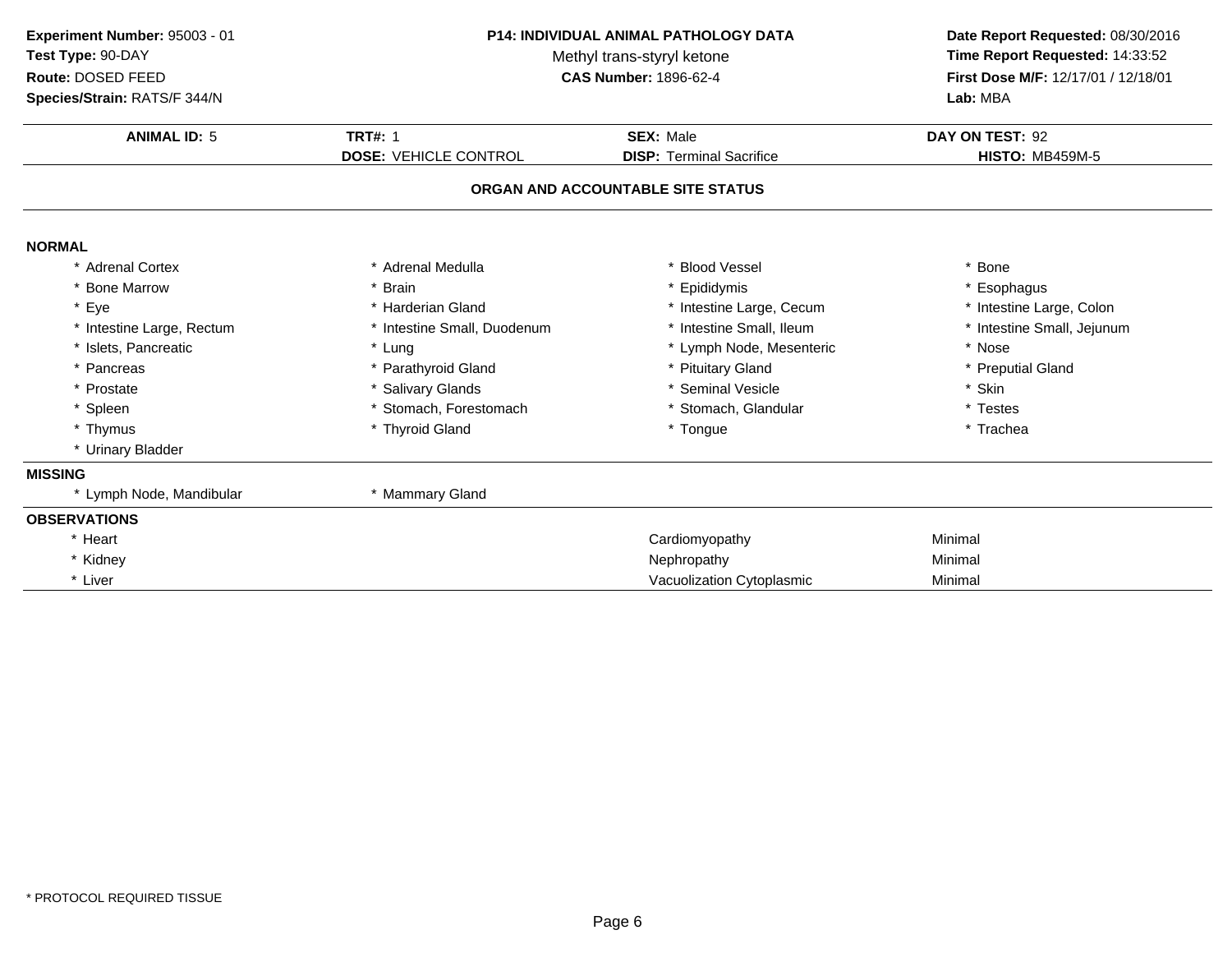| Experiment Number: 95003 - 01<br>Test Type: 90-DAY<br>Route: DOSED FEED<br>Species/Strain: RATS/F 344/N | <b>P14: INDIVIDUAL ANIMAL PATHOLOGY DATA</b><br>Methyl trans-styryl ketone<br><b>CAS Number: 1896-62-4</b> |                                   | Date Report Requested: 08/30/2016<br>Time Report Requested: 14:33:52<br>First Dose M/F: 12/17/01 / 12/18/01<br>Lab: MBA |  |
|---------------------------------------------------------------------------------------------------------|------------------------------------------------------------------------------------------------------------|-----------------------------------|-------------------------------------------------------------------------------------------------------------------------|--|
| <b>ANIMAL ID: 6</b>                                                                                     | <b>TRT#: 1</b>                                                                                             | <b>SEX: Male</b>                  | DAY ON TEST: 92                                                                                                         |  |
|                                                                                                         | <b>DOSE: VEHICLE CONTROL</b>                                                                               | <b>DISP:</b> Terminal Sacrifice   | <b>HISTO: MB459M-6</b>                                                                                                  |  |
|                                                                                                         |                                                                                                            | ORGAN AND ACCOUNTABLE SITE STATUS |                                                                                                                         |  |
| <b>NORMAL</b>                                                                                           |                                                                                                            |                                   |                                                                                                                         |  |
| * Adrenal Cortex                                                                                        | * Adrenal Medulla                                                                                          | <b>Blood Vessel</b>               | * Bone                                                                                                                  |  |
| * Bone Marrow                                                                                           | * Brain                                                                                                    | Epididymis                        | * Esophagus                                                                                                             |  |
| * Eye                                                                                                   | * Harderian Gland                                                                                          | * Heart                           | * Intestine Large, Cecum                                                                                                |  |
| * Intestine Large, Colon                                                                                | * Intestine Large, Rectum                                                                                  | * Intestine Small, Duodenum       | * Intestine Small, Ileum                                                                                                |  |
| * Intestine Small, Jejunum                                                                              | * Islets, Pancreatic                                                                                       | * Liver                           | * Lung                                                                                                                  |  |
| * Lymph Node, Mesenteric                                                                                | * Nose                                                                                                     | Pancreas                          | * Parathyroid Gland                                                                                                     |  |
| * Pituitary Gland                                                                                       | * Preputial Gland                                                                                          | * Prostate                        | * Salivary Glands                                                                                                       |  |
| * Seminal Vesicle                                                                                       | * Skin                                                                                                     | * Spleen                          | * Stomach, Forestomach                                                                                                  |  |
| * Stomach, Glandular                                                                                    | * Testes                                                                                                   | * Thymus                          | * Thyroid Gland                                                                                                         |  |
| * Tongue                                                                                                | * Trachea                                                                                                  | * Urinary Bladder                 |                                                                                                                         |  |
| <b>MISSING</b>                                                                                          |                                                                                                            |                                   |                                                                                                                         |  |
| * Lymph Node, Mandibular                                                                                | * Mammary Gland                                                                                            |                                   |                                                                                                                         |  |
| <b>OBSERVATIONS</b>                                                                                     |                                                                                                            |                                   |                                                                                                                         |  |
| * Kidney                                                                                                |                                                                                                            | Nephropathy                       | Minimal                                                                                                                 |  |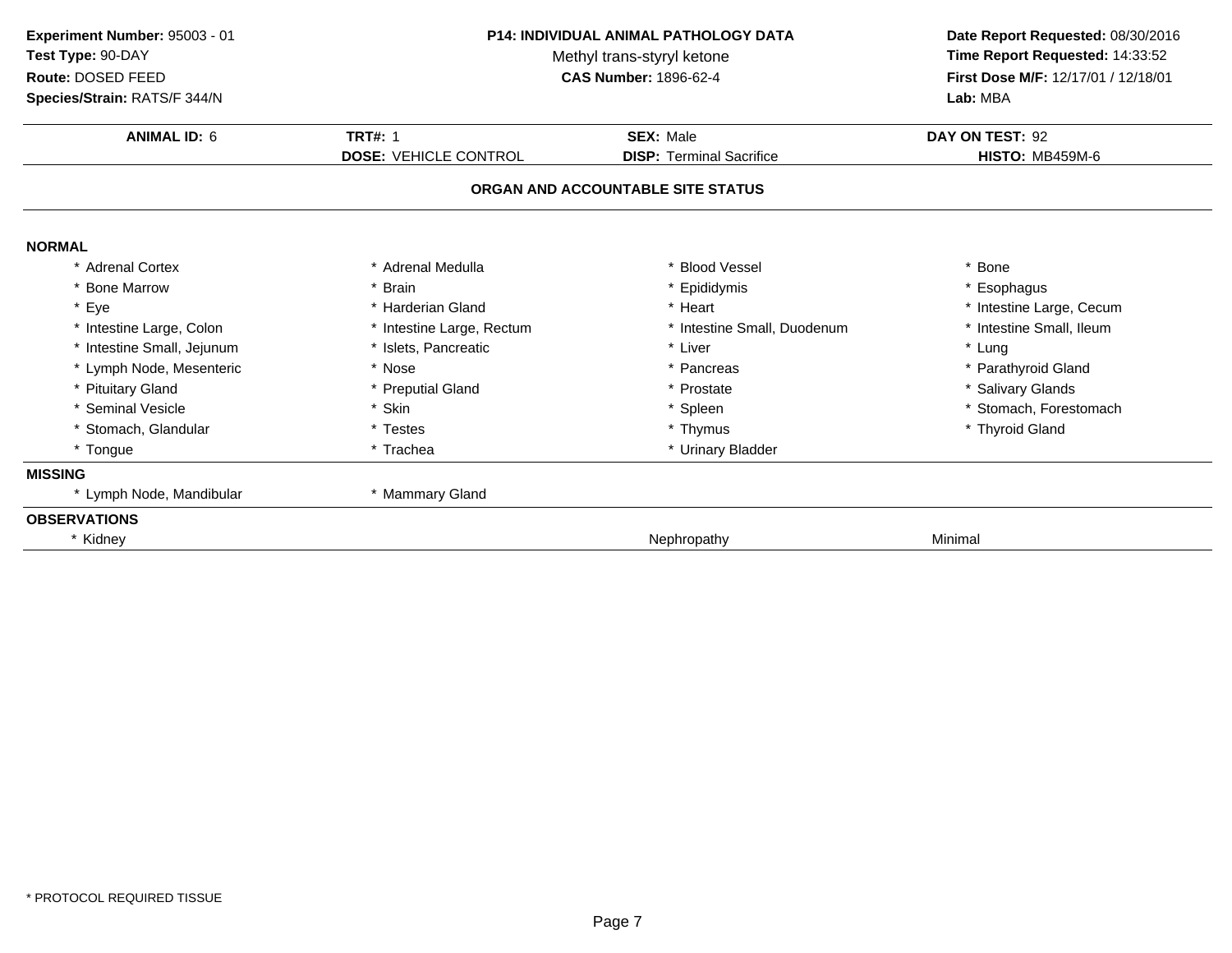| Experiment Number: 95003 - 01<br>Test Type: 90-DAY | <b>P14: INDIVIDUAL ANIMAL PATHOLOGY DATA</b><br>Methyl trans-styryl ketone<br><b>CAS Number: 1896-62-4</b> |                                   | Date Report Requested: 08/30/2016<br>Time Report Requested: 14:33:52 |  |
|----------------------------------------------------|------------------------------------------------------------------------------------------------------------|-----------------------------------|----------------------------------------------------------------------|--|
| Route: DOSED FEED<br>Species/Strain: RATS/F 344/N  |                                                                                                            |                                   | First Dose M/F: 12/17/01 / 12/18/01<br>Lab: MBA                      |  |
| <b>ANIMAL ID: 7</b>                                | <b>TRT#: 1</b>                                                                                             | <b>SEX: Male</b>                  | DAY ON TEST: 92                                                      |  |
|                                                    | <b>DOSE: VEHICLE CONTROL</b>                                                                               | <b>DISP: Terminal Sacrifice</b>   | <b>HISTO: MB459M-7</b>                                               |  |
|                                                    |                                                                                                            | ORGAN AND ACCOUNTABLE SITE STATUS |                                                                      |  |
| <b>NORMAL</b>                                      |                                                                                                            |                                   |                                                                      |  |
| * Adrenal Cortex                                   | * Adrenal Medulla                                                                                          | * Blood Vessel                    | * Bone                                                               |  |
| * Bone Marrow                                      | * Brain                                                                                                    | * Epididymis                      | * Esophagus                                                          |  |
| * Eye                                              | * Harderian Gland                                                                                          | * Heart                           | * Intestine Large, Cecum                                             |  |
| * Intestine Large, Colon                           | * Intestine Large, Rectum                                                                                  | * Intestine Small, Duodenum       | * Intestine Small, Ileum                                             |  |
| * Intestine Small, Jejunum                         | * Islets. Pancreatic                                                                                       | * Kidney                          | * Liver                                                              |  |
| * Lung                                             | * Lymph Node, Mesenteric                                                                                   | * Nose                            | * Pancreas                                                           |  |
| * Pituitary Gland                                  | * Preputial Gland                                                                                          | * Prostate                        | * Salivary Glands                                                    |  |
| * Seminal Vesicle                                  | * Skin                                                                                                     | * Spleen                          | * Stomach, Forestomach                                               |  |
| * Stomach, Glandular                               | * Testes                                                                                                   | * Thymus                          | * Thyroid Gland                                                      |  |
| * Tongue                                           | * Trachea                                                                                                  | * Urinary Bladder                 |                                                                      |  |
| <b>MISSING</b>                                     |                                                                                                            |                                   |                                                                      |  |
| * Lymph Node, Mandibular                           | * Mammary Gland                                                                                            | * Parathyroid Gland               |                                                                      |  |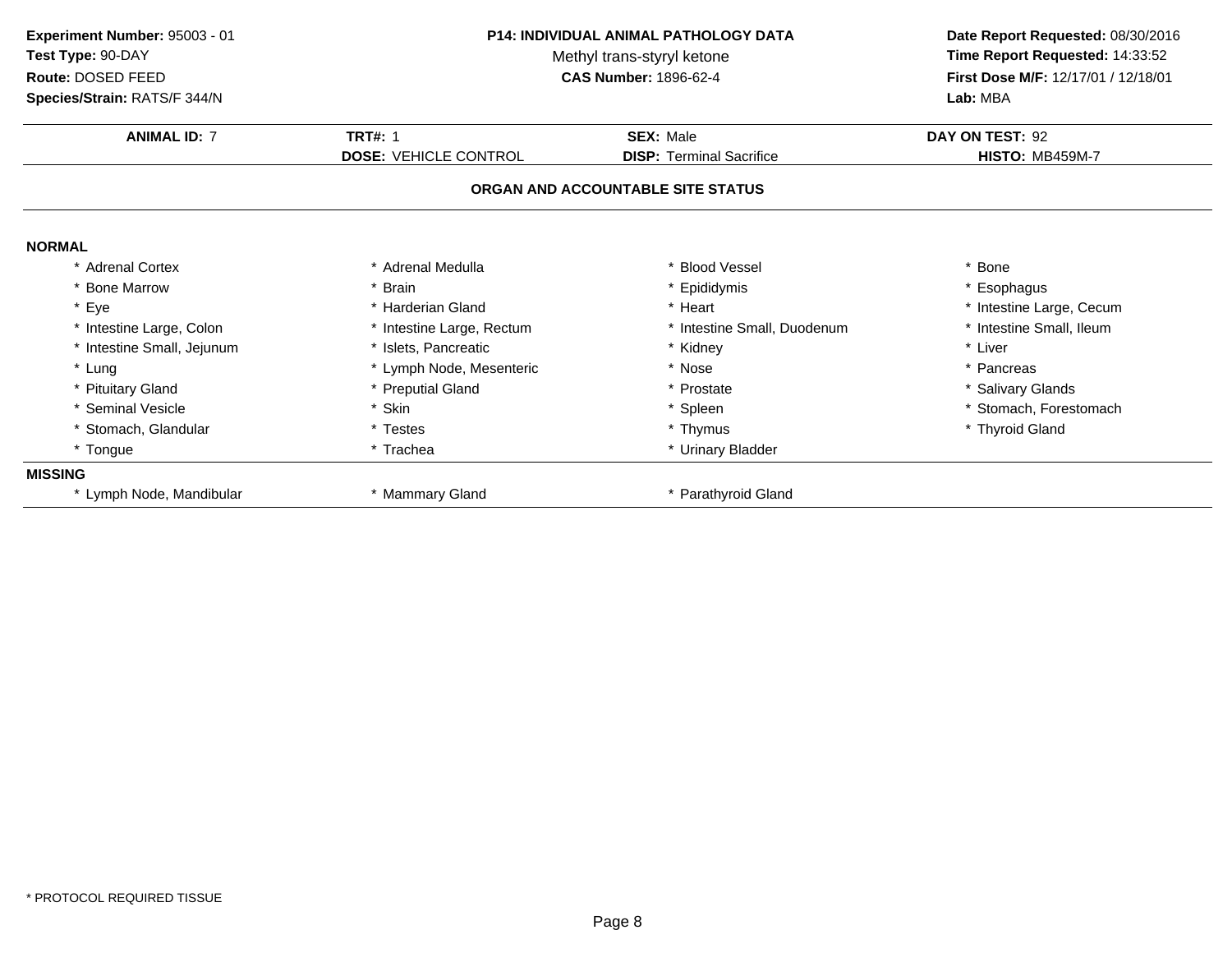| Experiment Number: 95003 - 01<br><b>P14: INDIVIDUAL ANIMAL PATHOLOGY DATA</b><br>Test Type: 90-DAY<br>Methyl trans-styryl ketone<br>Route: DOSED FEED<br><b>CAS Number: 1896-62-4</b> |                                                                | Date Report Requested: 08/30/2016<br>Time Report Requested: 14:33:52<br>First Dose M/F: 12/17/01 / 12/18/01 |                            |
|---------------------------------------------------------------------------------------------------------------------------------------------------------------------------------------|----------------------------------------------------------------|-------------------------------------------------------------------------------------------------------------|----------------------------|
| Species/Strain: RATS/F 344/N                                                                                                                                                          |                                                                |                                                                                                             | Lab: MBA                   |
| <b>ANIMAL ID: 8</b>                                                                                                                                                                   | <b>TRT#: 1</b>                                                 | <b>SEX: Male</b>                                                                                            | DAY ON TEST: 92            |
|                                                                                                                                                                                       | <b>DOSE: VEHICLE CONTROL</b>                                   | <b>DISP: Terminal Sacrifice</b>                                                                             | <b>HISTO: MB459M-8</b>     |
|                                                                                                                                                                                       |                                                                | ORGAN AND ACCOUNTABLE SITE STATUS                                                                           |                            |
| <b>NORMAL</b>                                                                                                                                                                         |                                                                |                                                                                                             |                            |
| * Adrenal Cortex                                                                                                                                                                      | * Adrenal Medulla                                              | <b>Blood Vessel</b>                                                                                         | * Bone                     |
| * Bone Marrow                                                                                                                                                                         | <b>Brain</b>                                                   | Epididymis                                                                                                  | * Esophagus                |
| * Eye                                                                                                                                                                                 | * Harderian Gland                                              | * Intestine Large, Cecum                                                                                    | * Intestine Large, Colon   |
| * Intestine Large, Rectum                                                                                                                                                             | * Intestine Small, Duodenum                                    | * Intestine Small, Ileum                                                                                    | * Intestine Small, Jejunum |
| * Islets, Pancreatic                                                                                                                                                                  | * Liver                                                        | * Lung                                                                                                      | * Lymph Node, Mesenteric   |
| * Nose                                                                                                                                                                                | * Pancreas                                                     | * Parathyroid Gland                                                                                         | * Pituitary Gland          |
| * Preputial Gland                                                                                                                                                                     | * Prostate                                                     | * Salivary Glands                                                                                           | * Seminal Vesicle          |
| * Skin                                                                                                                                                                                | * Spleen                                                       | * Stomach, Forestomach                                                                                      | * Stomach, Glandular       |
| * Testes                                                                                                                                                                              | * Thymus                                                       | * Thyroid Gland                                                                                             | * Tongue                   |
| * Trachea                                                                                                                                                                             | * Urinary Bladder                                              |                                                                                                             |                            |
| <b>MISSING</b>                                                                                                                                                                        |                                                                |                                                                                                             |                            |
| * Lymph Node, Mandibular                                                                                                                                                              | * Mammary Gland                                                |                                                                                                             |                            |
| <b>OBSERVATIONS</b>                                                                                                                                                                   |                                                                |                                                                                                             |                            |
| * Eye                                                                                                                                                                                 |                                                                |                                                                                                             |                            |
|                                                                                                                                                                                       | Note: Cornea missing on all three sections of eye (slide 10A). |                                                                                                             |                            |
| * Heart                                                                                                                                                                               |                                                                | Cardiomyopathy                                                                                              | Minimal                    |
| * Kidney                                                                                                                                                                              |                                                                | Nephropathy                                                                                                 | Minimal                    |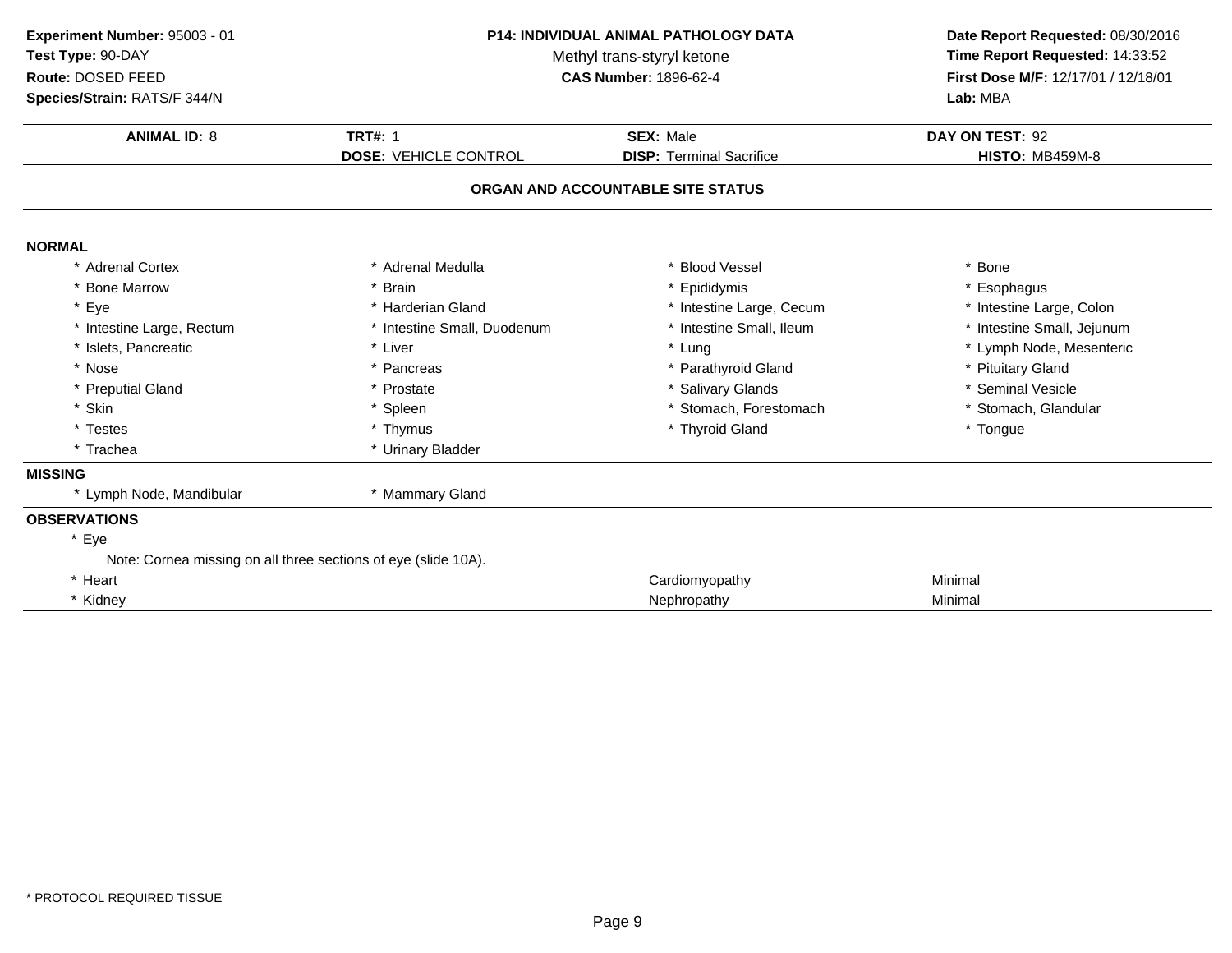| Experiment Number: 95003 - 01<br>Test Type: 90-DAY<br>Route: DOSED FEED<br>Species/Strain: RATS/F 344/N | P14: INDIVIDUAL ANIMAL PATHOLOGY DATA<br>Methyl trans-styryl ketone<br><b>CAS Number: 1896-62-4</b> |                                                     | Date Report Requested: 08/30/2016<br>Time Report Requested: 14:33:52<br>First Dose M/F: 12/17/01 / 12/18/01<br>Lab: MBA |
|---------------------------------------------------------------------------------------------------------|-----------------------------------------------------------------------------------------------------|-----------------------------------------------------|-------------------------------------------------------------------------------------------------------------------------|
| <b>ANIMAL ID: 9</b>                                                                                     | <b>TRT#: 1</b><br><b>DOSE: VEHICLE CONTROL</b>                                                      | <b>SEX: Male</b><br><b>DISP: Terminal Sacrifice</b> | DAY ON TEST: 92<br><b>HISTO: MB459M-9</b>                                                                               |
|                                                                                                         |                                                                                                     | ORGAN AND ACCOUNTABLE SITE STATUS                   |                                                                                                                         |
| <b>NORMAL</b>                                                                                           |                                                                                                     |                                                     |                                                                                                                         |
| * Adrenal Cortex                                                                                        | * Adrenal Medulla                                                                                   | <b>Blood Vessel</b>                                 | * Bone                                                                                                                  |
| * Bone Marrow                                                                                           | * Brain                                                                                             | Epididymis                                          | * Esophagus                                                                                                             |
| * Eye                                                                                                   | * Harderian Gland                                                                                   | * Intestine Large, Cecum                            | * Intestine Large, Colon                                                                                                |
| * Intestine Large, Rectum                                                                               | * Intestine Small, Duodenum                                                                         | * Intestine Small, Ileum                            | * Intestine Small, Jejunum                                                                                              |
| * Islets, Pancreatic                                                                                    | * Lung                                                                                              | * Lymph Node, Mesenteric                            | * Nose                                                                                                                  |
| * Pancreas                                                                                              | * Parathyroid Gland                                                                                 | * Pituitary Gland                                   | * Preputial Gland                                                                                                       |
| * Prostate                                                                                              | * Salivary Glands                                                                                   | * Seminal Vesicle                                   | * Skin                                                                                                                  |
| * Spleen                                                                                                | * Stomach, Forestomach                                                                              | * Stomach, Glandular                                | * Testes                                                                                                                |
| * Thyroid Gland                                                                                         | * Tongue                                                                                            | * Trachea                                           | * Urinary Bladder                                                                                                       |
| <b>MISSING</b>                                                                                          |                                                                                                     |                                                     |                                                                                                                         |
| * Lymph Node, Mandibular                                                                                | * Mammary Gland                                                                                     |                                                     |                                                                                                                         |
| <b>OBSERVATIONS</b>                                                                                     |                                                                                                     |                                                     |                                                                                                                         |
| * Heart                                                                                                 |                                                                                                     | Cardiomyopathy                                      | Minimal                                                                                                                 |
| * Kidney                                                                                                |                                                                                                     | Nephropathy                                         | Minimal                                                                                                                 |
| * Liver                                                                                                 |                                                                                                     | Hepatodiaphragmatic Nodule                          |                                                                                                                         |
| [ Hepatodiaphragmatic Nodule                                                                            | $TGLs = TGL=1-6, 2-6$                                                                               |                                                     |                                                                                                                         |
| * Thymus                                                                                                |                                                                                                     | <b>Necrosis</b>                                     | Minimal                                                                                                                 |
| Note: increased tingible bodies                                                                         |                                                                                                     |                                                     |                                                                                                                         |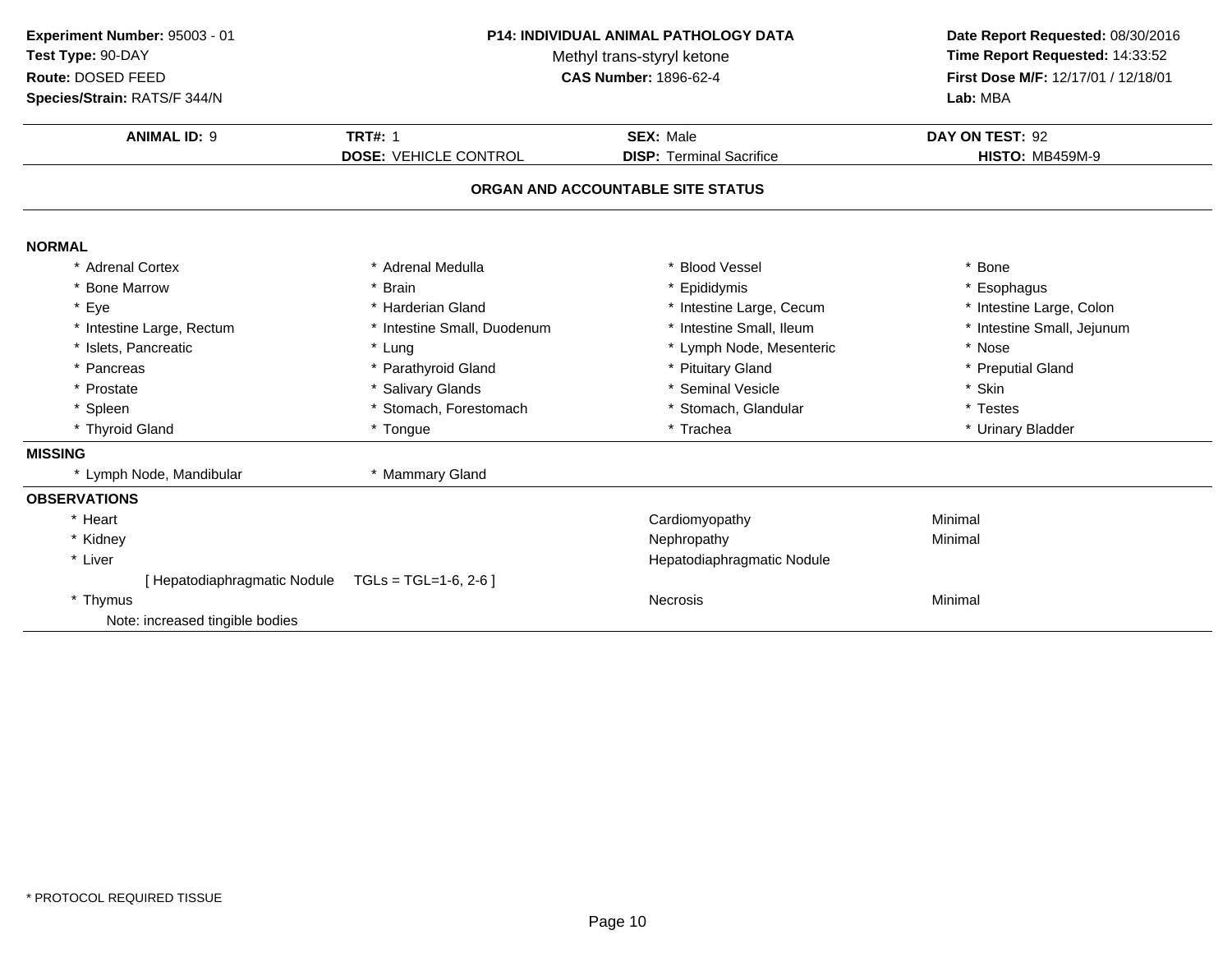| Experiment Number: 95003 - 01<br>Test Type: 90-DAY<br>Route: DOSED FEED<br>Species/Strain: RATS/F 344/N | <b>P14: INDIVIDUAL ANIMAL PATHOLOGY DATA</b><br>Methyl trans-styryl ketone<br><b>CAS Number: 1896-62-4</b> |                                   | Date Report Requested: 08/30/2016<br>Time Report Requested: 14:33:52<br>First Dose M/F: 12/17/01 / 12/18/01<br>Lab: MBA |
|---------------------------------------------------------------------------------------------------------|------------------------------------------------------------------------------------------------------------|-----------------------------------|-------------------------------------------------------------------------------------------------------------------------|
| <b>ANIMAL ID: 10</b>                                                                                    | <b>TRT#: 1</b>                                                                                             | <b>SEX: Male</b>                  | DAY ON TEST: 92                                                                                                         |
|                                                                                                         | <b>DOSE: VEHICLE CONTROL</b>                                                                               | <b>DISP: Terminal Sacrifice</b>   | <b>HISTO: MB459M-10</b>                                                                                                 |
|                                                                                                         |                                                                                                            | ORGAN AND ACCOUNTABLE SITE STATUS |                                                                                                                         |
| <b>NORMAL</b>                                                                                           |                                                                                                            |                                   |                                                                                                                         |
| * Adrenal Cortex                                                                                        | * Adrenal Medulla                                                                                          | <b>Blood Vessel</b>               | * Bone                                                                                                                  |
| * Bone Marrow                                                                                           | <b>Brain</b>                                                                                               | * Epididymis                      | * Esophagus                                                                                                             |
| * Eye                                                                                                   | * Harderian Gland                                                                                          | * Heart                           | * Intestine Large, Cecum                                                                                                |
| * Intestine Large, Colon                                                                                | * Intestine Large, Rectum                                                                                  | * Intestine Small, Duodenum       | * Intestine Small, Ileum                                                                                                |
| * Intestine Small, Jejunum                                                                              | * Islets, Pancreatic                                                                                       | * Kidney                          | * Liver                                                                                                                 |
| * Lung                                                                                                  | * Lymph Node, Mesenteric                                                                                   | * Nose                            | * Pancreas                                                                                                              |
| * Parathyroid Gland                                                                                     | * Pituitary Gland                                                                                          | * Preputial Gland                 | * Prostate                                                                                                              |
| * Salivary Glands                                                                                       | * Seminal Vesicle                                                                                          | * Skin                            | * Spleen                                                                                                                |
| * Stomach, Forestomach                                                                                  | * Stomach, Glandular                                                                                       | * Testes                          | * Thymus                                                                                                                |
| * Thyroid Gland                                                                                         | * Tongue                                                                                                   | * Trachea                         | * Urinary Bladder                                                                                                       |
| <b>MISSING</b>                                                                                          |                                                                                                            |                                   |                                                                                                                         |
| * Lymph Node, Mandibular                                                                                | * Mammary Gland                                                                                            |                                   |                                                                                                                         |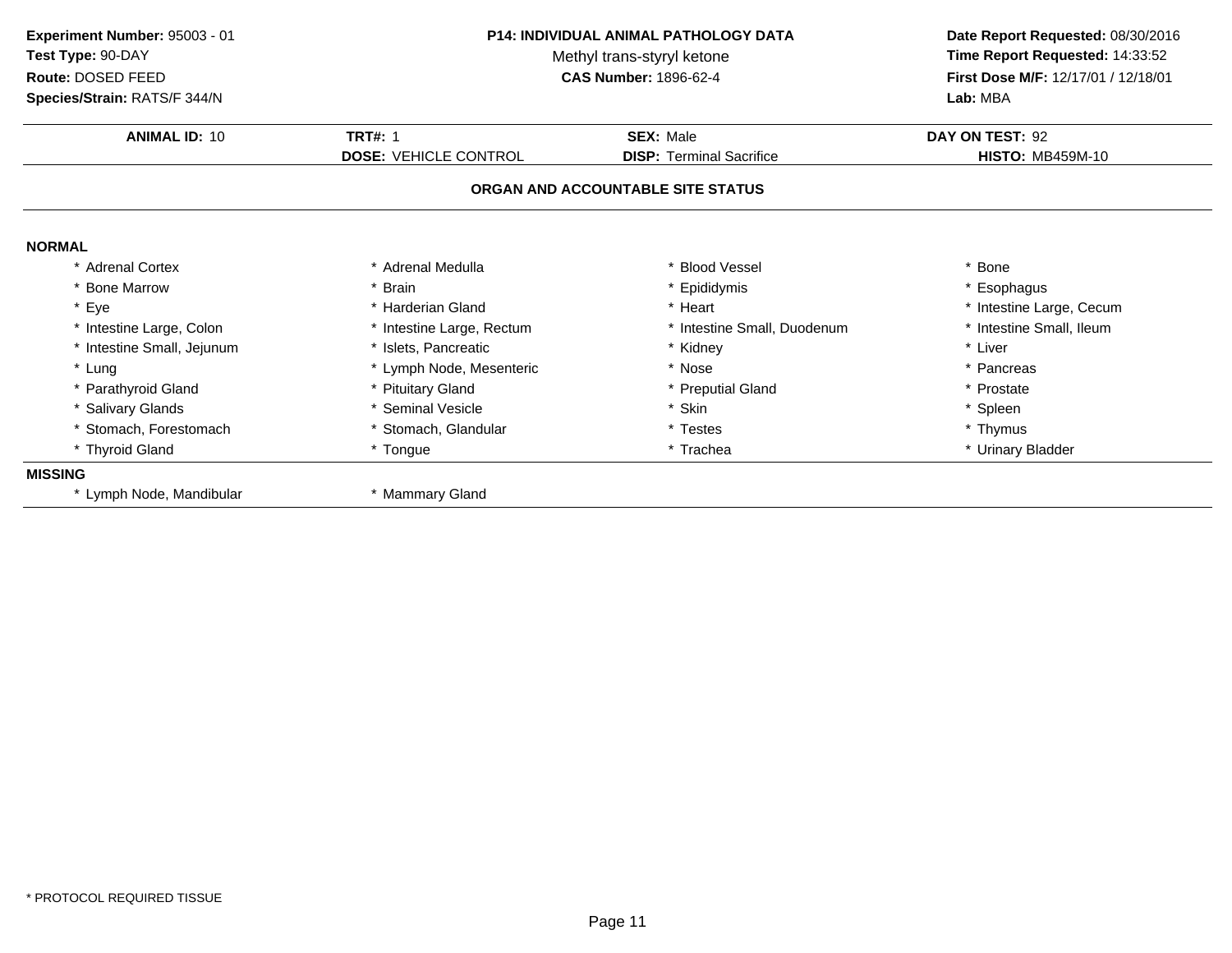| Experiment Number: 95003 - 01<br>Test Type: 90-DAY<br>Route: DOSED FEED | <b>P14: INDIVIDUAL ANIMAL PATHOLOGY DATA</b><br>Methyl trans-styryl ketone<br><b>CAS Number: 1896-62-4</b> |                                   | Date Report Requested: 08/30/2016<br>Time Report Requested: 14:33:52<br><b>First Dose M/F: 12/17/01 / 12/18/01</b> |  |
|-------------------------------------------------------------------------|------------------------------------------------------------------------------------------------------------|-----------------------------------|--------------------------------------------------------------------------------------------------------------------|--|
| Species/Strain: RATS/F 344/N                                            |                                                                                                            |                                   | Lab: MBA                                                                                                           |  |
| <b>ANIMAL ID: 11</b>                                                    | <b>TRT#: 2</b>                                                                                             | <b>SEX: Male</b>                  | DAY ON TEST: 92                                                                                                    |  |
|                                                                         | <b>DOSE: 0.025%</b>                                                                                        | <b>DISP: Terminal Sacrifice</b>   | <b>HISTO: MB459M-11</b>                                                                                            |  |
|                                                                         |                                                                                                            | ORGAN AND ACCOUNTABLE SITE STATUS |                                                                                                                    |  |
| <b>NORMAL</b>                                                           |                                                                                                            |                                   |                                                                                                                    |  |
| Nose                                                                    | Stomach, Glandular                                                                                         |                                   |                                                                                                                    |  |
| <b>OBSERVATIONS</b>                                                     |                                                                                                            |                                   |                                                                                                                    |  |
| Kidney                                                                  |                                                                                                            | Nephropathy                       | Minimal                                                                                                            |  |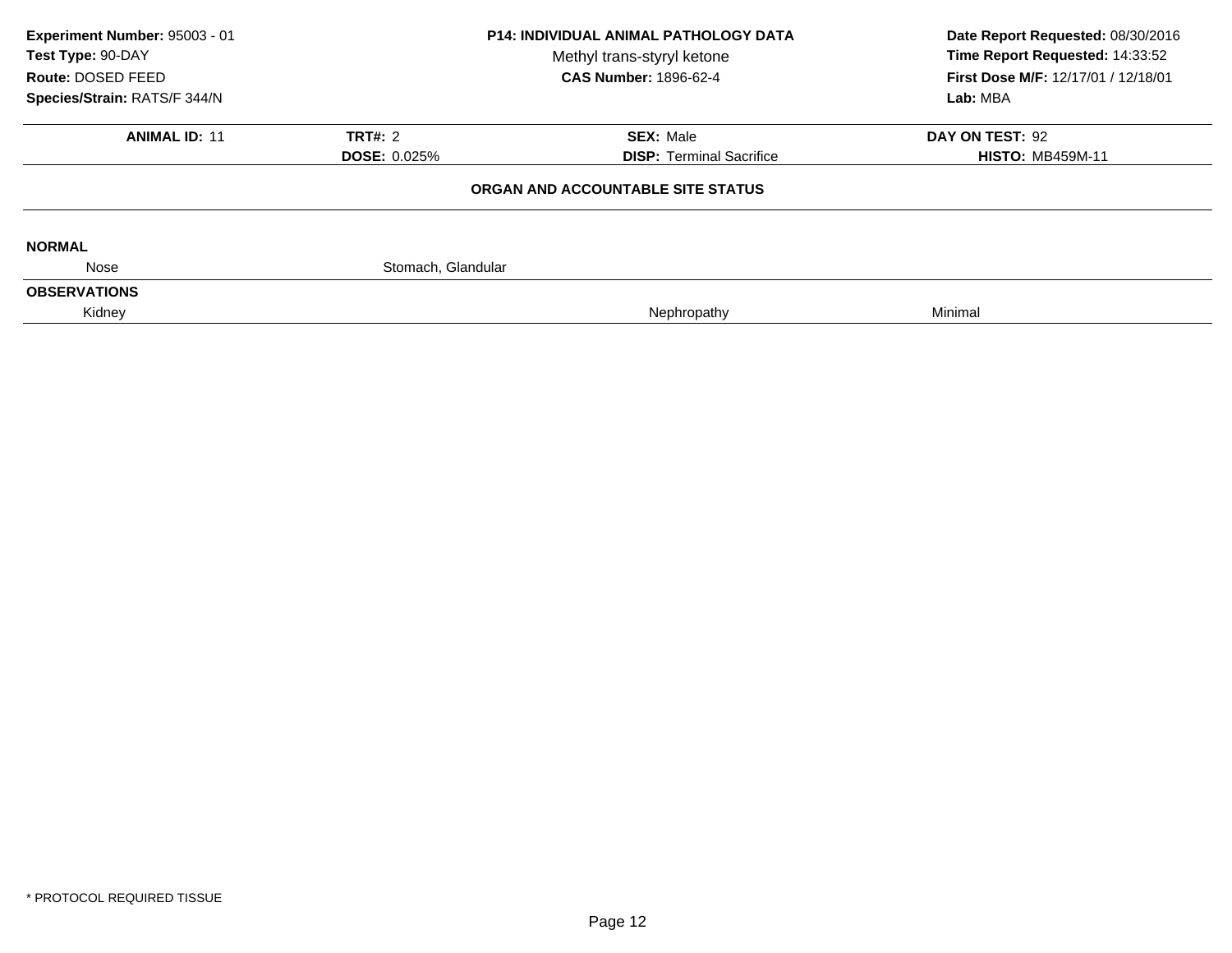| Experiment Number: 95003 - 01<br>Test Type: 90-DAY<br>Route: DOSED FEED | <b>P14: INDIVIDUAL ANIMAL PATHOLOGY DATA</b><br>Methyl trans-styryl ketone<br><b>CAS Number: 1896-62-4</b> |                                   | Date Report Requested: 08/30/2016<br>Time Report Requested: 14:33:52<br>First Dose M/F: 12/17/01 / 12/18/01 |  |
|-------------------------------------------------------------------------|------------------------------------------------------------------------------------------------------------|-----------------------------------|-------------------------------------------------------------------------------------------------------------|--|
| Species/Strain: RATS/F 344/N                                            |                                                                                                            |                                   | Lab: MBA                                                                                                    |  |
| <b>ANIMAL ID: 12</b>                                                    | <b>TRT#: 2</b>                                                                                             | <b>SEX: Male</b>                  | DAY ON TEST: 92                                                                                             |  |
|                                                                         | <b>DOSE: 0.025%</b>                                                                                        | <b>DISP: Terminal Sacrifice</b>   | <b>HISTO: MB459M-12</b>                                                                                     |  |
|                                                                         |                                                                                                            | ORGAN AND ACCOUNTABLE SITE STATUS |                                                                                                             |  |
| <b>NORMAL</b>                                                           |                                                                                                            |                                   |                                                                                                             |  |
| Nose                                                                    | Stomach, Glandular                                                                                         |                                   |                                                                                                             |  |
| <b>OBSERVATIONS</b>                                                     |                                                                                                            |                                   |                                                                                                             |  |
| Kidney                                                                  |                                                                                                            | Nephropathy                       | Minimal                                                                                                     |  |
|                                                                         |                                                                                                            |                                   |                                                                                                             |  |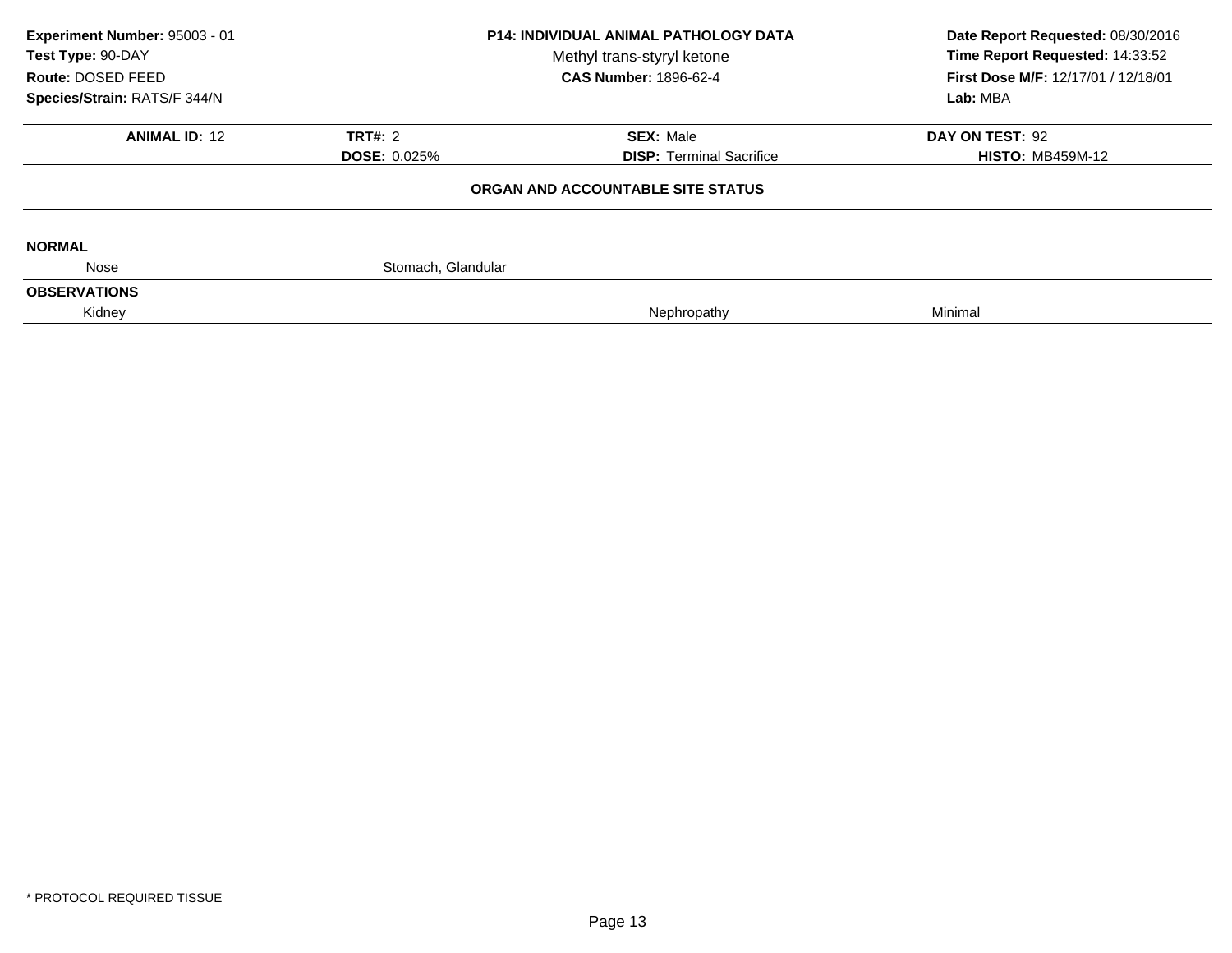| Experiment Number: 95003 - 01<br>Test Type: 90-DAY<br>Route: DOSED FEED<br>Species/Strain: RATS/F 344/N | <b>P14: INDIVIDUAL ANIMAL PATHOLOGY DATA</b><br>Methyl trans-styryl ketone<br><b>CAS Number: 1896-62-4</b> |                                   | Date Report Requested: 08/30/2016<br>Time Report Requested: 14:33:52<br><b>First Dose M/F: 12/17/01 / 12/18/01</b><br>Lab: MBA |  |
|---------------------------------------------------------------------------------------------------------|------------------------------------------------------------------------------------------------------------|-----------------------------------|--------------------------------------------------------------------------------------------------------------------------------|--|
| <b>ANIMAL ID: 13</b>                                                                                    | <b>TRT#: 2</b>                                                                                             | <b>SEX: Male</b>                  | DAY ON TEST: 92                                                                                                                |  |
|                                                                                                         | <b>DOSE: 0.025%</b>                                                                                        | <b>DISP: Terminal Sacrifice</b>   | <b>HISTO: MB459M-13</b>                                                                                                        |  |
|                                                                                                         |                                                                                                            | ORGAN AND ACCOUNTABLE SITE STATUS |                                                                                                                                |  |
| <b>NORMAL</b>                                                                                           |                                                                                                            |                                   |                                                                                                                                |  |
| Stomach, Glandular                                                                                      |                                                                                                            |                                   |                                                                                                                                |  |
| <b>OBSERVATIONS</b>                                                                                     |                                                                                                            |                                   |                                                                                                                                |  |
| Kidney                                                                                                  |                                                                                                            | Nephropathy                       | Minimal                                                                                                                        |  |
| Nose                                                                                                    | Goblet Cell, Respirat Epith                                                                                | Hyperplasia                       | Minimal                                                                                                                        |  |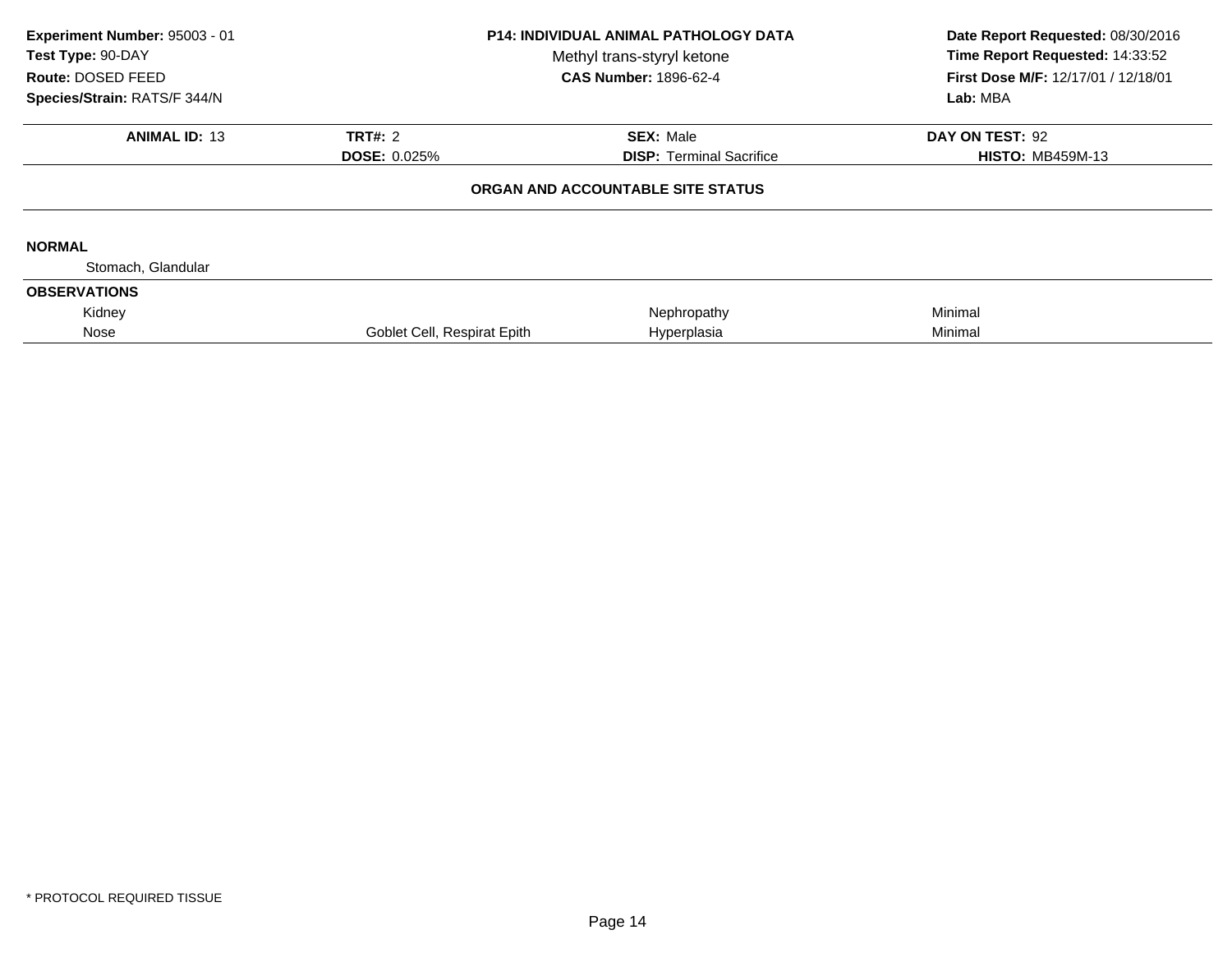| Experiment Number: 95003 - 01<br><b>P14: INDIVIDUAL ANIMAL PATHOLOGY DATA</b><br>Test Type: 90-DAY<br>Methyl trans-styryl ketone<br>Route: DOSED FEED<br><b>CAS Number: 1896-62-4</b> |                     | Date Report Requested: 08/30/2016<br>Time Report Requested: 14:33:52<br>First Dose M/F: 12/17/01 / 12/18/01 |                         |
|---------------------------------------------------------------------------------------------------------------------------------------------------------------------------------------|---------------------|-------------------------------------------------------------------------------------------------------------|-------------------------|
| Species/Strain: RATS/F 344/N                                                                                                                                                          |                     |                                                                                                             | Lab: MBA                |
| <b>ANIMAL ID: 14</b>                                                                                                                                                                  | <b>TRT#: 2</b>      | <b>SEX: Male</b>                                                                                            | DAY ON TEST: 92         |
|                                                                                                                                                                                       | <b>DOSE: 0.025%</b> | <b>DISP: Terminal Sacrifice</b>                                                                             | <b>HISTO: MB459M-14</b> |
|                                                                                                                                                                                       |                     | ORGAN AND ACCOUNTABLE SITE STATUS                                                                           |                         |
| <b>NORMAL</b>                                                                                                                                                                         |                     |                                                                                                             |                         |
| Nose                                                                                                                                                                                  | Stomach, Glandular  |                                                                                                             |                         |
| <b>OBSERVATIONS</b>                                                                                                                                                                   |                     |                                                                                                             |                         |
| Kidney                                                                                                                                                                                |                     | Nephropathy                                                                                                 | Minimal                 |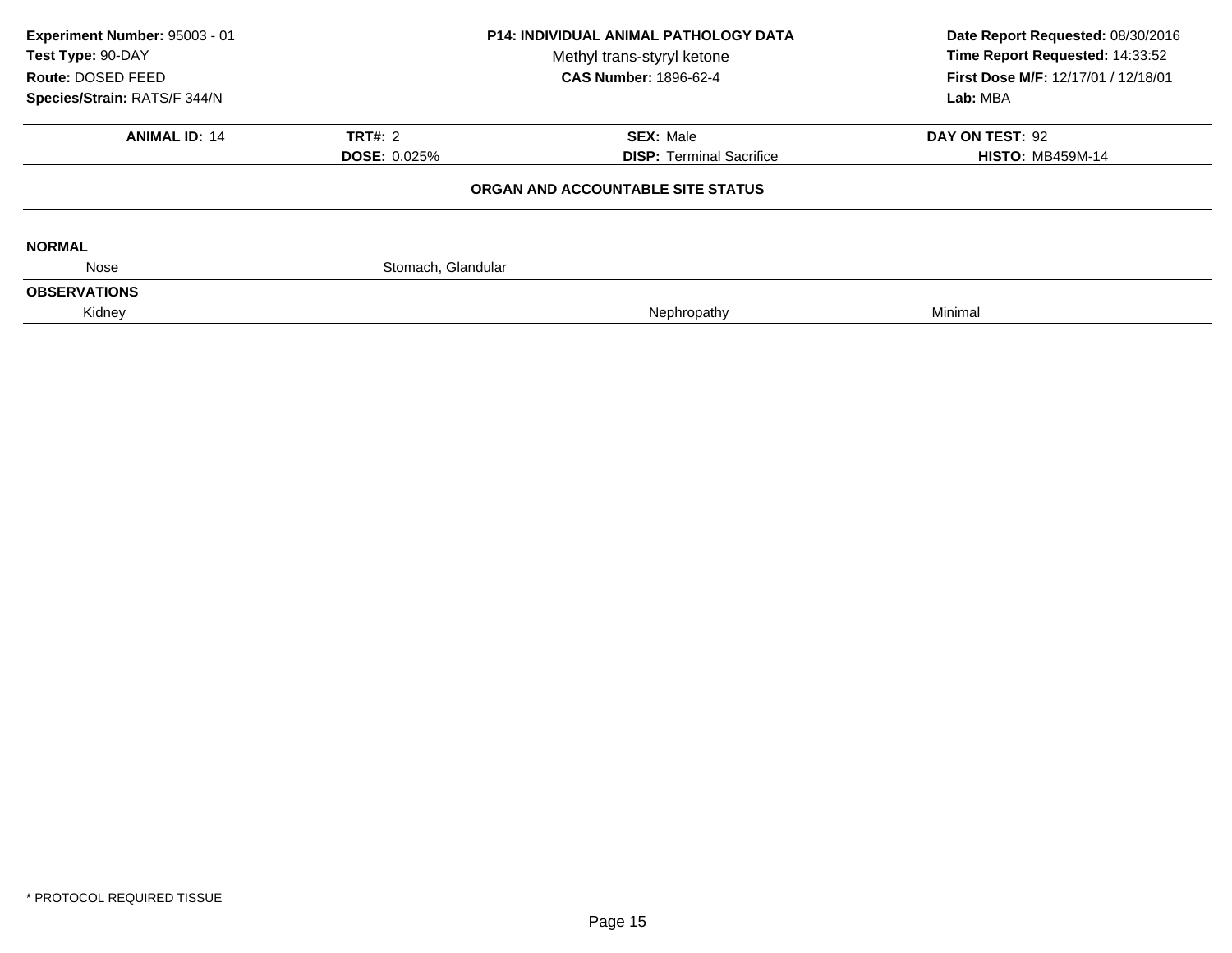| Experiment Number: 95003 - 01<br>Test Type: 90-DAY<br>Route: DOSED FEED<br>Species/Strain: RATS/F 344/N | <b>P14: INDIVIDUAL ANIMAL PATHOLOGY DATA</b><br>Methyl trans-styryl ketone<br><b>CAS Number: 1896-62-4</b> |                                   | Date Report Requested: 08/30/2016<br>Time Report Requested: 14:33:52<br>First Dose M/F: 12/17/01 / 12/18/01<br>Lab: MBA |  |
|---------------------------------------------------------------------------------------------------------|------------------------------------------------------------------------------------------------------------|-----------------------------------|-------------------------------------------------------------------------------------------------------------------------|--|
| <b>ANIMAL ID: 15</b>                                                                                    | <b>TRT#: 2</b>                                                                                             | <b>SEX: Male</b>                  | DAY ON TEST: 92                                                                                                         |  |
|                                                                                                         | <b>DOSE: 0.025%</b>                                                                                        | <b>DISP:</b> Terminal Sacrifice   | <b>HISTO: MB459M-15</b>                                                                                                 |  |
|                                                                                                         |                                                                                                            | ORGAN AND ACCOUNTABLE SITE STATUS |                                                                                                                         |  |
| <b>NORMAL</b>                                                                                           |                                                                                                            |                                   |                                                                                                                         |  |
| Stomach, Glandular                                                                                      |                                                                                                            |                                   |                                                                                                                         |  |
| <b>OBSERVATIONS</b>                                                                                     |                                                                                                            |                                   |                                                                                                                         |  |
| Kidney                                                                                                  |                                                                                                            | Nephropathy                       | Minimal                                                                                                                 |  |
| Nose                                                                                                    | Goblet Cell, Respirat Epith                                                                                | Hyperplasia                       | Minimal                                                                                                                 |  |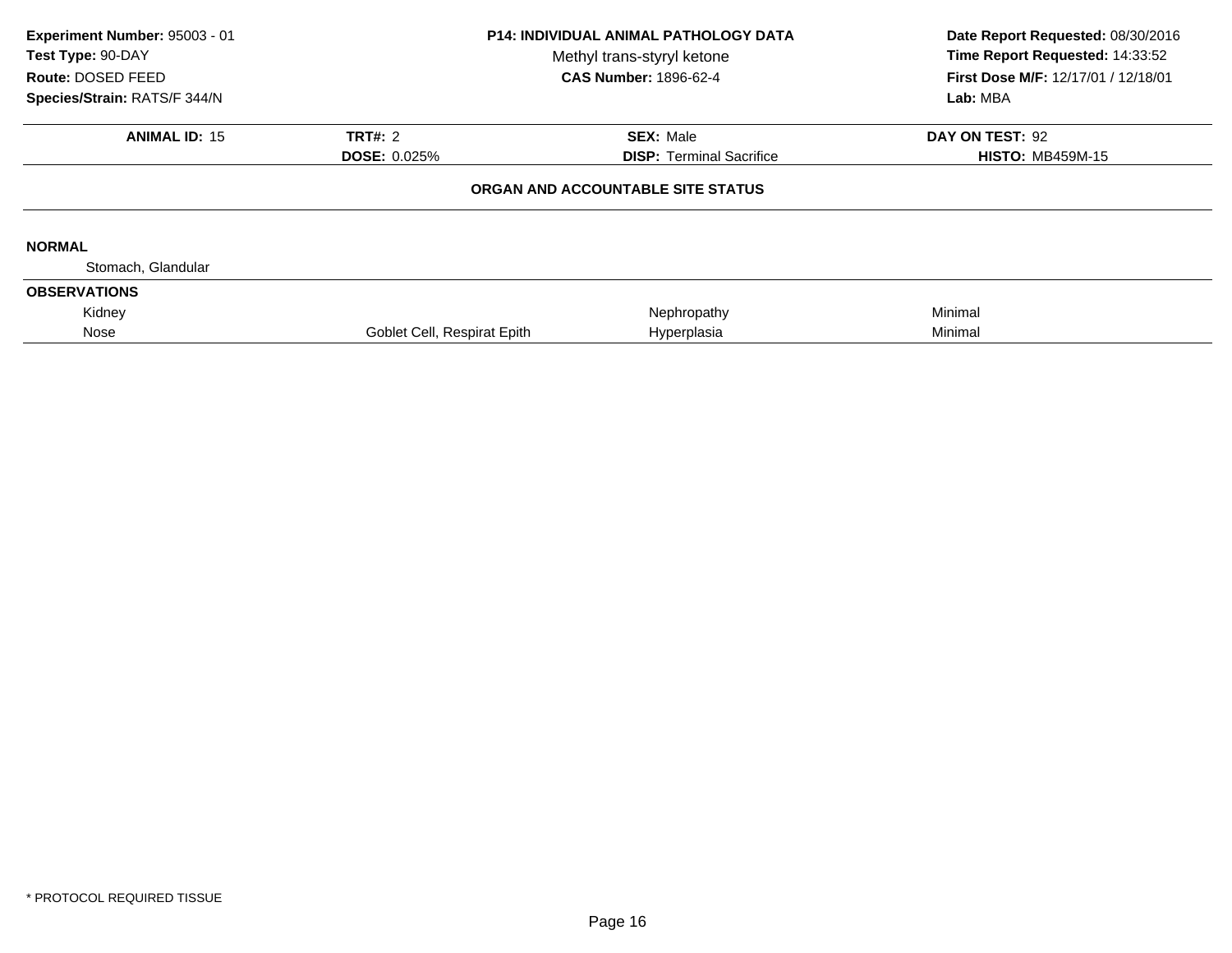| Experiment Number: 95003 - 01<br>Test Type: 90-DAY<br>Route: DOSED FEED |                     | <b>P14: INDIVIDUAL ANIMAL PATHOLOGY DATA</b><br>Methyl trans-styryl ketone<br><b>CAS Number: 1896-62-4</b> | Date Report Requested: 08/30/2016<br>Time Report Requested: 14:33:52<br><b>First Dose M/F: 12/17/01 / 12/18/01</b> |
|-------------------------------------------------------------------------|---------------------|------------------------------------------------------------------------------------------------------------|--------------------------------------------------------------------------------------------------------------------|
| Species/Strain: RATS/F 344/N                                            |                     |                                                                                                            | Lab: MBA                                                                                                           |
| <b>ANIMAL ID: 16</b>                                                    | <b>TRT#: 2</b>      | <b>SEX: Male</b>                                                                                           | DAY ON TEST: 92                                                                                                    |
|                                                                         | <b>DOSE: 0.025%</b> | <b>DISP: Terminal Sacrifice</b>                                                                            | <b>HISTO: MB459M-16</b>                                                                                            |
|                                                                         |                     | ORGAN AND ACCOUNTABLE SITE STATUS                                                                          |                                                                                                                    |
| <b>NORMAL</b>                                                           |                     |                                                                                                            |                                                                                                                    |
| Kidney                                                                  | Nose                | Stomach, Glandular                                                                                         |                                                                                                                    |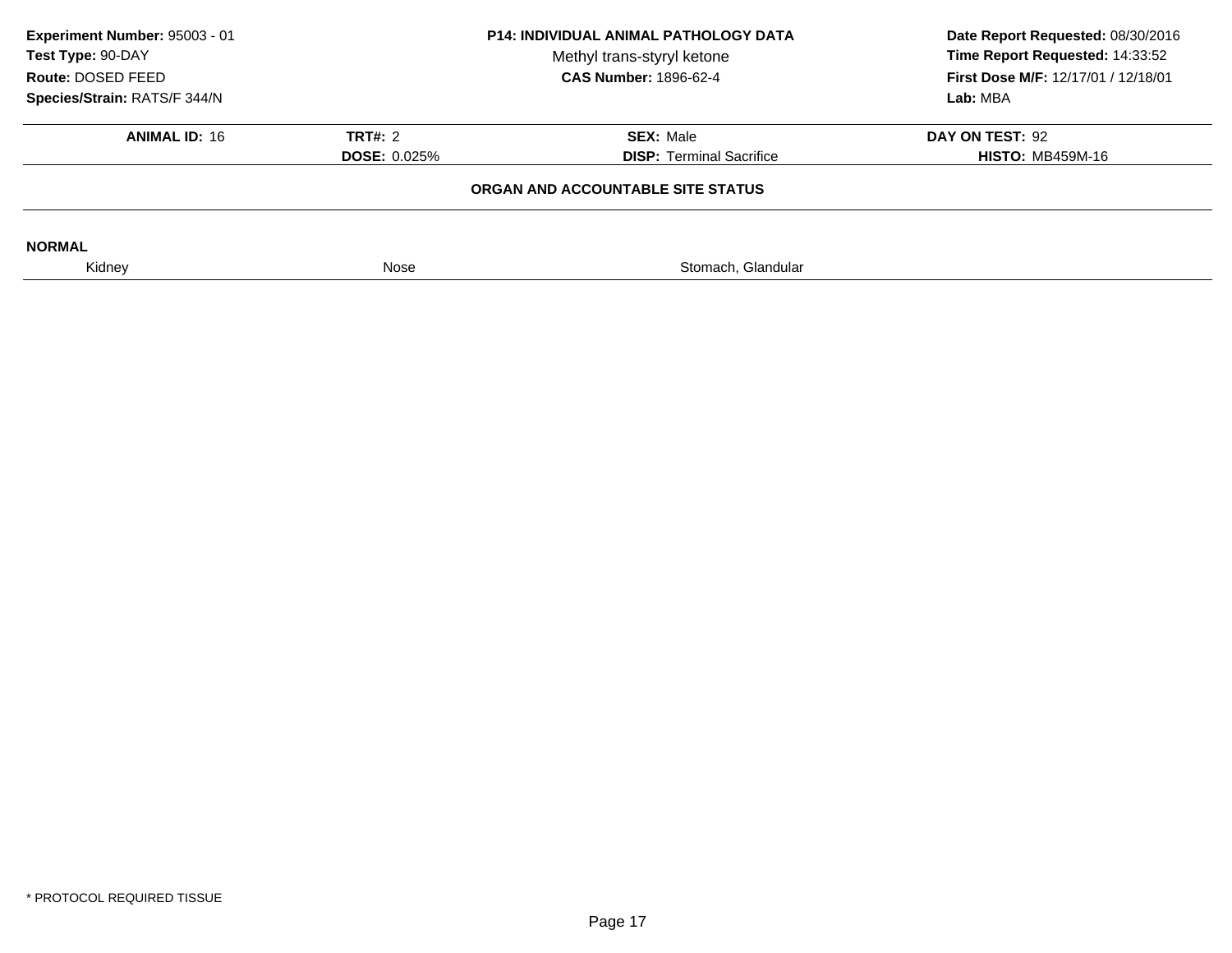| Experiment Number: 95003 - 01<br>Test Type: 90-DAY<br>Route: DOSED FEED | <b>P14: INDIVIDUAL ANIMAL PATHOLOGY DATA</b><br>Methyl trans-styryl ketone<br><b>CAS Number: 1896-62-4</b> |                                   | Date Report Requested: 08/30/2016<br>Time Report Requested: 14:33:52<br>First Dose M/F: 12/17/01 / 12/18/01 |  |
|-------------------------------------------------------------------------|------------------------------------------------------------------------------------------------------------|-----------------------------------|-------------------------------------------------------------------------------------------------------------|--|
| Species/Strain: RATS/F 344/N                                            |                                                                                                            |                                   | Lab: MBA                                                                                                    |  |
| <b>ANIMAL ID: 17</b>                                                    | <b>TRT#: 2</b>                                                                                             | <b>SEX: Male</b>                  | DAY ON TEST: 92                                                                                             |  |
|                                                                         | <b>DOSE: 0.025%</b>                                                                                        | <b>DISP: Terminal Sacrifice</b>   | <b>HISTO: MB459M-17</b>                                                                                     |  |
|                                                                         |                                                                                                            | ORGAN AND ACCOUNTABLE SITE STATUS |                                                                                                             |  |
| <b>NORMAL</b>                                                           |                                                                                                            |                                   |                                                                                                             |  |
| Nose                                                                    | Stomach, Glandular                                                                                         |                                   |                                                                                                             |  |
| <b>OBSERVATIONS</b>                                                     |                                                                                                            |                                   |                                                                                                             |  |
| Kidney                                                                  |                                                                                                            | Nephropathy                       | Minimal                                                                                                     |  |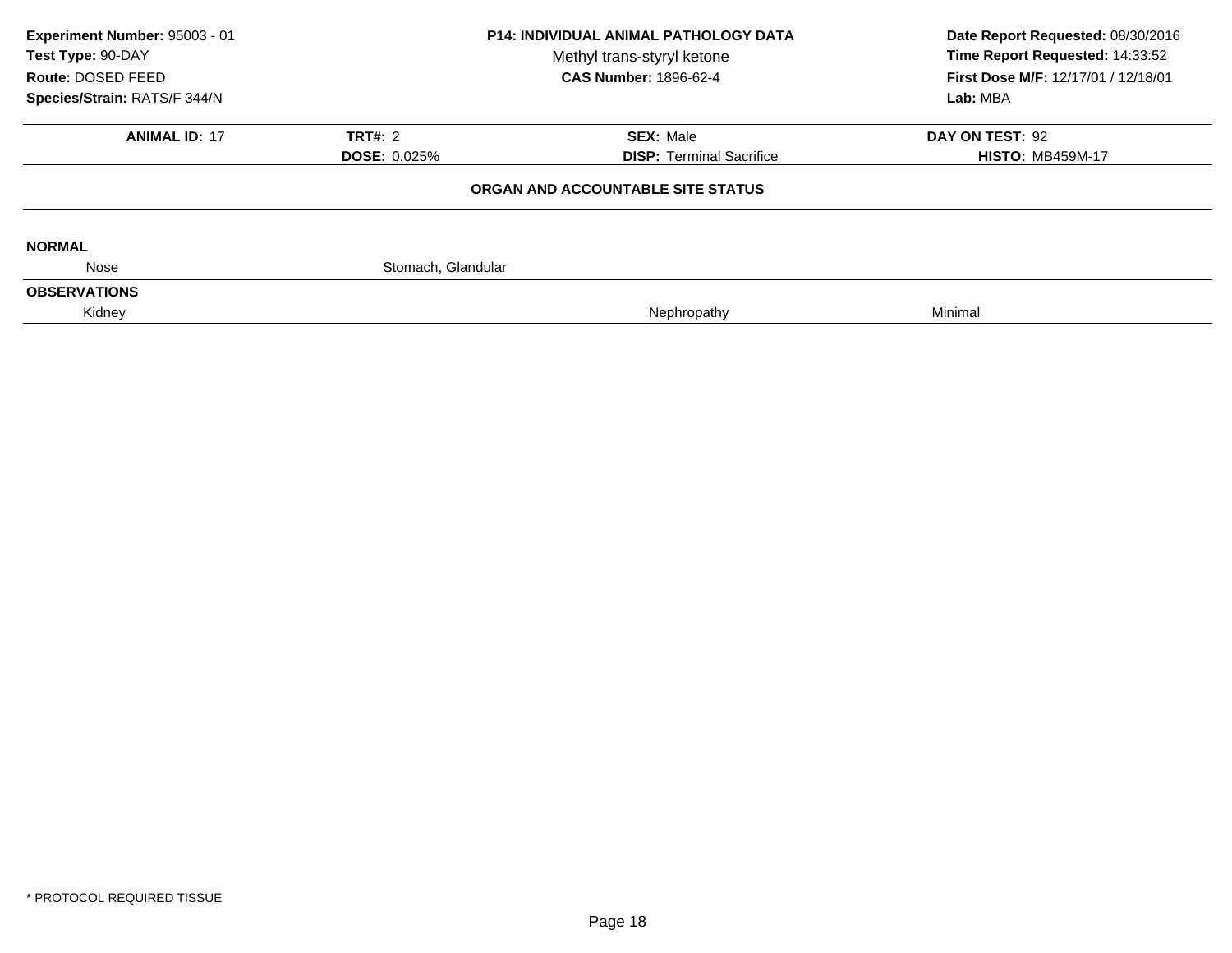| Experiment Number: 95003 - 01<br>Test Type: 90-DAY<br>Route: DOSED FEED<br>Species/Strain: RATS/F 344/N | <b>P14: INDIVIDUAL ANIMAL PATHOLOGY DATA</b><br>Methyl trans-styryl ketone<br><b>CAS Number: 1896-62-4</b> |                                   | Date Report Requested: 08/30/2016<br>Time Report Requested: 14:33:52<br>First Dose M/F: 12/17/01 / 12/18/01<br>Lab: MBA |  |
|---------------------------------------------------------------------------------------------------------|------------------------------------------------------------------------------------------------------------|-----------------------------------|-------------------------------------------------------------------------------------------------------------------------|--|
| <b>ANIMAL ID: 18</b>                                                                                    | TRT#: $2$                                                                                                  | <b>SEX: Male</b>                  | DAY ON TEST: 92                                                                                                         |  |
|                                                                                                         | <b>DOSE: 0.025%</b>                                                                                        | <b>DISP:</b> Terminal Sacrifice   | <b>HISTO: MB459M-18</b>                                                                                                 |  |
|                                                                                                         |                                                                                                            | ORGAN AND ACCOUNTABLE SITE STATUS |                                                                                                                         |  |
| <b>NORMAL</b>                                                                                           |                                                                                                            |                                   |                                                                                                                         |  |
| Kidney                                                                                                  | Stomach, Glandular                                                                                         |                                   |                                                                                                                         |  |
| <b>OBSERVATIONS</b>                                                                                     |                                                                                                            |                                   |                                                                                                                         |  |
| Nose                                                                                                    | Goblet Cell, Respirat Epith                                                                                | Hyperplasia                       | Minimal                                                                                                                 |  |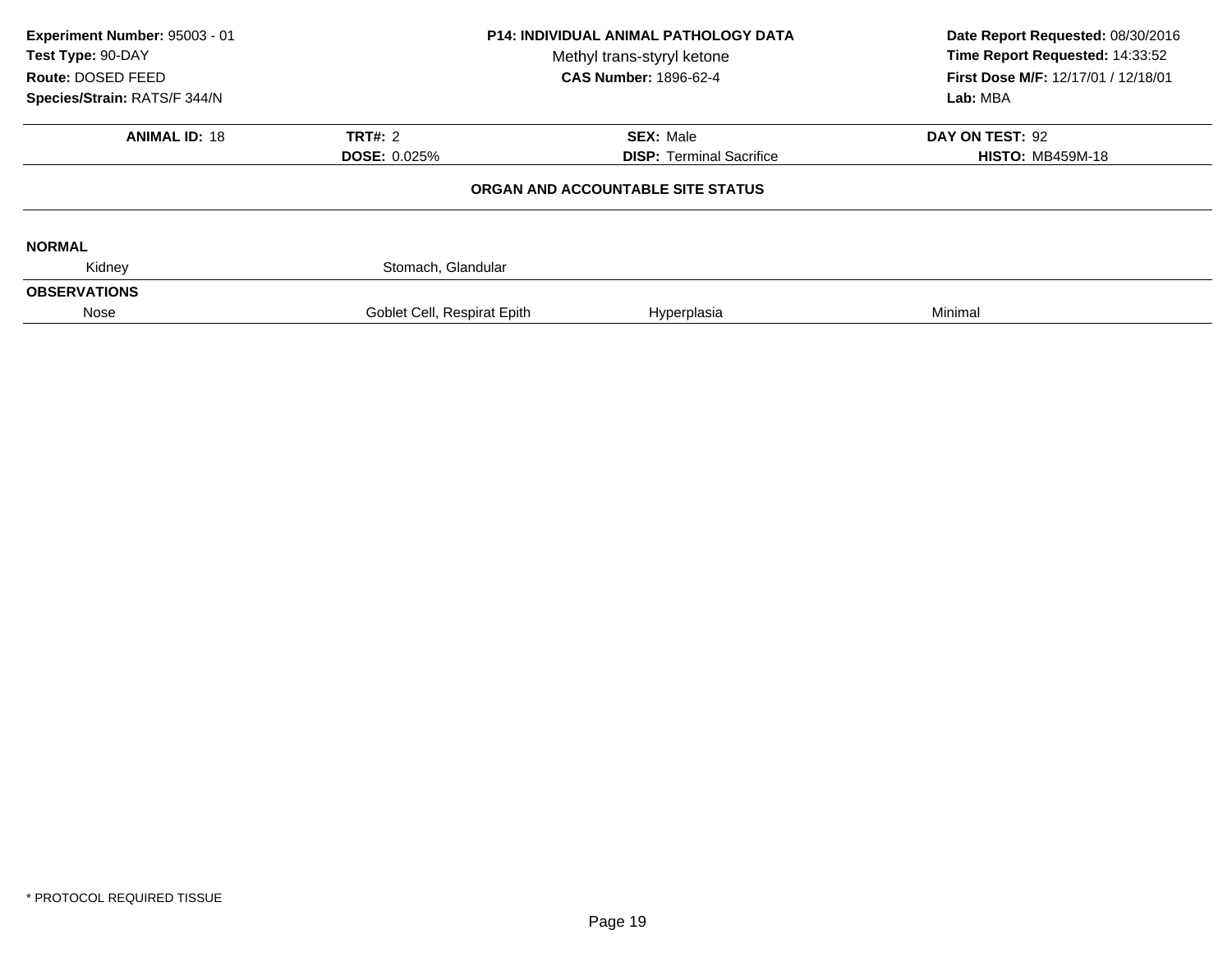| Experiment Number: 95003 - 01<br>Test Type: 90-DAY<br>Route: DOSED FEED<br>Species/Strain: RATS/F 344/N | <b>P14: INDIVIDUAL ANIMAL PATHOLOGY DATA</b><br>Methyl trans-styryl ketone<br><b>CAS Number: 1896-62-4</b> |                                   | Date Report Requested: 08/30/2016<br>Time Report Requested: 14:33:52<br>First Dose M/F: 12/17/01 / 12/18/01<br>Lab: MBA |  |
|---------------------------------------------------------------------------------------------------------|------------------------------------------------------------------------------------------------------------|-----------------------------------|-------------------------------------------------------------------------------------------------------------------------|--|
| <b>ANIMAL ID: 19</b>                                                                                    | <b>TRT#: 2</b>                                                                                             | <b>SEX: Male</b>                  | DAY ON TEST: 92                                                                                                         |  |
|                                                                                                         | <b>DOSE: 0.025%</b>                                                                                        | <b>DISP:</b> Terminal Sacrifice   | <b>HISTO: MB459M-19</b>                                                                                                 |  |
|                                                                                                         |                                                                                                            | ORGAN AND ACCOUNTABLE SITE STATUS |                                                                                                                         |  |
| <b>NORMAL</b>                                                                                           |                                                                                                            |                                   |                                                                                                                         |  |
| Stomach, Glandular                                                                                      |                                                                                                            |                                   |                                                                                                                         |  |
| <b>OBSERVATIONS</b>                                                                                     |                                                                                                            |                                   |                                                                                                                         |  |
| Kidney                                                                                                  |                                                                                                            | Nephropathy                       | Minimal                                                                                                                 |  |
| Nose                                                                                                    | Goblet Cell, Respirat Epith                                                                                | Hyperplasia                       | Minimal                                                                                                                 |  |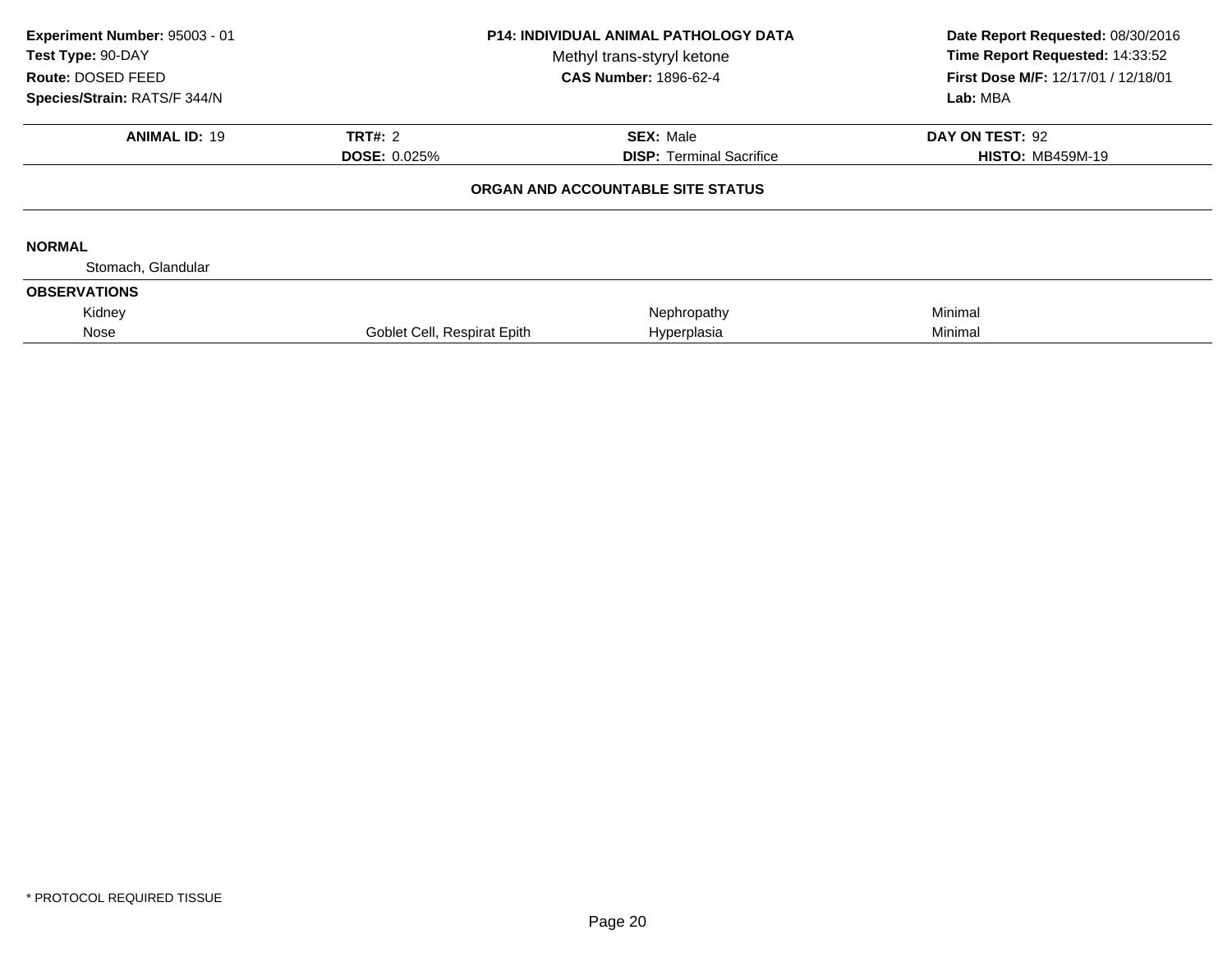| Lab: MBA                |  |
|-------------------------|--|
| DAY ON TEST: 92         |  |
| <b>HISTO: MB459M-20</b> |  |
|                         |  |
|                         |  |
|                         |  |
|                         |  |
|                         |  |
|                         |  |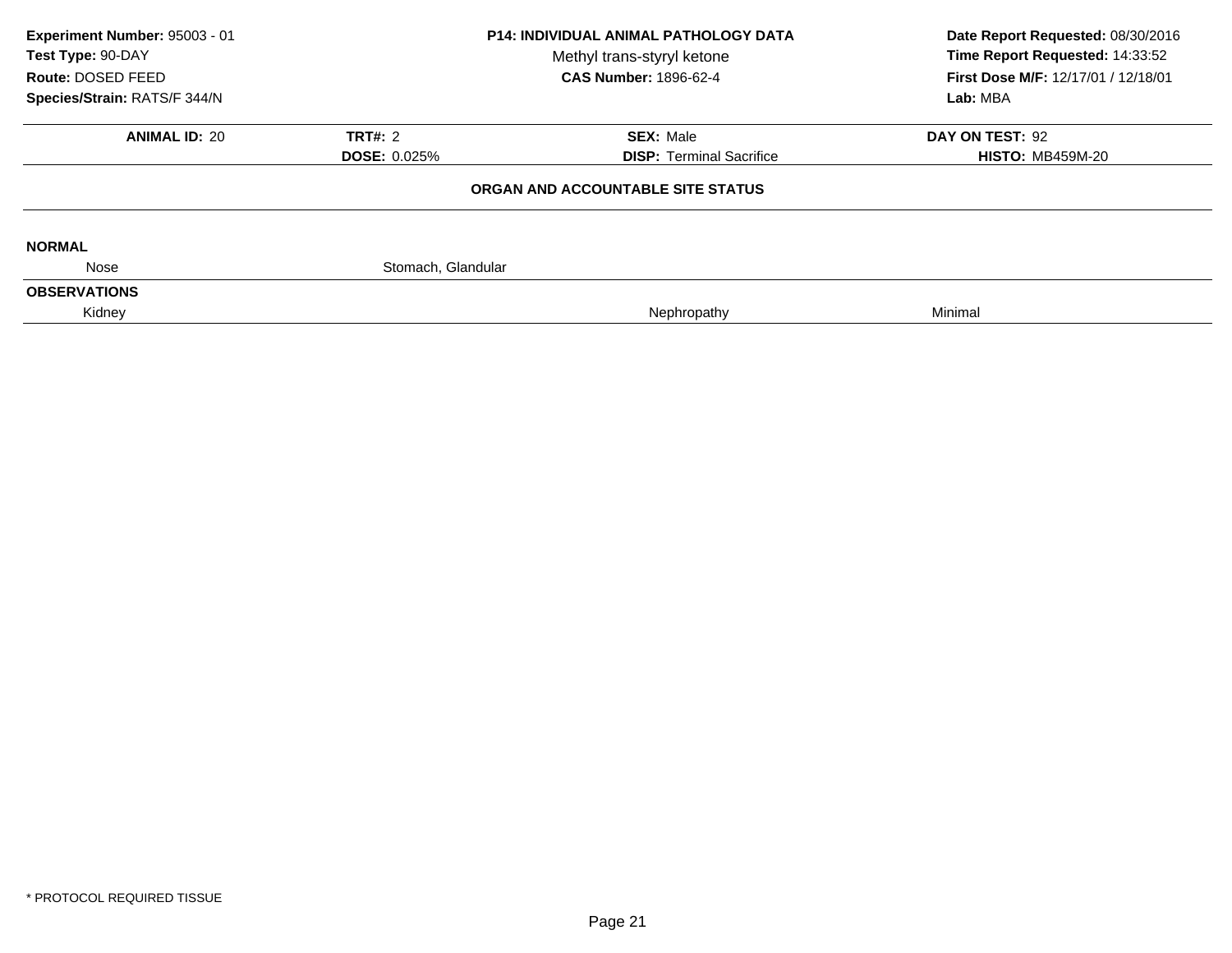| Experiment Number: 95003 - 01<br>Test Type: 90-DAY<br>Route: DOSED FEED |                    | <b>P14: INDIVIDUAL ANIMAL PATHOLOGY DATA</b><br>Methyl trans-styryl ketone<br><b>CAS Number: 1896-62-4</b> | Date Report Requested: 08/30/2016<br>Time Report Requested: 14:33:52<br>First Dose M/F: 12/17/01 / 12/18/01 |  |
|-------------------------------------------------------------------------|--------------------|------------------------------------------------------------------------------------------------------------|-------------------------------------------------------------------------------------------------------------|--|
| Species/Strain: RATS/F 344/N                                            |                    |                                                                                                            | Lab: MBA                                                                                                    |  |
| <b>ANIMAL ID: 21</b>                                                    | <b>TRT#: 3</b>     | <b>SEX: Male</b>                                                                                           | DAY ON TEST: 92                                                                                             |  |
|                                                                         | <b>DOSE: 0.05%</b> | <b>DISP: Terminal Sacrifice</b>                                                                            | <b>HISTO: MB459M-21</b>                                                                                     |  |
|                                                                         |                    | ORGAN AND ACCOUNTABLE SITE STATUS                                                                          |                                                                                                             |  |
| <b>NORMAL</b>                                                           |                    |                                                                                                            |                                                                                                             |  |
| Nose                                                                    | Stomach, Glandular |                                                                                                            |                                                                                                             |  |
| <b>OBSERVATIONS</b>                                                     |                    |                                                                                                            |                                                                                                             |  |
| Kidney                                                                  |                    | Nephropathy                                                                                                | Minimal                                                                                                     |  |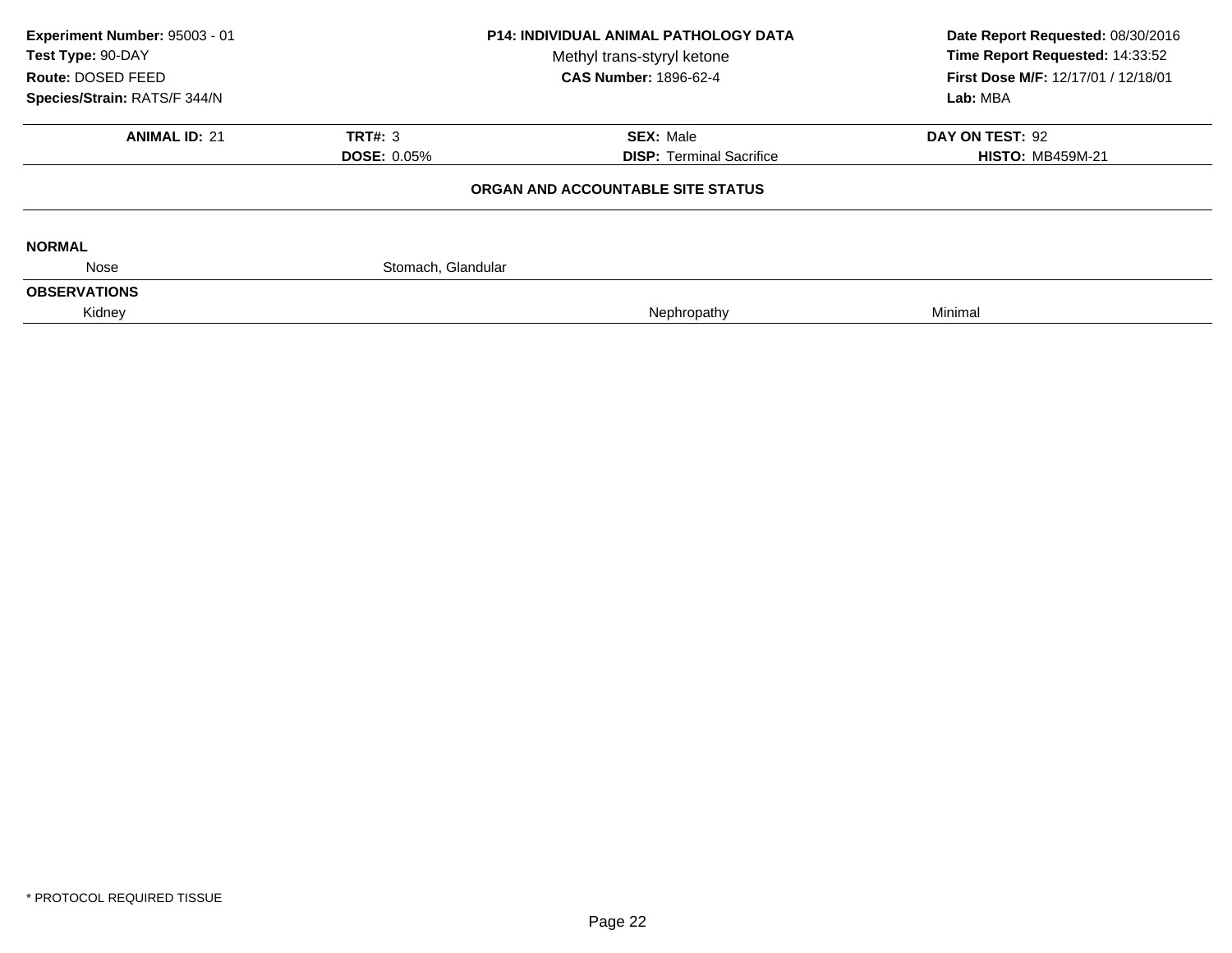| Experiment Number: 95003 - 01<br>Test Type: 90-DAY | <b>P14: INDIVIDUAL ANIMAL PATHOLOGY DATA</b><br>Methyl trans-styryl ketone<br>Route: DOSED FEED<br><b>CAS Number: 1896-62-4</b> |                                   | Date Report Requested: 08/30/2016<br>Time Report Requested: 14:33:52<br>First Dose M/F: 12/17/01 / 12/18/01<br>Lab: MBA |  |
|----------------------------------------------------|---------------------------------------------------------------------------------------------------------------------------------|-----------------------------------|-------------------------------------------------------------------------------------------------------------------------|--|
| Species/Strain: RATS/F 344/N                       |                                                                                                                                 |                                   |                                                                                                                         |  |
| <b>ANIMAL ID: 22</b>                               | <b>TRT#: 3</b>                                                                                                                  | <b>SEX: Male</b>                  | DAY ON TEST: 92                                                                                                         |  |
|                                                    | <b>DOSE: 0.05%</b>                                                                                                              | <b>DISP: Terminal Sacrifice</b>   | <b>HISTO: MB459M-22</b>                                                                                                 |  |
|                                                    |                                                                                                                                 | ORGAN AND ACCOUNTABLE SITE STATUS |                                                                                                                         |  |
| <b>NORMAL</b>                                      |                                                                                                                                 |                                   |                                                                                                                         |  |
| Nose                                               | Stomach, Glandular                                                                                                              |                                   |                                                                                                                         |  |
| <b>OBSERVATIONS</b>                                |                                                                                                                                 |                                   |                                                                                                                         |  |
| Kidney                                             |                                                                                                                                 | Nephropathy                       | Minimal                                                                                                                 |  |
| Lymph Node                                         | Mediastinal                                                                                                                     | Congestion                        | Minimal                                                                                                                 |  |
|                                                    |                                                                                                                                 | Hyperplasia                       | Lymphoid, Mild                                                                                                          |  |
| [Congestion                                        | $TGLs = TGL=1-11$ ]                                                                                                             |                                   |                                                                                                                         |  |
| [ Hyperplasia                                      | $TGLs = TGL=1-11$                                                                                                               |                                   |                                                                                                                         |  |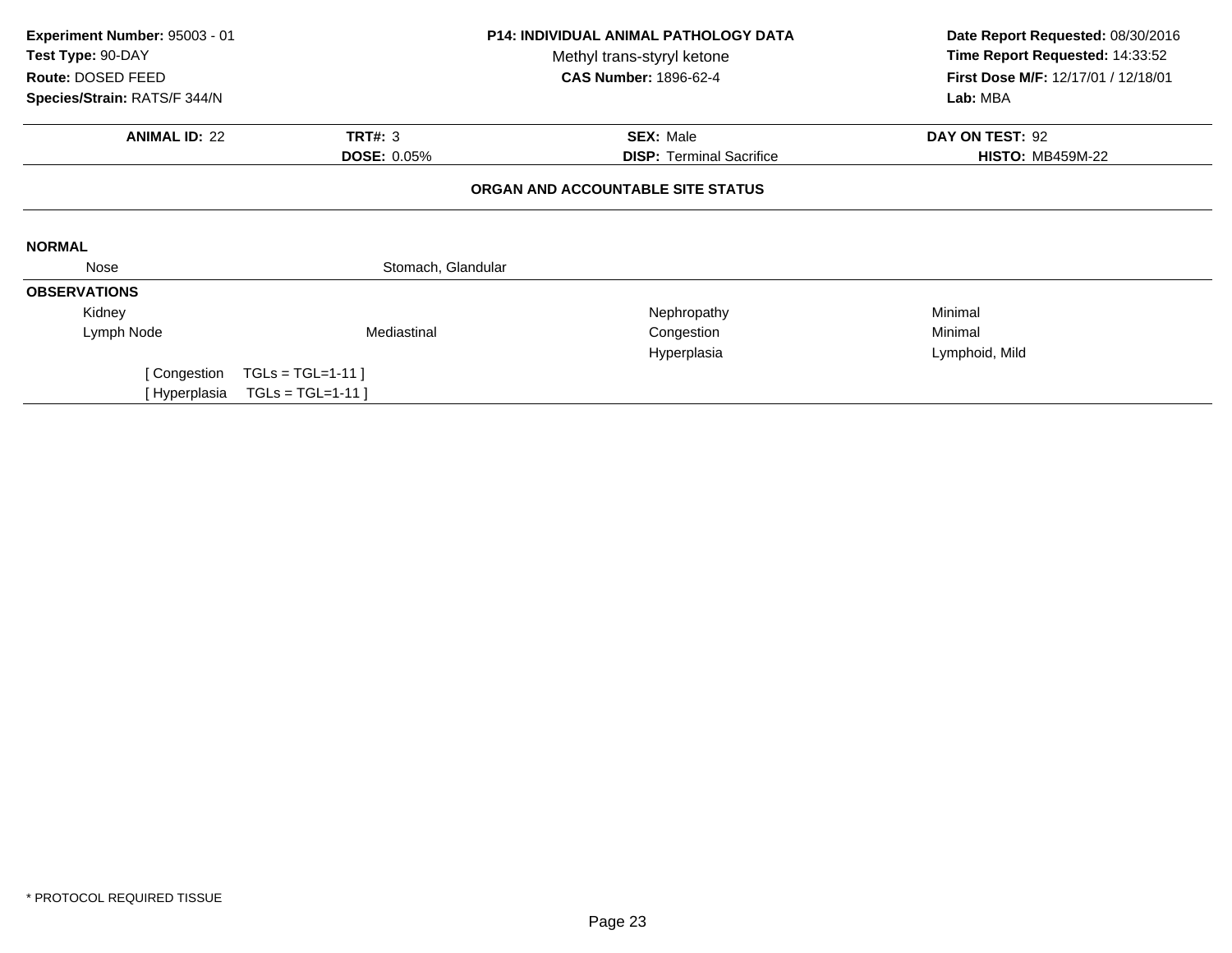| Experiment Number: 95003 - 01<br>Test Type: 90-DAY<br>Route: DOSED FEED<br>Species/Strain: RATS/F 344/N | <b>P14: INDIVIDUAL ANIMAL PATHOLOGY DATA</b><br>Methyl trans-styryl ketone<br><b>CAS Number: 1896-62-4</b> |                                   | Date Report Requested: 08/30/2016<br>Time Report Requested: 14:33:52<br>First Dose M/F: 12/17/01 / 12/18/01<br>Lab: MBA |  |
|---------------------------------------------------------------------------------------------------------|------------------------------------------------------------------------------------------------------------|-----------------------------------|-------------------------------------------------------------------------------------------------------------------------|--|
| <b>ANIMAL ID: 23</b>                                                                                    | TRT#: 3                                                                                                    | <b>SEX: Male</b>                  | DAY ON TEST: 92                                                                                                         |  |
|                                                                                                         | <b>DOSE: 0.05%</b>                                                                                         | <b>DISP: Terminal Sacrifice</b>   | <b>HISTO: MB459M-23</b>                                                                                                 |  |
|                                                                                                         |                                                                                                            | ORGAN AND ACCOUNTABLE SITE STATUS |                                                                                                                         |  |
| <b>NORMAL</b>                                                                                           |                                                                                                            |                                   |                                                                                                                         |  |
| Stomach, Glandular                                                                                      |                                                                                                            |                                   |                                                                                                                         |  |
| <b>OBSERVATIONS</b>                                                                                     |                                                                                                            |                                   |                                                                                                                         |  |
| Kidney                                                                                                  |                                                                                                            | Nephropathy                       | Minimal                                                                                                                 |  |
| Nose                                                                                                    | Goblet Cell, Respirat Epith                                                                                | Hyperplasia                       | Minimal                                                                                                                 |  |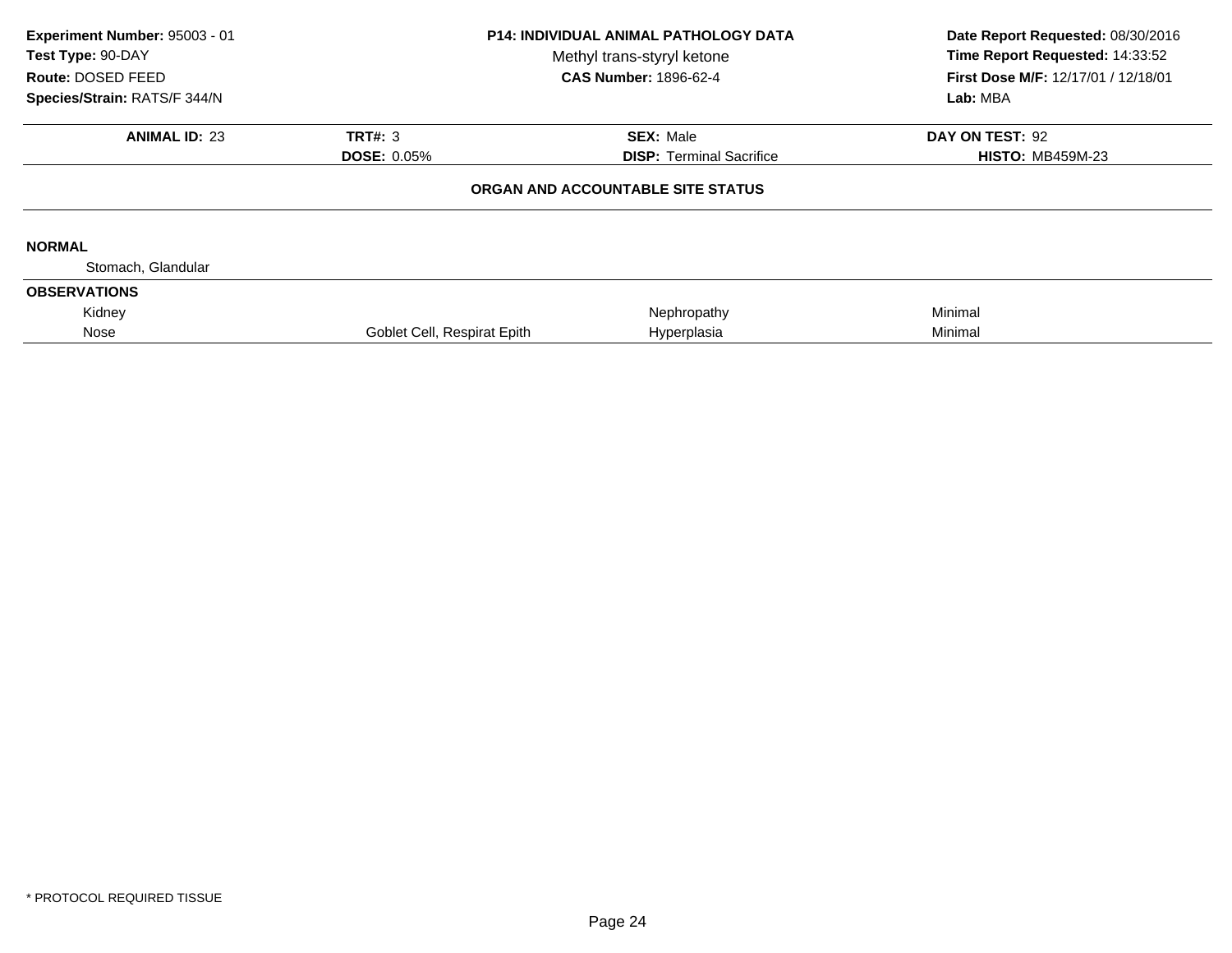| Experiment Number: 95003 - 01<br><b>Test Type: 90-DAY</b><br>Route: DOSED FEED<br>Species/Strain: RATS/F 344/N |                                      | <b>P14: INDIVIDUAL ANIMAL PATHOLOGY DATA</b><br>Methyl trans-styryl ketone<br><b>CAS Number: 1896-62-4</b> | Date Report Requested: 08/30/2016<br>Time Report Requested: 14:33:52<br>First Dose M/F: 12/17/01 / 12/18/01<br>Lab: MBA |
|----------------------------------------------------------------------------------------------------------------|--------------------------------------|------------------------------------------------------------------------------------------------------------|-------------------------------------------------------------------------------------------------------------------------|
| <b>ANIMAL ID: 24</b>                                                                                           | <b>TRT#: 3</b><br><b>DOSE: 0.05%</b> | <b>SEX: Male</b><br><b>DISP: Terminal Sacrifice</b>                                                        | DAY ON TEST: 92<br><b>HISTO: MB459M-24</b>                                                                              |
|                                                                                                                |                                      | ORGAN AND ACCOUNTABLE SITE STATUS                                                                          |                                                                                                                         |
| <b>NORMAL</b>                                                                                                  |                                      |                                                                                                            |                                                                                                                         |
| Stomach, Glandular                                                                                             |                                      |                                                                                                            |                                                                                                                         |
| <b>OBSERVATIONS</b>                                                                                            |                                      |                                                                                                            |                                                                                                                         |
| Kidney                                                                                                         |                                      | Nephropathy                                                                                                | Minimal                                                                                                                 |
| Lymph Node                                                                                                     | Mediastinal                          | Hyperplasia                                                                                                | Lymphoid, Moderate                                                                                                      |
| [ Hyperplasia                                                                                                  | $TGLs = TGL=1-11$                    |                                                                                                            |                                                                                                                         |
| Nose                                                                                                           | Goblet Cell, Respirat Epith          | Hyperplasia                                                                                                | Minimal                                                                                                                 |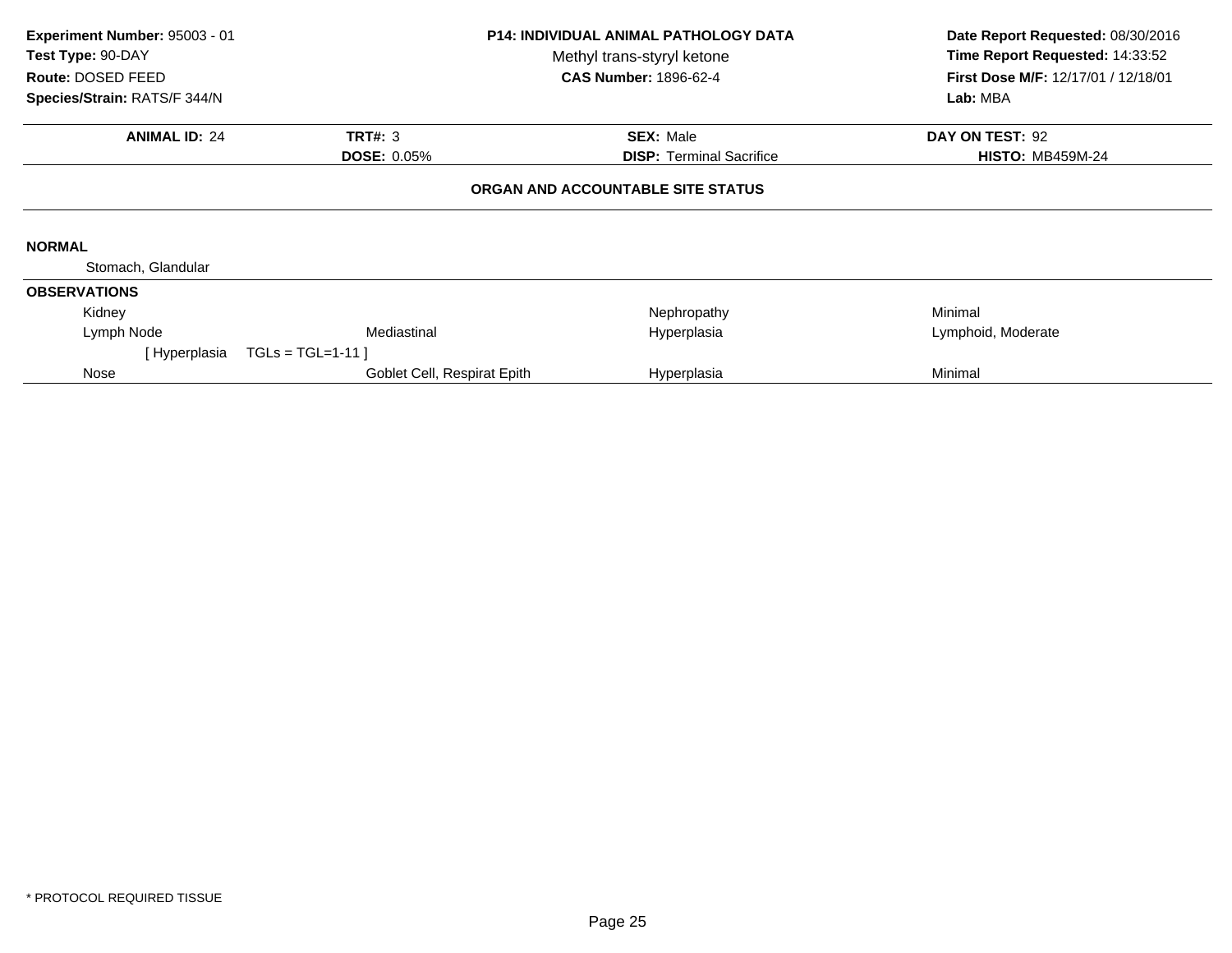| Experiment Number: 95003 - 01<br>Test Type: 90-DAY<br>Route: DOSED FEED<br>Species/Strain: RATS/F 344/N | <b>P14: INDIVIDUAL ANIMAL PATHOLOGY DATA</b><br>Methyl trans-styryl ketone<br><b>CAS Number: 1896-62-4</b> |                                   | Date Report Requested: 08/30/2016<br>Time Report Requested: 14:33:52<br>First Dose M/F: 12/17/01 / 12/18/01<br>Lab: MBA |  |
|---------------------------------------------------------------------------------------------------------|------------------------------------------------------------------------------------------------------------|-----------------------------------|-------------------------------------------------------------------------------------------------------------------------|--|
| <b>ANIMAL ID: 25</b>                                                                                    | <b>TRT#: 3</b>                                                                                             | <b>SEX: Male</b>                  | DAY ON TEST: 92                                                                                                         |  |
|                                                                                                         | <b>DOSE: 0.05%</b>                                                                                         | <b>DISP:</b> Terminal Sacrifice   | <b>HISTO: MB459M-25</b>                                                                                                 |  |
|                                                                                                         |                                                                                                            | ORGAN AND ACCOUNTABLE SITE STATUS |                                                                                                                         |  |
| <b>NORMAL</b>                                                                                           |                                                                                                            |                                   |                                                                                                                         |  |
| Stomach, Glandular                                                                                      |                                                                                                            |                                   |                                                                                                                         |  |
| <b>OBSERVATIONS</b>                                                                                     |                                                                                                            |                                   |                                                                                                                         |  |
| Kidney                                                                                                  |                                                                                                            | Nephropathy                       | Minimal                                                                                                                 |  |
| Nose                                                                                                    | Goblet Cell, Respirat Epith                                                                                | Hyperplasia                       | Minimal                                                                                                                 |  |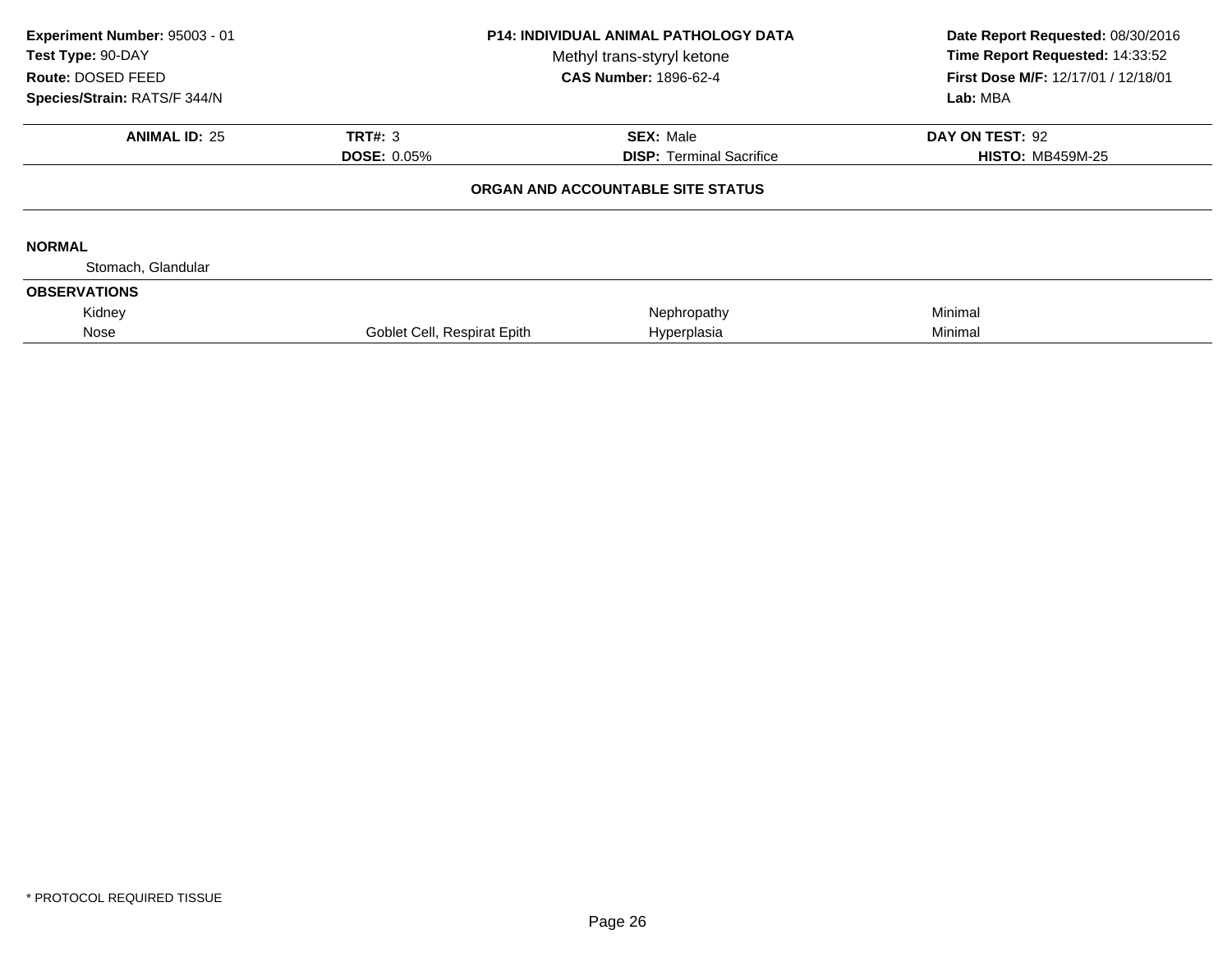| Experiment Number: 95003 - 01<br>Test Type: 90-DAY<br>Route: DOSED FEED<br>Species/Strain: RATS/F 344/N |                    | <b>P14: INDIVIDUAL ANIMAL PATHOLOGY DATA</b><br>Methyl trans-styryl ketone<br><b>CAS Number: 1896-62-4</b> | Date Report Requested: 08/30/2016<br>Time Report Requested: 14:33:52<br>First Dose M/F: 12/17/01 / 12/18/01<br>Lab: MBA |  |
|---------------------------------------------------------------------------------------------------------|--------------------|------------------------------------------------------------------------------------------------------------|-------------------------------------------------------------------------------------------------------------------------|--|
| <b>ANIMAL ID: 26</b>                                                                                    | TRT#: 3            | <b>SEX: Male</b>                                                                                           | DAY ON TEST: 92                                                                                                         |  |
|                                                                                                         | <b>DOSE: 0.05%</b> | <b>DISP:</b> Terminal Sacrifice                                                                            | <b>HISTO: MB459M-26</b>                                                                                                 |  |
|                                                                                                         |                    | ORGAN AND ACCOUNTABLE SITE STATUS                                                                          |                                                                                                                         |  |
| <b>NORMAL</b>                                                                                           |                    |                                                                                                            |                                                                                                                         |  |
| Kidney                                                                                                  | Nose               | Stomach, Glandular                                                                                         |                                                                                                                         |  |
| <b>OBSERVATIONS</b>                                                                                     |                    |                                                                                                            |                                                                                                                         |  |
| Lymph Node                                                                                              | Mediastinal        | Hyperplasia                                                                                                | Lymphoid, Moderate                                                                                                      |  |
| [ Hyperplasia                                                                                           | $TGLs = TGL=1-11$  |                                                                                                            |                                                                                                                         |  |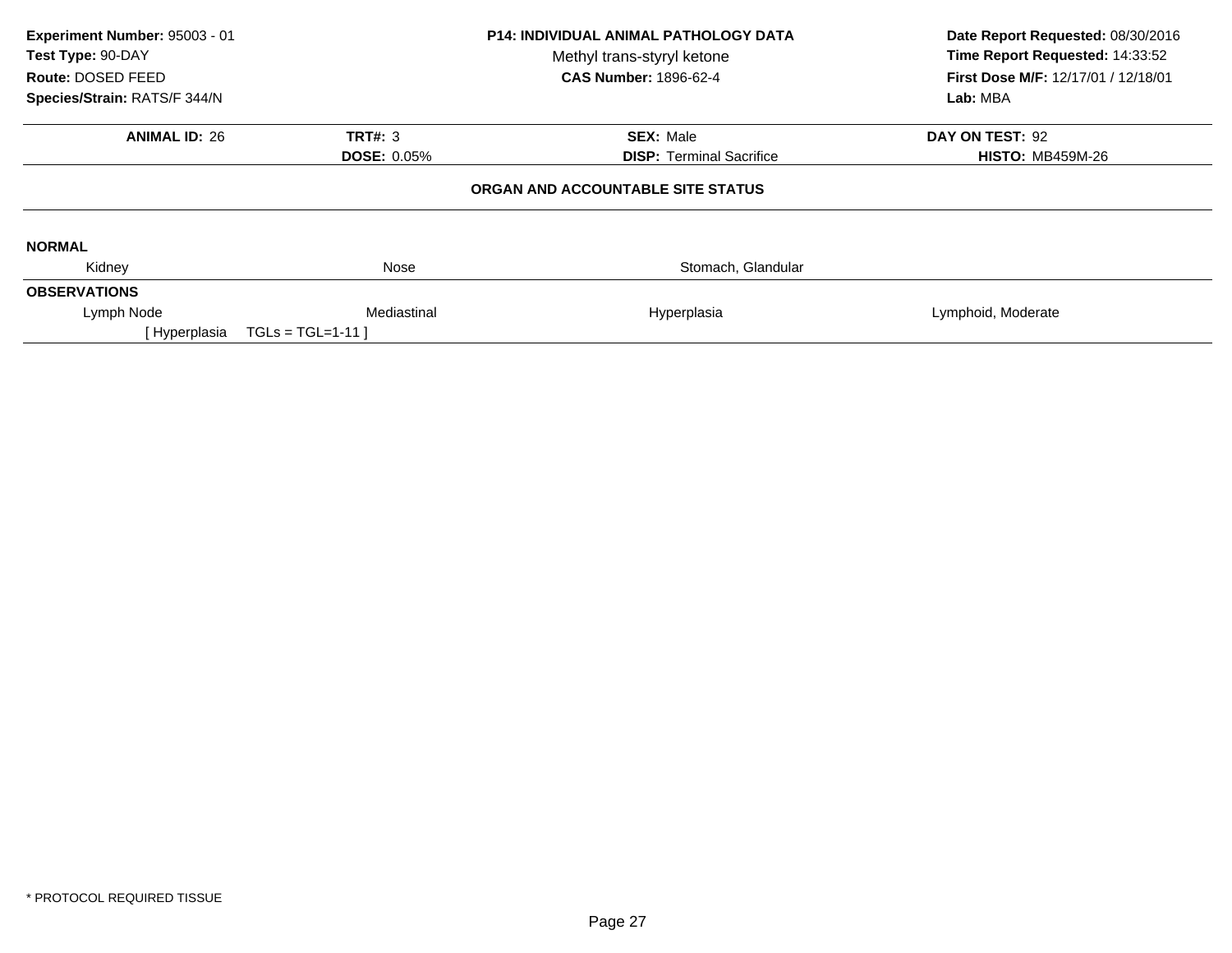| Experiment Number: 95003 - 01<br>Test Type: 90-DAY<br>Route: DOSED FEED |                    | <b>P14: INDIVIDUAL ANIMAL PATHOLOGY DATA</b><br>Methyl trans-styryl ketone<br><b>CAS Number: 1896-62-4</b> | Date Report Requested: 08/30/2016<br>Time Report Requested: 14:33:52<br><b>First Dose M/F: 12/17/01 / 12/18/01</b> |
|-------------------------------------------------------------------------|--------------------|------------------------------------------------------------------------------------------------------------|--------------------------------------------------------------------------------------------------------------------|
| Species/Strain: RATS/F 344/N                                            |                    |                                                                                                            | Lab: MBA                                                                                                           |
| <b>ANIMAL ID: 27</b>                                                    | TRT#: 3            | <b>SEX: Male</b>                                                                                           | DAY ON TEST: 92                                                                                                    |
|                                                                         | <b>DOSE: 0.05%</b> | <b>DISP: Terminal Sacrifice</b>                                                                            | <b>HISTO: MB459M-27</b>                                                                                            |
|                                                                         |                    | ORGAN AND ACCOUNTABLE SITE STATUS                                                                          |                                                                                                                    |
| <b>NORMAL</b>                                                           |                    |                                                                                                            |                                                                                                                    |
| Kidney                                                                  | Nose               | Stomach, Glandular                                                                                         |                                                                                                                    |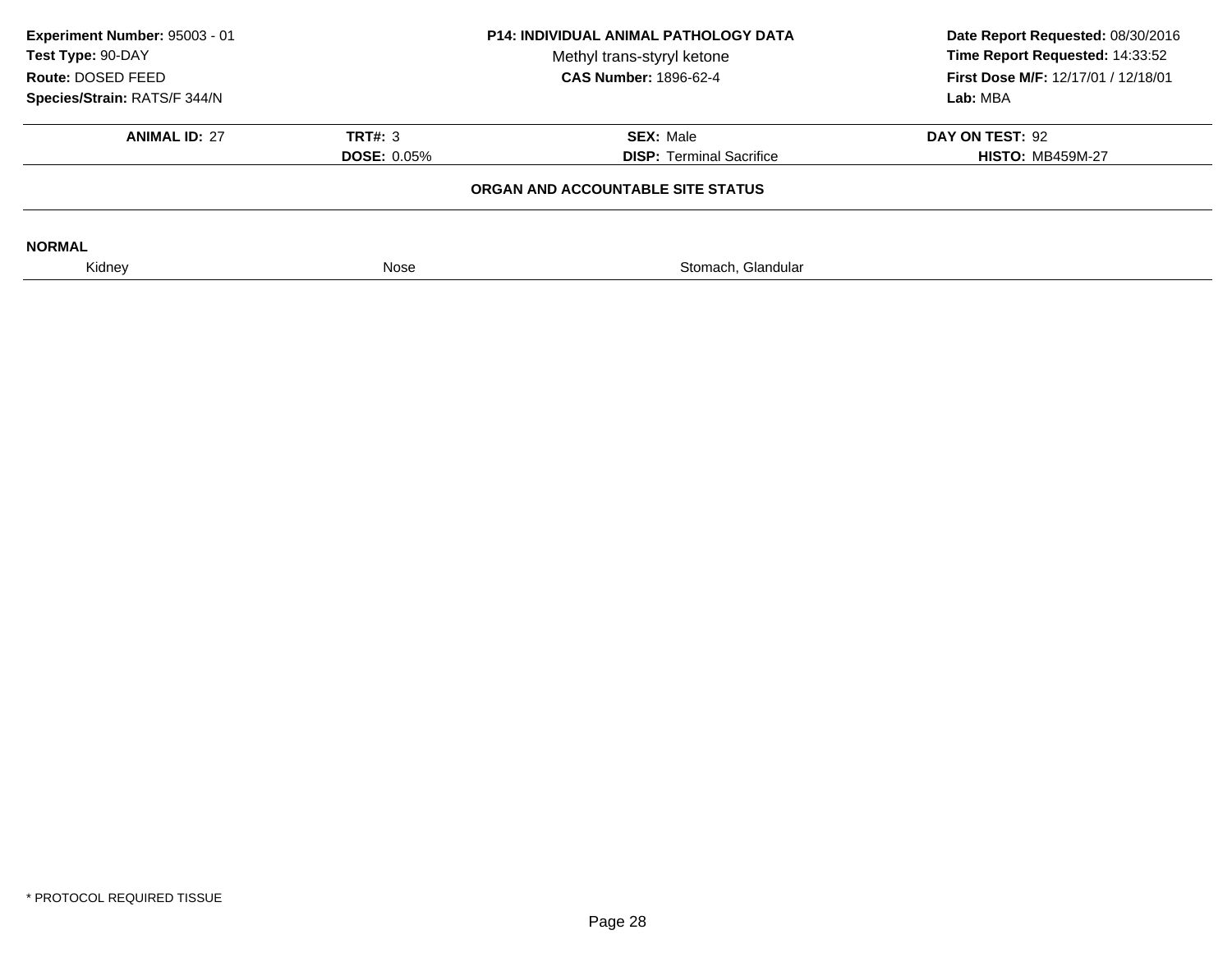|                    | <b>CAS Number: 1896-62-4</b>         | Lab: MBA                          |
|--------------------|--------------------------------------|-----------------------------------|
|                    |                                      |                                   |
|                    | <b>SEX: Male</b>                     | DAY ON TEST: 92                   |
|                    | <b>DISP: Terminal Sacrifice</b>      | <b>HISTO: MB459M-28</b>           |
|                    |                                      |                                   |
|                    |                                      |                                   |
| Stomach, Glandular |                                      |                                   |
|                    |                                      |                                   |
|                    | Nephropathy                          | Minimal                           |
|                    | <b>TRT#: 3</b><br><b>DOSE: 0.05%</b> | ORGAN AND ACCOUNTABLE SITE STATUS |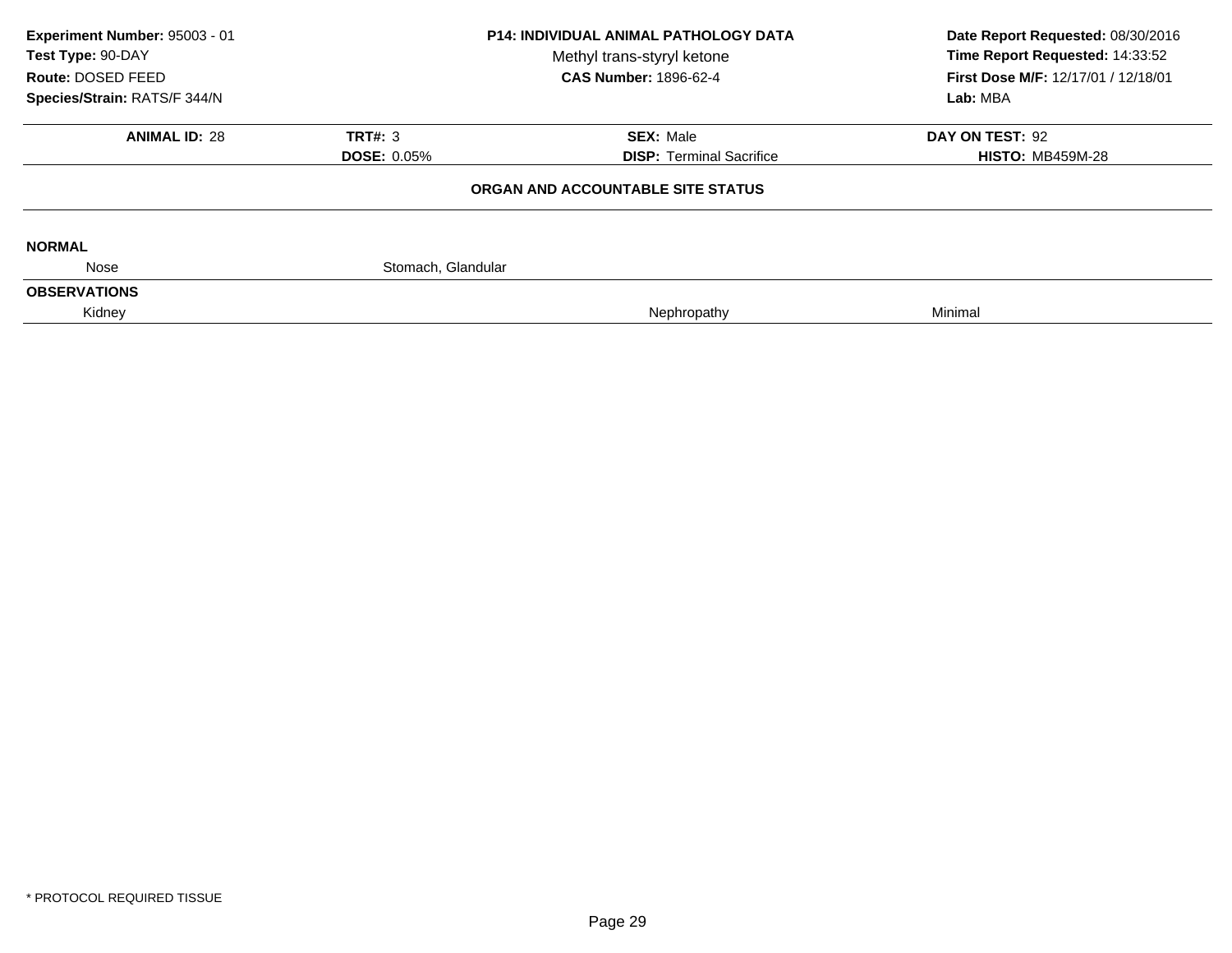| Experiment Number: 95003 - 01<br>Test Type: 90-DAY |                    | <b>P14: INDIVIDUAL ANIMAL PATHOLOGY DATA</b><br>Methyl trans-styryl ketone | Date Report Requested: 08/30/2016<br>Time Report Requested: 14:33:52<br>First Dose M/F: 12/17/01 / 12/18/01 |  |
|----------------------------------------------------|--------------------|----------------------------------------------------------------------------|-------------------------------------------------------------------------------------------------------------|--|
| Route: DOSED FEED                                  |                    | <b>CAS Number: 1896-62-4</b>                                               |                                                                                                             |  |
| Species/Strain: RATS/F 344/N                       |                    |                                                                            | Lab: MBA                                                                                                    |  |
| <b>ANIMAL ID: 29</b>                               | <b>TRT#: 3</b>     | <b>SEX: Male</b>                                                           | DAY ON TEST: 92                                                                                             |  |
|                                                    | <b>DOSE: 0.05%</b> | <b>DISP: Terminal Sacrifice</b>                                            | <b>HISTO: MB459M-29</b>                                                                                     |  |
|                                                    |                    | ORGAN AND ACCOUNTABLE SITE STATUS                                          |                                                                                                             |  |
| <b>NORMAL</b>                                      |                    |                                                                            |                                                                                                             |  |
| Nose                                               | Stomach, Glandular |                                                                            |                                                                                                             |  |
| <b>OBSERVATIONS</b>                                |                    |                                                                            |                                                                                                             |  |
| Kidney                                             |                    | Nephropathy                                                                | Minimal                                                                                                     |  |
|                                                    |                    |                                                                            |                                                                                                             |  |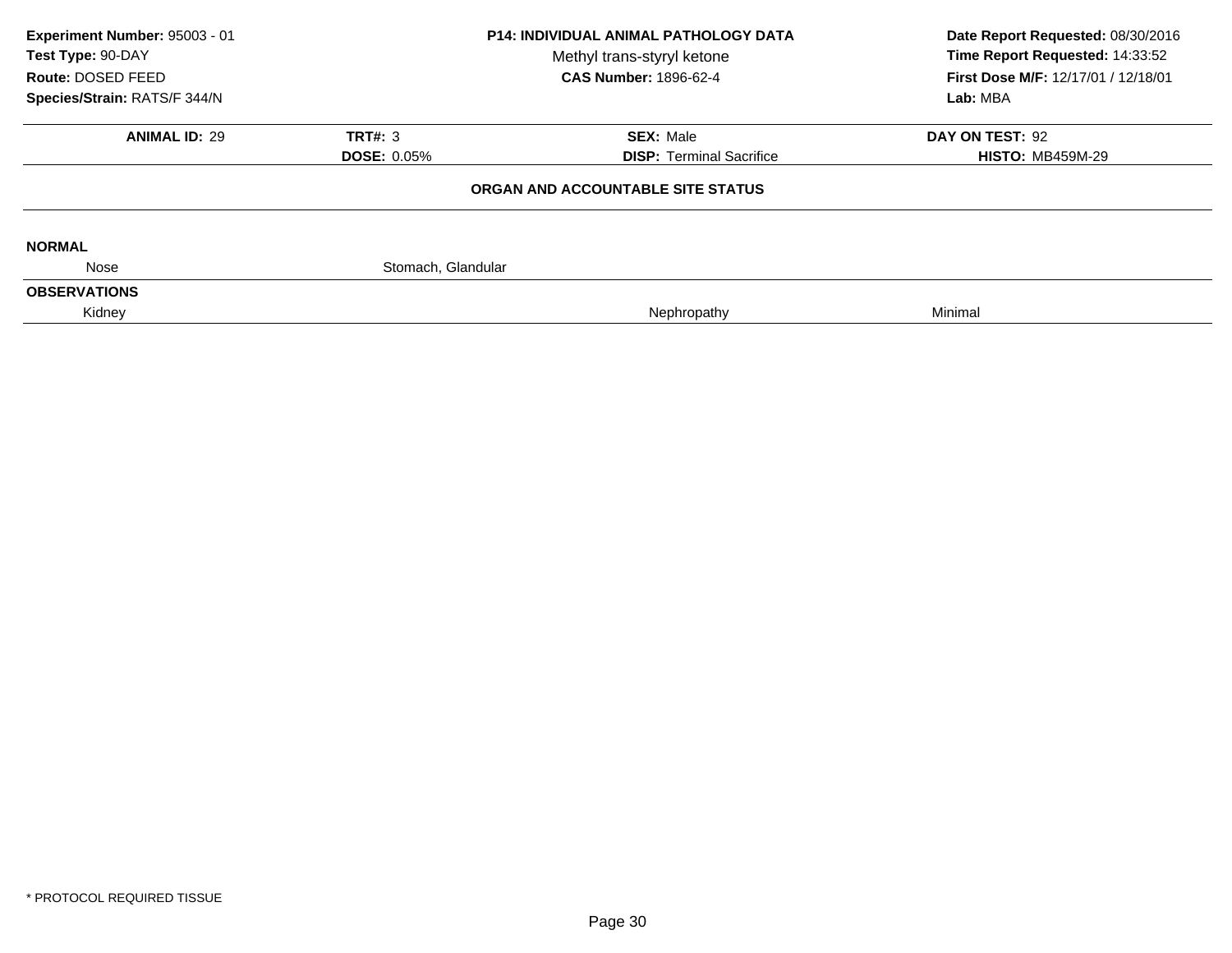| Experiment Number: 95003 - 01<br>Test Type: 90-DAY |                    | <b>P14: INDIVIDUAL ANIMAL PATHOLOGY DATA</b><br>Methyl trans-styryl ketone | Date Report Requested: 08/30/2016<br>Time Report Requested: 14:33:52<br>First Dose M/F: 12/17/01 / 12/18/01 |  |
|----------------------------------------------------|--------------------|----------------------------------------------------------------------------|-------------------------------------------------------------------------------------------------------------|--|
| Route: DOSED FEED                                  |                    | <b>CAS Number: 1896-62-4</b>                                               |                                                                                                             |  |
| Species/Strain: RATS/F 344/N                       |                    |                                                                            | Lab: MBA                                                                                                    |  |
| <b>ANIMAL ID: 30</b>                               | <b>TRT#: 3</b>     | <b>SEX: Male</b>                                                           | DAY ON TEST: 92                                                                                             |  |
|                                                    | <b>DOSE: 0.05%</b> | <b>DISP: Terminal Sacrifice</b>                                            | <b>HISTO: MB459M-30</b>                                                                                     |  |
|                                                    |                    | ORGAN AND ACCOUNTABLE SITE STATUS                                          |                                                                                                             |  |
| <b>NORMAL</b>                                      |                    |                                                                            |                                                                                                             |  |
| Nose                                               | Stomach, Glandular |                                                                            |                                                                                                             |  |
| <b>OBSERVATIONS</b>                                |                    |                                                                            |                                                                                                             |  |
| Kidney                                             |                    | Nephropathy                                                                | Minimal                                                                                                     |  |
|                                                    |                    |                                                                            |                                                                                                             |  |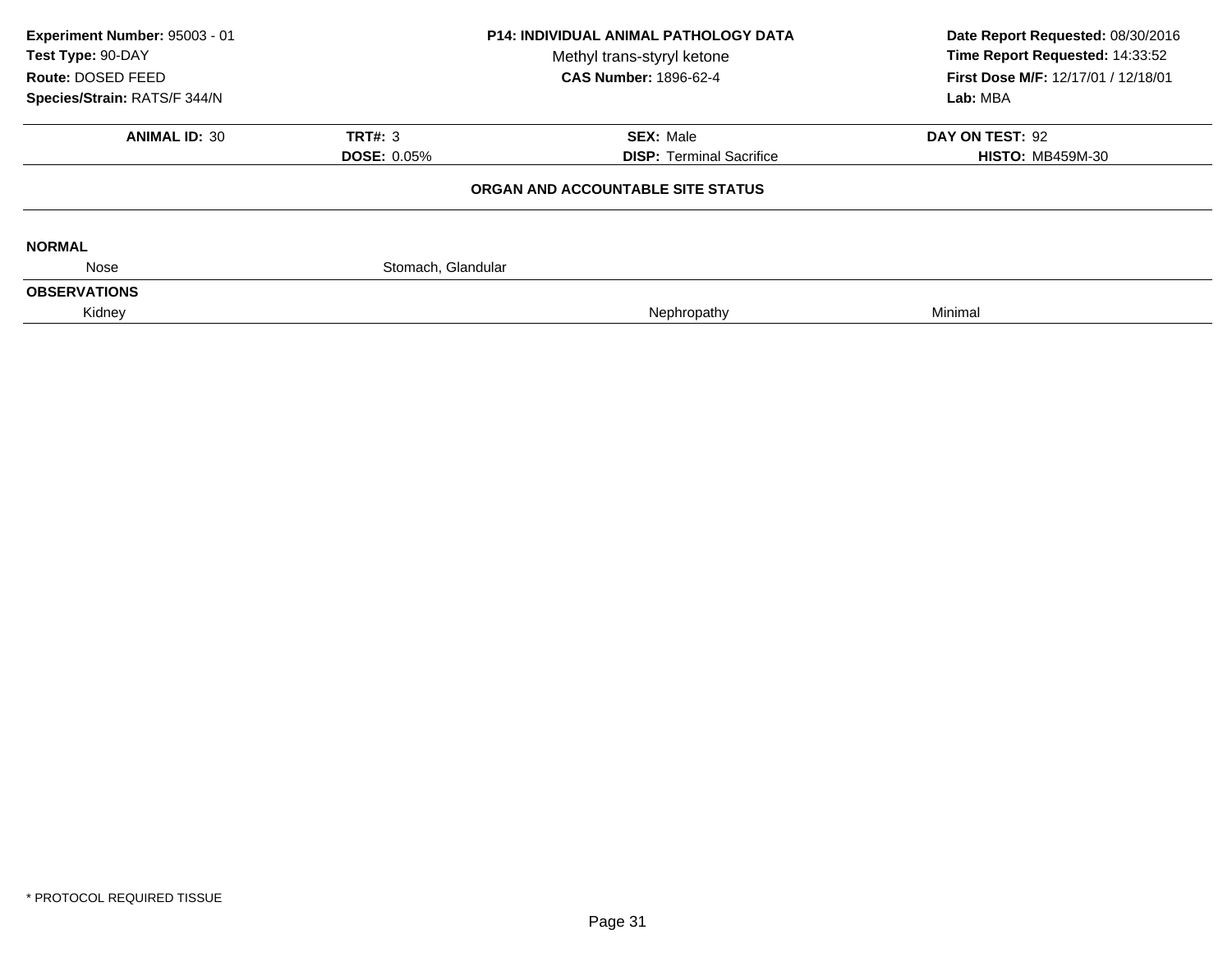| Experiment Number: 95003 - 01<br>Test Type: 90-DAY<br>Route: DOSED FEED<br>Species/Strain: RATS/F 344/N |                             | <b>P14: INDIVIDUAL ANIMAL PATHOLOGY DATA</b><br>Methyl trans-styryl ketone<br><b>CAS Number: 1896-62-4</b> | Date Report Requested: 08/30/2016<br>Time Report Requested: 14:33:52<br>First Dose M/F: 12/17/01 / 12/18/01<br>Lab: MBA |
|---------------------------------------------------------------------------------------------------------|-----------------------------|------------------------------------------------------------------------------------------------------------|-------------------------------------------------------------------------------------------------------------------------|
|                                                                                                         |                             |                                                                                                            |                                                                                                                         |
| <b>ANIMAL ID: 31</b>                                                                                    | <b>TRT#: 4</b>              | <b>SEX: Male</b>                                                                                           | DAY ON TEST: 92                                                                                                         |
|                                                                                                         | <b>DOSE: 0.1%</b>           | <b>DISP:</b> Terminal Sacrifice                                                                            | <b>HISTO: MB459M-31</b>                                                                                                 |
|                                                                                                         |                             | ORGAN AND ACCOUNTABLE SITE STATUS                                                                          |                                                                                                                         |
| <b>NORMAL</b>                                                                                           |                             |                                                                                                            |                                                                                                                         |
| Stomach, Glandular                                                                                      |                             |                                                                                                            |                                                                                                                         |
| <b>OBSERVATIONS</b>                                                                                     |                             |                                                                                                            |                                                                                                                         |
| Kidney                                                                                                  |                             | Nephropathy                                                                                                | Minimal                                                                                                                 |
| Lymph Node                                                                                              | Mediastinal                 | Congestion                                                                                                 | Mild                                                                                                                    |
|                                                                                                         | Mediastinal                 | Hyperplasia                                                                                                | Lymphoid, Moderate                                                                                                      |
| [Hyperplasia                                                                                            | $TGLs = TGL=1-11$           |                                                                                                            |                                                                                                                         |
| Nose                                                                                                    | Goblet Cell, Respirat Epith | Hyperplasia                                                                                                | Minimal                                                                                                                 |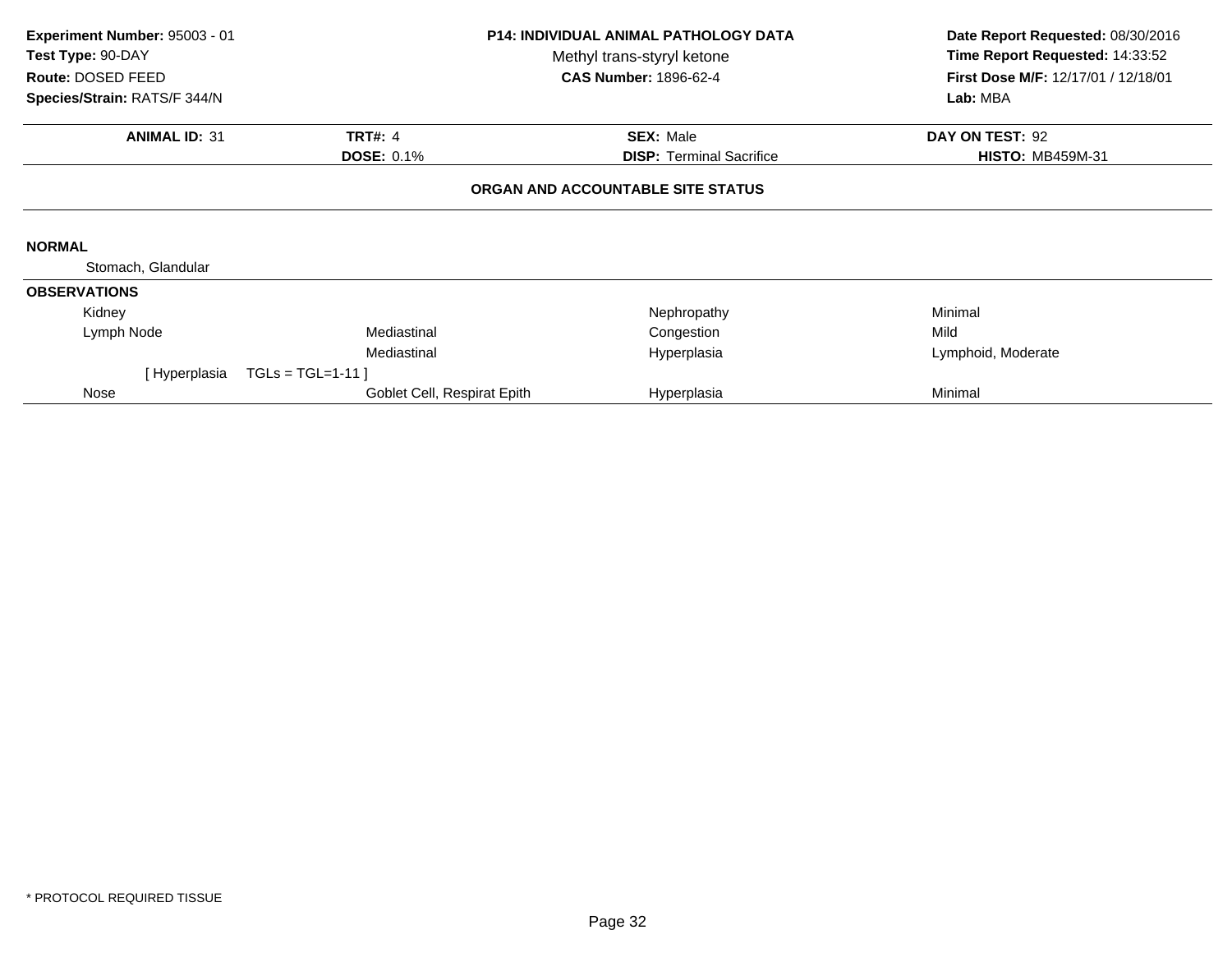| Experiment Number: 95003 - 01 |                    | <b>P14: INDIVIDUAL ANIMAL PATHOLOGY DATA</b> | Date Report Requested: 08/30/2016<br>Time Report Requested: 14:33:52 |  |
|-------------------------------|--------------------|----------------------------------------------|----------------------------------------------------------------------|--|
| Test Type: 90-DAY             |                    | Methyl trans-styryl ketone                   |                                                                      |  |
| Route: DOSED FEED             |                    | <b>CAS Number: 1896-62-4</b>                 | First Dose M/F: 12/17/01 / 12/18/01                                  |  |
| Species/Strain: RATS/F 344/N  |                    |                                              | Lab: MBA                                                             |  |
| <b>ANIMAL ID: 32</b>          | <b>TRT#: 4</b>     | <b>SEX: Male</b>                             | DAY ON TEST: 92                                                      |  |
|                               | <b>DOSE: 0.1%</b>  | <b>DISP:</b> Terminal Sacrifice              | <b>HISTO: MB459M-32</b>                                              |  |
|                               |                    | ORGAN AND ACCOUNTABLE SITE STATUS            |                                                                      |  |
| <b>NORMAL</b>                 |                    |                                              |                                                                      |  |
| Nose                          | Stomach, Glandular |                                              |                                                                      |  |
| <b>OBSERVATIONS</b>           |                    |                                              |                                                                      |  |
| Kidney                        |                    | Nephropathy                                  | Minimal                                                              |  |
|                               |                    |                                              |                                                                      |  |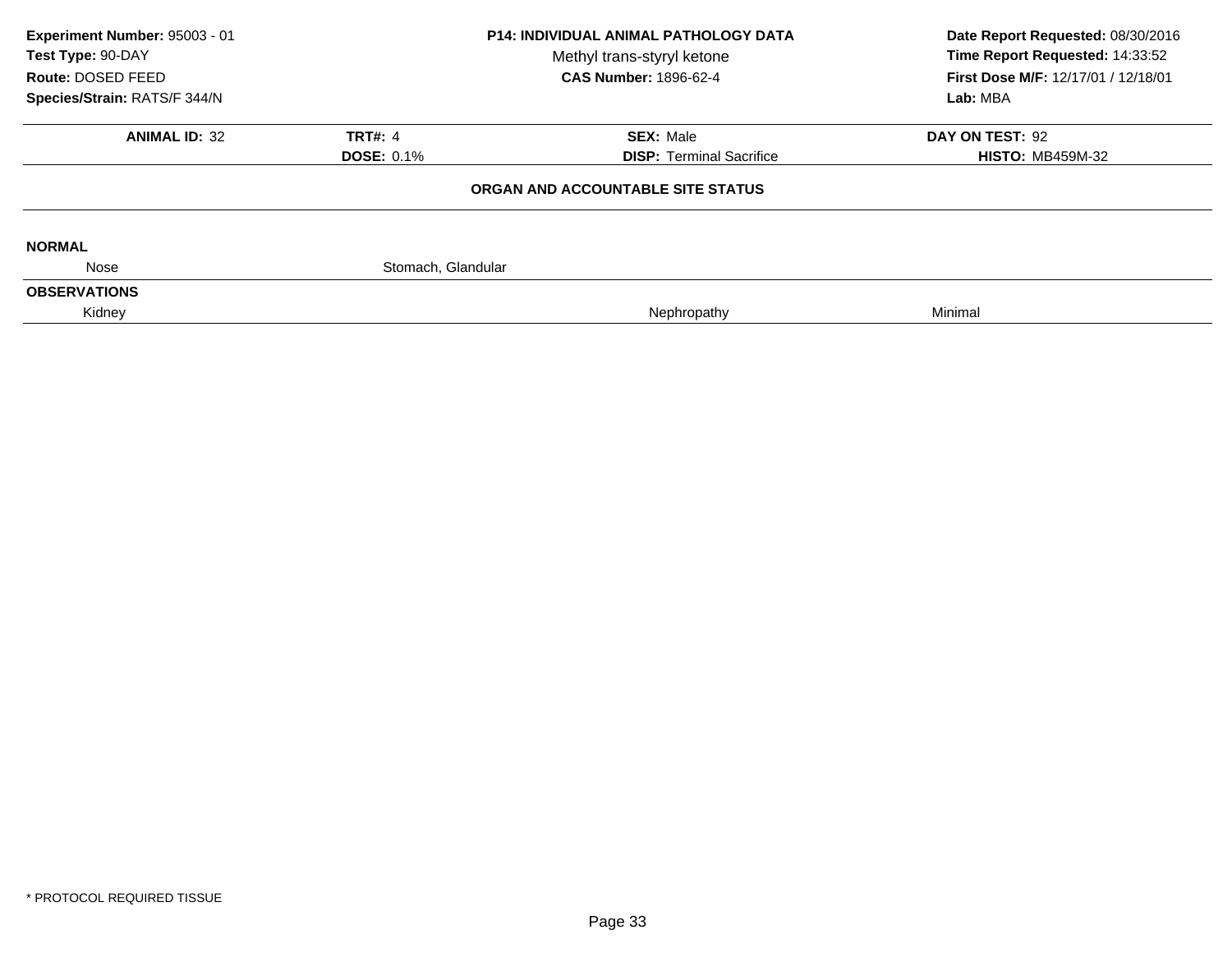| Experiment Number: 95003 - 01 |                    | <b>P14: INDIVIDUAL ANIMAL PATHOLOGY DATA</b> | Date Report Requested: 08/30/2016<br>Time Report Requested: 14:33:52 |  |
|-------------------------------|--------------------|----------------------------------------------|----------------------------------------------------------------------|--|
| Test Type: 90-DAY             |                    | Methyl trans-styryl ketone                   |                                                                      |  |
| Route: DOSED FEED             |                    | <b>CAS Number: 1896-62-4</b>                 | First Dose M/F: 12/17/01 / 12/18/01                                  |  |
| Species/Strain: RATS/F 344/N  |                    |                                              | Lab: MBA                                                             |  |
| <b>ANIMAL ID: 33</b>          | <b>TRT#: 4</b>     | <b>SEX: Male</b>                             | DAY ON TEST: 92                                                      |  |
|                               | <b>DOSE: 0.1%</b>  | <b>DISP:</b> Terminal Sacrifice              | <b>HISTO: MB459M-33</b>                                              |  |
|                               |                    | ORGAN AND ACCOUNTABLE SITE STATUS            |                                                                      |  |
| <b>NORMAL</b>                 |                    |                                              |                                                                      |  |
| Nose                          | Stomach, Glandular |                                              |                                                                      |  |
| <b>OBSERVATIONS</b>           |                    |                                              |                                                                      |  |
| Kidney                        |                    | Nephropathy                                  | Minimal                                                              |  |
|                               |                    |                                              |                                                                      |  |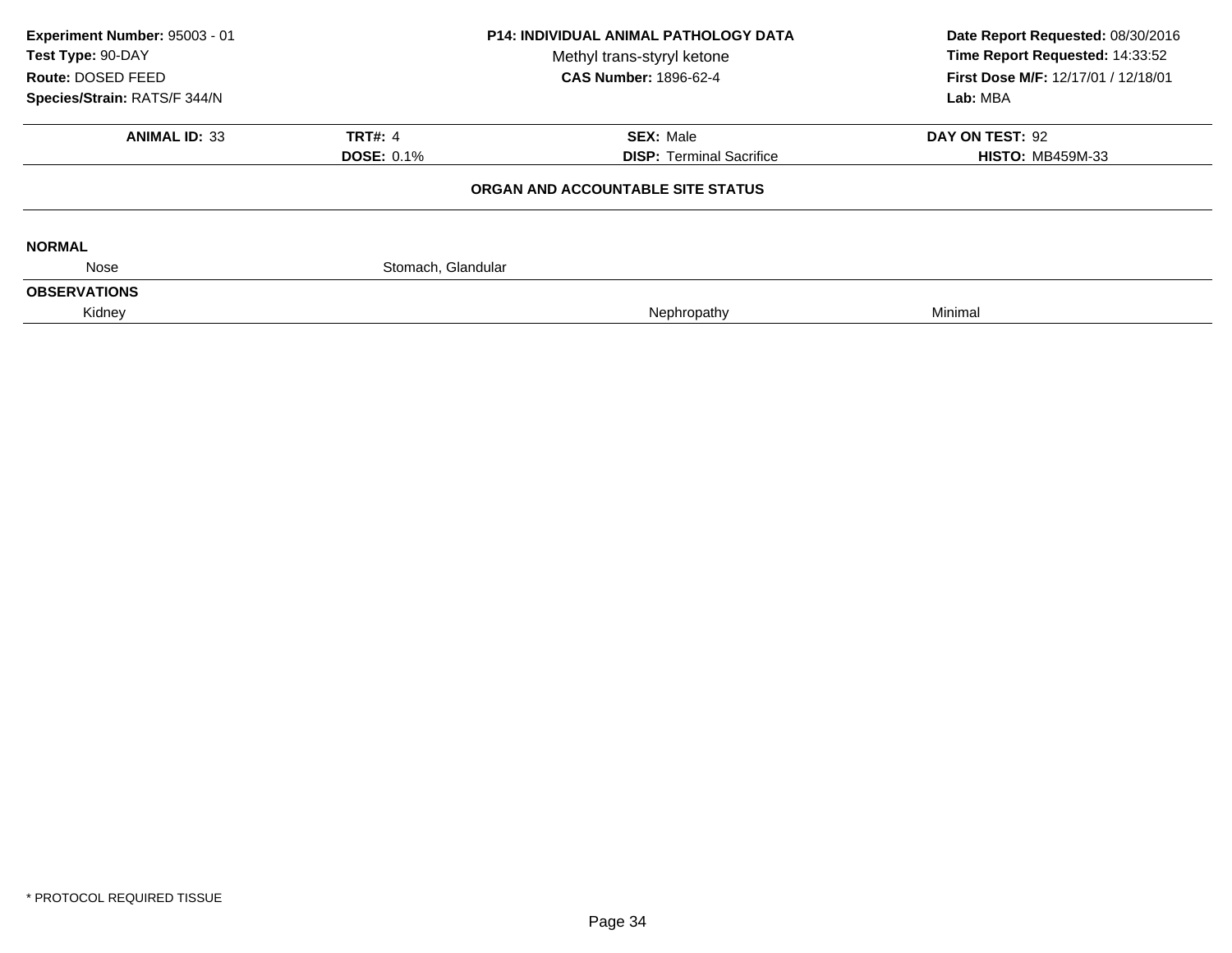| Experiment Number: 95003 - 01 |                    | <b>P14: INDIVIDUAL ANIMAL PATHOLOGY DATA</b> | Date Report Requested: 08/30/2016<br>Time Report Requested: 14:33:52 |  |
|-------------------------------|--------------------|----------------------------------------------|----------------------------------------------------------------------|--|
| Test Type: 90-DAY             |                    | Methyl trans-styryl ketone                   |                                                                      |  |
| Route: DOSED FEED             |                    | <b>CAS Number: 1896-62-4</b>                 | First Dose M/F: 12/17/01 / 12/18/01                                  |  |
| Species/Strain: RATS/F 344/N  |                    |                                              | Lab: MBA                                                             |  |
| <b>ANIMAL ID: 34</b>          | <b>TRT#: 4</b>     | <b>SEX: Male</b>                             | DAY ON TEST: 92                                                      |  |
|                               | <b>DOSE: 0.1%</b>  | <b>DISP: Terminal Sacrifice</b>              | <b>HISTO: MB459M-34</b>                                              |  |
|                               |                    | ORGAN AND ACCOUNTABLE SITE STATUS            |                                                                      |  |
| <b>NORMAL</b>                 |                    |                                              |                                                                      |  |
| Nose                          | Stomach, Glandular |                                              |                                                                      |  |
| <b>OBSERVATIONS</b>           |                    |                                              |                                                                      |  |
| Kidney                        |                    | Nephropathy                                  | Minimal                                                              |  |
|                               |                    |                                              |                                                                      |  |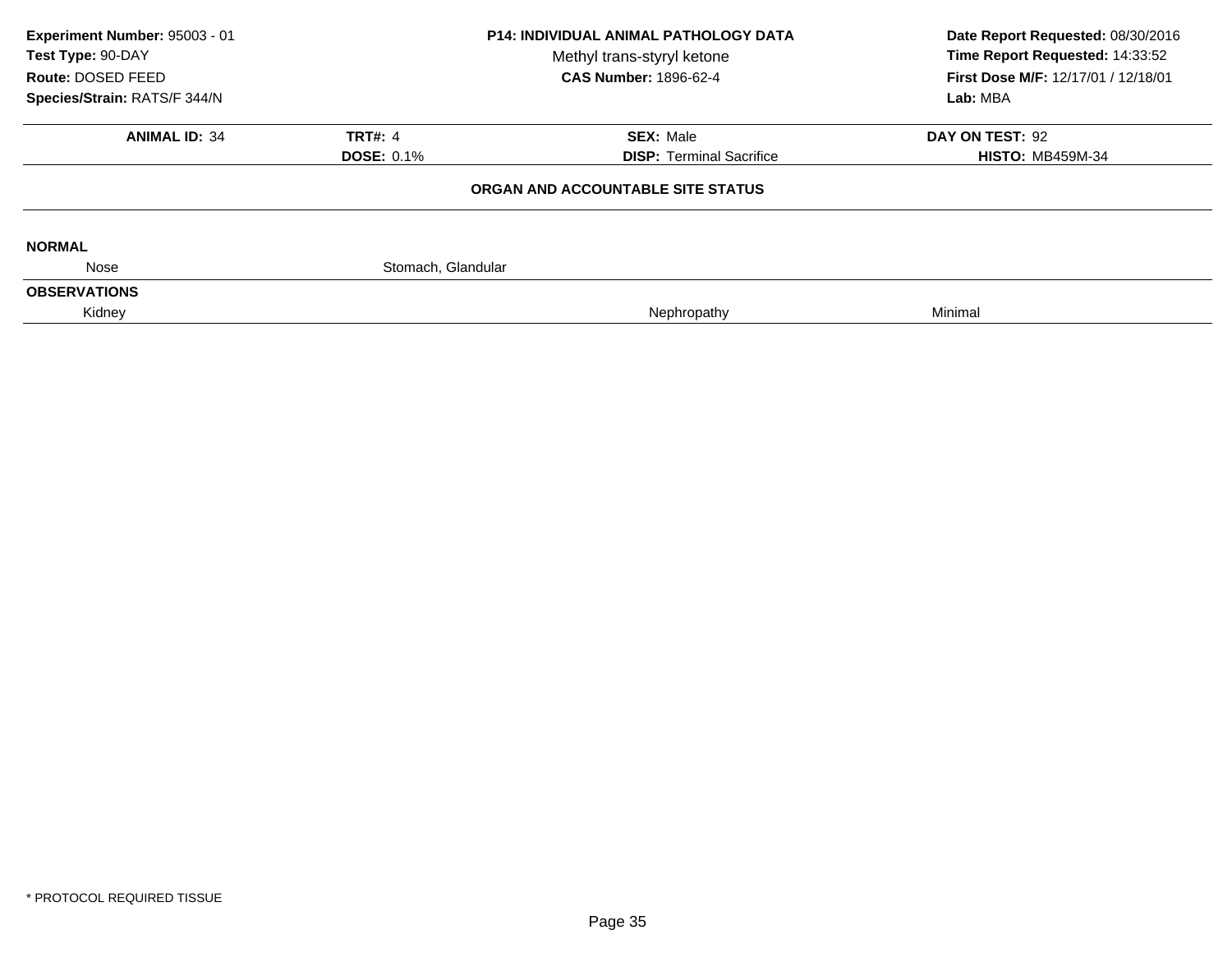| Experiment Number: 95003 - 01<br>Test Type: 90-DAY<br>Route: DOSED FEED<br>Species/Strain: RATS/F 344/N | <b>P14: INDIVIDUAL ANIMAL PATHOLOGY DATA</b><br>Methyl trans-styryl ketone<br><b>CAS Number: 1896-62-4</b> |                                                                      | Date Report Requested: 08/30/2016<br>Time Report Requested: 14:33:52<br>First Dose M/F: 12/17/01 / 12/18/01<br>Lab: MBA |  |
|---------------------------------------------------------------------------------------------------------|------------------------------------------------------------------------------------------------------------|----------------------------------------------------------------------|-------------------------------------------------------------------------------------------------------------------------|--|
| <b>ANIMAL ID: 35</b>                                                                                    | <b>TRT#: 4</b>                                                                                             | <b>SEX: Male</b>                                                     | DAY ON TEST: 92                                                                                                         |  |
|                                                                                                         | <b>DOSE: 0.1%</b>                                                                                          | <b>DISP: Terminal Sacrifice</b><br>ORGAN AND ACCOUNTABLE SITE STATUS | <b>HISTO: MB459M-35</b>                                                                                                 |  |
|                                                                                                         |                                                                                                            |                                                                      |                                                                                                                         |  |
| <b>NORMAL</b><br>Stomach, Glandular                                                                     |                                                                                                            |                                                                      |                                                                                                                         |  |
| <b>OBSERVATIONS</b>                                                                                     |                                                                                                            |                                                                      |                                                                                                                         |  |
| Kidney                                                                                                  |                                                                                                            | Nephropathy                                                          | Minimal                                                                                                                 |  |
| Nose                                                                                                    | Goblet Cell, Respirat Epith                                                                                | Hyperplasia                                                          | Minimal                                                                                                                 |  |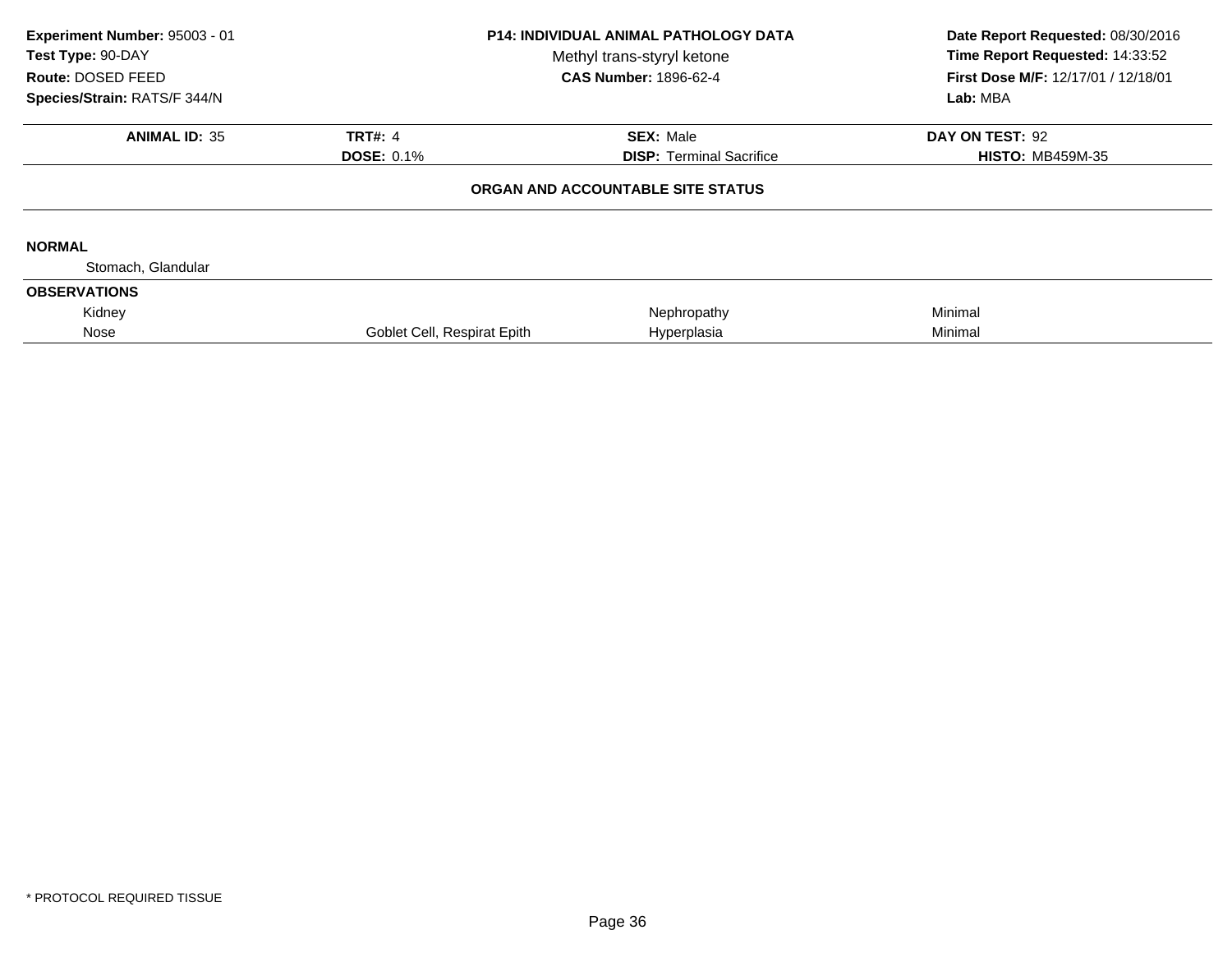| Experiment Number: 95003 - 01<br>Test Type: 90-DAY<br>Route: DOSED FEED<br>Species/Strain: RATS/F 344/N | <b>P14: INDIVIDUAL ANIMAL PATHOLOGY DATA</b><br>Methyl trans-styryl ketone<br><b>CAS Number: 1896-62-4</b> |                                   | Date Report Requested: 08/30/2016<br>Time Report Requested: 14:33:52<br>First Dose M/F: 12/17/01 / 12/18/01<br>Lab: MBA |
|---------------------------------------------------------------------------------------------------------|------------------------------------------------------------------------------------------------------------|-----------------------------------|-------------------------------------------------------------------------------------------------------------------------|
|                                                                                                         |                                                                                                            |                                   |                                                                                                                         |
| <b>ANIMAL ID: 36</b>                                                                                    | <b>TRT#: 4</b>                                                                                             | <b>SEX: Male</b>                  | DAY ON TEST: 92                                                                                                         |
|                                                                                                         | <b>DOSE: 0.1%</b>                                                                                          | <b>DISP: Terminal Sacrifice</b>   | <b>HISTO: MB459M-36</b>                                                                                                 |
|                                                                                                         |                                                                                                            | ORGAN AND ACCOUNTABLE SITE STATUS |                                                                                                                         |
| <b>NORMAL</b>                                                                                           |                                                                                                            |                                   |                                                                                                                         |
| Stomach, Glandular                                                                                      |                                                                                                            |                                   |                                                                                                                         |
| <b>OBSERVATIONS</b>                                                                                     |                                                                                                            |                                   |                                                                                                                         |
| Kidney                                                                                                  |                                                                                                            | Nephropathy                       | Minimal                                                                                                                 |
| Nose                                                                                                    | Goblet Cell, Respirat Epith                                                                                | Hyperplasia                       | Mild                                                                                                                    |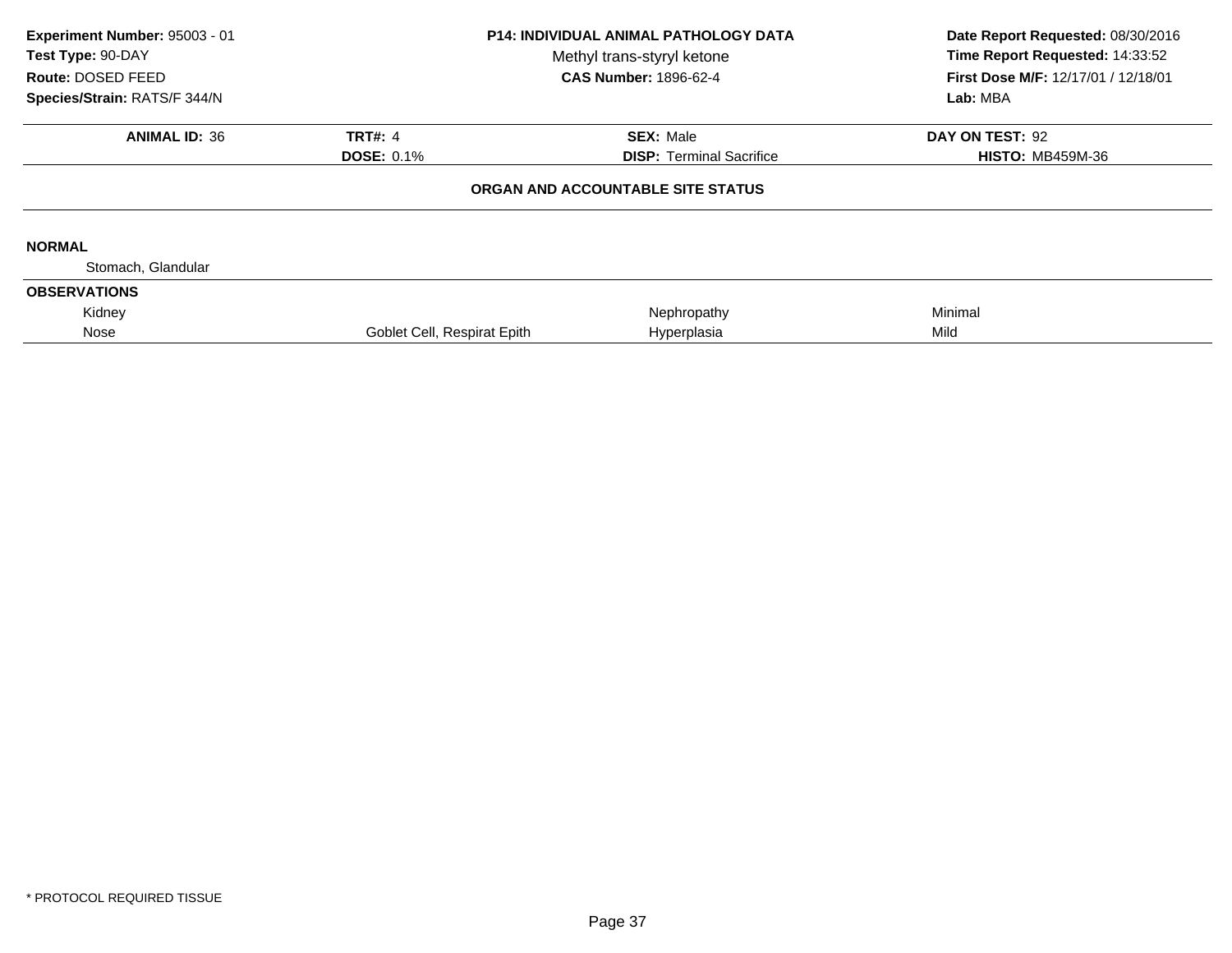| Experiment Number: 95003 - 01 |                              | <b>P14: INDIVIDUAL ANIMAL PATHOLOGY DATA</b> | Date Report Requested: 08/30/2016   |  |
|-------------------------------|------------------------------|----------------------------------------------|-------------------------------------|--|
| Test Type: 90-DAY             |                              | Methyl trans-styryl ketone                   | Time Report Requested: 14:33:52     |  |
| Route: DOSED FEED             | <b>CAS Number: 1896-62-4</b> |                                              | First Dose M/F: 12/17/01 / 12/18/01 |  |
| Species/Strain: RATS/F 344/N  |                              |                                              | Lab: MBA                            |  |
| <b>ANIMAL ID: 37</b>          | <b>TRT#: 4</b>               | <b>SEX: Male</b>                             | DAY ON TEST: 92                     |  |
|                               | <b>DOSE: 0.1%</b>            | <b>DISP:</b> Terminal Sacrifice              | <b>HISTO: MB459M-37</b>             |  |
|                               |                              | ORGAN AND ACCOUNTABLE SITE STATUS            |                                     |  |
| <b>NORMAL</b>                 |                              |                                              |                                     |  |
| Nose                          | Stomach, Glandular           |                                              |                                     |  |
| <b>OBSERVATIONS</b>           |                              |                                              |                                     |  |
| Kidney                        |                              | Nephropathy                                  | Minimal                             |  |
|                               |                              |                                              |                                     |  |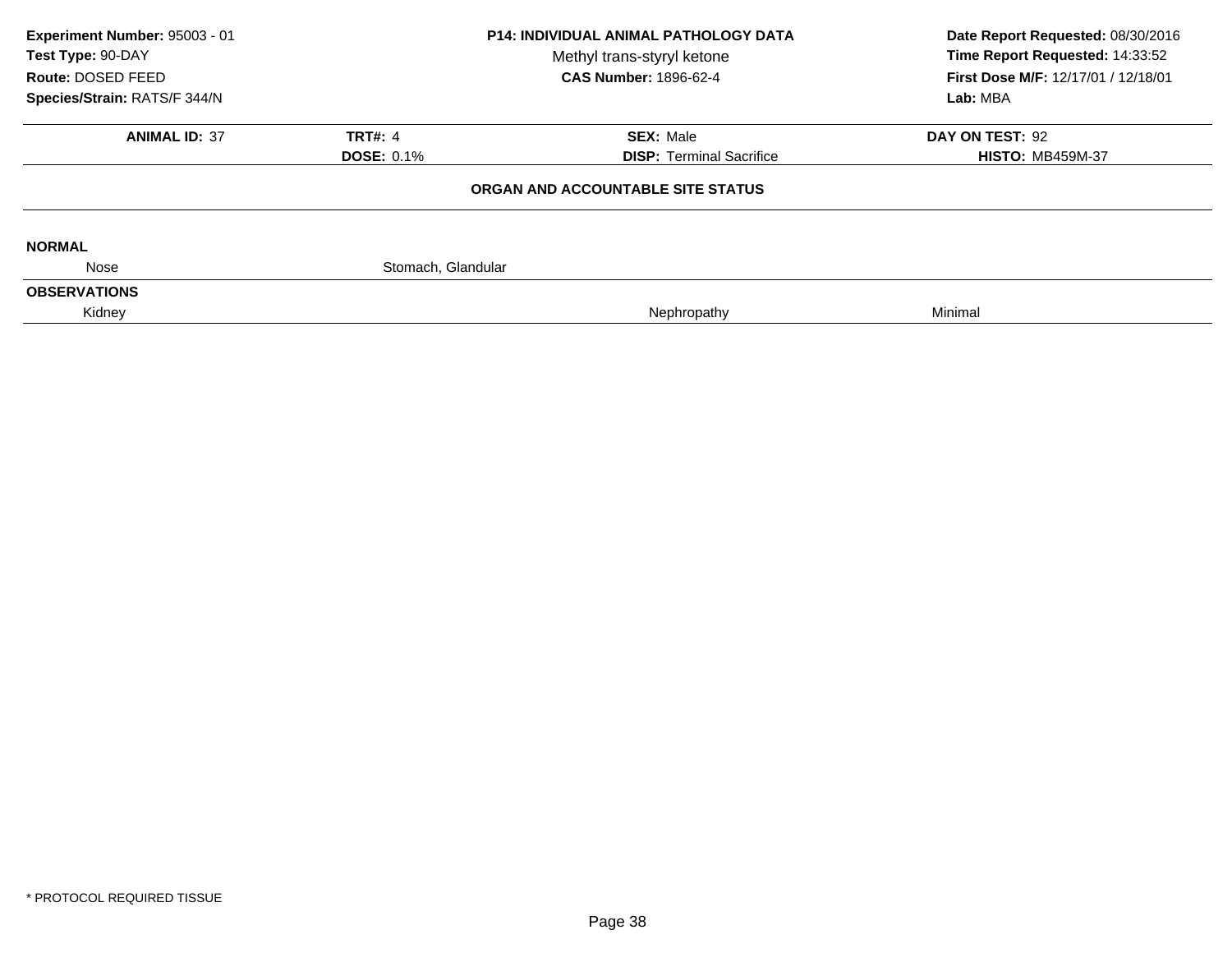| Experiment Number: 95003 - 01 |                    | <b>P14: INDIVIDUAL ANIMAL PATHOLOGY DATA</b> | Date Report Requested: 08/30/2016   |  |
|-------------------------------|--------------------|----------------------------------------------|-------------------------------------|--|
| Test Type: 90-DAY             |                    | Methyl trans-styryl ketone                   | Time Report Requested: 14:33:52     |  |
| Route: DOSED FEED             |                    | <b>CAS Number: 1896-62-4</b>                 | First Dose M/F: 12/17/01 / 12/18/01 |  |
| Species/Strain: RATS/F 344/N  |                    |                                              | Lab: MBA                            |  |
| <b>ANIMAL ID: 38</b>          | <b>TRT#: 4</b>     | <b>SEX: Male</b>                             | DAY ON TEST: 92                     |  |
|                               | <b>DOSE: 0.1%</b>  | <b>DISP:</b> Terminal Sacrifice              | <b>HISTO: MB459M-38</b>             |  |
|                               |                    | ORGAN AND ACCOUNTABLE SITE STATUS            |                                     |  |
| <b>NORMAL</b>                 |                    |                                              |                                     |  |
| Nose                          | Stomach, Glandular |                                              |                                     |  |
| <b>OBSERVATIONS</b>           |                    |                                              |                                     |  |
| Kidney                        |                    | Nephropathy                                  | Minimal                             |  |
|                               |                    |                                              |                                     |  |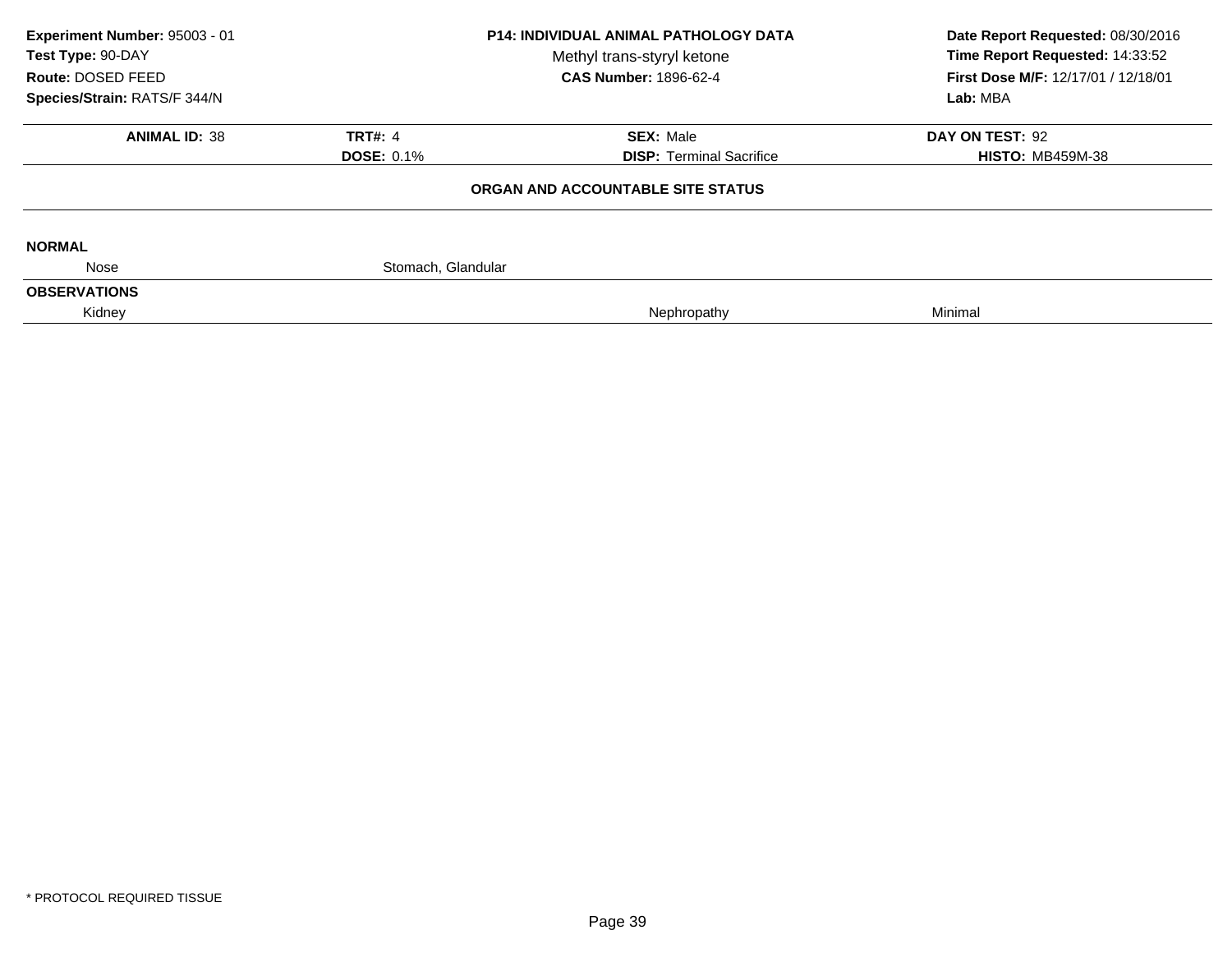| Experiment Number: 95003 - 01<br>Test Type: 90-DAY<br>Route: DOSED FEED<br>Species/Strain: RATS/F 344/N | <b>P14: INDIVIDUAL ANIMAL PATHOLOGY DATA</b><br>Methyl trans-styryl ketone<br><b>CAS Number: 1896-62-4</b> |                                                     | Date Report Requested: 08/30/2016<br>Time Report Requested: 14:33:52<br>First Dose M/F: 12/17/01 / 12/18/01<br>Lab: MBA |
|---------------------------------------------------------------------------------------------------------|------------------------------------------------------------------------------------------------------------|-----------------------------------------------------|-------------------------------------------------------------------------------------------------------------------------|
| <b>ANIMAL ID: 39</b>                                                                                    | <b>TRT#: 4</b><br><b>DOSE: 0.1%</b>                                                                        | <b>SEX: Male</b><br><b>DISP: Terminal Sacrifice</b> | DAY ON TEST: 92<br><b>HISTO: MB459M-39</b>                                                                              |
|                                                                                                         |                                                                                                            | ORGAN AND ACCOUNTABLE SITE STATUS                   |                                                                                                                         |
| <b>NORMAL</b>                                                                                           |                                                                                                            |                                                     |                                                                                                                         |
| Stomach, Glandular                                                                                      |                                                                                                            |                                                     |                                                                                                                         |
| <b>OBSERVATIONS</b>                                                                                     |                                                                                                            |                                                     |                                                                                                                         |
| Kidney                                                                                                  |                                                                                                            | Nephropathy                                         | Minimal                                                                                                                 |
| Nose                                                                                                    | Goblet Cell, Respirat Epith                                                                                | Hyperplasia                                         | Minimal                                                                                                                 |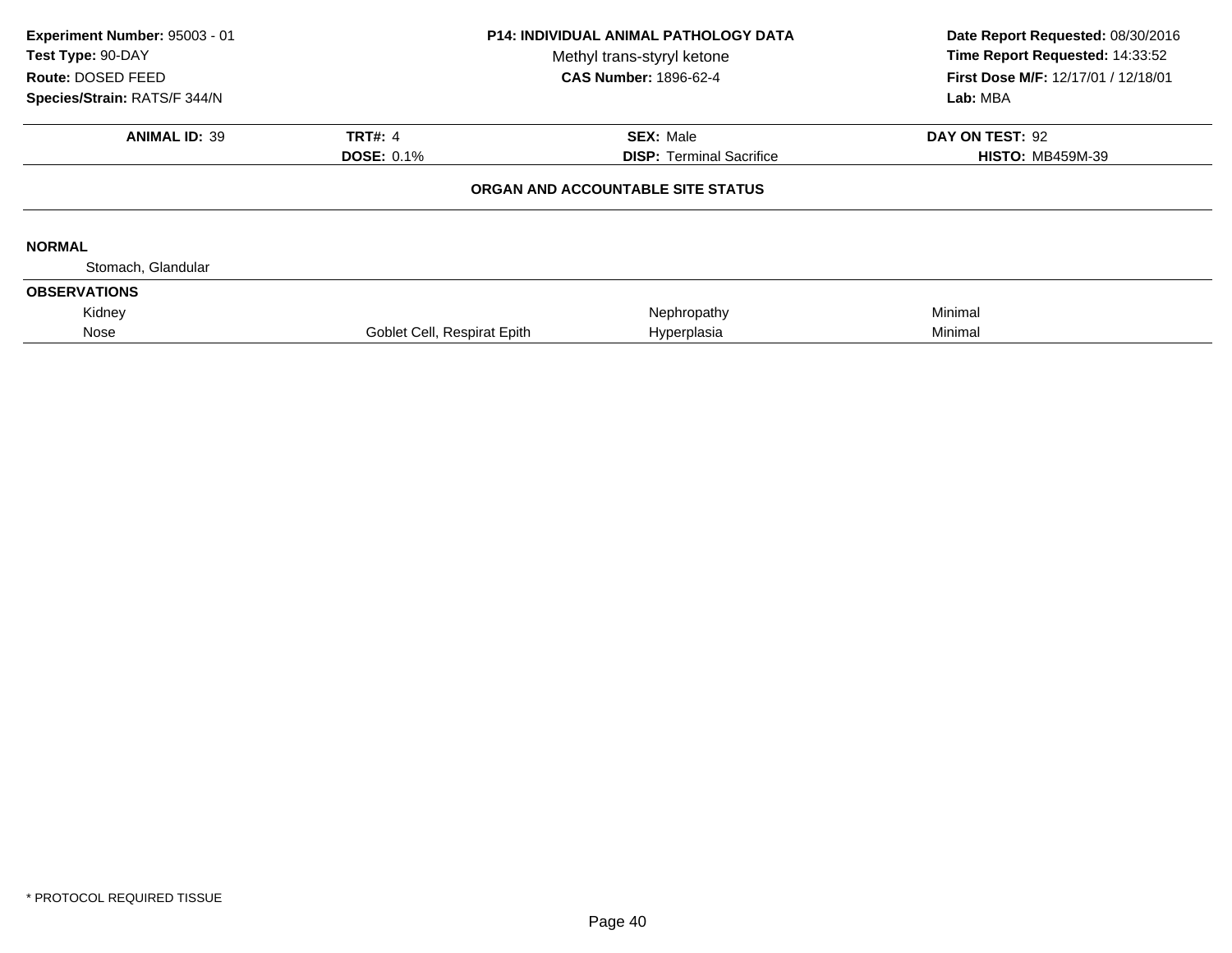| Experiment Number: 95003 - 01<br>Test Type: 90-DAY<br>Route: DOSED FEED<br>Species/Strain: RATS/F 344/N | <b>P14: INDIVIDUAL ANIMAL PATHOLOGY DATA</b><br>Methyl trans-styryl ketone<br><b>CAS Number: 1896-62-4</b> |                                                     | Date Report Requested: 08/30/2016<br>Time Report Requested: 14:33:52<br>First Dose M/F: 12/17/01 / 12/18/01<br>Lab: MBA |
|---------------------------------------------------------------------------------------------------------|------------------------------------------------------------------------------------------------------------|-----------------------------------------------------|-------------------------------------------------------------------------------------------------------------------------|
| <b>ANIMAL ID: 40</b>                                                                                    | <b>TRT#: 4</b><br><b>DOSE: 0.1%</b>                                                                        | <b>SEX: Male</b><br><b>DISP: Terminal Sacrifice</b> | DAY ON TEST: 92<br><b>HISTO: MB459M-40</b>                                                                              |
|                                                                                                         |                                                                                                            | ORGAN AND ACCOUNTABLE SITE STATUS                   |                                                                                                                         |
| <b>NORMAL</b>                                                                                           |                                                                                                            |                                                     |                                                                                                                         |
| Kidney                                                                                                  | Nose                                                                                                       | Stomach, Glandular                                  |                                                                                                                         |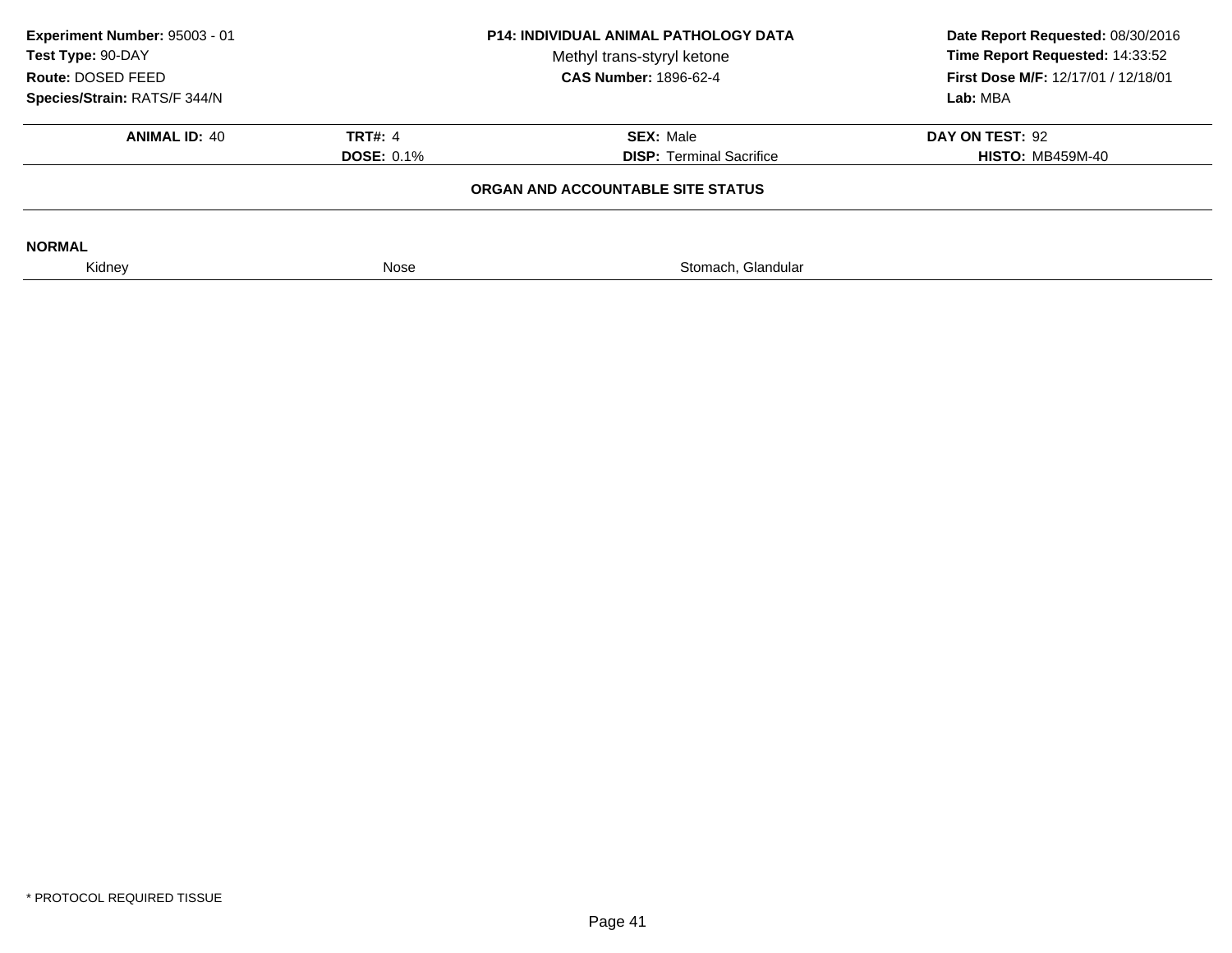| Experiment Number: 95003 - 01 |                              | <b>P14: INDIVIDUAL ANIMAL PATHOLOGY DATA</b> | Date Report Requested: 08/30/2016   |  |
|-------------------------------|------------------------------|----------------------------------------------|-------------------------------------|--|
| Test Type: 90-DAY             |                              | Methyl trans-styryl ketone                   | Time Report Requested: 14:33:52     |  |
| Route: DOSED FEED             | <b>CAS Number: 1896-62-4</b> |                                              | First Dose M/F: 12/17/01 / 12/18/01 |  |
| Species/Strain: RATS/F 344/N  |                              |                                              | Lab: MBA                            |  |
| <b>ANIMAL ID: 41</b>          | <b>TRT#: 5</b>               | <b>SEX: Male</b>                             | DAY ON TEST: 92                     |  |
|                               | <b>DOSE: 0.2%</b>            | <b>DISP: Terminal Sacrifice</b>              | <b>HISTO: MB459M-41</b>             |  |
|                               |                              | ORGAN AND ACCOUNTABLE SITE STATUS            |                                     |  |
| <b>NORMAL</b>                 |                              |                                              |                                     |  |
| Nose                          | Stomach, Glandular           |                                              |                                     |  |
| <b>OBSERVATIONS</b>           |                              |                                              |                                     |  |
| Kidney                        |                              | Nephropathy                                  | Minimal                             |  |
|                               |                              |                                              |                                     |  |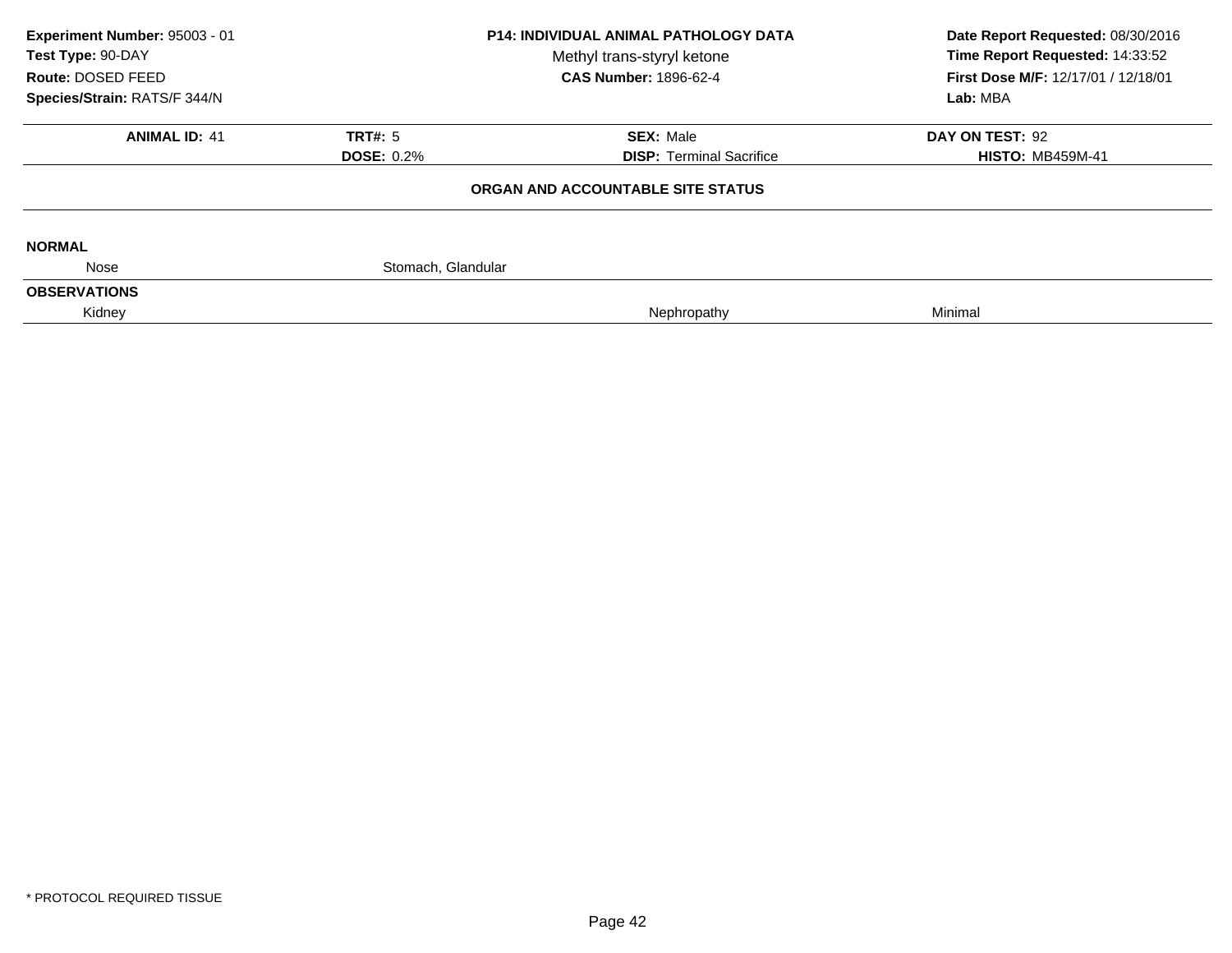| Experiment Number: 95003 - 01 |                    | <b>P14: INDIVIDUAL ANIMAL PATHOLOGY DATA</b> | Date Report Requested: 08/30/2016   |  |
|-------------------------------|--------------------|----------------------------------------------|-------------------------------------|--|
| Test Type: 90-DAY             |                    | Methyl trans-styryl ketone                   | Time Report Requested: 14:33:52     |  |
| Route: DOSED FEED             |                    | <b>CAS Number: 1896-62-4</b>                 | First Dose M/F: 12/17/01 / 12/18/01 |  |
| Species/Strain: RATS/F 344/N  |                    |                                              | Lab: MBA                            |  |
| <b>ANIMAL ID: 42</b>          | <b>TRT#: 5</b>     | <b>SEX: Male</b>                             | DAY ON TEST: 92                     |  |
|                               | <b>DOSE: 0.2%</b>  | <b>DISP:</b> Terminal Sacrifice              | <b>HISTO: MB459M-42</b>             |  |
|                               |                    | ORGAN AND ACCOUNTABLE SITE STATUS            |                                     |  |
| <b>NORMAL</b>                 |                    |                                              |                                     |  |
| Nose                          | Stomach, Glandular |                                              |                                     |  |
| <b>OBSERVATIONS</b>           |                    |                                              |                                     |  |
| Kidney                        |                    | Nephropathy                                  | Minimal                             |  |
|                               |                    |                                              |                                     |  |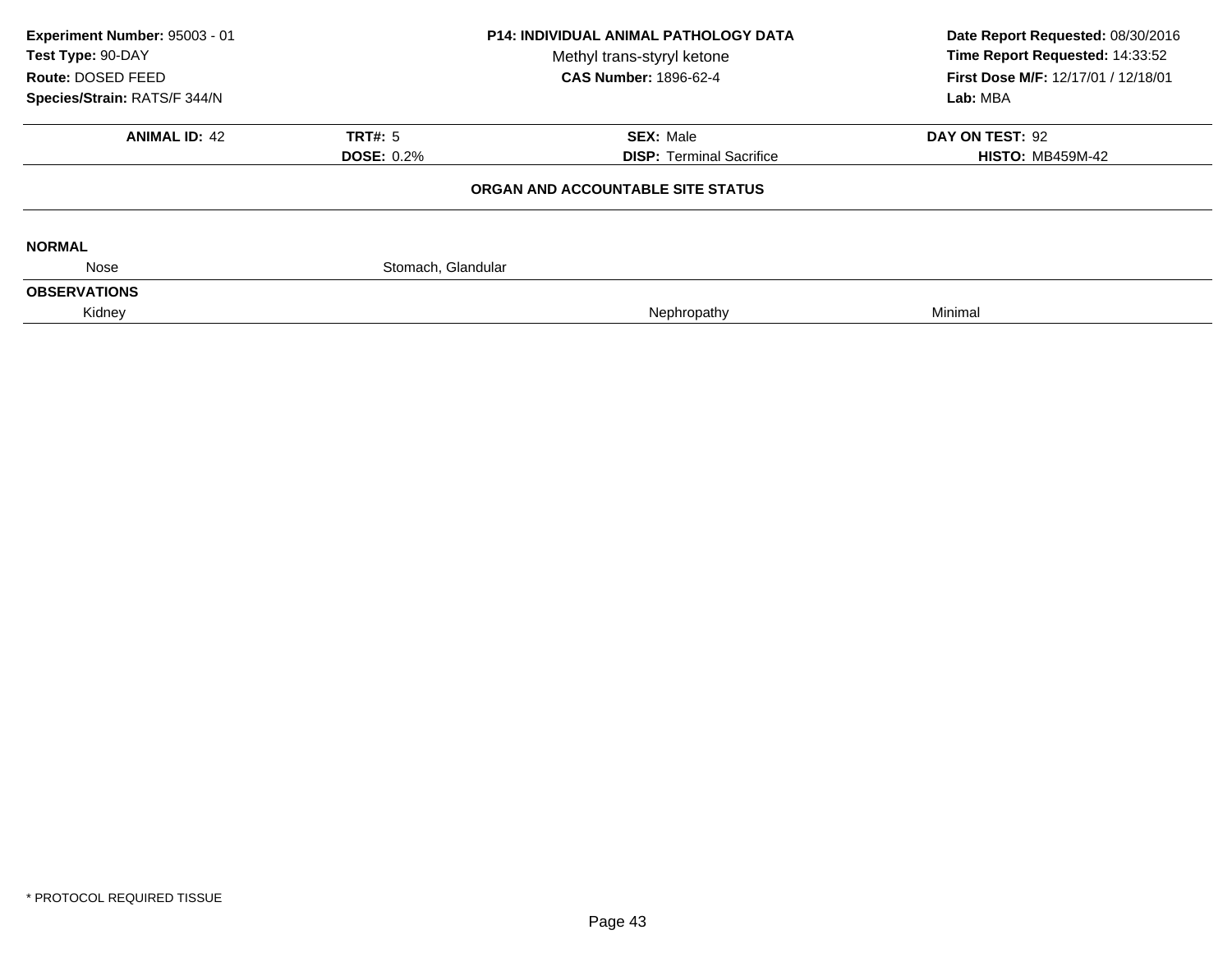| Experiment Number: 95003 - 01 |                              | <b>P14: INDIVIDUAL ANIMAL PATHOLOGY DATA</b> | Date Report Requested: 08/30/2016   |  |
|-------------------------------|------------------------------|----------------------------------------------|-------------------------------------|--|
| Test Type: 90-DAY             |                              | Methyl trans-styryl ketone                   | Time Report Requested: 14:33:52     |  |
| Route: DOSED FEED             | <b>CAS Number: 1896-62-4</b> |                                              | First Dose M/F: 12/17/01 / 12/18/01 |  |
| Species/Strain: RATS/F 344/N  |                              |                                              | Lab: MBA                            |  |
| <b>ANIMAL ID: 43</b>          | <b>TRT#: 5</b>               | <b>SEX: Male</b>                             | DAY ON TEST: 92                     |  |
|                               | <b>DOSE: 0.2%</b>            | <b>DISP: Terminal Sacrifice</b>              | <b>HISTO: MB459M-43</b>             |  |
|                               |                              | ORGAN AND ACCOUNTABLE SITE STATUS            |                                     |  |
| <b>NORMAL</b>                 |                              |                                              |                                     |  |
| Nose                          | Stomach, Glandular           |                                              |                                     |  |
| <b>OBSERVATIONS</b>           |                              |                                              |                                     |  |
| Kidney                        |                              | Nephropathy                                  | Minimal                             |  |
|                               |                              |                                              |                                     |  |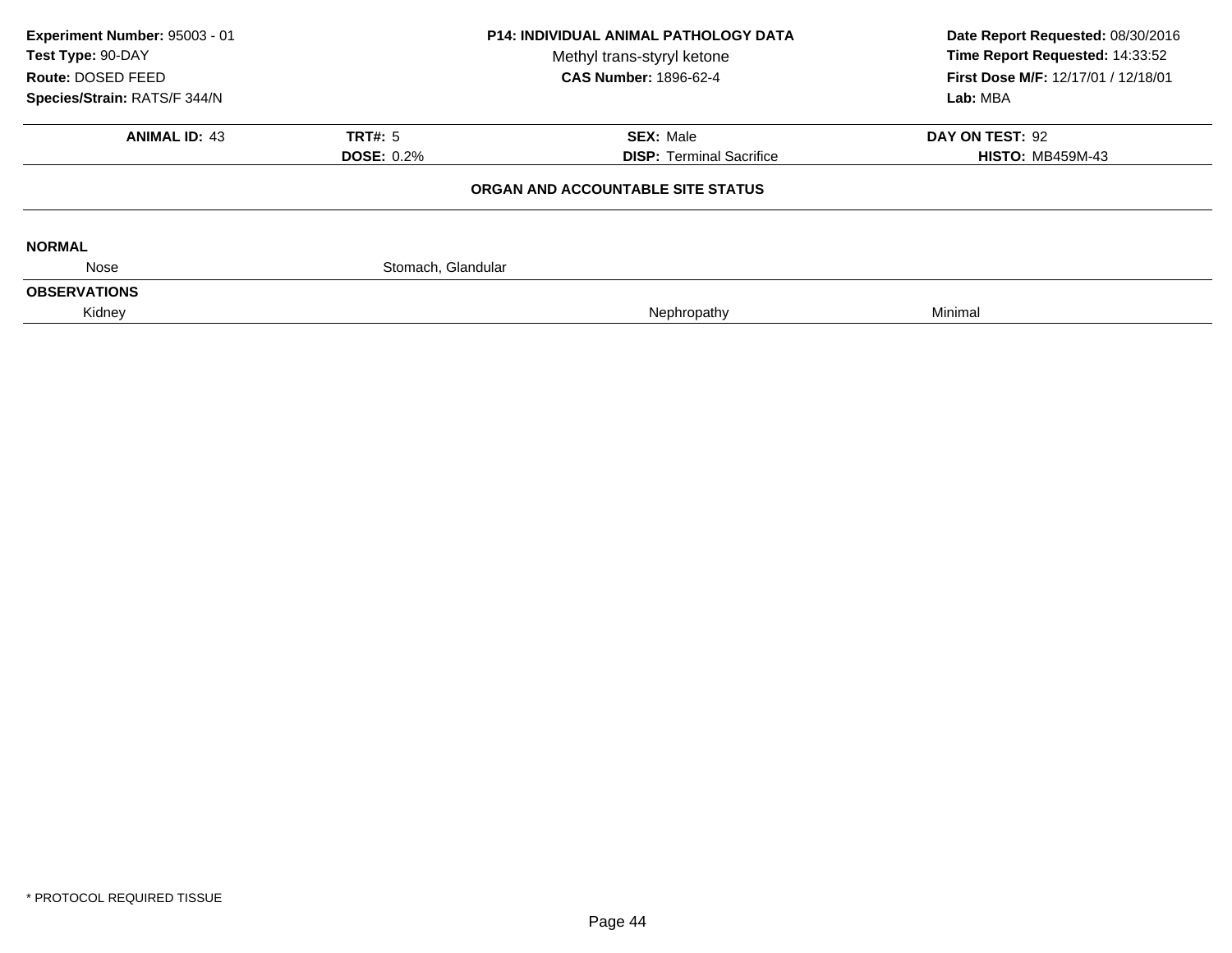| Experiment Number: 95003 - 01 |                              | <b>P14: INDIVIDUAL ANIMAL PATHOLOGY DATA</b> | Date Report Requested: 08/30/2016   |  |
|-------------------------------|------------------------------|----------------------------------------------|-------------------------------------|--|
| Test Type: 90-DAY             |                              | Methyl trans-styryl ketone                   | Time Report Requested: 14:33:52     |  |
| Route: DOSED FEED             | <b>CAS Number: 1896-62-4</b> |                                              | First Dose M/F: 12/17/01 / 12/18/01 |  |
| Species/Strain: RATS/F 344/N  |                              |                                              | Lab: MBA                            |  |
| <b>ANIMAL ID: 44</b>          | <b>TRT#: 5</b>               | <b>SEX: Male</b>                             | DAY ON TEST: 92                     |  |
|                               | <b>DOSE: 0.2%</b>            | <b>DISP: Terminal Sacrifice</b>              | <b>HISTO: MB459M-44</b>             |  |
|                               |                              | ORGAN AND ACCOUNTABLE SITE STATUS            |                                     |  |
| <b>NORMAL</b>                 |                              |                                              |                                     |  |
| Nose                          | Stomach, Glandular           |                                              |                                     |  |
| <b>OBSERVATIONS</b>           |                              |                                              |                                     |  |
| Kidney                        |                              | Nephropathy                                  | Minimal                             |  |
|                               |                              |                                              |                                     |  |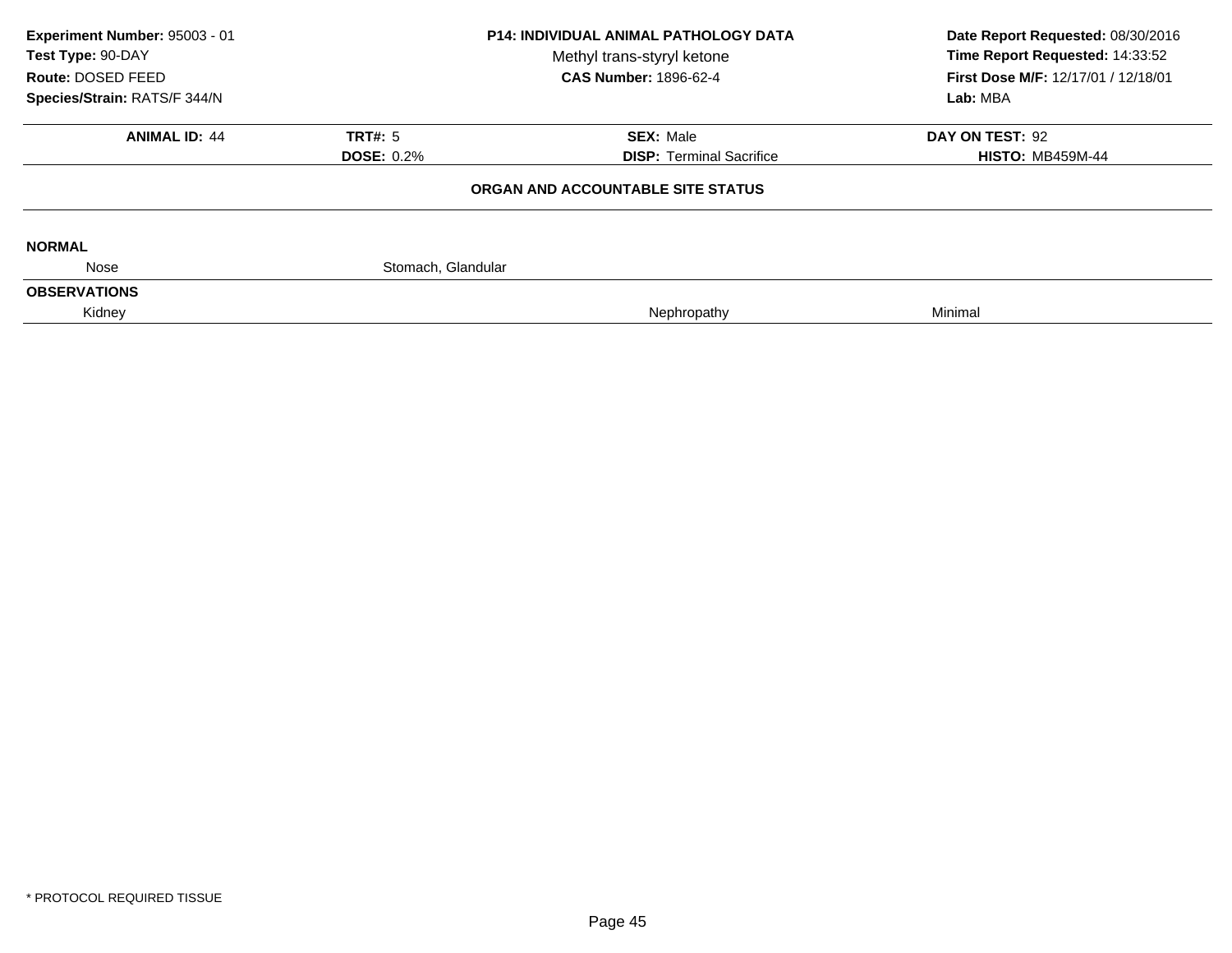| Experiment Number: 95003 - 01<br>Test Type: 90-DAY<br>Route: DOSED FEED<br>Species/Strain: RATS/F 344/N | <b>P14: INDIVIDUAL ANIMAL PATHOLOGY DATA</b><br>Methyl trans-styryl ketone<br><b>CAS Number: 1896-62-4</b> |                                   | Date Report Requested: 08/30/2016<br>Time Report Requested: 14:33:52<br>First Dose M/F: 12/17/01 / 12/18/01<br>Lab: MBA |
|---------------------------------------------------------------------------------------------------------|------------------------------------------------------------------------------------------------------------|-----------------------------------|-------------------------------------------------------------------------------------------------------------------------|
| <b>ANIMAL ID: 45</b>                                                                                    | TRT#: 5                                                                                                    | <b>SEX: Male</b>                  | DAY ON TEST: 92                                                                                                         |
|                                                                                                         | <b>DOSE: 0.2%</b>                                                                                          | <b>DISP:</b> Terminal Sacrifice   | <b>HISTO: MB459M-45</b>                                                                                                 |
|                                                                                                         |                                                                                                            | ORGAN AND ACCOUNTABLE SITE STATUS |                                                                                                                         |
| <b>NORMAL</b>                                                                                           |                                                                                                            |                                   |                                                                                                                         |
| Stomach, Glandular                                                                                      |                                                                                                            |                                   |                                                                                                                         |
| <b>OBSERVATIONS</b>                                                                                     |                                                                                                            |                                   |                                                                                                                         |
| Kidney                                                                                                  |                                                                                                            | Nephropathy                       | Minimal                                                                                                                 |
| Nose                                                                                                    | Goblet Cell, Respirat Epith                                                                                | Hyperplasia                       | Minimal                                                                                                                 |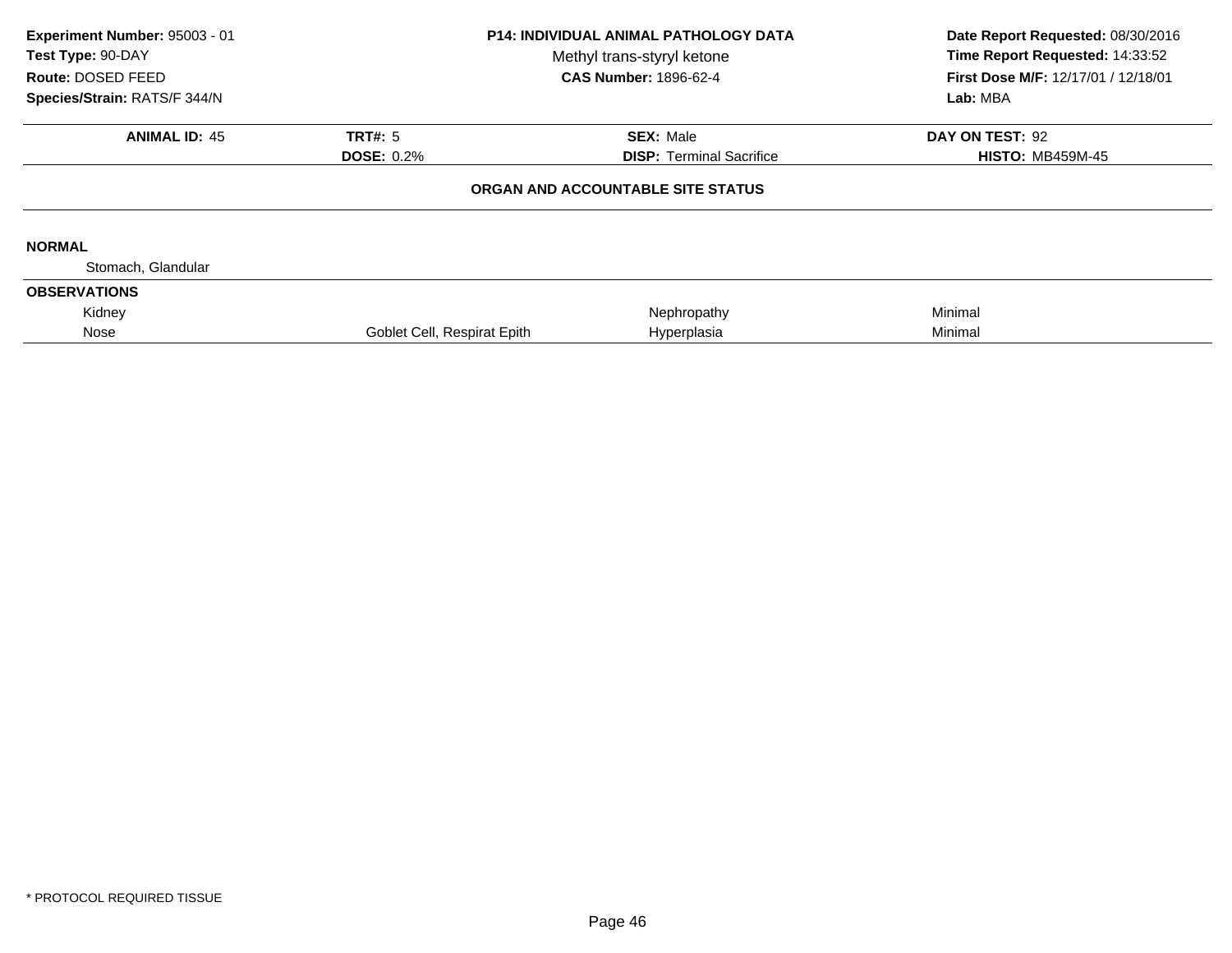| Experiment Number: 95003 - 01<br>Test Type: 90-DAY<br>Route: DOSED FEED<br>Species/Strain: RATS/F 344/N | <b>P14: INDIVIDUAL ANIMAL PATHOLOGY DATA</b><br>Methyl trans-styryl ketone<br><b>CAS Number: 1896-62-4</b> |                                   | Date Report Requested: 08/30/2016<br>Time Report Requested: 14:33:52<br>First Dose M/F: 12/17/01 / 12/18/01<br>Lab: MBA |
|---------------------------------------------------------------------------------------------------------|------------------------------------------------------------------------------------------------------------|-----------------------------------|-------------------------------------------------------------------------------------------------------------------------|
| <b>ANIMAL ID: 46</b>                                                                                    | TRT#: 5                                                                                                    | <b>SEX: Male</b>                  | DAY ON TEST: 92                                                                                                         |
|                                                                                                         | <b>DOSE: 0.2%</b>                                                                                          | <b>DISP:</b> Terminal Sacrifice   | <b>HISTO: MB459M-46</b>                                                                                                 |
|                                                                                                         |                                                                                                            | ORGAN AND ACCOUNTABLE SITE STATUS |                                                                                                                         |
| <b>NORMAL</b>                                                                                           |                                                                                                            |                                   |                                                                                                                         |
| Stomach, Glandular                                                                                      |                                                                                                            |                                   |                                                                                                                         |
| <b>OBSERVATIONS</b>                                                                                     |                                                                                                            |                                   |                                                                                                                         |
| Kidney                                                                                                  |                                                                                                            | Nephropathy                       | Minimal                                                                                                                 |
| Nose                                                                                                    | Goblet Cell, Respirat Epith                                                                                | Hyperplasia                       | Minimal                                                                                                                 |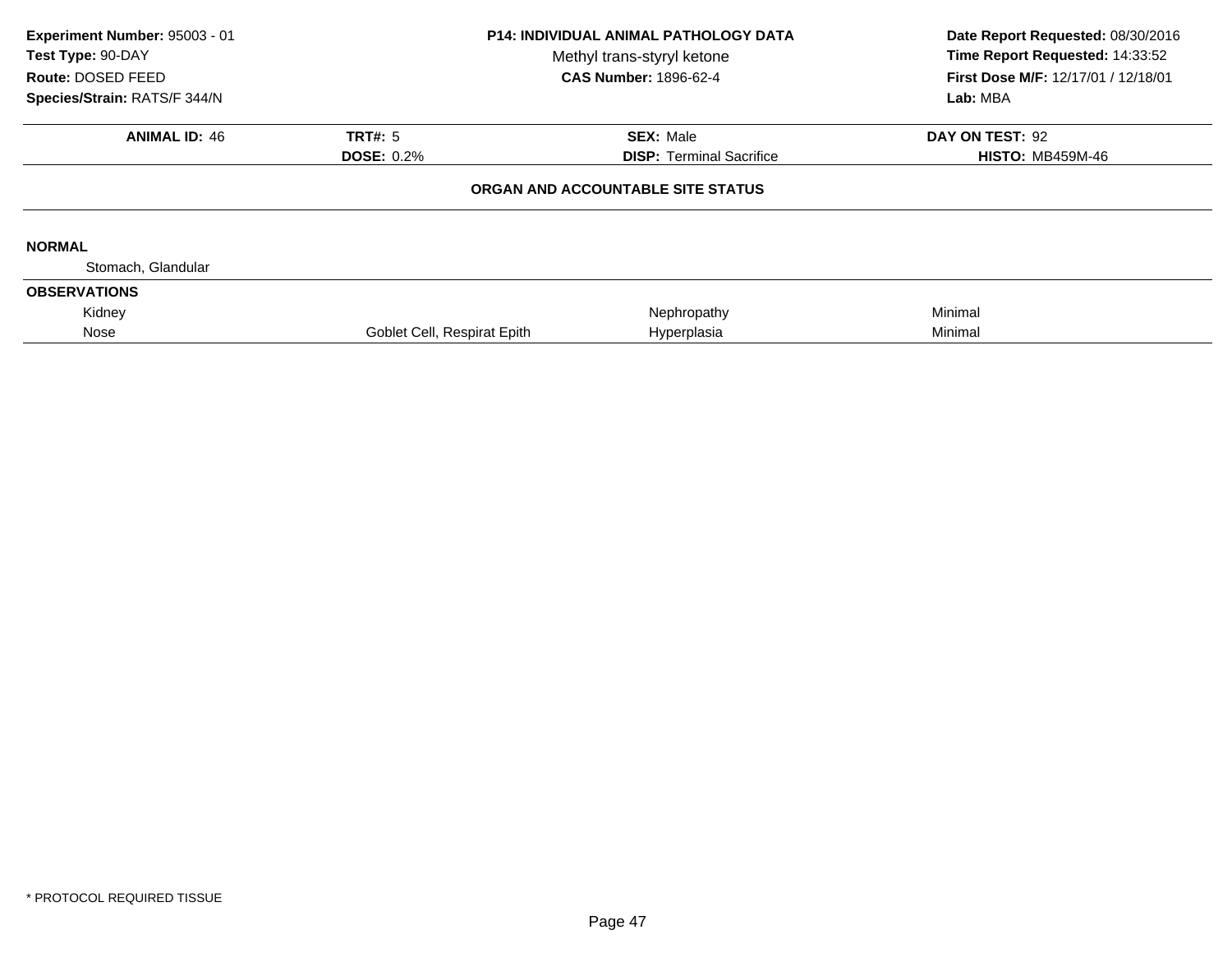| Experiment Number: 95003 - 01 |                              | <b>P14: INDIVIDUAL ANIMAL PATHOLOGY DATA</b> | Date Report Requested: 08/30/2016   |  |
|-------------------------------|------------------------------|----------------------------------------------|-------------------------------------|--|
| Test Type: 90-DAY             |                              | Methyl trans-styryl ketone                   | Time Report Requested: 14:33:52     |  |
| Route: DOSED FEED             | <b>CAS Number: 1896-62-4</b> |                                              | First Dose M/F: 12/17/01 / 12/18/01 |  |
| Species/Strain: RATS/F 344/N  |                              |                                              | Lab: MBA                            |  |
| <b>ANIMAL ID: 47</b>          | <b>TRT#: 5</b>               | <b>SEX: Male</b>                             | DAY ON TEST: 92                     |  |
|                               | <b>DOSE: 0.2%</b>            | <b>DISP: Terminal Sacrifice</b>              | <b>HISTO: MB459M-47</b>             |  |
|                               |                              | ORGAN AND ACCOUNTABLE SITE STATUS            |                                     |  |
| <b>NORMAL</b>                 |                              |                                              |                                     |  |
| Nose                          | Stomach, Glandular           |                                              |                                     |  |
| <b>OBSERVATIONS</b>           |                              |                                              |                                     |  |
| Kidney                        |                              | Nephropathy                                  | Minimal                             |  |
|                               |                              |                                              |                                     |  |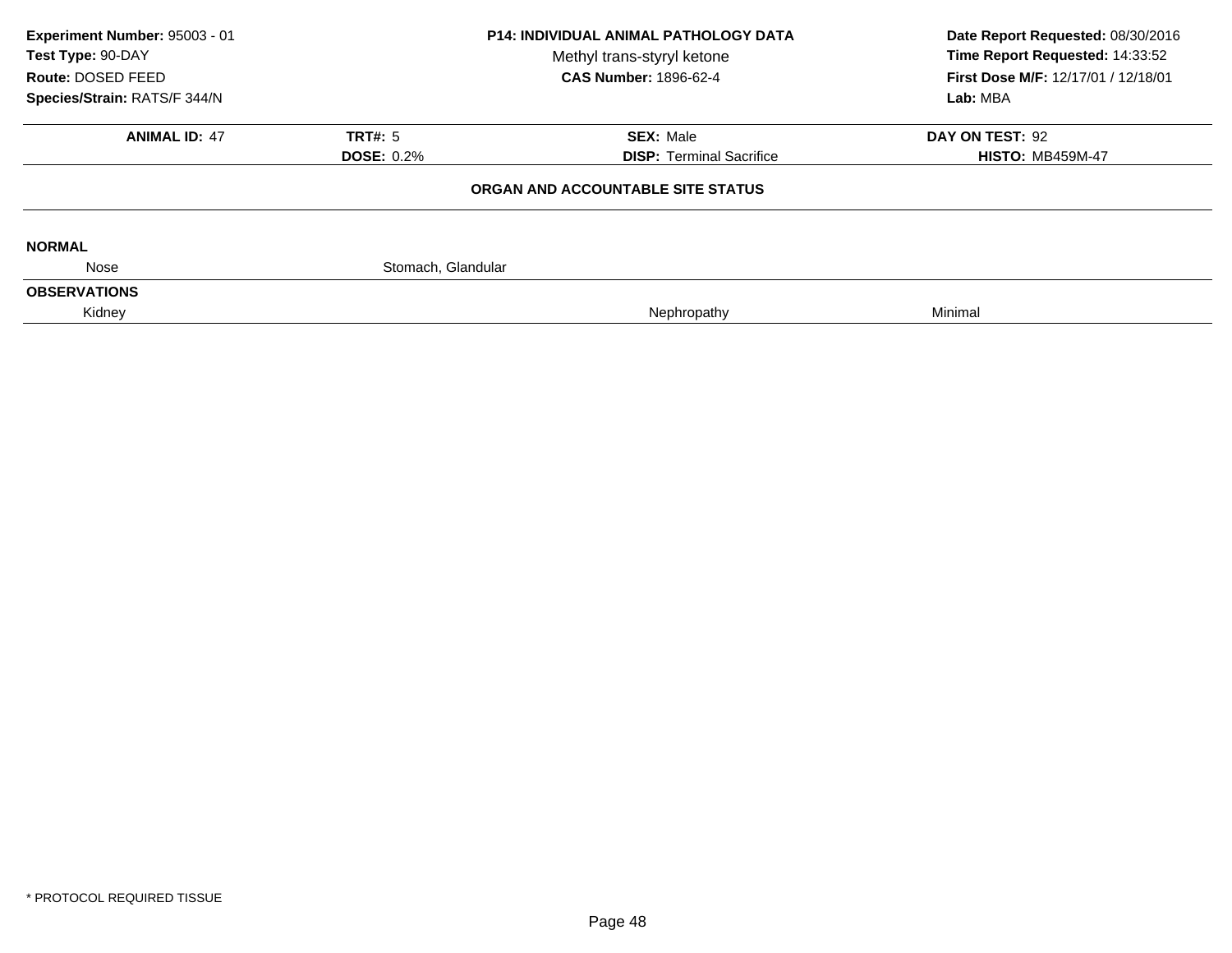| Experiment Number: 95003 - 01 |                    | <b>P14: INDIVIDUAL ANIMAL PATHOLOGY DATA</b> | Date Report Requested: 08/30/2016   |  |
|-------------------------------|--------------------|----------------------------------------------|-------------------------------------|--|
| Test Type: 90-DAY             |                    | Methyl trans-styryl ketone                   | Time Report Requested: 14:33:52     |  |
| Route: DOSED FEED             |                    | <b>CAS Number: 1896-62-4</b>                 | First Dose M/F: 12/17/01 / 12/18/01 |  |
| Species/Strain: RATS/F 344/N  |                    |                                              | Lab: MBA                            |  |
| <b>ANIMAL ID: 48</b>          | <b>TRT#: 5</b>     | <b>SEX: Male</b>                             | DAY ON TEST: 92                     |  |
|                               | <b>DOSE: 0.2%</b>  | <b>DISP: Terminal Sacrifice</b>              | <b>HISTO: MB459M-48</b>             |  |
|                               |                    | ORGAN AND ACCOUNTABLE SITE STATUS            |                                     |  |
| <b>NORMAL</b>                 |                    |                                              |                                     |  |
| Nose                          | Stomach, Glandular |                                              |                                     |  |
| <b>OBSERVATIONS</b>           |                    |                                              |                                     |  |
| Kidney                        |                    | Nephropathy                                  | Minimal                             |  |
|                               |                    |                                              |                                     |  |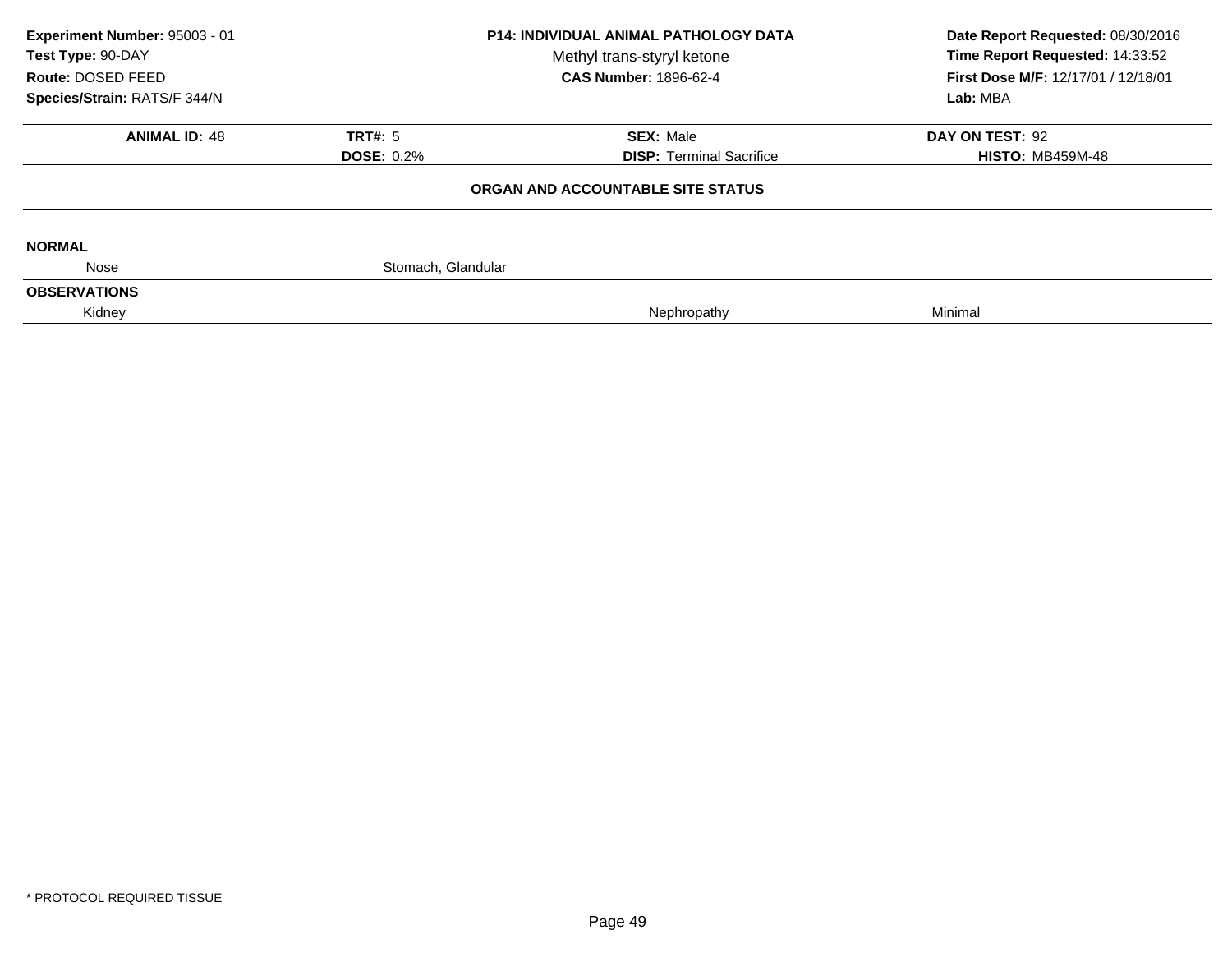| Experiment Number: 95003 - 01 |                    | <b>P14: INDIVIDUAL ANIMAL PATHOLOGY DATA</b> | Date Report Requested: 08/30/2016   |
|-------------------------------|--------------------|----------------------------------------------|-------------------------------------|
| Test Type: 90-DAY             |                    | Methyl trans-styryl ketone                   | Time Report Requested: 14:33:52     |
| Route: DOSED FEED             |                    | <b>CAS Number: 1896-62-4</b>                 | First Dose M/F: 12/17/01 / 12/18/01 |
| Species/Strain: RATS/F 344/N  |                    |                                              | Lab: MBA                            |
| <b>ANIMAL ID: 49</b>          | <b>TRT#: 5</b>     | <b>SEX: Male</b>                             | DAY ON TEST: 92                     |
|                               | <b>DOSE: 0.2%</b>  | <b>DISP: Terminal Sacrifice</b>              | <b>HISTO: MB459M-49</b>             |
|                               |                    | ORGAN AND ACCOUNTABLE SITE STATUS            |                                     |
| <b>NORMAL</b>                 |                    |                                              |                                     |
| Nose                          | Stomach, Glandular |                                              |                                     |
| <b>OBSERVATIONS</b>           |                    |                                              |                                     |
| Kidney                        |                    | Nephropathy                                  | Minimal                             |
|                               |                    |                                              |                                     |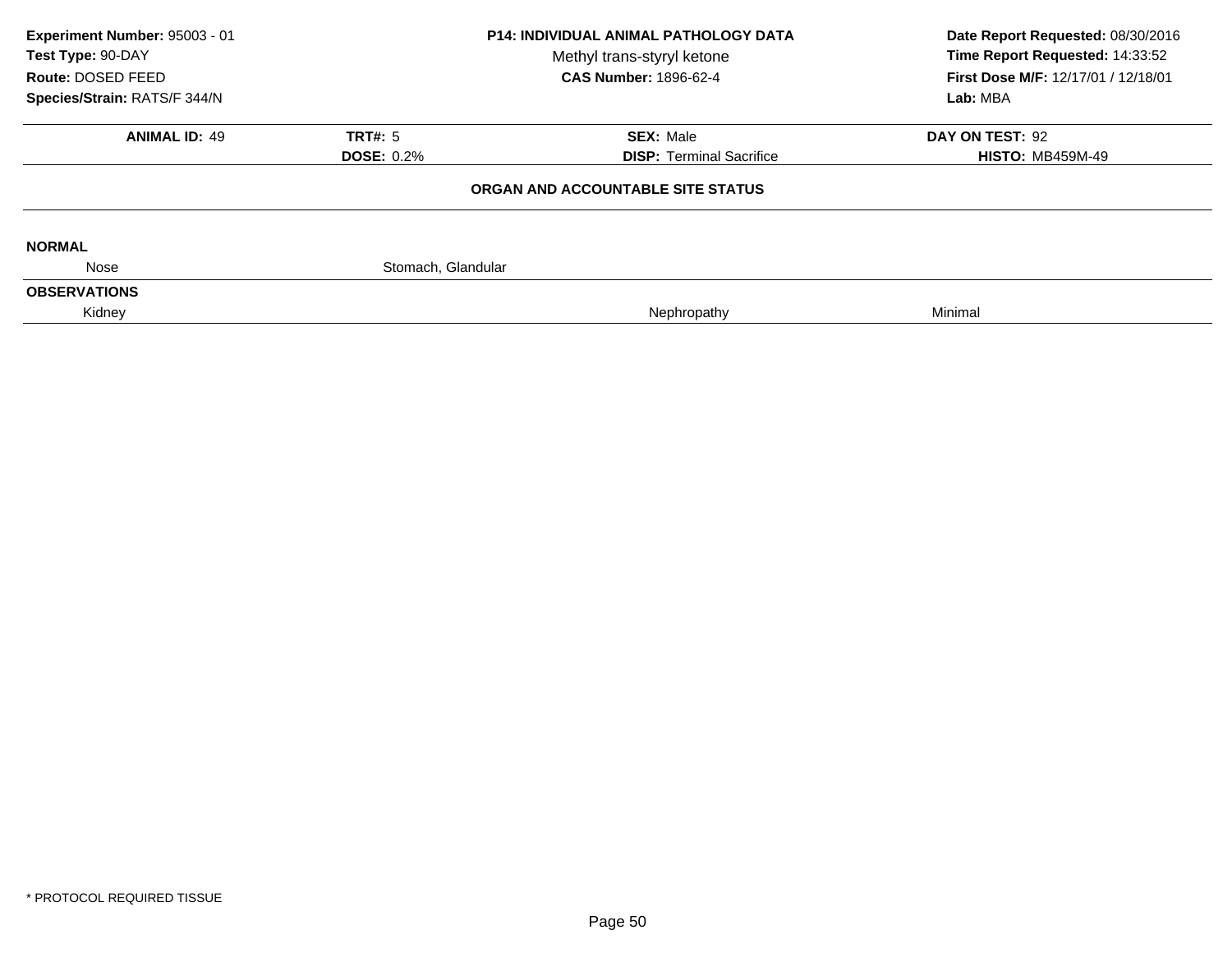| Experiment Number: 95003 - 01<br>Test Type: 90-DAY<br>Route: DOSED FEED<br>Species/Strain: RATS/F 344/N |                             | <b>P14: INDIVIDUAL ANIMAL PATHOLOGY DATA</b><br>Methyl trans-styryl ketone<br><b>CAS Number: 1896-62-4</b> | Date Report Requested: 08/30/2016<br>Time Report Requested: 14:33:52<br>First Dose M/F: 12/17/01 / 12/18/01<br>Lab: MBA |
|---------------------------------------------------------------------------------------------------------|-----------------------------|------------------------------------------------------------------------------------------------------------|-------------------------------------------------------------------------------------------------------------------------|
| <b>ANIMAL ID: 50</b>                                                                                    | TRT#: 5                     | <b>SEX: Male</b>                                                                                           | DAY ON TEST: 92                                                                                                         |
|                                                                                                         | <b>DOSE: 0.2%</b>           | <b>DISP:</b> Terminal Sacrifice                                                                            | <b>HISTO: MB459M-50</b>                                                                                                 |
|                                                                                                         |                             | ORGAN AND ACCOUNTABLE SITE STATUS                                                                          |                                                                                                                         |
| <b>NORMAL</b>                                                                                           |                             |                                                                                                            |                                                                                                                         |
| Stomach, Glandular                                                                                      |                             |                                                                                                            |                                                                                                                         |
| <b>OBSERVATIONS</b>                                                                                     |                             |                                                                                                            |                                                                                                                         |
| Kidney                                                                                                  |                             | Nephropathy                                                                                                | Minimal                                                                                                                 |
| Nose                                                                                                    | Goblet Cell, Respirat Epith | Hyperplasia                                                                                                | Minimal                                                                                                                 |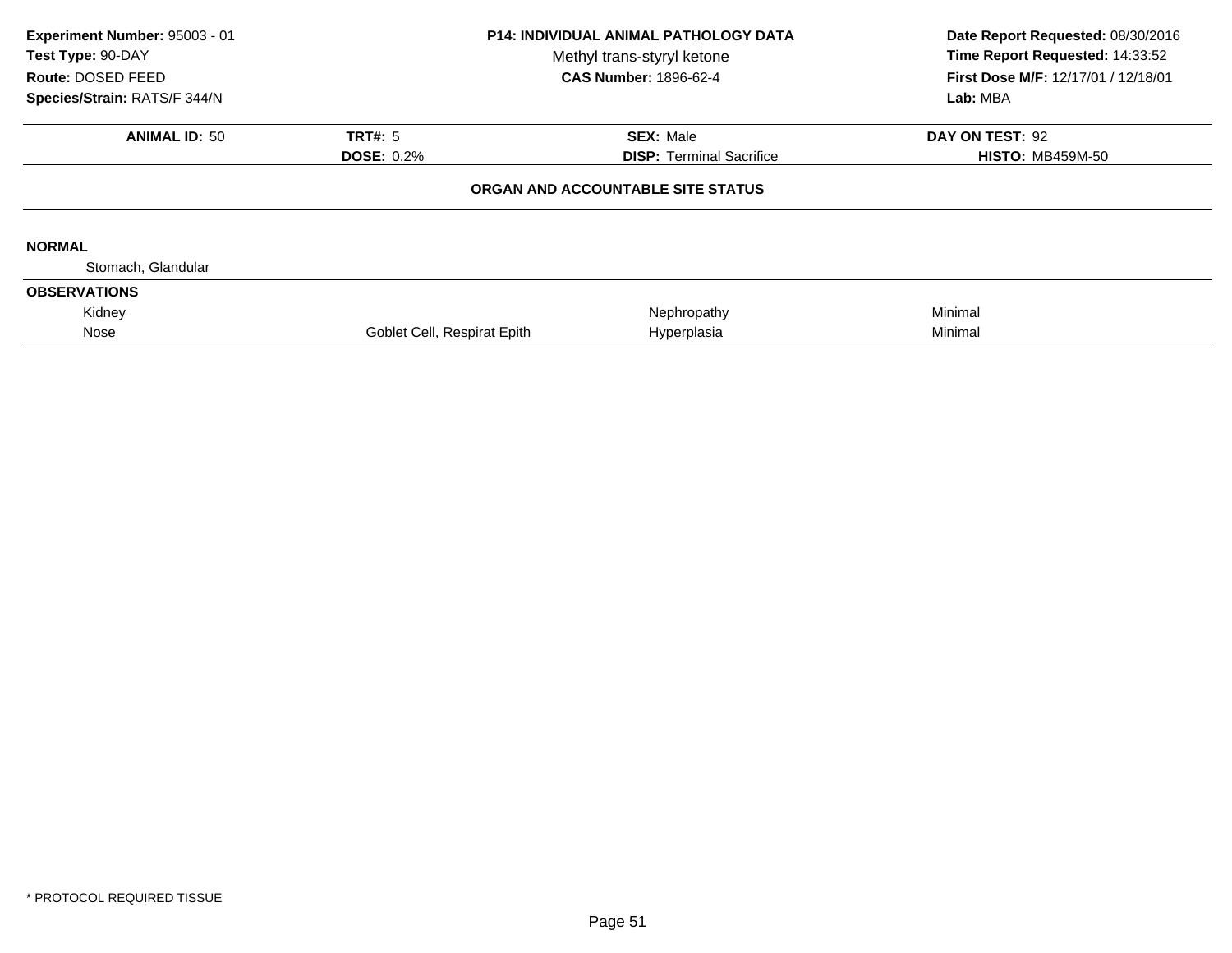| Experiment Number: 95003 - 01<br>Test Type: 90-DAY<br>Route: DOSED FEED<br>Species/Strain: RATS/F 344/N | P14: INDIVIDUAL ANIMAL PATHOLOGY DATA<br>Methyl trans-styryl ketone<br><b>CAS Number: 1896-62-4</b> |                                   | Date Report Requested: 08/30/2016<br>Time Report Requested: 14:33:52<br>First Dose M/F: 12/17/01 / 12/18/01<br>Lab: MBA |  |
|---------------------------------------------------------------------------------------------------------|-----------------------------------------------------------------------------------------------------|-----------------------------------|-------------------------------------------------------------------------------------------------------------------------|--|
| <b>ANIMAL ID: 51</b>                                                                                    | <b>TRT#: 6</b><br><b>SEX: Male</b>                                                                  |                                   | DAY ON TEST: 92                                                                                                         |  |
|                                                                                                         | <b>DOSE: 0.4%</b>                                                                                   | <b>DISP: Terminal Sacrifice</b>   | <b>HISTO: MB459M-51</b>                                                                                                 |  |
|                                                                                                         |                                                                                                     | ORGAN AND ACCOUNTABLE SITE STATUS |                                                                                                                         |  |
| <b>NORMAL</b>                                                                                           |                                                                                                     |                                   |                                                                                                                         |  |
| * Adrenal Cortex                                                                                        | * Adrenal Medulla                                                                                   | * Blood Vessel                    | * Bone                                                                                                                  |  |
| * Bone Marrow                                                                                           | * Brain                                                                                             | * Epididymis                      | * Esophagus                                                                                                             |  |
| * Eye                                                                                                   | * Harderian Gland                                                                                   | * Heart                           | * Intestine Large, Cecum                                                                                                |  |
| * Intestine Large, Colon                                                                                | * Intestine Large, Rectum                                                                           | * Intestine Small, Duodenum       | * Intestine Small, Ileum                                                                                                |  |
| * Intestine Small, Jejunum                                                                              | * Islets, Pancreatic                                                                                | * Liver                           | * Lung                                                                                                                  |  |
| * Lymph Node, Mesenteric                                                                                | * Pancreas                                                                                          | * Pituitary Gland                 | * Preputial Gland                                                                                                       |  |
| * Prostate                                                                                              | * Salivary Glands                                                                                   | * Seminal Vesicle                 | * Skin                                                                                                                  |  |
| * Spleen                                                                                                | * Stomach, Forestomach                                                                              | * Stomach, Glandular              | * Testes                                                                                                                |  |
| * Thyroid Gland                                                                                         | * Tongue                                                                                            | * Trachea                         | * Urinary Bladder                                                                                                       |  |
| <b>MISSING</b>                                                                                          |                                                                                                     |                                   |                                                                                                                         |  |
| * Lymph Node, Mandibular                                                                                | * Mammary Gland                                                                                     | * Parathyroid Gland               |                                                                                                                         |  |
| <b>OBSERVATIONS</b>                                                                                     |                                                                                                     |                                   |                                                                                                                         |  |
| * Kidney                                                                                                |                                                                                                     | Nephropathy                       | Mild                                                                                                                    |  |
| * Nose                                                                                                  | Goblet Cell, Respirat Epith                                                                         | Hyperplasia                       | Minimal                                                                                                                 |  |
| * Thymus                                                                                                |                                                                                                     | Atrophy                           | Minimal                                                                                                                 |  |
| Note: increased tingible bodies                                                                         |                                                                                                     |                                   |                                                                                                                         |  |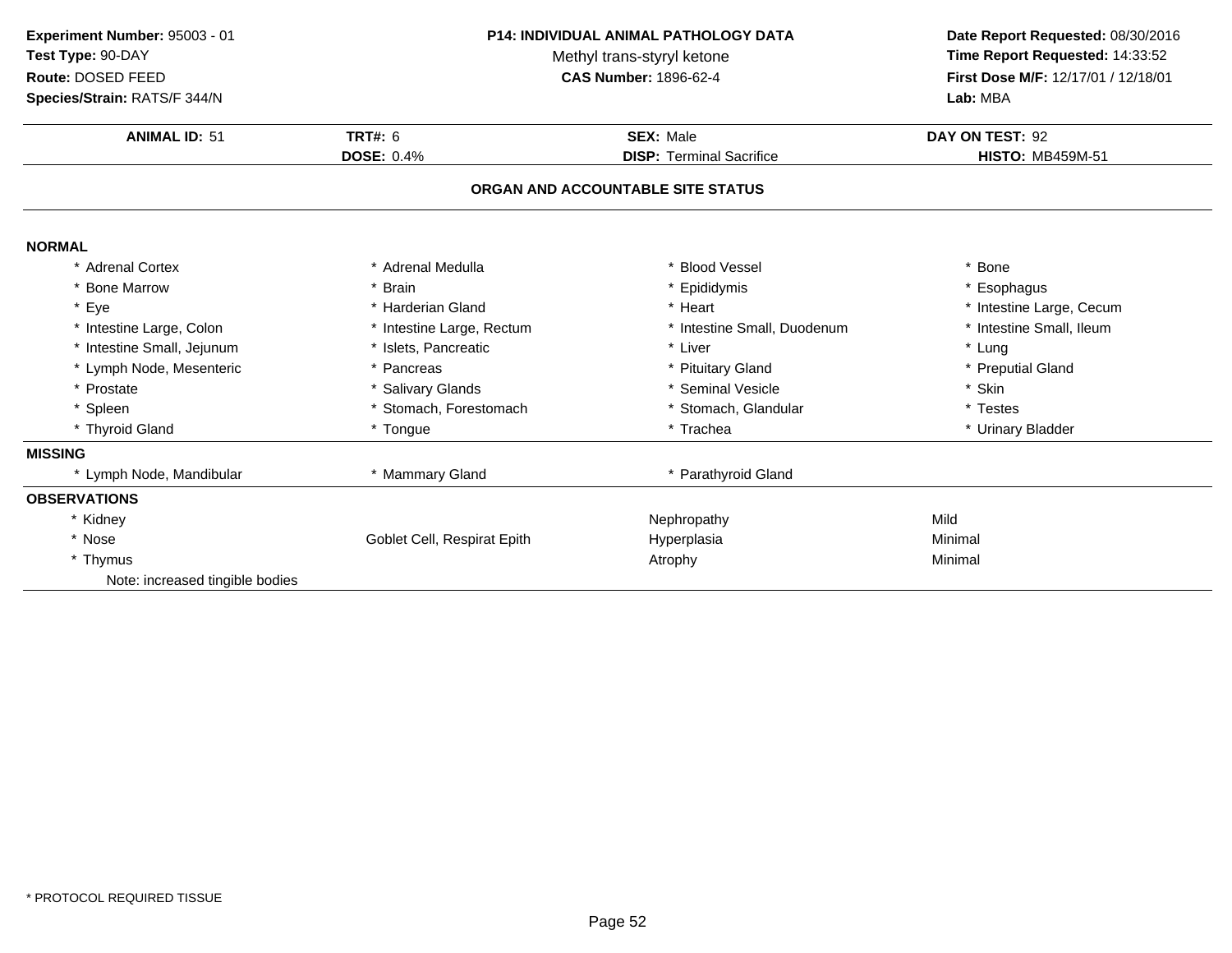| Experiment Number: 95003 - 01<br>Test Type: 90-DAY<br>Route: DOSED FEED<br>Species/Strain: RATS/F 344/N<br><b>ANIMAL ID: 52</b> | <b>P14: INDIVIDUAL ANIMAL PATHOLOGY DATA</b><br>Methyl trans-styryl ketone<br><b>CAS Number: 1896-62-4</b><br>TRT#: 6<br><b>SEX: Male</b> |                                   | Date Report Requested: 08/30/2016<br>Time Report Requested: 14:33:52<br>First Dose M/F: 12/17/01 / 12/18/01<br>Lab: MBA<br>DAY ON TEST: 92 |
|---------------------------------------------------------------------------------------------------------------------------------|-------------------------------------------------------------------------------------------------------------------------------------------|-----------------------------------|--------------------------------------------------------------------------------------------------------------------------------------------|
|                                                                                                                                 | <b>DOSE: 0.4%</b>                                                                                                                         | <b>DISP: Terminal Sacrifice</b>   | <b>HISTO: MB459M-52</b>                                                                                                                    |
|                                                                                                                                 |                                                                                                                                           | ORGAN AND ACCOUNTABLE SITE STATUS |                                                                                                                                            |
| <b>NORMAL</b>                                                                                                                   |                                                                                                                                           |                                   |                                                                                                                                            |
| * Adrenal Cortex                                                                                                                | * Adrenal Medulla                                                                                                                         | <b>Blood Vessel</b>               | * Bone                                                                                                                                     |
| * Bone Marrow                                                                                                                   | <b>Brain</b>                                                                                                                              | Epididymis                        | * Esophagus                                                                                                                                |
| * Eye                                                                                                                           | * Harderian Gland                                                                                                                         | * Heart                           | * Intestine Large, Cecum                                                                                                                   |
| * Intestine Large, Colon                                                                                                        | * Intestine Large, Rectum                                                                                                                 | * Intestine Small, Duodenum       | * Intestine Small, Ileum                                                                                                                   |
| * Intestine Small, Jejunum                                                                                                      | * Islets, Pancreatic                                                                                                                      | * Liver                           | * Lung                                                                                                                                     |
| * Lymph Node, Mesenteric                                                                                                        | Pancreas                                                                                                                                  | * Parathyroid Gland               | * Pituitary Gland                                                                                                                          |
| * Preputial Gland                                                                                                               | * Prostate                                                                                                                                | * Salivary Glands                 | * Seminal Vesicle                                                                                                                          |
| * Skin                                                                                                                          | * Spleen                                                                                                                                  | * Stomach, Forestomach            | * Stomach, Glandular                                                                                                                       |
| * Testes                                                                                                                        | * Thymus                                                                                                                                  | * Thyroid Gland                   | * Tongue                                                                                                                                   |
| * Trachea                                                                                                                       | * Urinary Bladder                                                                                                                         |                                   |                                                                                                                                            |
| <b>MISSING</b>                                                                                                                  |                                                                                                                                           |                                   |                                                                                                                                            |
| * Lymph Node, Mandibular                                                                                                        | * Mammary Gland                                                                                                                           |                                   |                                                                                                                                            |
| <b>OBSERVATIONS</b>                                                                                                             |                                                                                                                                           |                                   |                                                                                                                                            |
| * Esophagus                                                                                                                     |                                                                                                                                           |                                   |                                                                                                                                            |
| Note: on slide 3 and 3.1                                                                                                        |                                                                                                                                           |                                   |                                                                                                                                            |
| * Kidney                                                                                                                        |                                                                                                                                           | Nephropathy                       | Mild                                                                                                                                       |
| * Nose                                                                                                                          | Goblet Cell, Respirat Epith                                                                                                               | Hyperplasia                       | Mild                                                                                                                                       |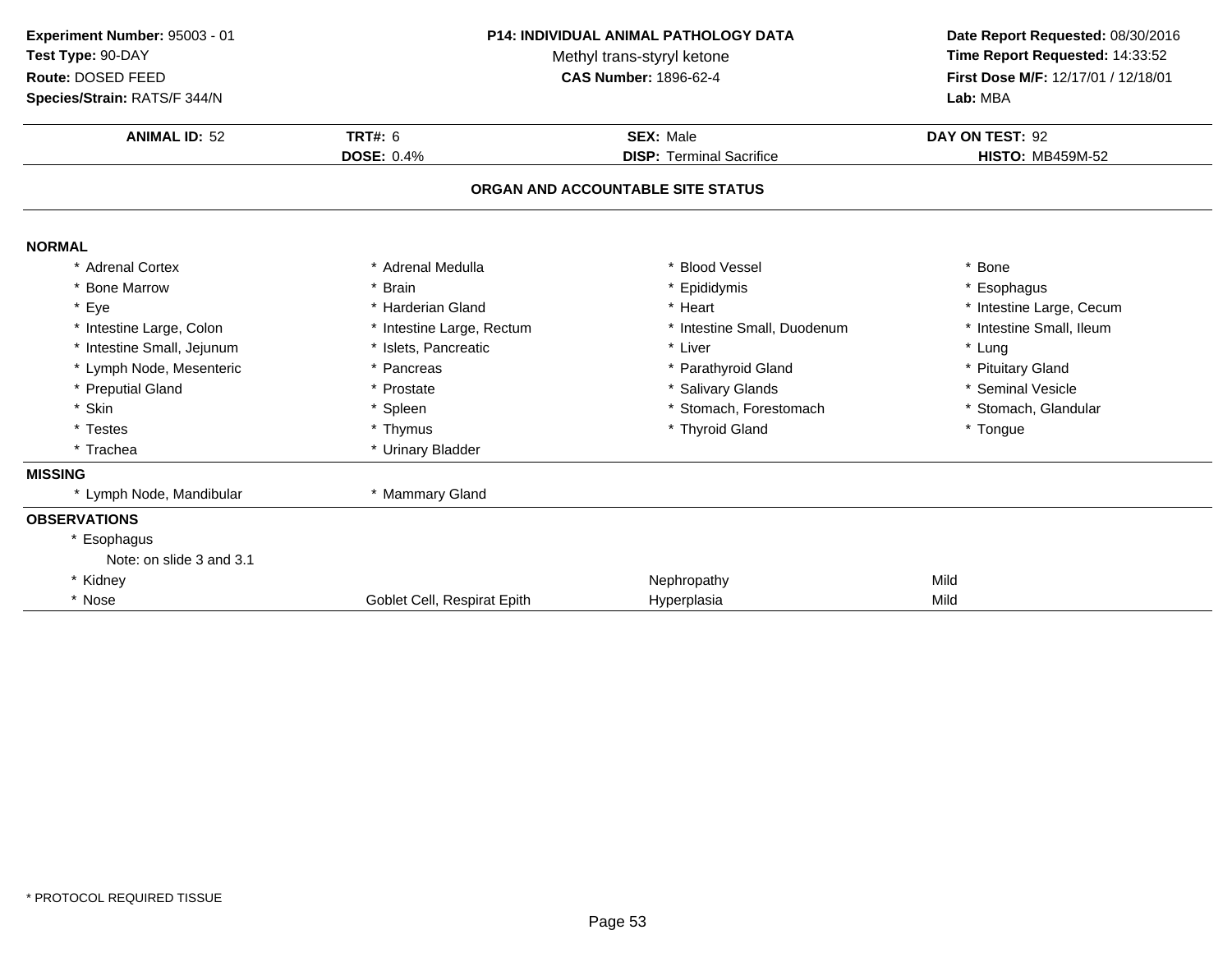| Experiment Number: 95003 - 01<br>Test Type: 90-DAY<br>Route: DOSED FEED<br>Species/Strain: RATS/F 344/N<br><b>ANIMAL ID: 53</b> | <b>P14: INDIVIDUAL ANIMAL PATHOLOGY DATA</b><br>Methyl trans-styryl ketone<br><b>CAS Number: 1896-62-4</b> |                                   | Date Report Requested: 08/30/2016<br>Time Report Requested: 14:33:52<br>First Dose M/F: 12/17/01 / 12/18/01<br>Lab: MBA<br>DAY ON TEST: 92 |
|---------------------------------------------------------------------------------------------------------------------------------|------------------------------------------------------------------------------------------------------------|-----------------------------------|--------------------------------------------------------------------------------------------------------------------------------------------|
|                                                                                                                                 | <b>TRT#: 6</b><br><b>SEX: Male</b><br><b>DOSE: 0.4%</b><br><b>DISP: Terminal Sacrifice</b>                 |                                   | <b>HISTO: MB459M-53</b>                                                                                                                    |
|                                                                                                                                 |                                                                                                            | ORGAN AND ACCOUNTABLE SITE STATUS |                                                                                                                                            |
| <b>NORMAL</b>                                                                                                                   |                                                                                                            |                                   |                                                                                                                                            |
| * Adrenal Cortex                                                                                                                | * Adrenal Medulla                                                                                          | * Blood Vessel                    | * Bone                                                                                                                                     |
| * Bone Marrow                                                                                                                   | * Brain                                                                                                    | * Epididymis                      | * Esophagus                                                                                                                                |
| * Eye                                                                                                                           | * Harderian Gland                                                                                          | * Intestine Large, Cecum          | * Intestine Large, Colon                                                                                                                   |
| * Intestine Large, Rectum                                                                                                       | * Intestine Small, Duodenum                                                                                | * Intestine Small, Ileum          | * Intestine Small, Jejunum                                                                                                                 |
| * Islets. Pancreatic                                                                                                            | * Liver                                                                                                    | * Lung                            | * Lymph Node, Mesenteric                                                                                                                   |
| * Pancreas                                                                                                                      | * Parathyroid Gland                                                                                        | * Preputial Gland                 | * Prostate                                                                                                                                 |
| * Salivary Glands                                                                                                               | * Seminal Vesicle                                                                                          | * Skin                            | * Spleen                                                                                                                                   |
| * Stomach, Forestomach                                                                                                          | * Stomach, Glandular                                                                                       | * Testes                          | * Thymus                                                                                                                                   |
| * Thyroid Gland                                                                                                                 | * Tongue                                                                                                   | * Trachea                         | * Urinary Bladder                                                                                                                          |
| <b>MISSING</b>                                                                                                                  |                                                                                                            |                                   |                                                                                                                                            |
| * Lymph Node, Mandibular                                                                                                        | * Mammary Gland                                                                                            |                                   |                                                                                                                                            |
| <b>OBSERVATIONS</b>                                                                                                             |                                                                                                            |                                   |                                                                                                                                            |
| * Heart                                                                                                                         |                                                                                                            | Cardiomyopathy                    | Minimal                                                                                                                                    |
| * Kidney                                                                                                                        |                                                                                                            | Nephropathy                       | Mild                                                                                                                                       |
| * Nose                                                                                                                          | Goblet Cell, Respirat Epith                                                                                | Hyperplasia                       | Mild                                                                                                                                       |
| * Pituitary Gland                                                                                                               |                                                                                                            | Cyst                              | Mild                                                                                                                                       |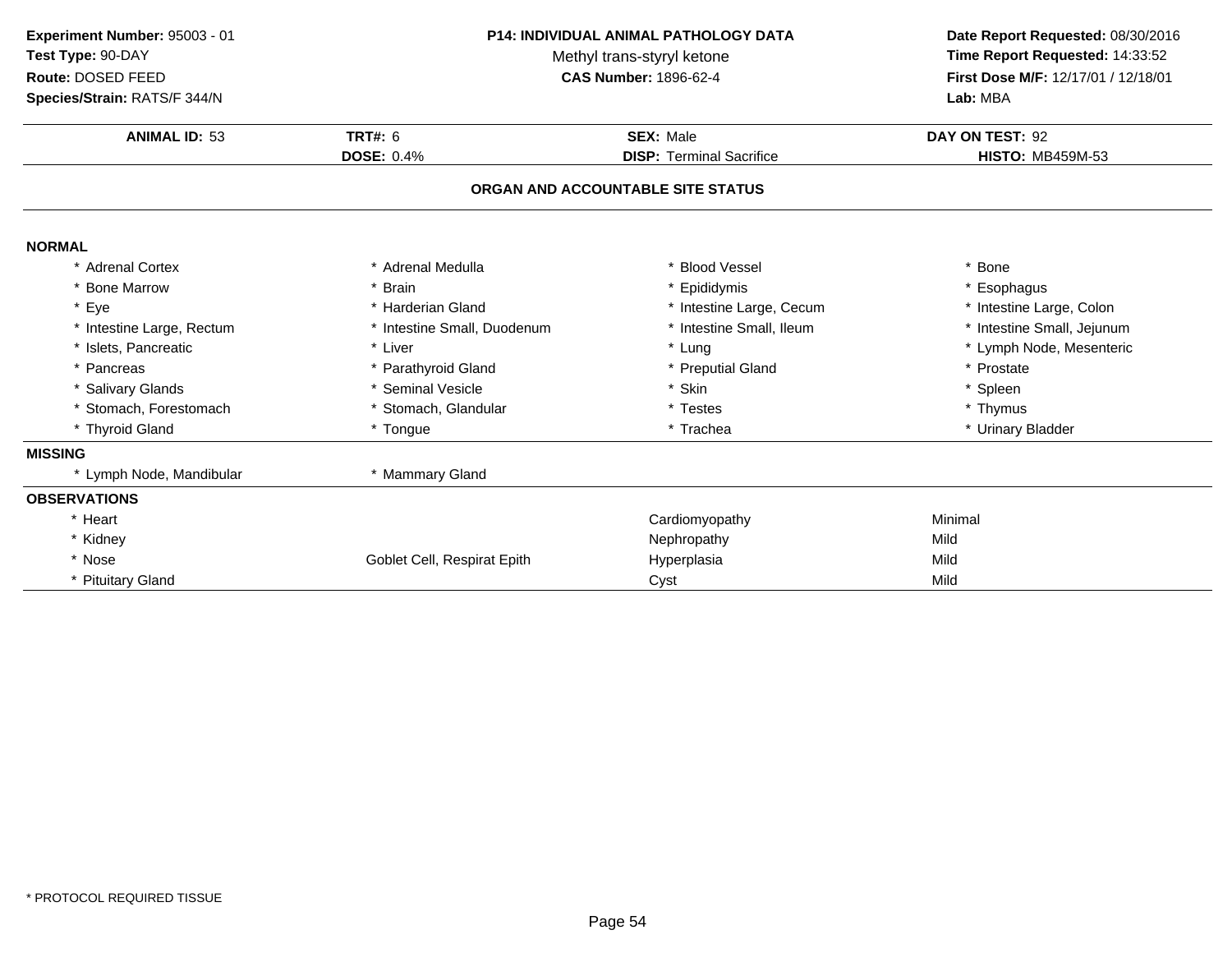| Experiment Number: 95003 - 01<br>Test Type: 90-DAY<br>Route: DOSED FEED<br>Species/Strain: RATS/F 344/N | <b>P14: INDIVIDUAL ANIMAL PATHOLOGY DATA</b><br>Methyl trans-styryl ketone<br><b>CAS Number: 1896-62-4</b> |                                   | Date Report Requested: 08/30/2016<br>Time Report Requested: 14:33:52<br>First Dose M/F: 12/17/01 / 12/18/01<br>Lab: MBA |
|---------------------------------------------------------------------------------------------------------|------------------------------------------------------------------------------------------------------------|-----------------------------------|-------------------------------------------------------------------------------------------------------------------------|
| <b>ANIMAL ID: 54</b>                                                                                    | <b>TRT#: 6</b>                                                                                             | <b>SEX: Male</b>                  | DAY ON TEST: 92                                                                                                         |
|                                                                                                         | <b>DOSE: 0.4%</b>                                                                                          | <b>DISP: Terminal Sacrifice</b>   | <b>HISTO: MB459M-54</b>                                                                                                 |
|                                                                                                         |                                                                                                            | ORGAN AND ACCOUNTABLE SITE STATUS |                                                                                                                         |
| <b>NORMAL</b>                                                                                           |                                                                                                            |                                   |                                                                                                                         |
| * Adrenal Cortex                                                                                        | * Adrenal Medulla                                                                                          | <b>Blood Vessel</b>               | * Bone                                                                                                                  |
| * Bone Marrow                                                                                           | * Brain                                                                                                    | * Epididymis                      | * Esophagus                                                                                                             |
| * Eye                                                                                                   | * Harderian Gland                                                                                          | * Intestine Large, Cecum          | * Intestine Large, Colon                                                                                                |
| * Intestine Large, Rectum                                                                               | * Intestine Small, Duodenum                                                                                | * Intestine Small, Ileum          | * Intestine Small, Jejunum                                                                                              |
| * Islets, Pancreatic                                                                                    | * Lung                                                                                                     | * Lymph Node, Mesenteric          | * Pancreas                                                                                                              |
| * Parathyroid Gland                                                                                     | * Pituitary Gland                                                                                          | * Preputial Gland                 | * Prostate                                                                                                              |
| * Salivary Glands                                                                                       | * Seminal Vesicle                                                                                          | * Skin                            | * Spleen                                                                                                                |
| * Stomach, Forestomach                                                                                  | * Stomach, Glandular                                                                                       | * Testes                          | * Thymus                                                                                                                |
| * Thyroid Gland                                                                                         | * Tongue                                                                                                   | * Trachea                         | * Urinary Bladder                                                                                                       |
| <b>MISSING</b>                                                                                          |                                                                                                            |                                   |                                                                                                                         |
| * Lymph Node, Mandibular                                                                                | * Mammary Gland                                                                                            |                                   |                                                                                                                         |
| <b>OBSERVATIONS</b>                                                                                     |                                                                                                            |                                   |                                                                                                                         |
| Esophagus                                                                                               |                                                                                                            |                                   |                                                                                                                         |
| Note: slide 3                                                                                           |                                                                                                            |                                   |                                                                                                                         |
| * Heart                                                                                                 |                                                                                                            | Cardiomyopathy                    | Minimal                                                                                                                 |
| * Kidney                                                                                                |                                                                                                            | Nephropathy                       | Mild                                                                                                                    |
| * Liver                                                                                                 |                                                                                                            | Vacuolization Cytoplasmic         | Minimal                                                                                                                 |
| * Nose                                                                                                  | Goblet Cell, Respirat Epith                                                                                | Hyperplasia                       | Mild                                                                                                                    |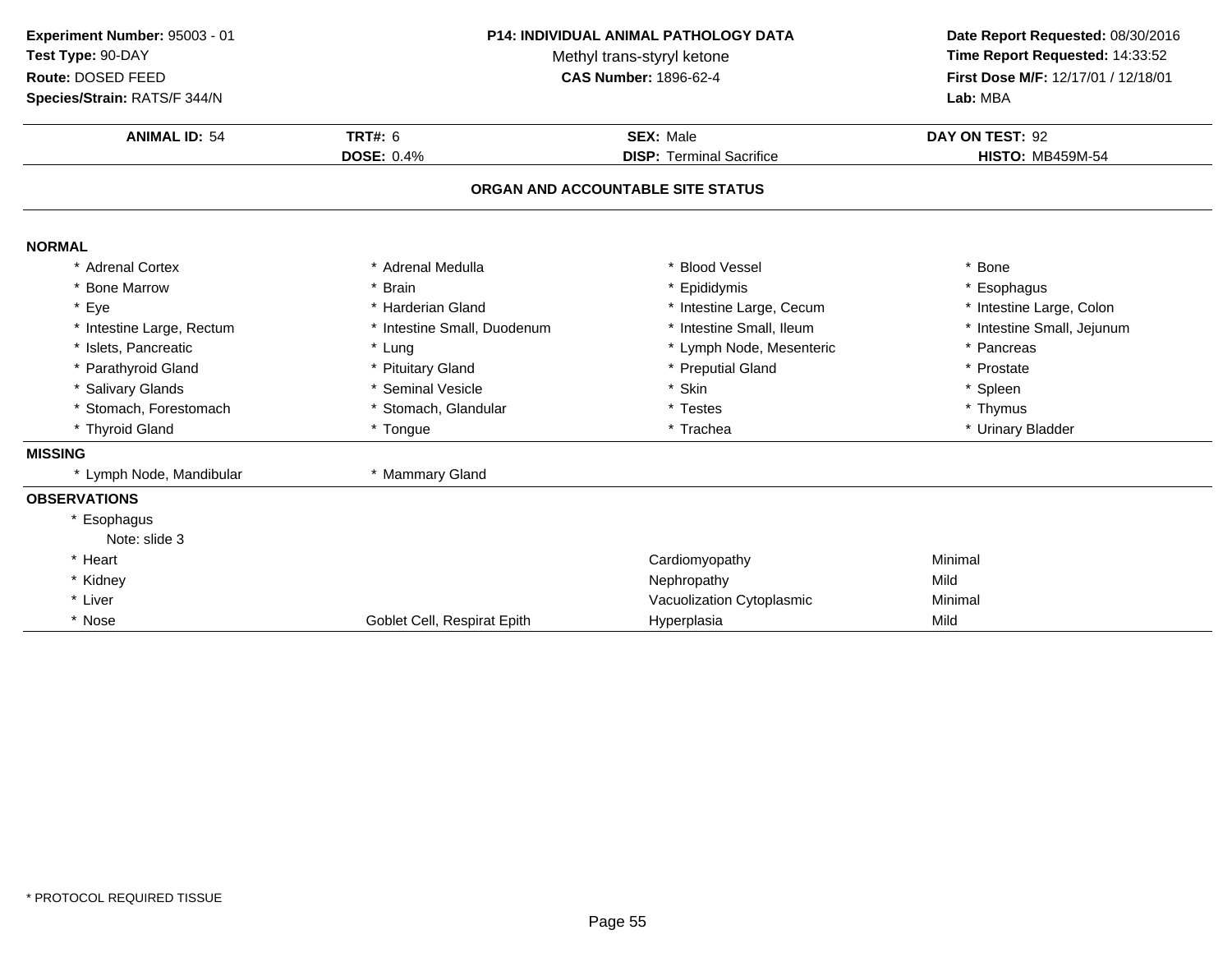| Experiment Number: 95003 - 01 | <b>P14: INDIVIDUAL ANIMAL PATHOLOGY DATA</b> |                                   | Date Report Requested: 08/30/2016   |  |
|-------------------------------|----------------------------------------------|-----------------------------------|-------------------------------------|--|
| Test Type: 90-DAY             | Methyl trans-styryl ketone                   | Time Report Requested: 14:33:52   |                                     |  |
| Route: DOSED FEED             |                                              | <b>CAS Number: 1896-62-4</b>      | First Dose M/F: 12/17/01 / 12/18/01 |  |
| Species/Strain: RATS/F 344/N  |                                              |                                   | Lab: MBA                            |  |
| <b>ANIMAL ID: 55</b>          | TRT#: 6                                      | <b>SEX: Male</b>                  | DAY ON TEST: 92                     |  |
|                               | <b>DOSE: 0.4%</b>                            | <b>DISP: Terminal Sacrifice</b>   | <b>HISTO: MB459M-55</b>             |  |
|                               |                                              | ORGAN AND ACCOUNTABLE SITE STATUS |                                     |  |
| <b>NORMAL</b>                 |                                              |                                   |                                     |  |
| * Adrenal Cortex              | * Adrenal Medulla                            | * Blood Vessel                    | * Bone                              |  |
| * Bone Marrow                 | * Brain                                      | Epididymis                        | * Esophagus                         |  |
| * Eye                         | * Harderian Gland                            | * Intestine Large, Cecum          | * Intestine Large, Colon            |  |
| * Intestine Large, Rectum     | * Intestine Small, Duodenum                  | Intestine Small, Ileum            | * Intestine Small, Jejunum          |  |
| * Islets, Pancreatic          | * Liver                                      | * Lung                            | * Lymph Node, Mesenteric            |  |
| * Pancreas                    | * Parathyroid Gland                          | * Pituitary Gland                 | * Preputial Gland                   |  |
| * Prostate                    | * Salivary Glands                            | <b>Seminal Vesicle</b>            | * Skin                              |  |
| * Spleen                      | * Stomach, Forestomach                       | * Stomach, Glandular              | * Testes                            |  |
| * Thymus                      | * Thyroid Gland                              | * Tongue                          | * Trachea                           |  |
| * Urinary Bladder             |                                              |                                   |                                     |  |
| <b>MISSING</b>                |                                              |                                   |                                     |  |
| * Lymph Node, Mandibular      | * Mammary Gland                              |                                   |                                     |  |
| <b>OBSERVATIONS</b>           |                                              |                                   |                                     |  |
| * Heart                       |                                              | Cardiomyopathy                    | Minimal                             |  |
| * Kidney                      |                                              | Nephropathy                       | Minimal                             |  |
| * Nose                        | Goblet Cell, Respirat Epith                  | Hyperplasia                       | Minimal                             |  |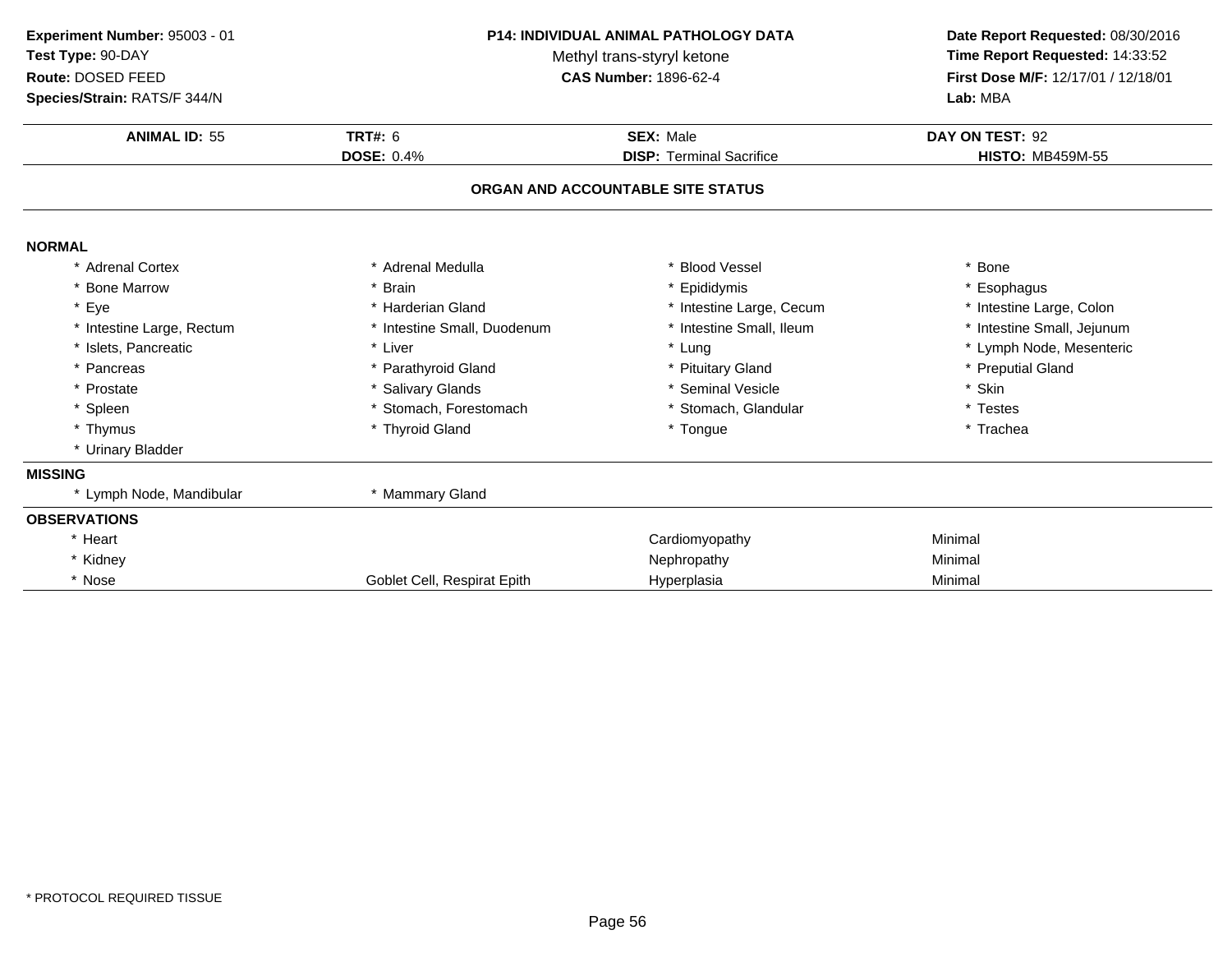| Experiment Number: 95003 - 01<br>Test Type: 90-DAY<br>Route: DOSED FEED<br>Species/Strain: RATS/F 344/N | <b>P14: INDIVIDUAL ANIMAL PATHOLOGY DATA</b><br>Methyl trans-styryl ketone<br><b>CAS Number: 1896-62-4</b> |                                   | Date Report Requested: 08/30/2016<br>Time Report Requested: 14:33:52<br>First Dose M/F: 12/17/01 / 12/18/01<br>Lab: MBA |  |
|---------------------------------------------------------------------------------------------------------|------------------------------------------------------------------------------------------------------------|-----------------------------------|-------------------------------------------------------------------------------------------------------------------------|--|
| <b>ANIMAL ID: 56</b>                                                                                    | <b>TRT#: 6</b>                                                                                             | <b>SEX: Male</b>                  | DAY ON TEST: 92                                                                                                         |  |
|                                                                                                         | <b>DOSE: 0.4%</b>                                                                                          | <b>DISP: Terminal Sacrifice</b>   | <b>HISTO: MB459M-56</b>                                                                                                 |  |
|                                                                                                         |                                                                                                            | ORGAN AND ACCOUNTABLE SITE STATUS |                                                                                                                         |  |
| <b>NORMAL</b>                                                                                           |                                                                                                            |                                   |                                                                                                                         |  |
| * Adrenal Cortex                                                                                        | * Adrenal Medulla                                                                                          | * Blood Vessel                    | * Bone                                                                                                                  |  |
| <b>Bone Marrow</b>                                                                                      | * Brain                                                                                                    | Epididymis                        | Esophagus                                                                                                               |  |
| * Eye                                                                                                   | * Harderian Gland                                                                                          | * Heart                           | * Intestine Large, Cecum                                                                                                |  |
| * Intestine Large, Colon                                                                                | * Intestine Large, Rectum                                                                                  | * Intestine Small, Duodenum       | * Intestine Small, Ileum                                                                                                |  |
| * Intestine Small, Jejunum                                                                              | * Islets, Pancreatic                                                                                       | * Liver                           | * Lung                                                                                                                  |  |
| * Lymph Node, Mesenteric                                                                                | * Nose                                                                                                     | * Pancreas                        | * Parathyroid Gland                                                                                                     |  |
| * Pituitary Gland                                                                                       | * Prostate                                                                                                 | * Salivary Glands                 | * Seminal Vesicle                                                                                                       |  |
| * Skin                                                                                                  | * Spleen                                                                                                   | * Stomach, Forestomach            | * Stomach, Glandular                                                                                                    |  |
| * Testes                                                                                                | * Thymus                                                                                                   | * Thyroid Gland                   | * Tongue                                                                                                                |  |
| * Trachea                                                                                               | * Urinary Bladder                                                                                          |                                   |                                                                                                                         |  |
| <b>MISSING</b>                                                                                          |                                                                                                            |                                   |                                                                                                                         |  |
| * Lymph Node, Mandibular                                                                                | * Mammary Gland                                                                                            |                                   |                                                                                                                         |  |
| <b>OBSERVATIONS</b>                                                                                     |                                                                                                            |                                   |                                                                                                                         |  |
| * Kidney                                                                                                |                                                                                                            | Nephropathy                       | Minimal                                                                                                                 |  |
| * Preputial Gland                                                                                       |                                                                                                            | <b>Infiltration Cellular</b>      | Lymphocyte, Focal, Minimal                                                                                              |  |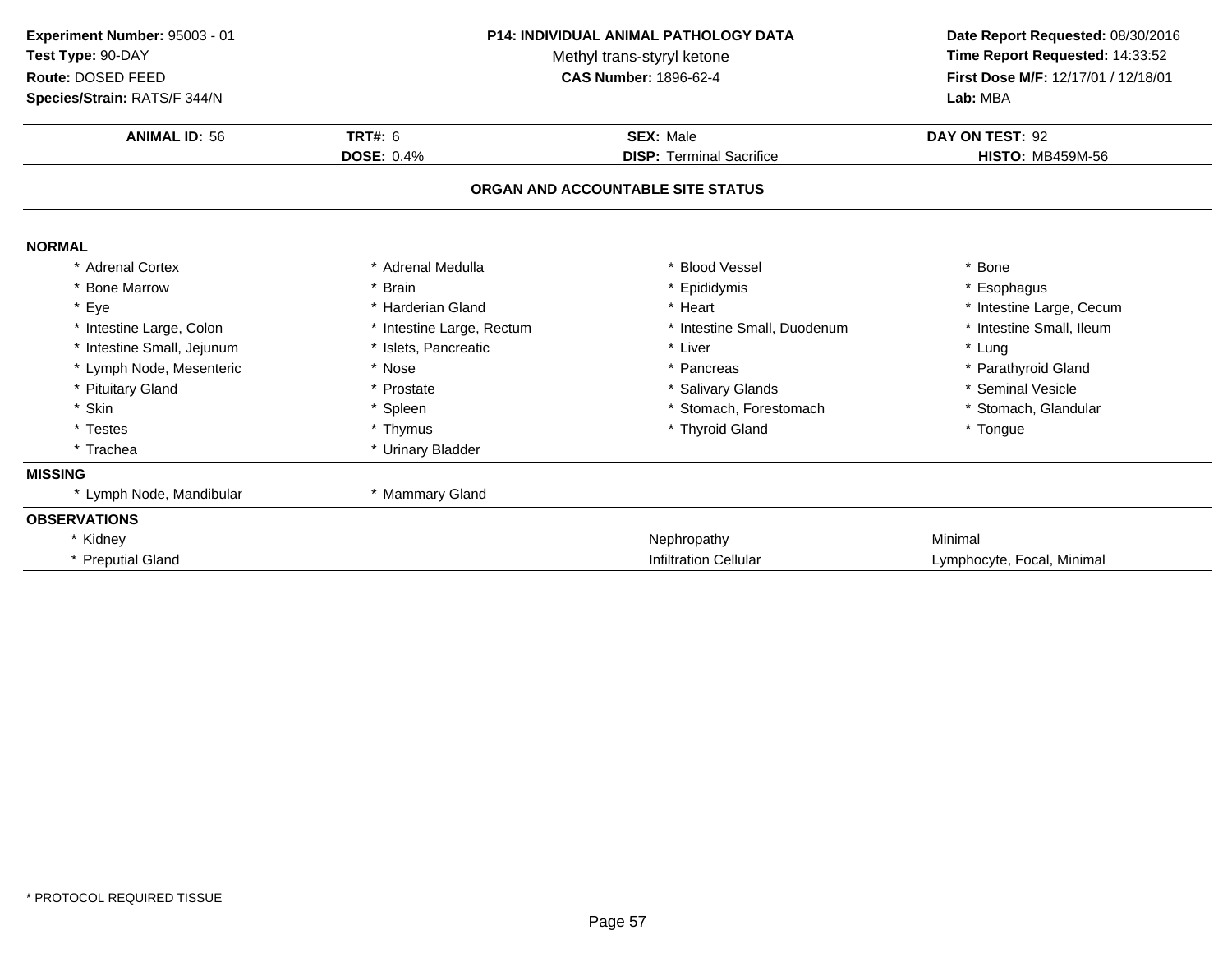| Experiment Number: 95003 - 01<br>Test Type: 90-DAY<br>Route: DOSED FEED<br>Species/Strain: RATS/F 344/N | <b>P14: INDIVIDUAL ANIMAL PATHOLOGY DATA</b><br>Methyl trans-styryl ketone<br><b>CAS Number: 1896-62-4</b> |                                   | Date Report Requested: 08/30/2016<br>Time Report Requested: 14:33:52<br>First Dose M/F: 12/17/01 / 12/18/01<br>Lab: MBA |  |
|---------------------------------------------------------------------------------------------------------|------------------------------------------------------------------------------------------------------------|-----------------------------------|-------------------------------------------------------------------------------------------------------------------------|--|
| <b>ANIMAL ID: 57</b>                                                                                    | <b>TRT#: 6</b>                                                                                             | <b>SEX: Male</b>                  | DAY ON TEST: 92                                                                                                         |  |
|                                                                                                         | <b>DOSE: 0.4%</b>                                                                                          | <b>DISP: Terminal Sacrifice</b>   | <b>HISTO: MB459M-57</b>                                                                                                 |  |
|                                                                                                         |                                                                                                            | ORGAN AND ACCOUNTABLE SITE STATUS |                                                                                                                         |  |
| <b>NORMAL</b>                                                                                           |                                                                                                            |                                   |                                                                                                                         |  |
| * Adrenal Cortex                                                                                        | * Adrenal Medulla                                                                                          | * Blood Vessel                    | * Bone                                                                                                                  |  |
| * Bone Marrow                                                                                           | * Brain                                                                                                    | Epididymis                        | * Esophagus                                                                                                             |  |
| * Eye                                                                                                   | * Harderian Gland                                                                                          | * Heart                           | * Intestine Large, Cecum                                                                                                |  |
| * Intestine Large, Colon                                                                                | * Intestine Large, Rectum                                                                                  | * Intestine Small, Duodenum       | * Intestine Small, Ileum                                                                                                |  |
| * Intestine Small, Jejunum                                                                              | * Islets, Pancreatic                                                                                       | * Liver                           | * Lung                                                                                                                  |  |
| * Lymph Node, Mesenteric                                                                                | * Pancreas                                                                                                 | * Parathyroid Gland               | * Pituitary Gland                                                                                                       |  |
| * Preputial Gland                                                                                       | * Prostate                                                                                                 | * Salivary Glands                 | * Seminal Vesicle                                                                                                       |  |
| * Skin                                                                                                  | * Spleen                                                                                                   | * Stomach, Forestomach            | * Stomach, Glandular                                                                                                    |  |
| * Testes                                                                                                | * Thymus                                                                                                   | * Thyroid Gland                   | * Tongue                                                                                                                |  |
| * Trachea                                                                                               | * Urinary Bladder                                                                                          |                                   |                                                                                                                         |  |
| <b>MISSING</b>                                                                                          |                                                                                                            |                                   |                                                                                                                         |  |
| * Lymph Node, Mandibular                                                                                | * Mammary Gland                                                                                            |                                   |                                                                                                                         |  |
| <b>OBSERVATIONS</b>                                                                                     |                                                                                                            |                                   |                                                                                                                         |  |
| * Kidney                                                                                                |                                                                                                            | Nephropathy                       | Minimal                                                                                                                 |  |
| * Nose                                                                                                  | Goblet Cell, Respirat Epith                                                                                | Hyperplasia                       | Minimal                                                                                                                 |  |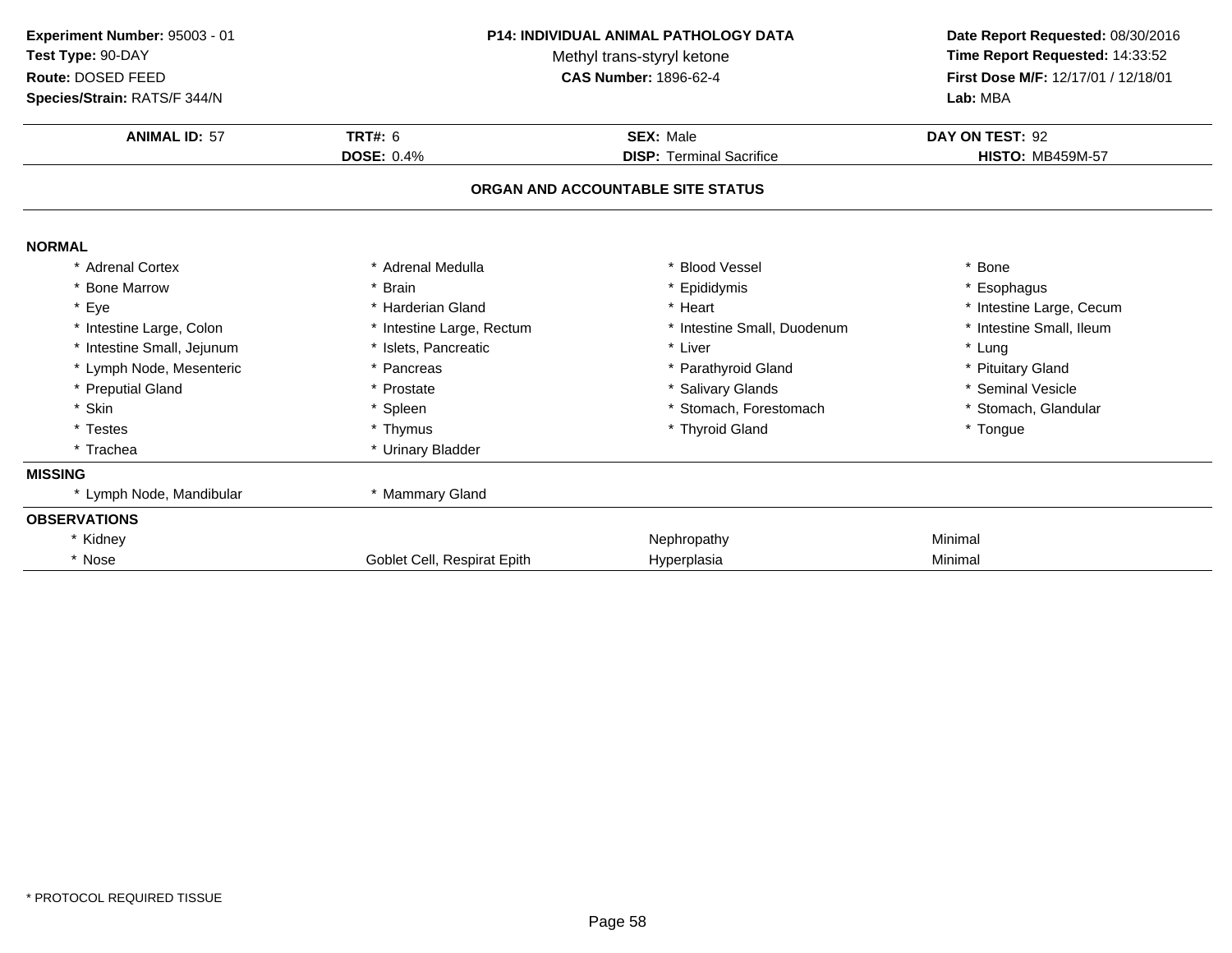| Experiment Number: 95003 - 01<br>Test Type: 90-DAY<br>Route: DOSED FEED<br>Species/Strain: RATS/F 344/N | P14: INDIVIDUAL ANIMAL PATHOLOGY DATA<br>Methyl trans-styryl ketone<br><b>CAS Number: 1896-62-4</b> |                                   | Date Report Requested: 08/30/2016<br>Time Report Requested: 14:33:52<br>First Dose M/F: 12/17/01 / 12/18/01<br>Lab: MBA |  |
|---------------------------------------------------------------------------------------------------------|-----------------------------------------------------------------------------------------------------|-----------------------------------|-------------------------------------------------------------------------------------------------------------------------|--|
| <b>ANIMAL ID: 58</b>                                                                                    | <b>TRT#: 6</b>                                                                                      | <b>SEX: Male</b>                  | DAY ON TEST: 92                                                                                                         |  |
|                                                                                                         | <b>DOSE: 0.4%</b>                                                                                   | <b>DISP: Terminal Sacrifice</b>   | <b>HISTO: MB459M-58</b>                                                                                                 |  |
|                                                                                                         |                                                                                                     | ORGAN AND ACCOUNTABLE SITE STATUS |                                                                                                                         |  |
| <b>NORMAL</b>                                                                                           |                                                                                                     |                                   |                                                                                                                         |  |
| * Adrenal Medulla                                                                                       | <b>Blood Vessel</b>                                                                                 | <b>Bone</b>                       | * Bone Marrow                                                                                                           |  |
| * Brain                                                                                                 | Epididymis                                                                                          | * Esophagus                       | * Eye                                                                                                                   |  |
| * Harderian Gland                                                                                       | * Intestine Large, Cecum                                                                            | * Intestine Large, Colon          | * Intestine Large, Rectum                                                                                               |  |
| * Intestine Small, Duodenum                                                                             | Intestine Small, Ileum                                                                              | * Intestine Small, Jejunum        | * Islets, Pancreatic                                                                                                    |  |
| * Liver                                                                                                 | * Lung                                                                                              | * Lymph Node, Mesenteric          | * Pancreas                                                                                                              |  |
| * Parathyroid Gland                                                                                     | * Pituitary Gland                                                                                   | * Preputial Gland                 | * Prostate                                                                                                              |  |
| * Salivary Glands                                                                                       | * Seminal Vesicle                                                                                   | * Skin                            | * Spleen                                                                                                                |  |
| * Stomach, Forestomach                                                                                  | * Stomach, Glandular                                                                                | * Testes                          | * Thymus                                                                                                                |  |
| * Thyroid Gland                                                                                         | * Tongue                                                                                            | * Trachea                         | * Urinary Bladder                                                                                                       |  |
| <b>MISSING</b>                                                                                          |                                                                                                     |                                   |                                                                                                                         |  |
| * Lymph Node, Mandibular                                                                                | * Mammary Gland                                                                                     |                                   |                                                                                                                         |  |
| <b>OBSERVATIONS</b>                                                                                     |                                                                                                     |                                   |                                                                                                                         |  |
| * Adrenal Cortex                                                                                        | Capsule                                                                                             | Thrombosis                        | Minimal                                                                                                                 |  |
| * Heart                                                                                                 |                                                                                                     | Cardiomyopathy                    | Minimal                                                                                                                 |  |
| * Kidney                                                                                                |                                                                                                     | Nephropathy                       | Minimal                                                                                                                 |  |
| * Nose                                                                                                  | Goblet Cell, Respirat Epith                                                                         | Hyperplasia                       | Minimal                                                                                                                 |  |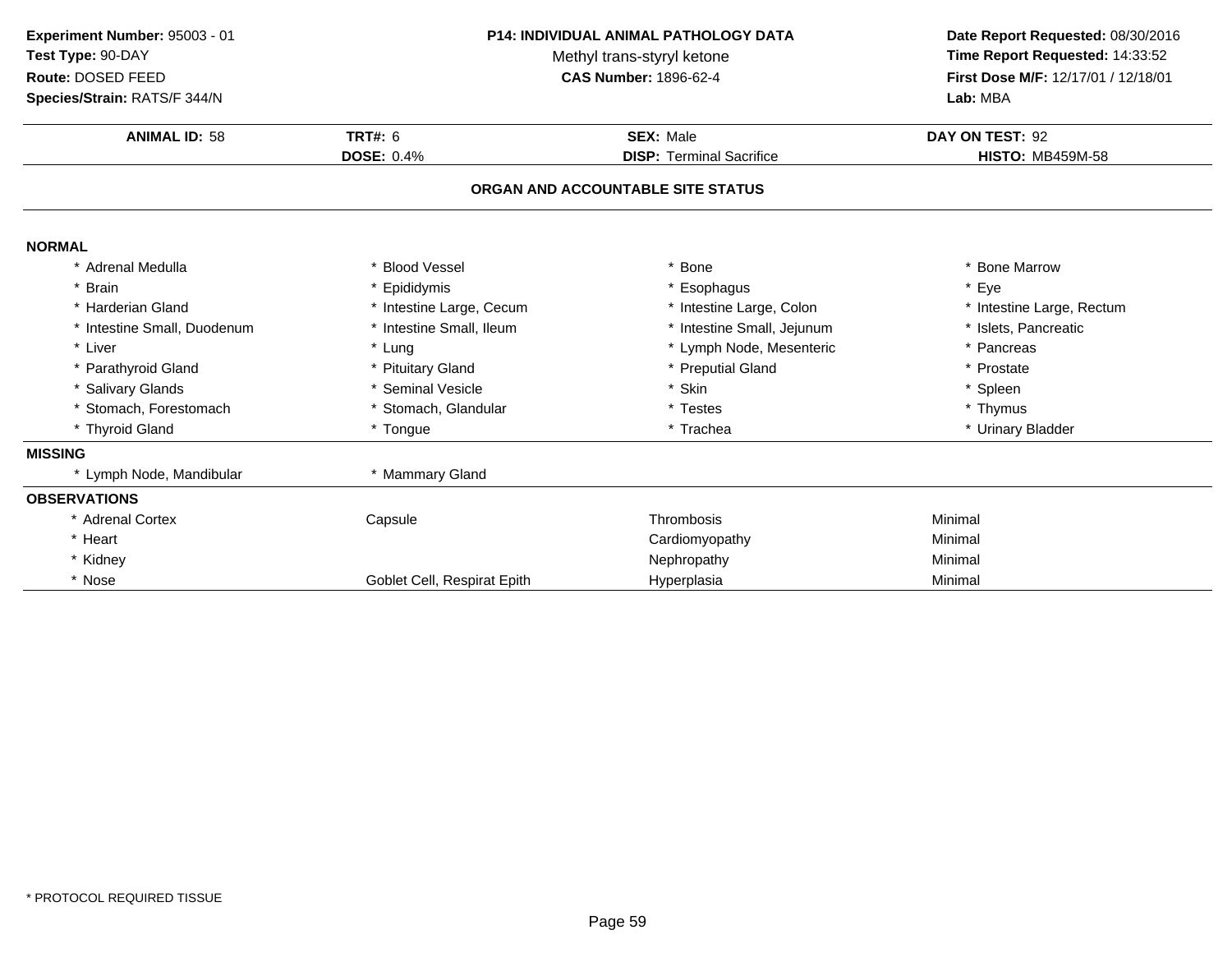| Experiment Number: 95003 - 01<br>Test Type: 90-DAY<br>Route: DOSED FEED<br>Species/Strain: RATS/F 344/N | P14: INDIVIDUAL ANIMAL PATHOLOGY DATA<br>Methyl trans-styryl ketone<br><b>CAS Number: 1896-62-4</b> |                                   | Date Report Requested: 08/30/2016<br>Time Report Requested: 14:33:52<br>First Dose M/F: 12/17/01 / 12/18/01<br>Lab: MBA |
|---------------------------------------------------------------------------------------------------------|-----------------------------------------------------------------------------------------------------|-----------------------------------|-------------------------------------------------------------------------------------------------------------------------|
| <b>ANIMAL ID: 59</b>                                                                                    | <b>TRT#: 6</b><br><b>SEX: Male</b><br><b>DOSE: 0.4%</b><br><b>DISP: Terminal Sacrifice</b>          |                                   | DAY ON TEST: 92<br><b>HISTO: MB459M-59</b>                                                                              |
|                                                                                                         |                                                                                                     | ORGAN AND ACCOUNTABLE SITE STATUS |                                                                                                                         |
| <b>NORMAL</b>                                                                                           |                                                                                                     |                                   |                                                                                                                         |
| * Adrenal Cortex                                                                                        | * Adrenal Medulla                                                                                   | * Blood Vessel                    | * Bone                                                                                                                  |
| <b>Bone Marrow</b>                                                                                      | <b>Brain</b>                                                                                        | * Esophagus                       | * Eye                                                                                                                   |
| * Harderian Gland                                                                                       | * Intestine Large, Cecum                                                                            | * Intestine Large, Colon          | * Intestine Large, Rectum                                                                                               |
| * Intestine Small, Duodenum                                                                             | * Intestine Small, Ileum                                                                            | * Intestine Small, Jejunum        | * Islets, Pancreatic                                                                                                    |
| * Liver                                                                                                 | * Lung                                                                                              | * Lymph Node, Mesenteric          | * Pancreas                                                                                                              |
| * Parathyroid Gland                                                                                     | * Pituitary Gland                                                                                   | * Preputial Gland                 | * Prostate                                                                                                              |
| * Salivary Glands                                                                                       | * Seminal Vesicle                                                                                   | * Skin                            | * Spleen                                                                                                                |
| * Stomach, Forestomach                                                                                  | * Stomach, Glandular                                                                                | * Thymus                          | * Thyroid Gland                                                                                                         |
| * Tongue                                                                                                | * Trachea                                                                                           | * Urinary Bladder                 |                                                                                                                         |
| <b>MISSING</b>                                                                                          |                                                                                                     |                                   |                                                                                                                         |
| * Lymph Node, Mandibular                                                                                | * Mammary Gland                                                                                     |                                   |                                                                                                                         |
| <b>OBSERVATIONS</b>                                                                                     |                                                                                                     |                                   |                                                                                                                         |
| * Epididymis                                                                                            |                                                                                                     | Aspermia                          | Marked                                                                                                                  |
| Note: aspermia; TGL=2-10                                                                                |                                                                                                     |                                   |                                                                                                                         |
| * Eye                                                                                                   |                                                                                                     |                                   |                                                                                                                         |
| Note: Cornea missing on all three sections of eye (slide 10).                                           |                                                                                                     |                                   |                                                                                                                         |
| * Heart                                                                                                 |                                                                                                     | Cardiomyopathy                    | Minimal                                                                                                                 |
| * Kidney                                                                                                |                                                                                                     | Nephropathy                       | Mild                                                                                                                    |
| * Nose                                                                                                  | Goblet Cell, Respirat Epith                                                                         | Hyperplasia                       | Minimal                                                                                                                 |
| * Testes                                                                                                | <b>Germinal Epith</b>                                                                               | Atrophy                           | Marked                                                                                                                  |
| $TGLs = TGL=1-9$<br>[ Atrophy                                                                           |                                                                                                     |                                   |                                                                                                                         |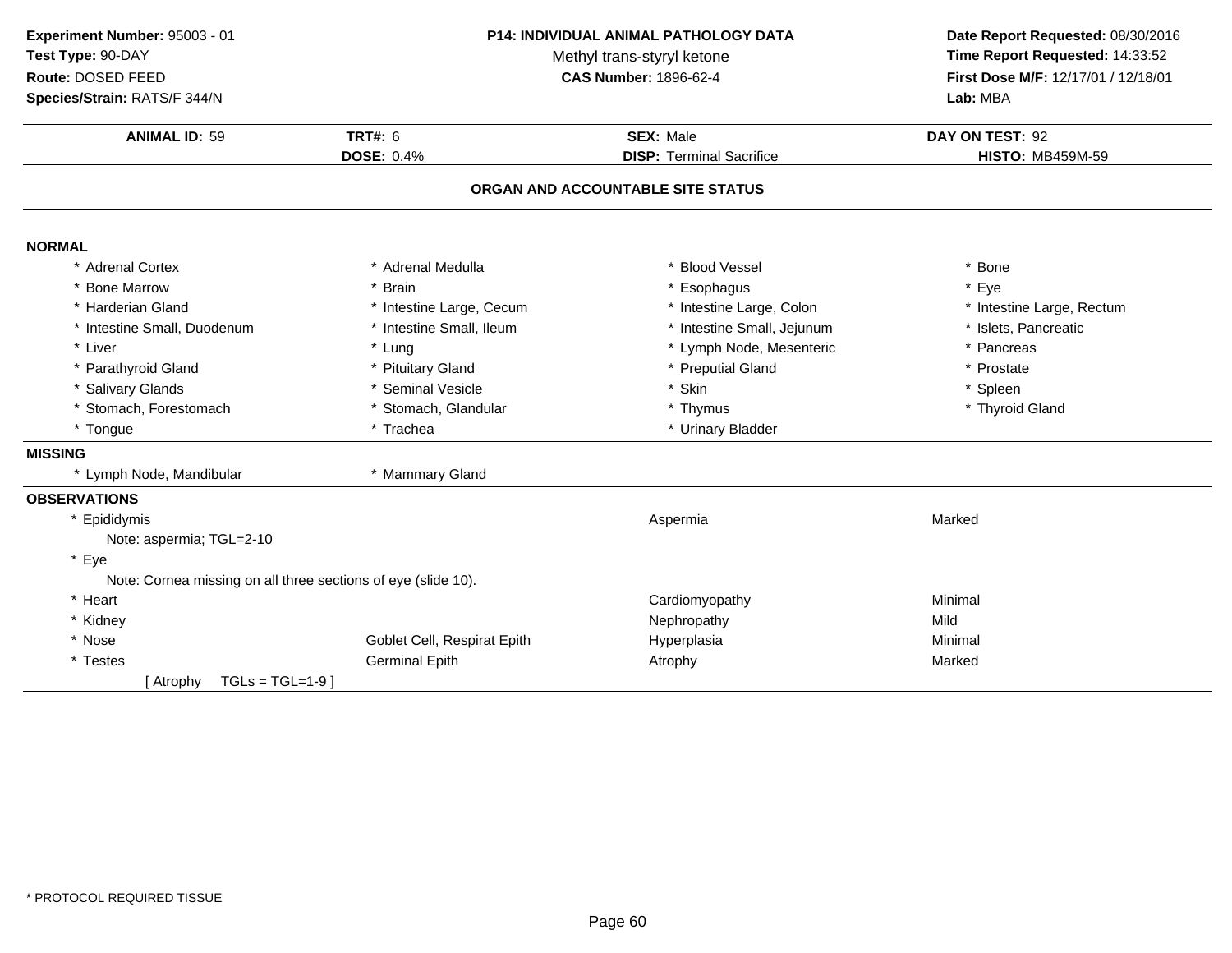| Experiment Number: 95003 - 01<br>Test Type: 90-DAY<br>Route: DOSED FEED<br>Species/Strain: RATS/F 344/N | <b>P14: INDIVIDUAL ANIMAL PATHOLOGY DATA</b><br>Methyl trans-styryl ketone<br><b>CAS Number: 1896-62-4</b> |                                   | Date Report Requested: 08/30/2016<br>Time Report Requested: 14:33:52<br>First Dose M/F: 12/17/01 / 12/18/01<br>Lab: MBA |
|---------------------------------------------------------------------------------------------------------|------------------------------------------------------------------------------------------------------------|-----------------------------------|-------------------------------------------------------------------------------------------------------------------------|
| <b>ANIMAL ID: 60</b>                                                                                    | <b>TRT#: 6</b>                                                                                             | <b>SEX: Male</b>                  | DAY ON TEST: 92                                                                                                         |
|                                                                                                         | <b>DOSE: 0.4%</b>                                                                                          | <b>DISP: Terminal Sacrifice</b>   | <b>HISTO: MB459M-60</b>                                                                                                 |
|                                                                                                         |                                                                                                            | ORGAN AND ACCOUNTABLE SITE STATUS |                                                                                                                         |
| <b>NORMAL</b>                                                                                           |                                                                                                            |                                   |                                                                                                                         |
| * Adrenal Cortex                                                                                        | * Adrenal Medulla                                                                                          | <b>Blood Vessel</b>               | * Bone                                                                                                                  |
| * Bone Marrow                                                                                           | * Brain                                                                                                    | Epididymis                        | * Esophagus                                                                                                             |
| * Eye                                                                                                   | * Harderian Gland                                                                                          | * Intestine Large, Cecum          | * Intestine Large, Colon                                                                                                |
| * Intestine Large, Rectum                                                                               | * Intestine Small, Duodenum                                                                                | Intestine Small, Ileum            | * Intestine Small, Jejunum                                                                                              |
| * Islets, Pancreatic                                                                                    | * Liver                                                                                                    | * Lung                            | * Lymph Node, Mesenteric                                                                                                |
| * Pancreas                                                                                              | * Parathyroid Gland                                                                                        | * Pituitary Gland                 | * Preputial Gland                                                                                                       |
| * Prostate                                                                                              | * Salivary Glands                                                                                          | * Seminal Vesicle                 | * Skin                                                                                                                  |
| * Spleen                                                                                                | * Stomach, Forestomach                                                                                     | * Stomach, Glandular              | * Testes                                                                                                                |
| * Thymus                                                                                                | * Thyroid Gland                                                                                            | * Tongue                          | * Trachea                                                                                                               |
| * Urinary Bladder                                                                                       |                                                                                                            |                                   |                                                                                                                         |
| <b>MISSING</b>                                                                                          |                                                                                                            |                                   |                                                                                                                         |
| * Lymph Node, Mandibular                                                                                | * Mammary Gland                                                                                            |                                   |                                                                                                                         |
| <b>OBSERVATIONS</b>                                                                                     |                                                                                                            |                                   |                                                                                                                         |
| * Heart                                                                                                 |                                                                                                            | Cardiomyopathy                    | Minimal                                                                                                                 |
| * Kidney                                                                                                |                                                                                                            | Nephropathy                       | Mild                                                                                                                    |
| * Nose                                                                                                  | Goblet Cell, Respirat Epith                                                                                | Hyperplasia                       | Minimal                                                                                                                 |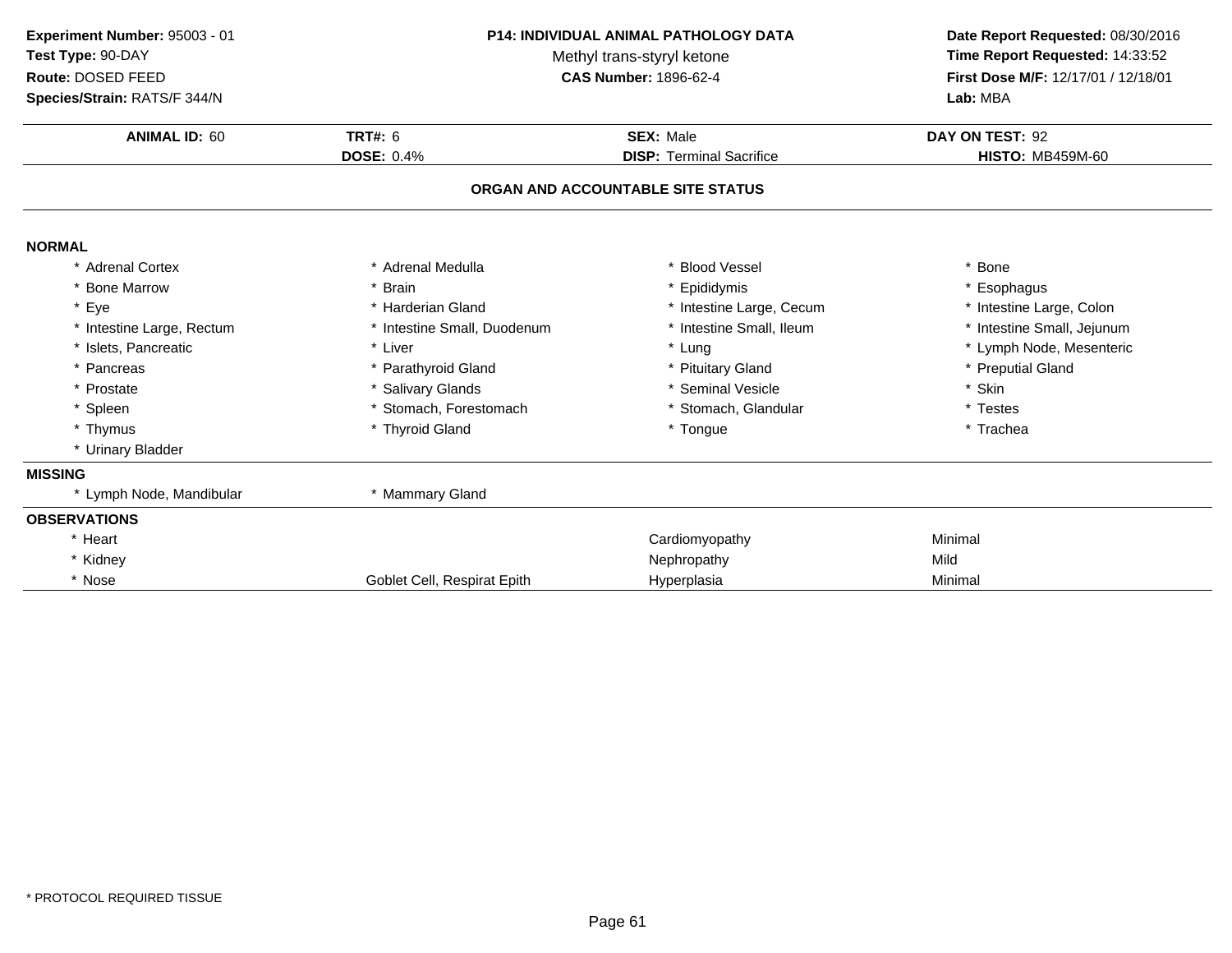| Experiment Number: 95003 - 01 |                              | <b>P14: INDIVIDUAL ANIMAL PATHOLOGY DATA</b> | Date Report Requested: 08/30/2016<br>Time Report Requested: 14:33:52<br>First Dose M/F: 12/17/01 / 12/18/01 |
|-------------------------------|------------------------------|----------------------------------------------|-------------------------------------------------------------------------------------------------------------|
| <b>Test Type: 90-DAY</b>      |                              | Methyl trans-styryl ketone                   |                                                                                                             |
| Route: DOSED FEED             |                              | <b>CAS Number: 1896-62-4</b>                 |                                                                                                             |
| Species/Strain: RATS/F 344/N  |                              |                                              | Lab: MBA                                                                                                    |
| <b>ANIMAL ID: 121</b>         | <b>TRT#: 13</b>              | <b>SEX: Male</b>                             | DAY ON TEST: 24                                                                                             |
|                               | <b>DOSE: CONTROL SPECIAL</b> | <b>DISP:</b> Scheduled Sacrifice             | <b>HISTO: MB459M-121</b>                                                                                    |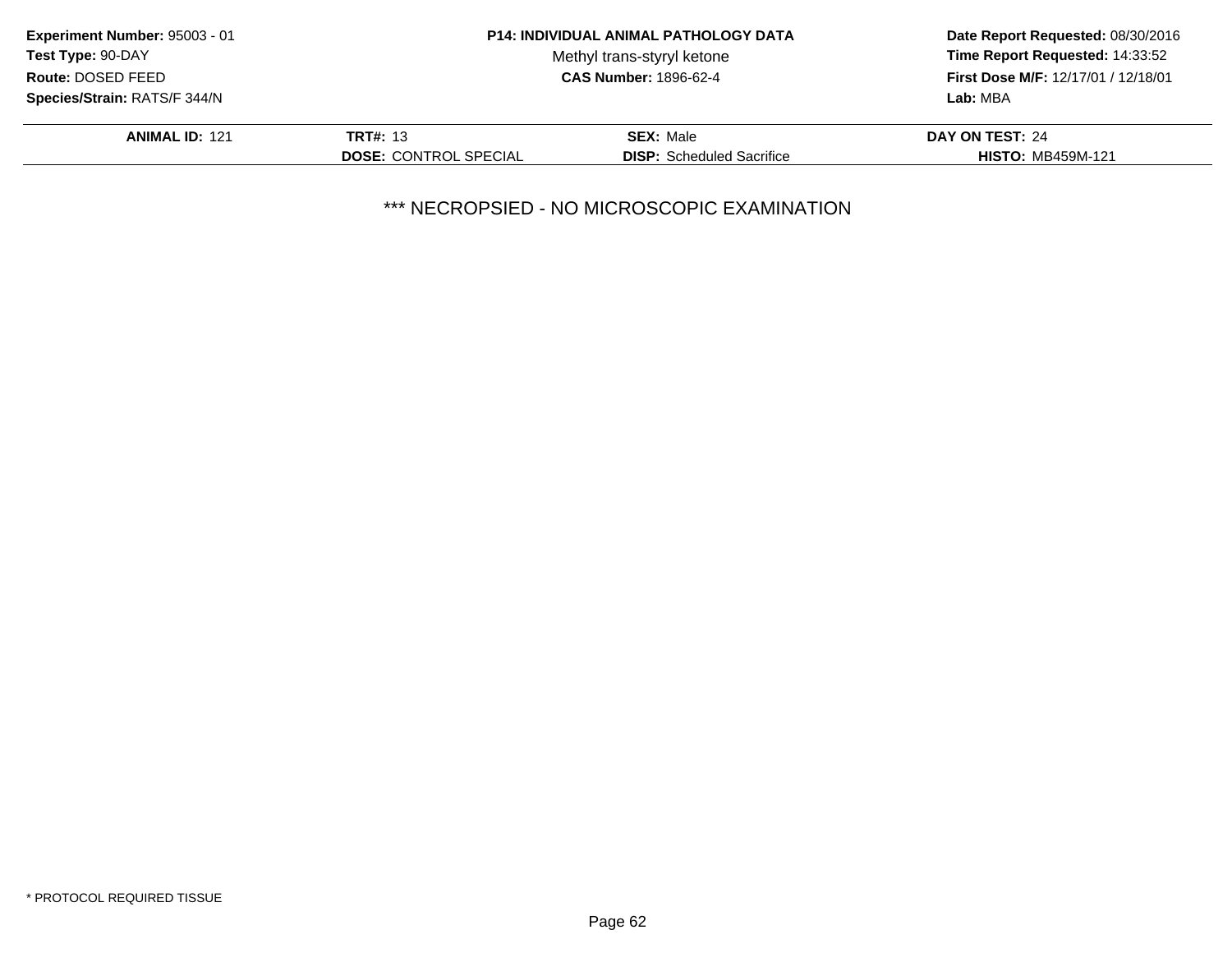| Experiment Number: 95003 - 01       |                              | <b>P14: INDIVIDUAL ANIMAL PATHOLOGY DATA</b> | Date Report Requested: 08/30/2016<br>Time Report Requested: 14:33:52<br>First Dose M/F: 12/17/01 / 12/18/01 |
|-------------------------------------|------------------------------|----------------------------------------------|-------------------------------------------------------------------------------------------------------------|
| Test Type: 90-DAY                   |                              | Methyl trans-styryl ketone                   |                                                                                                             |
| Route: DOSED FEED                   |                              | <b>CAS Number: 1896-62-4</b>                 |                                                                                                             |
| <b>Species/Strain: RATS/F 344/N</b> |                              |                                              | Lab: MBA                                                                                                    |
| <b>ANIMAL ID: 122</b>               | <b>TRT#: 13</b>              | <b>SEX: Male</b>                             | DAY ON TEST: 24                                                                                             |
|                                     | <b>DOSE: CONTROL SPECIAL</b> | <b>DISP:</b> Scheduled Sacrifice             | <b>HISTO: MB459M-122</b>                                                                                    |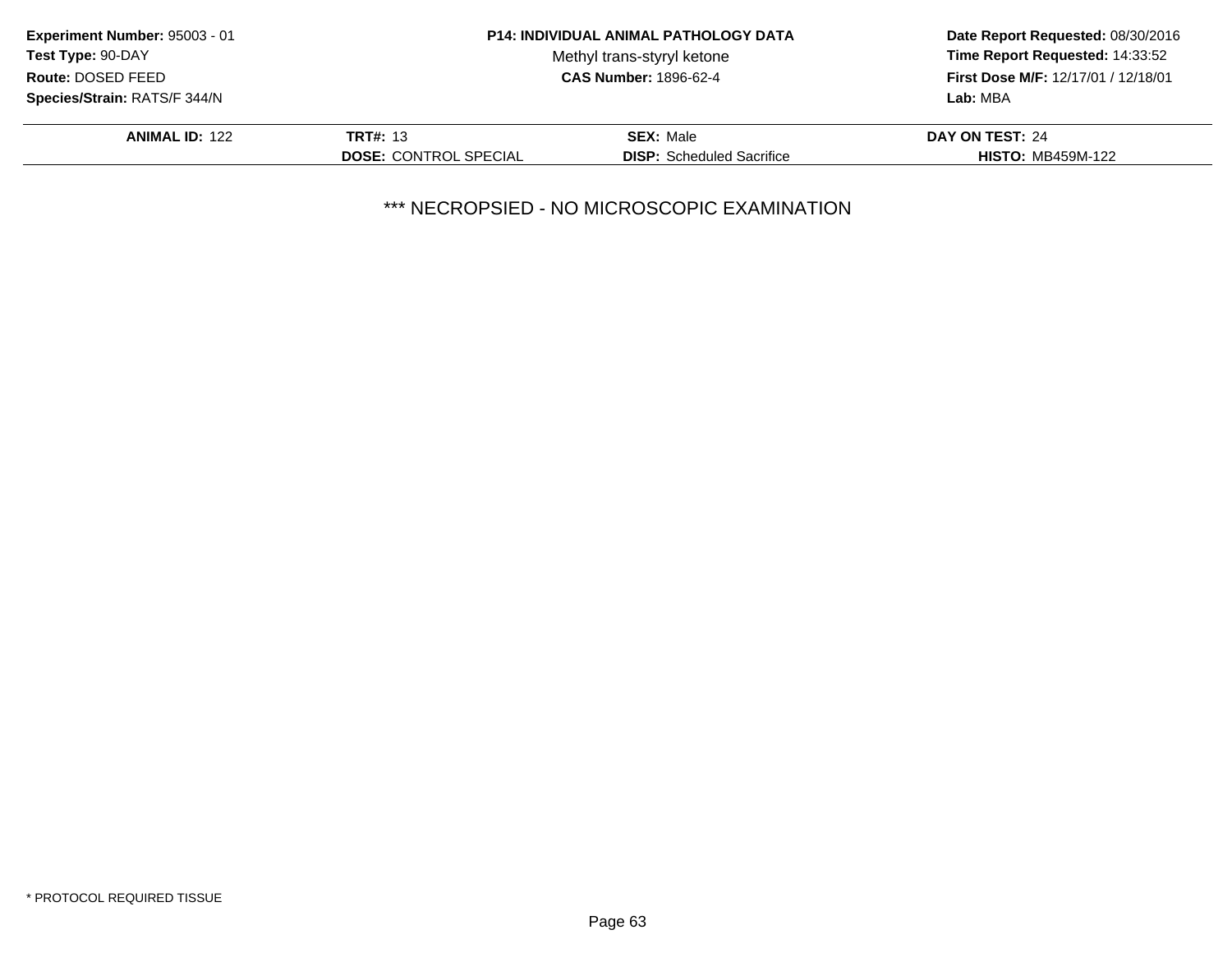| Experiment Number: 95003 - 01       |                              | <b>P14: INDIVIDUAL ANIMAL PATHOLOGY DATA</b> | Date Report Requested: 08/30/2016<br>Time Report Requested: 14:33:52<br>First Dose M/F: 12/17/01 / 12/18/01 |
|-------------------------------------|------------------------------|----------------------------------------------|-------------------------------------------------------------------------------------------------------------|
| <b>Test Type: 90-DAY</b>            |                              | Methyl trans-styryl ketone                   |                                                                                                             |
| Route: DOSED FEED                   |                              | <b>CAS Number: 1896-62-4</b>                 |                                                                                                             |
| <b>Species/Strain: RATS/F 344/N</b> |                              |                                              | Lab: MBA                                                                                                    |
| <b>ANIMAL ID: 123</b>               | <b>TRT#: 13</b>              | <b>SEX: Male</b>                             | DAY ON TEST: 24                                                                                             |
|                                     | <b>DOSE: CONTROL SPECIAL</b> | <b>DISP:</b> Scheduled Sacrifice             | <b>HISTO: MB459M-123</b>                                                                                    |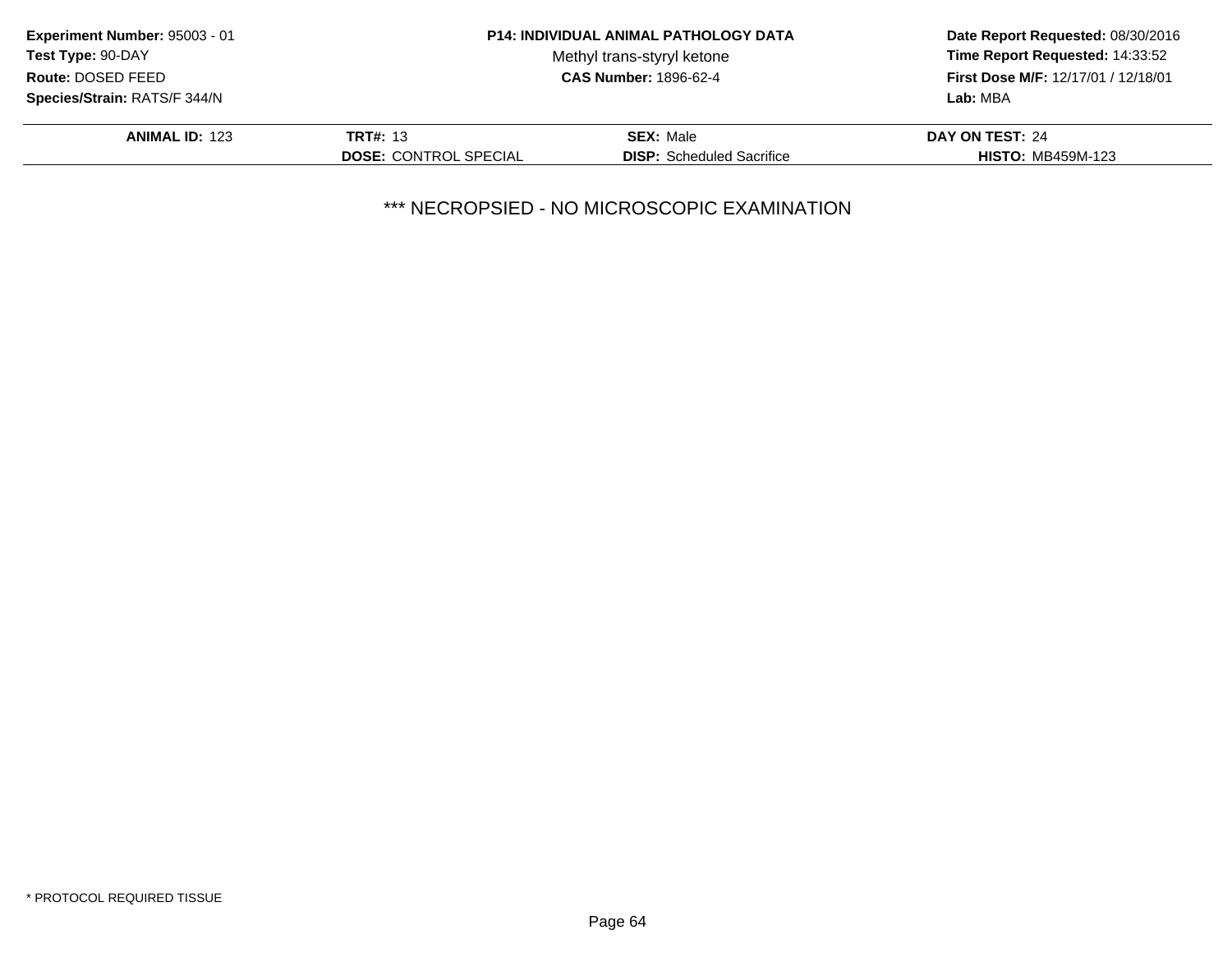| Experiment Number: 95003 - 01       |                              | <b>P14: INDIVIDUAL ANIMAL PATHOLOGY DATA</b> | Date Report Requested: 08/30/2016<br>Time Report Requested: 14:33:52<br>First Dose M/F: 12/17/01 / 12/18/01 |
|-------------------------------------|------------------------------|----------------------------------------------|-------------------------------------------------------------------------------------------------------------|
| <b>Test Type: 90-DAY</b>            |                              | Methyl trans-styryl ketone                   |                                                                                                             |
| Route: DOSED FEED                   |                              | <b>CAS Number: 1896-62-4</b>                 |                                                                                                             |
| <b>Species/Strain: RATS/F 344/N</b> |                              |                                              | Lab: MBA                                                                                                    |
| <b>ANIMAL ID: 124</b>               | <b>TRT#: 13</b>              | <b>SEX: Male</b>                             | DAY ON TEST: 24                                                                                             |
|                                     | <b>DOSE: CONTROL SPECIAL</b> | <b>DISP:</b> Scheduled Sacrifice             | <b>HISTO: MB459M-124</b>                                                                                    |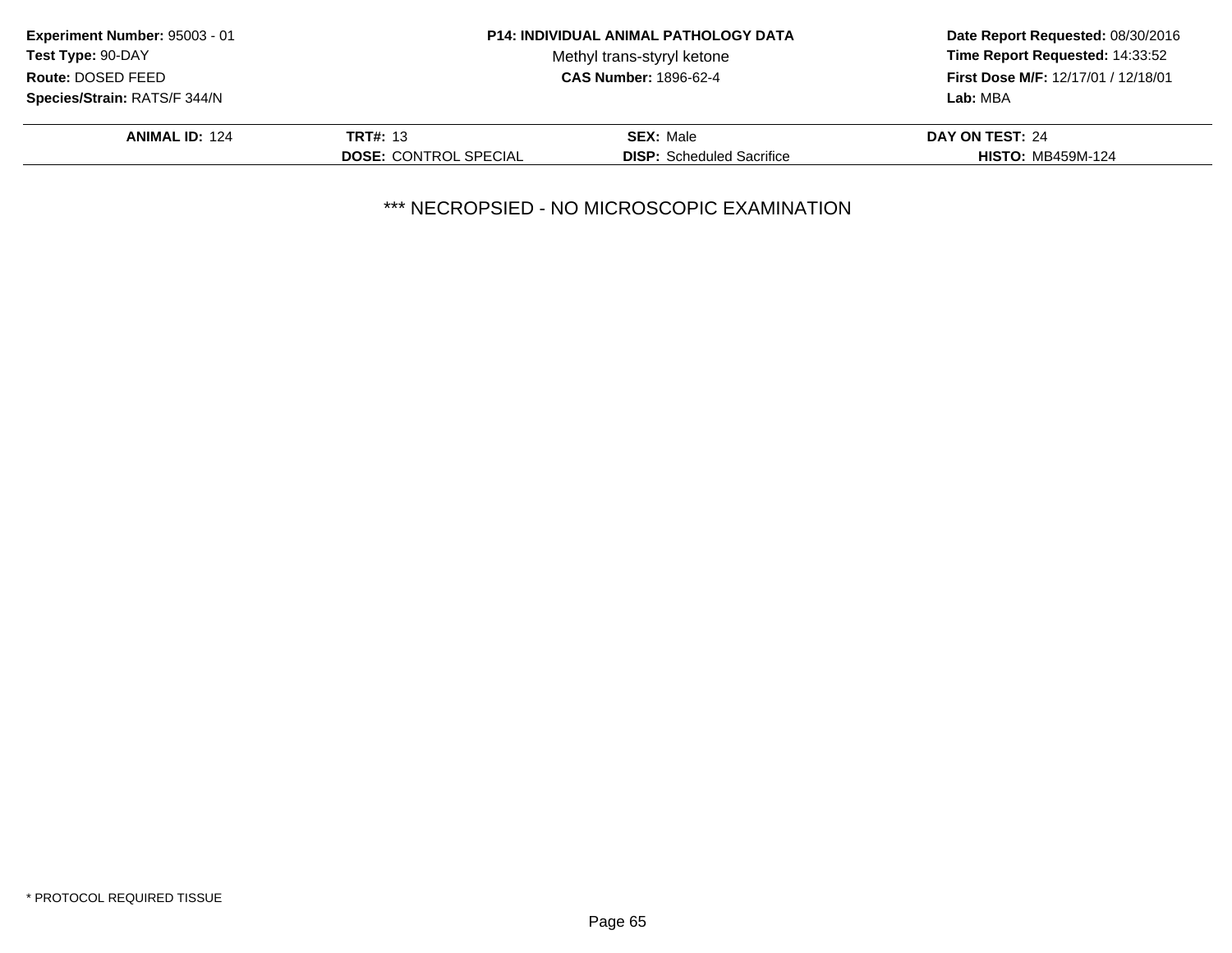| Experiment Number: 95003 - 01       |                              | <b>P14: INDIVIDUAL ANIMAL PATHOLOGY DATA</b> | Date Report Requested: 08/30/2016<br>Time Report Requested: 14:33:52<br>First Dose M/F: 12/17/01 / 12/18/01 |
|-------------------------------------|------------------------------|----------------------------------------------|-------------------------------------------------------------------------------------------------------------|
| Test Type: 90-DAY                   |                              | Methyl trans-styryl ketone                   |                                                                                                             |
| Route: DOSED FEED                   |                              | <b>CAS Number: 1896-62-4</b>                 |                                                                                                             |
| <b>Species/Strain: RATS/F 344/N</b> |                              |                                              | Lab: MBA                                                                                                    |
| <b>ANIMAL ID: 125</b>               | <b>TRT#: 13</b>              | <b>SEX: Male</b>                             | DAY ON TEST: 24                                                                                             |
|                                     | <b>DOSE: CONTROL SPECIAL</b> | <b>DISP:</b> Scheduled Sacrifice             | <b>HISTO: MB459M-125</b>                                                                                    |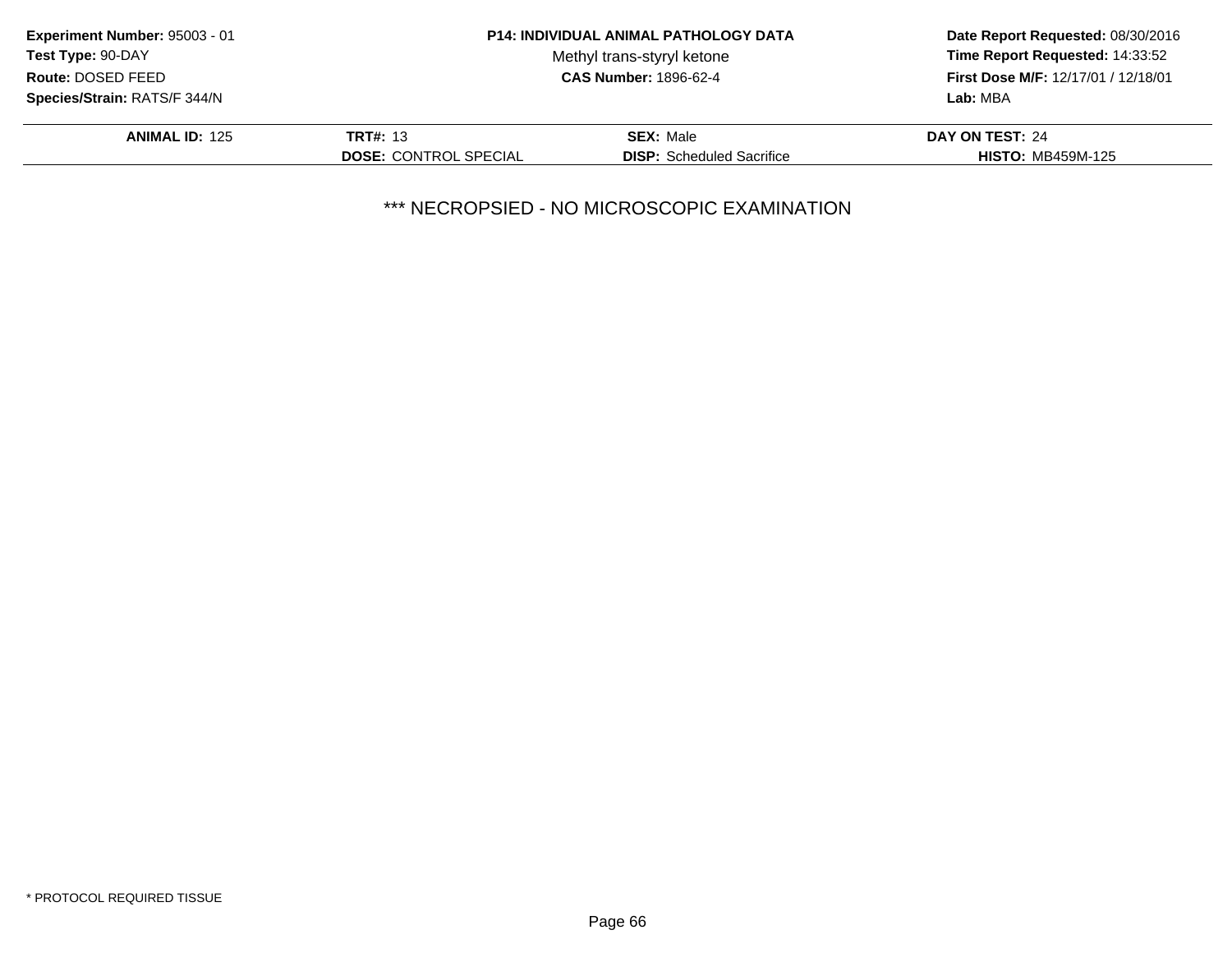| Experiment Number: 95003 - 01       |                              | <b>P14: INDIVIDUAL ANIMAL PATHOLOGY DATA</b> | Date Report Requested: 08/30/2016<br>Time Report Requested: 14:33:52<br>First Dose M/F: 12/17/01 / 12/18/01 |
|-------------------------------------|------------------------------|----------------------------------------------|-------------------------------------------------------------------------------------------------------------|
| Test Type: 90-DAY                   |                              | Methyl trans-styryl ketone                   |                                                                                                             |
| Route: DOSED FEED                   |                              | <b>CAS Number: 1896-62-4</b>                 |                                                                                                             |
| <b>Species/Strain: RATS/F 344/N</b> |                              |                                              | Lab: MBA                                                                                                    |
| <b>ANIMAL ID: 126</b>               | <b>TRT#: 13</b>              | <b>SEX: Male</b>                             | DAY ON TEST: 24                                                                                             |
|                                     | <b>DOSE: CONTROL SPECIAL</b> | <b>DISP:</b> Scheduled Sacrifice             | <b>HISTO: MB459M-126</b>                                                                                    |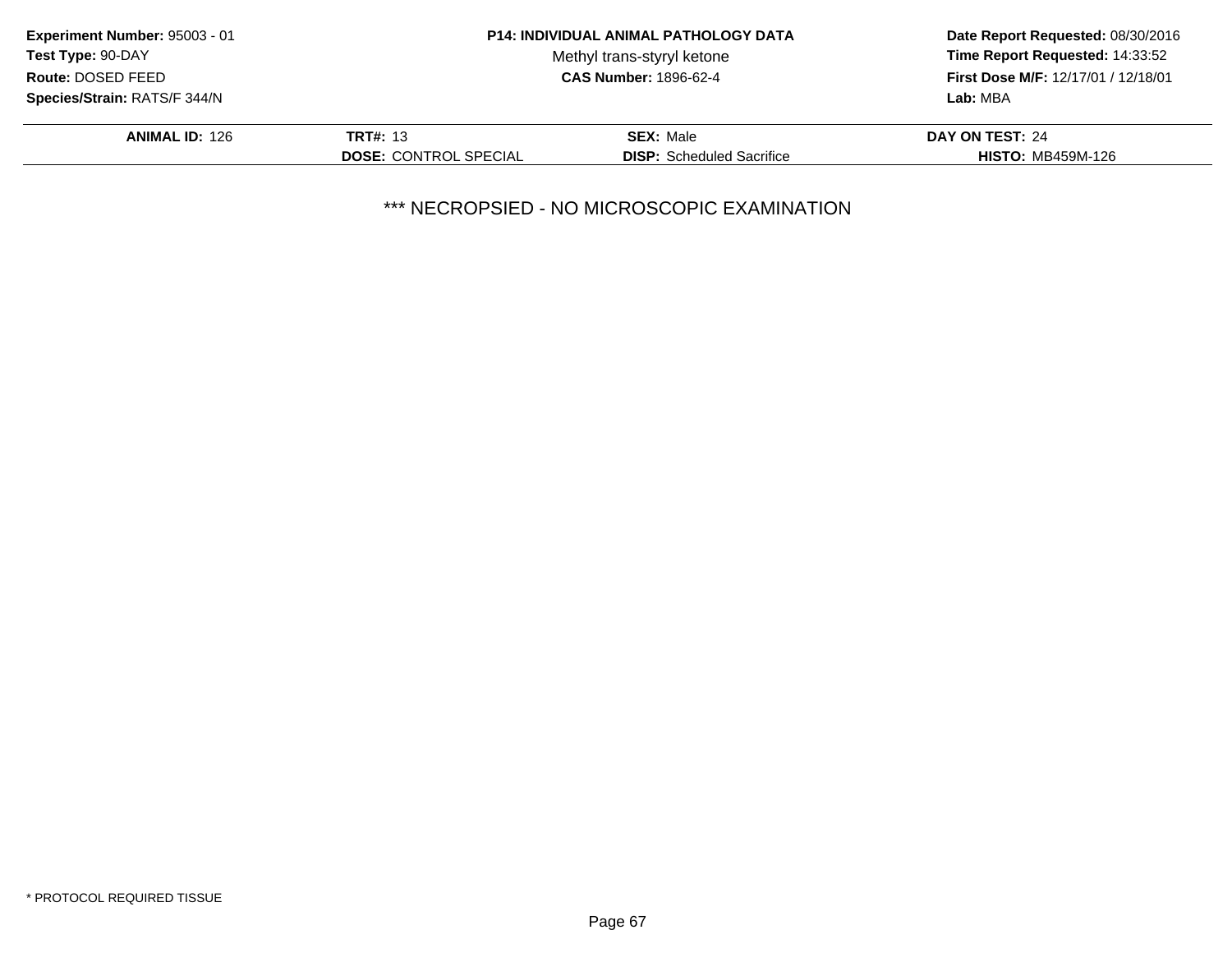| Experiment Number: 95003 - 01       |                              | <b>P14: INDIVIDUAL ANIMAL PATHOLOGY DATA</b> | Date Report Requested: 08/30/2016<br>Time Report Requested: 14:33:52<br>First Dose M/F: 12/17/01 / 12/18/01 |
|-------------------------------------|------------------------------|----------------------------------------------|-------------------------------------------------------------------------------------------------------------|
| <b>Test Type: 90-DAY</b>            |                              | Methyl trans-styryl ketone                   |                                                                                                             |
| Route: DOSED FEED                   |                              | <b>CAS Number: 1896-62-4</b>                 |                                                                                                             |
| <b>Species/Strain: RATS/F 344/N</b> |                              |                                              | Lab: MBA                                                                                                    |
| <b>ANIMAL ID: 127</b>               | <b>TRT#: 13</b>              | <b>SEX: Male</b>                             | DAY ON TEST: 24                                                                                             |
|                                     | <b>DOSE: CONTROL SPECIAL</b> | <b>DISP:</b> Scheduled Sacrifice             | <b>HISTO: MB459M-127</b>                                                                                    |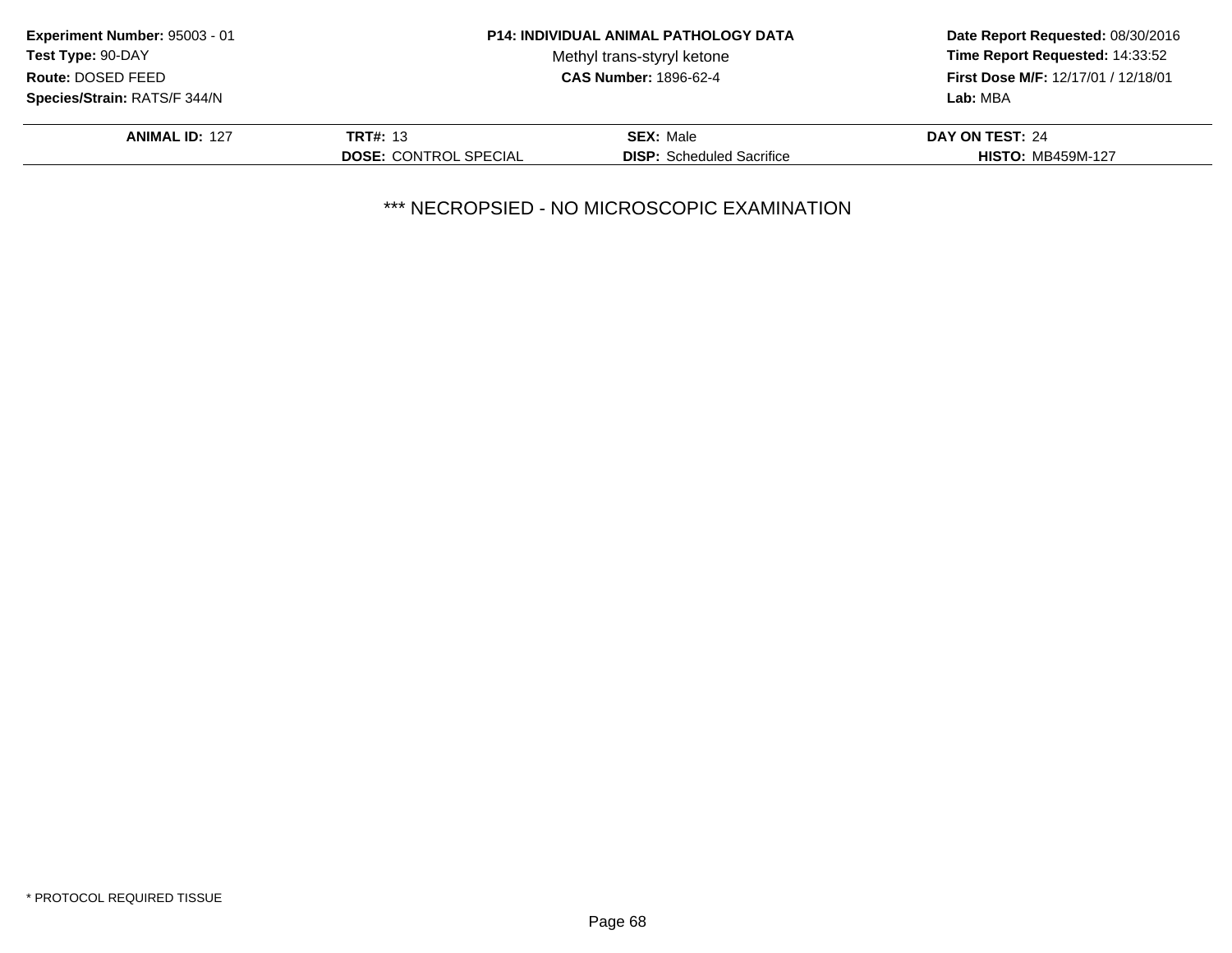| Experiment Number: 95003 - 01       |                              | <b>P14: INDIVIDUAL ANIMAL PATHOLOGY DATA</b> | Date Report Requested: 08/30/2016<br>Time Report Requested: 14:33:52<br>First Dose M/F: 12/17/01 / 12/18/01 |
|-------------------------------------|------------------------------|----------------------------------------------|-------------------------------------------------------------------------------------------------------------|
| Test Type: 90-DAY                   |                              | Methyl trans-styryl ketone                   |                                                                                                             |
| Route: DOSED FEED                   |                              | <b>CAS Number: 1896-62-4</b>                 |                                                                                                             |
| <b>Species/Strain: RATS/F 344/N</b> |                              |                                              | Lab: MBA                                                                                                    |
| <b>ANIMAL ID: 128</b>               | <b>TRT#: 13</b>              | <b>SEX: Male</b>                             | DAY ON TEST: 24                                                                                             |
|                                     | <b>DOSE: CONTROL SPECIAL</b> | <b>DISP:</b> Scheduled Sacrifice             | <b>HISTO: MB459M-128</b>                                                                                    |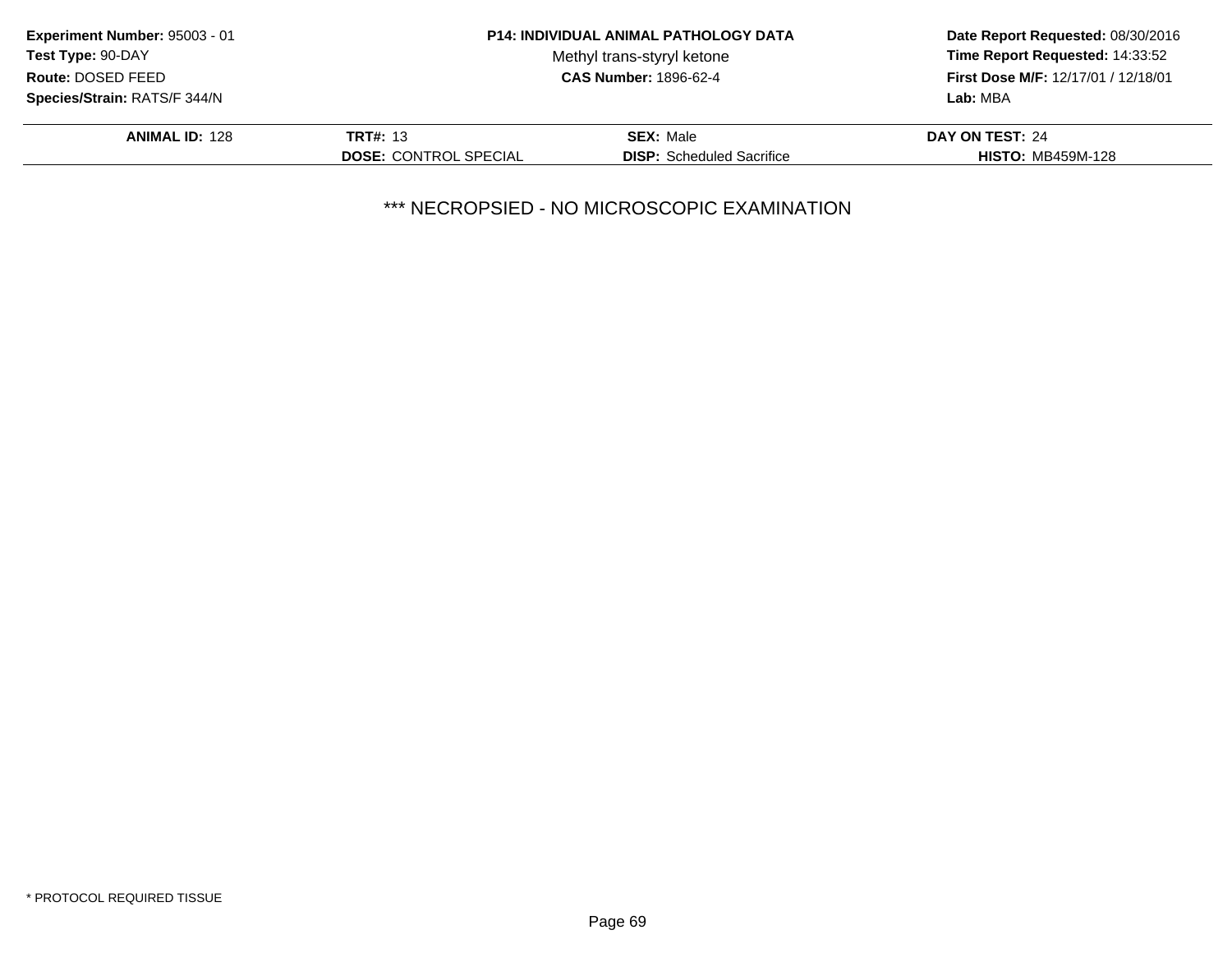| Experiment Number: 95003 - 01       |                              | <b>P14: INDIVIDUAL ANIMAL PATHOLOGY DATA</b> | Date Report Requested: 08/30/2016<br>Time Report Requested: 14:33:52<br>First Dose M/F: 12/17/01 / 12/18/01 |
|-------------------------------------|------------------------------|----------------------------------------------|-------------------------------------------------------------------------------------------------------------|
| Test Type: 90-DAY                   |                              | Methyl trans-styryl ketone                   |                                                                                                             |
| Route: DOSED FEED                   |                              | <b>CAS Number: 1896-62-4</b>                 |                                                                                                             |
| <b>Species/Strain: RATS/F 344/N</b> |                              |                                              | Lab: MBA                                                                                                    |
| <b>ANIMAL ID: 129</b>               | <b>TRT#: 13</b>              | <b>SEX: Male</b>                             | DAY ON TEST: 24                                                                                             |
|                                     | <b>DOSE: CONTROL SPECIAL</b> | <b>DISP:</b> Scheduled Sacrifice             | <b>HISTO: MB459M-129</b>                                                                                    |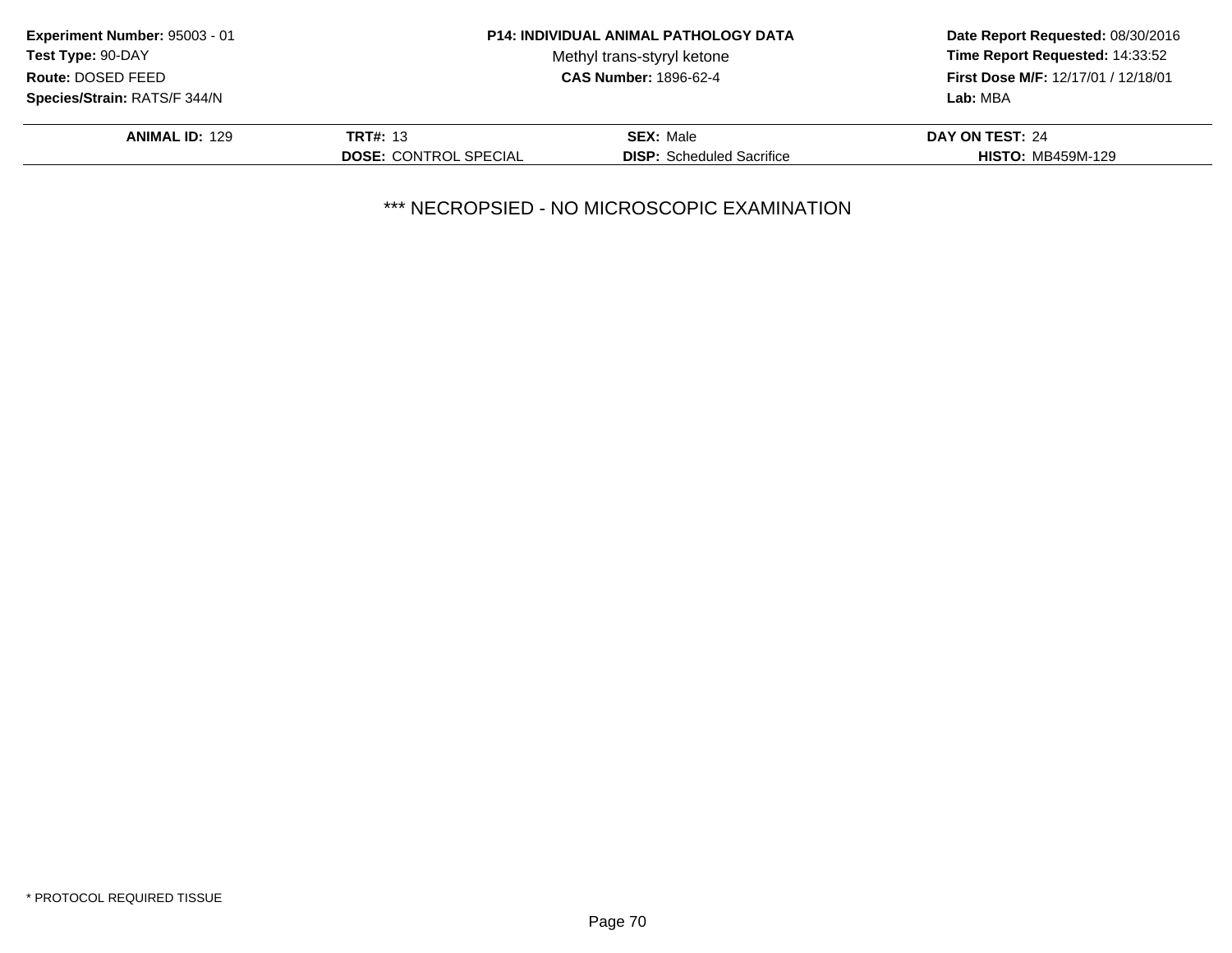| Experiment Number: 95003 - 01       |                              | <b>P14: INDIVIDUAL ANIMAL PATHOLOGY DATA</b> | Date Report Requested: 08/30/2016<br>Time Report Requested: 14:33:52<br>First Dose M/F: 12/17/01 / 12/18/01 |
|-------------------------------------|------------------------------|----------------------------------------------|-------------------------------------------------------------------------------------------------------------|
| Test Type: 90-DAY                   |                              | Methyl trans-styryl ketone                   |                                                                                                             |
| Route: DOSED FEED                   |                              | <b>CAS Number: 1896-62-4</b>                 |                                                                                                             |
| <b>Species/Strain: RATS/F 344/N</b> |                              |                                              | Lab: MBA                                                                                                    |
| <b>ANIMAL ID: 130</b>               | <b>TRT#: 13</b>              | <b>SEX: Male</b>                             | DAY ON TEST: 24                                                                                             |
|                                     | <b>DOSE: CONTROL SPECIAL</b> | <b>DISP:</b> Scheduled Sacrifice             | <b>HISTO: MB459M-130</b>                                                                                    |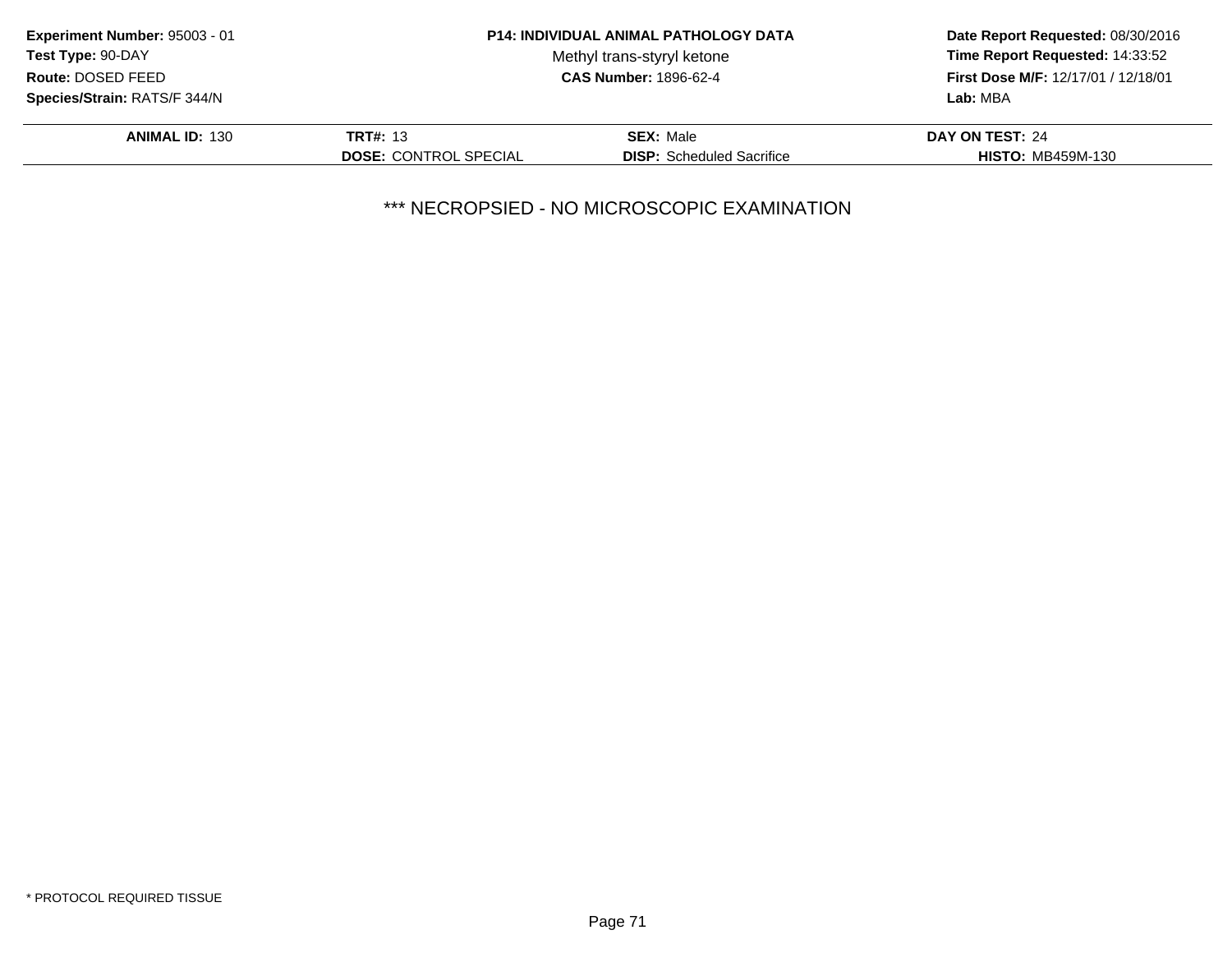| Experiment Number: 95003 - 01       |                             | <b>P14: INDIVIDUAL ANIMAL PATHOLOGY DATA</b> | Date Report Requested: 08/30/2016                                      |
|-------------------------------------|-----------------------------|----------------------------------------------|------------------------------------------------------------------------|
| Test Type: 90-DAY                   |                             | Methyl trans-styryl ketone                   | Time Report Requested: 14:33:52<br>First Dose M/F: 12/17/01 / 12/18/01 |
| Route: DOSED FEED                   |                             | <b>CAS Number: 1896-62-4</b>                 |                                                                        |
| <b>Species/Strain: RATS/F 344/N</b> |                             |                                              | Lab: MBA                                                               |
| <b>ANIMAL ID: 131</b>               | <b>TRT#: 14</b>             | <b>SEX: Male</b>                             | DAY ON TEST: 24                                                        |
|                                     | <b>DOSE: 0.025% SPECIAL</b> | <b>DISP:</b> Scheduled Sacrifice             | <b>HISTO: MB459M-131</b>                                               |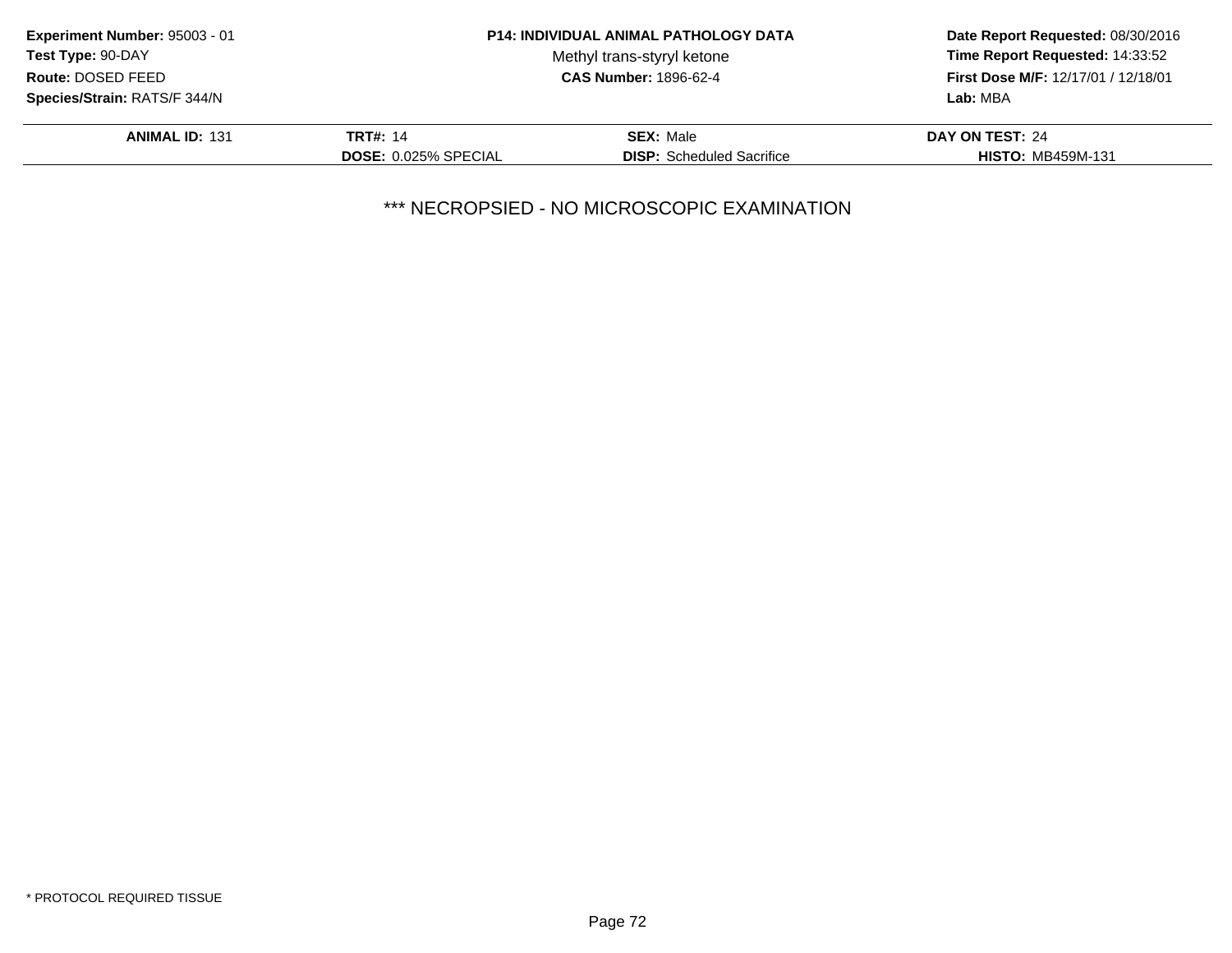| Experiment Number: 95003 - 01       |                             | <b>P14: INDIVIDUAL ANIMAL PATHOLOGY DATA</b> | Date Report Requested: 08/30/2016<br>Time Report Requested: 14:33:52<br>First Dose M/F: 12/17/01 / 12/18/01 |
|-------------------------------------|-----------------------------|----------------------------------------------|-------------------------------------------------------------------------------------------------------------|
| Test Type: 90-DAY                   |                             | Methyl trans-styryl ketone                   |                                                                                                             |
| Route: DOSED FEED                   |                             | <b>CAS Number: 1896-62-4</b>                 |                                                                                                             |
| <b>Species/Strain: RATS/F 344/N</b> |                             |                                              | Lab: MBA                                                                                                    |
| <b>ANIMAL ID: 132</b>               | <b>TRT#: 14</b>             | <b>SEX: Male</b>                             | DAY ON TEST: 24                                                                                             |
|                                     | <b>DOSE: 0.025% SPECIAL</b> | <b>DISP:</b> Scheduled Sacrifice             | <b>HISTO: MB459M-132</b>                                                                                    |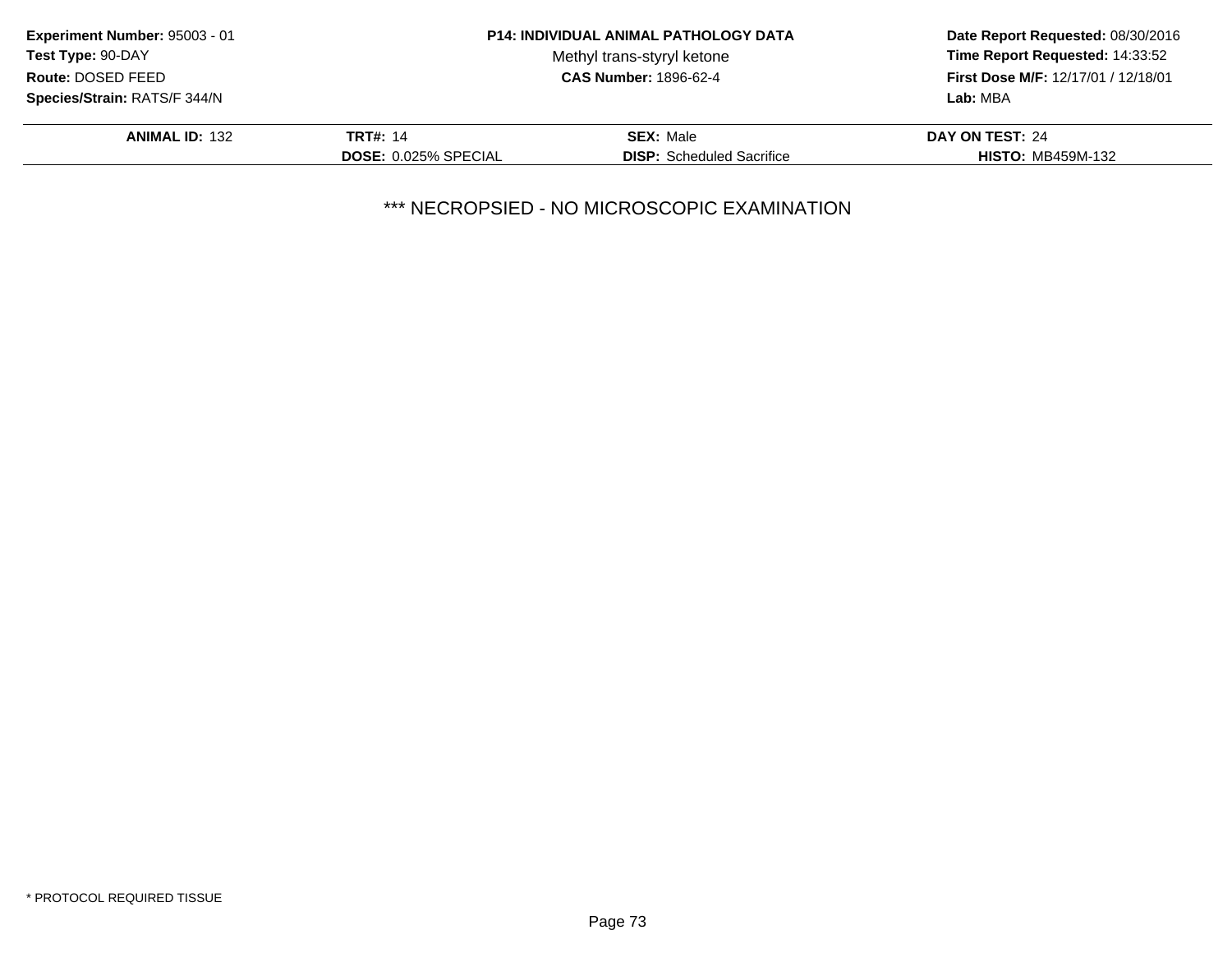| Experiment Number: 95003 - 01 |                             | <b>P14: INDIVIDUAL ANIMAL PATHOLOGY DATA</b> | Date Report Requested: 08/30/2016                                                  |  |
|-------------------------------|-----------------------------|----------------------------------------------|------------------------------------------------------------------------------------|--|
| <b>Test Type: 90-DAY</b>      |                             | Methyl trans-styryl ketone                   | Time Report Requested: 14:33:52<br>First Dose M/F: 12/17/01 / 12/18/01<br>Lab: MBA |  |
| Route: DOSED FEED             |                             | <b>CAS Number: 1896-62-4</b>                 |                                                                                    |  |
| Species/Strain: RATS/F 344/N  |                             |                                              |                                                                                    |  |
| <b>ANIMAL ID: 133</b>         | <b>TRT#: 14</b>             | <b>SEX: Male</b>                             | DAY ON TEST: 24                                                                    |  |
|                               | <b>DOSE: 0.025% SPECIAL</b> | <b>DISP:</b> Scheduled Sacrifice             | <b>HISTO: MB459M-133</b>                                                           |  |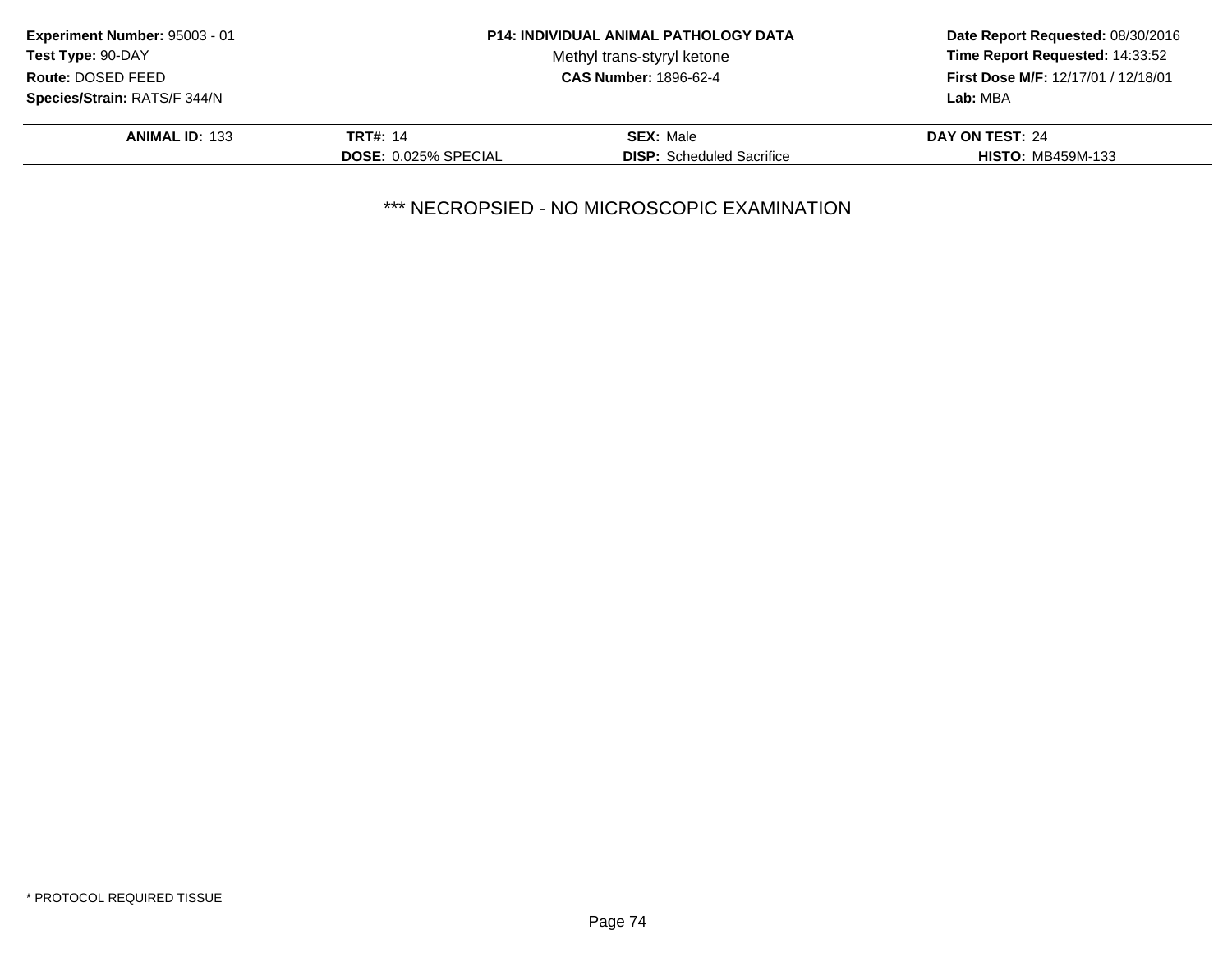| Experiment Number: 95003 - 01 |                             | <b>P14: INDIVIDUAL ANIMAL PATHOLOGY DATA</b> | Date Report Requested: 08/30/2016<br>Time Report Requested: 14:33:52<br>First Dose M/F: 12/17/01 / 12/18/01<br>Lab: MBA |
|-------------------------------|-----------------------------|----------------------------------------------|-------------------------------------------------------------------------------------------------------------------------|
| <b>Test Type: 90-DAY</b>      |                             | Methyl trans-styryl ketone                   |                                                                                                                         |
| Route: DOSED FEED             |                             | <b>CAS Number: 1896-62-4</b>                 |                                                                                                                         |
| Species/Strain: RATS/F 344/N  |                             |                                              |                                                                                                                         |
| <b>ANIMAL ID: 134</b>         | <b>TRT#: 14</b>             | <b>SEX: Male</b>                             | DAY ON TEST: 24                                                                                                         |
|                               | <b>DOSE: 0.025% SPECIAL</b> | <b>DISP:</b> Scheduled Sacrifice             | <b>HISTO: MB459M-134</b>                                                                                                |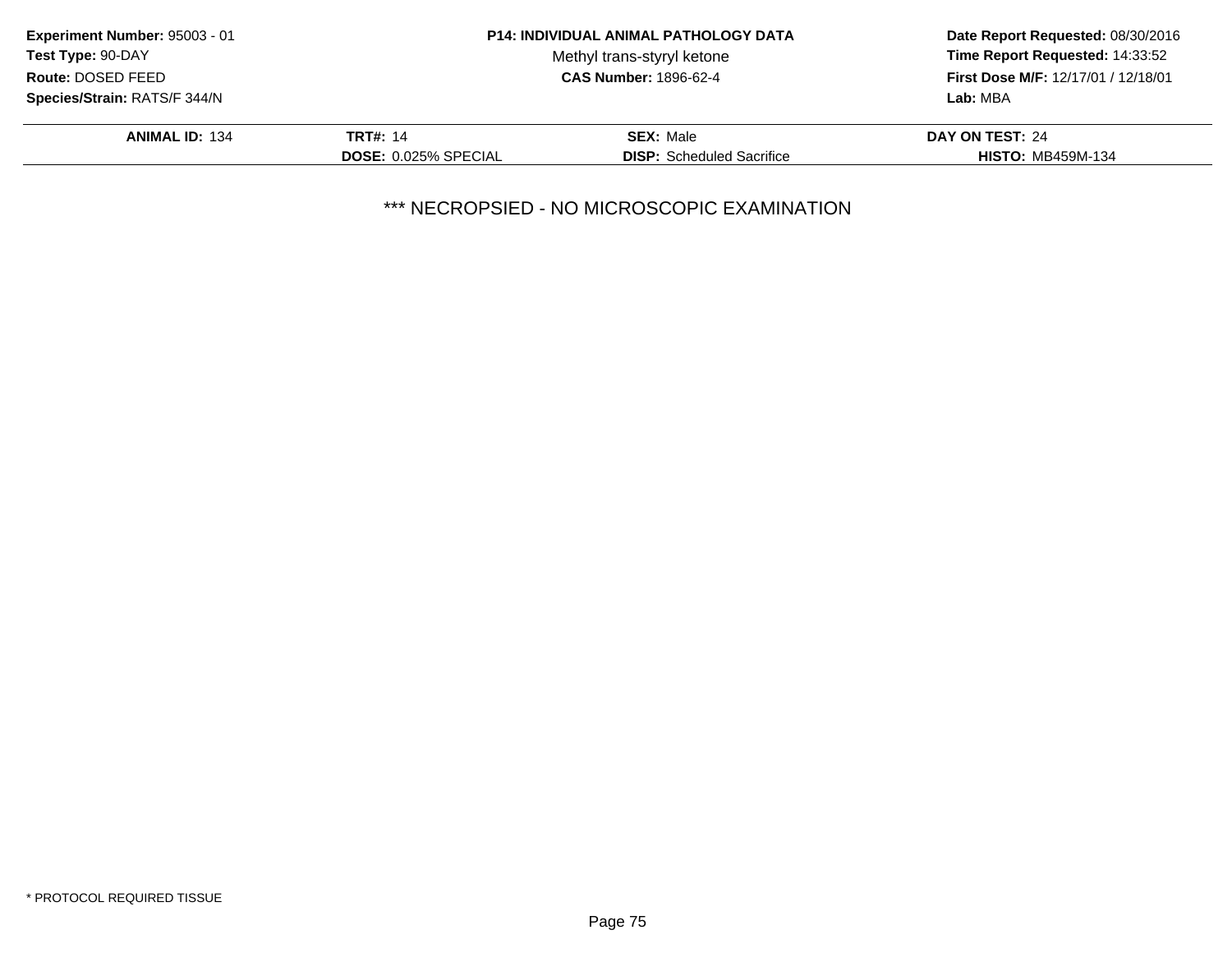| Experiment Number: 95003 - 01                     |                             | <b>P14: INDIVIDUAL ANIMAL PATHOLOGY DATA</b> | Date Report Requested: 08/30/2016<br>Time Report Requested: 14:33:52 |
|---------------------------------------------------|-----------------------------|----------------------------------------------|----------------------------------------------------------------------|
| Test Type: 90-DAY                                 |                             | Methyl trans-styryl ketone                   |                                                                      |
| <b>CAS Number: 1896-62-4</b><br>Route: DOSED FEED |                             |                                              | <b>First Dose M/F: 12/17/01 / 12/18/01</b>                           |
| Species/Strain: RATS/F 344/N                      |                             |                                              | Lab: MBA                                                             |
| <b>ANIMAL ID: 135</b>                             | <b>TRT#: 14</b>             | <b>SEX: Male</b>                             | DAY ON TEST: 4                                                       |
|                                                   | <b>DOSE: 0.025% SPECIAL</b> | <b>DISP:</b> Accidentally Killed             | <b>HISTO: MB459M-135</b>                                             |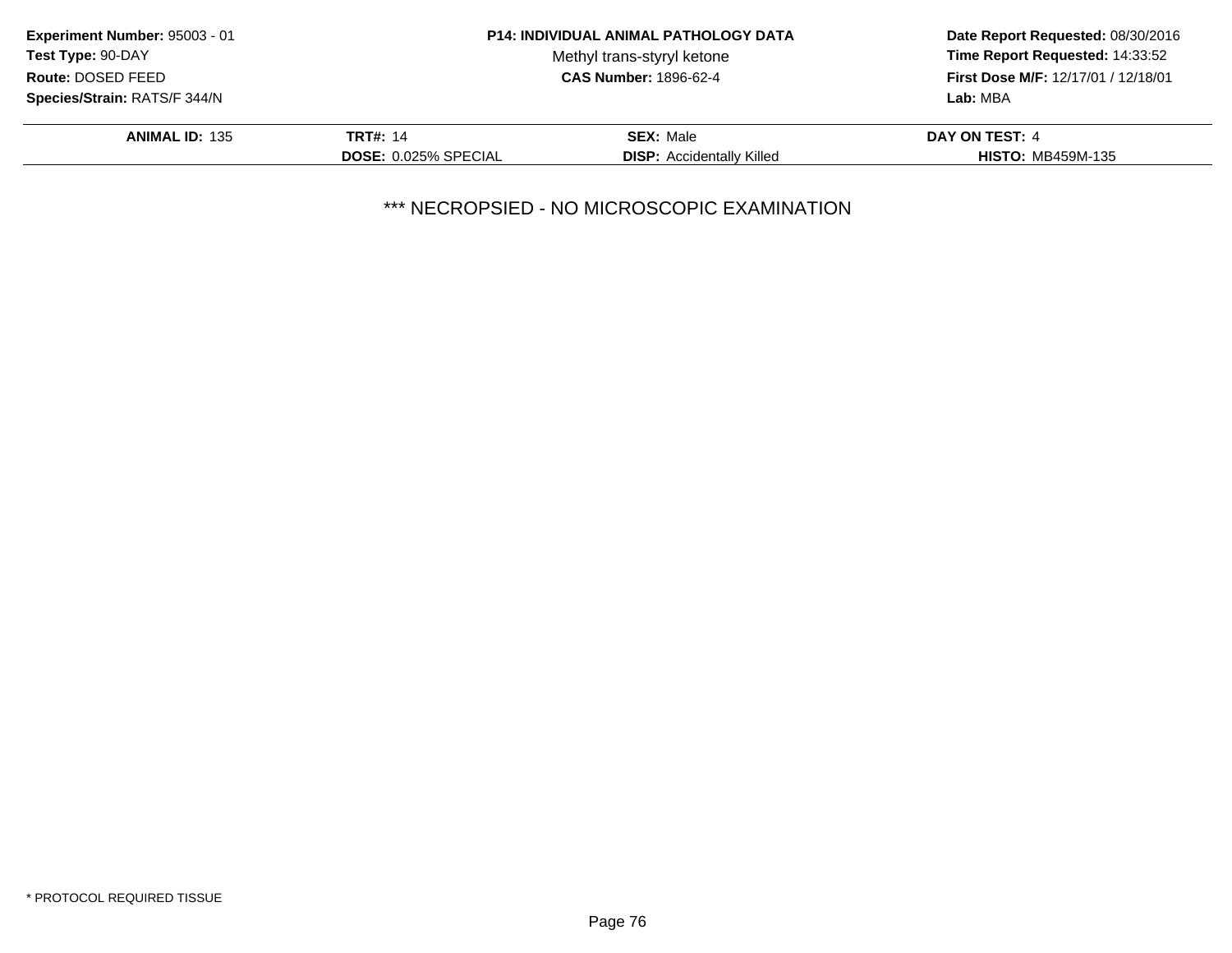| Experiment Number: 95003 - 01 |                             | <b>P14: INDIVIDUAL ANIMAL PATHOLOGY DATA</b> | Date Report Requested: 08/30/2016                                             |  |
|-------------------------------|-----------------------------|----------------------------------------------|-------------------------------------------------------------------------------|--|
| Test Type: 90-DAY             |                             | Methyl trans-styryl ketone                   | Time Report Requested: 14:33:52<br><b>First Dose M/F: 12/17/01 / 12/18/01</b> |  |
| Route: DOSED FEED             |                             | <b>CAS Number: 1896-62-4</b>                 |                                                                               |  |
| Species/Strain: RATS/F 344/N  |                             |                                              | Lab: MBA                                                                      |  |
| <b>ANIMAL ID: 136</b>         | <b>TRT#: 14</b>             | <b>SEX: Male</b>                             | DAY ON TEST: 24                                                               |  |
|                               | <b>DOSE: 0.025% SPECIAL</b> | <b>DISP:</b> Scheduled Sacrifice             | <b>HISTO: MB459M-136</b>                                                      |  |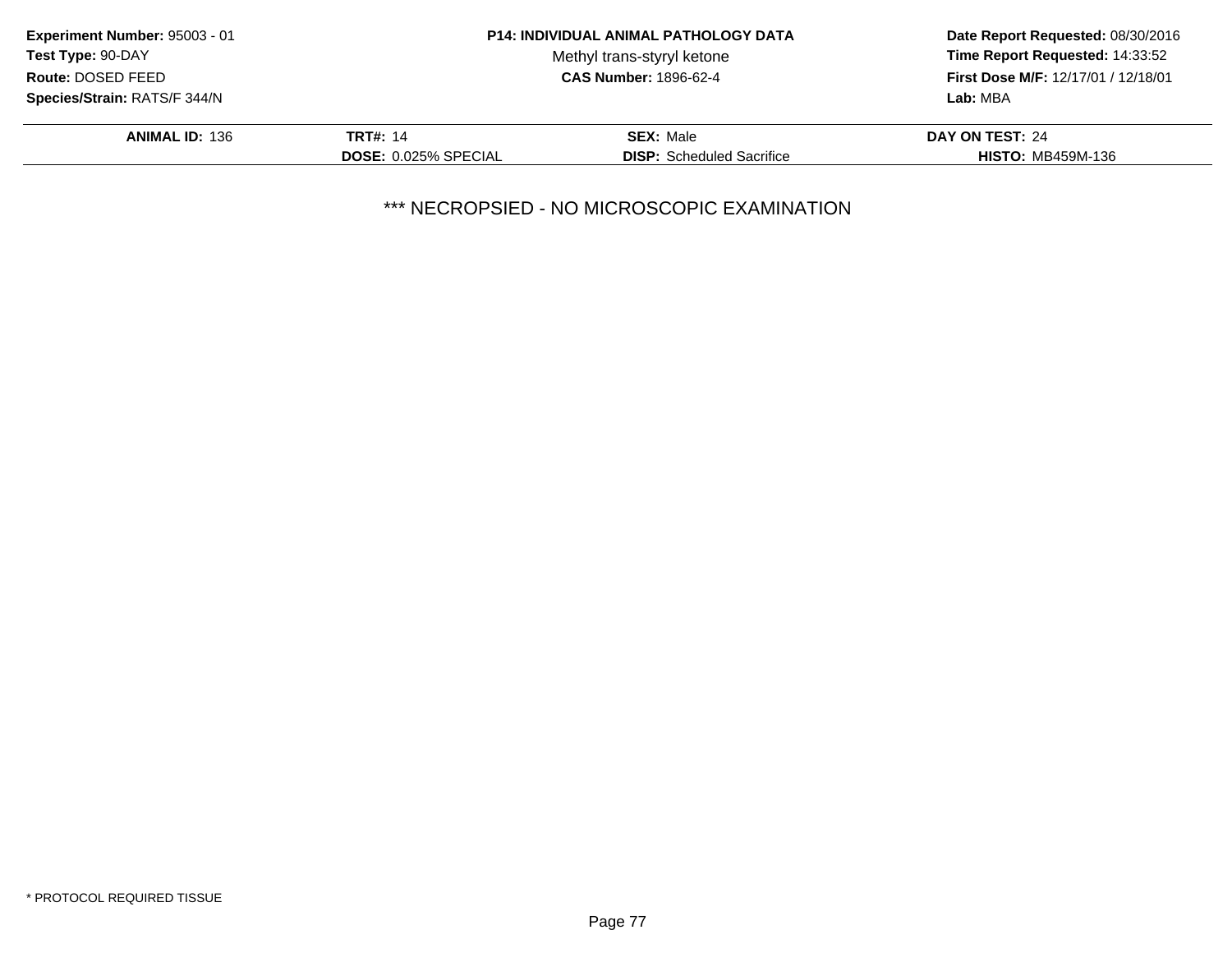| Experiment Number: 95003 - 01       |                             | <b>P14: INDIVIDUAL ANIMAL PATHOLOGY DATA</b> | Date Report Requested: 08/30/2016<br>Time Report Requested: 14:33:52<br>First Dose M/F: 12/17/01 / 12/18/01 |
|-------------------------------------|-----------------------------|----------------------------------------------|-------------------------------------------------------------------------------------------------------------|
| <b>Test Type: 90-DAY</b>            |                             | Methyl trans-styryl ketone                   |                                                                                                             |
| Route: DOSED FEED                   |                             | <b>CAS Number: 1896-62-4</b>                 |                                                                                                             |
| <b>Species/Strain: RATS/F 344/N</b> |                             |                                              | Lab: MBA                                                                                                    |
| <b>ANIMAL ID: 137</b>               | <b>TRT#: 14</b>             | <b>SEX: Male</b>                             | DAY ON TEST: 24                                                                                             |
|                                     | <b>DOSE: 0.025% SPECIAL</b> | <b>DISP:</b> Scheduled Sacrifice             | <b>HISTO: MB459M-137</b>                                                                                    |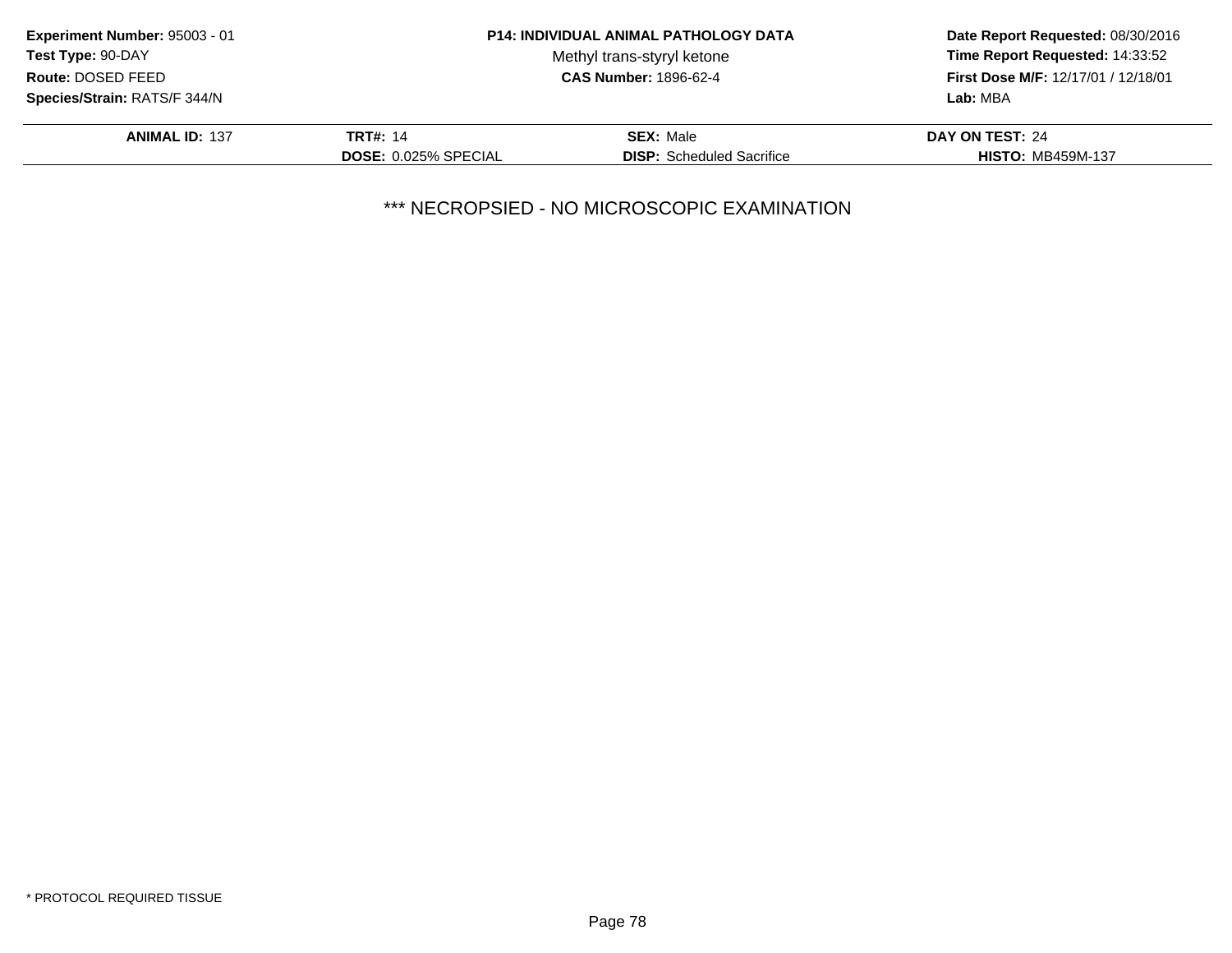| Experiment Number: 95003 - 01 |                             | <b>P14: INDIVIDUAL ANIMAL PATHOLOGY DATA</b> | Date Report Requested: 08/30/2016                                      |  |
|-------------------------------|-----------------------------|----------------------------------------------|------------------------------------------------------------------------|--|
| <b>Test Type: 90-DAY</b>      |                             | Methyl trans-styryl ketone                   | Time Report Requested: 14:33:52<br>First Dose M/F: 12/17/01 / 12/18/01 |  |
| Route: DOSED FEED             |                             | <b>CAS Number: 1896-62-4</b>                 |                                                                        |  |
| Species/Strain: RATS/F 344/N  |                             |                                              | Lab: MBA                                                               |  |
| <b>ANIMAL ID: 138</b>         | <b>TRT#: 14</b>             | <b>SEX: Male</b>                             | DAY ON TEST: 24                                                        |  |
|                               | <b>DOSE: 0.025% SPECIAL</b> | <b>DISP:</b> Scheduled Sacrifice             | <b>HISTO: MB459M-138</b>                                               |  |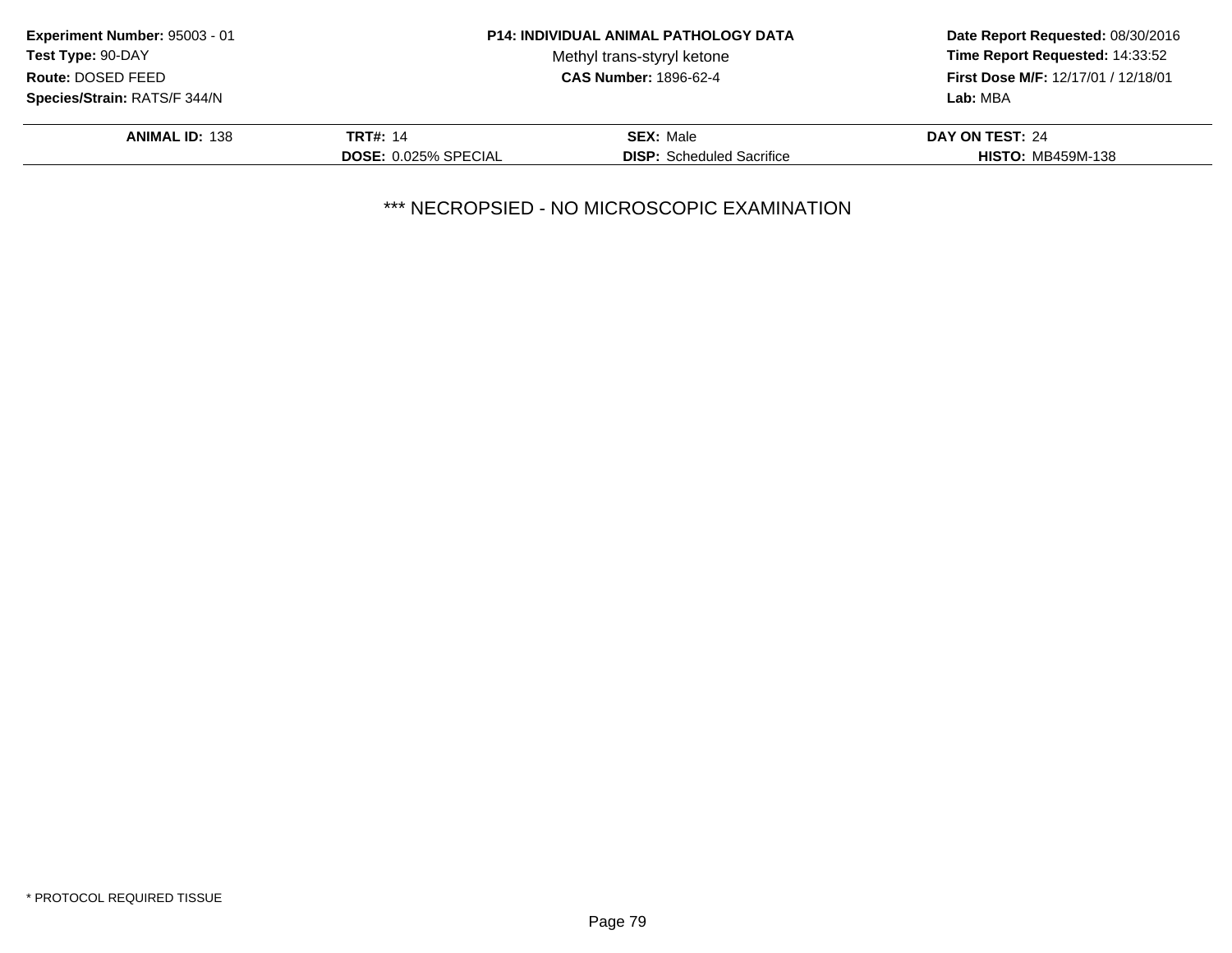| Experiment Number: 95003 - 01 |                             | <b>P14: INDIVIDUAL ANIMAL PATHOLOGY DATA</b> | Date Report Requested: 08/30/2016<br>Time Report Requested: 14:33:52 |
|-------------------------------|-----------------------------|----------------------------------------------|----------------------------------------------------------------------|
| Test Type: 90-DAY             |                             | Methyl trans-styryl ketone                   |                                                                      |
| Route: DOSED FEED             |                             | <b>CAS Number: 1896-62-4</b>                 | First Dose M/F: 12/17/01 / 12/18/01                                  |
| Species/Strain: RATS/F 344/N  |                             |                                              | Lab: MBA                                                             |
| <b>ANIMAL ID: 139</b>         | <b>TRT#: 14</b>             | <b>SEX: Male</b>                             | DAY ON TEST: 24                                                      |
|                               | <b>DOSE: 0.025% SPECIAL</b> | <b>DISP:</b> Scheduled Sacrifice             | <b>HISTO: MB459M-139</b>                                             |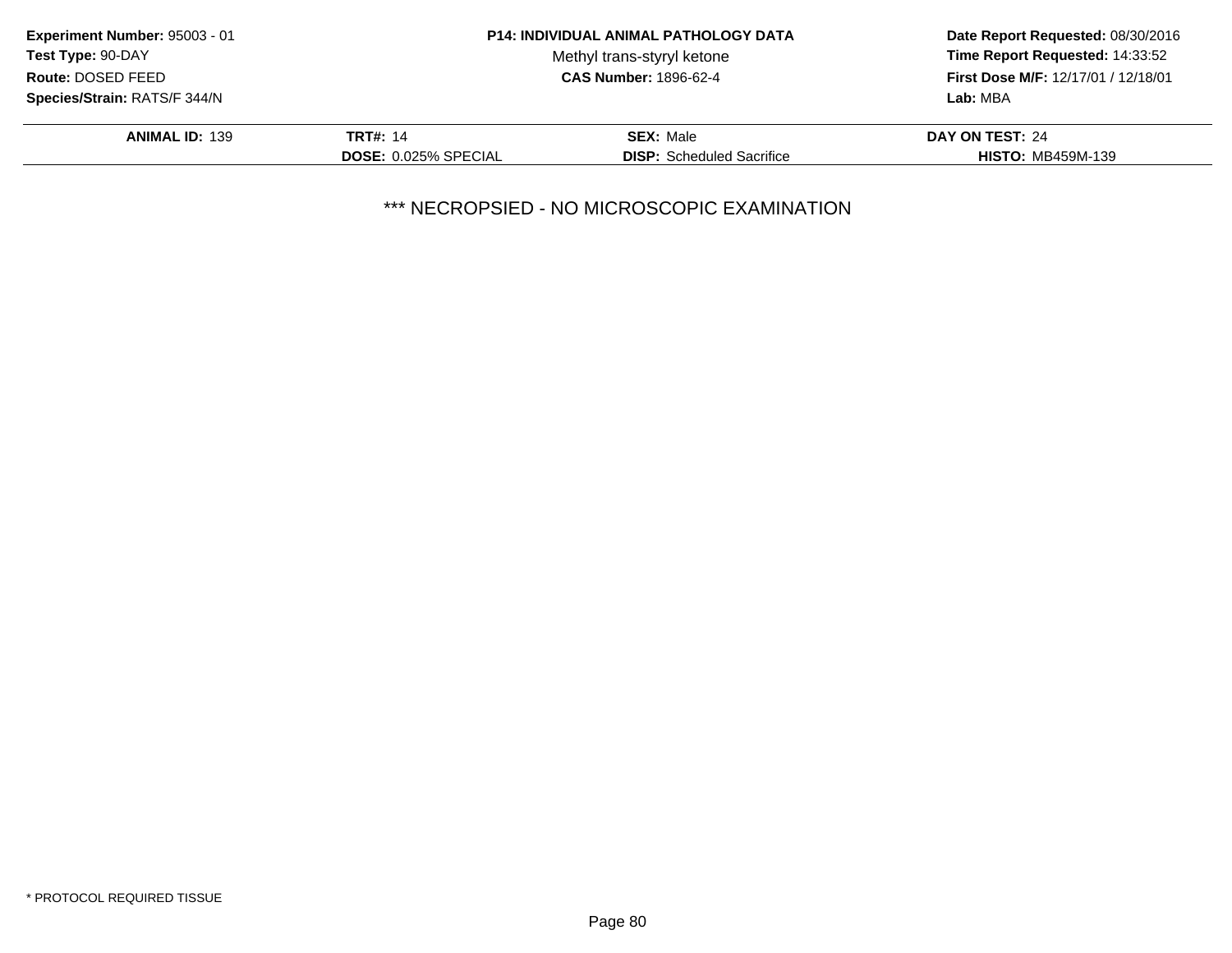| Experiment Number: 95003 - 01 |                             | <b>P14: INDIVIDUAL ANIMAL PATHOLOGY DATA</b> | Date Report Requested: 08/30/2016<br>Time Report Requested: 14:33:52<br><b>First Dose M/F: 12/17/01 / 12/18/01</b><br>Lab: MBA |
|-------------------------------|-----------------------------|----------------------------------------------|--------------------------------------------------------------------------------------------------------------------------------|
| <b>Test Type: 90-DAY</b>      |                             | Methyl trans-styryl ketone                   |                                                                                                                                |
| Route: DOSED FEED             |                             | <b>CAS Number: 1896-62-4</b>                 |                                                                                                                                |
| Species/Strain: RATS/F 344/N  |                             |                                              |                                                                                                                                |
| <b>ANIMAL ID: 140</b>         | <b>TRT#: 14</b>             | <b>SEX: Male</b>                             | DAY ON TEST: 4                                                                                                                 |
|                               | <b>DOSE: 0.025% SPECIAL</b> | <b>DISP:</b> Accidentally Killed             | <b>HISTO: MB459M-140</b>                                                                                                       |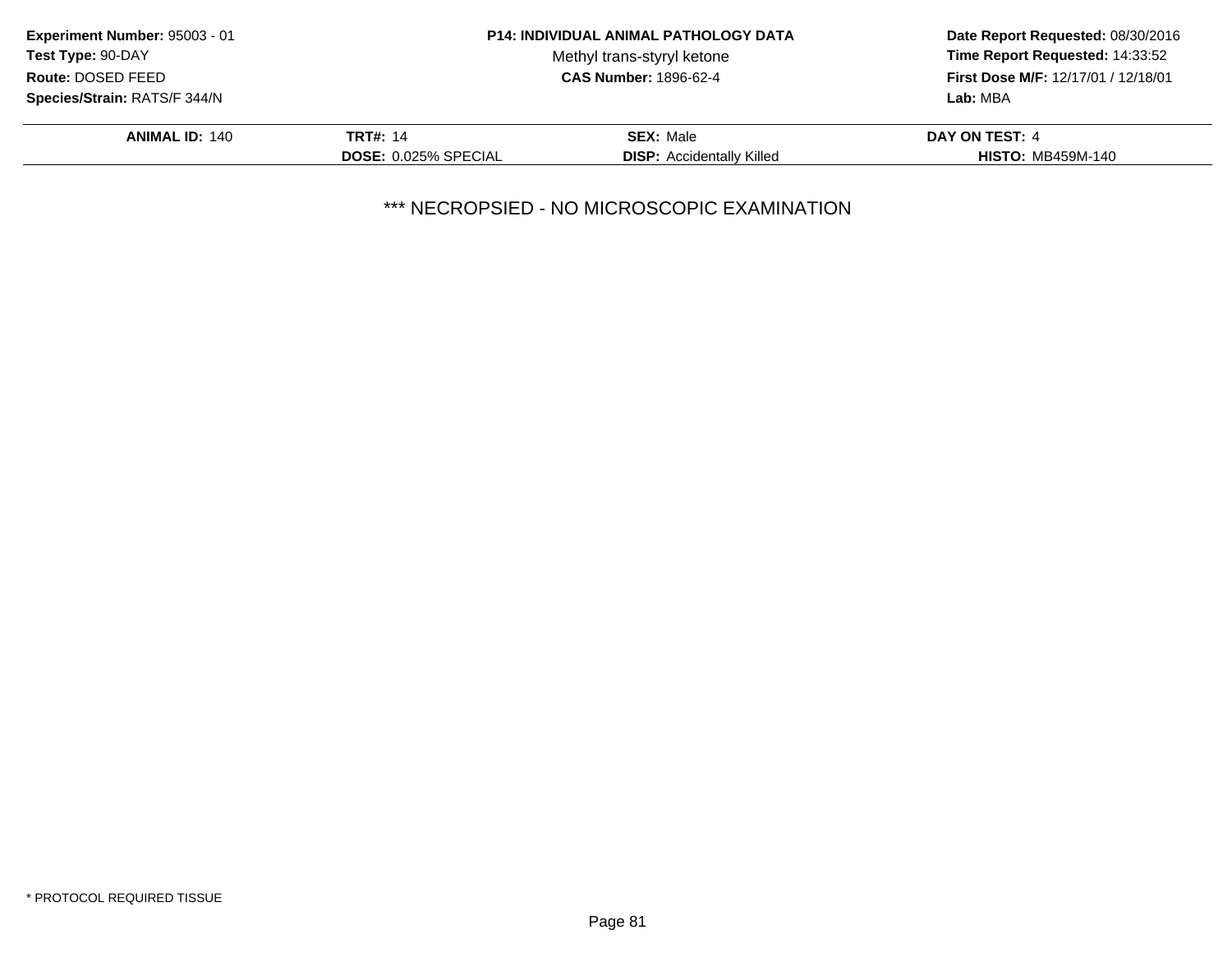| Experiment Number: 95003 - 01 |                            | <b>P14: INDIVIDUAL ANIMAL PATHOLOGY DATA</b> | Date Report Requested: 08/30/2016                                      |  |
|-------------------------------|----------------------------|----------------------------------------------|------------------------------------------------------------------------|--|
| Test Type: 90-DAY             |                            | Methyl trans-styryl ketone                   | Time Report Requested: 14:33:52<br>First Dose M/F: 12/17/01 / 12/18/01 |  |
| Route: DOSED FEED             |                            | <b>CAS Number: 1896-62-4</b>                 |                                                                        |  |
| Species/Strain: RATS/F 344/N  |                            |                                              | Lab: MBA                                                               |  |
| <b>ANIMAL ID: 141</b>         | <b>TRT#: 15</b>            | <b>SEX: Male</b>                             | DAY ON TEST: 24                                                        |  |
|                               | <b>DOSE: 0.05% SPECIAL</b> | <b>DISP:</b> Scheduled Sacrifice             | <b>HISTO: MB459M-141</b>                                               |  |
|                               |                            |                                              |                                                                        |  |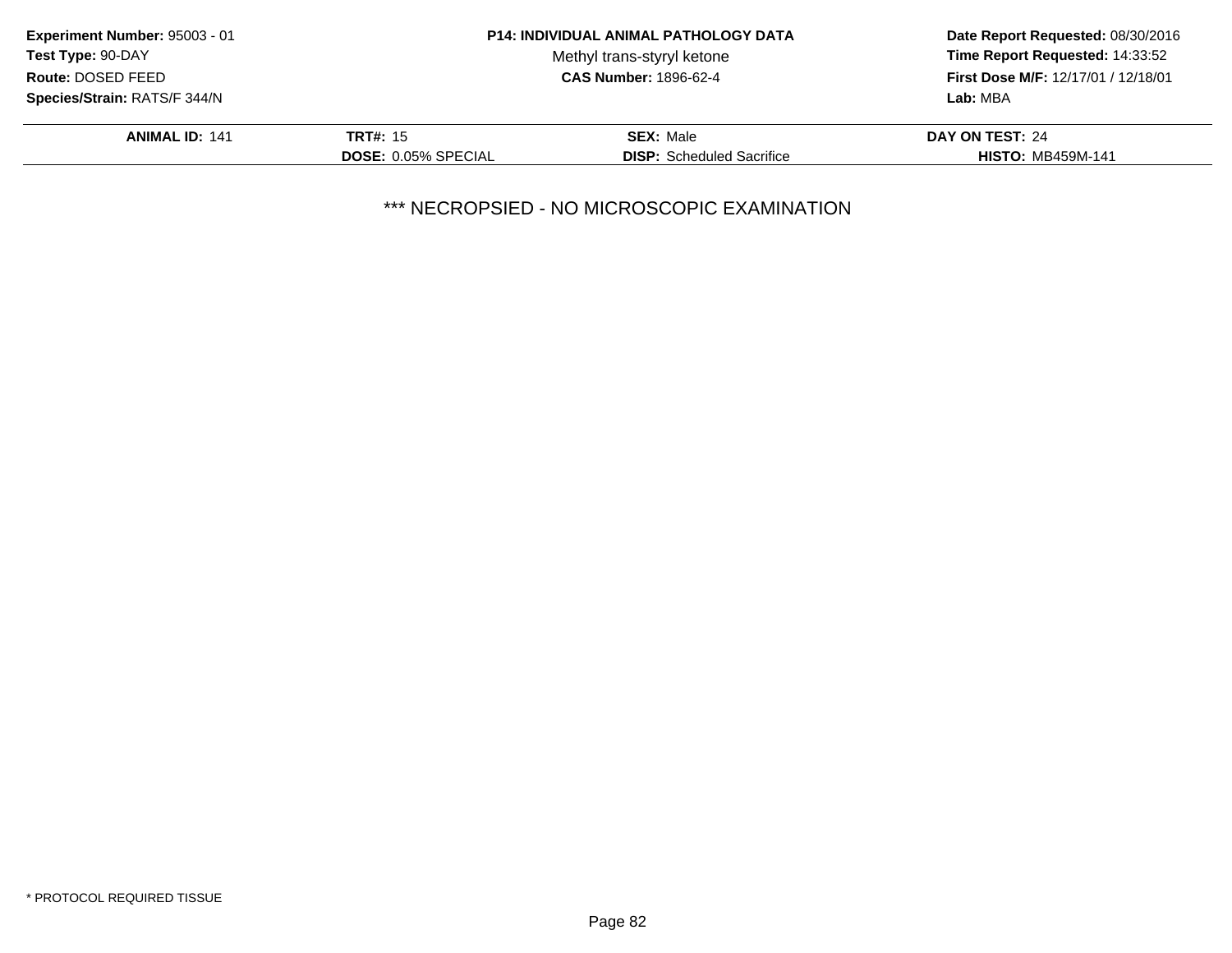|                            |                                  | Date Report Requested: 08/30/2016                                                  |  |
|----------------------------|----------------------------------|------------------------------------------------------------------------------------|--|
|                            | Methyl trans-styryl ketone       | Time Report Requested: 14:33:52<br>First Dose M/F: 12/17/01 / 12/18/01<br>Lab: MBA |  |
|                            | <b>CAS Number: 1896-62-4</b>     |                                                                                    |  |
|                            |                                  |                                                                                    |  |
| <b>TRT#: 15</b>            | <b>SEX: Male</b>                 | DAY ON TEST: 24                                                                    |  |
| <b>DOSE: 0.05% SPECIAL</b> | <b>DISP:</b> Scheduled Sacrifice | <b>HISTO: MB459M-142</b>                                                           |  |
|                            |                                  | <b>P14: INDIVIDUAL ANIMAL PATHOLOGY DATA</b>                                       |  |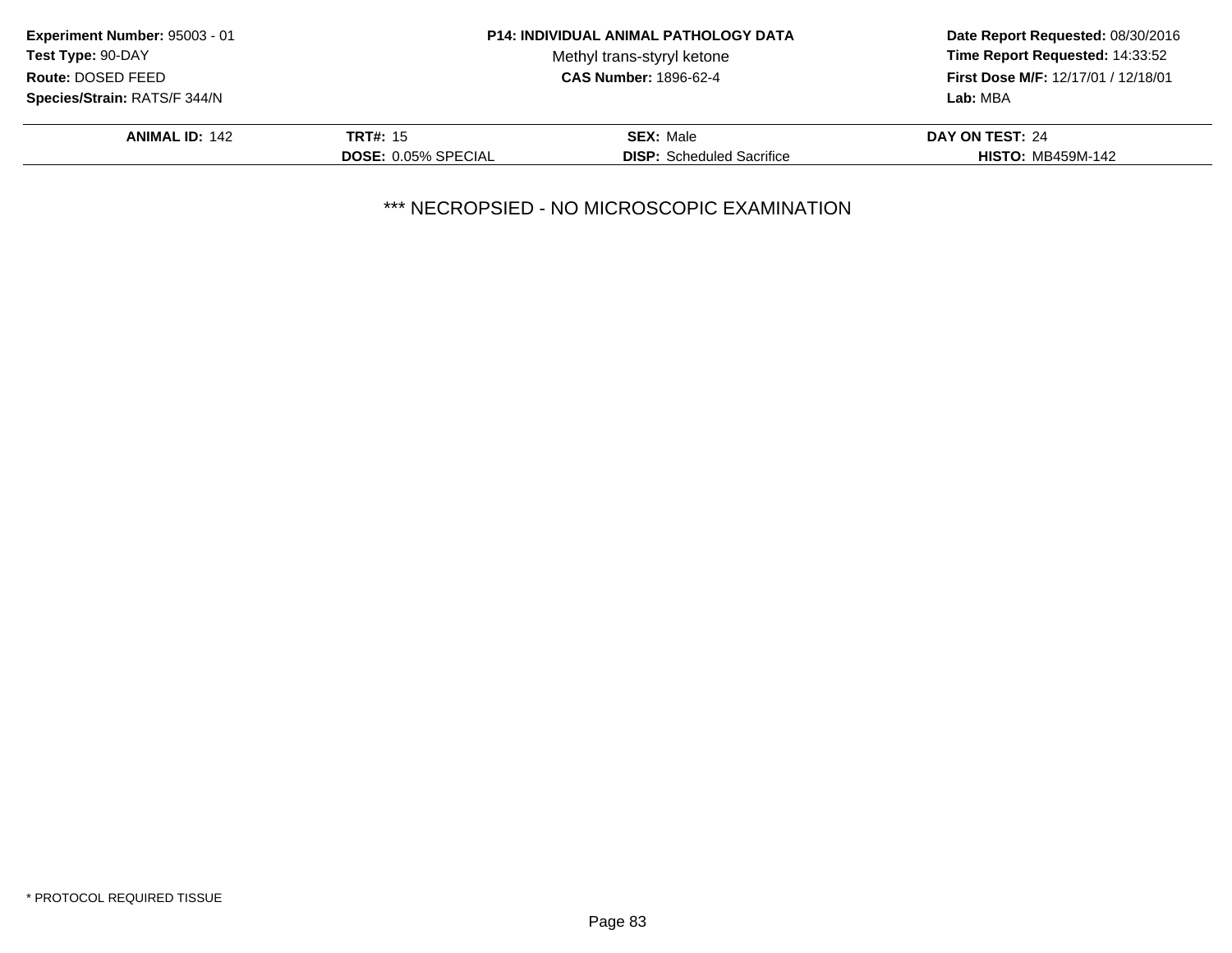| Experiment Number: 95003 - 01 |                            | <b>P14: INDIVIDUAL ANIMAL PATHOLOGY DATA</b> | Date Report Requested: 08/30/2016                                                  |  |
|-------------------------------|----------------------------|----------------------------------------------|------------------------------------------------------------------------------------|--|
| Test Type: 90-DAY             |                            | Methyl trans-styryl ketone                   | Time Report Requested: 14:33:52<br>First Dose M/F: 12/17/01 / 12/18/01<br>Lab: MBA |  |
| Route: DOSED FEED             |                            | <b>CAS Number: 1896-62-4</b>                 |                                                                                    |  |
| Species/Strain: RATS/F 344/N  |                            |                                              |                                                                                    |  |
| <b>ANIMAL ID: 143</b>         | <b>TRT#: 15</b>            | <b>SEX: Male</b>                             | DAY ON TEST: 24                                                                    |  |
|                               | <b>DOSE: 0.05% SPECIAL</b> | <b>DISP:</b> Scheduled Sacrifice             | <b>HISTO: MB459M-143</b>                                                           |  |
|                               |                            |                                              |                                                                                    |  |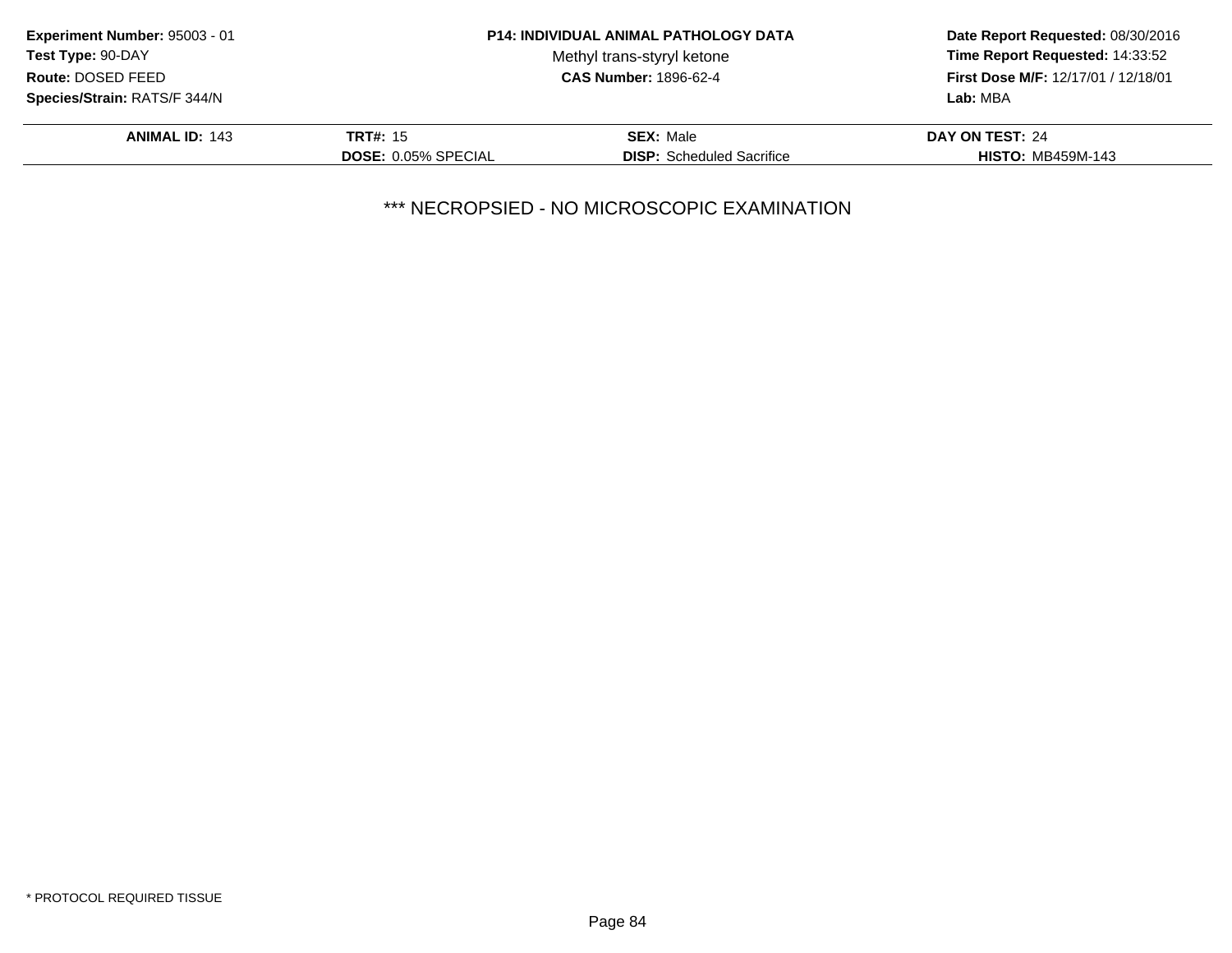| Experiment Number: 95003 - 01 |                            | <b>P14: INDIVIDUAL ANIMAL PATHOLOGY DATA</b> | Date Report Requested: 08/30/2016<br>Time Report Requested: 14:33:52<br>First Dose M/F: 12/17/01 / 12/18/01<br>Lab: MBA |
|-------------------------------|----------------------------|----------------------------------------------|-------------------------------------------------------------------------------------------------------------------------|
| Test Type: 90-DAY             |                            | Methyl trans-styryl ketone                   |                                                                                                                         |
| Route: DOSED FEED             |                            | <b>CAS Number: 1896-62-4</b>                 |                                                                                                                         |
| Species/Strain: RATS/F 344/N  |                            |                                              |                                                                                                                         |
| <b>ANIMAL ID: 144</b>         | <b>TRT#: 15</b>            | <b>SEX: Male</b>                             | DAY ON TEST: 24                                                                                                         |
|                               | <b>DOSE: 0.05% SPECIAL</b> | <b>DISP:</b> Scheduled Sacrifice             | <b>HISTO: MB459M-144</b>                                                                                                |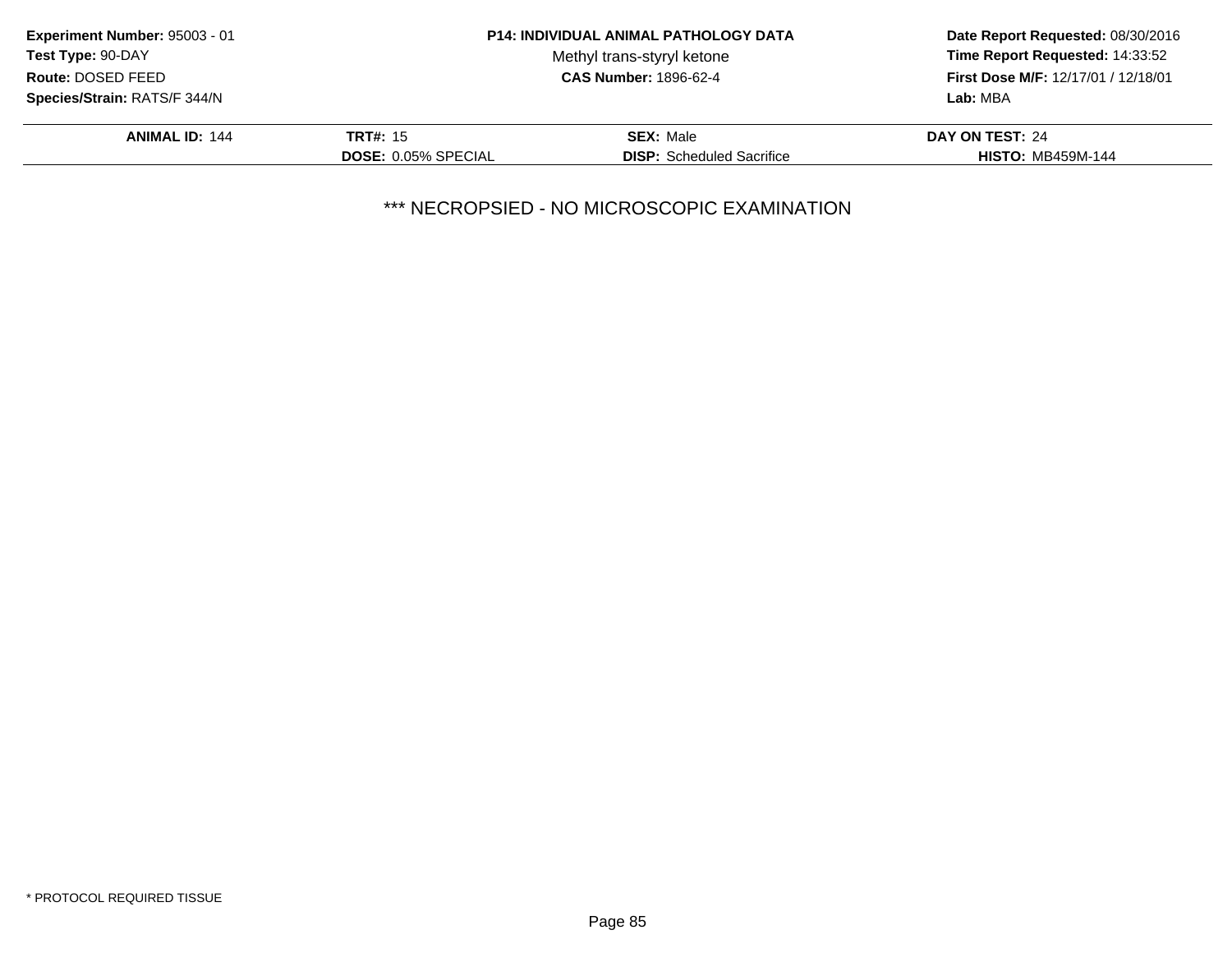| Experiment Number: 95003 - 01 |                            | <b>P14: INDIVIDUAL ANIMAL PATHOLOGY DATA</b> | Date Report Requested: 08/30/2016<br>Time Report Requested: 14:33:52<br>First Dose M/F: 12/17/01 / 12/18/01<br>Lab: MBA |
|-------------------------------|----------------------------|----------------------------------------------|-------------------------------------------------------------------------------------------------------------------------|
| Test Type: 90-DAY             |                            | Methyl trans-styryl ketone                   |                                                                                                                         |
| Route: DOSED FEED             |                            | <b>CAS Number: 1896-62-4</b>                 |                                                                                                                         |
| Species/Strain: RATS/F 344/N  |                            |                                              |                                                                                                                         |
| <b>ANIMAL ID: 145</b>         | <b>TRT#: 15</b>            | <b>SEX: Male</b>                             | DAY ON TEST: 24                                                                                                         |
|                               | <b>DOSE: 0.05% SPECIAL</b> | <b>DISP:</b> Scheduled Sacrifice             | <b>HISTO: MB459M-145</b>                                                                                                |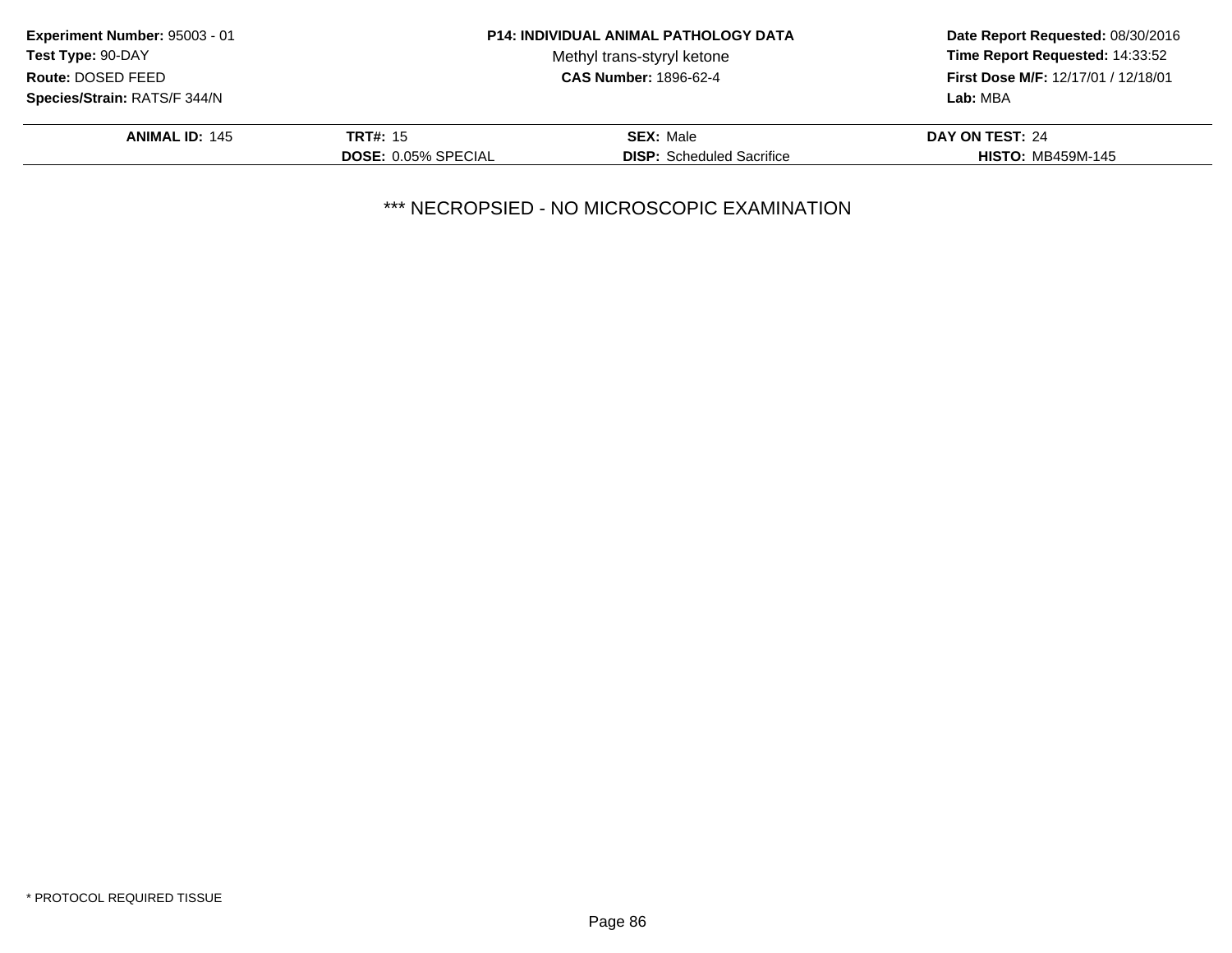| Experiment Number: 95003 - 01 |                            | <b>P14: INDIVIDUAL ANIMAL PATHOLOGY DATA</b> | Date Report Requested: 08/30/2016<br>Time Report Requested: 14:33:52<br>First Dose M/F: 12/17/01 / 12/18/01<br>Lab: MBA |
|-------------------------------|----------------------------|----------------------------------------------|-------------------------------------------------------------------------------------------------------------------------|
| Test Type: 90-DAY             |                            | Methyl trans-styryl ketone                   |                                                                                                                         |
| Route: DOSED FEED             |                            | <b>CAS Number: 1896-62-4</b>                 |                                                                                                                         |
| Species/Strain: RATS/F 344/N  |                            |                                              |                                                                                                                         |
| <b>ANIMAL ID: 146</b>         | <b>TRT#: 15</b>            | <b>SEX: Male</b>                             | DAY ON TEST: 24                                                                                                         |
|                               | <b>DOSE: 0.05% SPECIAL</b> | <b>DISP:</b> Scheduled Sacrifice             | <b>HISTO: MB459M-146</b>                                                                                                |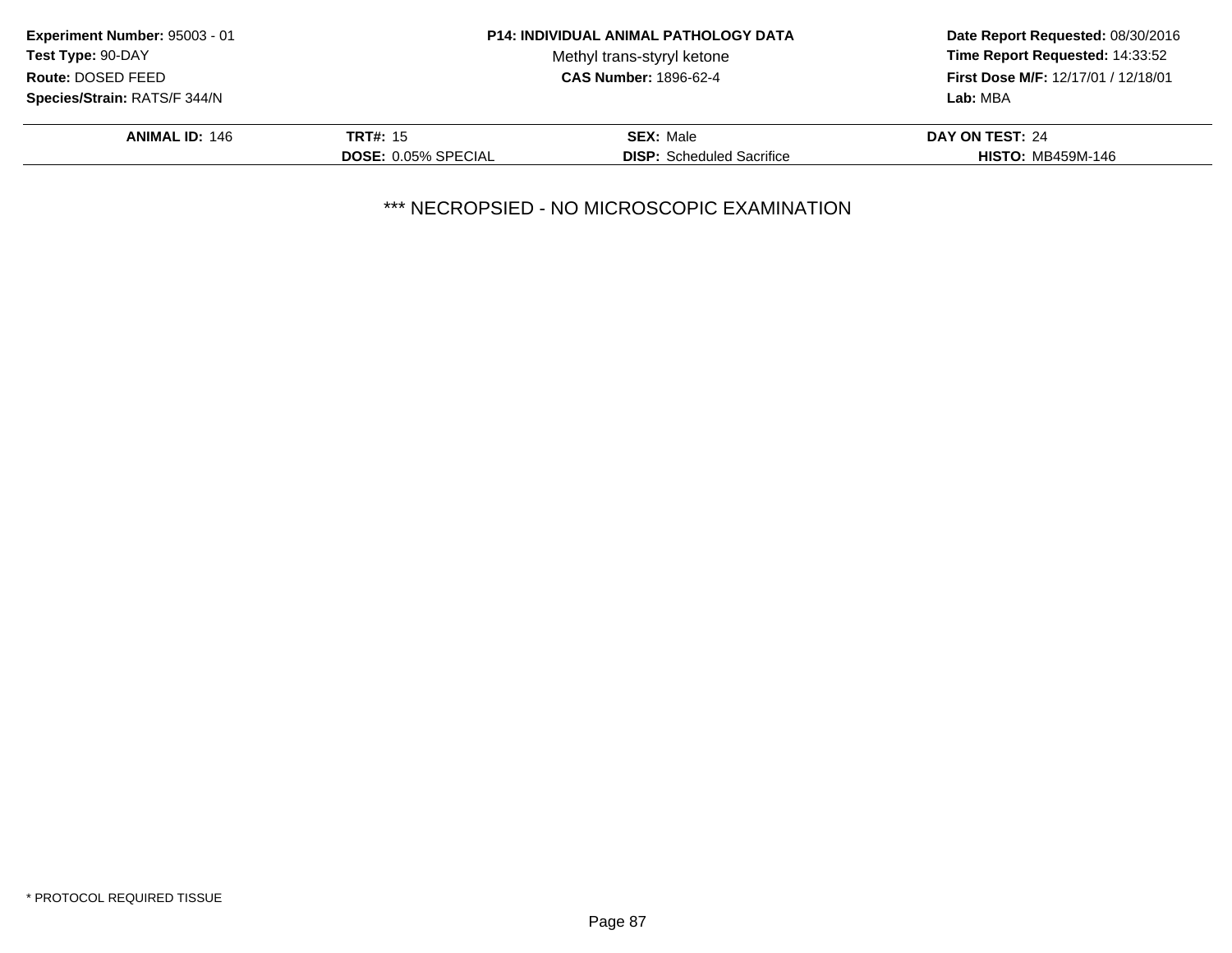| Experiment Number: 95003 - 01 |                            | <b>P14: INDIVIDUAL ANIMAL PATHOLOGY DATA</b> | Date Report Requested: 08/30/2016<br>Time Report Requested: 14:33:52<br>First Dose M/F: 12/17/01 / 12/18/01<br>Lab: MBA |
|-------------------------------|----------------------------|----------------------------------------------|-------------------------------------------------------------------------------------------------------------------------|
| Test Type: 90-DAY             |                            | Methyl trans-styryl ketone                   |                                                                                                                         |
| Route: DOSED FEED             |                            | <b>CAS Number: 1896-62-4</b>                 |                                                                                                                         |
| Species/Strain: RATS/F 344/N  |                            |                                              |                                                                                                                         |
| <b>ANIMAL ID: 147</b>         | <b>TRT#: 15</b>            | <b>SEX: Male</b>                             | DAY ON TEST: 24                                                                                                         |
|                               | <b>DOSE: 0.05% SPECIAL</b> | <b>DISP:</b> Scheduled Sacrifice             | <b>HISTO: MB459M-147</b>                                                                                                |
|                               |                            |                                              |                                                                                                                         |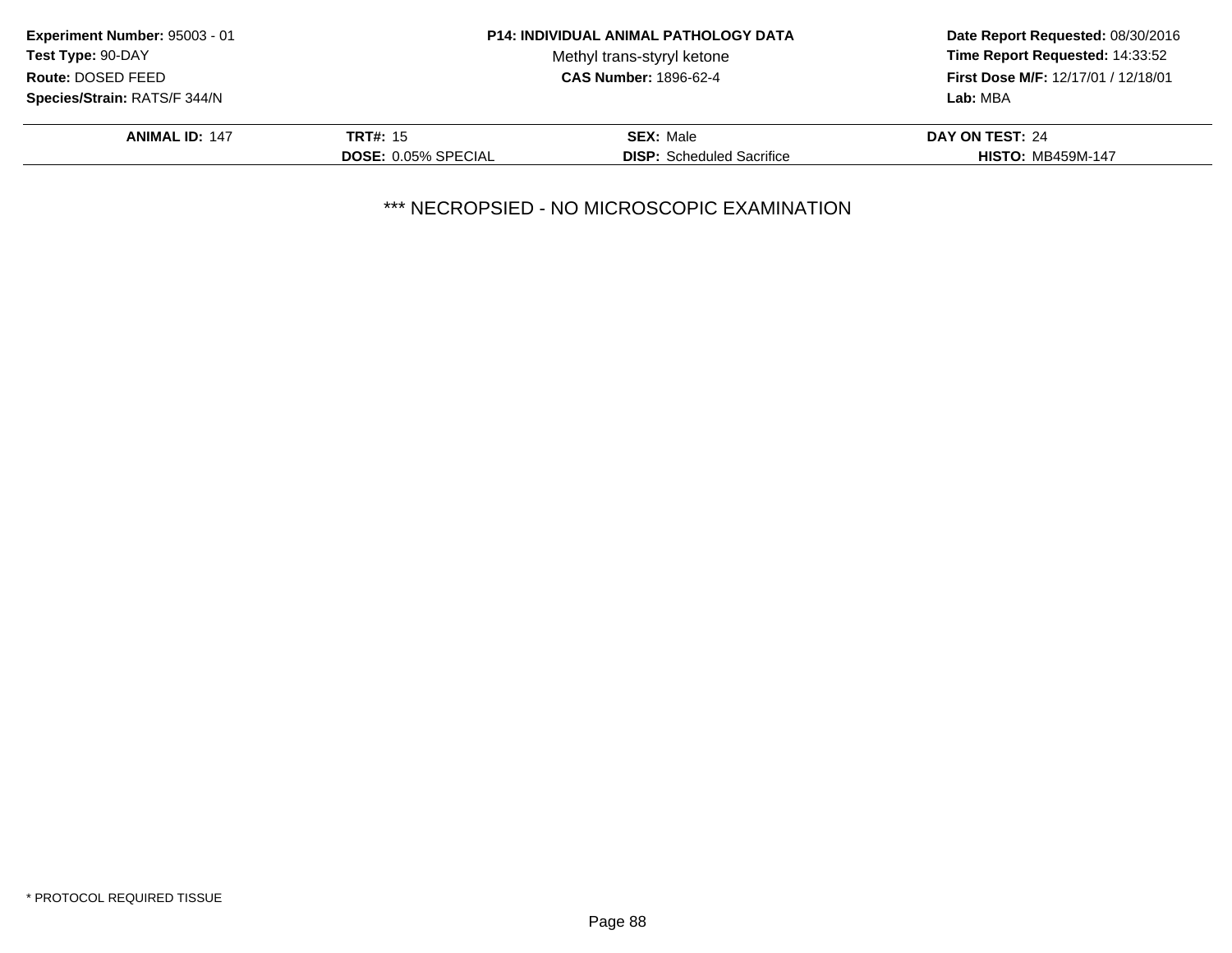| Experiment Number: 95003 - 01       |                            | <b>P14: INDIVIDUAL ANIMAL PATHOLOGY DATA</b> | Date Report Requested: 08/30/2016<br>Time Report Requested: 14:33:52<br>First Dose M/F: 12/17/01 / 12/18/01<br>Lab: MBA |
|-------------------------------------|----------------------------|----------------------------------------------|-------------------------------------------------------------------------------------------------------------------------|
| Test Type: 90-DAY                   |                            | Methyl trans-styryl ketone                   |                                                                                                                         |
| Route: DOSED FEED                   |                            | <b>CAS Number: 1896-62-4</b>                 |                                                                                                                         |
| <b>Species/Strain: RATS/F 344/N</b> |                            |                                              |                                                                                                                         |
| <b>ANIMAL ID: 148</b>               | <b>TRT#: 15</b>            | <b>SEX: Male</b>                             | DAY ON TEST: 24                                                                                                         |
|                                     | <b>DOSE: 0.05% SPECIAL</b> | <b>DISP:</b> Scheduled Sacrifice             | <b>HISTO: MB459M-148</b>                                                                                                |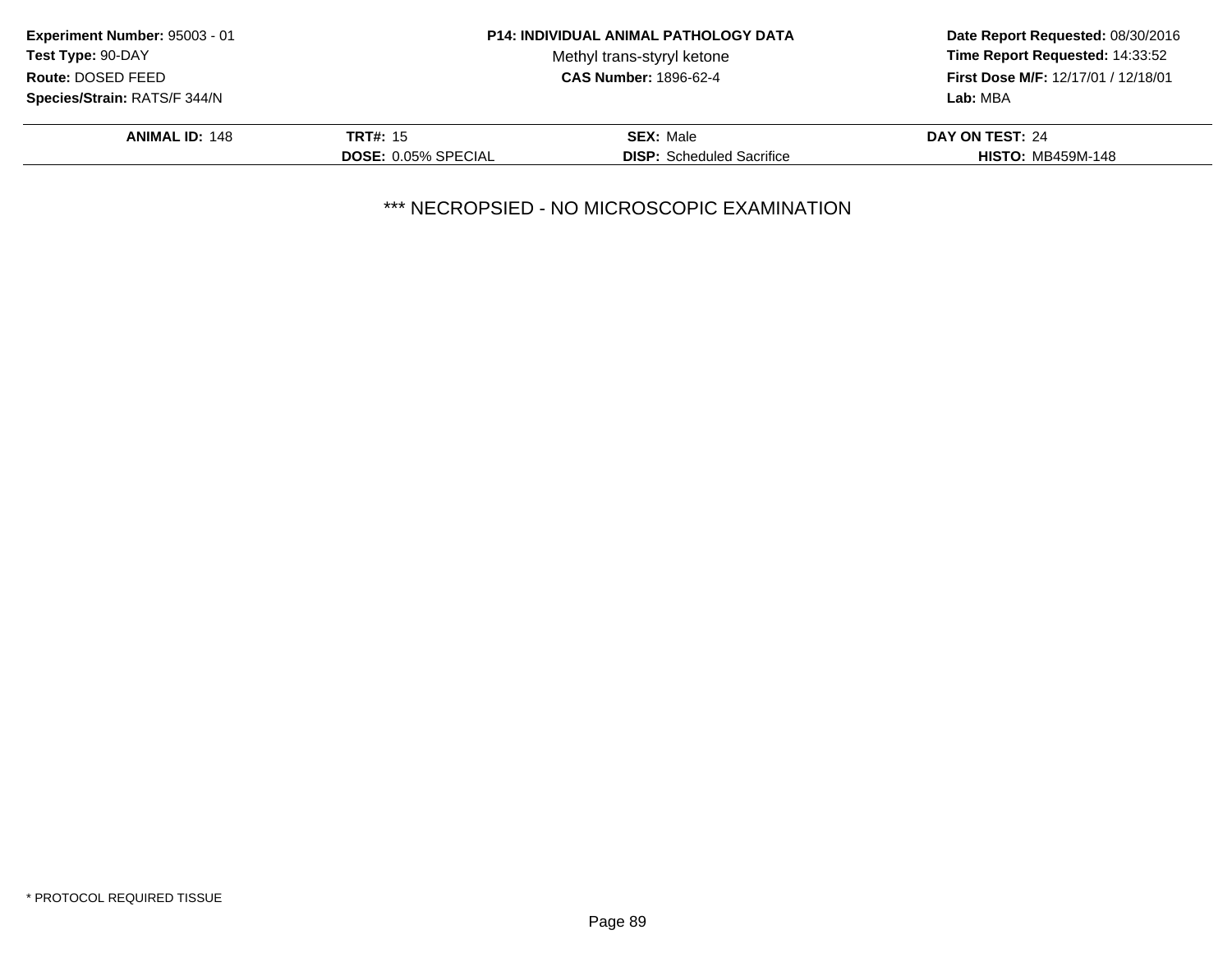| Experiment Number: 95003 - 01 |                            | <b>P14: INDIVIDUAL ANIMAL PATHOLOGY DATA</b> | Date Report Requested: 08/30/2016<br>Time Report Requested: 14:33:52<br>First Dose M/F: 12/17/01 / 12/18/01<br>Lab: MBA |
|-------------------------------|----------------------------|----------------------------------------------|-------------------------------------------------------------------------------------------------------------------------|
| Test Type: 90-DAY             |                            | Methyl trans-styryl ketone                   |                                                                                                                         |
| Route: DOSED FEED             |                            | <b>CAS Number: 1896-62-4</b>                 |                                                                                                                         |
| Species/Strain: RATS/F 344/N  |                            |                                              |                                                                                                                         |
| <b>ANIMAL ID: 149</b>         | <b>TRT#: 15</b>            | <b>SEX: Male</b>                             | DAY ON TEST: 24                                                                                                         |
|                               | <b>DOSE: 0.05% SPECIAL</b> | <b>DISP:</b> Scheduled Sacrifice             | <b>HISTO: MB459M-149</b>                                                                                                |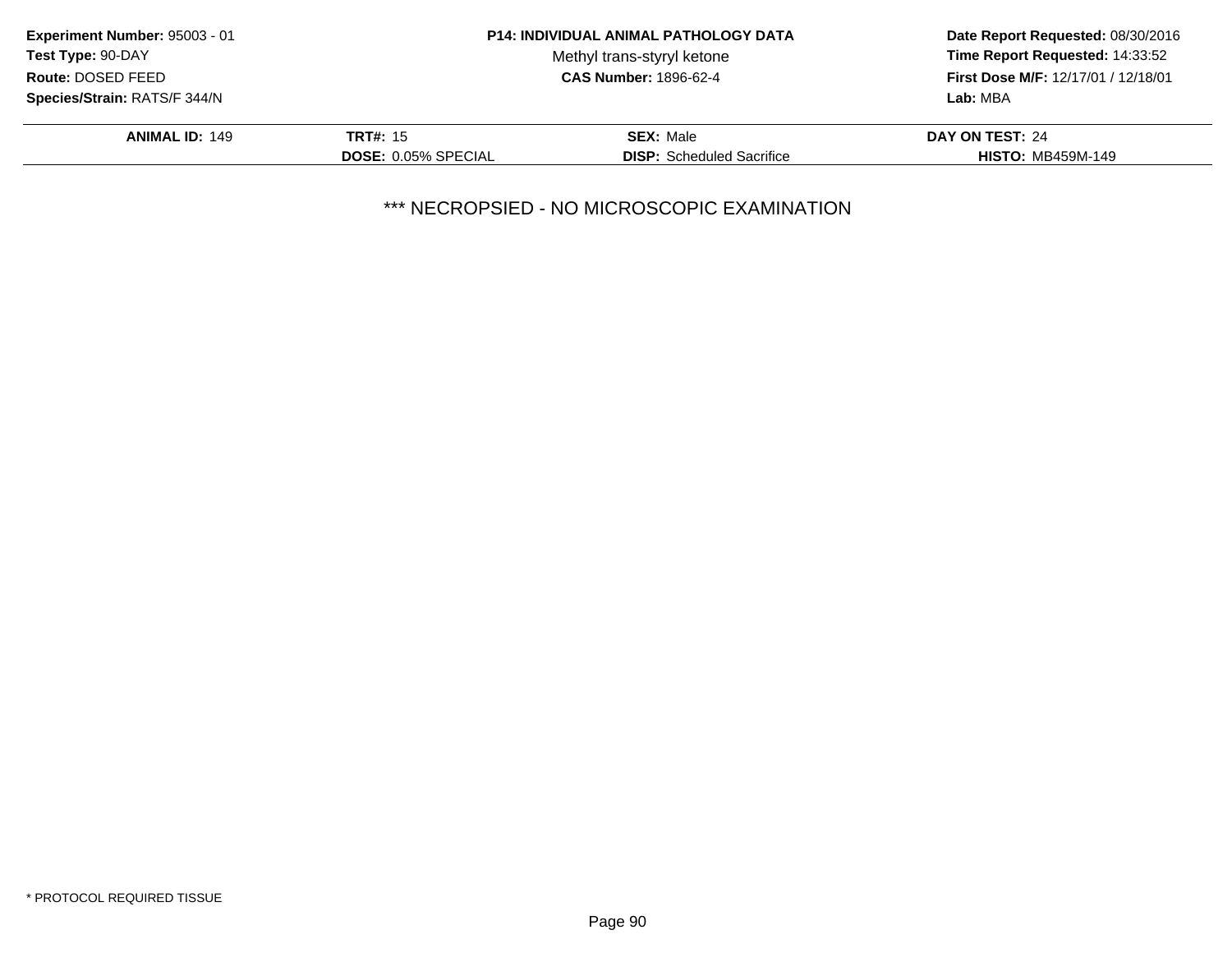| Experiment Number: 95003 - 01 |                            | <b>P14: INDIVIDUAL ANIMAL PATHOLOGY DATA</b> | Date Report Requested: 08/30/2016<br>Time Report Requested: 14:33:52<br>First Dose M/F: 12/17/01 / 12/18/01<br>Lab: MBA |
|-------------------------------|----------------------------|----------------------------------------------|-------------------------------------------------------------------------------------------------------------------------|
| Test Type: 90-DAY             |                            | Methyl trans-styryl ketone                   |                                                                                                                         |
| Route: DOSED FEED             |                            | <b>CAS Number: 1896-62-4</b>                 |                                                                                                                         |
| Species/Strain: RATS/F 344/N  |                            |                                              |                                                                                                                         |
| <b>ANIMAL ID: 150</b>         | <b>TRT#: 15</b>            | <b>SEX: Male</b>                             | DAY ON TEST: 24                                                                                                         |
|                               | <b>DOSE: 0.05% SPECIAL</b> | <b>DISP:</b> Scheduled Sacrifice             | <b>HISTO: MB459M-150</b>                                                                                                |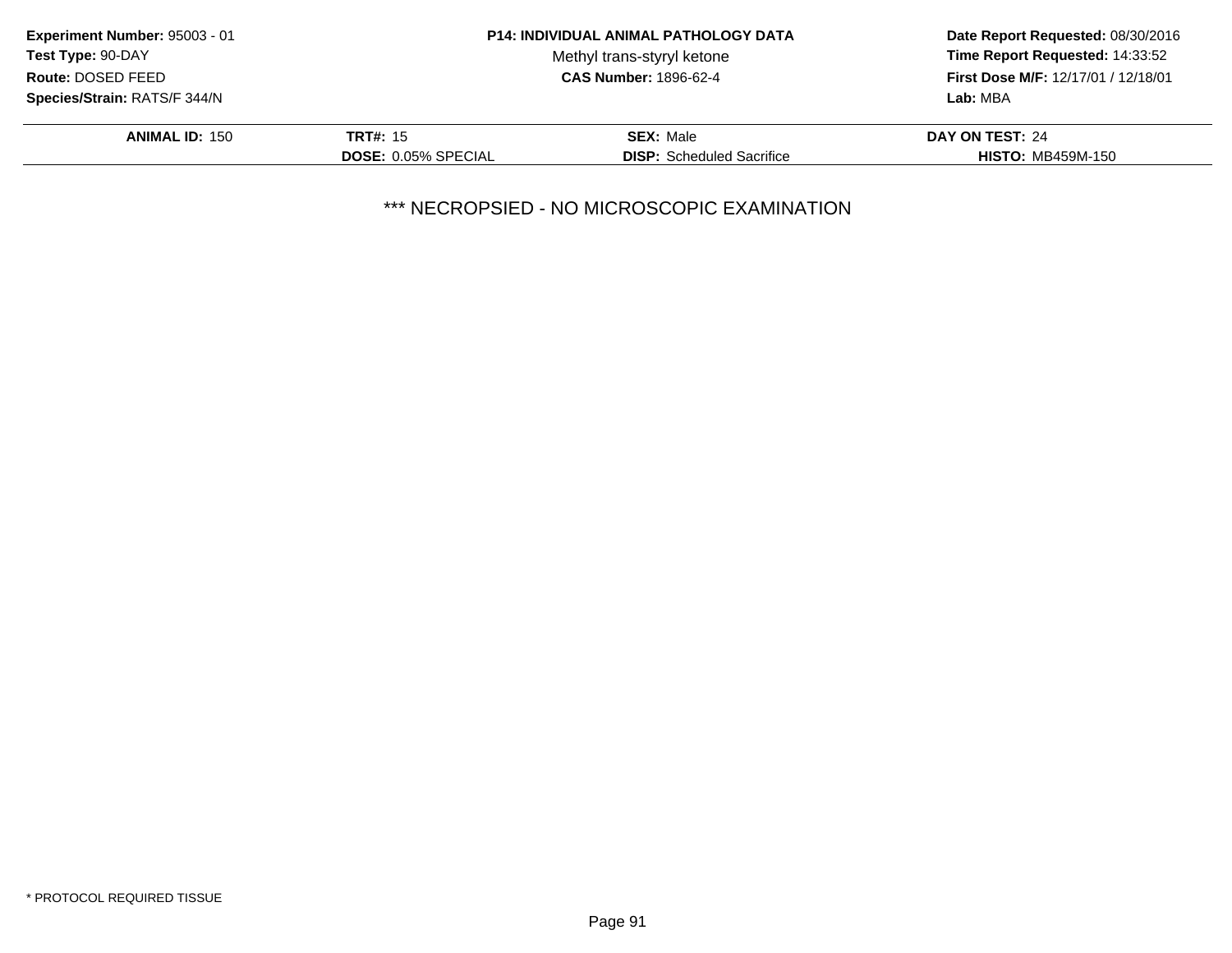| Experiment Number: 95003 - 01       |                           | <b>P14: INDIVIDUAL ANIMAL PATHOLOGY DATA</b> | Date Report Requested: 08/30/2016<br>Time Report Requested: 14:33:52<br>First Dose M/F: 12/17/01 / 12/18/01 |
|-------------------------------------|---------------------------|----------------------------------------------|-------------------------------------------------------------------------------------------------------------|
| <b>Test Type: 90-DAY</b>            |                           | Methyl trans-styryl ketone                   |                                                                                                             |
| Route: DOSED FEED                   |                           | <b>CAS Number: 1896-62-4</b>                 |                                                                                                             |
| <b>Species/Strain: RATS/F 344/N</b> |                           |                                              | Lab: MBA                                                                                                    |
| <b>ANIMAL ID: 151</b>               | <b>TRT#: 16</b>           | <b>SEX: Male</b>                             | DAY ON TEST: 4                                                                                              |
|                                     | <b>DOSE: 0.1% SPECIAL</b> | <b>DISP:</b> Accidentally Killed             | <b>HISTO: MB459M-151</b>                                                                                    |
|                                     |                           |                                              |                                                                                                             |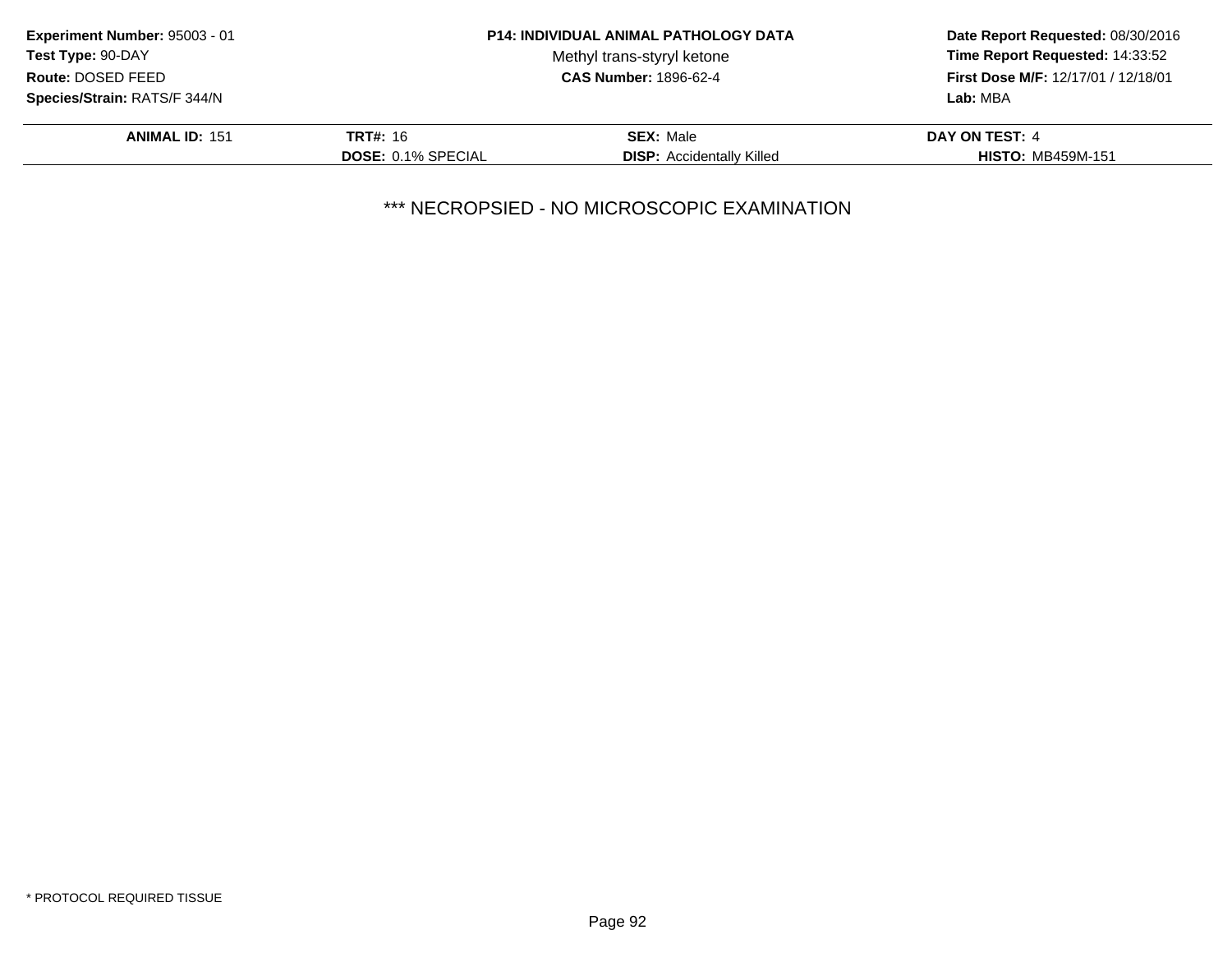| Experiment Number: 95003 - 01       |                           | <b>P14: INDIVIDUAL ANIMAL PATHOLOGY DATA</b> | Date Report Requested: 08/30/2016<br>Time Report Requested: 14:33:52<br>First Dose M/F: 12/17/01 / 12/18/01 |
|-------------------------------------|---------------------------|----------------------------------------------|-------------------------------------------------------------------------------------------------------------|
| Test Type: 90-DAY                   |                           | Methyl trans-styryl ketone                   |                                                                                                             |
| Route: DOSED FEED                   |                           | <b>CAS Number: 1896-62-4</b>                 |                                                                                                             |
| <b>Species/Strain: RATS/F 344/N</b> |                           |                                              | Lab: MBA                                                                                                    |
| <b>ANIMAL ID: 152</b>               | <b>TRT#: 16</b>           | <b>SEX: Male</b>                             | DAY ON TEST: 24                                                                                             |
|                                     | <b>DOSE: 0.1% SPECIAL</b> | <b>DISP:</b> Scheduled Sacrifice             | <b>HISTO: MB459M-152</b>                                                                                    |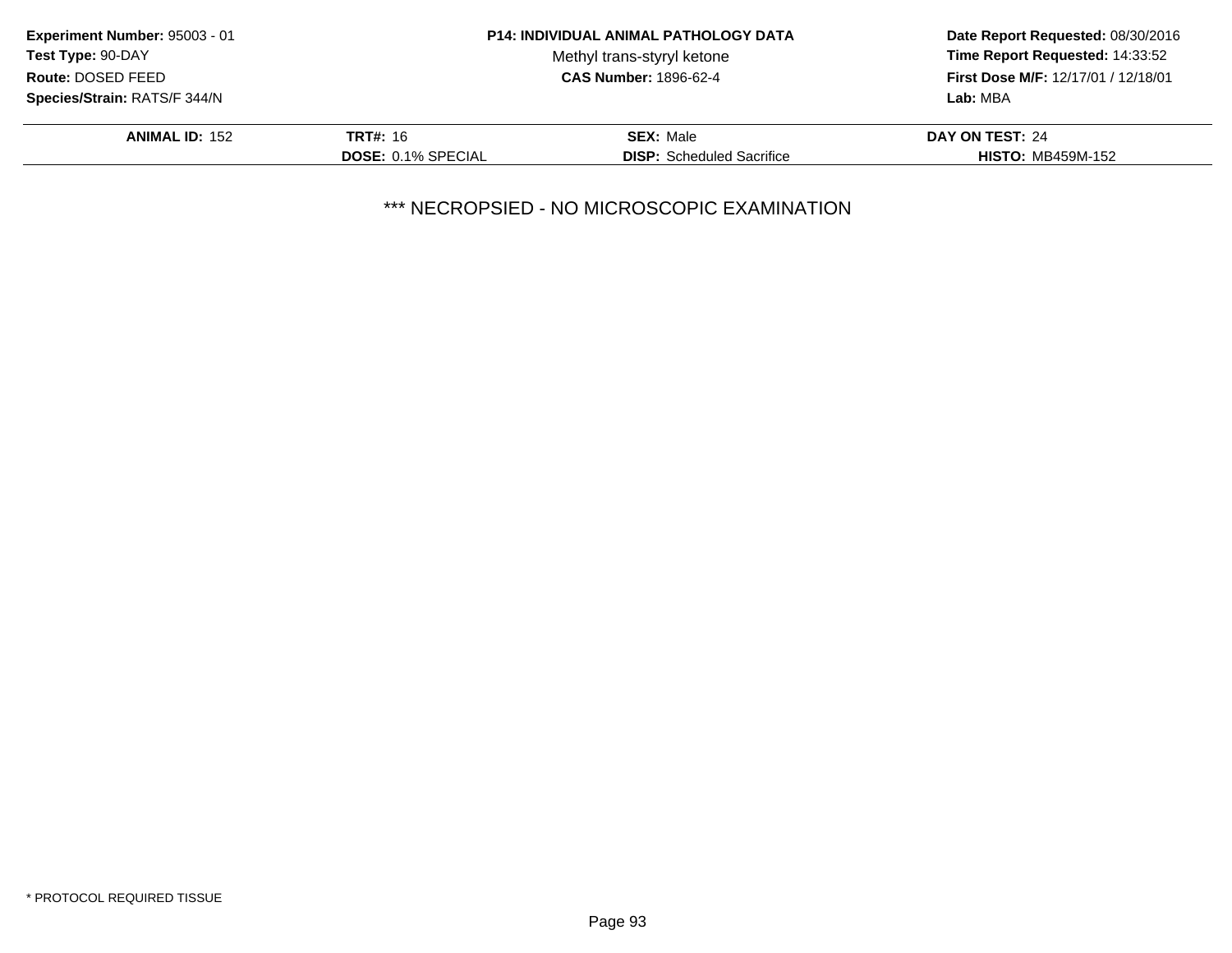| Experiment Number: 95003 - 01 |                           | <b>P14: INDIVIDUAL ANIMAL PATHOLOGY DATA</b> | Date Report Requested: 08/30/2016<br>Time Report Requested: 14:33:52<br>First Dose M/F: 12/17/01 / 12/18/01<br>Lab: MBA |
|-------------------------------|---------------------------|----------------------------------------------|-------------------------------------------------------------------------------------------------------------------------|
| Test Type: 90-DAY             |                           | Methyl trans-styryl ketone                   |                                                                                                                         |
| Route: DOSED FEED             |                           | <b>CAS Number: 1896-62-4</b>                 |                                                                                                                         |
| Species/Strain: RATS/F 344/N  |                           |                                              |                                                                                                                         |
| <b>ANIMAL ID: 153</b>         | <b>TRT#:</b> 16           | <b>SEX: Male</b>                             | DAY ON TEST: 24                                                                                                         |
|                               | <b>DOSE: 0.1% SPECIAL</b> | <b>DISP:</b> Scheduled Sacrifice             | <b>HISTO: MB459M-153</b>                                                                                                |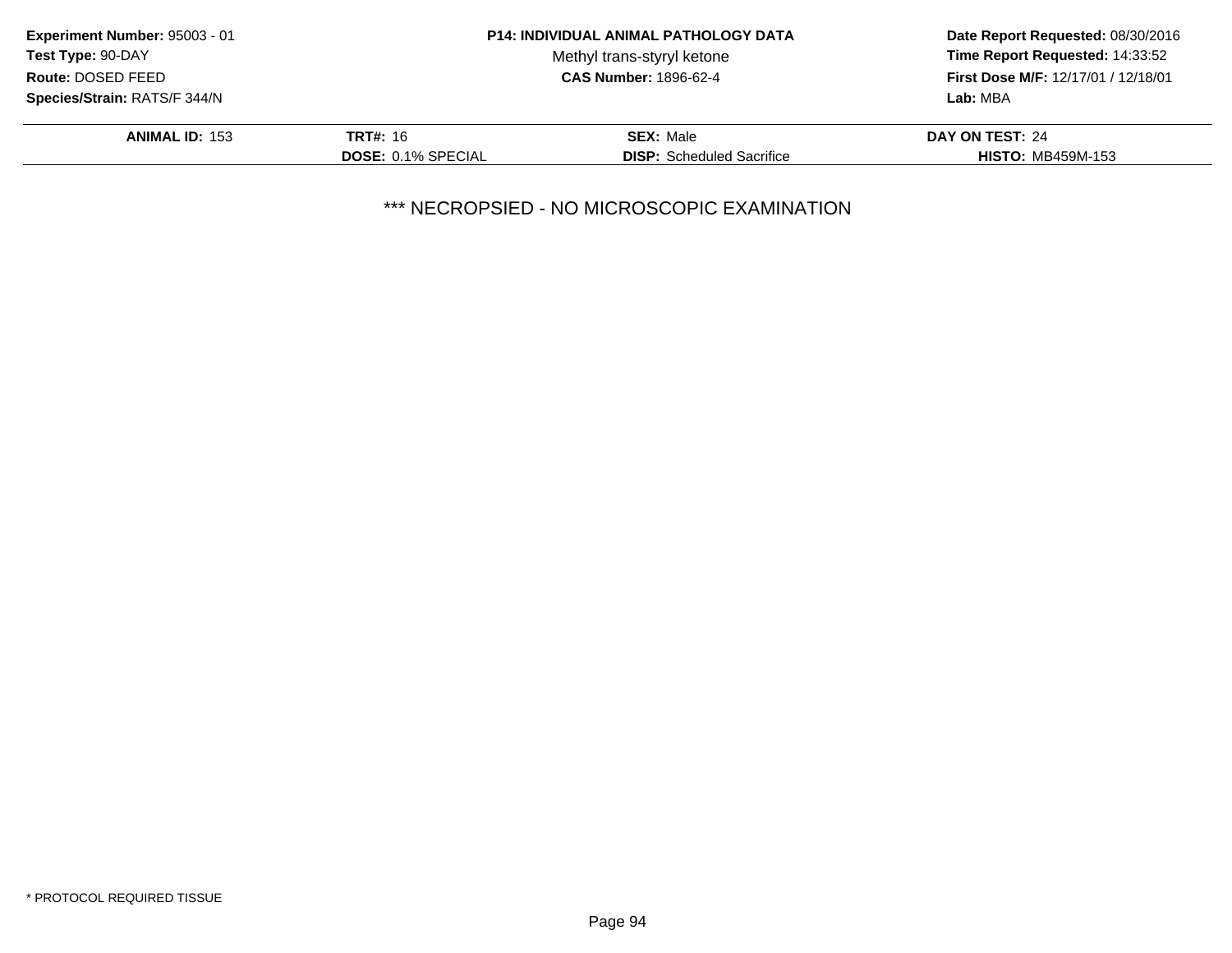|                           |                                  | Date Report Requested: 08/30/2016<br>Time Report Requested: 14:33:52<br>First Dose M/F: 12/17/01 / 12/18/01<br>Lab: MBA |
|---------------------------|----------------------------------|-------------------------------------------------------------------------------------------------------------------------|
|                           | Methyl trans-styryl ketone       |                                                                                                                         |
|                           | <b>CAS Number: 1896-62-4</b>     |                                                                                                                         |
|                           |                                  |                                                                                                                         |
| <b>TRT#: 16</b>           | <b>SEX: Male</b>                 | DAY ON TEST: 24                                                                                                         |
| <b>DOSE: 0.1% SPECIAL</b> | <b>DISP:</b> Scheduled Sacrifice | <b>HISTO: MB459M-154</b>                                                                                                |
|                           |                                  | <b>P14: INDIVIDUAL ANIMAL PATHOLOGY DATA</b>                                                                            |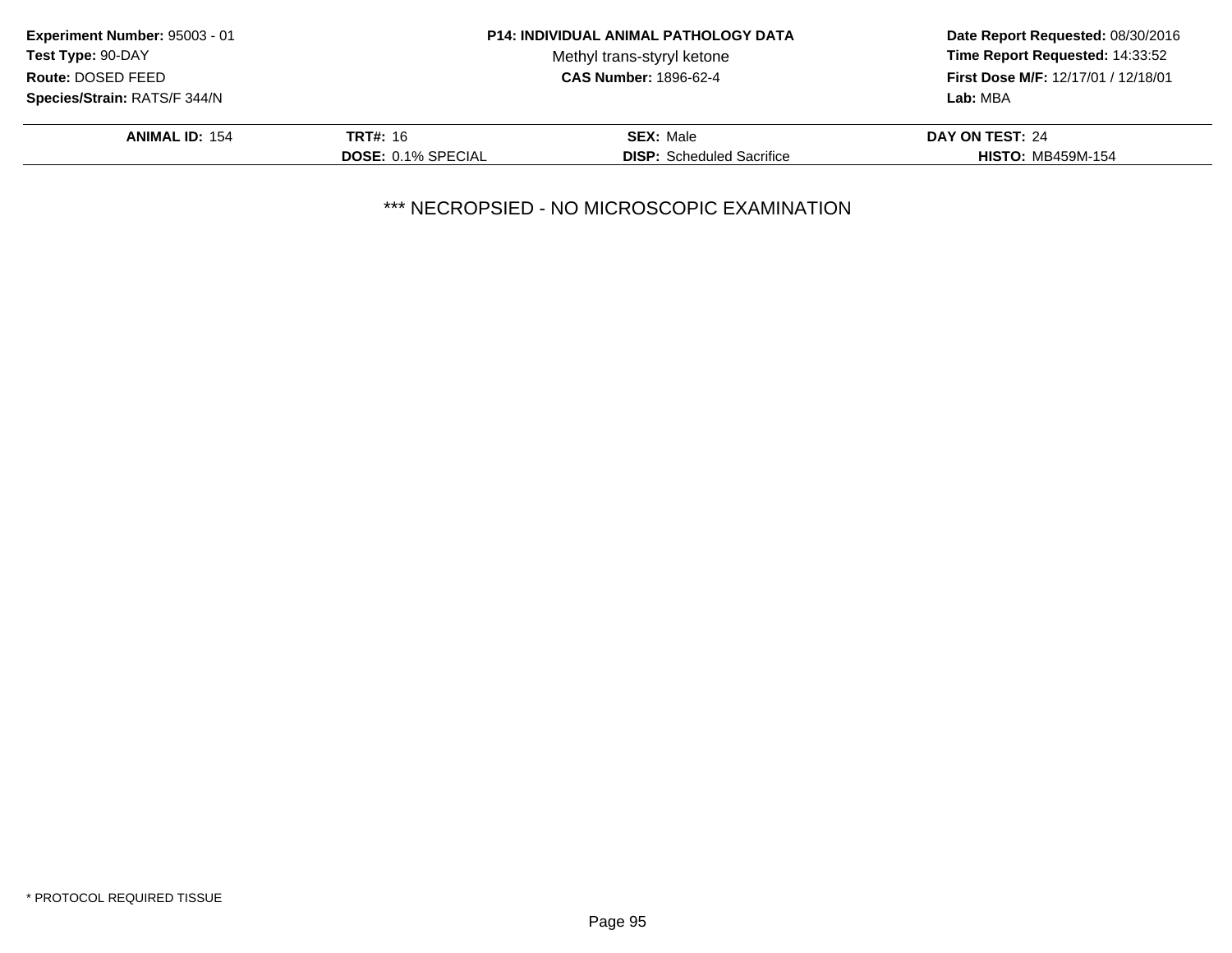| Experiment Number: 95003 - 01 |                           | <b>P14: INDIVIDUAL ANIMAL PATHOLOGY DATA</b> | Date Report Requested: 08/30/2016<br>Time Report Requested: 14:33:52<br>First Dose M/F: 12/17/01 / 12/18/01<br>Lab: MBA |
|-------------------------------|---------------------------|----------------------------------------------|-------------------------------------------------------------------------------------------------------------------------|
| <b>Test Type: 90-DAY</b>      |                           | Methyl trans-styryl ketone                   |                                                                                                                         |
| Route: DOSED FEED             |                           | <b>CAS Number: 1896-62-4</b>                 |                                                                                                                         |
| Species/Strain: RATS/F 344/N  |                           |                                              |                                                                                                                         |
| <b>ANIMAL ID: 155</b>         | <b>TRT#:</b> 16           | <b>SEX: Male</b>                             | DAY ON TEST: 24                                                                                                         |
|                               | <b>DOSE: 0.1% SPECIAL</b> | <b>DISP:</b> Scheduled Sacrifice             | <b>HISTO: MB459M-155</b>                                                                                                |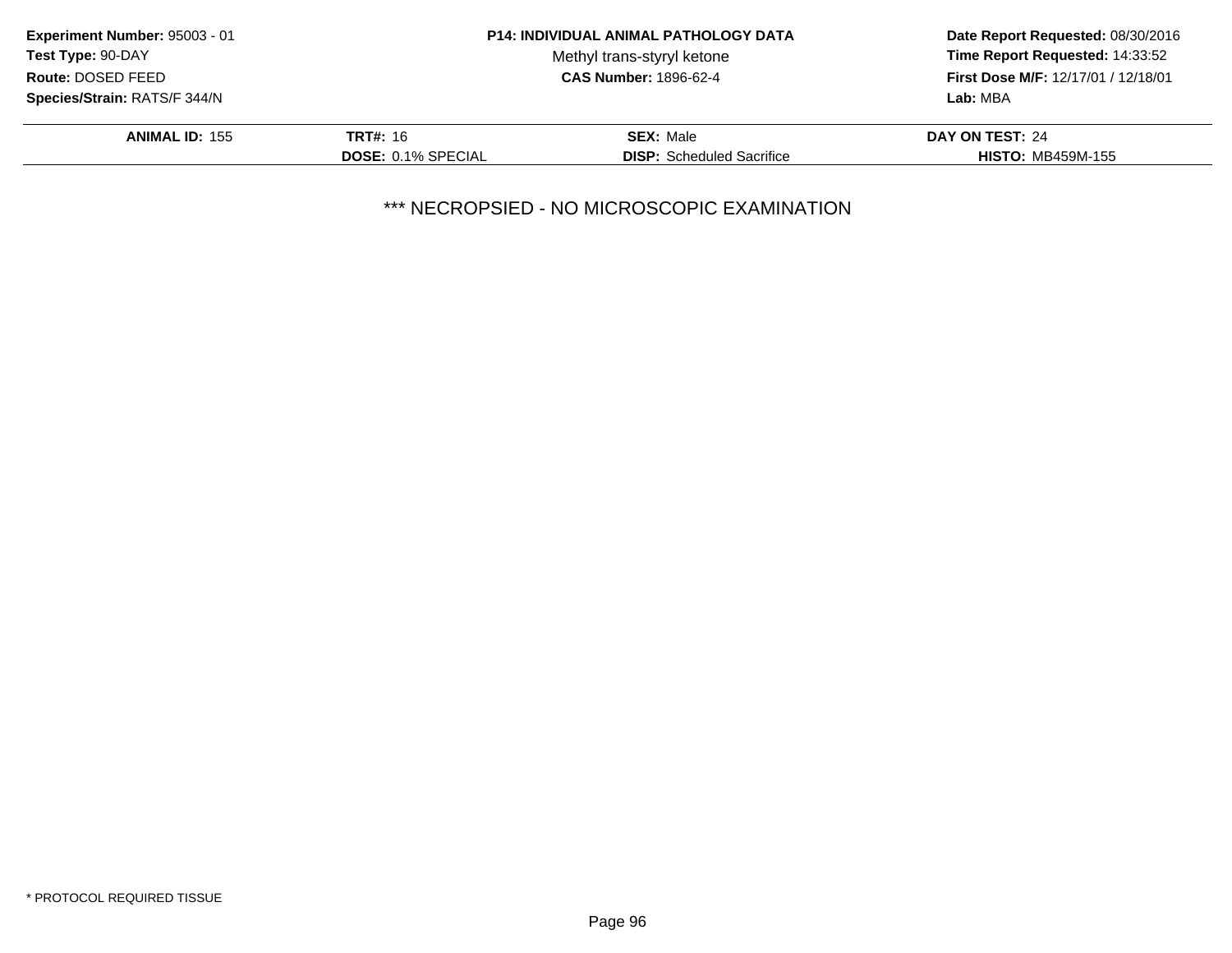| Experiment Number: 95003 - 01       |                           | <b>P14: INDIVIDUAL ANIMAL PATHOLOGY DATA</b> | Date Report Requested: 08/30/2016<br>Time Report Requested: 14:33:52<br>First Dose M/F: 12/17/01 / 12/18/01 |
|-------------------------------------|---------------------------|----------------------------------------------|-------------------------------------------------------------------------------------------------------------|
| Test Type: 90-DAY                   |                           | Methyl trans-styryl ketone                   |                                                                                                             |
| Route: DOSED FEED                   |                           | <b>CAS Number: 1896-62-4</b>                 |                                                                                                             |
| <b>Species/Strain: RATS/F 344/N</b> |                           |                                              | Lab: MBA                                                                                                    |
| <b>ANIMAL ID: 156</b>               | <b>TRT#:</b> 16           | <b>SEX: Male</b>                             | DAY ON TEST: 24                                                                                             |
|                                     | <b>DOSE: 0.1% SPECIAL</b> | <b>DISP:</b> Scheduled Sacrifice             | <b>HISTO: MB459M-156</b>                                                                                    |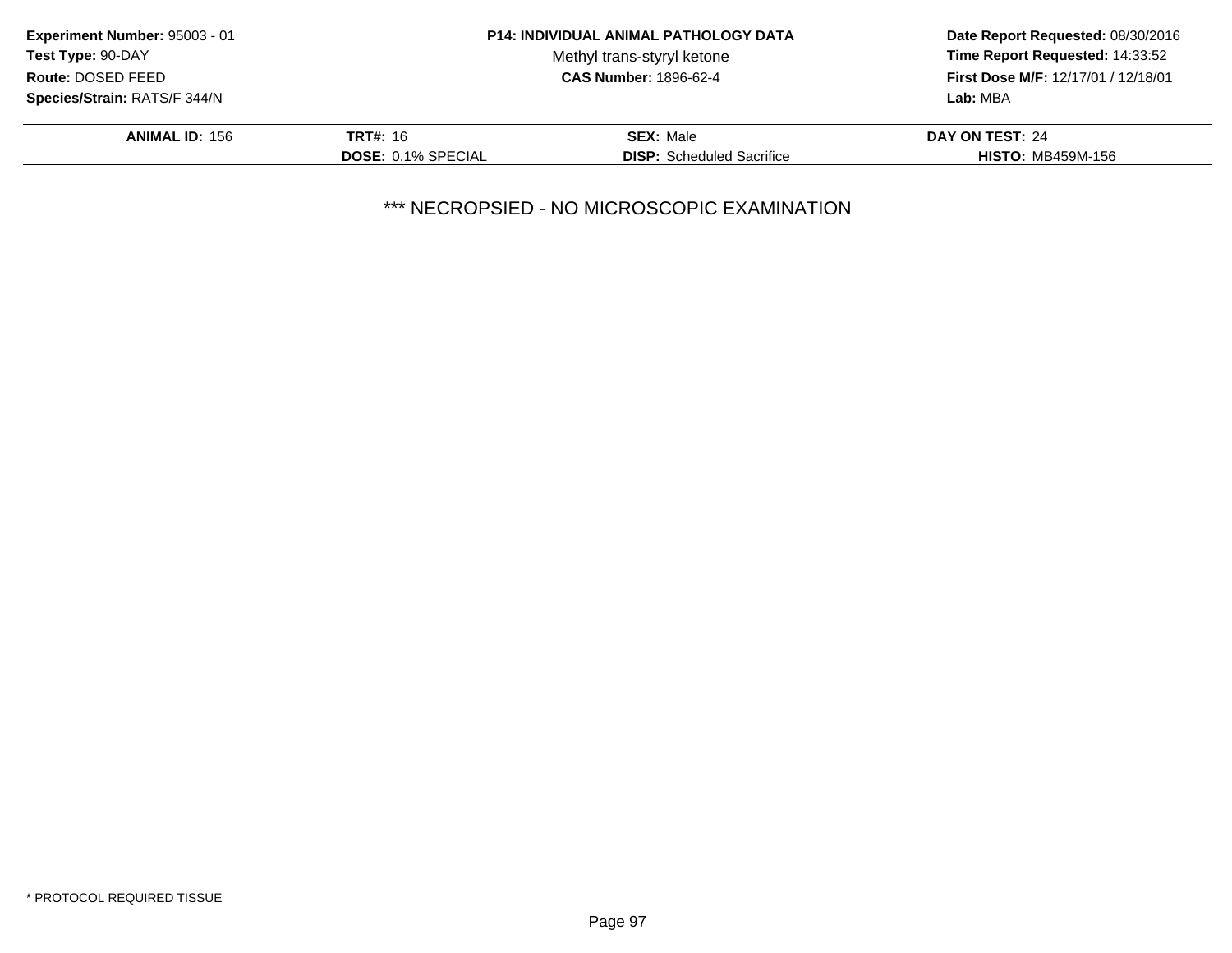| <b>P14: INDIVIDUAL ANIMAL PATHOLOGY DATA</b> | Date Report Requested: 08/30/2016            |
|----------------------------------------------|----------------------------------------------|
| Methyl trans-styryl ketone                   | Time Report Requested: 14:33:52              |
| <b>CAS Number: 1896-62-4</b>                 | First Dose M/F: 12/17/01 / 12/18/01          |
|                                              | Lab: MBA                                     |
| <b>SEX: Male</b>                             | DAY ON TEST: 24                              |
| <b>DISP:</b> Scheduled Sacrifice             | <b>HISTO: MB459M-157</b>                     |
|                                              | <b>TRT#: 16</b><br><b>DOSE: 0.1% SPECIAL</b> |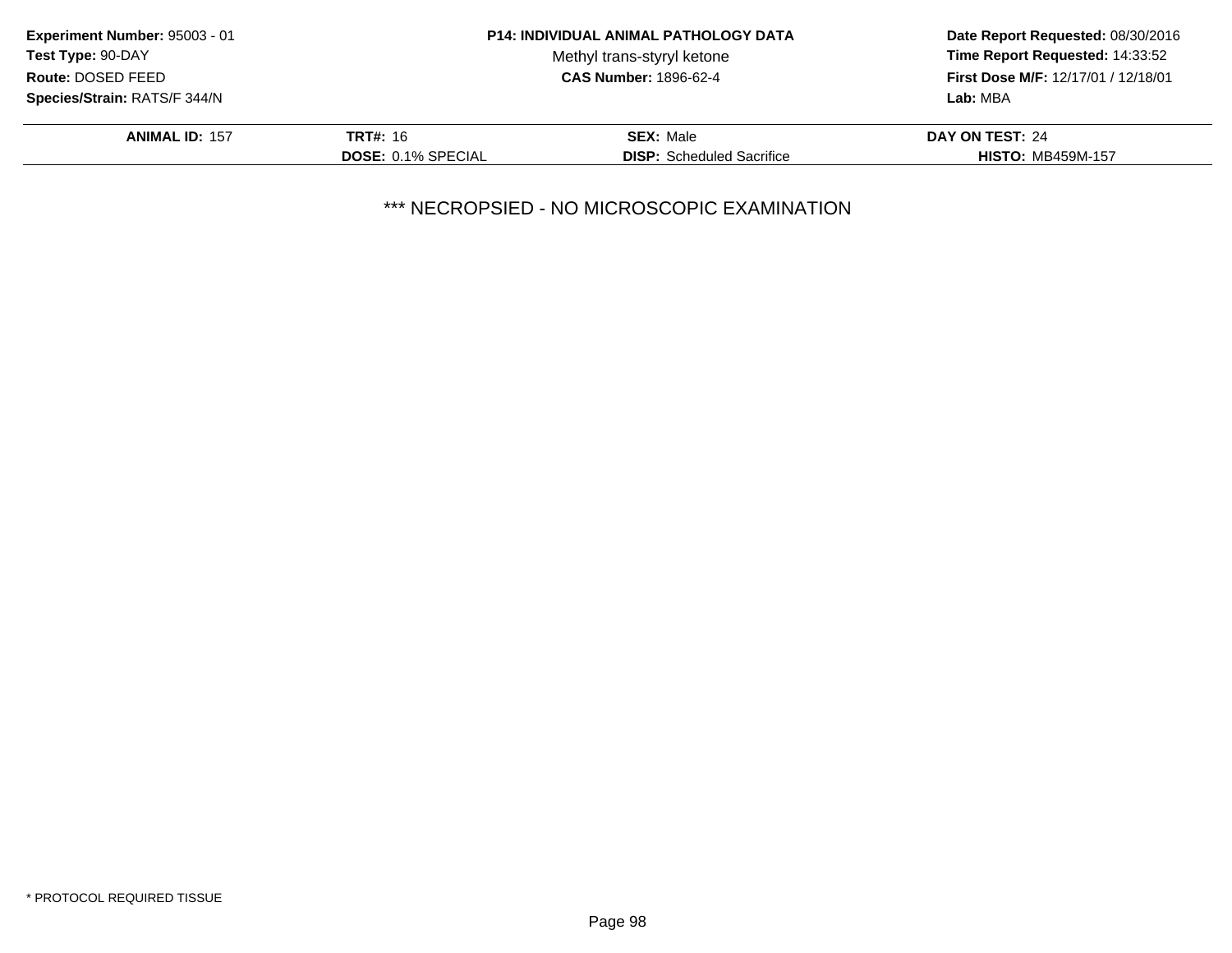| Experiment Number: 95003 - 01 |                           | <b>P14: INDIVIDUAL ANIMAL PATHOLOGY DATA</b> | Date Report Requested: 08/30/2016                                      |
|-------------------------------|---------------------------|----------------------------------------------|------------------------------------------------------------------------|
| <b>Test Type: 90-DAY</b>      |                           | Methyl trans-styryl ketone                   | Time Report Requested: 14:33:52<br>First Dose M/F: 12/17/01 / 12/18/01 |
| Route: DOSED FEED             |                           | <b>CAS Number: 1896-62-4</b>                 |                                                                        |
| Species/Strain: RATS/F 344/N  |                           |                                              | Lab: MBA                                                               |
| <b>ANIMAL ID: 158</b>         | <b>TRT#:</b> 16           | <b>SEX: Male</b>                             | DAY ON TEST: 24                                                        |
|                               | <b>DOSE: 0.1% SPECIAL</b> | <b>DISP:</b> Scheduled Sacrifice             | <b>HISTO: MB459M-158</b>                                               |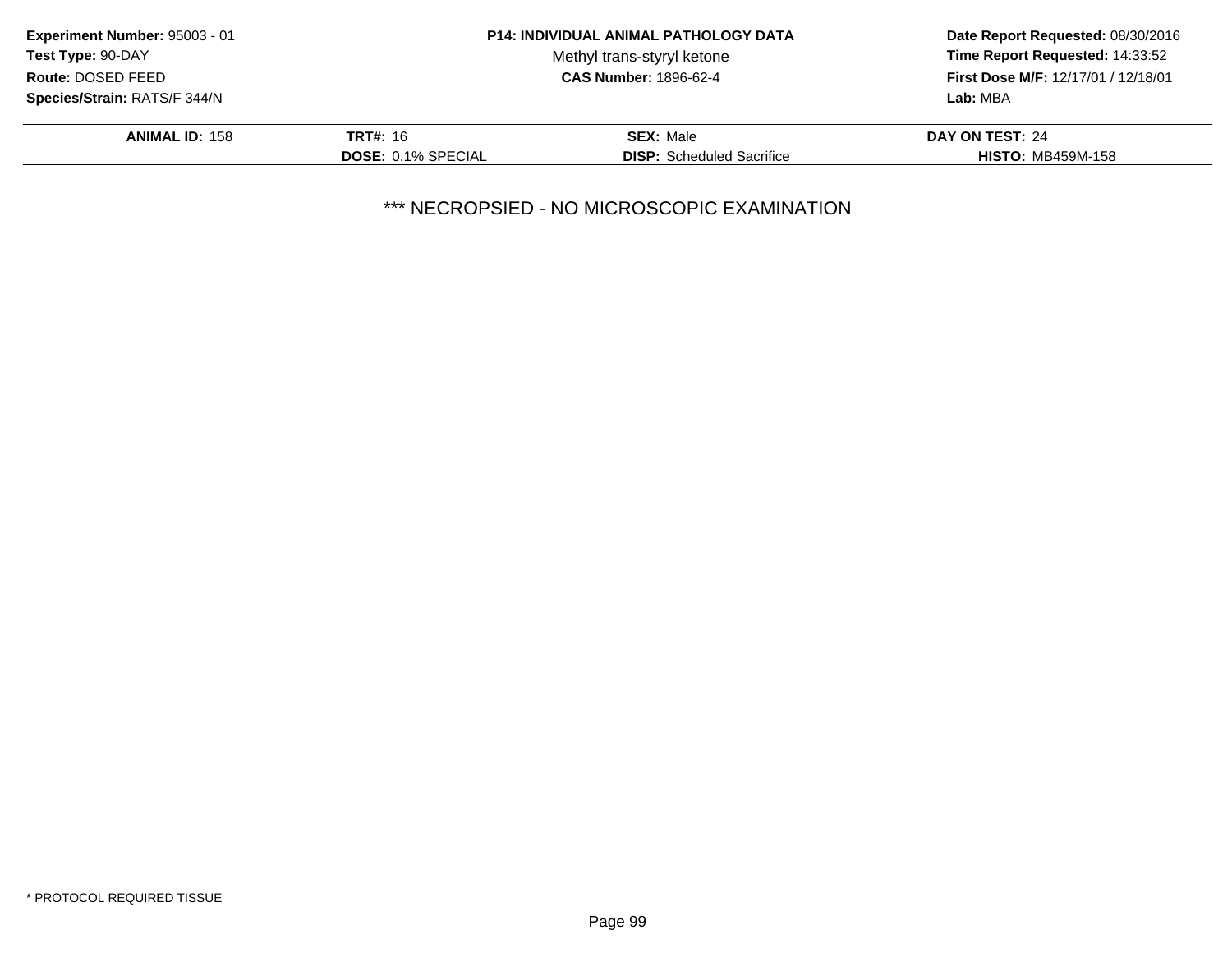| Experiment Number: 95003 - 01 |                           | <b>P14: INDIVIDUAL ANIMAL PATHOLOGY DATA</b> | Date Report Requested: 08/30/2016<br>Time Report Requested: 14:33:52<br>First Dose M/F: 12/17/01 / 12/18/01 |
|-------------------------------|---------------------------|----------------------------------------------|-------------------------------------------------------------------------------------------------------------|
| Test Type: 90-DAY             |                           | Methyl trans-styryl ketone                   |                                                                                                             |
| Route: DOSED FEED             |                           | <b>CAS Number: 1896-62-4</b>                 |                                                                                                             |
| Species/Strain: RATS/F 344/N  |                           |                                              | Lab: MBA                                                                                                    |
| <b>ANIMAL ID: 159</b>         | <b>TRT#:</b> 16           | <b>SEX: Male</b>                             | DAY ON TEST: 24                                                                                             |
|                               | <b>DOSE: 0.1% SPECIAL</b> | <b>DISP:</b> Scheduled Sacrifice             | <b>HISTO: MB459M-159</b>                                                                                    |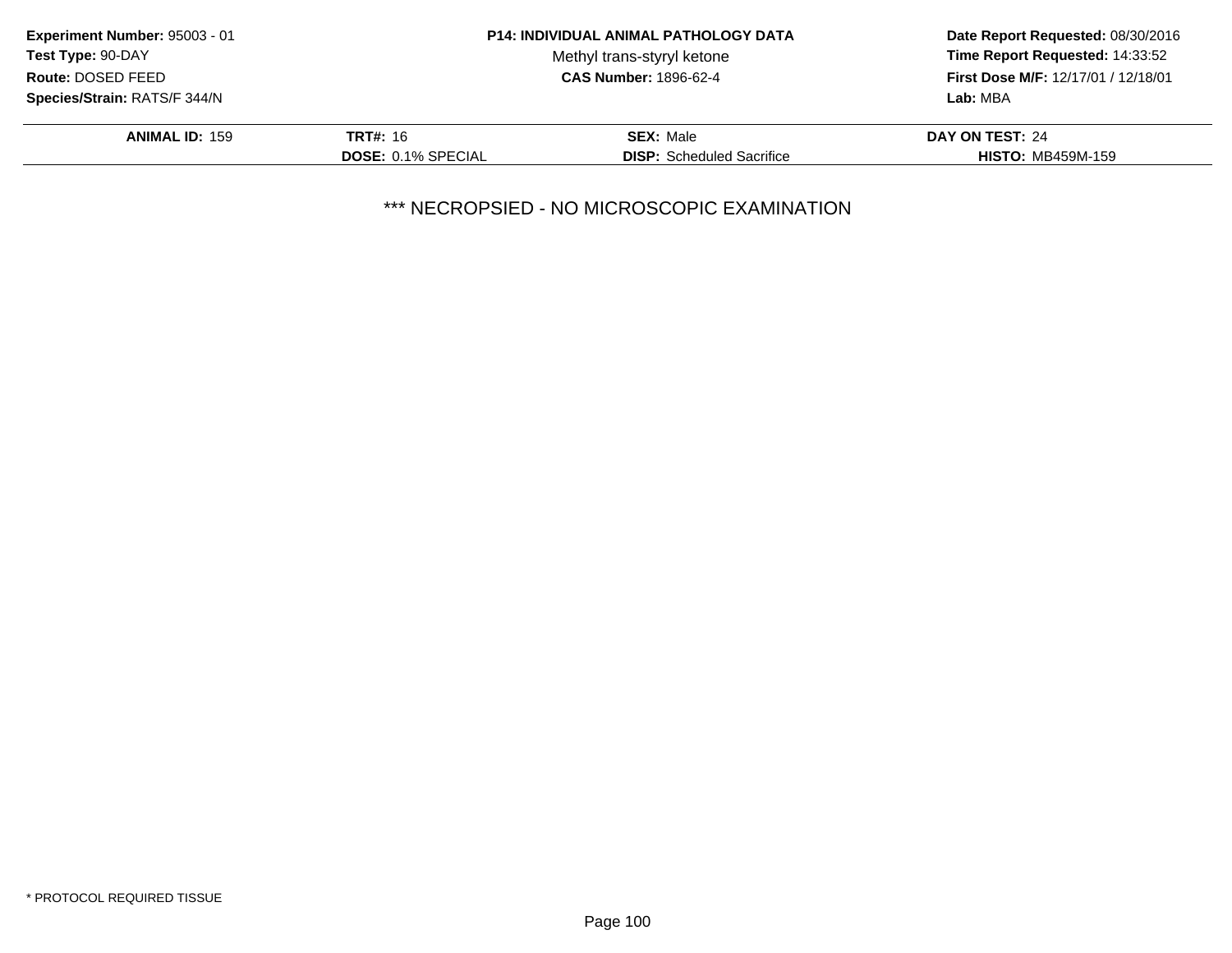| Experiment Number: 95003 - 01       |                           | <b>P14: INDIVIDUAL ANIMAL PATHOLOGY DATA</b> | Date Report Requested: 08/30/2016                                             |
|-------------------------------------|---------------------------|----------------------------------------------|-------------------------------------------------------------------------------|
| <b>Test Type: 90-DAY</b>            |                           | Methyl trans-styryl ketone                   | Time Report Requested: 14:33:52<br><b>First Dose M/F: 12/17/01 / 12/18/01</b> |
| Route: DOSED FEED                   |                           | <b>CAS Number: 1896-62-4</b>                 |                                                                               |
| <b>Species/Strain: RATS/F 344/N</b> |                           |                                              | Lab: MBA                                                                      |
| <b>ANIMAL ID: 160</b>               | <b>TRT#: 16</b>           | <b>SEX: Male</b>                             | DAY ON TEST: 24                                                               |
|                                     | <b>DOSE: 0.1% SPECIAL</b> | <b>DISP:</b> Scheduled Sacrifice             | <b>HISTO: MB459M-160</b>                                                      |
|                                     |                           |                                              |                                                                               |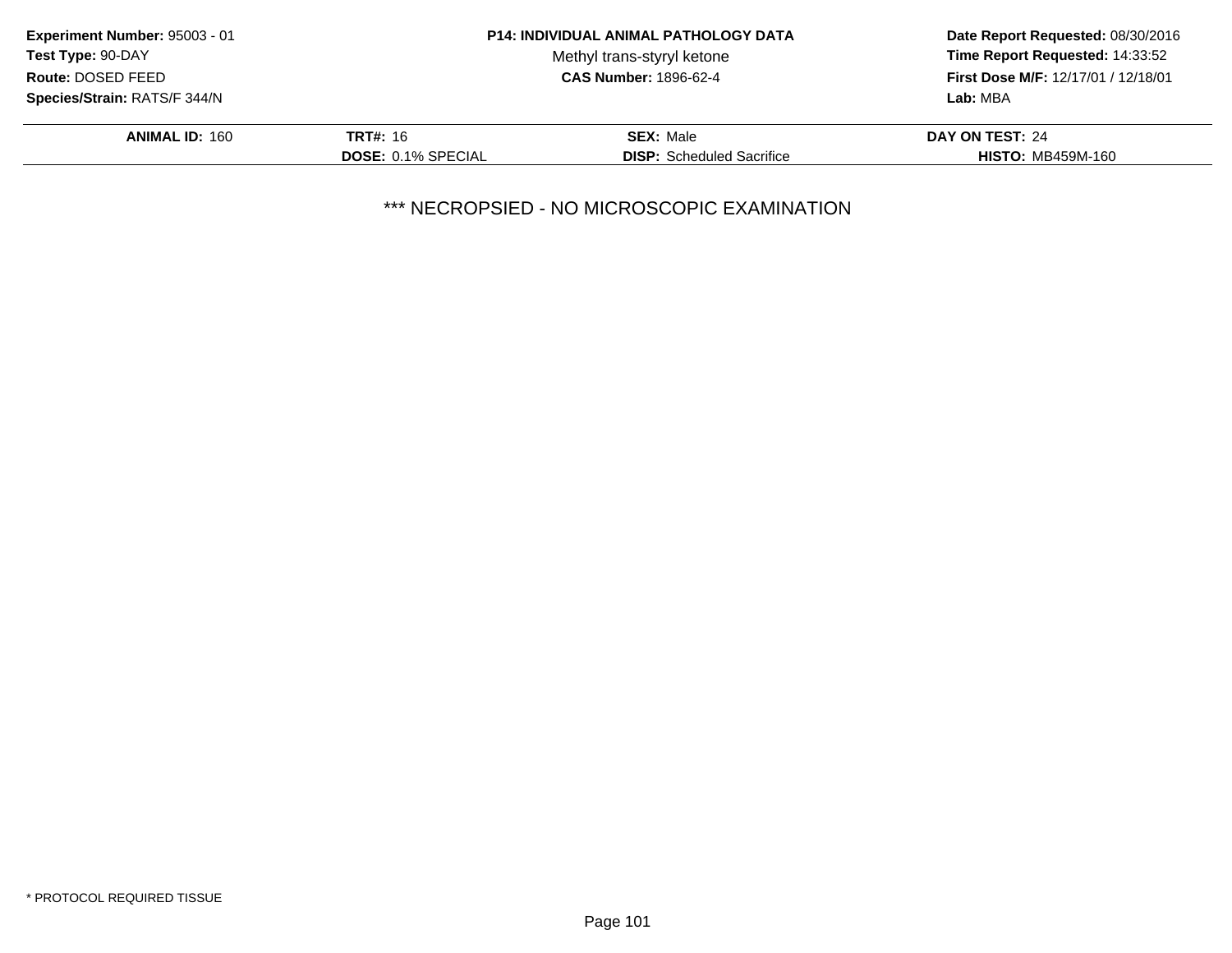| Experiment Number: 95003 - 01       |                           | <b>P14: INDIVIDUAL ANIMAL PATHOLOGY DATA</b> | Date Report Requested: 08/30/2016<br>Time Report Requested: 14:33:52<br><b>First Dose M/F: 12/17/01 / 12/18/01</b> |
|-------------------------------------|---------------------------|----------------------------------------------|--------------------------------------------------------------------------------------------------------------------|
| Test Type: 90-DAY                   |                           | Methyl trans-styryl ketone                   |                                                                                                                    |
| Route: DOSED FEED                   |                           | <b>CAS Number: 1896-62-4</b>                 |                                                                                                                    |
| <b>Species/Strain: RATS/F 344/N</b> |                           |                                              | Lab: MBA                                                                                                           |
| <b>ANIMAL ID: 161</b>               | <b>TRT#: 17</b>           | <b>SEX: Male</b>                             | DAY ON TEST: 24                                                                                                    |
|                                     | <b>DOSE: 0.2% SPECIAL</b> | <b>DISP:</b> Scheduled Sacrifice             | <b>HISTO: MB459M-161</b>                                                                                           |
|                                     |                           |                                              |                                                                                                                    |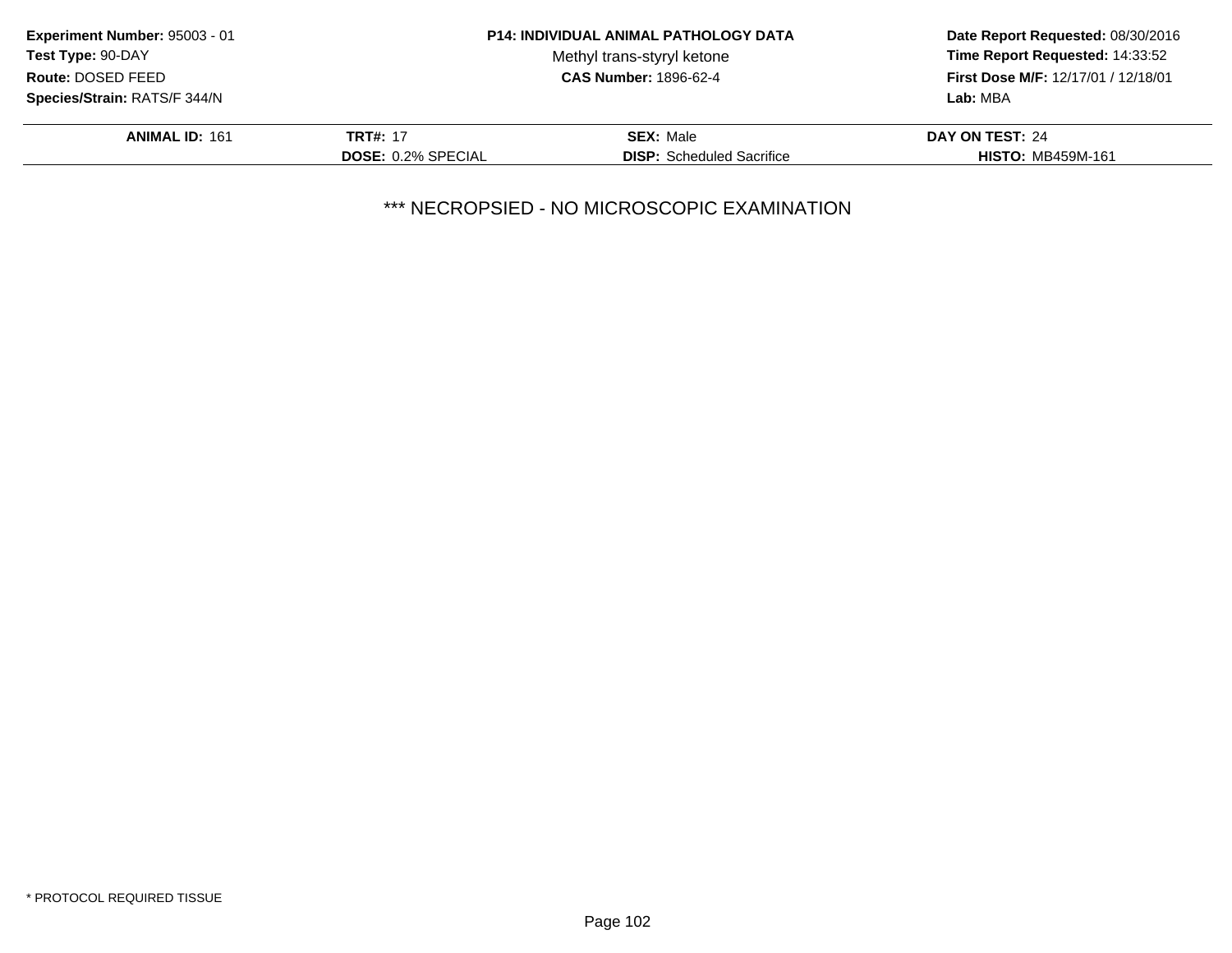| Experiment Number: 95003 - 01 |                           | <b>P14: INDIVIDUAL ANIMAL PATHOLOGY DATA</b> | Date Report Requested: 08/30/2016<br>Time Report Requested: 14:33:52<br>First Dose M/F: 12/17/01 / 12/18/01 |
|-------------------------------|---------------------------|----------------------------------------------|-------------------------------------------------------------------------------------------------------------|
| Test Type: 90-DAY             |                           | Methyl trans-styryl ketone                   |                                                                                                             |
| Route: DOSED FEED             |                           | <b>CAS Number: 1896-62-4</b>                 |                                                                                                             |
| Species/Strain: RATS/F 344/N  |                           |                                              | Lab: MBA                                                                                                    |
| <b>ANIMAL ID: 162</b>         | <b>TRT#: 17</b>           | <b>SEX: Male</b>                             | DAY ON TEST: 24                                                                                             |
|                               | <b>DOSE: 0.2% SPECIAL</b> | <b>DISP:</b> Scheduled Sacrifice             | <b>HISTO: MB459M-162</b>                                                                                    |
|                               |                           |                                              |                                                                                                             |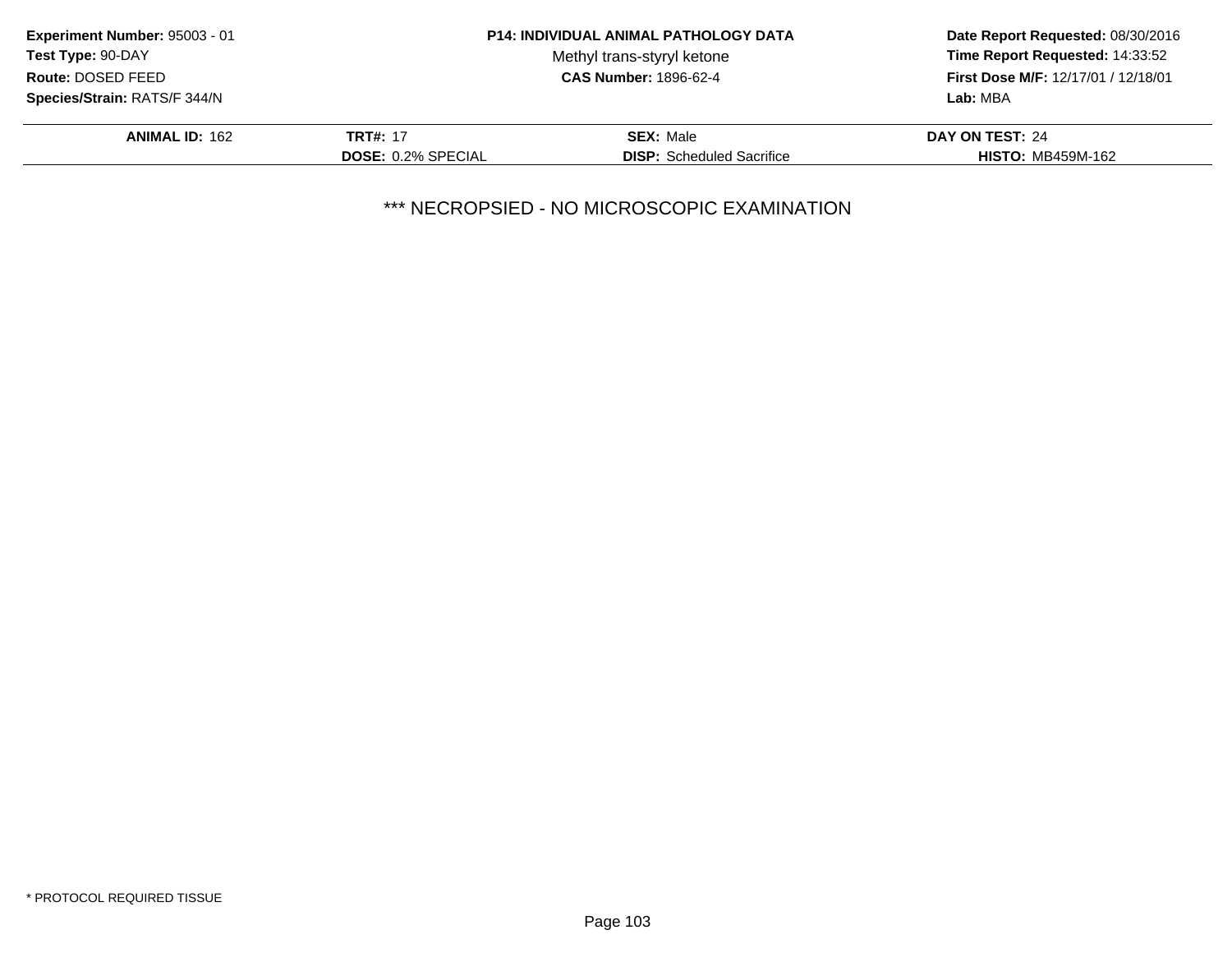| Experiment Number: 95003 - 01 |                           | <b>P14: INDIVIDUAL ANIMAL PATHOLOGY DATA</b> | Date Report Requested: 08/30/2016<br>Time Report Requested: 14:33:52<br>First Dose M/F: 12/17/01 / 12/18/01 |
|-------------------------------|---------------------------|----------------------------------------------|-------------------------------------------------------------------------------------------------------------|
| Test Type: 90-DAY             |                           | Methyl trans-styryl ketone                   |                                                                                                             |
| Route: DOSED FEED             |                           | <b>CAS Number: 1896-62-4</b>                 |                                                                                                             |
| Species/Strain: RATS/F 344/N  |                           |                                              | Lab: MBA                                                                                                    |
| <b>ANIMAL ID: 163</b>         | <b>TRT#: 17</b>           | <b>SEX: Male</b>                             | DAY ON TEST: 24                                                                                             |
|                               | <b>DOSE: 0.2% SPECIAL</b> | <b>DISP:</b> Scheduled Sacrifice             | <b>HISTO: MB459M-163</b>                                                                                    |
|                               |                           |                                              |                                                                                                             |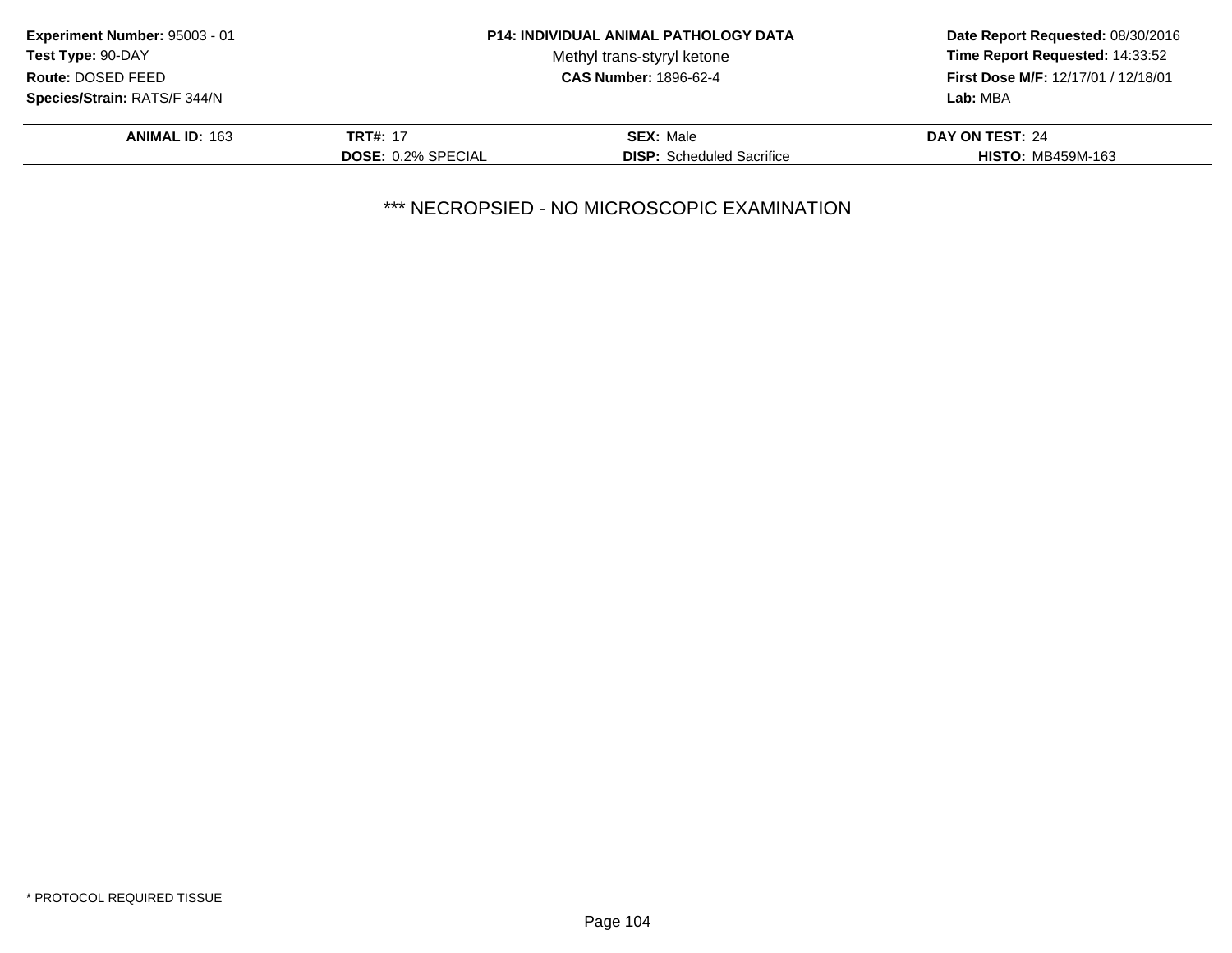| Experiment Number: 95003 - 01 |                           | <b>P14: INDIVIDUAL ANIMAL PATHOLOGY DATA</b> | Date Report Requested: 08/30/2016                                      |
|-------------------------------|---------------------------|----------------------------------------------|------------------------------------------------------------------------|
| Test Type: 90-DAY             |                           | Methyl trans-styryl ketone                   | Time Report Requested: 14:33:52<br>First Dose M/F: 12/17/01 / 12/18/01 |
| Route: DOSED FEED             |                           | <b>CAS Number: 1896-62-4</b>                 |                                                                        |
| Species/Strain: RATS/F 344/N  |                           |                                              | Lab: MBA                                                               |
| <b>ANIMAL ID: 164</b>         | <b>TRT#: 17</b>           | <b>SEX: Male</b>                             | DAY ON TEST: 24                                                        |
|                               | <b>DOSE: 0.2% SPECIAL</b> | <b>DISP:</b> Scheduled Sacrifice             | <b>HISTO: MB459M-164</b>                                               |
|                               |                           |                                              |                                                                        |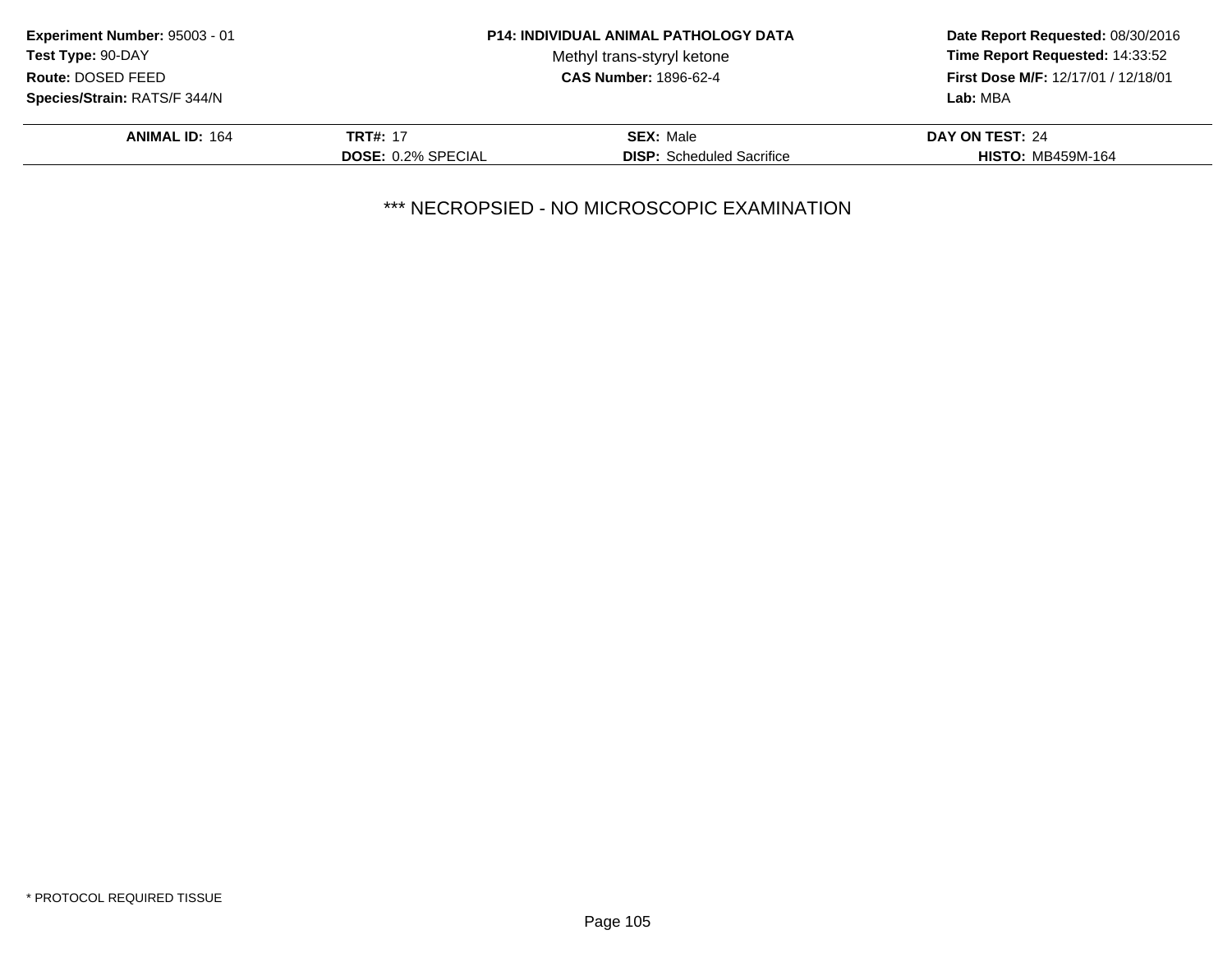|                           |                                  | Date Report Requested: 08/30/2016<br>Time Report Requested: 14:33:52<br>First Dose M/F: 12/17/01 / 12/18/01 |
|---------------------------|----------------------------------|-------------------------------------------------------------------------------------------------------------|
|                           | Methyl trans-styryl ketone       |                                                                                                             |
|                           | <b>CAS Number: 1896-62-4</b>     |                                                                                                             |
|                           |                                  | Lab: MBA                                                                                                    |
| <b>TRT#: 17</b>           | <b>SEX: Male</b>                 | DAY ON TEST: 24                                                                                             |
| <b>DOSE: 0.2% SPECIAL</b> | <b>DISP:</b> Scheduled Sacrifice | <b>HISTO: MB459M-165</b>                                                                                    |
|                           |                                  | <b>P14: INDIVIDUAL ANIMAL PATHOLOGY DATA</b>                                                                |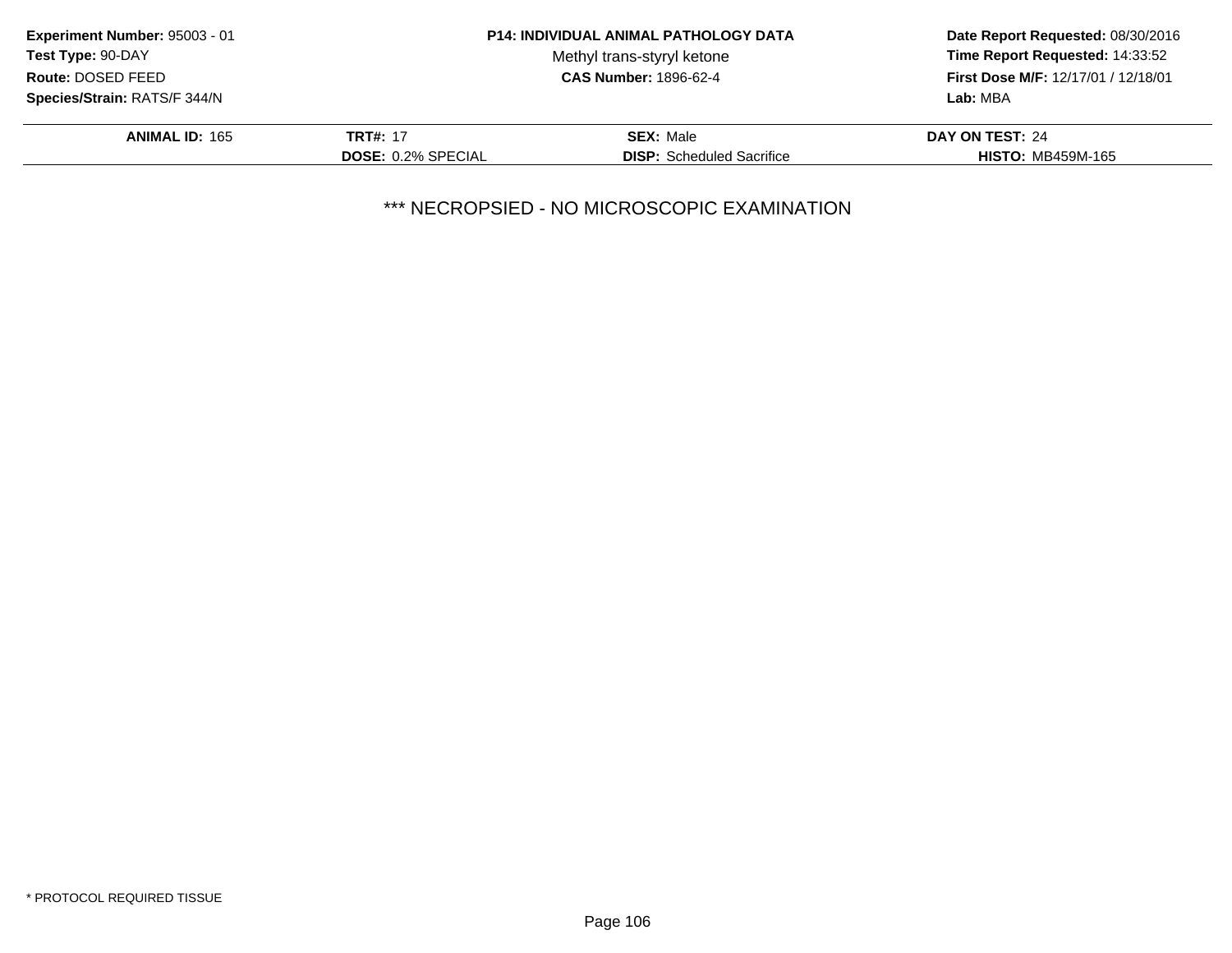| Experiment Number: 95003 - 01 |                           | <b>P14: INDIVIDUAL ANIMAL PATHOLOGY DATA</b> | Date Report Requested: 08/30/2016<br>Time Report Requested: 14:33:52<br>First Dose M/F: 12/17/01 / 12/18/01 |
|-------------------------------|---------------------------|----------------------------------------------|-------------------------------------------------------------------------------------------------------------|
| Test Type: 90-DAY             |                           | Methyl trans-styryl ketone                   |                                                                                                             |
| Route: DOSED FEED             |                           | <b>CAS Number: 1896-62-4</b>                 |                                                                                                             |
| Species/Strain: RATS/F 344/N  |                           |                                              | Lab: MBA                                                                                                    |
| <b>ANIMAL ID: 166</b>         | <b>TRT#: 17</b>           | <b>SEX: Male</b>                             | DAY ON TEST: 24                                                                                             |
|                               | <b>DOSE: 0.2% SPECIAL</b> | <b>DISP:</b> Scheduled Sacrifice             | <b>HISTO: MB459M-166</b>                                                                                    |
|                               |                           |                                              |                                                                                                             |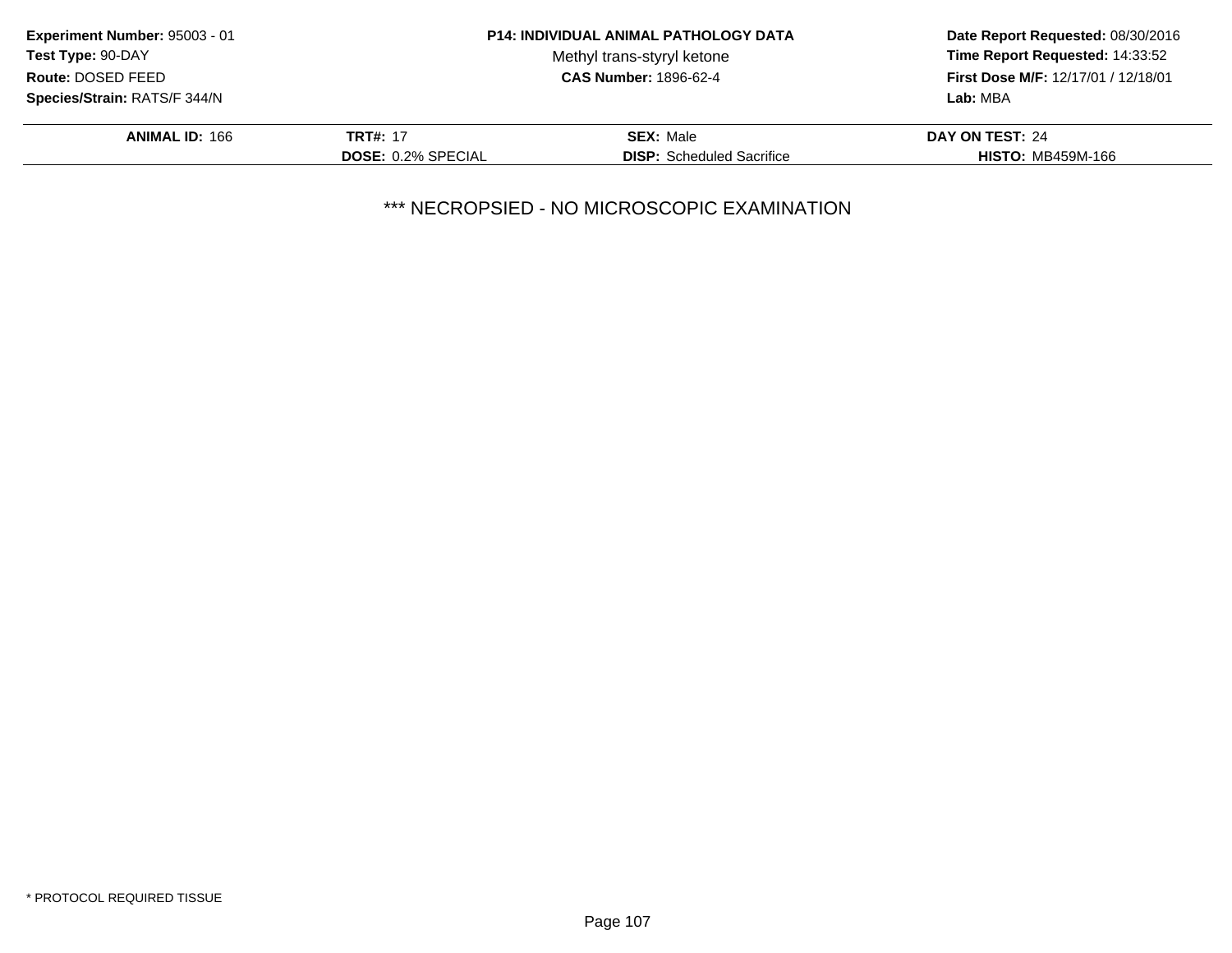|                           |                                  | Date Report Requested: 08/30/2016                                      |
|---------------------------|----------------------------------|------------------------------------------------------------------------|
|                           | Methyl trans-styryl ketone       | Time Report Requested: 14:33:52<br>First Dose M/F: 12/17/01 / 12/18/01 |
|                           | <b>CAS Number: 1896-62-4</b>     |                                                                        |
|                           |                                  | Lab: MBA                                                               |
| <b>TRT#: 17</b>           | <b>SEX: Male</b>                 | DAY ON TEST: 24                                                        |
| <b>DOSE: 0.2% SPECIAL</b> | <b>DISP:</b> Scheduled Sacrifice | <b>HISTO: MB459M-167</b>                                               |
|                           |                                  | <b>P14: INDIVIDUAL ANIMAL PATHOLOGY DATA</b>                           |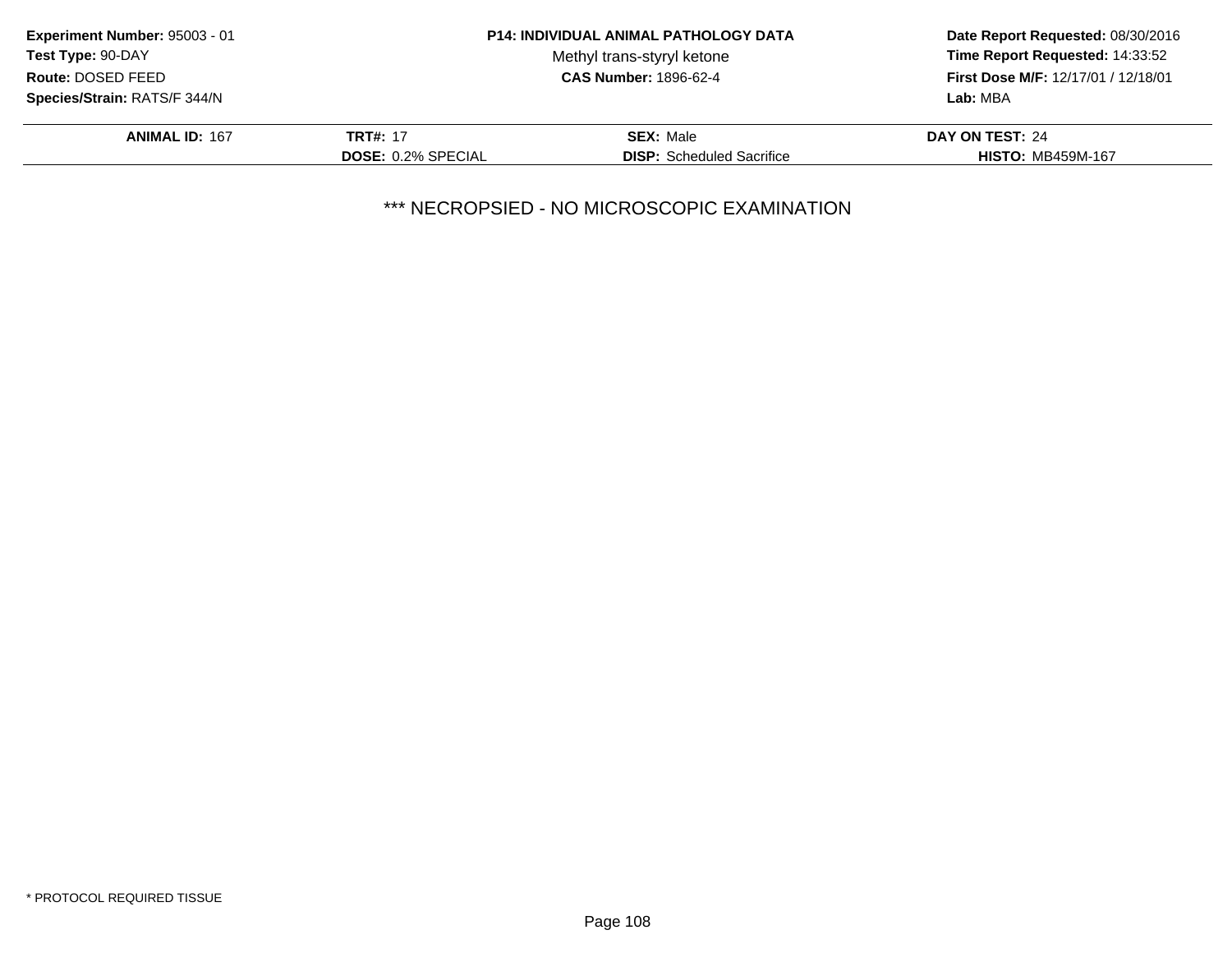|                           |                                  | Date Report Requested: 08/30/2016<br>Time Report Requested: 14:33:52<br>First Dose M/F: 12/17/01 / 12/18/01 |
|---------------------------|----------------------------------|-------------------------------------------------------------------------------------------------------------|
|                           | Methyl trans-styryl ketone       |                                                                                                             |
|                           | <b>CAS Number: 1896-62-4</b>     |                                                                                                             |
|                           |                                  | Lab: MBA                                                                                                    |
| <b>TRT#: 17</b>           | <b>SEX: Male</b>                 | DAY ON TEST: 24                                                                                             |
| <b>DOSE: 0.2% SPECIAL</b> | <b>DISP:</b> Scheduled Sacrifice | <b>HISTO: MB459M-168</b>                                                                                    |
|                           |                                  | <b>P14: INDIVIDUAL ANIMAL PATHOLOGY DATA</b>                                                                |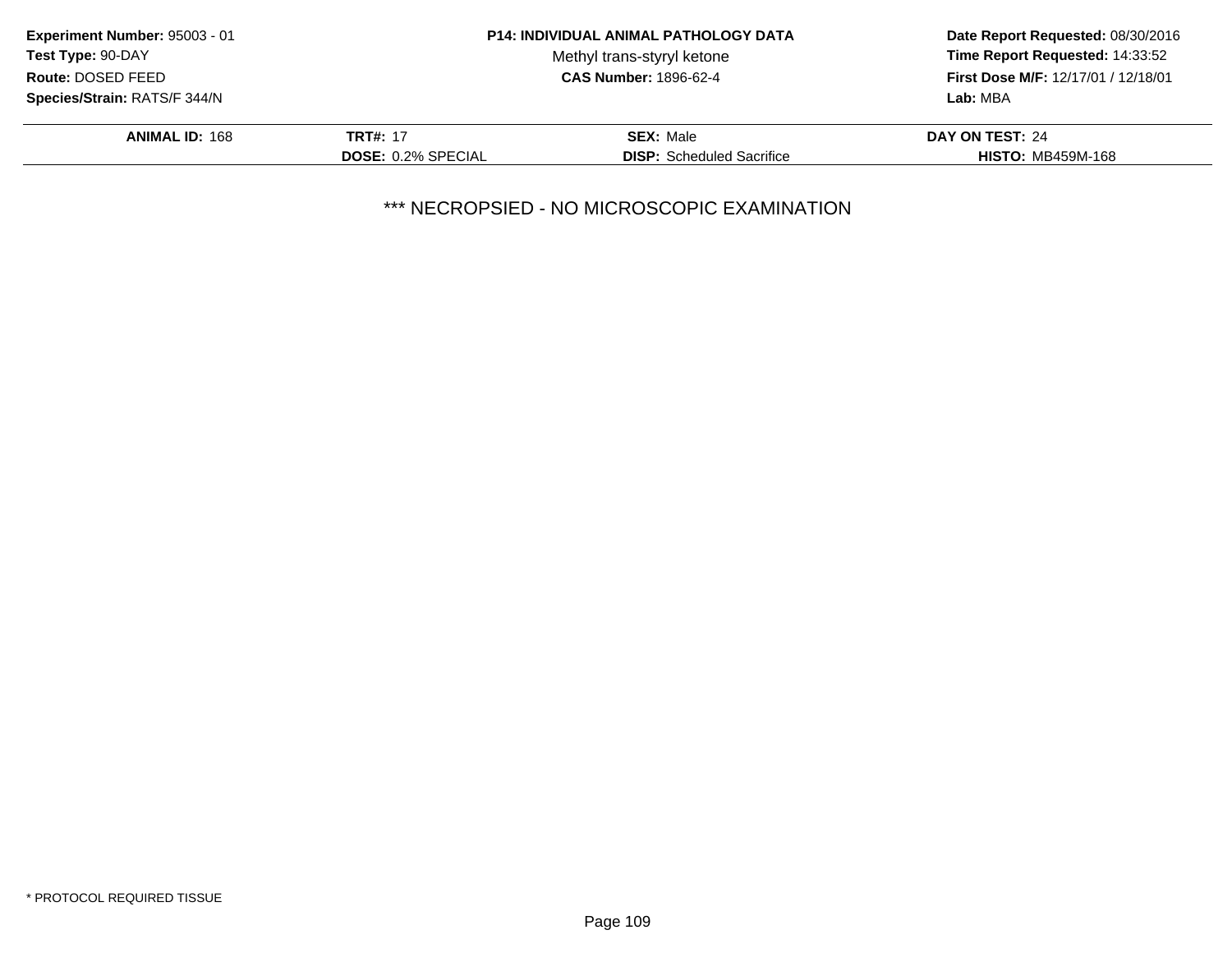|                           |                                  | Date Report Requested: 08/30/2016                                      |
|---------------------------|----------------------------------|------------------------------------------------------------------------|
|                           | Methyl trans-styryl ketone       | Time Report Requested: 14:33:52<br>First Dose M/F: 12/17/01 / 12/18/01 |
|                           | <b>CAS Number: 1896-62-4</b>     |                                                                        |
|                           |                                  | Lab: MBA                                                               |
| <b>TRT#: 17</b>           | <b>SEX: Male</b>                 | DAY ON TEST: 24                                                        |
| <b>DOSE: 0.2% SPECIAL</b> | <b>DISP:</b> Scheduled Sacrifice | <b>HISTO: MB459M-169</b>                                               |
|                           |                                  | <b>P14: INDIVIDUAL ANIMAL PATHOLOGY DATA</b>                           |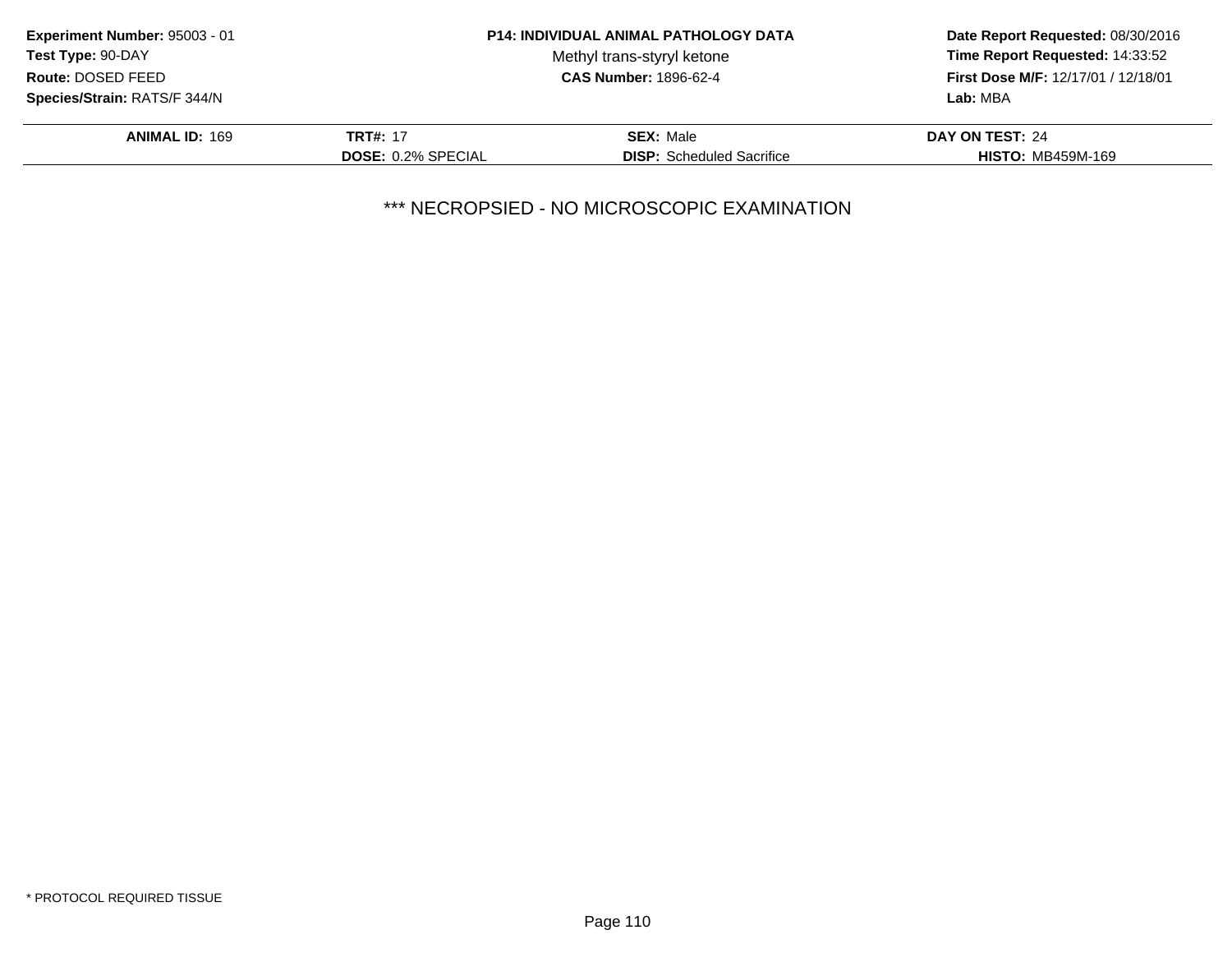| Experiment Number: 95003 - 01                     | <b>P14: INDIVIDUAL ANIMAL PATHOLOGY DATA</b> |                                  | Date Report Requested: 08/30/2016          |
|---------------------------------------------------|----------------------------------------------|----------------------------------|--------------------------------------------|
| Test Type: 90-DAY                                 |                                              | Methyl trans-styryl ketone       | Time Report Requested: 14:33:52            |
| <b>CAS Number: 1896-62-4</b><br>Route: DOSED FEED |                                              |                                  | <b>First Dose M/F: 12/17/01 / 12/18/01</b> |
| <b>Species/Strain: RATS/F 344/N</b>               |                                              |                                  | Lab: MBA                                   |
| <b>ANIMAL ID: 170</b>                             | <b>TRT#: 17</b>                              | <b>SEX: Male</b>                 | DAY ON TEST: 24                            |
|                                                   | <b>DOSE: 0.2% SPECIAL</b>                    | <b>DISP:</b> Scheduled Sacrifice | <b>HISTO: MB459M-170</b>                   |
|                                                   |                                              |                                  |                                            |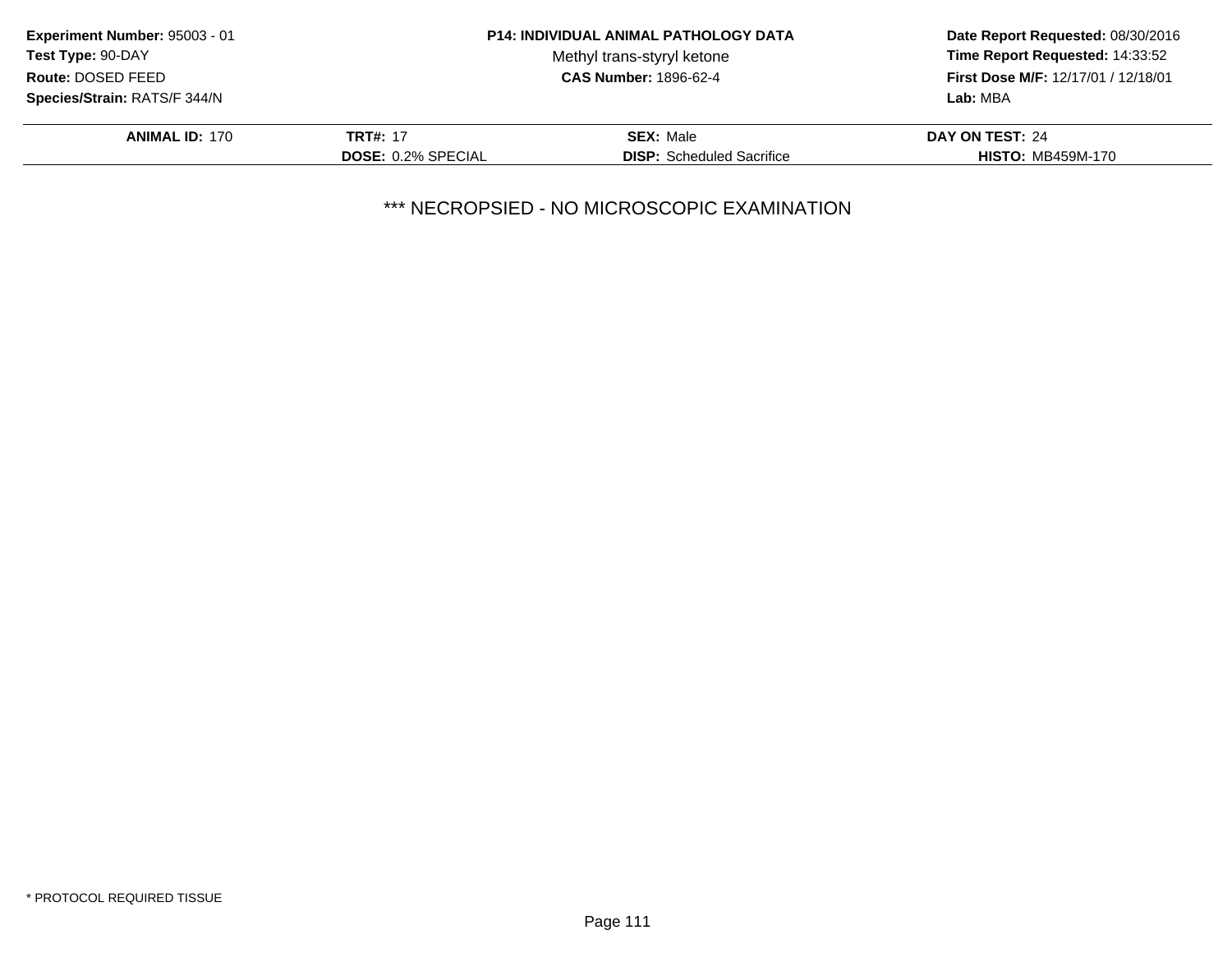| Experiment Number: 95003 - 01       |                           | <b>P14: INDIVIDUAL ANIMAL PATHOLOGY DATA</b> | Date Report Requested: 08/30/2016<br>Time Report Requested: 14:33:52<br><b>First Dose M/F: 12/17/01 / 12/18/01</b> |
|-------------------------------------|---------------------------|----------------------------------------------|--------------------------------------------------------------------------------------------------------------------|
| Test Type: 90-DAY                   |                           | Methyl trans-styryl ketone                   |                                                                                                                    |
| Route: DOSED FEED                   |                           | <b>CAS Number: 1896-62-4</b>                 |                                                                                                                    |
| <b>Species/Strain: RATS/F 344/N</b> |                           |                                              | Lab: MBA                                                                                                           |
| <b>ANIMAL ID: 171</b>               | <b>TRT#: 18</b>           | <b>SEX: Male</b>                             | DAY ON TEST: 24                                                                                                    |
|                                     | <b>DOSE: 0.4% SPECIAL</b> | <b>DISP:</b> Scheduled Sacrifice             | <b>HISTO: MB459M-171</b>                                                                                           |
|                                     |                           |                                              |                                                                                                                    |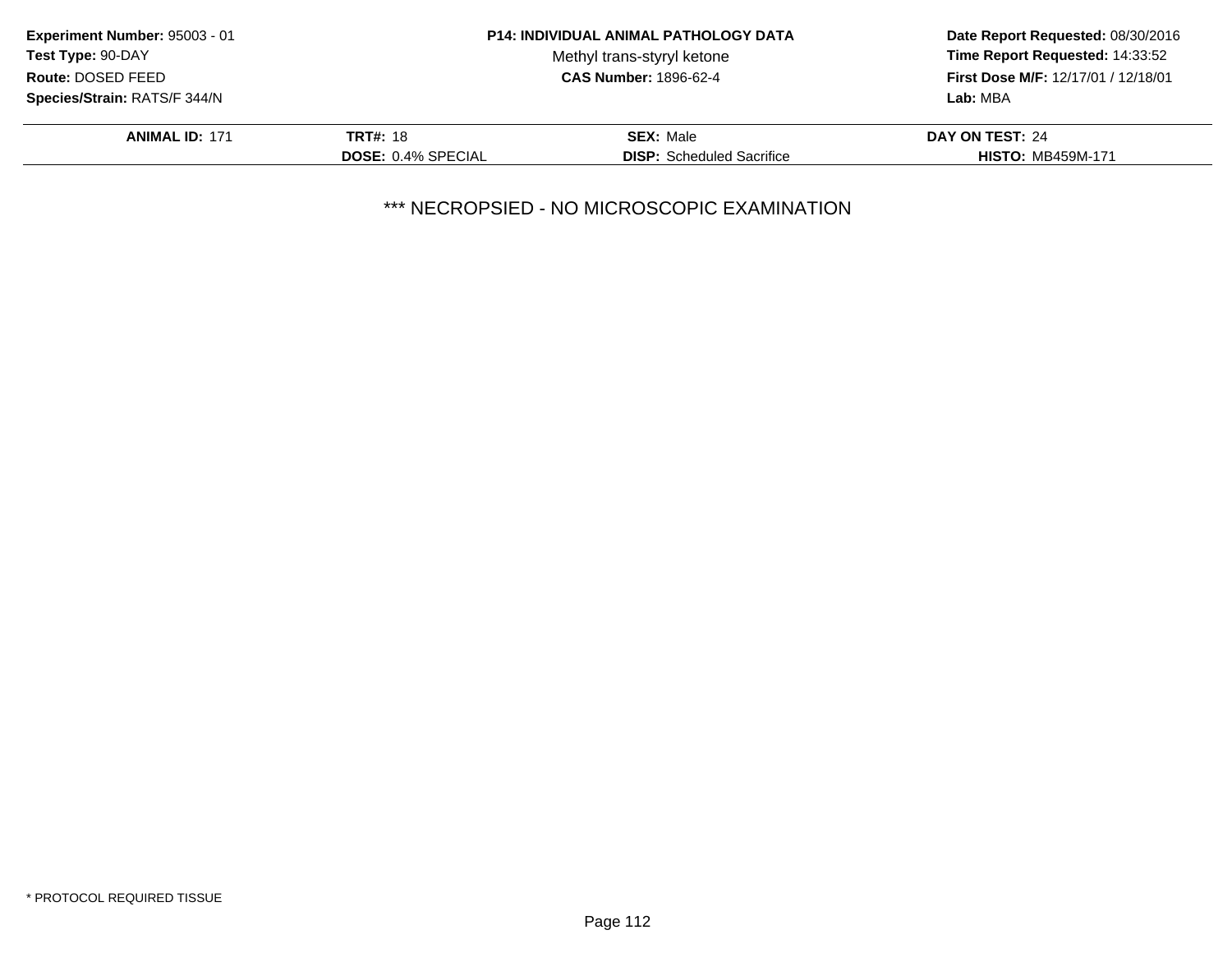|                           |                                  | Date Report Requested: 08/30/2016<br>Time Report Requested: 14:33:52<br>First Dose M/F: 12/17/01 / 12/18/01 |
|---------------------------|----------------------------------|-------------------------------------------------------------------------------------------------------------|
|                           | Methyl trans-styryl ketone       |                                                                                                             |
|                           | <b>CAS Number: 1896-62-4</b>     |                                                                                                             |
|                           |                                  | Lab: MBA                                                                                                    |
| <b>TRT#: 18</b>           | <b>SEX: Male</b>                 | DAY ON TEST: 24                                                                                             |
| <b>DOSE: 0.4% SPECIAL</b> | <b>DISP:</b> Scheduled Sacrifice | <b>HISTO: MB459M-172</b>                                                                                    |
|                           |                                  | <b>P14: INDIVIDUAL ANIMAL PATHOLOGY DATA</b>                                                                |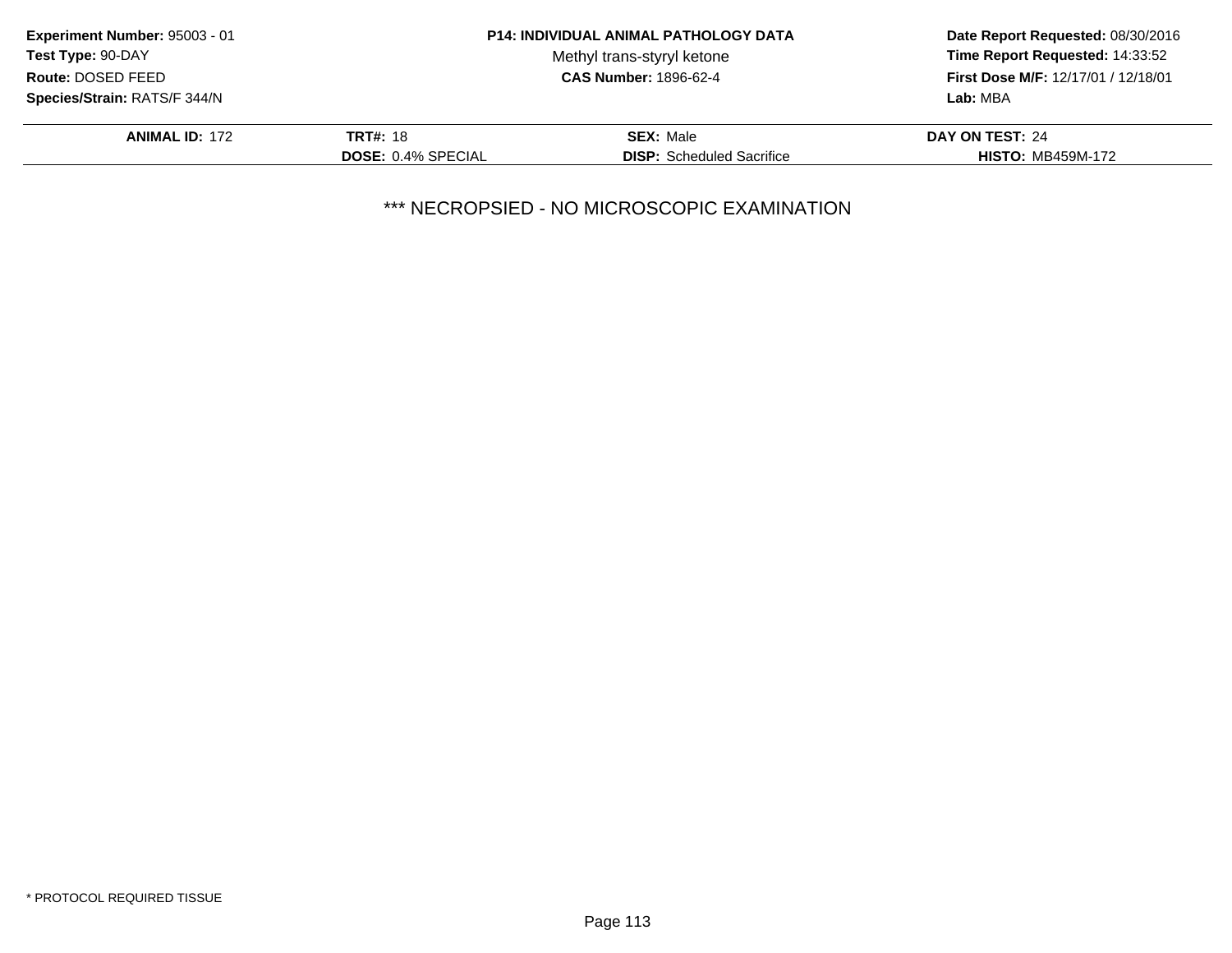|                           |                                  | Date Report Requested: 08/30/2016<br>Time Report Requested: 14:33:52<br>First Dose M/F: 12/17/01 / 12/18/01 |
|---------------------------|----------------------------------|-------------------------------------------------------------------------------------------------------------|
|                           | Methyl trans-styryl ketone       |                                                                                                             |
|                           | <b>CAS Number: 1896-62-4</b>     |                                                                                                             |
|                           |                                  | Lab: MBA                                                                                                    |
| <b>TRT#: 18</b>           | <b>SEX: Male</b>                 | DAY ON TEST: 24                                                                                             |
| <b>DOSE: 0.4% SPECIAL</b> | <b>DISP:</b> Scheduled Sacrifice | <b>HISTO: MB459M-173</b>                                                                                    |
|                           |                                  | <b>P14: INDIVIDUAL ANIMAL PATHOLOGY DATA</b>                                                                |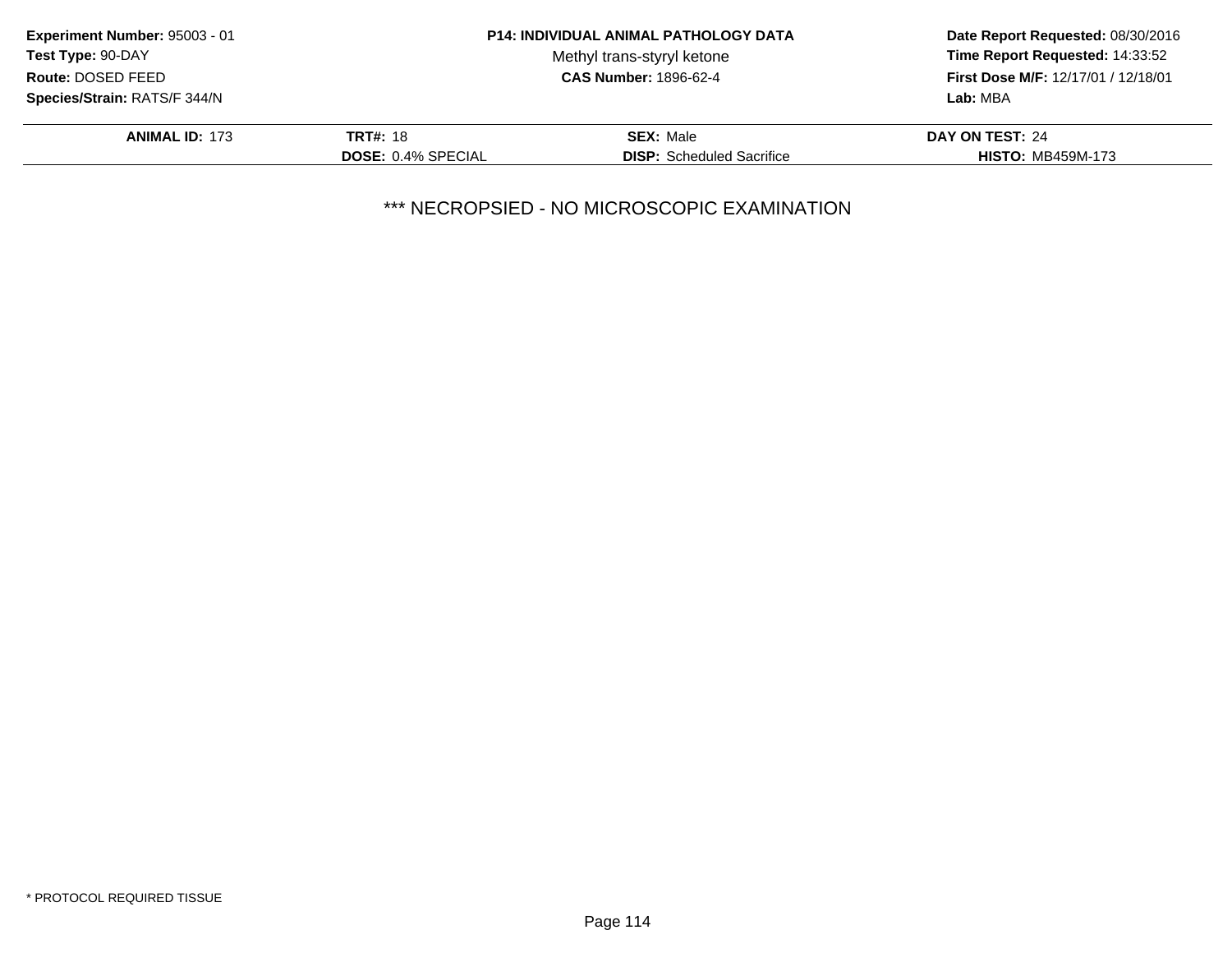| Experiment Number: 95003 - 01 |                           | <b>P14: INDIVIDUAL ANIMAL PATHOLOGY DATA</b> | Date Report Requested: 08/30/2016<br>Time Report Requested: 14:33:52 |
|-------------------------------|---------------------------|----------------------------------------------|----------------------------------------------------------------------|
| Test Type: 90-DAY             |                           | Methyl trans-styryl ketone                   |                                                                      |
| Route: DOSED FEED             |                           | <b>CAS Number: 1896-62-4</b>                 | First Dose M/F: 12/17/01 / 12/18/01                                  |
| Species/Strain: RATS/F 344/N  |                           |                                              | Lab: MBA                                                             |
| <b>ANIMAL ID: 174</b>         | <b>TRT#: 18</b>           | <b>SEX: Male</b>                             | DAY ON TEST: 24                                                      |
|                               | <b>DOSE: 0.4% SPECIAL</b> | <b>DISP:</b> Scheduled Sacrifice             | <b>HISTO: MB459M-174</b>                                             |
|                               |                           |                                              |                                                                      |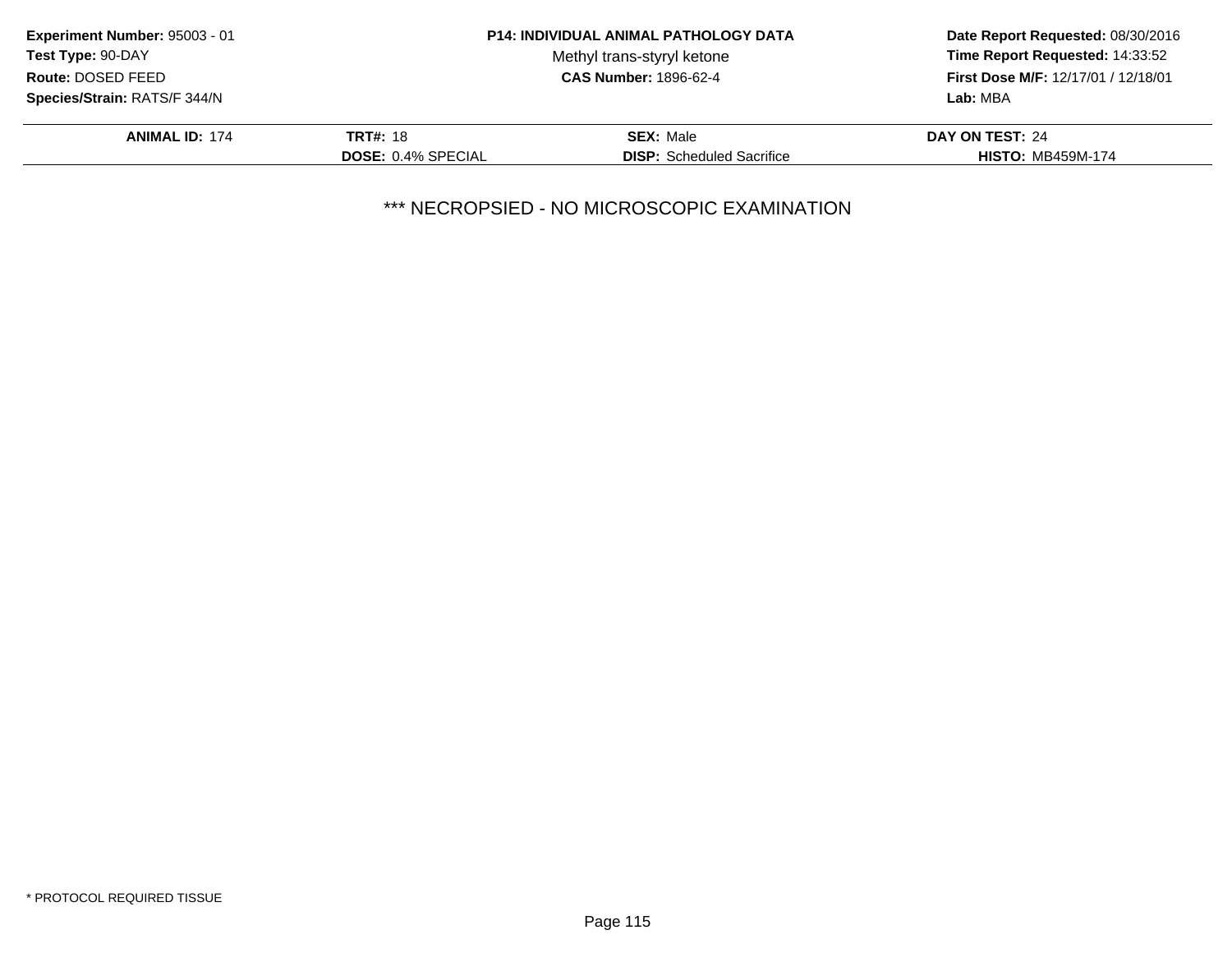| Time Report Requested: 14:33:52     |
|-------------------------------------|
| First Dose M/F: 12/17/01 / 12/18/01 |
|                                     |
|                                     |
| <b>HISTO: MB459M-175</b>            |
|                                     |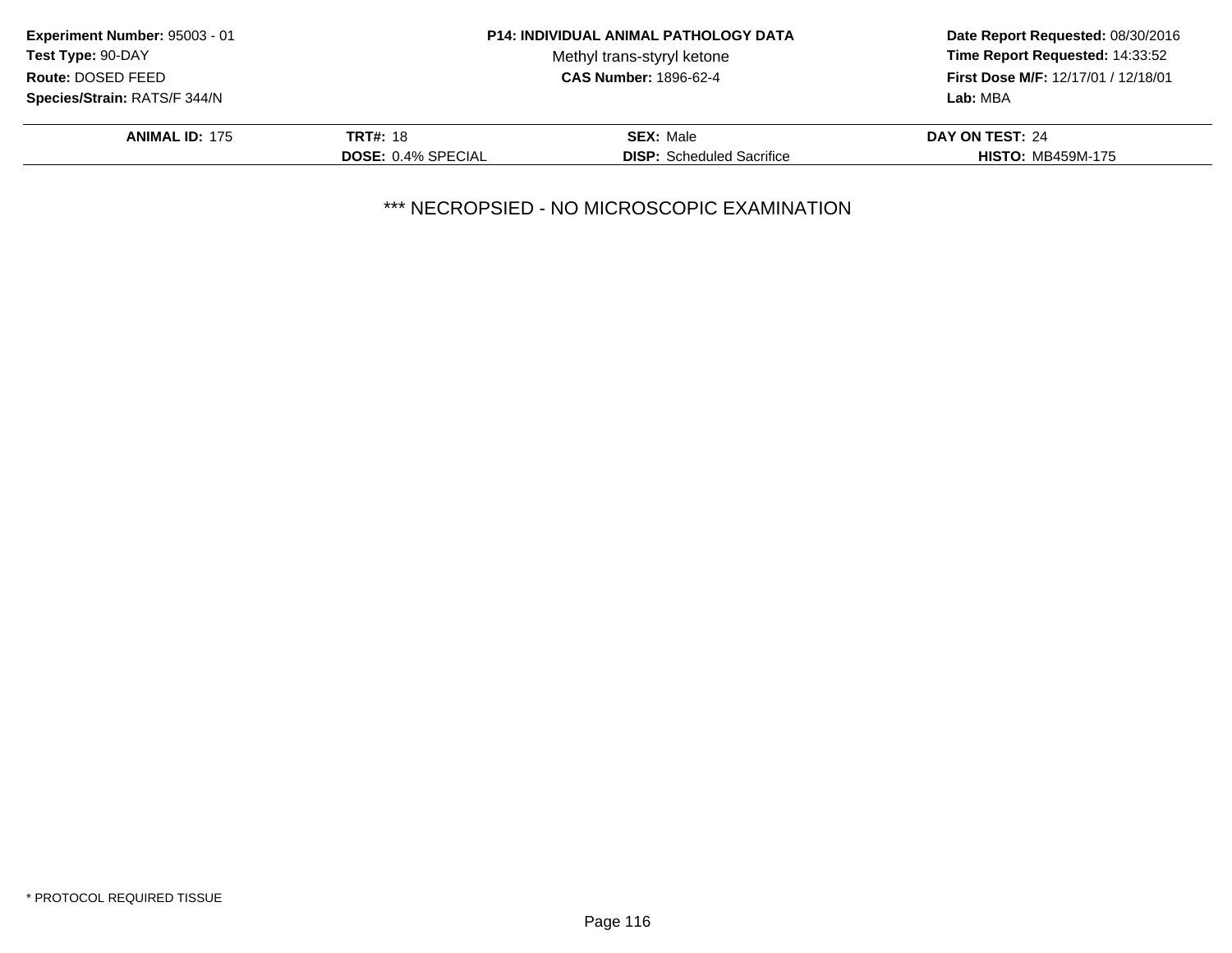| Experiment Number: 95003 - 01 |                           | <b>P14: INDIVIDUAL ANIMAL PATHOLOGY DATA</b> | Date Report Requested: 08/30/2016<br>Time Report Requested: 14:33:52<br>First Dose M/F: 12/17/01 / 12/18/01 |
|-------------------------------|---------------------------|----------------------------------------------|-------------------------------------------------------------------------------------------------------------|
| Test Type: 90-DAY             |                           | Methyl trans-styryl ketone                   |                                                                                                             |
| Route: DOSED FEED             |                           | <b>CAS Number: 1896-62-4</b>                 |                                                                                                             |
| Species/Strain: RATS/F 344/N  |                           |                                              | Lab: MBA                                                                                                    |
| <b>ANIMAL ID: 176</b>         | <b>TRT#: 18</b>           | <b>SEX: Male</b>                             | DAY ON TEST: 24                                                                                             |
|                               | <b>DOSE: 0.4% SPECIAL</b> | <b>DISP:</b> Scheduled Sacrifice             | <b>HISTO: MB459M-176</b>                                                                                    |
|                               |                           |                                              |                                                                                                             |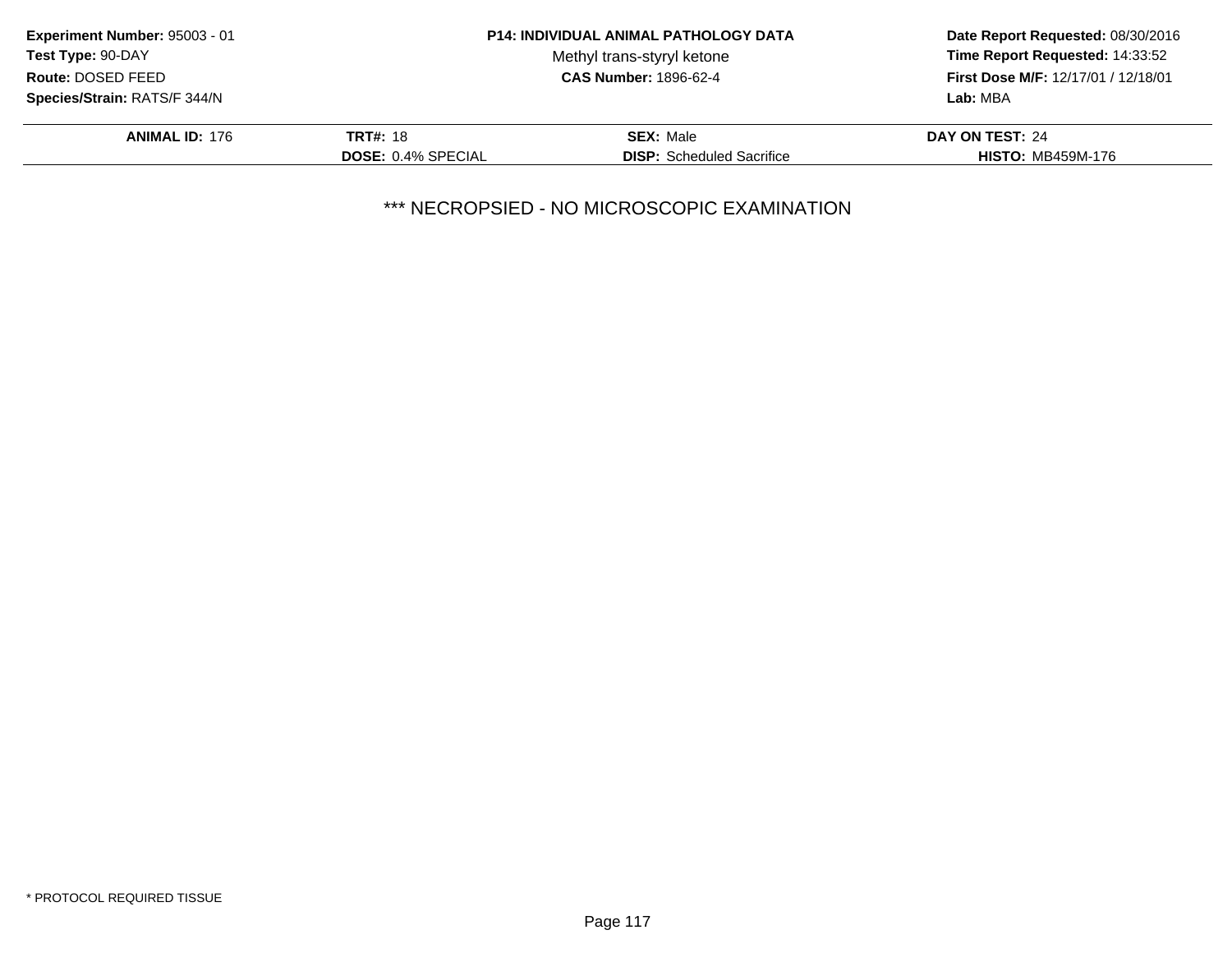| Experiment Number: 95003 - 01                     | <b>P14: INDIVIDUAL ANIMAL PATHOLOGY DATA</b> |                                            | Date Report Requested: 08/30/2016 |
|---------------------------------------------------|----------------------------------------------|--------------------------------------------|-----------------------------------|
| Test Type: 90-DAY                                 |                                              | Methyl trans-styryl ketone                 | Time Report Requested: 14:33:52   |
| <b>CAS Number: 1896-62-4</b><br>Route: DOSED FEED |                                              | <b>First Dose M/F: 12/17/01 / 12/18/01</b> |                                   |
| <b>Species/Strain: RATS/F 344/N</b>               |                                              |                                            | Lab: MBA                          |
| <b>ANIMAL ID: 177</b>                             | <b>TRT#: 18</b>                              | <b>SEX: Male</b>                           | DAY ON TEST: 24                   |
|                                                   | <b>DOSE: 0.4% SPECIAL</b>                    | <b>DISP:</b> Scheduled Sacrifice           | <b>HISTO: MB459M-177</b>          |
|                                                   |                                              |                                            |                                   |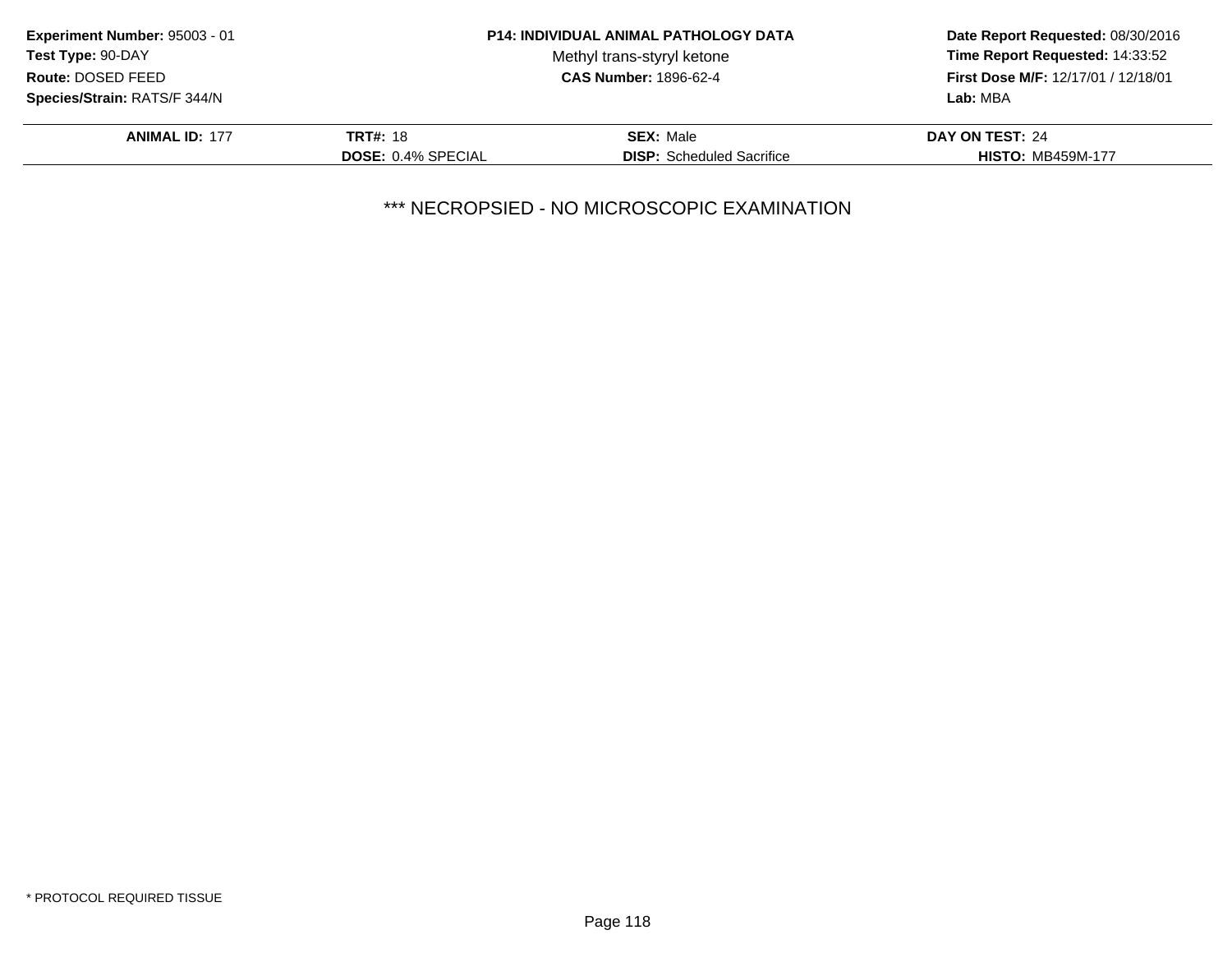| Time Report Requested: 14:33:52<br>First Dose M/F: 12/17/01 / 12/18/01 |
|------------------------------------------------------------------------|
|                                                                        |
| DAY ON TEST: 24                                                        |
| <b>HISTO: MB459M-178</b>                                               |
|                                                                        |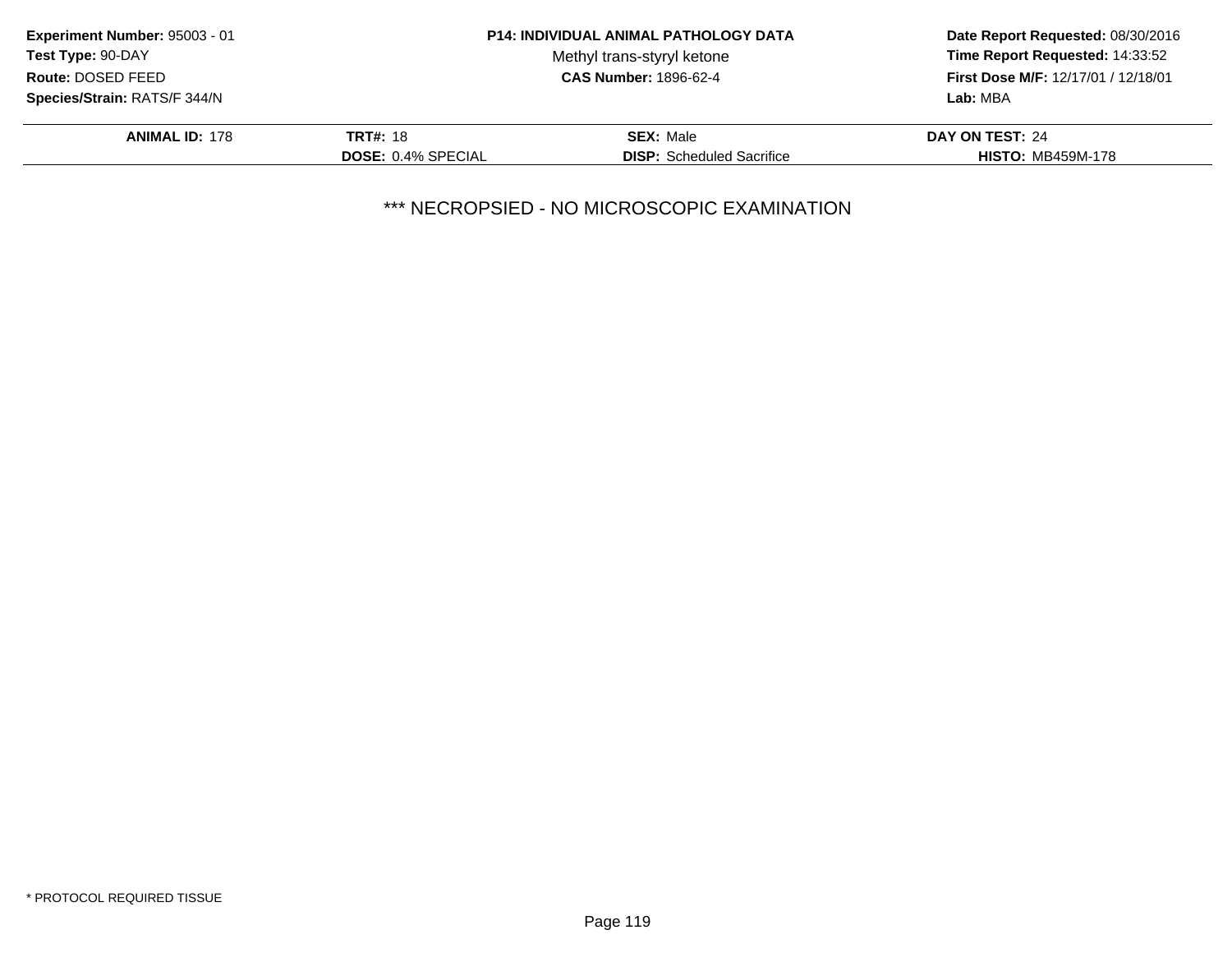| Experiment Number: 95003 - 01 |                           | <b>P14: INDIVIDUAL ANIMAL PATHOLOGY DATA</b> | Date Report Requested: 08/30/2016                                      |
|-------------------------------|---------------------------|----------------------------------------------|------------------------------------------------------------------------|
| Test Type: 90-DAY             |                           | Methyl trans-styryl ketone                   | Time Report Requested: 14:33:52<br>First Dose M/F: 12/17/01 / 12/18/01 |
| Route: DOSED FEED             |                           | <b>CAS Number: 1896-62-4</b>                 |                                                                        |
| Species/Strain: RATS/F 344/N  |                           |                                              | Lab: MBA                                                               |
| <b>ANIMAL ID: 179</b>         | <b>TRT#: 18</b>           | <b>SEX: Male</b>                             | DAY ON TEST: 24                                                        |
|                               | <b>DOSE: 0.4% SPECIAL</b> | <b>DISP:</b> Scheduled Sacrifice             | <b>HISTO: MB459M-179</b>                                               |
|                               |                           |                                              |                                                                        |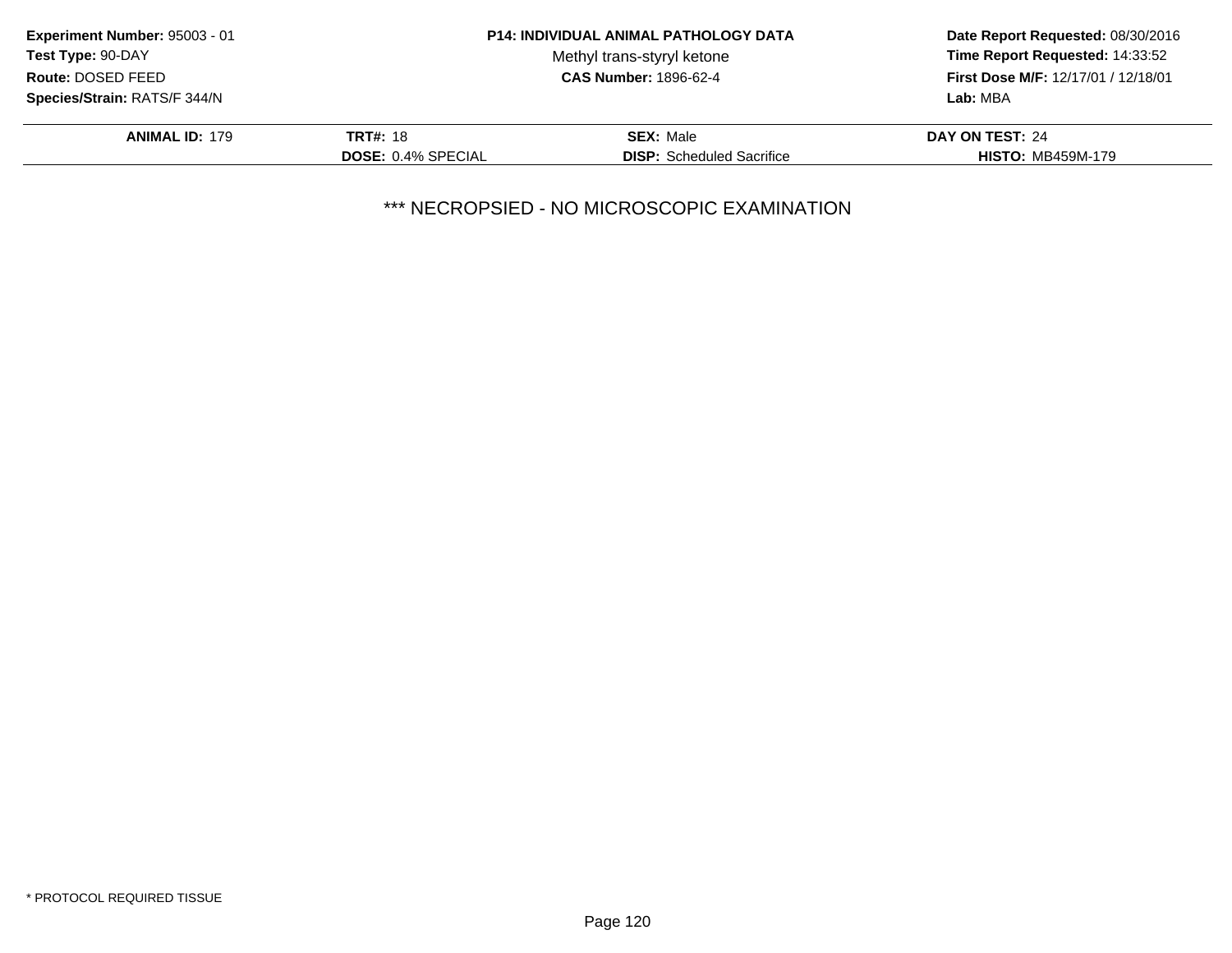|                                                                                   |                                  | Date Report Requested: 08/30/2016            |  |
|-----------------------------------------------------------------------------------|----------------------------------|----------------------------------------------|--|
|                                                                                   | Methyl trans-styryl ketone       | Time Report Requested: 14:33:52              |  |
| <b>CAS Number: 1896-62-4</b><br>Route: DOSED FEED<br>Species/Strain: RATS/F 344/N |                                  | First Dose M/F: 12/17/01 / 12/18/01          |  |
|                                                                                   |                                  | Lab: MBA                                     |  |
| <b>TRT#: 18</b>                                                                   | <b>SEX: Male</b>                 | DAY ON TEST: 24                              |  |
| <b>DOSE: 0.4% SPECIAL</b>                                                         | <b>DISP:</b> Scheduled Sacrifice | <b>HISTO: MB459M-180</b>                     |  |
|                                                                                   |                                  | <b>P14: INDIVIDUAL ANIMAL PATHOLOGY DATA</b> |  |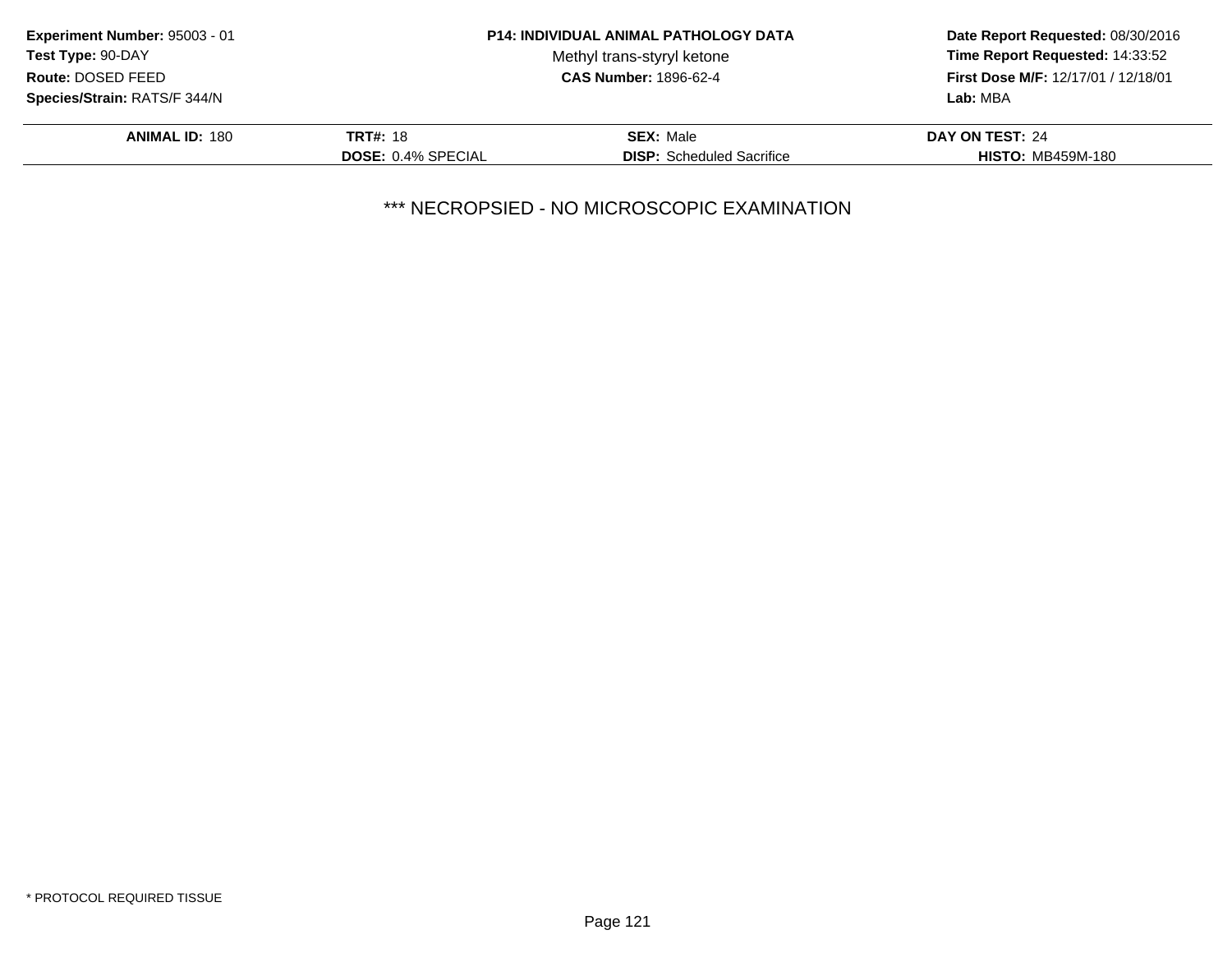| P14: INDIVIDUAL ANIMAL PATHOLOGY DATA<br>Methyl trans-styryl ketone<br><b>CAS Number: 1896-62-4</b> |                                 | Date Report Requested: 08/30/2016   |  |
|-----------------------------------------------------------------------------------------------------|---------------------------------|-------------------------------------|--|
|                                                                                                     |                                 | Time Report Requested: 14:33:52     |  |
|                                                                                                     |                                 | First Dose M/F: 12/17/01 / 12/18/01 |  |
|                                                                                                     |                                 | Lab: MBA                            |  |
| <b>TRT#: 7</b>                                                                                      | <b>SEX: Female</b>              | DAY ON TEST: 92                     |  |
| <b>DOSE: VEHICLE CONTROL</b>                                                                        | <b>DISP: Terminal Sacrifice</b> | <b>HISTO: MB459M-61</b>             |  |
|                                                                                                     |                                 |                                     |  |
|                                                                                                     |                                 |                                     |  |
| * Adrenal Medulla                                                                                   | * Blood Vessel                  | * Bone                              |  |
| <b>Brain</b>                                                                                        | * Clitoral Gland                | * Esophagus                         |  |
| * Harderian Gland                                                                                   | * Heart                         | * Intestine Large, Cecum            |  |
| * Intestine Large, Rectum                                                                           | * Intestine Small, Duodenum     | * Intestine Small, Ileum            |  |
| * Islets, Pancreatic                                                                                | * Kidney                        | * Liver                             |  |
| * Lymph Node, Mesenteric                                                                            | * Mammary Gland                 | * Ovary                             |  |
| * Parathyroid Gland                                                                                 | * Pituitary Gland               | * Salivary Glands                   |  |
| * Spleen                                                                                            | * Stomach, Forestomach          | * Stomach, Glandular                |  |
| * Tongue                                                                                            | * Trachea                       | * Urinary Bladder                   |  |
|                                                                                                     |                                 |                                     |  |
|                                                                                                     |                                 |                                     |  |
|                                                                                                     |                                 |                                     |  |
|                                                                                                     |                                 |                                     |  |
| Goblet Cell, Respirat Epith                                                                         | Hyperplasia                     | Minimal                             |  |
|                                                                                                     | Atrophy                         | Minimal                             |  |
|                                                                                                     |                                 |                                     |  |
|                                                                                                     |                                 | ORGAN AND ACCOUNTABLE SITE STATUS   |  |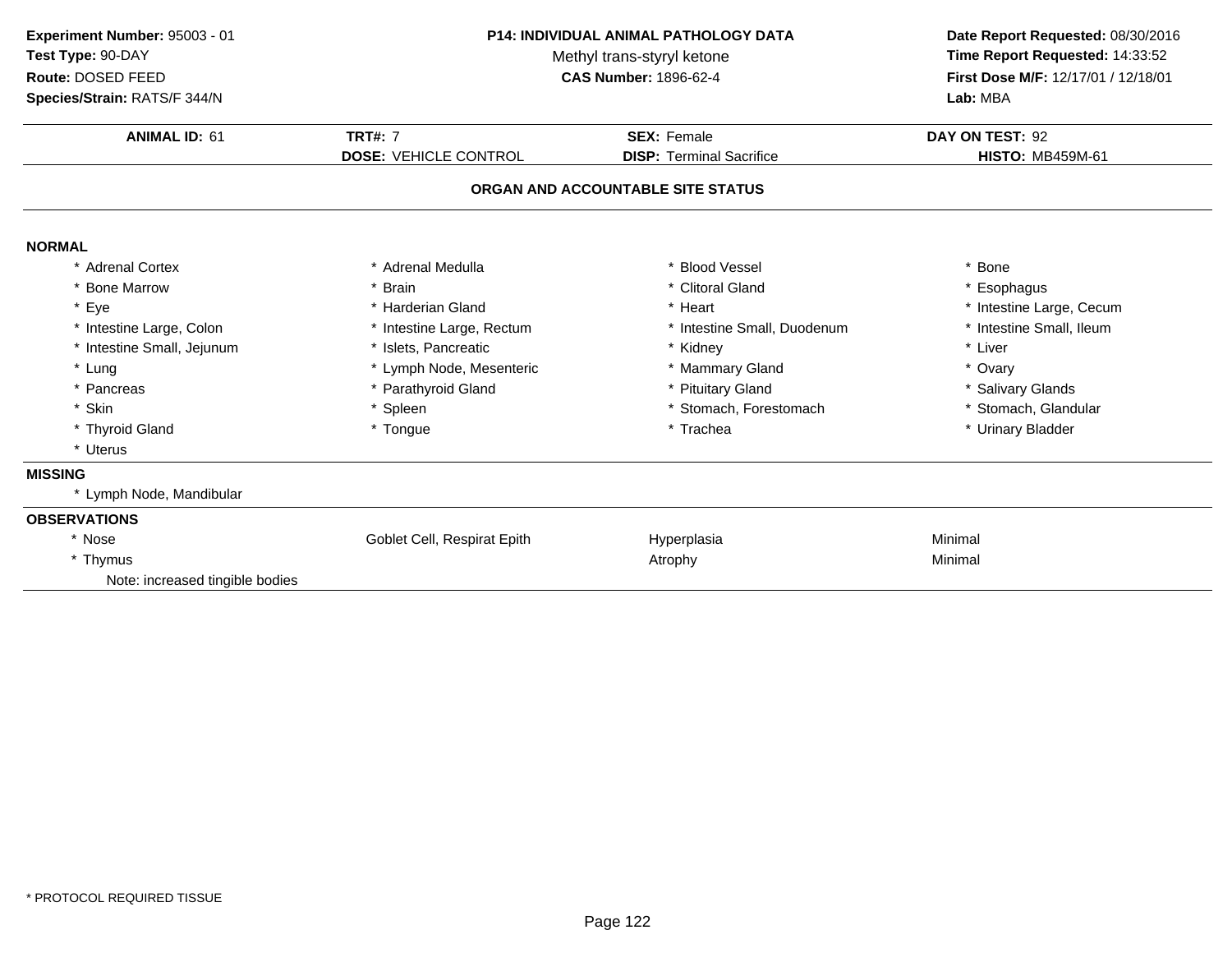| Experiment Number: 95003 - 01<br>Test Type: 90-DAY<br>Route: DOSED FEED<br>Species/Strain: RATS/F 344/N | <b>P14: INDIVIDUAL ANIMAL PATHOLOGY DATA</b><br>Methyl trans-styryl ketone<br><b>CAS Number: 1896-62-4</b> |                                   | Date Report Requested: 08/30/2016<br>Time Report Requested: 14:33:52<br>First Dose M/F: 12/17/01 / 12/18/01<br>Lab: MBA |  |
|---------------------------------------------------------------------------------------------------------|------------------------------------------------------------------------------------------------------------|-----------------------------------|-------------------------------------------------------------------------------------------------------------------------|--|
| <b>ANIMAL ID: 62</b>                                                                                    | <b>TRT#: 7</b>                                                                                             | <b>SEX: Female</b>                | DAY ON TEST: 92                                                                                                         |  |
|                                                                                                         | <b>DOSE: VEHICLE CONTROL</b>                                                                               | <b>DISP: Terminal Sacrifice</b>   | <b>HISTO: MB459M-62</b>                                                                                                 |  |
|                                                                                                         |                                                                                                            | ORGAN AND ACCOUNTABLE SITE STATUS |                                                                                                                         |  |
| <b>NORMAL</b>                                                                                           |                                                                                                            |                                   |                                                                                                                         |  |
| * Adrenal Cortex                                                                                        | * Adrenal Medulla                                                                                          | * Blood Vessel                    | * Bone                                                                                                                  |  |
| * Bone Marrow                                                                                           | * Brain                                                                                                    | * Clitoral Gland                  | * Esophagus                                                                                                             |  |
| * Eye                                                                                                   | * Harderian Gland                                                                                          | * Intestine Large, Cecum          | * Intestine Large, Colon                                                                                                |  |
| * Intestine Large, Rectum                                                                               | * Intestine Small, Duodenum                                                                                | * Intestine Small, Ileum          | * Intestine Small, Jejunum                                                                                              |  |
| * Islets, Pancreatic                                                                                    | * Kidney                                                                                                   | * Liver                           | * Lung                                                                                                                  |  |
| * Lymph Node, Mesenteric                                                                                | * Mammary Gland                                                                                            | * Nose                            | * Ovary                                                                                                                 |  |
| * Pancreas                                                                                              | * Parathyroid Gland                                                                                        | * Pituitary Gland                 | * Salivary Glands                                                                                                       |  |
| * Skin                                                                                                  | * Spleen                                                                                                   | * Stomach, Forestomach            | * Stomach, Glandular                                                                                                    |  |
| * Thyroid Gland                                                                                         | * Tongue                                                                                                   | * Trachea                         | * Urinary Bladder                                                                                                       |  |
| * Uterus                                                                                                |                                                                                                            |                                   |                                                                                                                         |  |
| <b>MISSING</b>                                                                                          |                                                                                                            |                                   |                                                                                                                         |  |
| * Lymph Node, Mandibular                                                                                |                                                                                                            |                                   |                                                                                                                         |  |
| <b>OBSERVATIONS</b>                                                                                     |                                                                                                            |                                   |                                                                                                                         |  |
| * Heart                                                                                                 |                                                                                                            | Cardiomyopathy                    | Minimal                                                                                                                 |  |
| * Thymus                                                                                                |                                                                                                            | <b>Necrosis</b>                   | Minimal                                                                                                                 |  |
| Note: increased tingible bodies                                                                         |                                                                                                            |                                   |                                                                                                                         |  |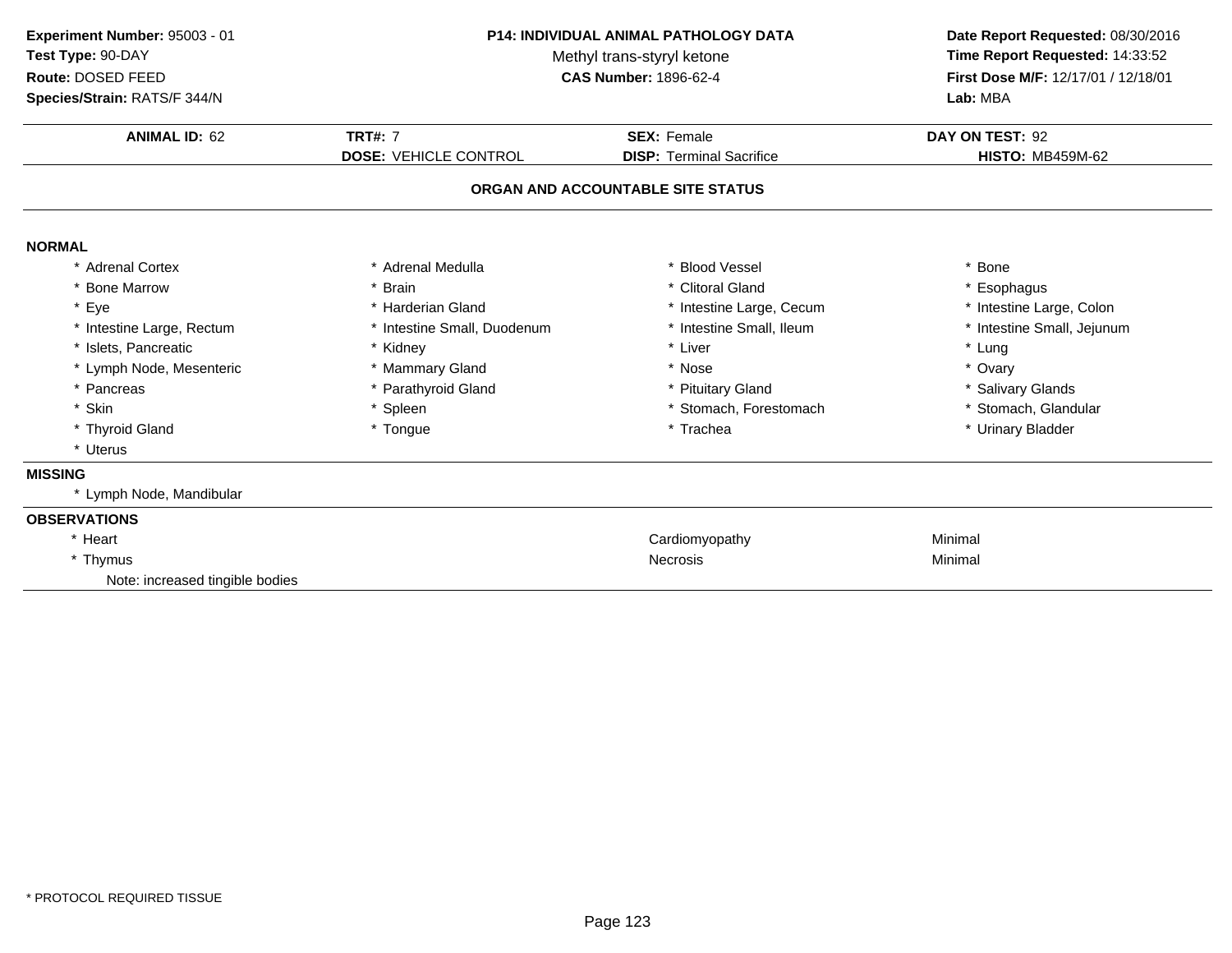| Experiment Number: 95003 - 01<br>Test Type: 90-DAY<br>Route: DOSED FEED<br>Species/Strain: RATS/F 344/N | P14: INDIVIDUAL ANIMAL PATHOLOGY DATA<br>Methyl trans-styryl ketone<br><b>CAS Number: 1896-62-4</b> |                                                       | Date Report Requested: 08/30/2016<br>Time Report Requested: 14:33:52<br>First Dose M/F: 12/17/01 / 12/18/01<br>Lab: MBA |
|---------------------------------------------------------------------------------------------------------|-----------------------------------------------------------------------------------------------------|-------------------------------------------------------|-------------------------------------------------------------------------------------------------------------------------|
| <b>ANIMAL ID: 63</b>                                                                                    | <b>TRT#: 7</b><br><b>DOSE: VEHICLE CONTROL</b>                                                      | <b>SEX: Female</b><br><b>DISP: Terminal Sacrifice</b> | DAY ON TEST: 92<br><b>HISTO: MB459M-63</b>                                                                              |
|                                                                                                         |                                                                                                     | ORGAN AND ACCOUNTABLE SITE STATUS                     |                                                                                                                         |
| <b>NORMAL</b>                                                                                           |                                                                                                     |                                                       |                                                                                                                         |
| * Adrenal Cortex                                                                                        | * Adrenal Medulla                                                                                   | <b>Blood Vessel</b>                                   | * Bone                                                                                                                  |
| * Bone Marrow                                                                                           | * Brain                                                                                             | * Clitoral Gland                                      | * Esophagus                                                                                                             |
| * Eye                                                                                                   | * Harderian Gland                                                                                   | * Heart                                               | * Intestine Large, Cecum                                                                                                |
| * Intestine Large, Colon                                                                                | * Intestine Large, Rectum                                                                           | * Intestine Small, Duodenum                           | * Intestine Small, Ileum                                                                                                |
| * Intestine Small, Jejunum                                                                              | * Islets, Pancreatic                                                                                | * Lung                                                | * Lymph Node, Mandibular                                                                                                |
| * Lymph Node, Mesenteric                                                                                | * Mammary Gland                                                                                     | * Nose                                                | * Ovary                                                                                                                 |
| * Pancreas                                                                                              | * Parathyroid Gland                                                                                 | * Pituitary Gland                                     | * Salivary Glands                                                                                                       |
| * Skin                                                                                                  | * Spleen                                                                                            | * Stomach, Forestomach                                | * Stomach, Glandular                                                                                                    |
| * Tongue                                                                                                | * Trachea                                                                                           | * Urinary Bladder                                     |                                                                                                                         |
| <b>OBSERVATIONS</b>                                                                                     |                                                                                                     |                                                       |                                                                                                                         |
| * Kidney                                                                                                | <b>Renal Tubule</b>                                                                                 | <b>Necrosis</b>                                       | Minimal                                                                                                                 |
| * Liver                                                                                                 |                                                                                                     | <b>Infiltration Cellular</b>                          | Mononuclear CI, Minimal                                                                                                 |
| * Thymus                                                                                                |                                                                                                     | <b>Necrosis</b>                                       | Minimal                                                                                                                 |
| Note: increased tingible bodies                                                                         |                                                                                                     |                                                       |                                                                                                                         |
| * Thyroid Gland                                                                                         |                                                                                                     | <b>Ectopic Thymus</b>                                 | Minimal                                                                                                                 |
| * Uterus                                                                                                |                                                                                                     | Hydrometra                                            | Mild                                                                                                                    |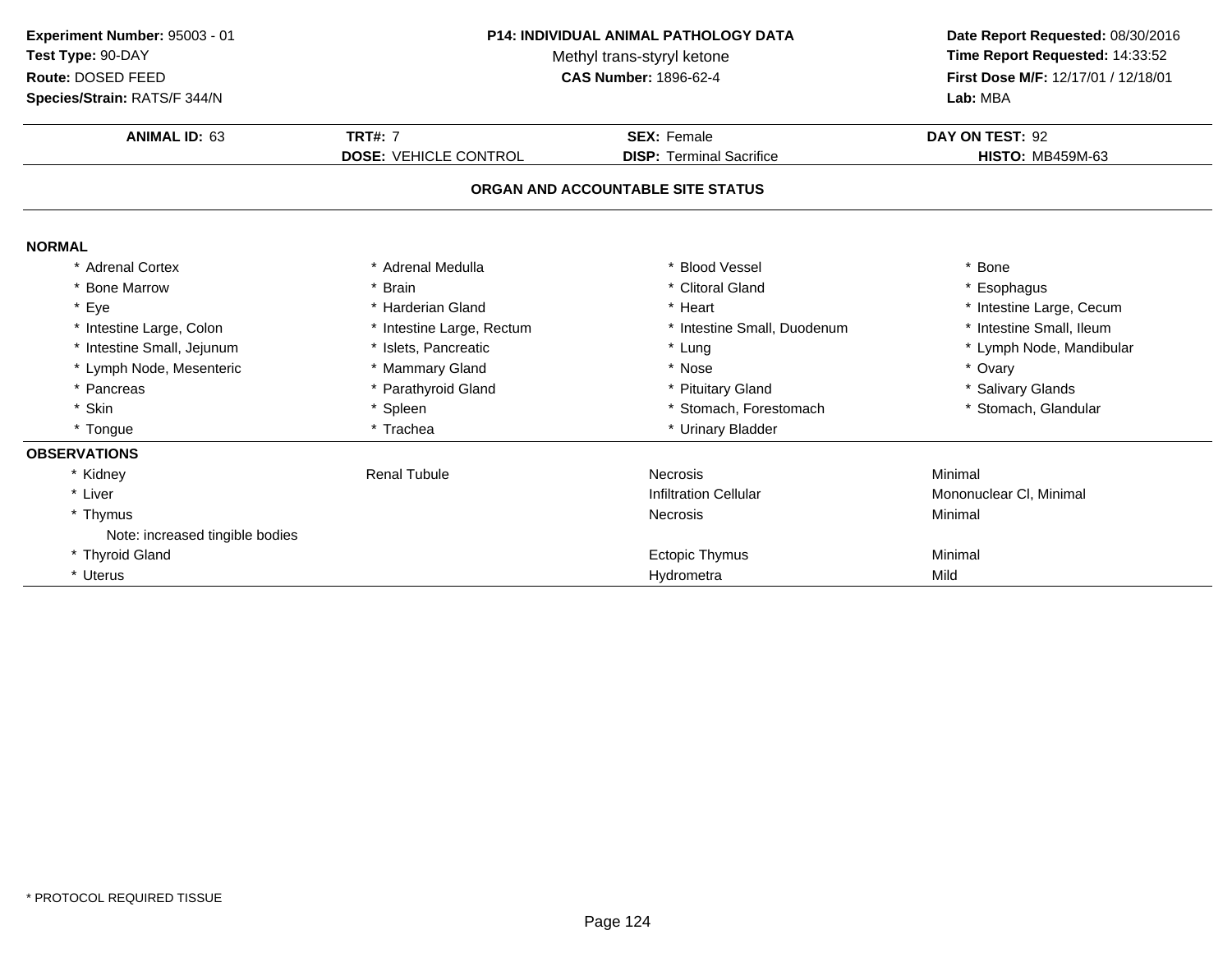| P14: INDIVIDUAL ANIMAL PATHOLOGY DATA<br>Methyl trans-styryl ketone<br><b>CAS Number: 1896-62-4</b> |                              | Date Report Requested: 08/30/2016<br>Time Report Requested: 14:33:52<br>First Dose M/F: 12/17/01 / 12/18/01<br>Lab: MBA |  |
|-----------------------------------------------------------------------------------------------------|------------------------------|-------------------------------------------------------------------------------------------------------------------------|--|
| <b>TRT#: 7</b>                                                                                      | <b>SEX: Female</b>           | DAY ON TEST: 92<br><b>HISTO: MB459M-64</b>                                                                              |  |
|                                                                                                     |                              |                                                                                                                         |  |
|                                                                                                     |                              |                                                                                                                         |  |
| * Adrenal Medulla                                                                                   | * Blood Vessel               | * Bone                                                                                                                  |  |
| * Brain                                                                                             | * Clitoral Gland             | * Esophagus                                                                                                             |  |
| * Harderian Gland                                                                                   | * Heart                      | * Intestine Large, Cecum                                                                                                |  |
| * Intestine Large, Rectum                                                                           | * Intestine Small, Duodenum  | * Intestine Small, Ileum                                                                                                |  |
| * Islets, Pancreatic                                                                                | * Kidney                     | * Liver                                                                                                                 |  |
| * Lymph Node, Mesenteric                                                                            | * Mammary Gland              | * Ovary                                                                                                                 |  |
| * Parathyroid Gland                                                                                 | * Pituitary Gland            | * Salivary Glands                                                                                                       |  |
| * Spleen                                                                                            | * Stomach, Forestomach       | * Stomach, Glandular                                                                                                    |  |
| * Tongue                                                                                            | * Trachea                    | * Urinary Bladder                                                                                                       |  |
|                                                                                                     |                              |                                                                                                                         |  |
|                                                                                                     |                              |                                                                                                                         |  |
|                                                                                                     |                              |                                                                                                                         |  |
|                                                                                                     |                              |                                                                                                                         |  |
| Goblet Cell, Respirat Epith                                                                         |                              | Minimal                                                                                                                 |  |
|                                                                                                     | Atrophy                      | Minimal                                                                                                                 |  |
|                                                                                                     |                              |                                                                                                                         |  |
|                                                                                                     | <b>DOSE: VEHICLE CONTROL</b> | <b>DISP: Terminal Sacrifice</b><br>ORGAN AND ACCOUNTABLE SITE STATUS<br>Hyperplasia                                     |  |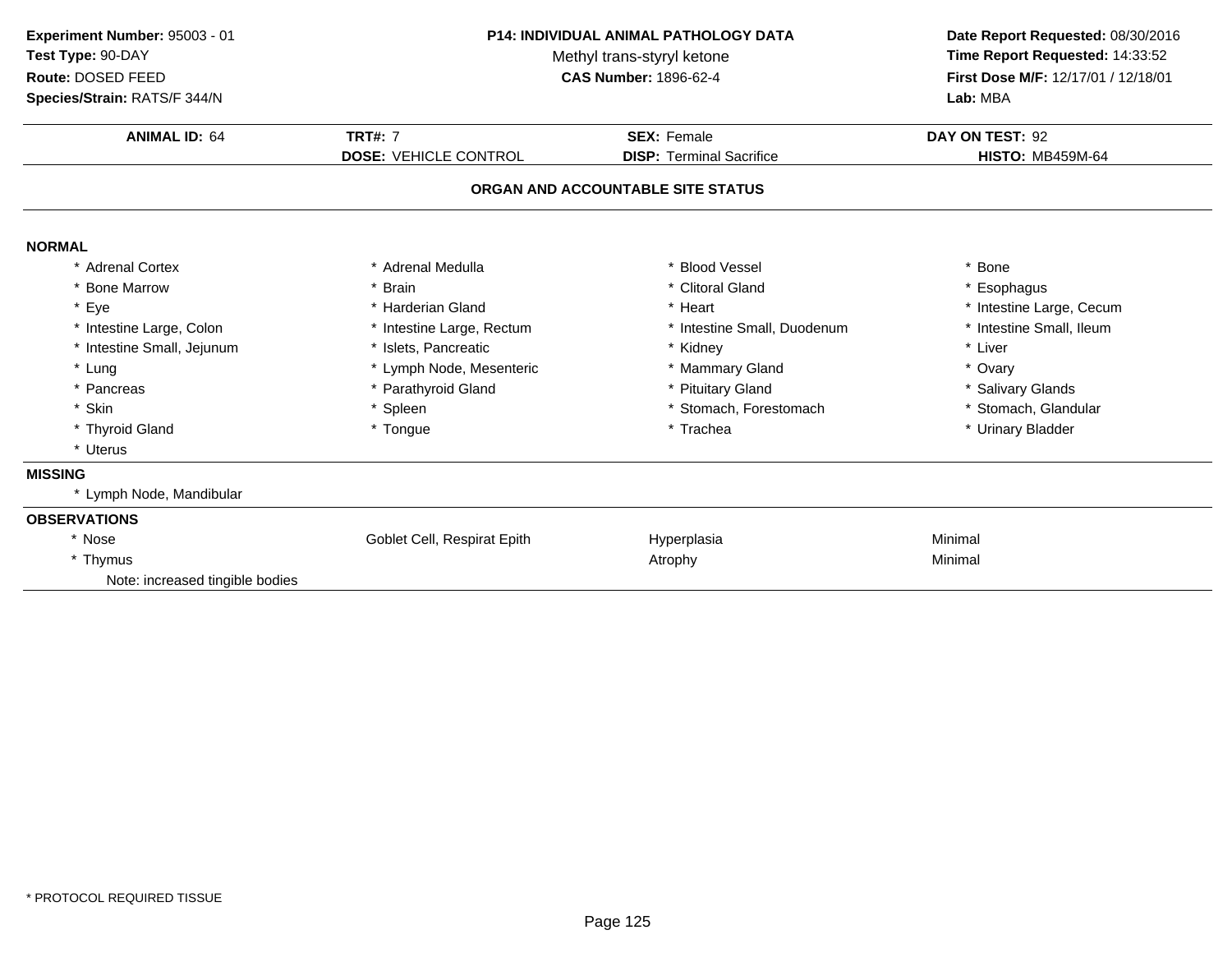| Experiment Number: 95003 - 01<br>Test Type: 90-DAY<br>Route: DOSED FEED<br>Species/Strain: RATS/F 344/N | <b>P14: INDIVIDUAL ANIMAL PATHOLOGY DATA</b><br>Methyl trans-styryl ketone<br><b>CAS Number: 1896-62-4</b> |                                   | Date Report Requested: 08/30/2016<br>Time Report Requested: 14:33:52<br>First Dose M/F: 12/17/01 / 12/18/01<br>Lab: MBA |  |
|---------------------------------------------------------------------------------------------------------|------------------------------------------------------------------------------------------------------------|-----------------------------------|-------------------------------------------------------------------------------------------------------------------------|--|
| <b>ANIMAL ID: 65</b>                                                                                    | <b>TRT#: 7</b>                                                                                             | <b>SEX: Female</b>                | DAY ON TEST: 92                                                                                                         |  |
|                                                                                                         | <b>DOSE: VEHICLE CONTROL</b>                                                                               | <b>DISP: Terminal Sacrifice</b>   | <b>HISTO: MB459M-65</b>                                                                                                 |  |
|                                                                                                         |                                                                                                            | ORGAN AND ACCOUNTABLE SITE STATUS |                                                                                                                         |  |
| <b>NORMAL</b>                                                                                           |                                                                                                            |                                   |                                                                                                                         |  |
| * Adrenal Cortex                                                                                        | * Adrenal Medulla                                                                                          | <b>Blood Vessel</b>               | * Bone                                                                                                                  |  |
| * Bone Marrow                                                                                           | * Brain                                                                                                    | * Clitoral Gland                  | * Esophagus                                                                                                             |  |
| * Eye                                                                                                   | * Harderian Gland                                                                                          | * Heart                           | * Intestine Large, Cecum                                                                                                |  |
| * Intestine Large, Colon                                                                                | * Intestine Large, Rectum                                                                                  | * Intestine Small, Duodenum       | * Intestine Small, Ileum                                                                                                |  |
| * Intestine Small, Jejunum                                                                              | * Islets. Pancreatic                                                                                       | * Kidney                          | * Liver                                                                                                                 |  |
| * Lung                                                                                                  | * Lymph Node, Mesenteric                                                                                   | * Mammary Gland                   | * Nose                                                                                                                  |  |
| * Ovary                                                                                                 | * Pancreas                                                                                                 | * Parathyroid Gland               | * Pituitary Gland                                                                                                       |  |
| * Salivary Glands                                                                                       | * Skin                                                                                                     | * Spleen                          | * Stomach, Forestomach                                                                                                  |  |
| * Stomach, Glandular                                                                                    | * Thyroid Gland                                                                                            | * Tongue                          | * Trachea                                                                                                               |  |
| * Urinary Bladder                                                                                       | * Uterus                                                                                                   |                                   |                                                                                                                         |  |
| <b>MISSING</b>                                                                                          |                                                                                                            |                                   |                                                                                                                         |  |
| * Lymph Node, Mandibular                                                                                |                                                                                                            |                                   |                                                                                                                         |  |
| <b>OBSERVATIONS</b>                                                                                     |                                                                                                            |                                   |                                                                                                                         |  |
| * Thymus                                                                                                |                                                                                                            | <b>Necrosis</b>                   | Minimal                                                                                                                 |  |
| Note: increased tingible bodies                                                                         |                                                                                                            |                                   |                                                                                                                         |  |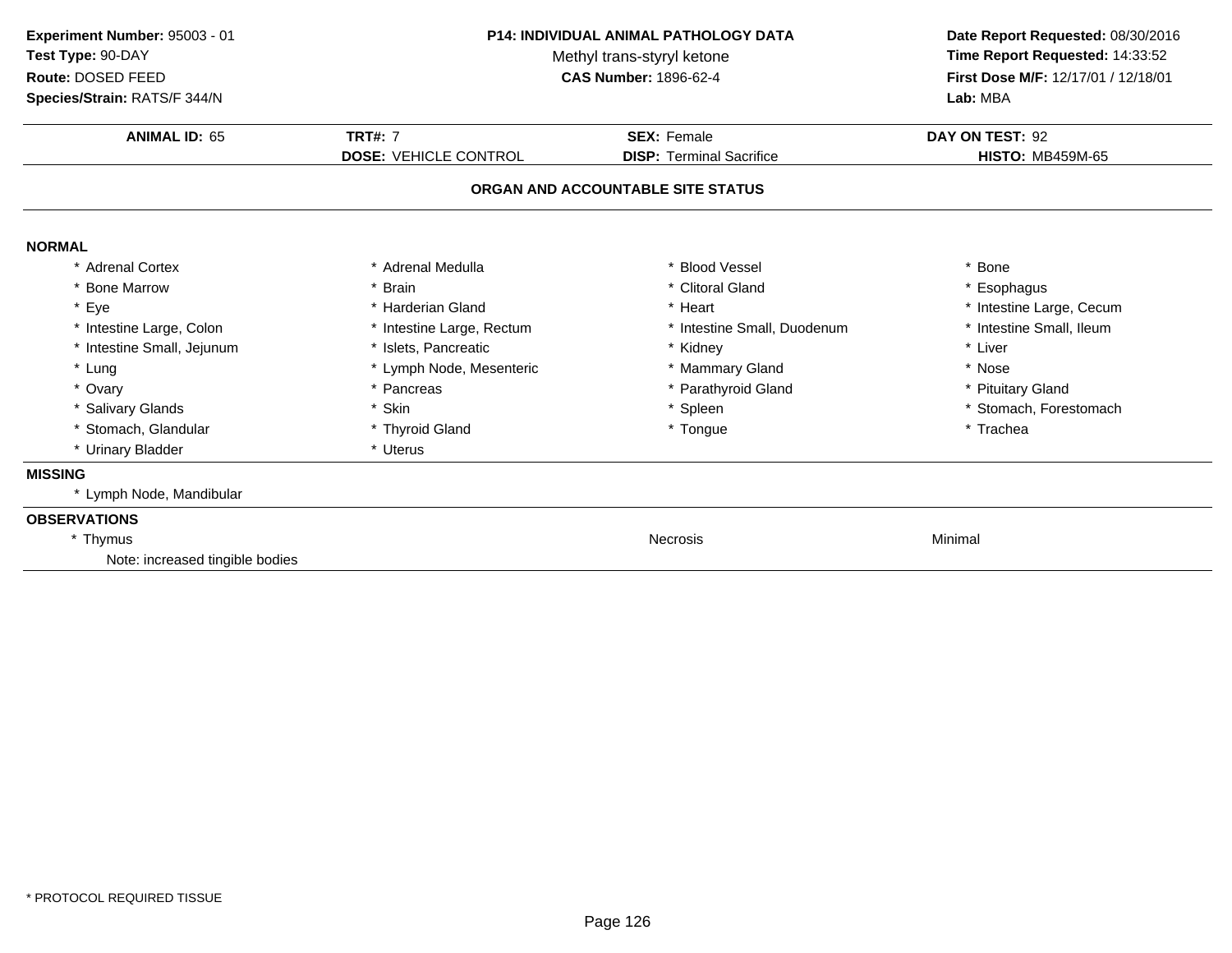| Experiment Number: 95003 - 01<br>Test Type: 90-DAY<br>Route: DOSED FEED<br>Species/Strain: RATS/F 344/N | <b>P14: INDIVIDUAL ANIMAL PATHOLOGY DATA</b><br>Methyl trans-styryl ketone<br><b>CAS Number: 1896-62-4</b> |                                   | Date Report Requested: 08/30/2016<br>Time Report Requested: 14:33:52<br>First Dose M/F: 12/17/01 / 12/18/01<br>Lab: MBA |  |
|---------------------------------------------------------------------------------------------------------|------------------------------------------------------------------------------------------------------------|-----------------------------------|-------------------------------------------------------------------------------------------------------------------------|--|
|                                                                                                         |                                                                                                            |                                   |                                                                                                                         |  |
| <b>ANIMAL ID: 66</b>                                                                                    | <b>TRT#: 7</b>                                                                                             | <b>SEX: Female</b>                | DAY ON TEST: 92                                                                                                         |  |
|                                                                                                         | <b>DOSE: VEHICLE CONTROL</b>                                                                               | <b>DISP: Terminal Sacrifice</b>   | <b>HISTO: MB459M-66</b>                                                                                                 |  |
|                                                                                                         |                                                                                                            | ORGAN AND ACCOUNTABLE SITE STATUS |                                                                                                                         |  |
| <b>NORMAL</b>                                                                                           |                                                                                                            |                                   |                                                                                                                         |  |
| * Adrenal Cortex                                                                                        | * Adrenal Medulla                                                                                          | <b>Blood Vessel</b>               | * Bone                                                                                                                  |  |
| * Bone Marrow                                                                                           | * Brain                                                                                                    | * Clitoral Gland                  | * Esophagus                                                                                                             |  |
| * Eye                                                                                                   | * Harderian Gland                                                                                          | * Heart                           | * Intestine Large, Cecum                                                                                                |  |
| * Intestine Large, Colon                                                                                | * Intestine Large, Rectum                                                                                  | * Intestine Small, Duodenum       | * Intestine Small, Ileum                                                                                                |  |
| * Intestine Small, Jejunum                                                                              | * Islets, Pancreatic                                                                                       | * Kidney                          | * Lymph Node, Mandibular                                                                                                |  |
| * Lymph Node, Mesenteric                                                                                | * Mammary Gland                                                                                            | * Nose                            | * Ovary                                                                                                                 |  |
| * Pituitary Gland                                                                                       | * Salivary Glands                                                                                          | Skin                              | * Spleen                                                                                                                |  |
| * Stomach, Forestomach                                                                                  | * Stomach, Glandular                                                                                       | * Thyroid Gland                   | * Tongue                                                                                                                |  |
| * Trachea                                                                                               | * Urinary Bladder                                                                                          | * Uterus                          |                                                                                                                         |  |
| <b>MISSING</b>                                                                                          |                                                                                                            |                                   |                                                                                                                         |  |
| * Parathyroid Gland                                                                                     |                                                                                                            |                                   |                                                                                                                         |  |
| <b>OBSERVATIONS</b>                                                                                     |                                                                                                            |                                   |                                                                                                                         |  |
| * Liver                                                                                                 |                                                                                                            | <b>Infiltration Cellular</b>      | Mononuclear CI, Minimal                                                                                                 |  |
| * Lung                                                                                                  |                                                                                                            | Hemorrhage                        | Focal, Minimal                                                                                                          |  |
| * Pancreas                                                                                              |                                                                                                            | Atrophy                           | Minimal                                                                                                                 |  |
| * Thymus                                                                                                |                                                                                                            | <b>Necrosis</b>                   | Minimal                                                                                                                 |  |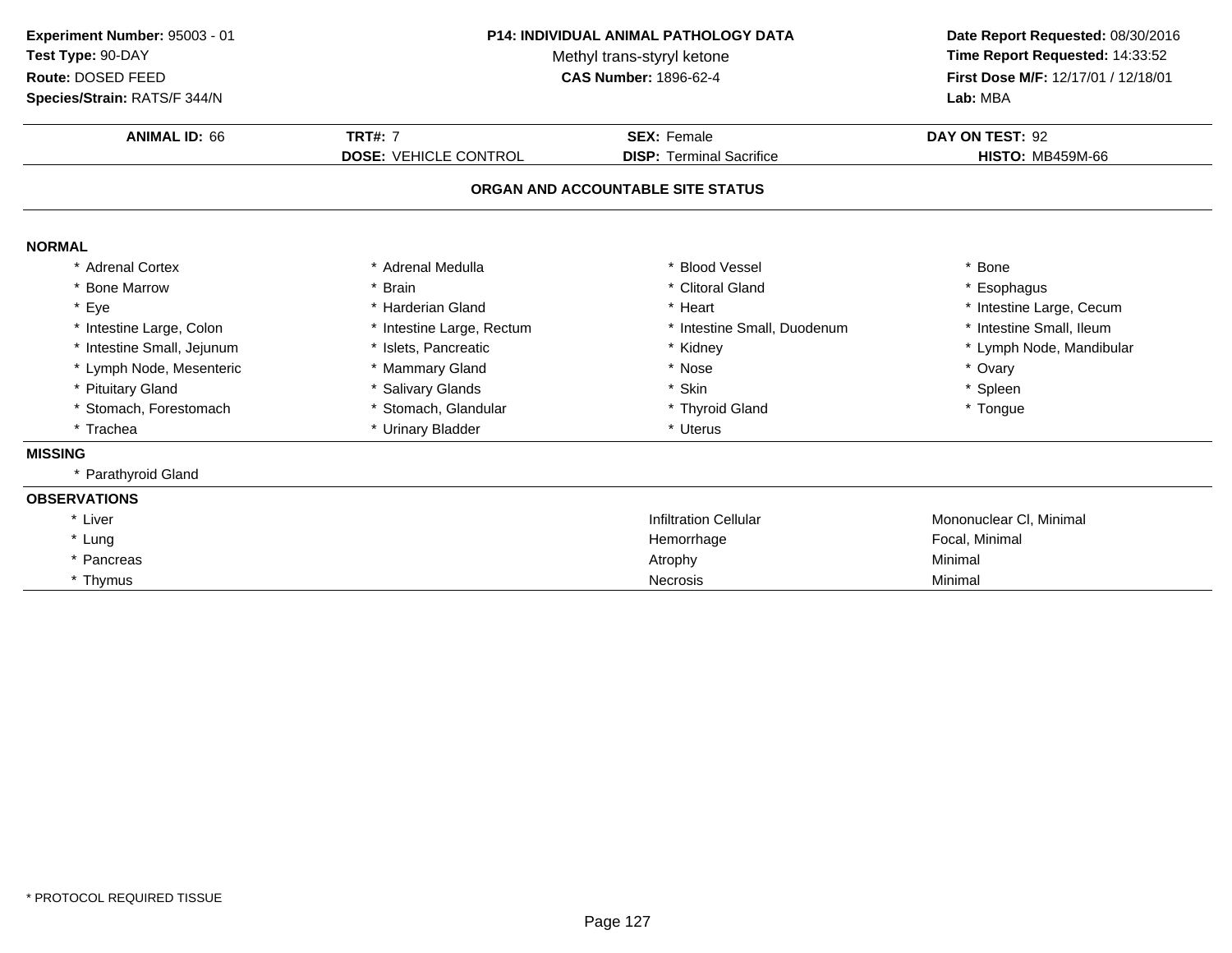| <b>P14: INDIVIDUAL ANIMAL PATHOLOGY DATA</b><br>Experiment Number: 95003 - 01<br>Test Type: 90-DAY<br>Methyl trans-styryl ketone<br><b>CAS Number: 1896-62-4</b><br>Route: DOSED FEED<br>Species/Strain: RATS/F 344/N |                              | Date Report Requested: 08/30/2016<br>Time Report Requested: 14:33:52<br>First Dose M/F: 12/17/01 / 12/18/01<br>Lab: MBA |                          |
|-----------------------------------------------------------------------------------------------------------------------------------------------------------------------------------------------------------------------|------------------------------|-------------------------------------------------------------------------------------------------------------------------|--------------------------|
| <b>ANIMAL ID: 67</b>                                                                                                                                                                                                  | <b>TRT#: 7</b>               | <b>SEX: Female</b>                                                                                                      | DAY ON TEST: 92          |
|                                                                                                                                                                                                                       | <b>DOSE: VEHICLE CONTROL</b> | <b>DISP: Terminal Sacrifice</b>                                                                                         | <b>HISTO: MB459M-67</b>  |
|                                                                                                                                                                                                                       |                              | ORGAN AND ACCOUNTABLE SITE STATUS                                                                                       |                          |
| <b>NORMAL</b>                                                                                                                                                                                                         |                              |                                                                                                                         |                          |
| * Adrenal Cortex                                                                                                                                                                                                      | * Adrenal Medulla            | * Blood Vessel                                                                                                          | * Bone                   |
| * Bone Marrow                                                                                                                                                                                                         | * Brain                      | * Clitoral Gland                                                                                                        | * Esophagus              |
| * Eye                                                                                                                                                                                                                 | * Harderian Gland            | * Heart                                                                                                                 | * Intestine Large, Cecum |
| * Intestine Large, Colon                                                                                                                                                                                              | * Intestine Large, Rectum    | * Intestine Small, Duodenum                                                                                             | * Intestine Small, Ileum |
| * Intestine Small, Jejunum                                                                                                                                                                                            | * Islets, Pancreatic         | * Kidney                                                                                                                | * Liver                  |
| * Lung                                                                                                                                                                                                                | * Lymph Node, Mesenteric     | * Mammary Gland                                                                                                         | * Nose                   |
| * Ovary                                                                                                                                                                                                               | * Pancreas                   | * Parathyroid Gland                                                                                                     | * Pituitary Gland        |
| * Salivary Glands                                                                                                                                                                                                     | * Skin                       | * Spleen                                                                                                                | * Stomach, Forestomach   |
| * Stomach, Glandular                                                                                                                                                                                                  | * Thyroid Gland              | * Tongue                                                                                                                | * Trachea                |
| * Urinary Bladder                                                                                                                                                                                                     | * Uterus                     |                                                                                                                         |                          |
| <b>MISSING</b>                                                                                                                                                                                                        |                              |                                                                                                                         |                          |
| * Lymph Node, Mandibular                                                                                                                                                                                              |                              |                                                                                                                         |                          |
| <b>OBSERVATIONS</b>                                                                                                                                                                                                   |                              |                                                                                                                         |                          |
| * Thymus                                                                                                                                                                                                              |                              | Atrophy                                                                                                                 | Minimal                  |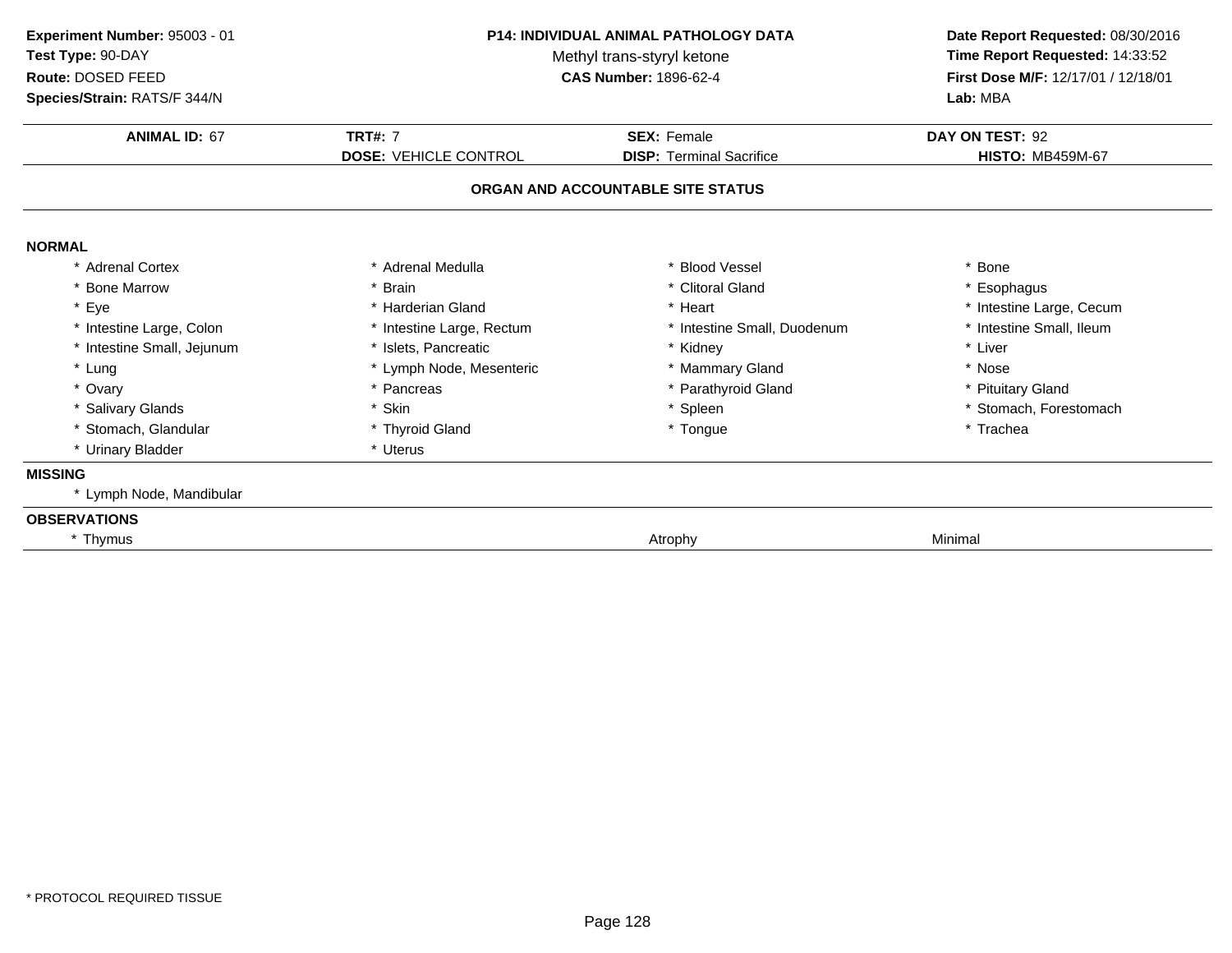| Experiment Number: 95003 - 01               |                              | P14: INDIVIDUAL ANIMAL PATHOLOGY DATA | Date Report Requested: 08/30/2016   |  |
|---------------------------------------------|------------------------------|---------------------------------------|-------------------------------------|--|
| Test Type: 90-DAY                           |                              | Methyl trans-styryl ketone            | Time Report Requested: 14:33:52     |  |
| Route: DOSED FEED                           | <b>CAS Number: 1896-62-4</b> |                                       | First Dose M/F: 12/17/01 / 12/18/01 |  |
| Species/Strain: RATS/F 344/N                |                              |                                       | Lab: MBA                            |  |
| <b>ANIMAL ID: 68</b>                        | <b>TRT#: 7</b>               | <b>SEX: Female</b>                    | DAY ON TEST: 92                     |  |
|                                             | <b>DOSE: VEHICLE CONTROL</b> | <b>DISP: Terminal Sacrifice</b>       | <b>HISTO: MB459M-68</b>             |  |
|                                             |                              | ORGAN AND ACCOUNTABLE SITE STATUS     |                                     |  |
| <b>NORMAL</b>                               |                              |                                       |                                     |  |
| * Adrenal Cortex                            | * Adrenal Medulla            | * Blood Vessel                        | * Bone                              |  |
| * Bone Marrow                               | * Brain                      | * Clitoral Gland                      | * Esophagus                         |  |
| * Eye                                       | * Harderian Gland            | * Heart                               | * Intestine Large, Cecum            |  |
| * Intestine Large, Colon                    | * Intestine Large, Rectum    | * Intestine Small, Duodenum           | * Intestine Small, Ileum            |  |
| * Intestine Small, Jejunum                  | * Islets, Pancreatic         | * Liver                               | * Lung                              |  |
| * Lymph Node, Mesenteric                    | * Mammary Gland              | * Nose                                | * Ovary                             |  |
| * Pancreas                                  | * Parathyroid Gland          | * Pituitary Gland                     | * Salivary Glands                   |  |
| * Skin                                      | * Spleen                     | * Stomach, Forestomach                | * Stomach, Glandular                |  |
| * Thyroid Gland                             | * Tongue                     | * Trachea                             | * Urinary Bladder                   |  |
| * Uterus                                    |                              |                                       |                                     |  |
| <b>MISSING</b>                              |                              |                                       |                                     |  |
| * Lymph Node, Mandibular                    |                              |                                       |                                     |  |
| <b>OBSERVATIONS</b>                         |                              |                                       |                                     |  |
| * Kidney                                    | <b>Renal Tubule</b>          | <b>Necrosis</b>                       | Minimal                             |  |
| Lymph Node                                  | Mediastinal                  | Congestion                            | Mild                                |  |
|                                             | Mediastinal                  | Hyperplasia                           | Lymphoid, Mild                      |  |
| [Hyperplasia                                | $TGLs = TGL=1-11$            |                                       |                                     |  |
| * Nose                                      |                              |                                       |                                     |  |
| Note: There is no level 2 in Nose sections. |                              |                                       |                                     |  |
| * Thymus                                    |                              | Atrophy                               | Minimal                             |  |
| Note: increased tingible bodies             |                              |                                       |                                     |  |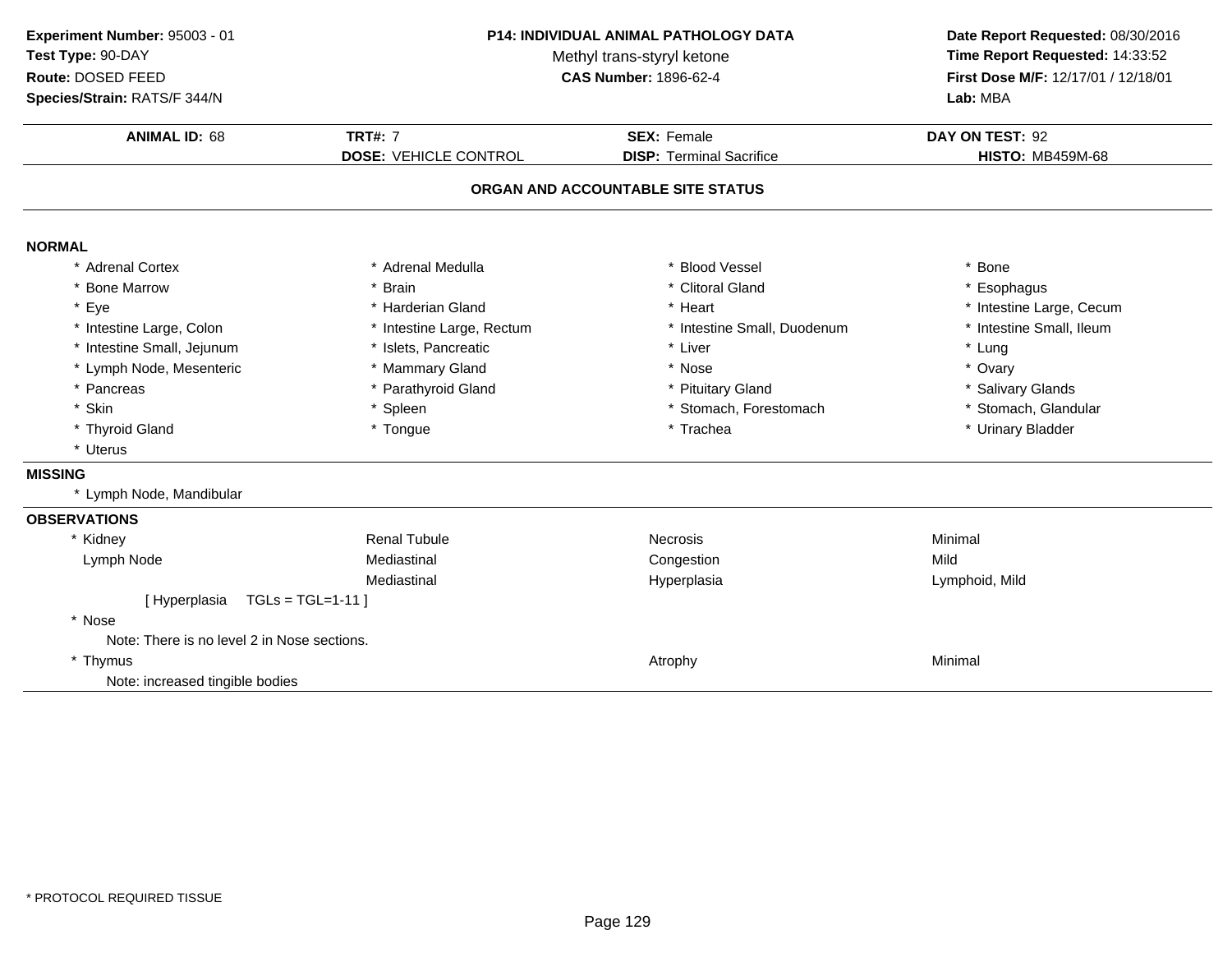| Experiment Number: 95003 - 01<br>Test Type: 90-DAY<br>Route: DOSED FEED<br>Species/Strain: RATS/F 344/N | <b>P14: INDIVIDUAL ANIMAL PATHOLOGY DATA</b><br>Methyl trans-styryl ketone<br><b>CAS Number: 1896-62-4</b> |                                   | Date Report Requested: 08/30/2016<br>Time Report Requested: 14:33:52<br>First Dose M/F: 12/17/01 / 12/18/01<br>Lab: MBA |  |
|---------------------------------------------------------------------------------------------------------|------------------------------------------------------------------------------------------------------------|-----------------------------------|-------------------------------------------------------------------------------------------------------------------------|--|
| <b>ANIMAL ID: 69</b>                                                                                    | <b>TRT#: 7</b>                                                                                             | <b>SEX: Female</b>                | DAY ON TEST: 92                                                                                                         |  |
|                                                                                                         | <b>DOSE: VEHICLE CONTROL</b>                                                                               | <b>DISP: Terminal Sacrifice</b>   | <b>HISTO: MB459M-69</b>                                                                                                 |  |
|                                                                                                         |                                                                                                            | ORGAN AND ACCOUNTABLE SITE STATUS |                                                                                                                         |  |
| <b>NORMAL</b>                                                                                           |                                                                                                            |                                   |                                                                                                                         |  |
| * Adrenal Cortex                                                                                        | * Adrenal Medulla                                                                                          | * Blood Vessel                    | * Bone                                                                                                                  |  |
| <b>Bone Marrow</b>                                                                                      | * Brain                                                                                                    | * Clitoral Gland                  | * Esophagus                                                                                                             |  |
| * Eye                                                                                                   | * Harderian Gland                                                                                          | * Heart                           | * Intestine Large, Cecum                                                                                                |  |
| * Intestine Large, Colon                                                                                | * Intestine Large, Rectum                                                                                  | * Intestine Small, Duodenum       | * Intestine Small, Ileum                                                                                                |  |
| * Intestine Small, Jejunum                                                                              | * Islets, Pancreatic                                                                                       | * Kidney                          | * Liver                                                                                                                 |  |
| * Lung                                                                                                  | * Lymph Node, Mesenteric                                                                                   | * Mammary Gland                   | * Ovary                                                                                                                 |  |
| * Pancreas                                                                                              | * Parathyroid Gland                                                                                        | * Pituitary Gland                 | * Salivary Glands                                                                                                       |  |
| * Skin                                                                                                  | * Spleen                                                                                                   | * Stomach, Forestomach            | * Stomach, Glandular                                                                                                    |  |
| * Thyroid Gland                                                                                         | * Tongue                                                                                                   | * Trachea                         | * Urinary Bladder                                                                                                       |  |
| * Uterus                                                                                                |                                                                                                            |                                   |                                                                                                                         |  |
| <b>MISSING</b>                                                                                          |                                                                                                            |                                   |                                                                                                                         |  |
| * Lymph Node, Mandibular                                                                                |                                                                                                            |                                   |                                                                                                                         |  |
| <b>OBSERVATIONS</b>                                                                                     |                                                                                                            |                                   |                                                                                                                         |  |
| * Nose                                                                                                  | Goblet Cell, Respirat Epith                                                                                | Hyperplasia                       | Minimal                                                                                                                 |  |
| * Thymus                                                                                                |                                                                                                            | Necrosis                          | Minimal                                                                                                                 |  |
| Note: increased tingible bodies                                                                         |                                                                                                            |                                   |                                                                                                                         |  |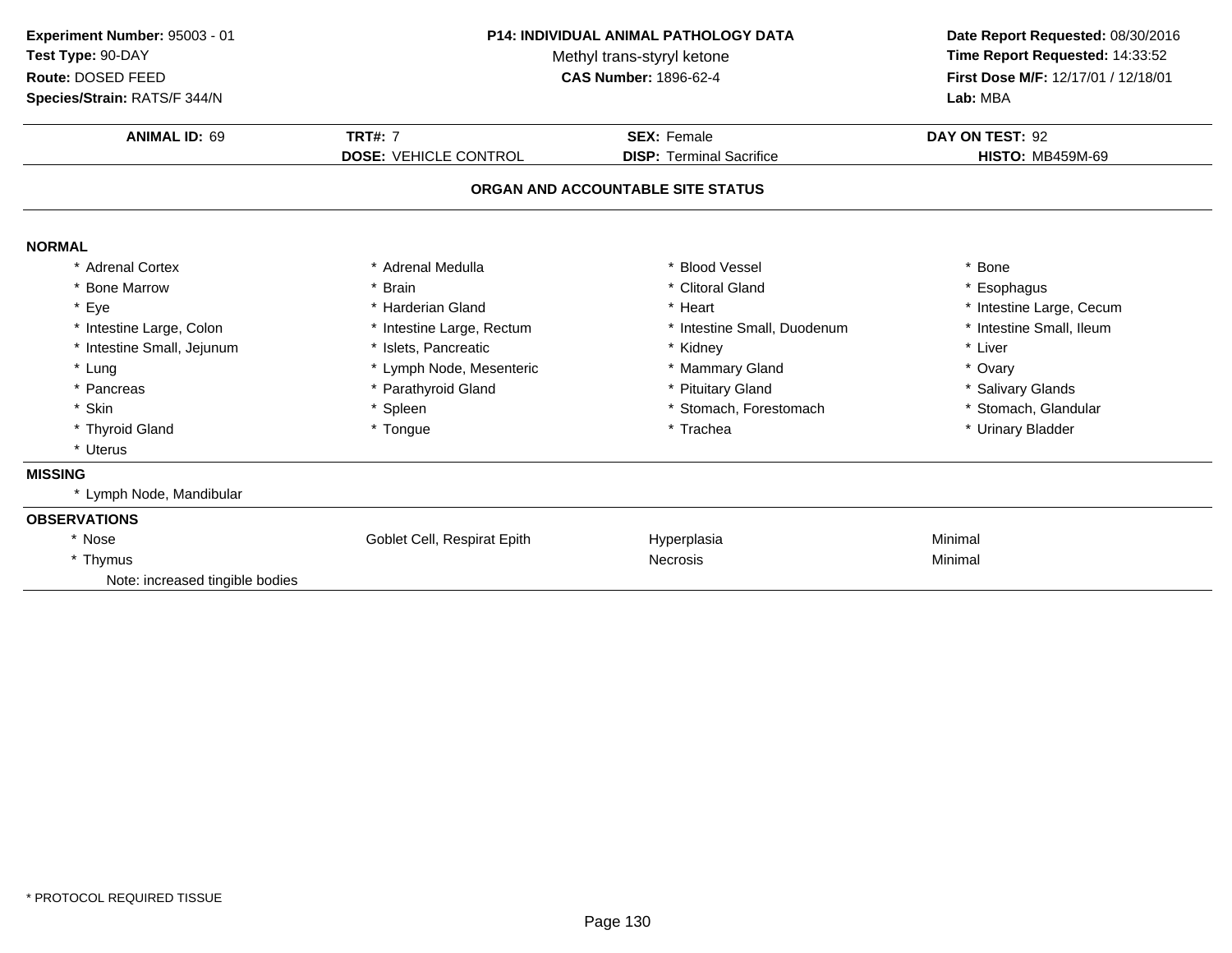| Experiment Number: 95003 - 01<br>Test Type: 90-DAY<br>Route: DOSED FEED | P14: INDIVIDUAL ANIMAL PATHOLOGY DATA<br>Methyl trans-styryl ketone<br><b>CAS Number: 1896-62-4</b> |                                   | Date Report Requested: 08/30/2016<br>Time Report Requested: 14:33:52<br>First Dose M/F: 12/17/01 / 12/18/01 |  |
|-------------------------------------------------------------------------|-----------------------------------------------------------------------------------------------------|-----------------------------------|-------------------------------------------------------------------------------------------------------------|--|
| Species/Strain: RATS/F 344/N                                            |                                                                                                     |                                   | Lab: MBA                                                                                                    |  |
| <b>ANIMAL ID: 70</b>                                                    | <b>TRT#: 7</b>                                                                                      | <b>SEX: Female</b>                | DAY ON TEST: 92                                                                                             |  |
|                                                                         | <b>DOSE: VEHICLE CONTROL</b>                                                                        | <b>DISP: Terminal Sacrifice</b>   | <b>HISTO: MB459M-70</b>                                                                                     |  |
|                                                                         |                                                                                                     | ORGAN AND ACCOUNTABLE SITE STATUS |                                                                                                             |  |
| <b>NORMAL</b>                                                           |                                                                                                     |                                   |                                                                                                             |  |
| * Adrenal Cortex                                                        | * Adrenal Medulla                                                                                   | * Blood Vessel                    | * Bone                                                                                                      |  |
| * Bone Marrow                                                           | * Brain                                                                                             | * Clitoral Gland                  | * Esophagus                                                                                                 |  |
| * Eye                                                                   | * Harderian Gland                                                                                   | * Heart                           | * Intestine Large, Cecum                                                                                    |  |
| * Intestine Large, Colon                                                | * Intestine Large, Rectum                                                                           | * Intestine Small, Duodenum       | * Intestine Small, Ileum                                                                                    |  |
| * Intestine Small, Jejunum                                              | * Islets, Pancreatic                                                                                | * Liver                           | * Lung                                                                                                      |  |
| * Lymph Node, Mesenteric                                                | * Mammary Gland                                                                                     | * Nose                            | * Ovary                                                                                                     |  |
| * Pancreas                                                              | * Pituitary Gland                                                                                   | * Salivary Glands                 | * Skin                                                                                                      |  |
| * Spleen                                                                | * Stomach, Forestomach                                                                              | * Stomach, Glandular              | * Thyroid Gland                                                                                             |  |
| * Tongue                                                                | * Trachea                                                                                           | * Urinary Bladder                 | * Uterus                                                                                                    |  |
| <b>MISSING</b>                                                          |                                                                                                     |                                   |                                                                                                             |  |
| * Lymph Node, Mandibular                                                | * Parathyroid Gland                                                                                 |                                   |                                                                                                             |  |
| <b>OBSERVATIONS</b>                                                     |                                                                                                     |                                   |                                                                                                             |  |
| * Kidney                                                                | <b>Renal Tubule</b>                                                                                 | Necrosis                          | Minimal                                                                                                     |  |
|                                                                         |                                                                                                     | Nephropathy                       | Minimal                                                                                                     |  |
| * Thymus                                                                |                                                                                                     | <b>Necrosis</b>                   | Minimal                                                                                                     |  |
| Note: increased tingible bodies                                         |                                                                                                     |                                   |                                                                                                             |  |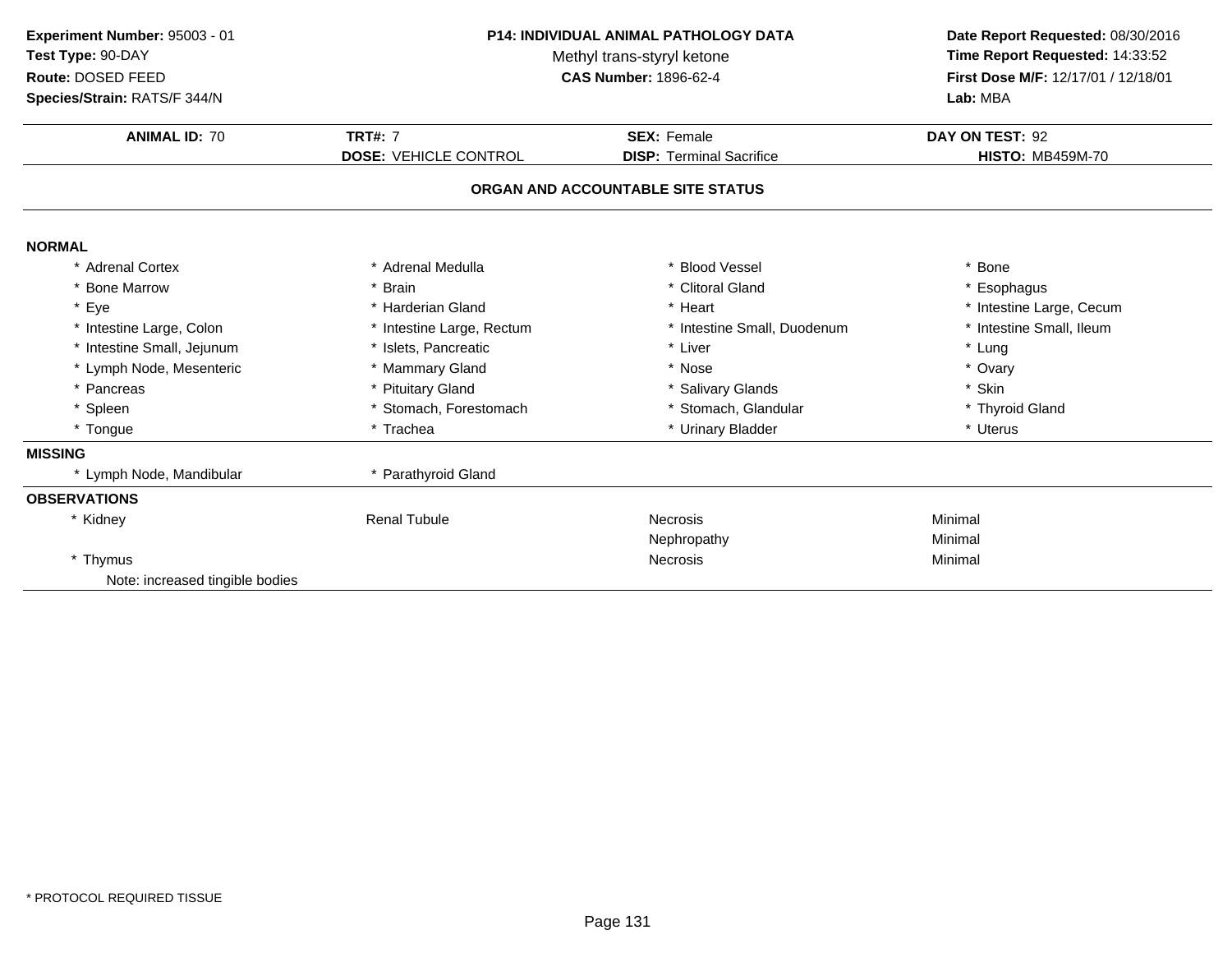| Experiment Number: 95003 - 01<br>Test Type: 90-DAY<br>Route: DOSED FEED<br>Species/Strain: RATS/F 344/N | <b>P14: INDIVIDUAL ANIMAL PATHOLOGY DATA</b><br>Methyl trans-styryl ketone<br><b>CAS Number: 1896-62-4</b> |                                                       | Date Report Requested: 08/30/2016<br>Time Report Requested: 14:33:52<br>First Dose M/F: 12/17/01 / 12/18/01<br>Lab: MBA |  |
|---------------------------------------------------------------------------------------------------------|------------------------------------------------------------------------------------------------------------|-------------------------------------------------------|-------------------------------------------------------------------------------------------------------------------------|--|
| <b>ANIMAL ID: 71</b>                                                                                    | <b>TRT#: 8</b><br><b>DOSE: 0.025%</b>                                                                      | <b>SEX: Female</b><br><b>DISP:</b> Terminal Sacrifice | DAY ON TEST: 92<br><b>HISTO: MB459M-71</b>                                                                              |  |
|                                                                                                         |                                                                                                            | ORGAN AND ACCOUNTABLE SITE STATUS                     |                                                                                                                         |  |
| <b>NORMAL</b>                                                                                           |                                                                                                            |                                                       |                                                                                                                         |  |
| Kidney                                                                                                  | Nose                                                                                                       | Stomach, Glandular                                    |                                                                                                                         |  |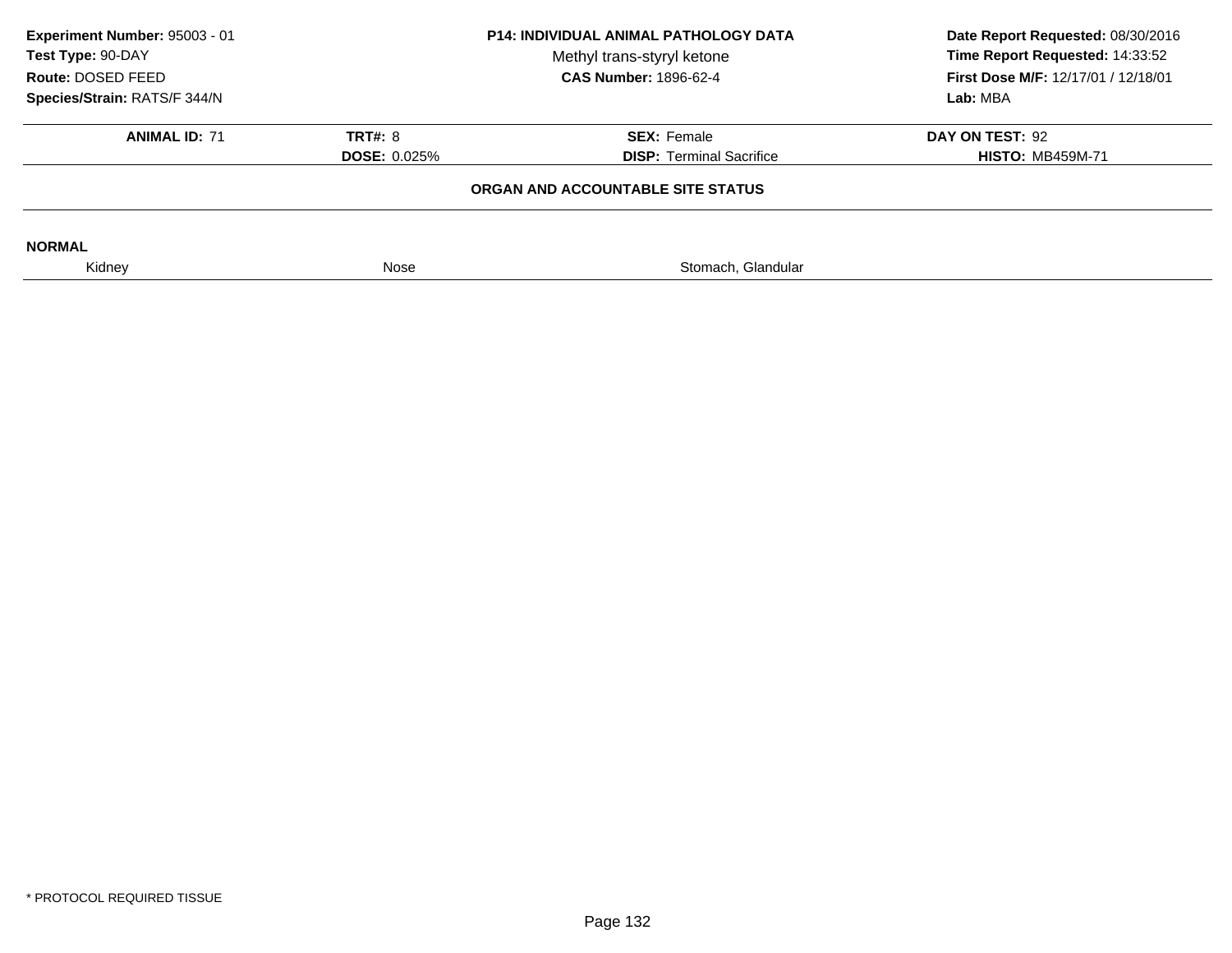| Experiment Number: 95003 - 01<br>Test Type: 90-DAY<br>Route: DOSED FEED<br>Species/Strain: RATS/F 344/N | <b>P14: INDIVIDUAL ANIMAL PATHOLOGY DATA</b><br>Methyl trans-styryl ketone<br><b>CAS Number: 1896-62-4</b> |                                                       | Date Report Requested: 08/30/2016<br>Time Report Requested: 14:33:52<br><b>First Dose M/F: 12/17/01 / 12/18/01</b><br>Lab: MBA |
|---------------------------------------------------------------------------------------------------------|------------------------------------------------------------------------------------------------------------|-------------------------------------------------------|--------------------------------------------------------------------------------------------------------------------------------|
| <b>ANIMAL ID: 72</b>                                                                                    | <b>TRT#: 8</b><br><b>DOSE: 0.025%</b>                                                                      | <b>SEX: Female</b><br><b>DISP: Terminal Sacrifice</b> | DAY ON TEST: 92<br><b>HISTO: MB459M-72</b>                                                                                     |
|                                                                                                         |                                                                                                            | ORGAN AND ACCOUNTABLE SITE STATUS                     |                                                                                                                                |
| <b>NORMAL</b>                                                                                           |                                                                                                            |                                                       |                                                                                                                                |
| Kidney                                                                                                  | Nose                                                                                                       | Stomach, Glandular                                    |                                                                                                                                |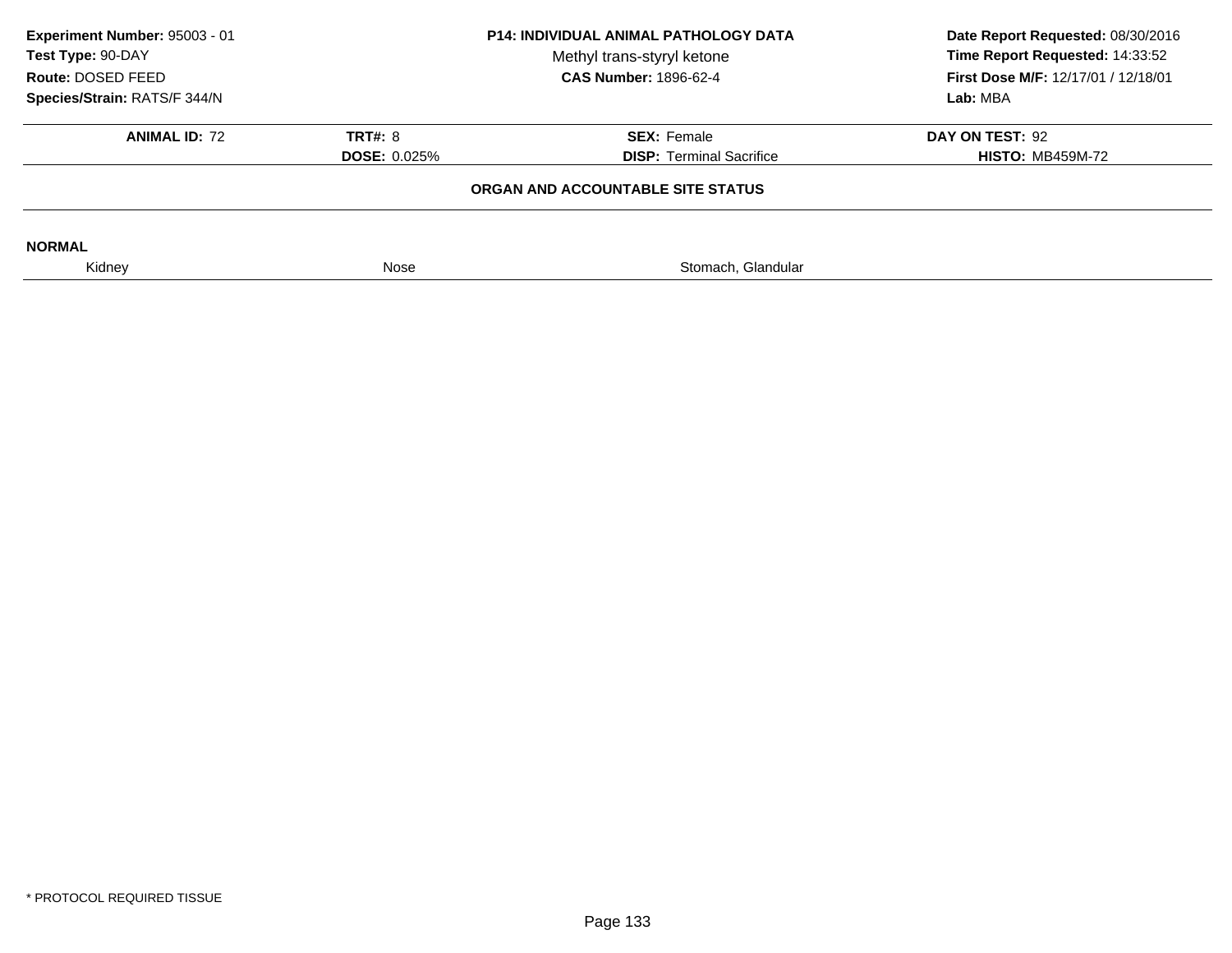| Experiment Number: 95003 - 01 |                                                   | <b>P14: INDIVIDUAL ANIMAL PATHOLOGY DATA</b> | Date Report Requested: 08/30/2016                                             |
|-------------------------------|---------------------------------------------------|----------------------------------------------|-------------------------------------------------------------------------------|
| Test Type: 90-DAY             |                                                   | Methyl trans-styryl ketone                   | Time Report Requested: 14:33:52<br><b>First Dose M/F: 12/17/01 / 12/18/01</b> |
| Species/Strain: RATS/F 344/N  | Route: DOSED FEED<br><b>CAS Number: 1896-62-4</b> |                                              | Lab: MBA                                                                      |
| <b>ANIMAL ID: 73</b>          | <b>TRT#: 8</b>                                    | <b>SEX: Female</b>                           | DAY ON TEST: 92                                                               |
|                               | <b>DOSE: 0.025%</b>                               | <b>DISP:</b> Terminal Sacrifice              | <b>HISTO: MB459M-73</b>                                                       |
|                               |                                                   | ORGAN AND ACCOUNTABLE SITE STATUS            |                                                                               |
| <b>NORMAL</b>                 |                                                   |                                              |                                                                               |
| Kidney                        | Nose                                              | Stomach, Glandular                           |                                                                               |
| <b>OBSERVATIONS</b>           |                                                   |                                              |                                                                               |
| Lymph Node                    | Mediastinal                                       | Congestion                                   | Mild                                                                          |
|                               | Mediastinal                                       | Hyperplasia                                  | Lymphoid, Mild                                                                |
| [ Congestion                  | $TGLs = TGL=1-11$                                 |                                              |                                                                               |
| [ Hyperplasia                 | $TGLs = TGL=1-11$                                 |                                              |                                                                               |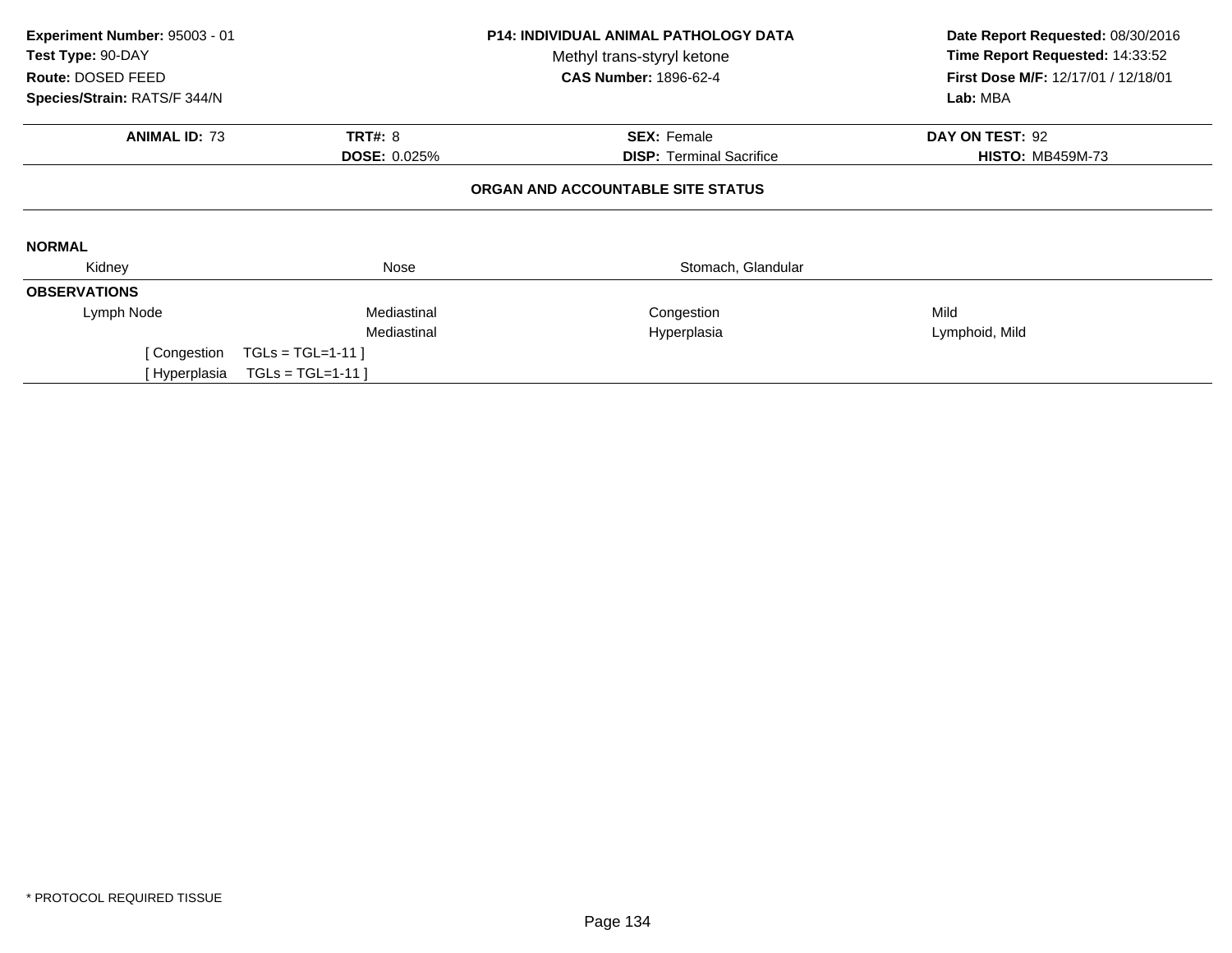| Experiment Number: 95003 - 01<br>Test Type: 90-DAY<br>Route: DOSED FEED | <b>P14: INDIVIDUAL ANIMAL PATHOLOGY DATA</b><br>Methyl trans-styryl ketone<br><b>CAS Number: 1896-62-4</b> |                                   | Date Report Requested: 08/30/2016<br>Time Report Requested: 14:33:52<br>First Dose M/F: 12/17/01 / 12/18/01 |  |
|-------------------------------------------------------------------------|------------------------------------------------------------------------------------------------------------|-----------------------------------|-------------------------------------------------------------------------------------------------------------|--|
| Species/Strain: RATS/F 344/N                                            |                                                                                                            |                                   | Lab: MBA                                                                                                    |  |
| <b>ANIMAL ID: 74</b>                                                    | <b>TRT#: 8</b>                                                                                             | <b>SEX: Female</b>                | DAY ON TEST: 92                                                                                             |  |
|                                                                         | <b>DOSE: 0.025%</b>                                                                                        | <b>DISP:</b> Terminal Sacrifice   | <b>HISTO: MB459M-74</b>                                                                                     |  |
|                                                                         |                                                                                                            | ORGAN AND ACCOUNTABLE SITE STATUS |                                                                                                             |  |
| <b>NORMAL</b>                                                           |                                                                                                            |                                   |                                                                                                             |  |
| Nose                                                                    | Stomach, Glandular                                                                                         |                                   |                                                                                                             |  |
| <b>OBSERVATIONS</b>                                                     |                                                                                                            |                                   |                                                                                                             |  |
| Kidney                                                                  | <b>Renal Tubule</b>                                                                                        | <b>Necrosis</b>                   | Moderate                                                                                                    |  |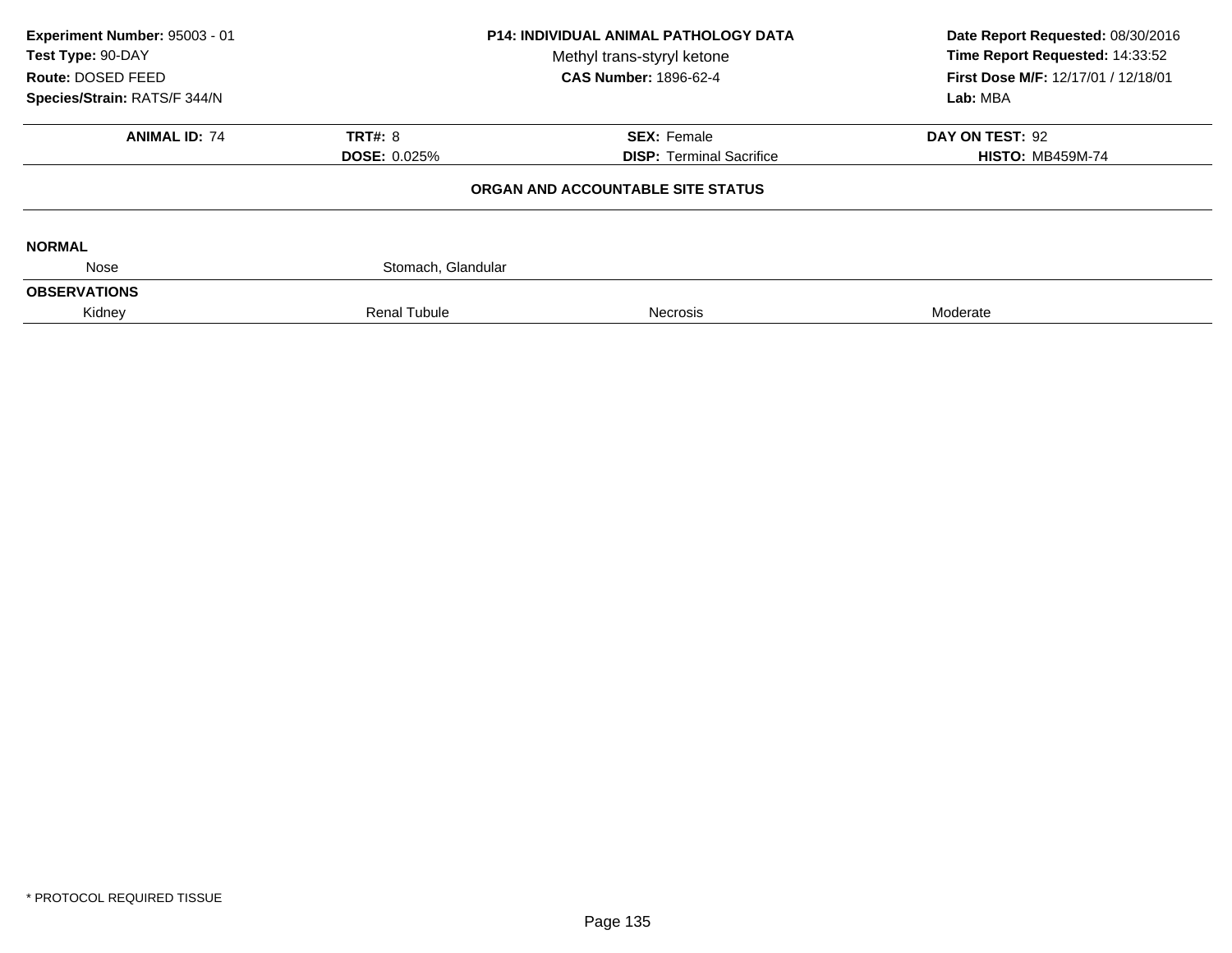| Experiment Number: 95003 - 01<br>Test Type: 90-DAY<br>Route: DOSED FEED<br>Species/Strain: RATS/F 344/N | <b>P14: INDIVIDUAL ANIMAL PATHOLOGY DATA</b><br>Methyl trans-styryl ketone<br><b>CAS Number: 1896-62-4</b> |                                                       | Date Report Requested: 08/30/2016<br>Time Report Requested: 14:33:52<br><b>First Dose M/F: 12/17/01 / 12/18/01</b><br>Lab: MBA |
|---------------------------------------------------------------------------------------------------------|------------------------------------------------------------------------------------------------------------|-------------------------------------------------------|--------------------------------------------------------------------------------------------------------------------------------|
| <b>ANIMAL ID: 75</b>                                                                                    | <b>TRT#: 8</b><br><b>DOSE: 0.025%</b>                                                                      | <b>SEX: Female</b><br><b>DISP: Terminal Sacrifice</b> | DAY ON TEST: 92<br><b>HISTO: MB459M-75</b>                                                                                     |
|                                                                                                         |                                                                                                            | ORGAN AND ACCOUNTABLE SITE STATUS                     |                                                                                                                                |
| <b>NORMAL</b>                                                                                           |                                                                                                            |                                                       |                                                                                                                                |
| Kidney                                                                                                  | Nose                                                                                                       | Stomach, Glandular                                    |                                                                                                                                |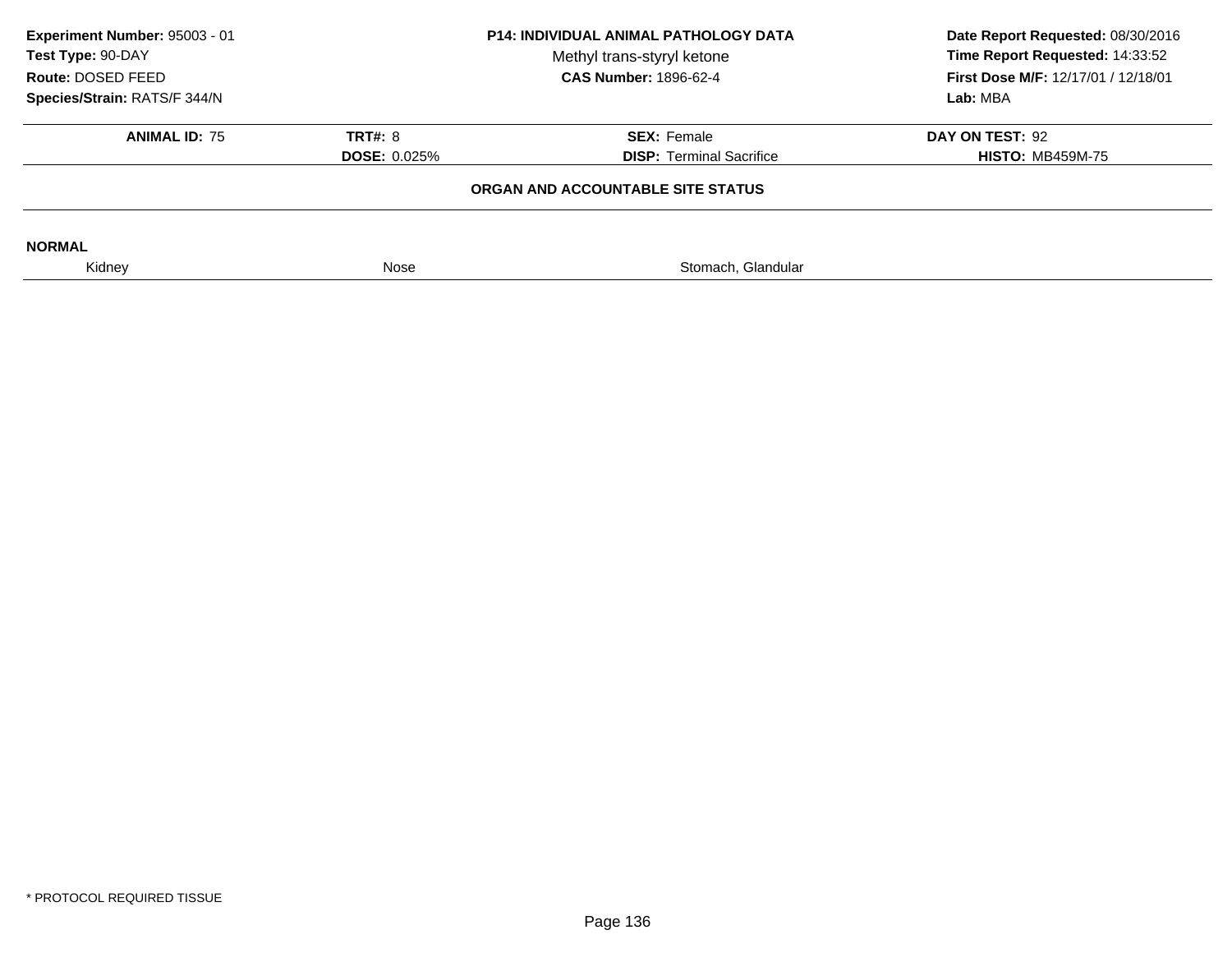| Experiment Number: 95003 - 01<br>Test Type: 90-DAY<br>Route: DOSED FEED<br>Species/Strain: RATS/F 344/N | <b>P14: INDIVIDUAL ANIMAL PATHOLOGY DATA</b><br>Methyl trans-styryl ketone<br><b>CAS Number: 1896-62-4</b> |                                                       | Date Report Requested: 08/30/2016<br>Time Report Requested: 14:33:52<br>First Dose M/F: 12/17/01 / 12/18/01<br>Lab: MBA |
|---------------------------------------------------------------------------------------------------------|------------------------------------------------------------------------------------------------------------|-------------------------------------------------------|-------------------------------------------------------------------------------------------------------------------------|
| <b>ANIMAL ID: 76</b>                                                                                    | <b>TRT#: 8</b><br><b>DOSE: 0.025%</b>                                                                      | <b>SEX: Female</b><br><b>DISP:</b> Terminal Sacrifice | DAY ON TEST: 92<br><b>HISTO: MB459M-76</b>                                                                              |
|                                                                                                         |                                                                                                            | ORGAN AND ACCOUNTABLE SITE STATUS                     |                                                                                                                         |
| <b>NORMAL</b>                                                                                           |                                                                                                            |                                                       |                                                                                                                         |
| Nose                                                                                                    | Ovary                                                                                                      | Stomach, Glandular                                    |                                                                                                                         |
| <b>OBSERVATIONS</b>                                                                                     |                                                                                                            |                                                       |                                                                                                                         |
| Kidney                                                                                                  | <b>Renal Tubule</b>                                                                                        | <b>Necrosis</b>                                       | Minimal                                                                                                                 |
| Ovary<br>Note: TGL= 1-NCL                                                                               |                                                                                                            |                                                       |                                                                                                                         |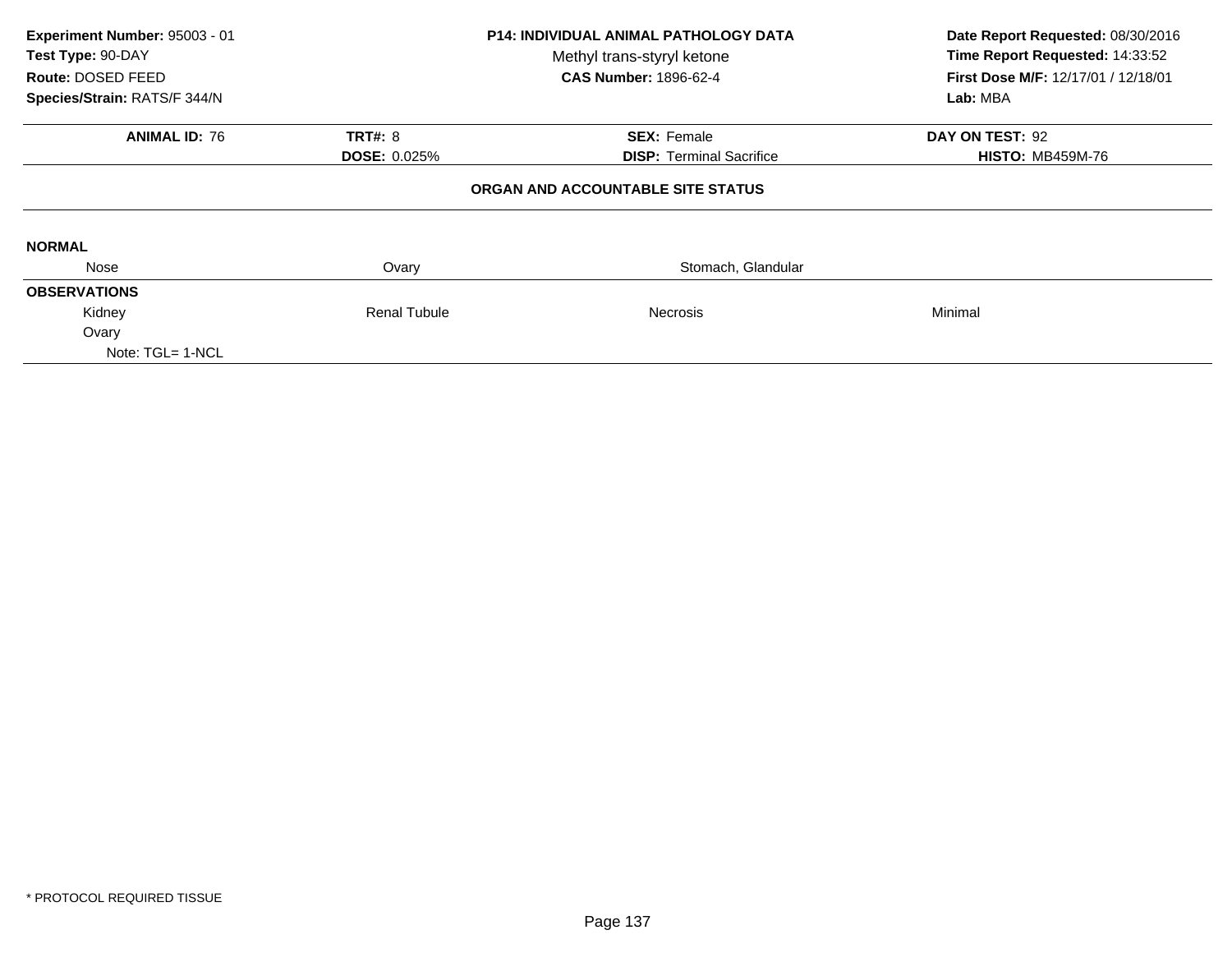| Experiment Number: 95003 - 01<br>Test Type: 90-DAY<br>Route: DOSED FEED<br>Species/Strain: RATS/F 344/N | <b>P14: INDIVIDUAL ANIMAL PATHOLOGY DATA</b><br>Methyl trans-styryl ketone<br><b>CAS Number: 1896-62-4</b> |                                                       | Date Report Requested: 08/30/2016<br>Time Report Requested: 14:33:52<br>First Dose M/F: 12/17/01 / 12/18/01<br>Lab: MBA |
|---------------------------------------------------------------------------------------------------------|------------------------------------------------------------------------------------------------------------|-------------------------------------------------------|-------------------------------------------------------------------------------------------------------------------------|
| <b>ANIMAL ID: 77</b>                                                                                    | <b>TRT#: 8</b><br><b>DOSE: 0.025%</b>                                                                      | <b>SEX: Female</b><br><b>DISP:</b> Terminal Sacrifice | DAY ON TEST: 92<br><b>HISTO: MB459M-77</b>                                                                              |
|                                                                                                         |                                                                                                            | ORGAN AND ACCOUNTABLE SITE STATUS                     |                                                                                                                         |
| <b>NORMAL</b>                                                                                           |                                                                                                            |                                                       |                                                                                                                         |
| Kidney                                                                                                  | Nose                                                                                                       | Stomach, Glandular                                    |                                                                                                                         |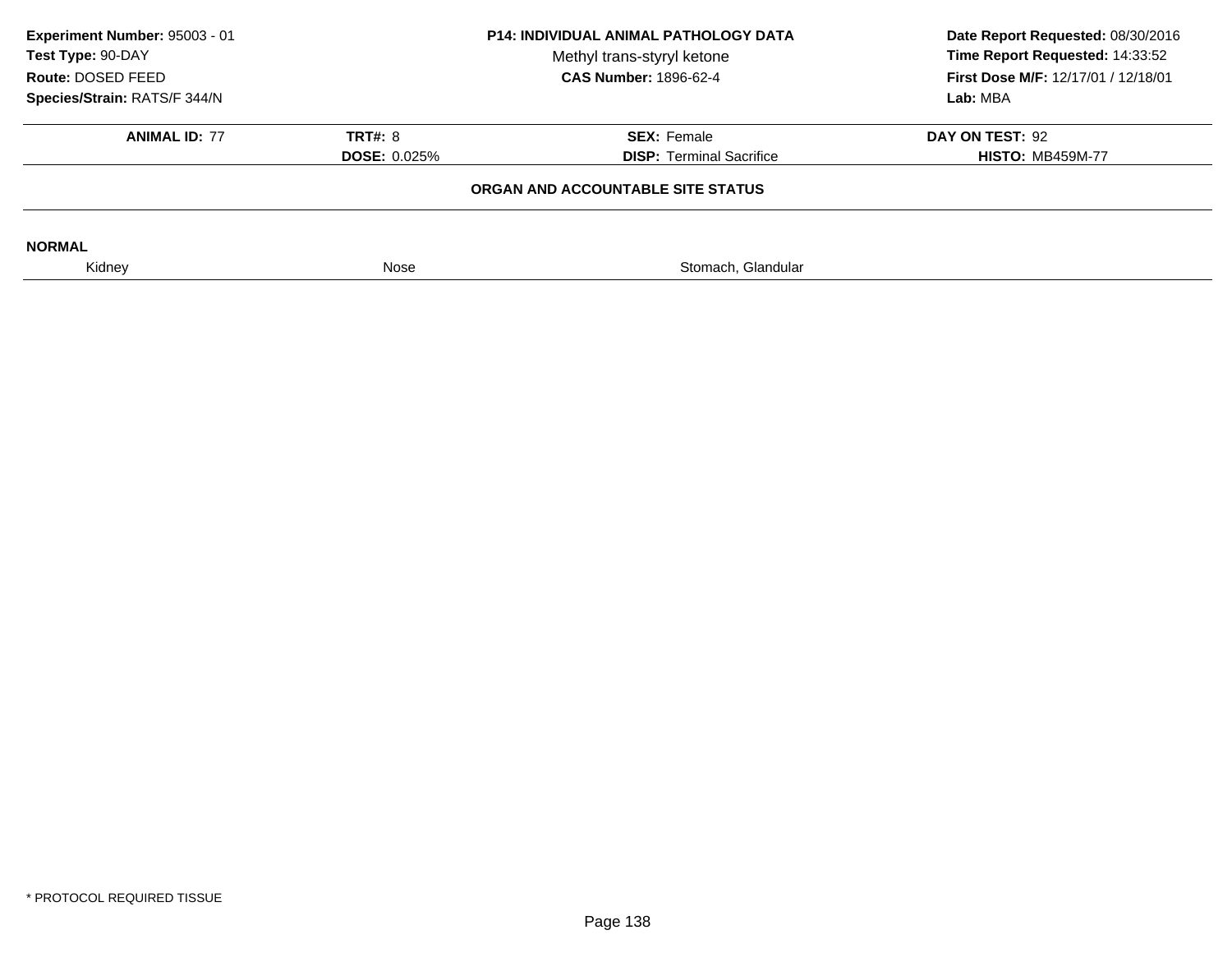| Experiment Number: 95003 - 01<br>Test Type: 90-DAY<br>Route: DOSED FEED<br>Species/Strain: RATS/F 344/N | <b>P14: INDIVIDUAL ANIMAL PATHOLOGY DATA</b><br>Methyl trans-styryl ketone<br><b>CAS Number: 1896-62-4</b> |                                   | Date Report Requested: 08/30/2016<br>Time Report Requested: 14:33:52<br>First Dose M/F: 12/17/01 / 12/18/01<br>Lab: MBA |
|---------------------------------------------------------------------------------------------------------|------------------------------------------------------------------------------------------------------------|-----------------------------------|-------------------------------------------------------------------------------------------------------------------------|
|                                                                                                         |                                                                                                            |                                   |                                                                                                                         |
| <b>ANIMAL ID: 78</b>                                                                                    | <b>TRT#: 8</b>                                                                                             | <b>SEX: Female</b>                | DAY ON TEST: 92                                                                                                         |
|                                                                                                         | <b>DOSE: 0.025%</b>                                                                                        | <b>DISP:</b> Terminal Sacrifice   | <b>HISTO: MB459M-78</b>                                                                                                 |
|                                                                                                         |                                                                                                            | ORGAN AND ACCOUNTABLE SITE STATUS |                                                                                                                         |
| <b>NORMAL</b>                                                                                           |                                                                                                            |                                   |                                                                                                                         |
| Kidney                                                                                                  | Nose                                                                                                       | Stomach, Glandular                |                                                                                                                         |
| <b>OBSERVATIONS</b>                                                                                     |                                                                                                            |                                   |                                                                                                                         |
| Lymph Node                                                                                              | Mediastinal                                                                                                | Congestion                        | Minimal                                                                                                                 |
|                                                                                                         | Mediastinal                                                                                                | Hyperplasia                       | Lymphoid, Mild                                                                                                          |
| Congestion                                                                                              | $TGLs = TGL=1-11$                                                                                          |                                   |                                                                                                                         |
| Hyperplasia                                                                                             | $TGLs = TGL=1-11$                                                                                          |                                   |                                                                                                                         |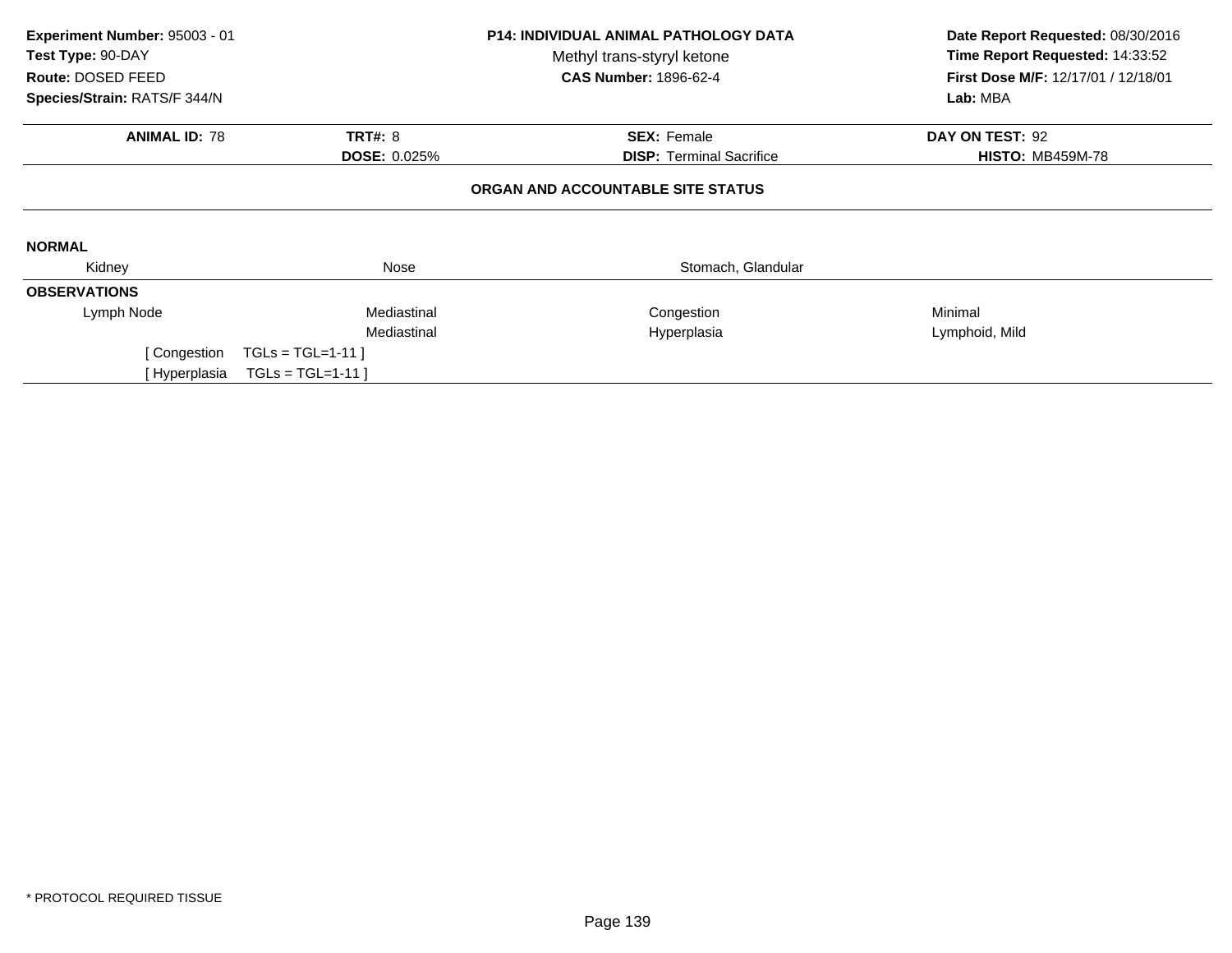| Experiment Number: 95003 - 01<br>Test Type: 90-DAY<br>Route: DOSED FEED<br>Species/Strain: RATS/F 344/N | <b>P14: INDIVIDUAL ANIMAL PATHOLOGY DATA</b><br>Methyl trans-styryl ketone<br><b>CAS Number: 1896-62-4</b> |                                                       | Date Report Requested: 08/30/2016<br>Time Report Requested: 14:33:52<br><b>First Dose M/F: 12/17/01 / 12/18/01</b><br>Lab: MBA |
|---------------------------------------------------------------------------------------------------------|------------------------------------------------------------------------------------------------------------|-------------------------------------------------------|--------------------------------------------------------------------------------------------------------------------------------|
| <b>ANIMAL ID: 79</b>                                                                                    | <b>TRT#: 8</b><br><b>DOSE: 0.025%</b>                                                                      | <b>SEX: Female</b><br><b>DISP:</b> Terminal Sacrifice | DAY ON TEST: 92<br><b>HISTO: MB459M-79</b>                                                                                     |
|                                                                                                         |                                                                                                            | ORGAN AND ACCOUNTABLE SITE STATUS                     |                                                                                                                                |
| <b>NORMAL</b>                                                                                           |                                                                                                            |                                                       |                                                                                                                                |
| Kidney                                                                                                  | Nose                                                                                                       | Stomach, Glandular                                    |                                                                                                                                |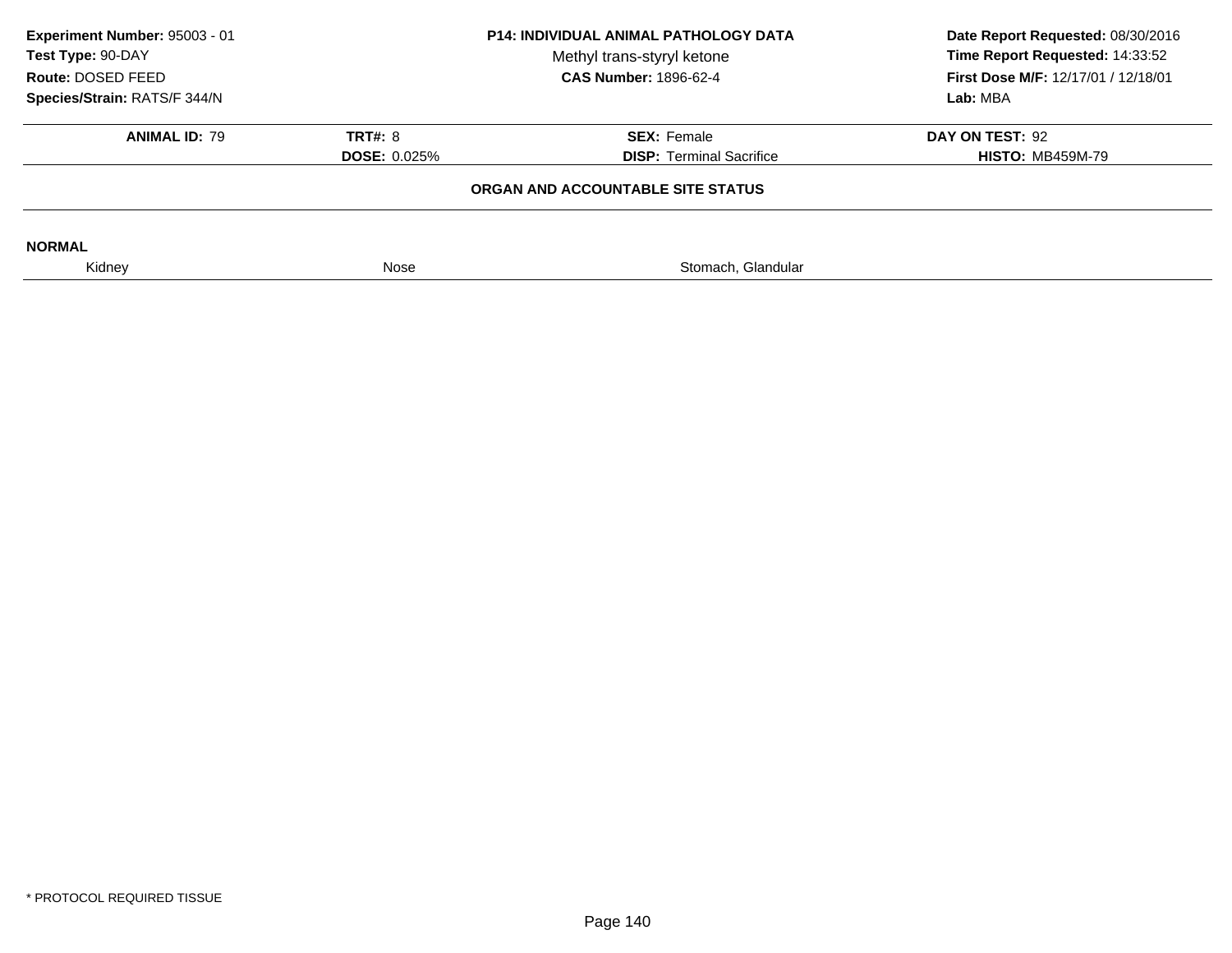| Experiment Number: 95003 - 01<br>Test Type: 90-DAY<br>Route: DOSED FEED<br>Species/Strain: RATS/F 344/N | <b>P14: INDIVIDUAL ANIMAL PATHOLOGY DATA</b><br>Methyl trans-styryl ketone<br><b>CAS Number: 1896-62-4</b> |                                                       | Date Report Requested: 08/30/2016<br>Time Report Requested: 14:33:52<br><b>First Dose M/F: 12/17/01 / 12/18/01</b><br>Lab: MBA |
|---------------------------------------------------------------------------------------------------------|------------------------------------------------------------------------------------------------------------|-------------------------------------------------------|--------------------------------------------------------------------------------------------------------------------------------|
| <b>ANIMAL ID: 80</b>                                                                                    | <b>TRT#: 8</b><br><b>DOSE: 0.025%</b>                                                                      | <b>SEX: Female</b><br><b>DISP:</b> Terminal Sacrifice | DAY ON TEST: 92<br><b>HISTO: MB459M-80</b>                                                                                     |
|                                                                                                         |                                                                                                            | ORGAN AND ACCOUNTABLE SITE STATUS                     |                                                                                                                                |
| <b>NORMAL</b>                                                                                           |                                                                                                            |                                                       |                                                                                                                                |
| Kidney                                                                                                  | Nose                                                                                                       | Stomach, Glandular                                    |                                                                                                                                |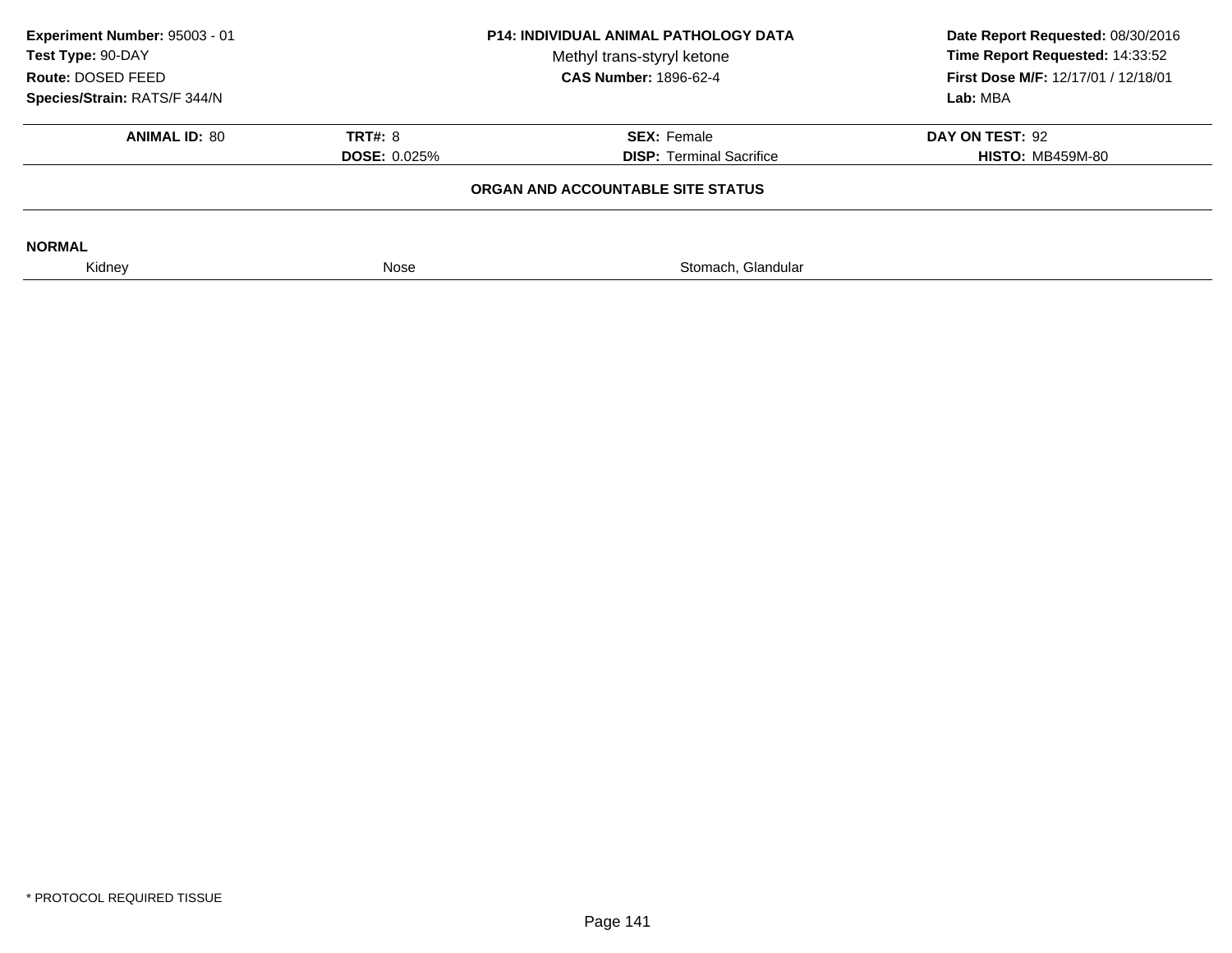| Experiment Number: 95003 - 01<br>Test Type: 90-DAY<br>Route: DOSED FEED<br>Species/Strain: RATS/F 344/N | <b>P14: INDIVIDUAL ANIMAL PATHOLOGY DATA</b><br>Methyl trans-styryl ketone<br><b>CAS Number: 1896-62-4</b> |                                   | Date Report Requested: 08/30/2016<br>Time Report Requested: 14:33:52<br>First Dose M/F: 12/17/01 / 12/18/01<br>Lab: MBA |
|---------------------------------------------------------------------------------------------------------|------------------------------------------------------------------------------------------------------------|-----------------------------------|-------------------------------------------------------------------------------------------------------------------------|
| <b>ANIMAL ID: 81</b>                                                                                    | TRT#: 9                                                                                                    | <b>SEX: Female</b>                | DAY ON TEST: 92                                                                                                         |
|                                                                                                         | <b>DOSE: 0.05%</b>                                                                                         | <b>DISP:</b> Terminal Sacrifice   | <b>HISTO: MB459M-81</b>                                                                                                 |
|                                                                                                         |                                                                                                            | ORGAN AND ACCOUNTABLE SITE STATUS |                                                                                                                         |
| <b>NORMAL</b>                                                                                           |                                                                                                            |                                   |                                                                                                                         |
| Kidney                                                                                                  | Stomach, Glandular                                                                                         |                                   |                                                                                                                         |
| <b>OBSERVATIONS</b>                                                                                     |                                                                                                            |                                   |                                                                                                                         |
| Nose                                                                                                    | Goblet Cell, Respirat Epith                                                                                | Hyperplasia                       | Minimal                                                                                                                 |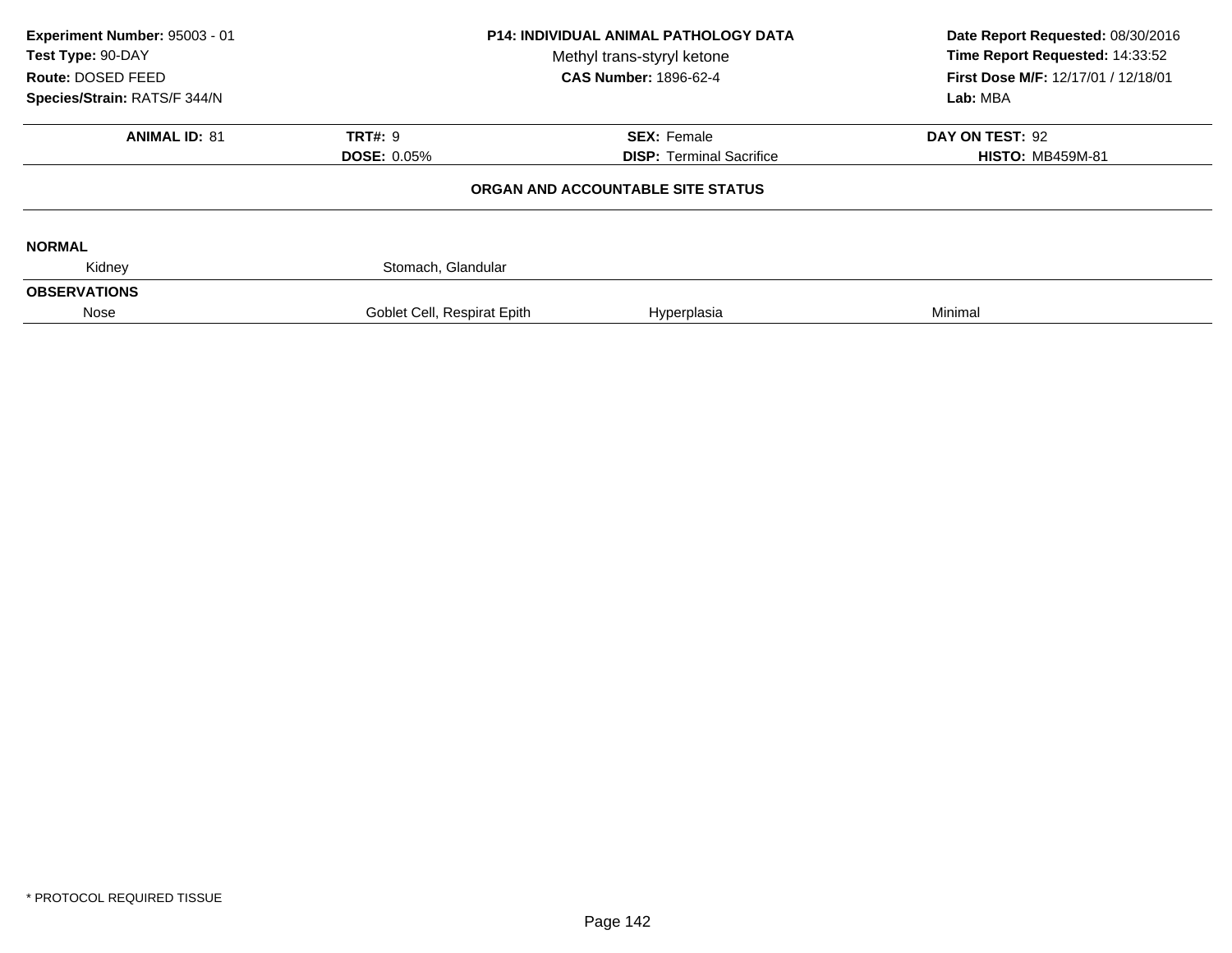| Experiment Number: 95003 - 01<br>Test Type: 90-DAY<br>Route: DOSED FEED<br>Species/Strain: RATS/F 344/N | P14: INDIVIDUAL ANIMAL PATHOLOGY DATA<br>Methyl trans-styryl ketone<br><b>CAS Number: 1896-62-4</b> |                                                       | Date Report Requested: 08/30/2016<br>Time Report Requested: 14:33:52<br>First Dose M/F: 12/17/01 / 12/18/01<br>Lab: MBA |  |
|---------------------------------------------------------------------------------------------------------|-----------------------------------------------------------------------------------------------------|-------------------------------------------------------|-------------------------------------------------------------------------------------------------------------------------|--|
| <b>ANIMAL ID: 82</b>                                                                                    | <b>TRT#: 9</b><br><b>DOSE: 0.05%</b>                                                                | <b>SEX: Female</b><br><b>DISP: Terminal Sacrifice</b> | DAY ON TEST: 92<br><b>HISTO: MB459M-82</b>                                                                              |  |
|                                                                                                         |                                                                                                     | ORGAN AND ACCOUNTABLE SITE STATUS                     |                                                                                                                         |  |
| <b>NORMAL</b>                                                                                           |                                                                                                     |                                                       |                                                                                                                         |  |
| Nose                                                                                                    | Stomach, Glandular                                                                                  |                                                       |                                                                                                                         |  |
| <b>OBSERVATIONS</b>                                                                                     |                                                                                                     |                                                       |                                                                                                                         |  |
| Kidney                                                                                                  | <b>Renal Tubule</b>                                                                                 | <b>Necrosis</b>                                       | Mild                                                                                                                    |  |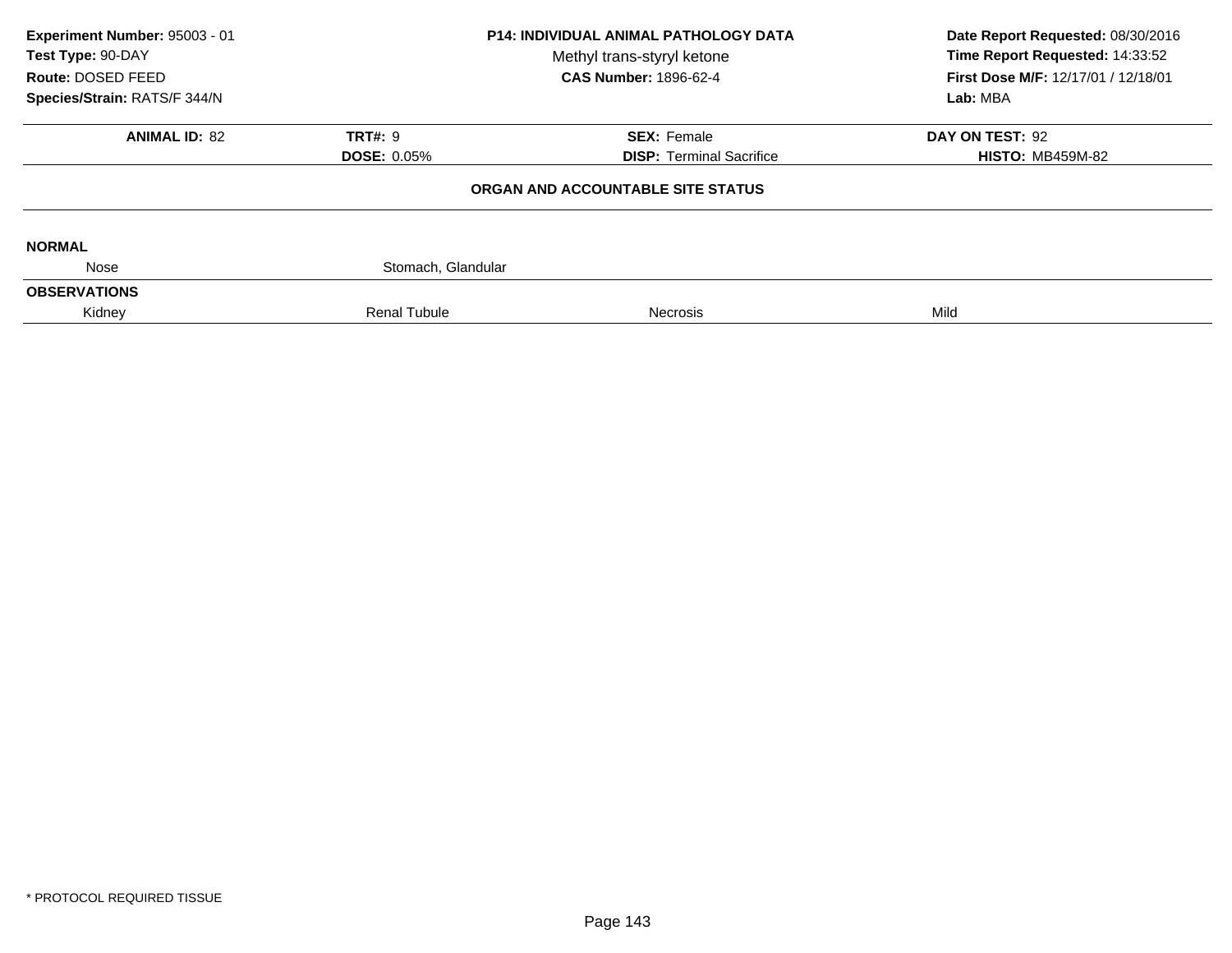| Experiment Number: 95003 - 01<br><b>P14: INDIVIDUAL ANIMAL PATHOLOGY DATA</b><br>Test Type: 90-DAY<br>Methyl trans-styryl ketone<br>Route: DOSED FEED<br><b>CAS Number: 1896-62-4</b> |                    | Date Report Requested: 08/30/2016<br>Time Report Requested: 14:33:52<br><b>First Dose M/F: 12/17/01 / 12/18/01</b> |                         |  |
|---------------------------------------------------------------------------------------------------------------------------------------------------------------------------------------|--------------------|--------------------------------------------------------------------------------------------------------------------|-------------------------|--|
| Species/Strain: RATS/F 344/N                                                                                                                                                          |                    |                                                                                                                    | Lab: MBA                |  |
| <b>ANIMAL ID: 83</b>                                                                                                                                                                  | <b>TRT#: 9</b>     | <b>SEX: Female</b>                                                                                                 | DAY ON TEST: 92         |  |
|                                                                                                                                                                                       | <b>DOSE: 0.05%</b> | <b>DISP: Terminal Sacrifice</b>                                                                                    | <b>HISTO: MB459M-83</b> |  |
|                                                                                                                                                                                       |                    | ORGAN AND ACCOUNTABLE SITE STATUS                                                                                  |                         |  |
| <b>NORMAL</b>                                                                                                                                                                         |                    |                                                                                                                    |                         |  |
| Kidney                                                                                                                                                                                | Nose               | Stomach, Glandular                                                                                                 |                         |  |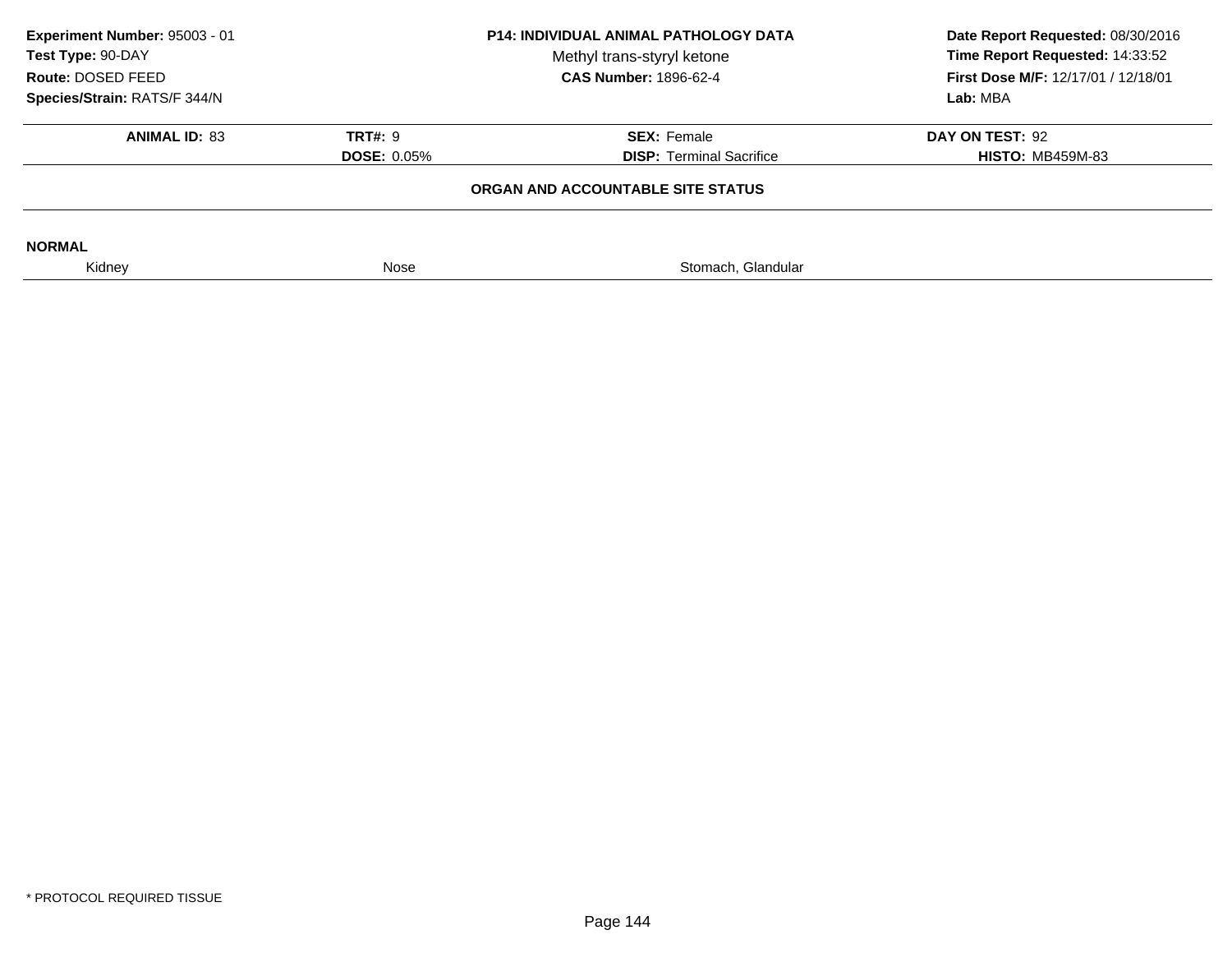| Experiment Number: 95003 - 01<br>Test Type: 90-DAY |                    | <b>P14: INDIVIDUAL ANIMAL PATHOLOGY DATA</b><br>Methyl trans-styryl ketone | Date Report Requested: 08/30/2016<br>Time Report Requested: 14:33:52 |  |
|----------------------------------------------------|--------------------|----------------------------------------------------------------------------|----------------------------------------------------------------------|--|
| Route: DOSED FEED                                  |                    | <b>CAS Number: 1896-62-4</b>                                               | First Dose M/F: 12/17/01 / 12/18/01                                  |  |
| Species/Strain: RATS/F 344/N                       |                    |                                                                            | Lab: MBA                                                             |  |
| <b>ANIMAL ID: 84</b>                               | <b>TRT#: 9</b>     | <b>SEX: Female</b>                                                         | DAY ON TEST: 92                                                      |  |
|                                                    | <b>DOSE: 0.05%</b> | <b>DISP:</b> Terminal Sacrifice                                            | <b>HISTO: MB459M-84</b>                                              |  |
|                                                    |                    | ORGAN AND ACCOUNTABLE SITE STATUS                                          |                                                                      |  |
| <b>NORMAL</b>                                      |                    |                                                                            |                                                                      |  |
| Kidney                                             | Nose               | Stomach, Glandular                                                         |                                                                      |  |
| <b>OBSERVATIONS</b>                                |                    |                                                                            |                                                                      |  |
| Lymph Node                                         | Mediastinal        | Congestion                                                                 | Minimal                                                              |  |
|                                                    | Mediastinal        | Hyperplasia                                                                | Lymphoid, Mild                                                       |  |
| [ Congestion                                       | $TGLs = TGL=1-11$  |                                                                            |                                                                      |  |
| [ Hyperplasia                                      | $TGLs = TGL=1-11$  |                                                                            |                                                                      |  |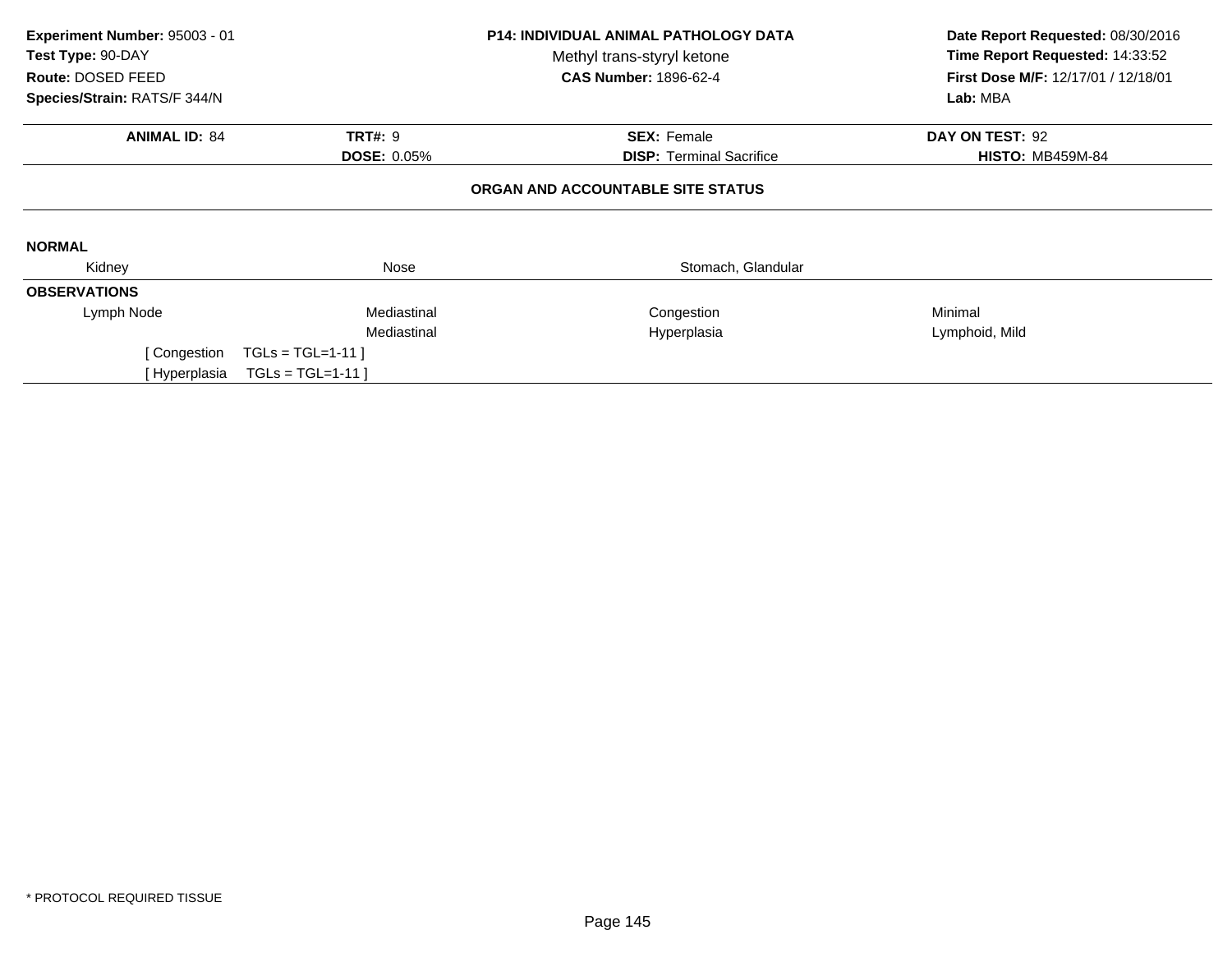| Experiment Number: 95003 - 01<br>Test Type: 90-DAY<br>Route: DOSED FEED |                                                                                               | <b>P14: INDIVIDUAL ANIMAL PATHOLOGY DATA</b><br>Date Report Requested: 08/30/2016<br>Time Report Requested: 14:33:52<br>Methyl trans-styryl ketone<br><b>CAS Number: 1896-62-4</b><br>First Dose M/F: 12/17/01 / 12/18/01 |                                            |  |
|-------------------------------------------------------------------------|-----------------------------------------------------------------------------------------------|---------------------------------------------------------------------------------------------------------------------------------------------------------------------------------------------------------------------------|--------------------------------------------|--|
| Species/Strain: RATS/F 344/N                                            |                                                                                               |                                                                                                                                                                                                                           | Lab: MBA                                   |  |
| <b>ANIMAL ID: 85</b>                                                    | <b>TRT#: 9</b><br><b>SEX: Female</b><br><b>DISP: Terminal Sacrifice</b><br><b>DOSE: 0.05%</b> |                                                                                                                                                                                                                           | DAY ON TEST: 92<br><b>HISTO: MB459M-85</b> |  |
|                                                                         |                                                                                               | ORGAN AND ACCOUNTABLE SITE STATUS                                                                                                                                                                                         |                                            |  |
| <b>NORMAL</b>                                                           |                                                                                               |                                                                                                                                                                                                                           |                                            |  |
| Kidney                                                                  | Nose                                                                                          | Stomach, Glandular                                                                                                                                                                                                        |                                            |  |
|                                                                         |                                                                                               |                                                                                                                                                                                                                           |                                            |  |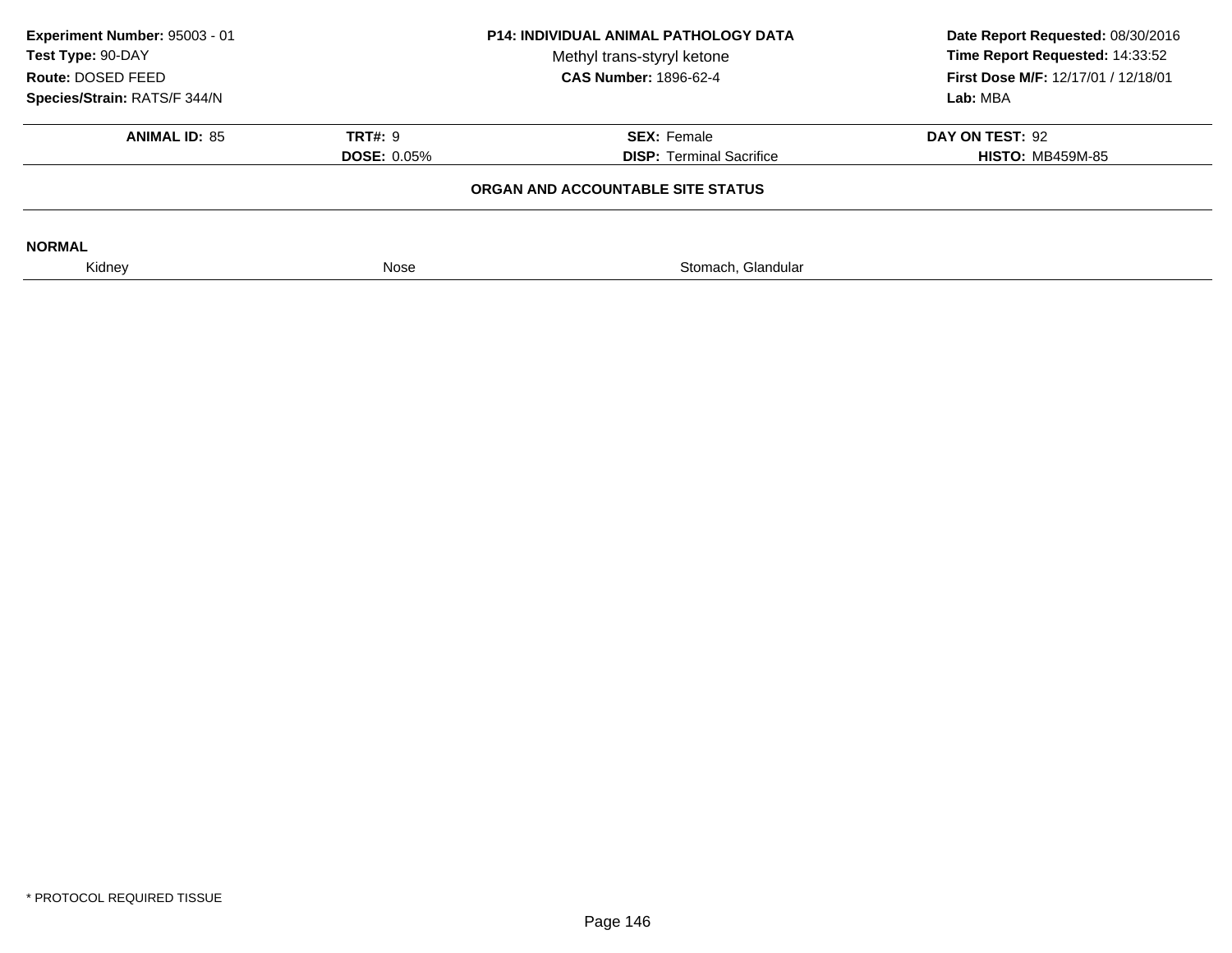| Experiment Number: 95003 - 01<br>Test Type: 90-DAY<br>Route: DOSED FEED<br>Species/Strain: RATS/F 344/N | <b>P14: INDIVIDUAL ANIMAL PATHOLOGY DATA</b><br>Methyl trans-styryl ketone<br><b>CAS Number: 1896-62-4</b> |                                   | Date Report Requested: 08/30/2016<br>Time Report Requested: 14:33:52<br>First Dose M/F: 12/17/01 / 12/18/01<br>Lab: MBA |
|---------------------------------------------------------------------------------------------------------|------------------------------------------------------------------------------------------------------------|-----------------------------------|-------------------------------------------------------------------------------------------------------------------------|
| <b>ANIMAL ID: 86</b>                                                                                    | TRT#: 9                                                                                                    | <b>SEX: Female</b>                | DAY ON TEST: 92                                                                                                         |
|                                                                                                         | <b>DOSE: 0.05%</b>                                                                                         | <b>DISP: Terminal Sacrifice</b>   | <b>HISTO: MB459M-86</b>                                                                                                 |
|                                                                                                         |                                                                                                            | ORGAN AND ACCOUNTABLE SITE STATUS |                                                                                                                         |
| <b>NORMAL</b>                                                                                           |                                                                                                            |                                   |                                                                                                                         |
| Kidney                                                                                                  | Stomach, Glandular                                                                                         |                                   |                                                                                                                         |
| <b>OBSERVATIONS</b>                                                                                     |                                                                                                            |                                   |                                                                                                                         |
| Nose                                                                                                    | Goblet Cell, Respirat Epith                                                                                | Hyperplasia                       | Minimal                                                                                                                 |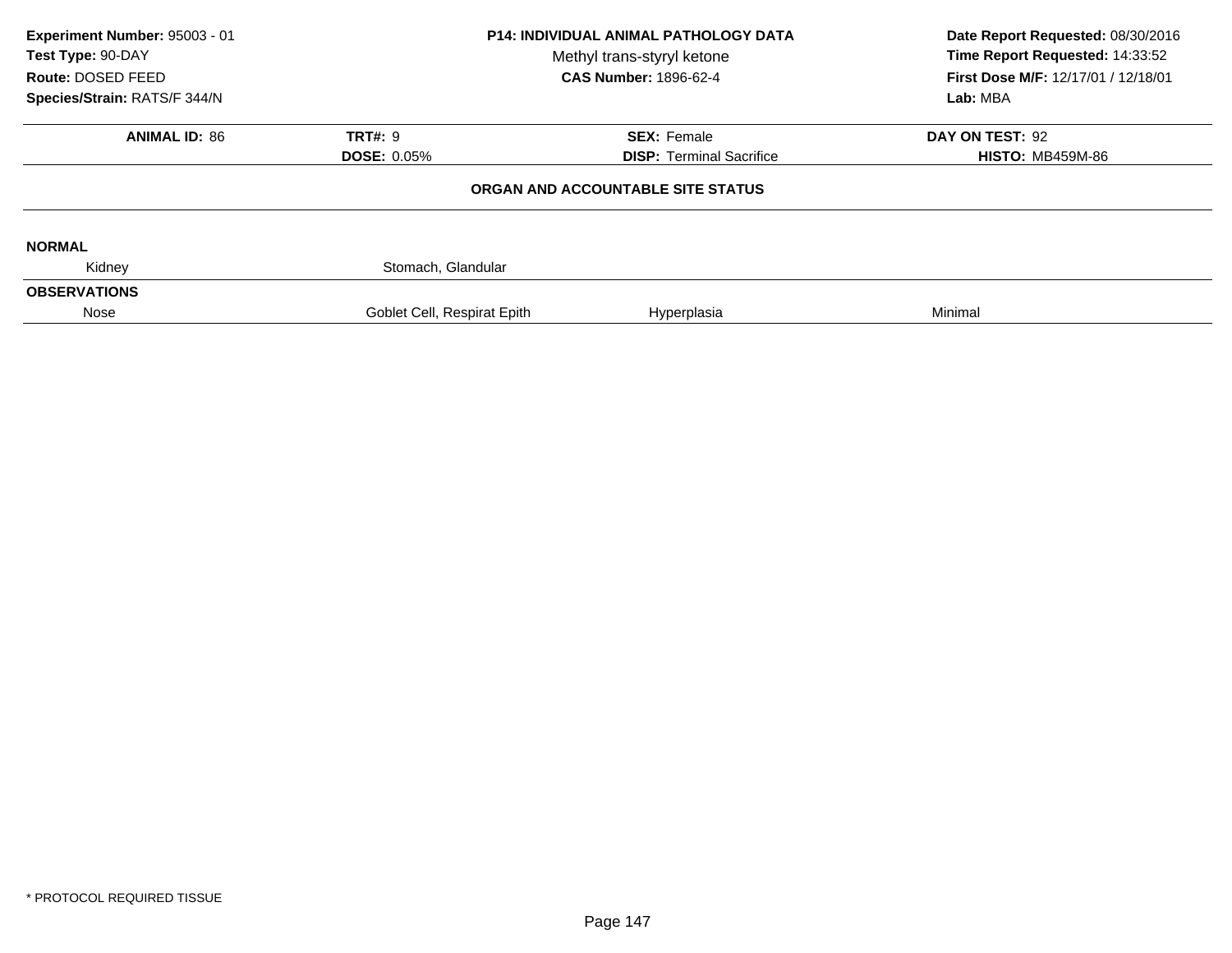| Experiment Number: 95003 - 01<br>Test Type: 90-DAY |                    | <b>P14: INDIVIDUAL ANIMAL PATHOLOGY DATA</b><br>Methyl trans-styryl ketone | Date Report Requested: 08/30/2016<br>Time Report Requested: 14:33:52 |  |
|----------------------------------------------------|--------------------|----------------------------------------------------------------------------|----------------------------------------------------------------------|--|
| Route: DOSED FEED                                  |                    | <b>CAS Number: 1896-62-4</b>                                               | <b>First Dose M/F: 12/17/01 / 12/18/01</b>                           |  |
| Species/Strain: RATS/F 344/N                       |                    |                                                                            | Lab: MBA                                                             |  |
| <b>ANIMAL ID: 87</b>                               | <b>TRT#: 9</b>     | <b>SEX: Female</b>                                                         | DAY ON TEST: 92                                                      |  |
|                                                    | <b>DOSE: 0.05%</b> | <b>DISP: Terminal Sacrifice</b>                                            | <b>HISTO: MB459M-87</b>                                              |  |
|                                                    |                    | ORGAN AND ACCOUNTABLE SITE STATUS                                          |                                                                      |  |
| <b>NORMAL</b>                                      |                    |                                                                            |                                                                      |  |
| Kidney                                             | Nose               | Ovary                                                                      | Stomach, Glandular                                                   |  |
| <b>OBSERVATIONS</b>                                |                    |                                                                            |                                                                      |  |
| Ovary                                              |                    |                                                                            |                                                                      |  |
| Note: TGL=1-NCL                                    |                    |                                                                            |                                                                      |  |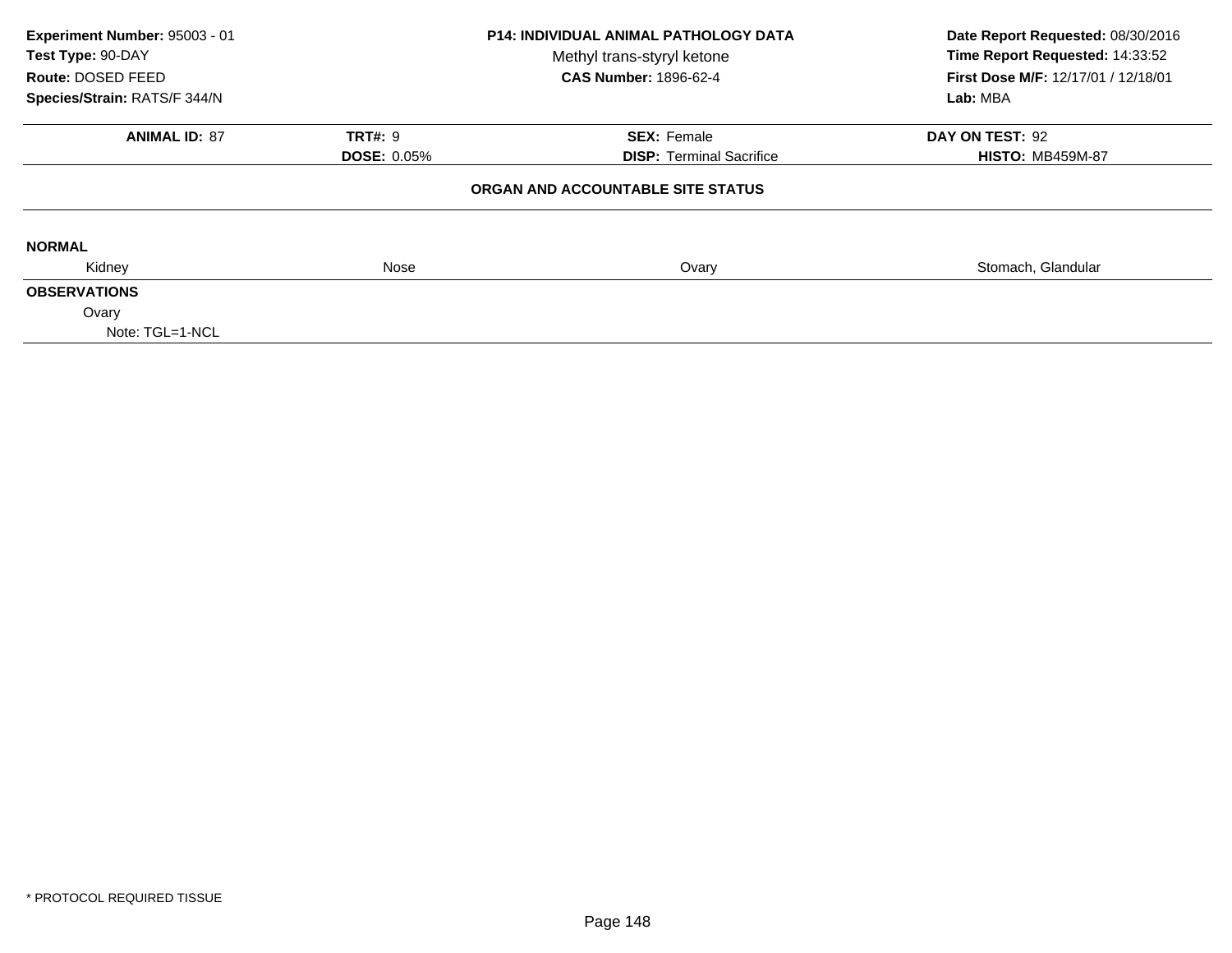| Experiment Number: 95003 - 01 |                             | <b>P14: INDIVIDUAL ANIMAL PATHOLOGY DATA</b> | Date Report Requested: 08/30/2016   |  |
|-------------------------------|-----------------------------|----------------------------------------------|-------------------------------------|--|
| Test Type: 90-DAY             | Methyl trans-styryl ketone  |                                              | Time Report Requested: 14:33:52     |  |
| Route: DOSED FEED             |                             | <b>CAS Number: 1896-62-4</b>                 | First Dose M/F: 12/17/01 / 12/18/01 |  |
| Species/Strain: RATS/F 344/N  |                             |                                              | Lab: MBA                            |  |
| <b>ANIMAL ID: 88</b>          | <b>TRT#: 9</b>              | <b>SEX: Female</b>                           | DAY ON TEST: 92                     |  |
|                               | <b>DOSE: 0.05%</b>          | <b>DISP: Terminal Sacrifice</b>              | <b>HISTO: MB459M-88</b>             |  |
|                               |                             | ORGAN AND ACCOUNTABLE SITE STATUS            |                                     |  |
| <b>NORMAL</b>                 |                             |                                              |                                     |  |
| Stomach, Glandular            |                             |                                              |                                     |  |
| <b>OBSERVATIONS</b>           |                             |                                              |                                     |  |
| Kidney                        | <b>Renal Tubule</b>         | Necrosis                                     | Minimal                             |  |
| Lymph Node                    | Mediastinal                 | Congestion                                   | Mild                                |  |
|                               | Mediastinal                 | Hyperplasia                                  | Lymphoid, Minimal                   |  |
| [ Congestion                  | $TGLs = TGL=2-11$           |                                              |                                     |  |
| [ Hyperplasia                 | $TGLs = TGL=2-11$           |                                              |                                     |  |
| Nose                          | Goblet Cell, Respirat Epith | Hyperplasia                                  | Minimal                             |  |
| Ovary                         |                             | Cyst                                         | Mild                                |  |
| [Cyst                         | $TGLs = TGL=1-9$ ]          |                                              |                                     |  |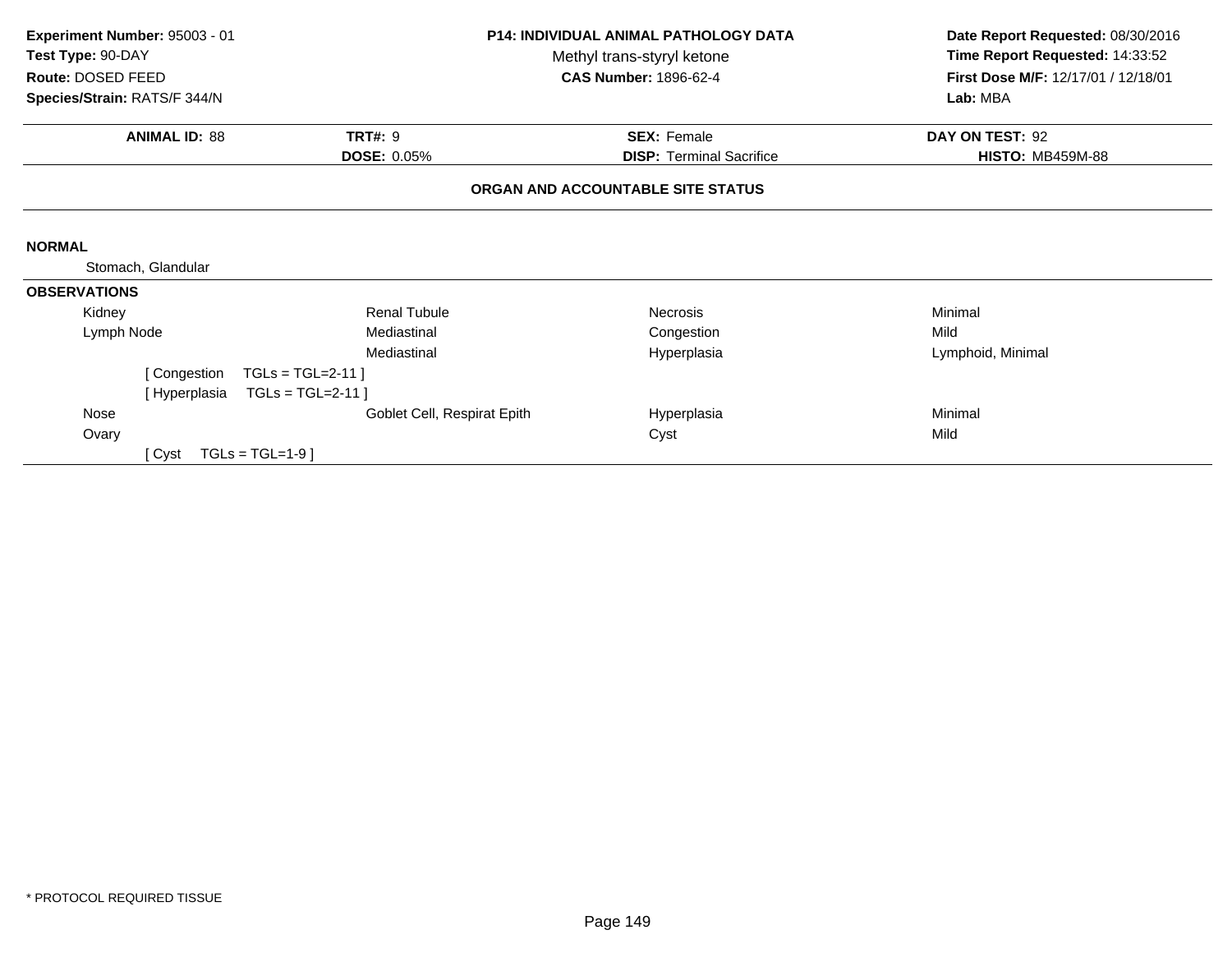| Experiment Number: 95003 - 01<br>Test Type: 90-DAY<br>Route: DOSED FEED |                    | <b>P14: INDIVIDUAL ANIMAL PATHOLOGY DATA</b><br>Date Report Requested: 08/30/2016<br>Time Report Requested: 14:33:52<br>Methyl trans-styryl ketone<br><b>CAS Number: 1896-62-4</b><br>First Dose M/F: 12/17/01 / 12/18/01 |                         |
|-------------------------------------------------------------------------|--------------------|---------------------------------------------------------------------------------------------------------------------------------------------------------------------------------------------------------------------------|-------------------------|
| Species/Strain: RATS/F 344/N                                            |                    |                                                                                                                                                                                                                           | Lab: MBA                |
|                                                                         |                    |                                                                                                                                                                                                                           |                         |
| <b>ANIMAL ID: 89</b>                                                    | <b>TRT#: 9</b>     | <b>SEX: Female</b>                                                                                                                                                                                                        | DAY ON TEST: 92         |
|                                                                         | <b>DOSE: 0.05%</b> | <b>DISP: Terminal Sacrifice</b>                                                                                                                                                                                           | <b>HISTO: MB459M-89</b> |
|                                                                         |                    | ORGAN AND ACCOUNTABLE SITE STATUS                                                                                                                                                                                         |                         |
| <b>NORMAL</b>                                                           |                    |                                                                                                                                                                                                                           |                         |
| Kidney                                                                  | Nose               | Stomach, Glandular                                                                                                                                                                                                        |                         |
|                                                                         |                    |                                                                                                                                                                                                                           |                         |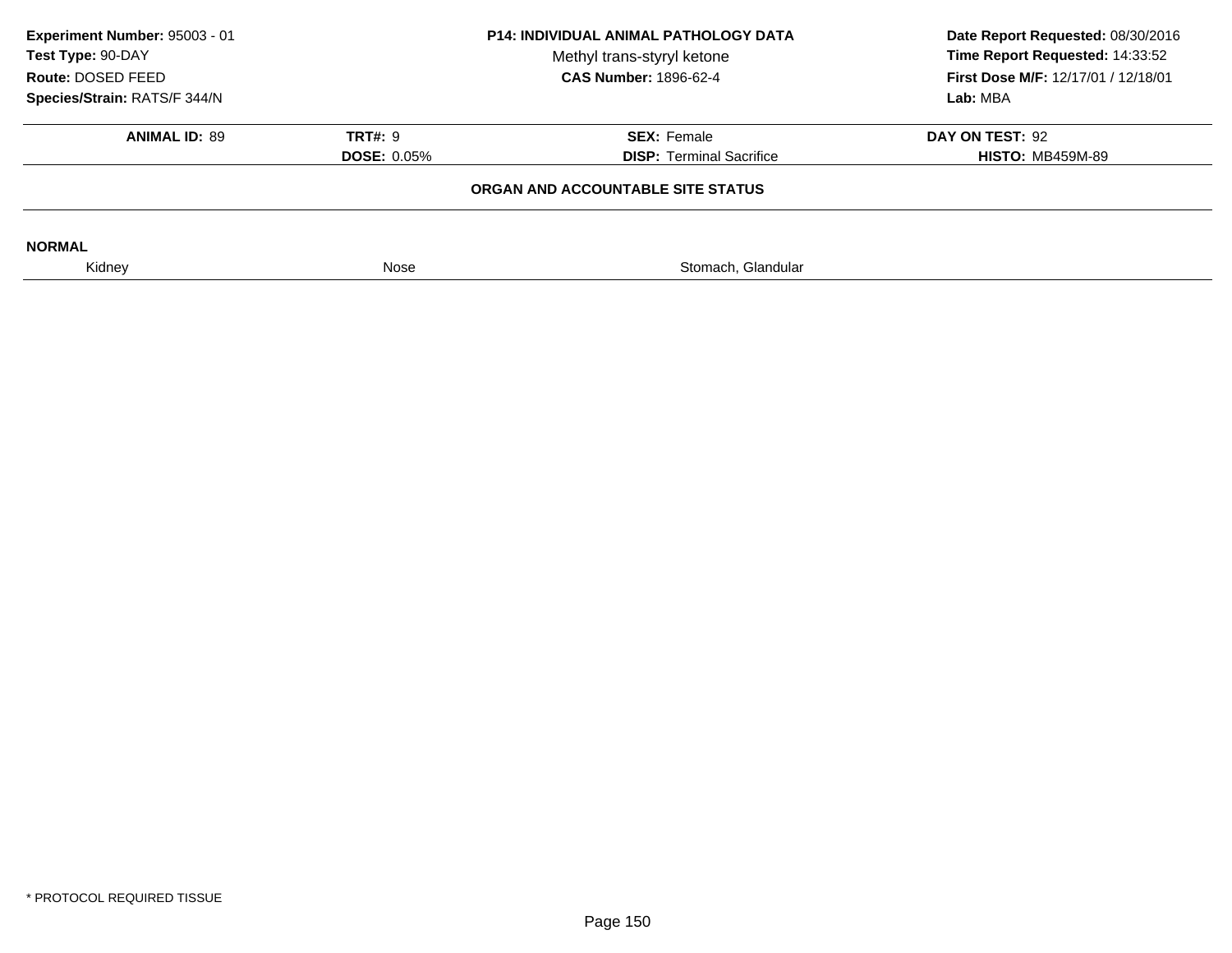|                    | Date Report Requested: 08/30/2016<br>Time Report Requested: 14:33:52<br>Methyl trans-styryl ketone<br>First Dose M/F: 12/17/01 / 12/18/01 |                                                                                                                   |  |
|--------------------|-------------------------------------------------------------------------------------------------------------------------------------------|-------------------------------------------------------------------------------------------------------------------|--|
|                    |                                                                                                                                           |                                                                                                                   |  |
|                    |                                                                                                                                           | Lab: MBA                                                                                                          |  |
| <b>TRT#: 9</b>     | <b>SEX: Female</b>                                                                                                                        | DAY ON TEST: 92                                                                                                   |  |
| <b>DOSE: 0.05%</b> | <b>DISP: Terminal Sacrifice</b>                                                                                                           | <b>HISTO: MB459M-90</b>                                                                                           |  |
|                    |                                                                                                                                           |                                                                                                                   |  |
|                    |                                                                                                                                           |                                                                                                                   |  |
| Nose               | Stomach, Glandular                                                                                                                        |                                                                                                                   |  |
|                    |                                                                                                                                           | <b>P14: INDIVIDUAL ANIMAL PATHOLOGY DATA</b><br><b>CAS Number: 1896-62-4</b><br>ORGAN AND ACCOUNTABLE SITE STATUS |  |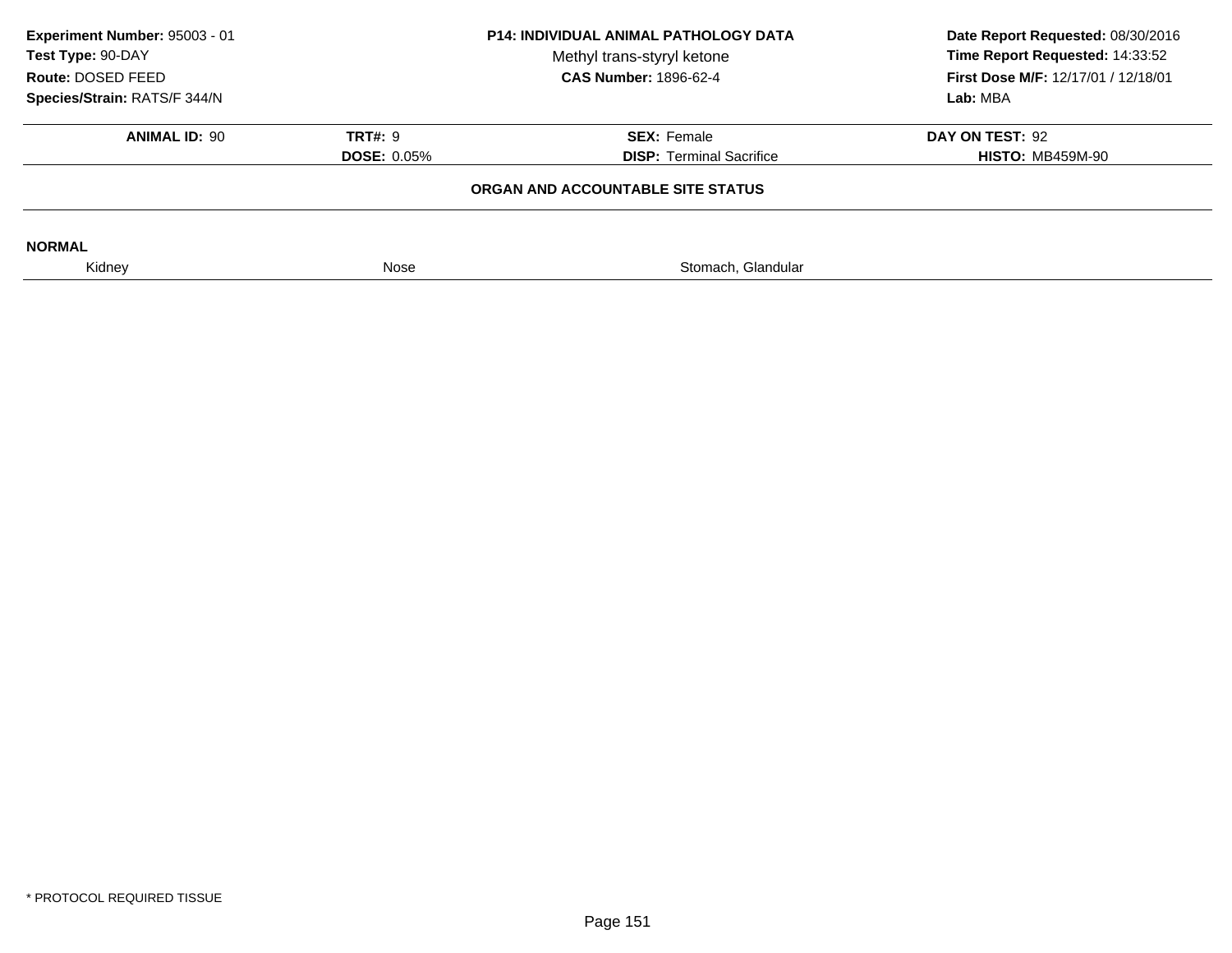| Experiment Number: 95003 - 01<br>Test Type: 90-DAY<br>Route: DOSED FEED |                             | <b>P14: INDIVIDUAL ANIMAL PATHOLOGY DATA</b><br>Methyl trans-styryl ketone<br><b>CAS Number: 1896-62-4</b> | Date Report Requested: 08/30/2016<br>Time Report Requested: 14:33:52<br>First Dose M/F: 12/17/01 / 12/18/01 |
|-------------------------------------------------------------------------|-----------------------------|------------------------------------------------------------------------------------------------------------|-------------------------------------------------------------------------------------------------------------|
| Species/Strain: RATS/F 344/N                                            |                             |                                                                                                            | Lab: MBA                                                                                                    |
| <b>ANIMAL ID: 91</b>                                                    | <b>TRT#: 10</b>             | <b>SEX: Female</b>                                                                                         | DAY ON TEST: 92                                                                                             |
|                                                                         | <b>DOSE: 0.1%</b>           | <b>DISP: Terminal Sacrifice</b>                                                                            | <b>HISTO: MB459M-91</b>                                                                                     |
|                                                                         |                             | ORGAN AND ACCOUNTABLE SITE STATUS                                                                          |                                                                                                             |
| <b>NORMAL</b>                                                           |                             |                                                                                                            |                                                                                                             |
| Kidney                                                                  | Stomach, Glandular          |                                                                                                            |                                                                                                             |
| <b>OBSERVATIONS</b>                                                     |                             |                                                                                                            |                                                                                                             |
| Nose                                                                    | Goblet Cell, Respirat Epith | Hyperplasia                                                                                                | Minimal                                                                                                     |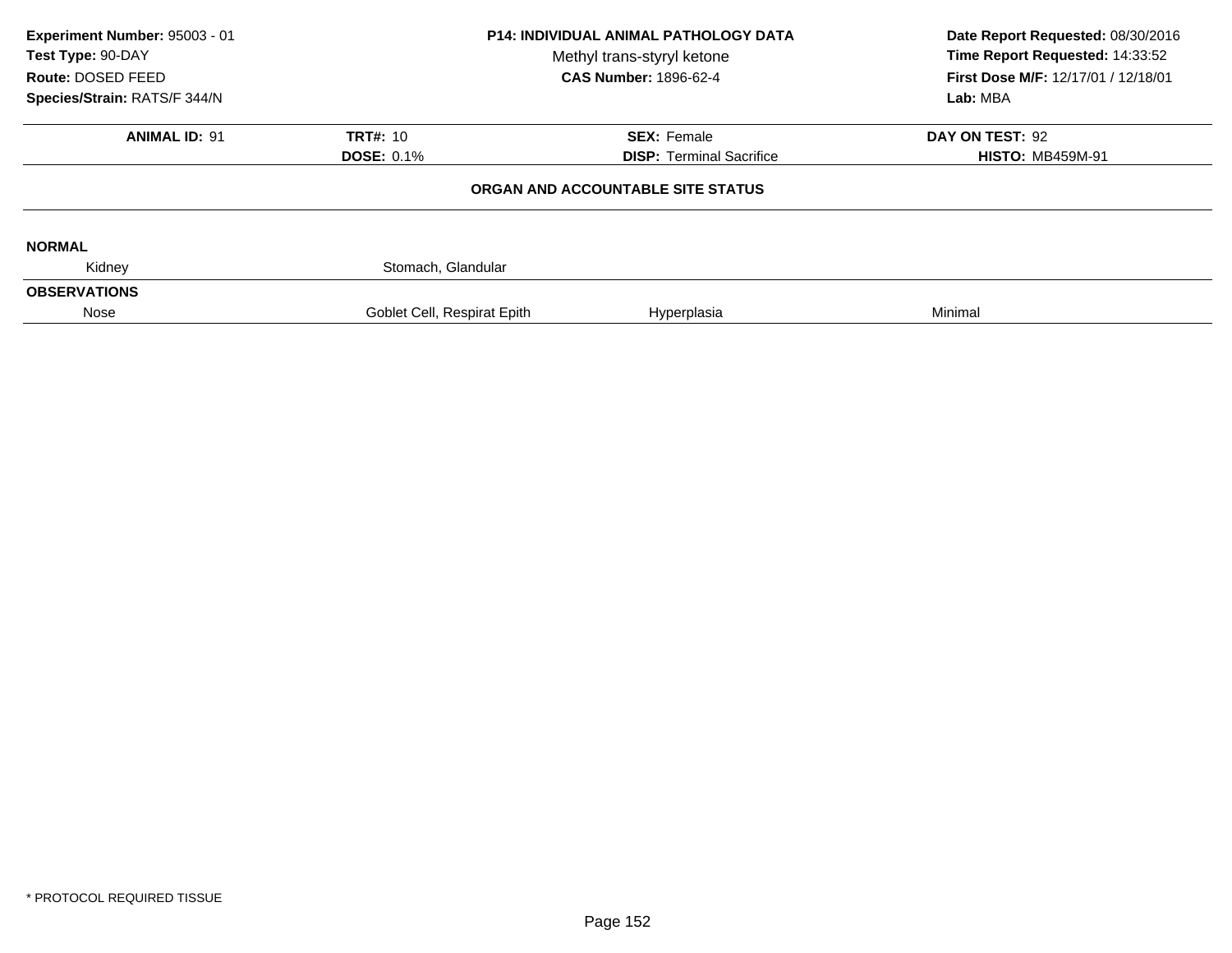| Experiment Number: 95003 - 01<br>Test Type: 90-DAY<br>Route: DOSED FEED<br>Species/Strain: RATS/F 344/N |                                      | <b>P14: INDIVIDUAL ANIMAL PATHOLOGY DATA</b><br>Methyl trans-styryl ketone<br><b>CAS Number: 1896-62-4</b> | Date Report Requested: 08/30/2016<br>Time Report Requested: 14:33:52<br>First Dose M/F: 12/17/01 / 12/18/01<br>Lab: MBA |
|---------------------------------------------------------------------------------------------------------|--------------------------------------|------------------------------------------------------------------------------------------------------------|-------------------------------------------------------------------------------------------------------------------------|
| <b>ANIMAL ID: 92</b>                                                                                    | <b>TRT#: 10</b><br><b>DOSE: 0.1%</b> | <b>SEX: Female</b><br><b>DISP: Terminal Sacrifice</b>                                                      | DAY ON TEST: 92<br><b>HISTO: MB459M-92</b>                                                                              |
|                                                                                                         |                                      | ORGAN AND ACCOUNTABLE SITE STATUS                                                                          |                                                                                                                         |
| <b>NORMAL</b>                                                                                           |                                      |                                                                                                            |                                                                                                                         |
| Kidney                                                                                                  | Nose                                 | Stomach, Glandular                                                                                         |                                                                                                                         |
| <b>OBSERVATIONS</b>                                                                                     |                                      |                                                                                                            |                                                                                                                         |
| Lymph Node                                                                                              | Mediastinal                          | Congestion                                                                                                 | Mild                                                                                                                    |
|                                                                                                         | Mediastinal                          | Hyperplasia                                                                                                | Lymphoid, Mild                                                                                                          |
| [Congestion                                                                                             | $TGLs = TGL=2-11$                    |                                                                                                            |                                                                                                                         |
| [ Hyperplasia                                                                                           | $TGLs = TGL=2-11$                    |                                                                                                            |                                                                                                                         |
| Ovary                                                                                                   |                                      | Cyst                                                                                                       | Mild                                                                                                                    |
| [ Cyst                                                                                                  | $TGLs = TGL=1-9$                     |                                                                                                            |                                                                                                                         |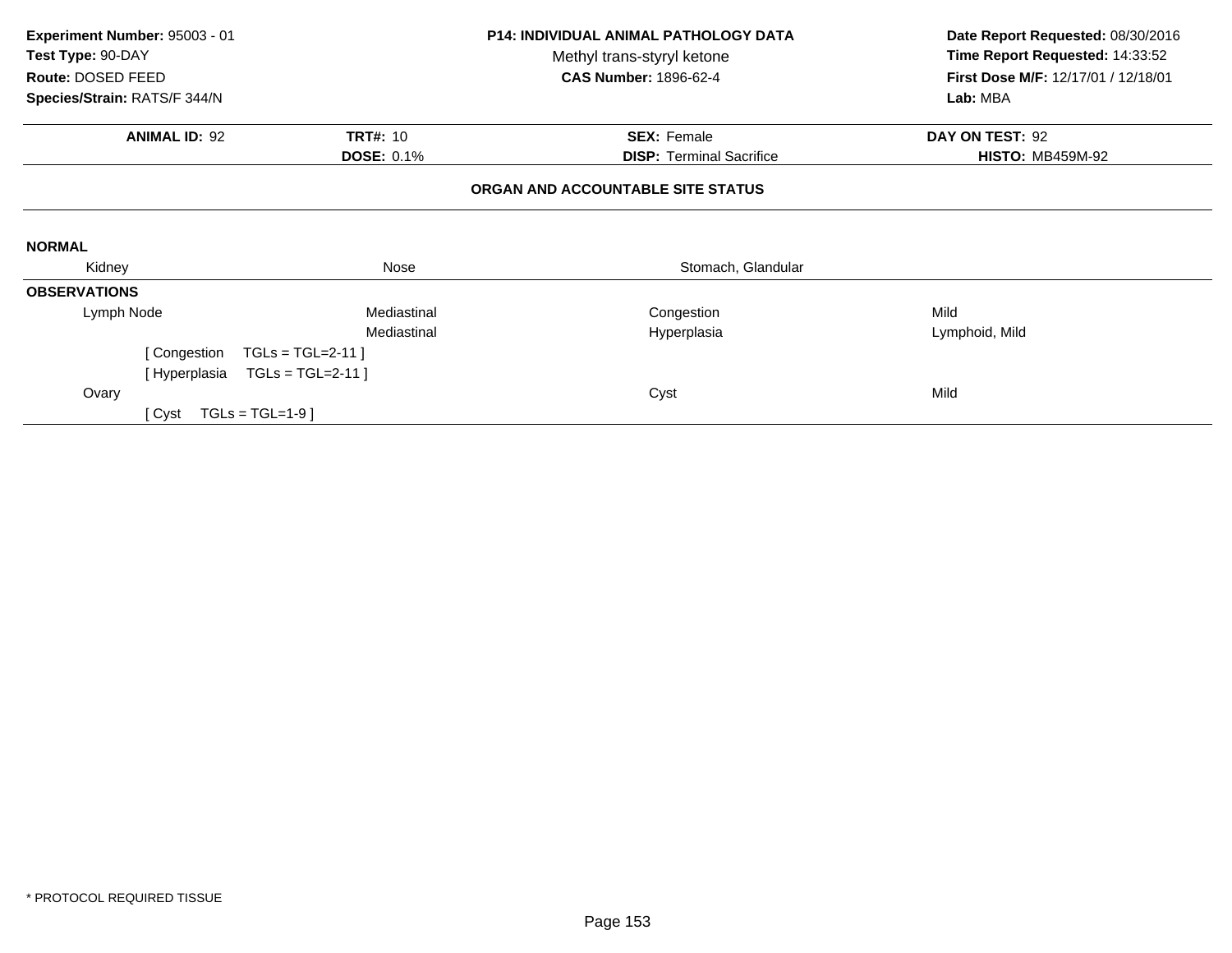| Experiment Number: 95003 - 01<br>Test Type: 90-DAY<br>Route: DOSED FEED |                   | <b>P14: INDIVIDUAL ANIMAL PATHOLOGY DATA</b><br>Date Report Requested: 08/30/2016<br>Time Report Requested: 14:33:52<br>Methyl trans-styryl ketone<br><b>CAS Number: 1896-62-4</b><br><b>First Dose M/F: 12/17/01 / 12/18/01</b> |                         |
|-------------------------------------------------------------------------|-------------------|----------------------------------------------------------------------------------------------------------------------------------------------------------------------------------------------------------------------------------|-------------------------|
| Species/Strain: RATS/F 344/N                                            |                   |                                                                                                                                                                                                                                  | Lab: MBA                |
| <b>ANIMAL ID: 93</b>                                                    | <b>TRT#: 10</b>   | <b>SEX: Female</b>                                                                                                                                                                                                               | DAY ON TEST: 92         |
|                                                                         | <b>DOSE: 0.1%</b> | <b>DISP: Terminal Sacrifice</b>                                                                                                                                                                                                  | <b>HISTO: MB459M-93</b> |
|                                                                         |                   | ORGAN AND ACCOUNTABLE SITE STATUS                                                                                                                                                                                                |                         |
| <b>NORMAL</b>                                                           |                   |                                                                                                                                                                                                                                  |                         |
| Kidney                                                                  | Nose              | Stomach, Glandular                                                                                                                                                                                                               |                         |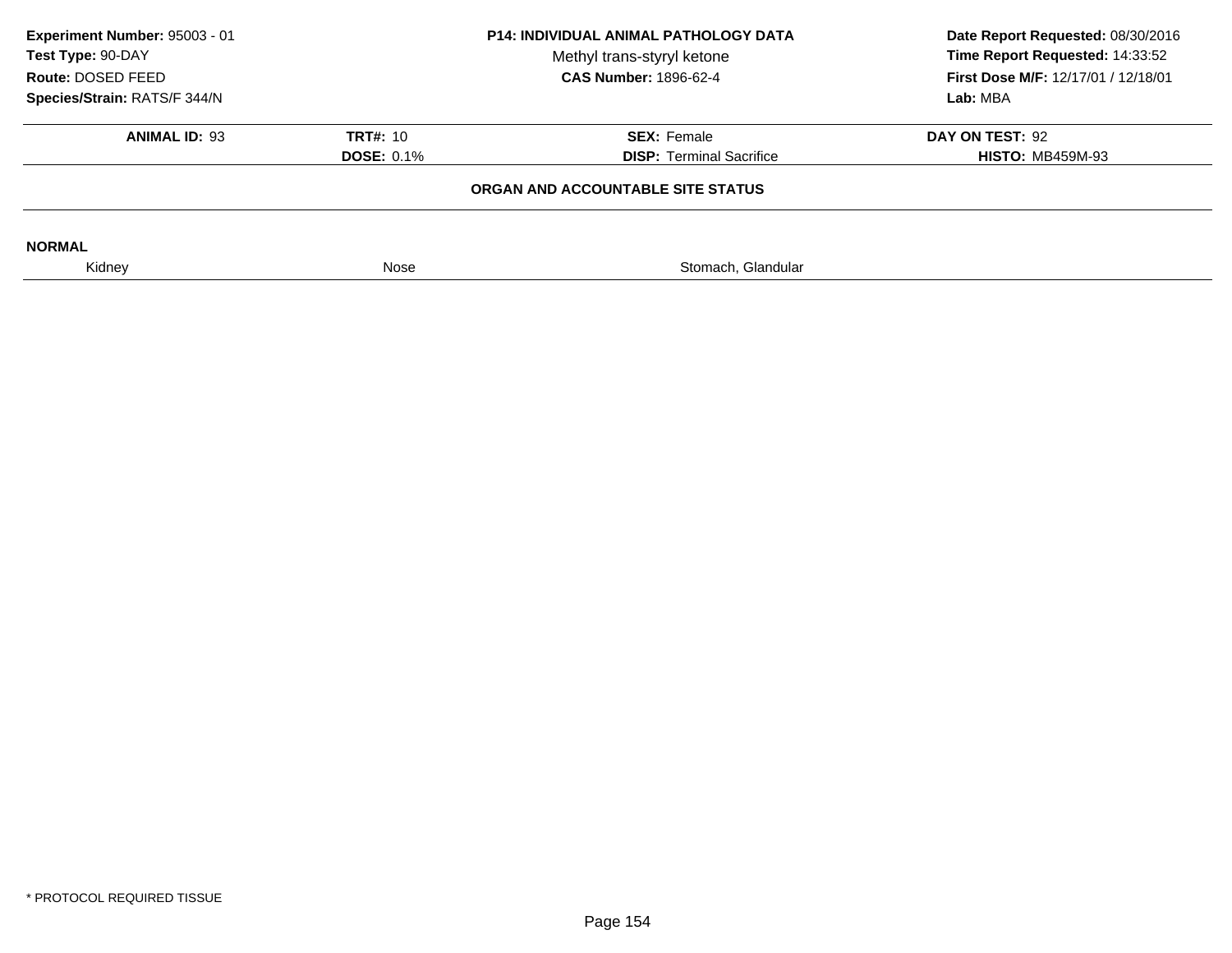|                   | Methyl trans-styryl ketone<br><b>CAS Number: 1896-62-4</b> | Date Report Requested: 08/30/2016<br>Time Report Requested: 14:33:52<br><b>First Dose M/F: 12/17/01 / 12/18/01</b> |  |
|-------------------|------------------------------------------------------------|--------------------------------------------------------------------------------------------------------------------|--|
|                   |                                                            | Lab: MBA                                                                                                           |  |
| <b>TRT#: 10</b>   | <b>SEX: Female</b>                                         | DAY ON TEST: 92                                                                                                    |  |
| <b>DOSE: 0.1%</b> | <b>DISP:</b> Terminal Sacrifice                            | <b>HISTO: MB459M-94</b>                                                                                            |  |
|                   |                                                            |                                                                                                                    |  |
|                   |                                                            |                                                                                                                    |  |
| Nose              | Stomach, Glandular                                         |                                                                                                                    |  |
|                   |                                                            | <b>P14: INDIVIDUAL ANIMAL PATHOLOGY DATA</b><br>ORGAN AND ACCOUNTABLE SITE STATUS                                  |  |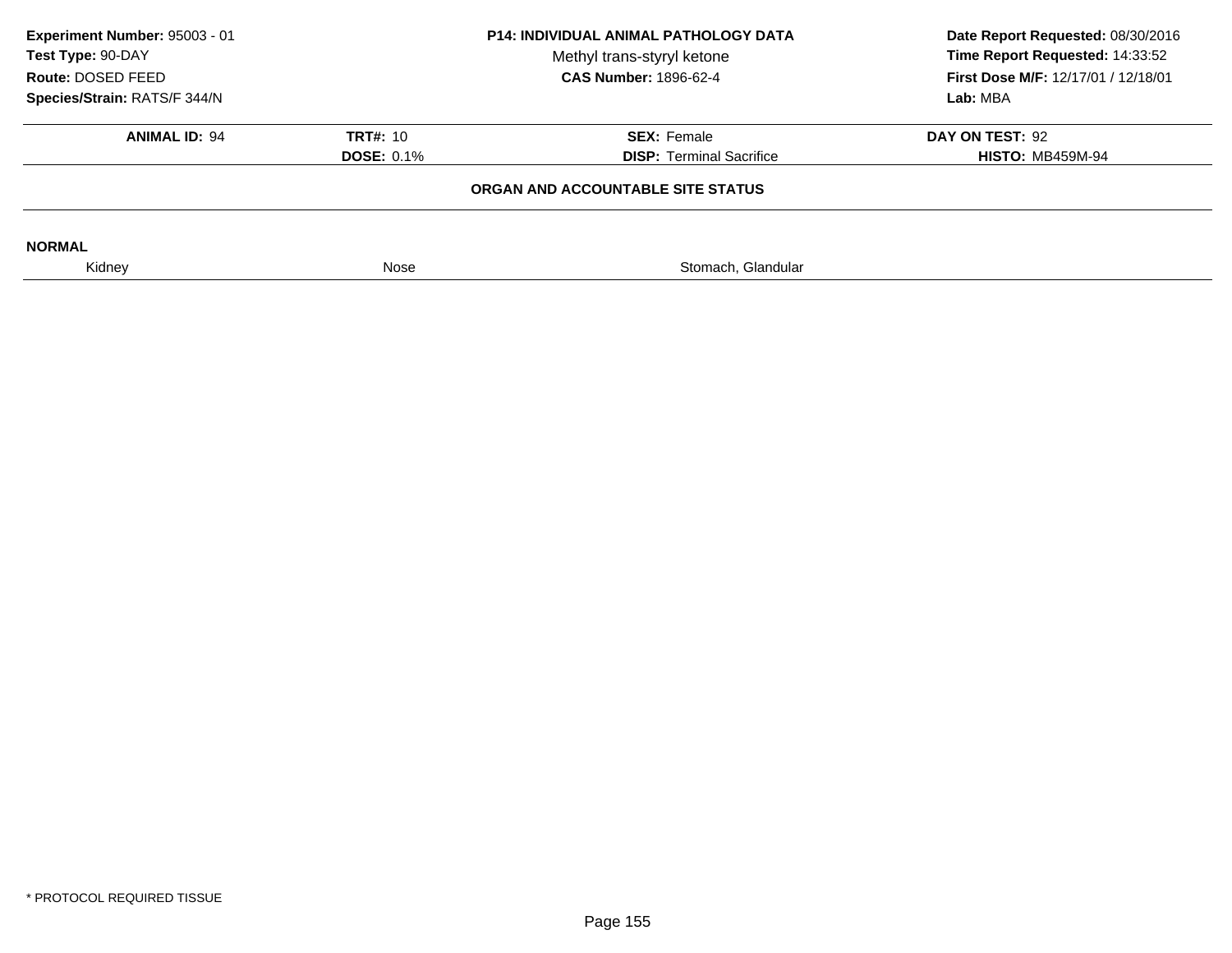| Experiment Number: 95003 - 01<br>Test Type: 90-DAY<br>Route: DOSED FEED |                     | <b>P14: INDIVIDUAL ANIMAL PATHOLOGY DATA</b><br>Methyl trans-styryl ketone<br><b>CAS Number: 1896-62-4</b> | Date Report Requested: 08/30/2016<br>Time Report Requested: 14:33:52<br>First Dose M/F: 12/17/01 / 12/18/01 |  |
|-------------------------------------------------------------------------|---------------------|------------------------------------------------------------------------------------------------------------|-------------------------------------------------------------------------------------------------------------|--|
| Species/Strain: RATS/F 344/N                                            |                     |                                                                                                            | Lab: MBA                                                                                                    |  |
| <b>ANIMAL ID: 95</b>                                                    | <b>TRT#: 10</b>     | <b>SEX: Female</b>                                                                                         | DAY ON TEST: 92                                                                                             |  |
|                                                                         | <b>DOSE: 0.1%</b>   | <b>DISP: Terminal Sacrifice</b>                                                                            | <b>HISTO: MB459M-95</b>                                                                                     |  |
|                                                                         |                     | ORGAN AND ACCOUNTABLE SITE STATUS                                                                          |                                                                                                             |  |
| <b>NORMAL</b>                                                           |                     |                                                                                                            |                                                                                                             |  |
| Nose                                                                    | Stomach, Glandular  |                                                                                                            |                                                                                                             |  |
| <b>OBSERVATIONS</b>                                                     |                     |                                                                                                            |                                                                                                             |  |
| Kidney                                                                  | <b>Renal Tubule</b> | Necrosis                                                                                                   | Minimal                                                                                                     |  |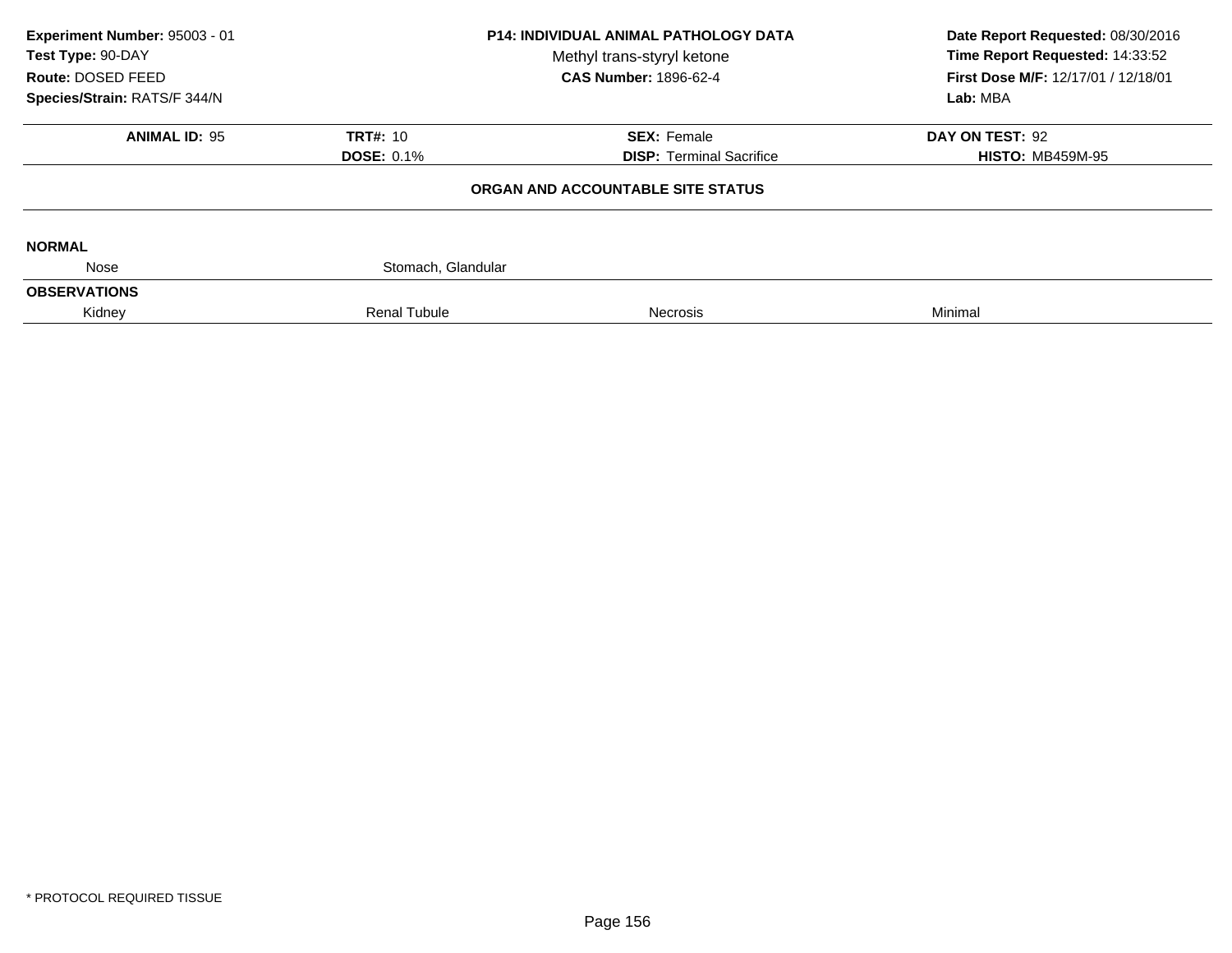| Experiment Number: 95003 - 01<br>Test Type: 90-DAY<br>Route: DOSED FEED<br>Species/Strain: RATS/F 344/N | <b>P14: INDIVIDUAL ANIMAL PATHOLOGY DATA</b><br>Methyl trans-styryl ketone<br><b>CAS Number: 1896-62-4</b> |                                                                      | Date Report Requested: 08/30/2016<br>Time Report Requested: 14:33:52<br>First Dose M/F: 12/17/01 / 12/18/01<br>Lab: MBA |
|---------------------------------------------------------------------------------------------------------|------------------------------------------------------------------------------------------------------------|----------------------------------------------------------------------|-------------------------------------------------------------------------------------------------------------------------|
| <b>ANIMAL ID: 96</b><br><b>TRT#: 10</b><br><b>SEX: Female</b>                                           |                                                                                                            | DAY ON TEST: 92                                                      |                                                                                                                         |
|                                                                                                         | <b>DOSE: 0.1%</b>                                                                                          | <b>DISP: Terminal Sacrifice</b><br>ORGAN AND ACCOUNTABLE SITE STATUS | <b>HISTO: MB459M-96</b>                                                                                                 |
| <b>NORMAL</b>                                                                                           |                                                                                                            |                                                                      |                                                                                                                         |
| Stomach, Glandular                                                                                      |                                                                                                            |                                                                      |                                                                                                                         |
| <b>OBSERVATIONS</b>                                                                                     |                                                                                                            |                                                                      |                                                                                                                         |
| Kidney                                                                                                  | <b>Renal Tubule</b>                                                                                        | Necrosis                                                             | Minimal                                                                                                                 |
| Nose                                                                                                    | Goblet Cell, Respirat Epith                                                                                | Hyperplasia                                                          | Minimal                                                                                                                 |
| Stom Gland<br>Note: TGL=1-NCL                                                                           |                                                                                                            |                                                                      |                                                                                                                         |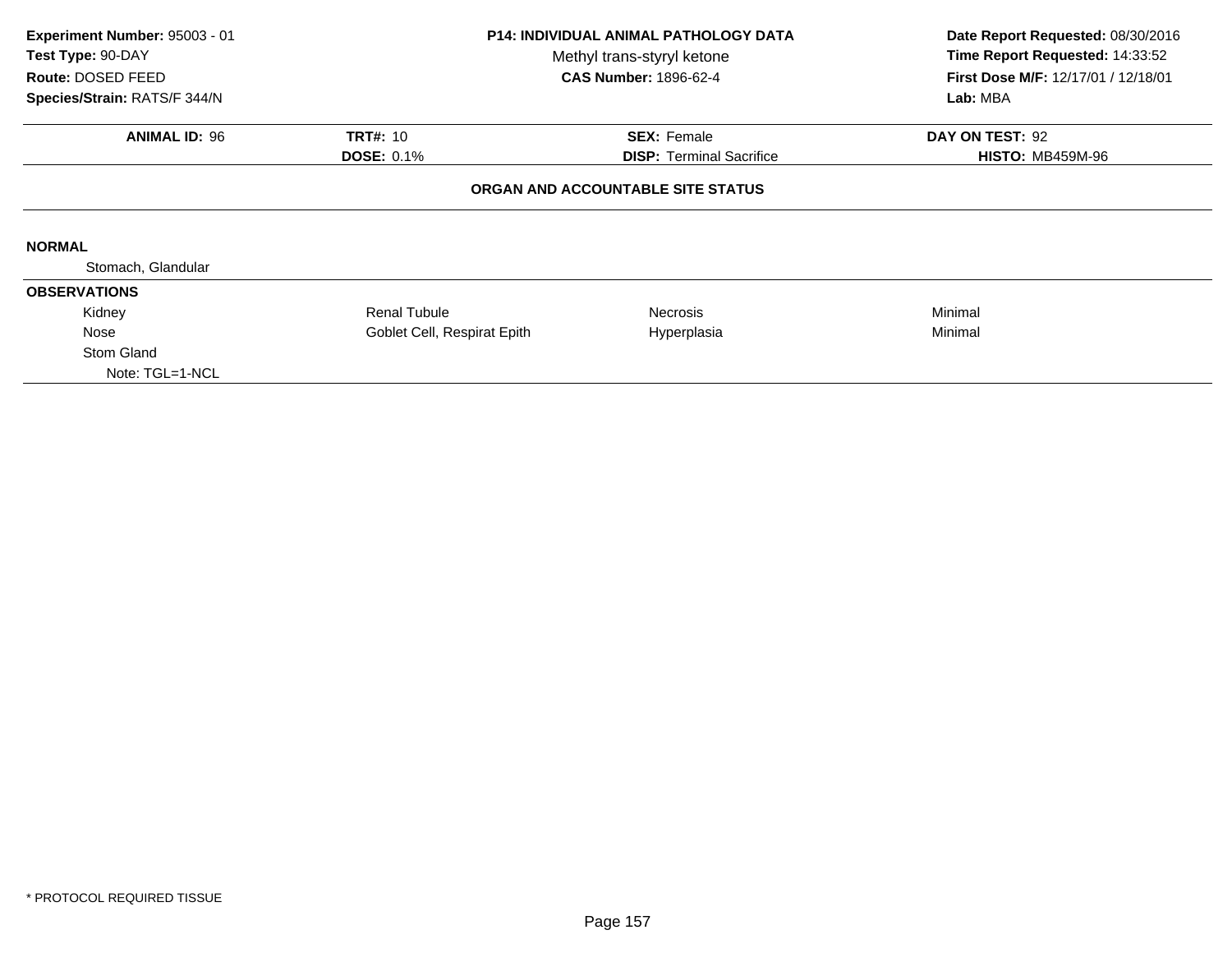| Experiment Number: 95003 - 01<br><b>P14: INDIVIDUAL ANIMAL PATHOLOGY DATA</b><br>Test Type: 90-DAY<br>Methyl trans-styryl ketone<br><b>CAS Number: 1896-62-4</b><br>Route: DOSED FEED<br>Species/Strain: RATS/F 344/N |                   | Date Report Requested: 08/30/2016<br>Time Report Requested: 14:33:52<br><b>First Dose M/F: 12/17/01 / 12/18/01</b> |                         |
|-----------------------------------------------------------------------------------------------------------------------------------------------------------------------------------------------------------------------|-------------------|--------------------------------------------------------------------------------------------------------------------|-------------------------|
|                                                                                                                                                                                                                       |                   | Lab: MBA                                                                                                           |                         |
| <b>ANIMAL ID: 97</b>                                                                                                                                                                                                  | <b>TRT#: 10</b>   | <b>SEX: Female</b>                                                                                                 | DAY ON TEST: 92         |
|                                                                                                                                                                                                                       | <b>DOSE: 0.1%</b> | <b>DISP: Terminal Sacrifice</b>                                                                                    | <b>HISTO: MB459M-97</b> |
| ORGAN AND ACCOUNTABLE SITE STATUS                                                                                                                                                                                     |                   |                                                                                                                    |                         |
| <b>NORMAL</b>                                                                                                                                                                                                         |                   |                                                                                                                    |                         |
| Kidney                                                                                                                                                                                                                | Nose              | Stomach, Glandular                                                                                                 |                         |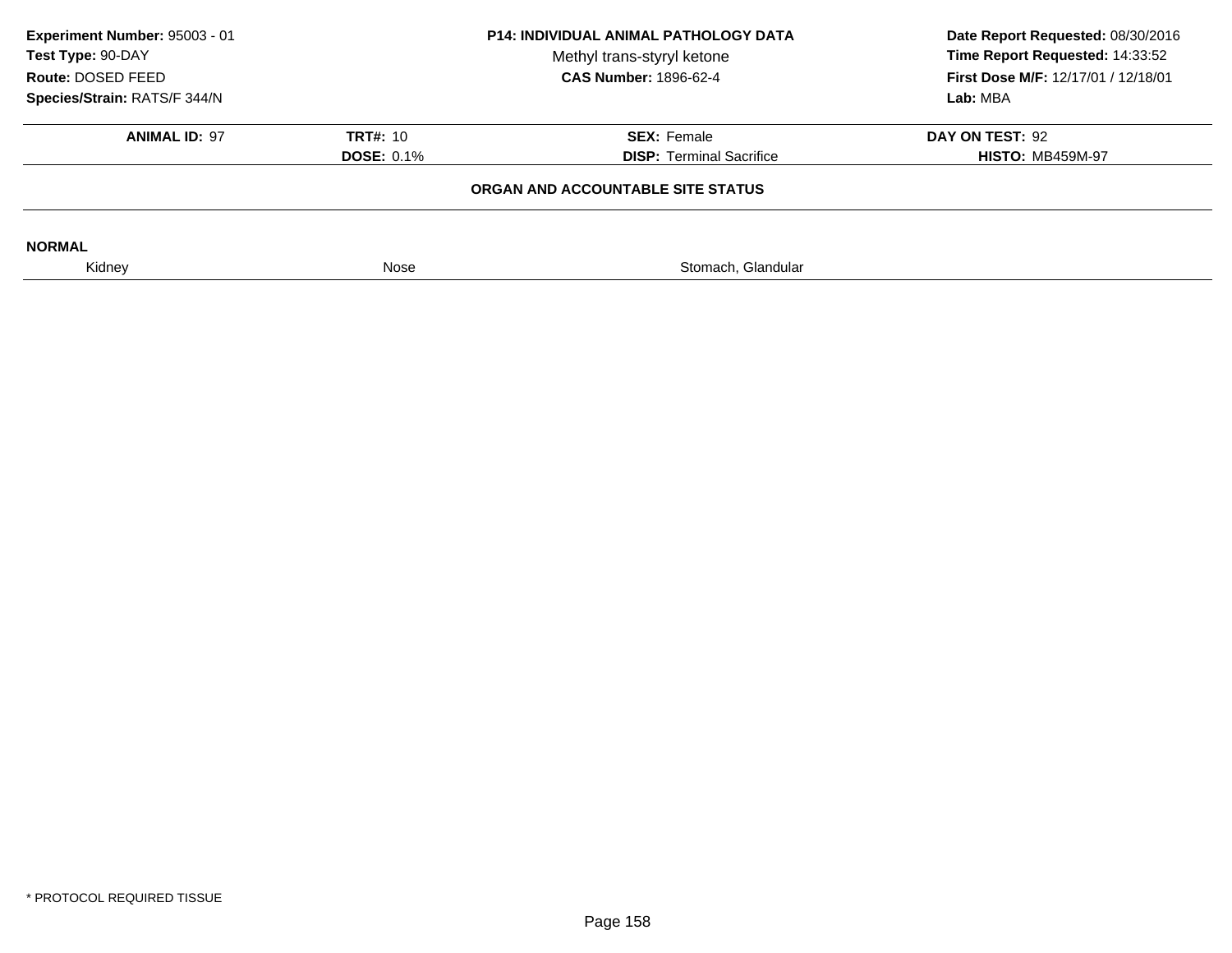| Experiment Number: 95003 - 01<br><b>P14: INDIVIDUAL ANIMAL PATHOLOGY DATA</b><br>Test Type: 90-DAY<br>Methyl trans-styryl ketone<br><b>CAS Number: 1896-62-4</b><br>Route: DOSED FEED<br>Species/Strain: RATS/F 344/N |                   | Date Report Requested: 08/30/2016<br>Time Report Requested: 14:33:52<br><b>First Dose M/F: 12/17/01 / 12/18/01</b> |                         |
|-----------------------------------------------------------------------------------------------------------------------------------------------------------------------------------------------------------------------|-------------------|--------------------------------------------------------------------------------------------------------------------|-------------------------|
|                                                                                                                                                                                                                       |                   | Lab: MBA                                                                                                           |                         |
| <b>ANIMAL ID: 98</b>                                                                                                                                                                                                  | <b>TRT#: 10</b>   | <b>SEX: Female</b>                                                                                                 | DAY ON TEST: 92         |
|                                                                                                                                                                                                                       | <b>DOSE: 0.1%</b> | <b>DISP: Terminal Sacrifice</b>                                                                                    | <b>HISTO: MB459M-98</b> |
| ORGAN AND ACCOUNTABLE SITE STATUS                                                                                                                                                                                     |                   |                                                                                                                    |                         |
| <b>NORMAL</b>                                                                                                                                                                                                         |                   |                                                                                                                    |                         |
| Kidney                                                                                                                                                                                                                | Nose              | Stomach, Glandular                                                                                                 |                         |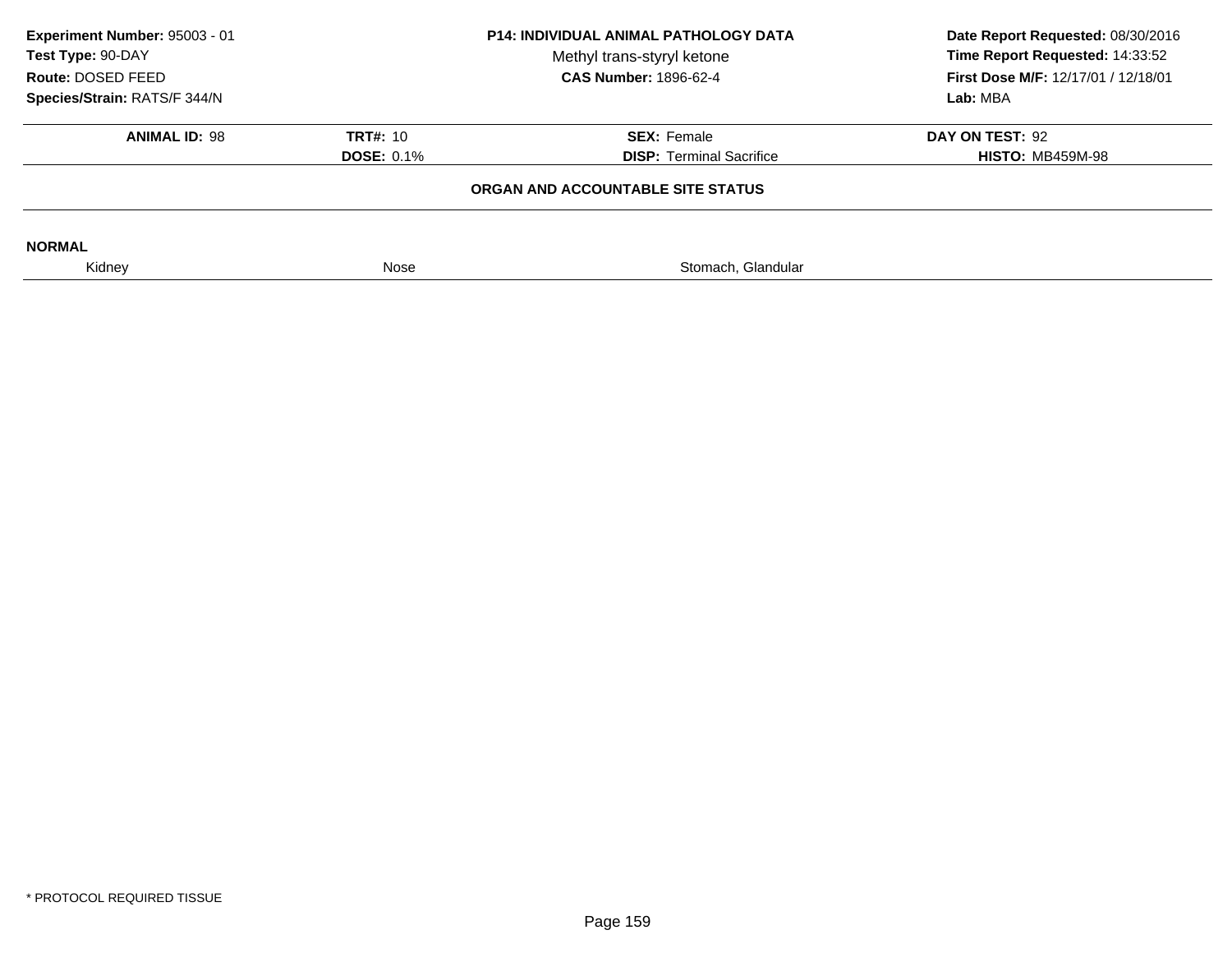| Experiment Number: 95003 - 01<br>Test Type: 90-DAY<br>Route: DOSED FEED | <b>P14: INDIVIDUAL ANIMAL PATHOLOGY DATA</b><br>Methyl trans-styryl ketone<br><b>CAS Number: 1896-62-4</b> |                                   | Date Report Requested: 08/30/2016<br>Time Report Requested: 14:33:52<br><b>First Dose M/F: 12/17/01 / 12/18/01</b> |  |
|-------------------------------------------------------------------------|------------------------------------------------------------------------------------------------------------|-----------------------------------|--------------------------------------------------------------------------------------------------------------------|--|
| Species/Strain: RATS/F 344/N                                            |                                                                                                            |                                   | Lab: MBA                                                                                                           |  |
| <b>ANIMAL ID: 99</b>                                                    | <b>TRT#: 10</b>                                                                                            | <b>SEX: Female</b>                | DAY ON TEST: 92                                                                                                    |  |
|                                                                         | <b>DOSE: 0.1%</b>                                                                                          | <b>DISP:</b> Terminal Sacrifice   | <b>HISTO: MB459M-99</b>                                                                                            |  |
|                                                                         |                                                                                                            | ORGAN AND ACCOUNTABLE SITE STATUS |                                                                                                                    |  |
|                                                                         |                                                                                                            |                                   |                                                                                                                    |  |
| <b>NORMAL</b>                                                           |                                                                                                            |                                   |                                                                                                                    |  |
| Kidney                                                                  | Nose                                                                                                       | Stomach, Glandular                |                                                                                                                    |  |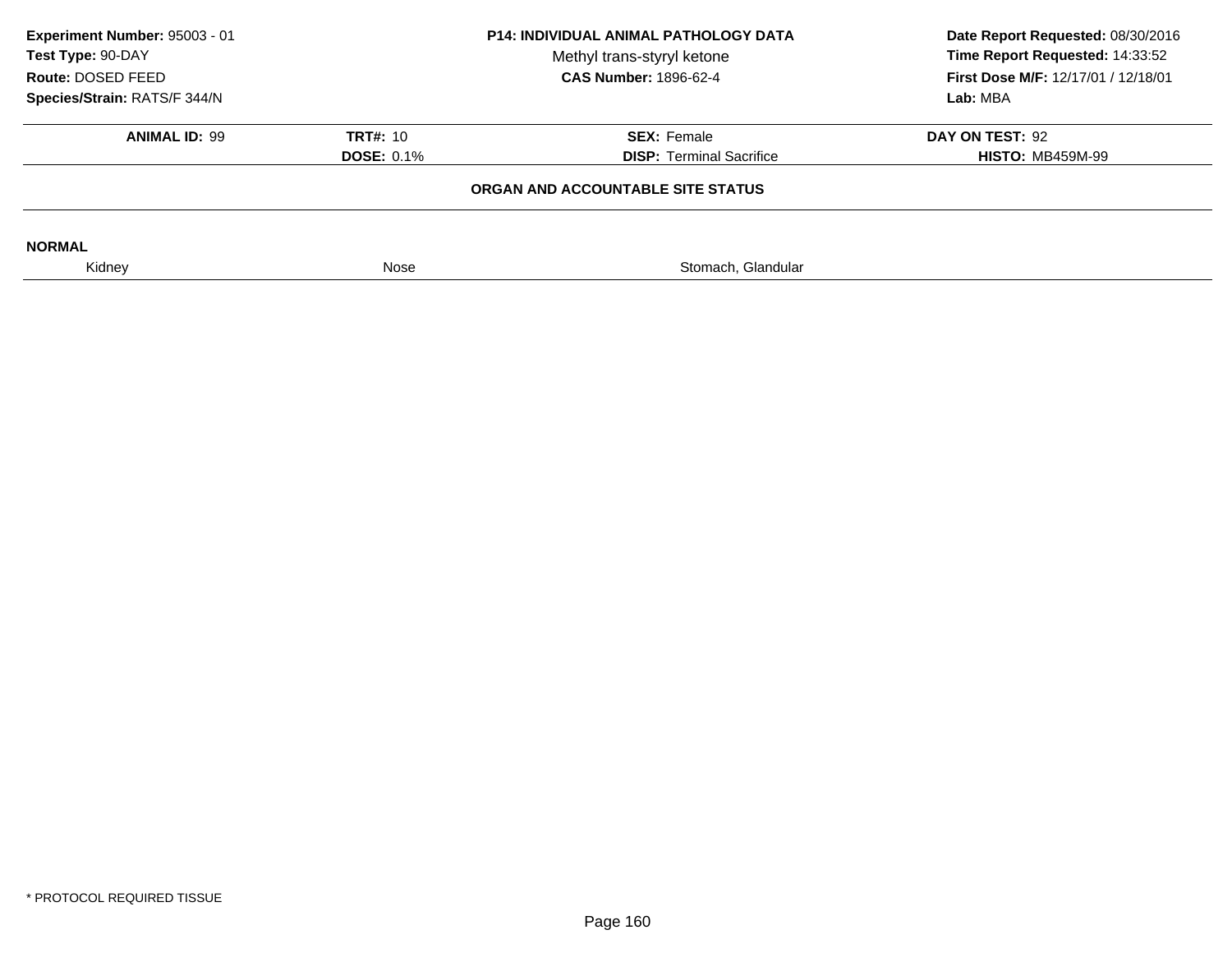| Experiment Number: 95003 - 01<br>Test Type: 90-DAY<br>Route: DOSED FEED<br>Species/Strain: RATS/F 344/N |                                      | <b>P14: INDIVIDUAL ANIMAL PATHOLOGY DATA</b><br>Methyl trans-styryl ketone<br><b>CAS Number: 1896-62-4</b> |                                             |
|---------------------------------------------------------------------------------------------------------|--------------------------------------|------------------------------------------------------------------------------------------------------------|---------------------------------------------|
| <b>ANIMAL ID: 100</b>                                                                                   | <b>TRT#: 10</b><br><b>DOSE: 0.1%</b> | <b>SEX: Female</b><br><b>DISP: Terminal Sacrifice</b>                                                      | DAY ON TEST: 92<br><b>HISTO: MB459M-100</b> |
|                                                                                                         |                                      | ORGAN AND ACCOUNTABLE SITE STATUS                                                                          |                                             |
| <b>NORMAL</b>                                                                                           |                                      |                                                                                                            |                                             |
| Kidney                                                                                                  | Stomach, Glandular                   |                                                                                                            |                                             |
| <b>OBSERVATIONS</b>                                                                                     |                                      |                                                                                                            |                                             |
| Lymph Node                                                                                              | Mediastinal                          | Hyperplasia                                                                                                | Lymphoid, Mild                              |
| [Hyperplasia                                                                                            | $TGLs = TGL=1-11$                    |                                                                                                            |                                             |
| Nose                                                                                                    | Goblet Cell, Respirat Epith          | Hyperplasia                                                                                                | Minimal                                     |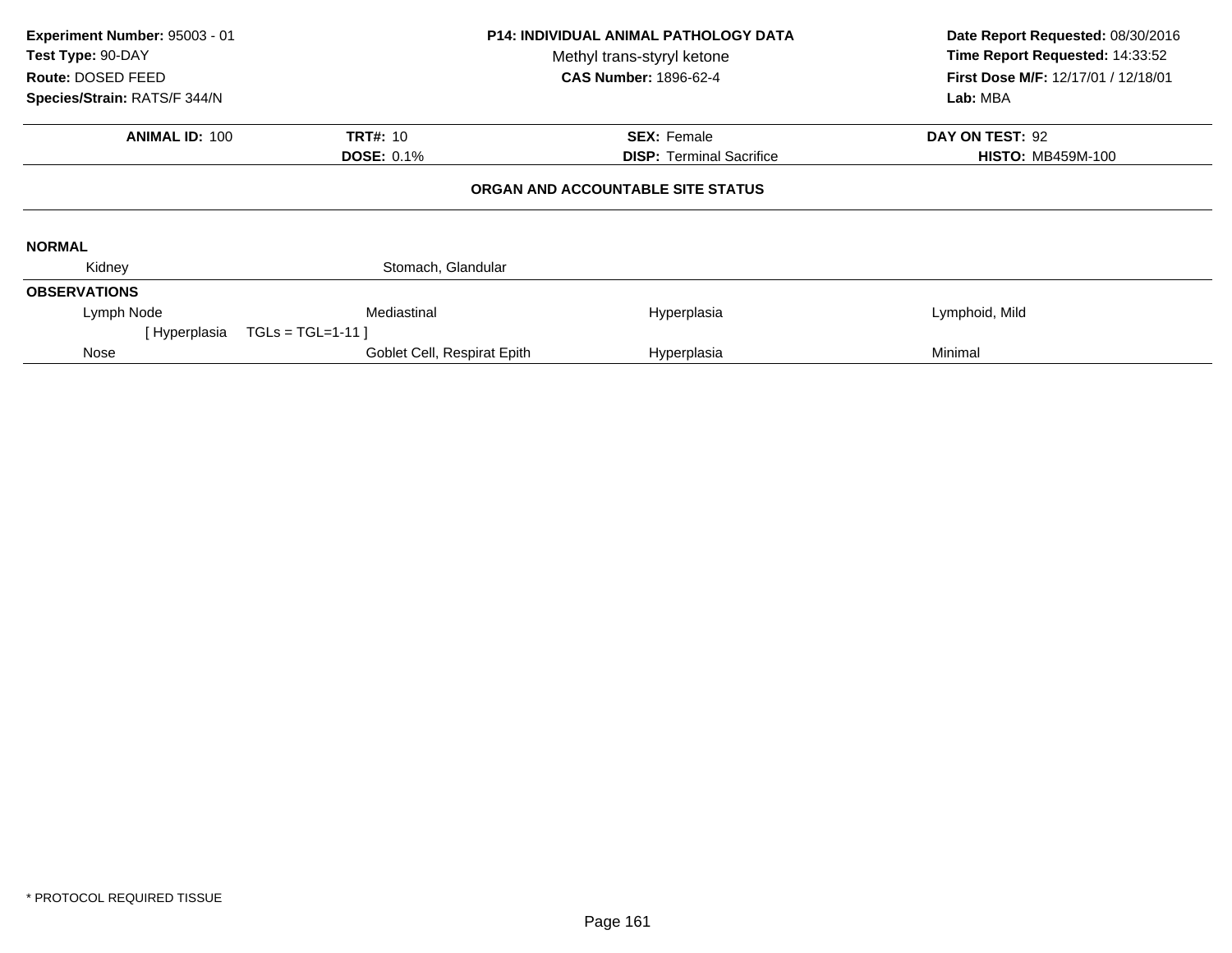| Experiment Number: 95003 - 01<br>Test Type: 90-DAY<br>Route: DOSED FEED | <b>P14: INDIVIDUAL ANIMAL PATHOLOGY DATA</b><br>Methyl trans-styryl ketone<br><b>CAS Number: 1896-62-4</b> |                                   | Date Report Requested: 08/30/2016<br>Time Report Requested: 14:33:52<br><b>First Dose M/F: 12/17/01 / 12/18/01</b> |
|-------------------------------------------------------------------------|------------------------------------------------------------------------------------------------------------|-----------------------------------|--------------------------------------------------------------------------------------------------------------------|
| Species/Strain: RATS/F 344/N                                            |                                                                                                            |                                   | Lab: MBA                                                                                                           |
| <b>ANIMAL ID: 101</b>                                                   | <b>TRT#: 11</b>                                                                                            | <b>SEX: Female</b>                | DAY ON TEST: 92                                                                                                    |
|                                                                         | <b>DOSE: 0.2%</b>                                                                                          | <b>DISP: Terminal Sacrifice</b>   | <b>HISTO: MB459M-101</b>                                                                                           |
|                                                                         |                                                                                                            | ORGAN AND ACCOUNTABLE SITE STATUS |                                                                                                                    |
| <b>NORMAL</b>                                                           |                                                                                                            |                                   |                                                                                                                    |
| Kidney                                                                  | Nose                                                                                                       | Stomach, Glandular                |                                                                                                                    |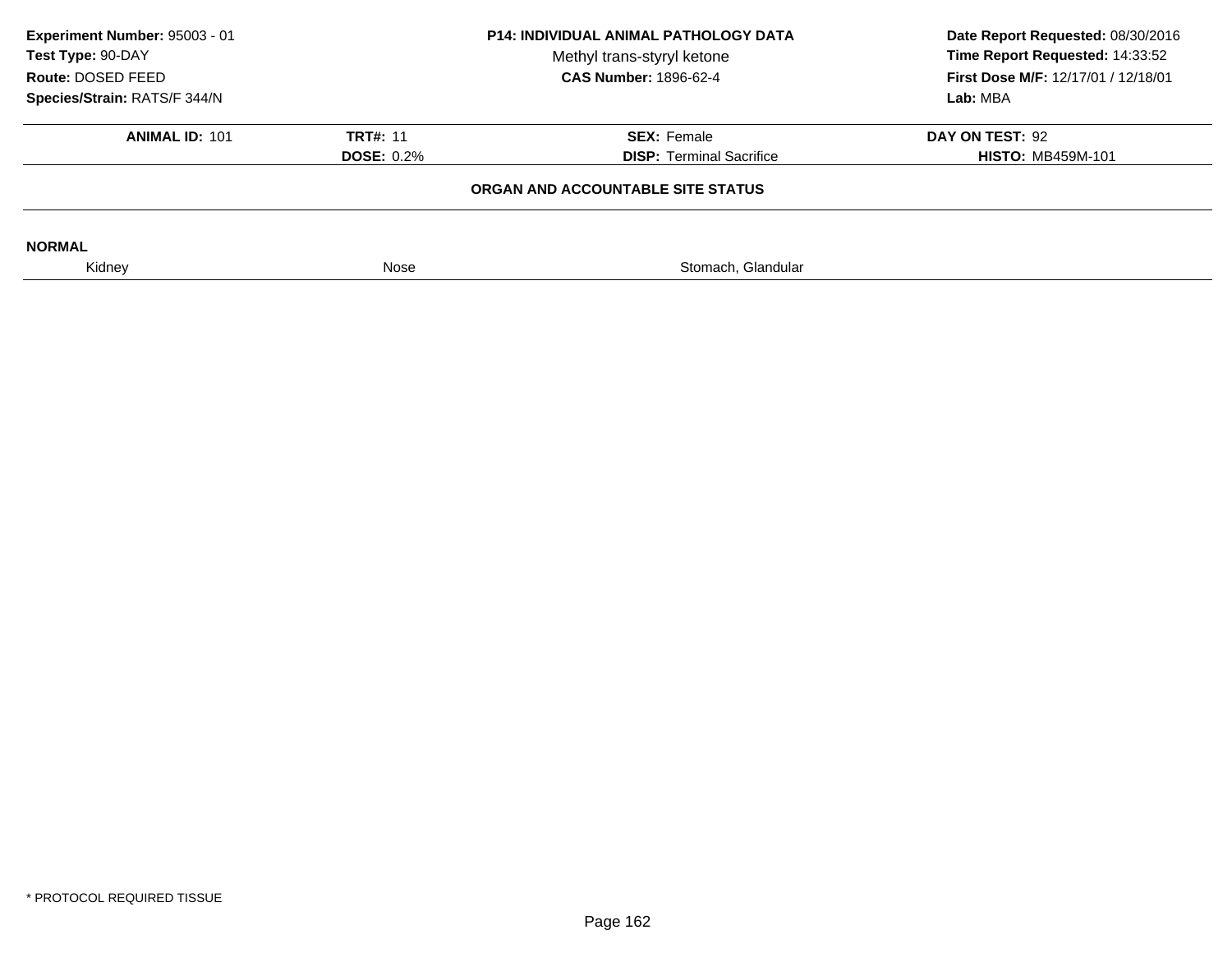| Experiment Number: 95003 - 01<br>Test Type: 90-DAY<br>Route: DOSED FEED<br>Species/Strain: RATS/F 344/N | <b>P14: INDIVIDUAL ANIMAL PATHOLOGY DATA</b><br>Methyl trans-styryl ketone<br><b>CAS Number: 1896-62-4</b> |                                                                                                      | Date Report Requested: 08/30/2016<br>Time Report Requested: 14:33:52<br>First Dose M/F: 12/17/01 / 12/18/01<br>Lab: MBA |  |
|---------------------------------------------------------------------------------------------------------|------------------------------------------------------------------------------------------------------------|------------------------------------------------------------------------------------------------------|-------------------------------------------------------------------------------------------------------------------------|--|
| <b>ANIMAL ID: 102</b>                                                                                   | <b>TRT#: 11</b><br><b>DOSE: 0.2%</b>                                                                       | <b>SEX: Female</b><br>DAY ON TEST: 92<br><b>DISP: Terminal Sacrifice</b><br><b>HISTO: MB459M-102</b> |                                                                                                                         |  |
|                                                                                                         |                                                                                                            | ORGAN AND ACCOUNTABLE SITE STATUS                                                                    |                                                                                                                         |  |
| <b>NORMAL</b>                                                                                           |                                                                                                            |                                                                                                      |                                                                                                                         |  |
| Kidney<br><b>OBSERVATIONS</b>                                                                           | Stomach, Glandular                                                                                         |                                                                                                      |                                                                                                                         |  |
| Nose                                                                                                    | Goblet Cell, Respirat Epith                                                                                | Hyperplasia                                                                                          | Minimal                                                                                                                 |  |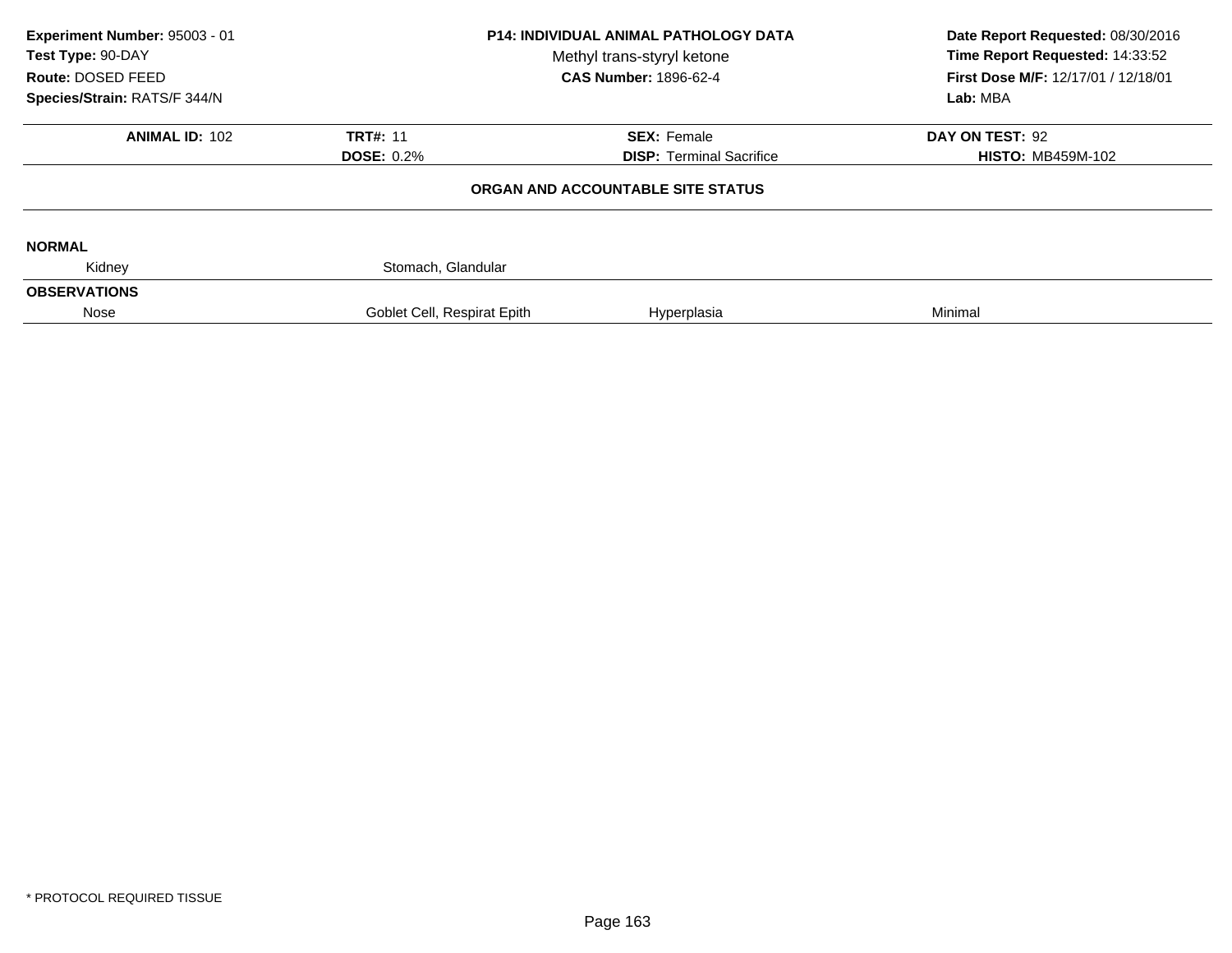| Experiment Number: 95003 - 01<br>Test Type: 90-DAY<br>Route: DOSED FEED | <b>P14: INDIVIDUAL ANIMAL PATHOLOGY DATA</b><br>Methyl trans-styryl ketone<br><b>CAS Number: 1896-62-4</b> |                                   | Date Report Requested: 08/30/2016<br>Time Report Requested: 14:33:52<br><b>First Dose M/F: 12/17/01 / 12/18/01</b> |
|-------------------------------------------------------------------------|------------------------------------------------------------------------------------------------------------|-----------------------------------|--------------------------------------------------------------------------------------------------------------------|
| Species/Strain: RATS/F 344/N                                            |                                                                                                            |                                   | Lab: MBA                                                                                                           |
| <b>ANIMAL ID: 103</b>                                                   | <b>TRT#: 11</b>                                                                                            | <b>SEX: Female</b>                | DAY ON TEST: 92                                                                                                    |
|                                                                         | <b>DOSE: 0.2%</b>                                                                                          | <b>DISP: Terminal Sacrifice</b>   | <b>HISTO: MB459M-103</b>                                                                                           |
|                                                                         |                                                                                                            | ORGAN AND ACCOUNTABLE SITE STATUS |                                                                                                                    |
| <b>NORMAL</b>                                                           |                                                                                                            |                                   |                                                                                                                    |
| Kidney                                                                  | Nose                                                                                                       | Stomach, Glandular                |                                                                                                                    |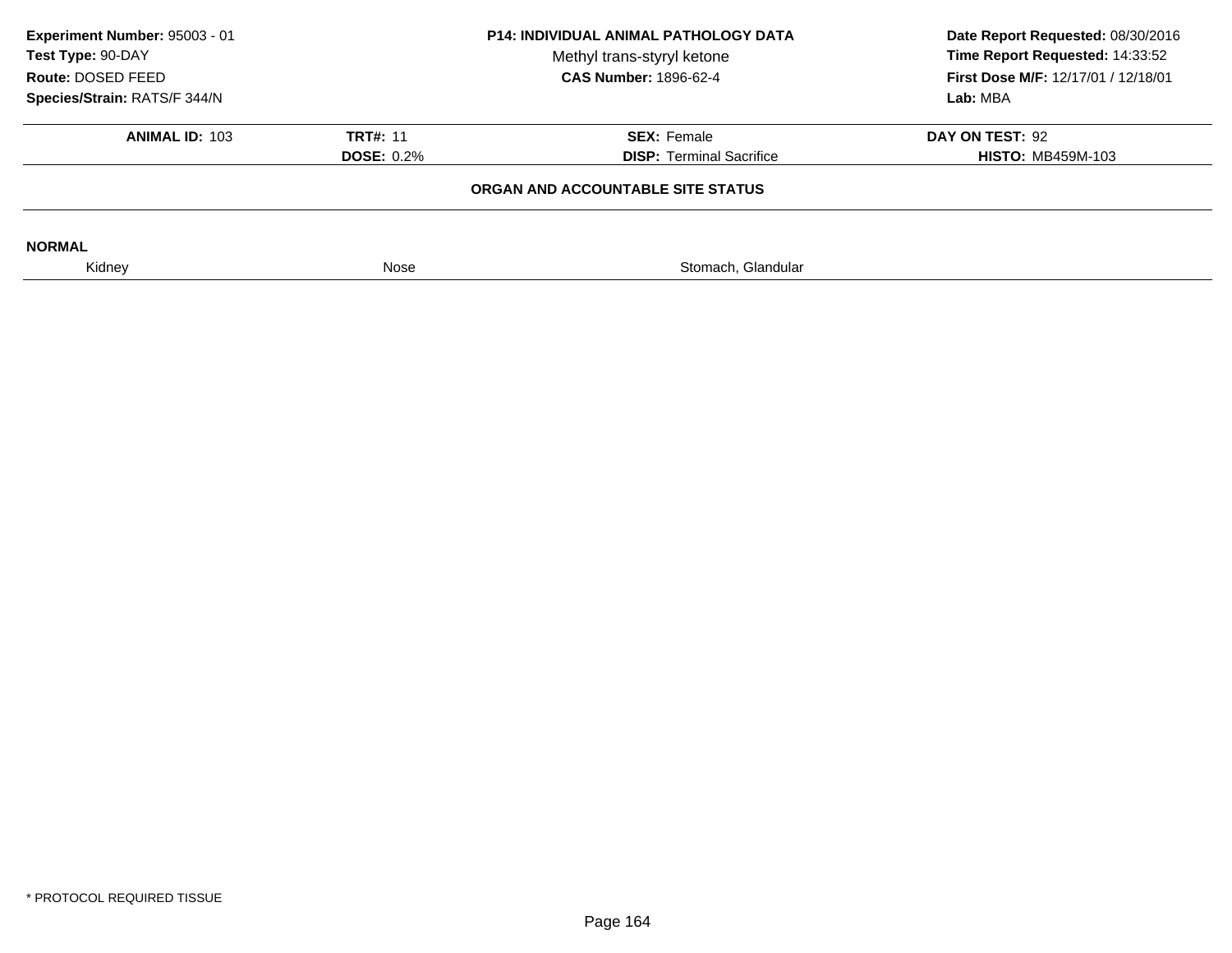| Experiment Number: 95003 - 01<br>Test Type: 90-DAY |                   | <b>P14: INDIVIDUAL ANIMAL PATHOLOGY DATA</b><br>Methyl trans-styryl ketone | Date Report Requested: 08/30/2016<br>Time Report Requested: 14:33:52 |
|----------------------------------------------------|-------------------|----------------------------------------------------------------------------|----------------------------------------------------------------------|
| Route: DOSED FEED                                  |                   | <b>CAS Number: 1896-62-4</b>                                               | First Dose M/F: 12/17/01 / 12/18/01                                  |
| Species/Strain: RATS/F 344/N                       |                   |                                                                            | Lab: MBA                                                             |
| <b>ANIMAL ID: 104</b>                              | <b>TRT#: 11</b>   | <b>SEX: Female</b>                                                         | DAY ON TEST: 92                                                      |
|                                                    | <b>DOSE: 0.2%</b> | <b>DISP:</b> Terminal Sacrifice                                            | <b>HISTO: MB459M-104</b>                                             |
|                                                    |                   | ORGAN AND ACCOUNTABLE SITE STATUS                                          |                                                                      |
| <b>NORMAL</b>                                      |                   |                                                                            |                                                                      |
| Kidney                                             | Nose              | Stomach, Glandular                                                         |                                                                      |
| <b>OBSERVATIONS</b>                                |                   |                                                                            |                                                                      |
| Lymph Node                                         | Mediastinal       | Congestion                                                                 | Minimal                                                              |
|                                                    | Mediastinal       | Hyperplasia                                                                | Lymphoid, Mild                                                       |
| [ Hyperplasia                                      | $TGLs = TGL=1-11$ |                                                                            |                                                                      |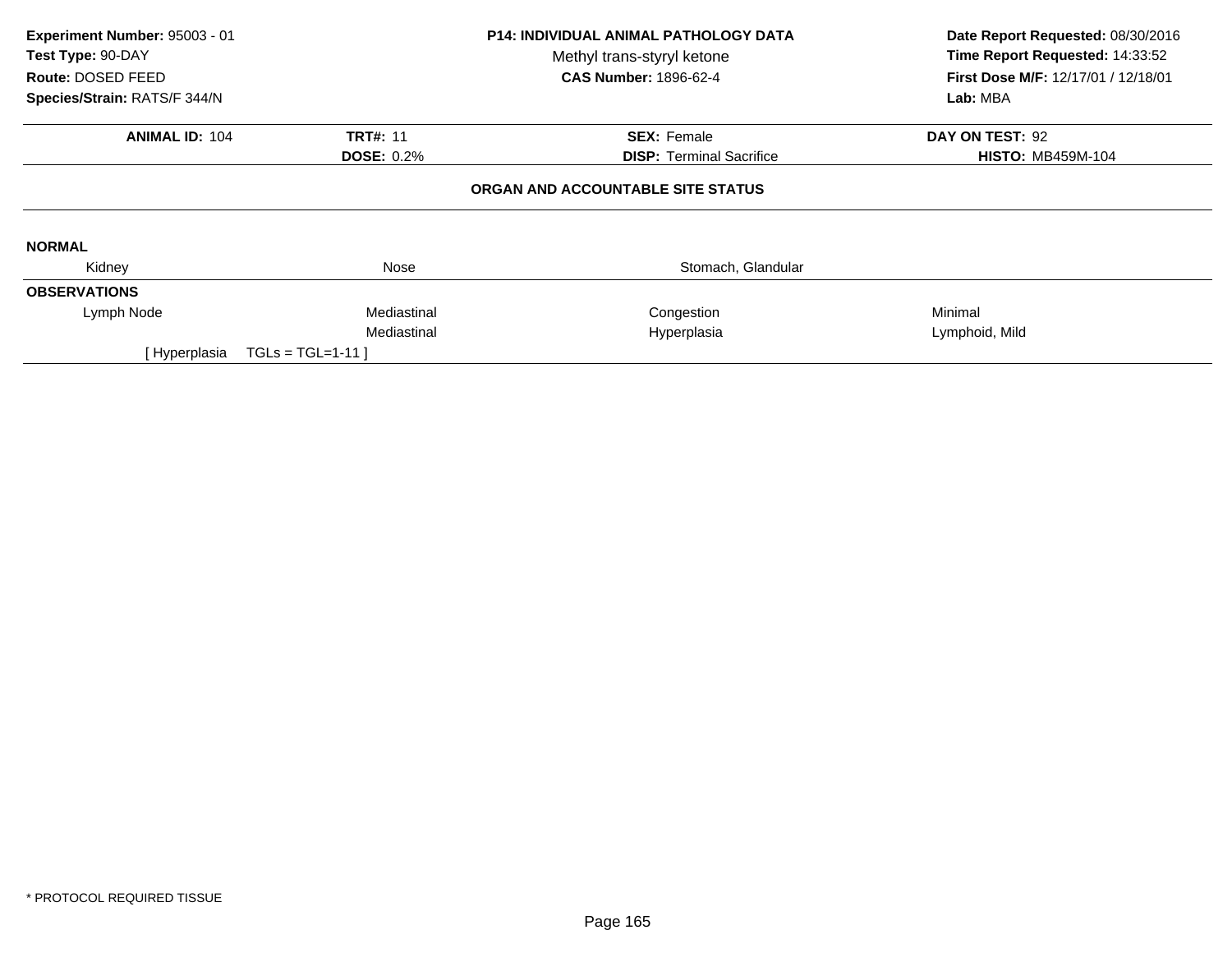| Experiment Number: 95003 - 01 |                   | <b>P14: INDIVIDUAL ANIMAL PATHOLOGY DATA</b> | Date Report Requested: 08/30/2016   |
|-------------------------------|-------------------|----------------------------------------------|-------------------------------------|
| Test Type: 90-DAY             |                   | Methyl trans-styryl ketone                   | Time Report Requested: 14:33:52     |
| Route: DOSED FEED             |                   | <b>CAS Number: 1896-62-4</b>                 | First Dose M/F: 12/17/01 / 12/18/01 |
| Species/Strain: RATS/F 344/N  |                   |                                              | Lab: MBA                            |
| <b>ANIMAL ID: 105</b>         | <b>TRT#: 11</b>   | <b>SEX: Female</b>                           | DAY ON TEST: 92                     |
|                               | <b>DOSE: 0.2%</b> | <b>DISP:</b> Terminal Sacrifice              | <b>HISTO: MB459M-105</b>            |
|                               |                   | ORGAN AND ACCOUNTABLE SITE STATUS            |                                     |
| <b>NORMAL</b>                 |                   |                                              |                                     |
| Kidney                        | Nose              | Stomach, Glandular                           |                                     |
| <b>OBSERVATIONS</b>           |                   |                                              |                                     |
| Liver                         |                   | Hepatodiaphragmatic Nodule                   | Mild                                |
| Hepatodiaphragmatic Nodule    | $TGLs = TGL=1-6$  |                                              |                                     |
| Lymph Node                    | Mediastinal       | Congestion                                   | Mild                                |
|                               | Mediastinal       | Hyperplasia                                  | Lymphoid, Mild                      |
| [ Congestion                  | $TGLs = TGL=2-11$ |                                              |                                     |
| [ Hyperplasia                 | $TGLs = TGL=2-11$ |                                              |                                     |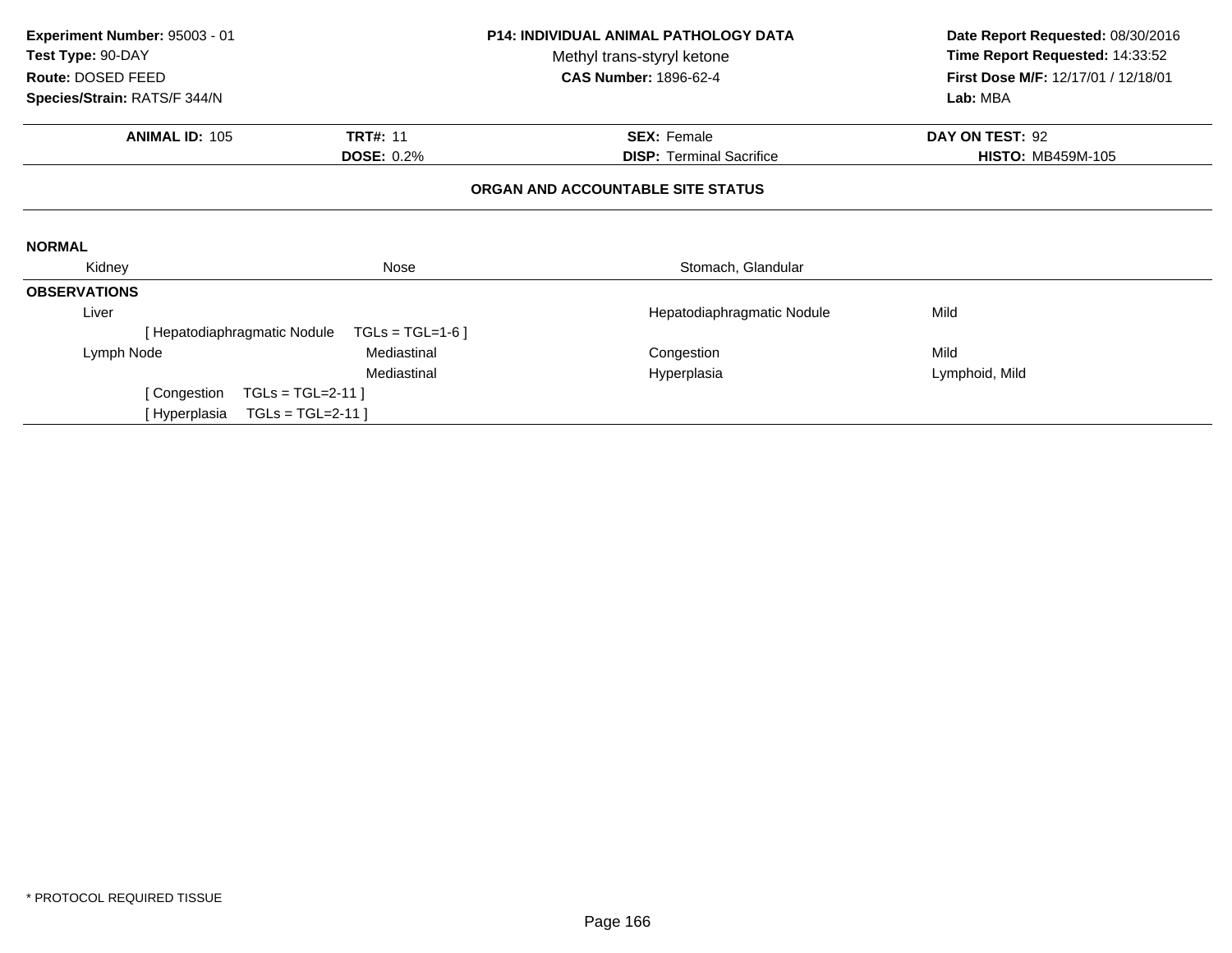| Experiment Number: 95003 - 01<br>Test Type: 90-DAY |                             | <b>P14: INDIVIDUAL ANIMAL PATHOLOGY DATA</b><br>Methyl trans-styryl ketone | Date Report Requested: 08/30/2016<br>Time Report Requested: 14:33:52 |
|----------------------------------------------------|-----------------------------|----------------------------------------------------------------------------|----------------------------------------------------------------------|
| Route: DOSED FEED<br>Species/Strain: RATS/F 344/N  |                             | <b>CAS Number: 1896-62-4</b>                                               | <b>First Dose M/F: 12/17/01 / 12/18/01</b><br>Lab: MBA               |
|                                                    |                             |                                                                            |                                                                      |
| <b>ANIMAL ID: 106</b>                              | <b>TRT#: 11</b>             | <b>SEX: Female</b>                                                         | DAY ON TEST: 92                                                      |
|                                                    | <b>DOSE: 0.2%</b>           | <b>DISP: Terminal Sacrifice</b>                                            | <b>HISTO: MB459M-106</b>                                             |
| <b>NORMAL</b>                                      |                             | ORGAN AND ACCOUNTABLE SITE STATUS                                          |                                                                      |
| Stomach, Glandular                                 |                             |                                                                            |                                                                      |
| <b>OBSERVATIONS</b>                                |                             |                                                                            |                                                                      |
| Kidney                                             | <b>Renal Tubule</b>         | <b>Necrosis</b>                                                            | Mild                                                                 |
| Nose                                               | Goblet Cell, Respirat Epith | Hyperplasia                                                                | Minimal                                                              |
| Ovary                                              |                             | Cyst                                                                       | Mild                                                                 |
| $TGLs = TGL=1-9$<br>[ Cyst                         |                             |                                                                            |                                                                      |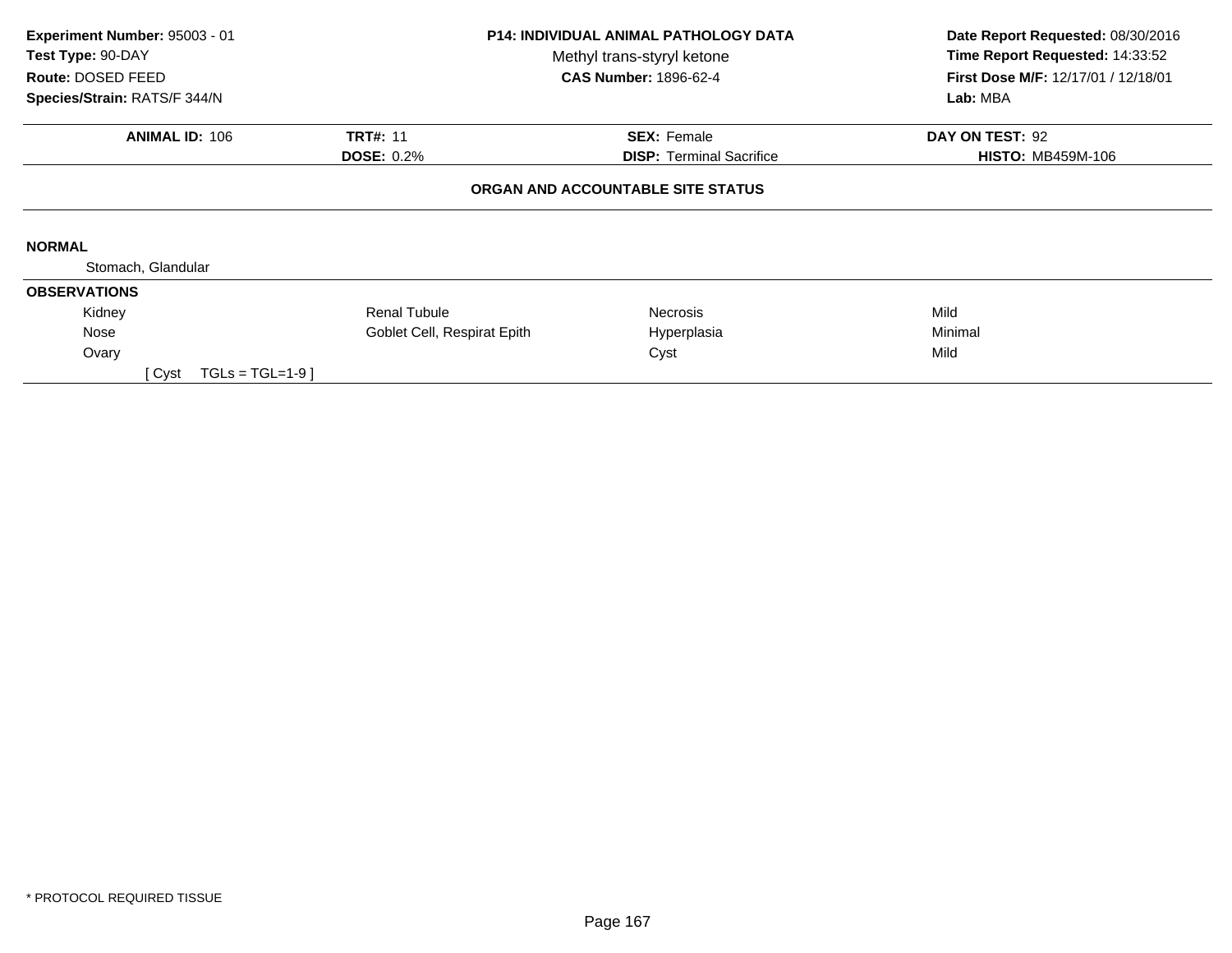| Experiment Number: 95003 - 01<br>Test Type: 90-DAY<br>Route: DOSED FEED | <b>P14: INDIVIDUAL ANIMAL PATHOLOGY DATA</b><br>Methyl trans-styryl ketone<br><b>CAS Number: 1896-62-4</b> |                                   |                          |  |  |  | Date Report Requested: 08/30/2016<br>Time Report Requested: 14:33:52<br><b>First Dose M/F: 12/17/01 / 12/18/01</b> |
|-------------------------------------------------------------------------|------------------------------------------------------------------------------------------------------------|-----------------------------------|--------------------------|--|--|--|--------------------------------------------------------------------------------------------------------------------|
| Species/Strain: RATS/F 344/N                                            |                                                                                                            |                                   | Lab: MBA                 |  |  |  |                                                                                                                    |
| <b>ANIMAL ID: 107</b>                                                   | <b>TRT#: 11</b>                                                                                            | <b>SEX: Female</b>                | DAY ON TEST: 92          |  |  |  |                                                                                                                    |
|                                                                         | <b>DOSE: 0.2%</b>                                                                                          | <b>DISP: Terminal Sacrifice</b>   | <b>HISTO: MB459M-107</b> |  |  |  |                                                                                                                    |
|                                                                         |                                                                                                            | ORGAN AND ACCOUNTABLE SITE STATUS |                          |  |  |  |                                                                                                                    |
| <b>NORMAL</b>                                                           |                                                                                                            |                                   |                          |  |  |  |                                                                                                                    |
| Kidney                                                                  | Nose                                                                                                       | Stomach, Glandular                |                          |  |  |  |                                                                                                                    |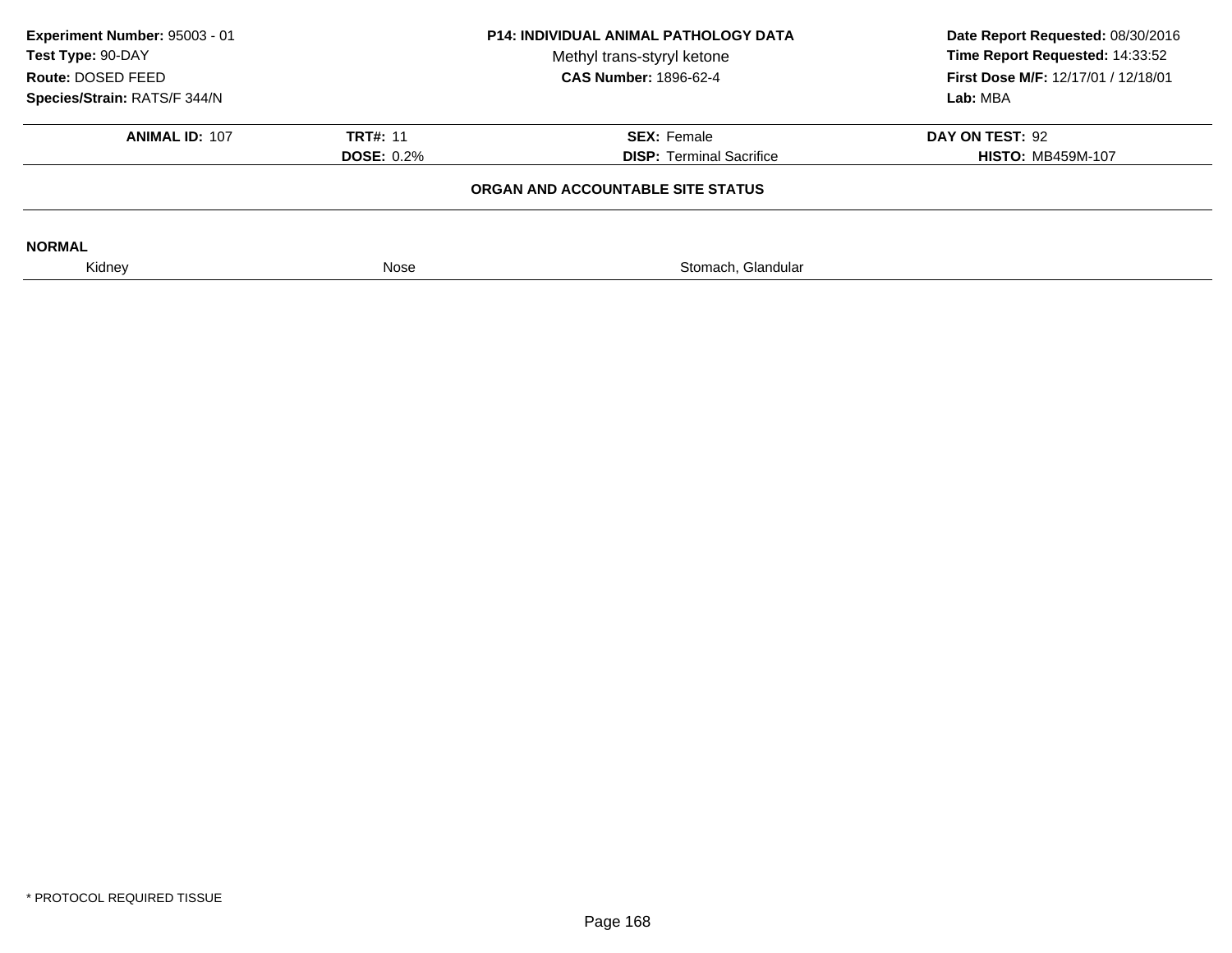| Experiment Number: 95003 - 01<br>Test Type: 90-DAY |                     | <b>P14: INDIVIDUAL ANIMAL PATHOLOGY DATA</b><br>Methyl trans-styryl ketone<br><b>CAS Number: 1896-62-4</b> | Date Report Requested: 08/30/2016<br>Time Report Requested: 14:33:52<br>First Dose M/F: 12/17/01 / 12/18/01 |
|----------------------------------------------------|---------------------|------------------------------------------------------------------------------------------------------------|-------------------------------------------------------------------------------------------------------------|
| Route: DOSED FEED<br>Species/Strain: RATS/F 344/N  |                     |                                                                                                            | Lab: MBA                                                                                                    |
| <b>ANIMAL ID: 108</b>                              | <b>TRT#: 11</b>     | <b>SEX: Female</b>                                                                                         | DAY ON TEST: 92                                                                                             |
|                                                    | <b>DOSE: 0.2%</b>   | <b>DISP:</b> Terminal Sacrifice                                                                            | <b>HISTO: MB459M-108</b>                                                                                    |
|                                                    |                     | ORGAN AND ACCOUNTABLE SITE STATUS                                                                          |                                                                                                             |
| <b>NORMAL</b>                                      |                     |                                                                                                            |                                                                                                             |
| Kidney                                             | Nose                | Ovary                                                                                                      | Stomach, Glandular                                                                                          |
| <b>OBSERVATIONS</b>                                |                     |                                                                                                            |                                                                                                             |
| Lymph Node                                         | Mediastinal         | Congestion                                                                                                 | Mild                                                                                                        |
|                                                    | Mediastinal         | Hyperplasia                                                                                                | Lymphoid, Moderate                                                                                          |
| [ Congestion                                       | $TGLs = TGL=1-11$ ] |                                                                                                            |                                                                                                             |
| [ Hyperplasia                                      | $TGLs = TGL=1-11$   |                                                                                                            |                                                                                                             |
| Ovary                                              |                     |                                                                                                            |                                                                                                             |
| Note: TGL=2-NCL                                    |                     |                                                                                                            |                                                                                                             |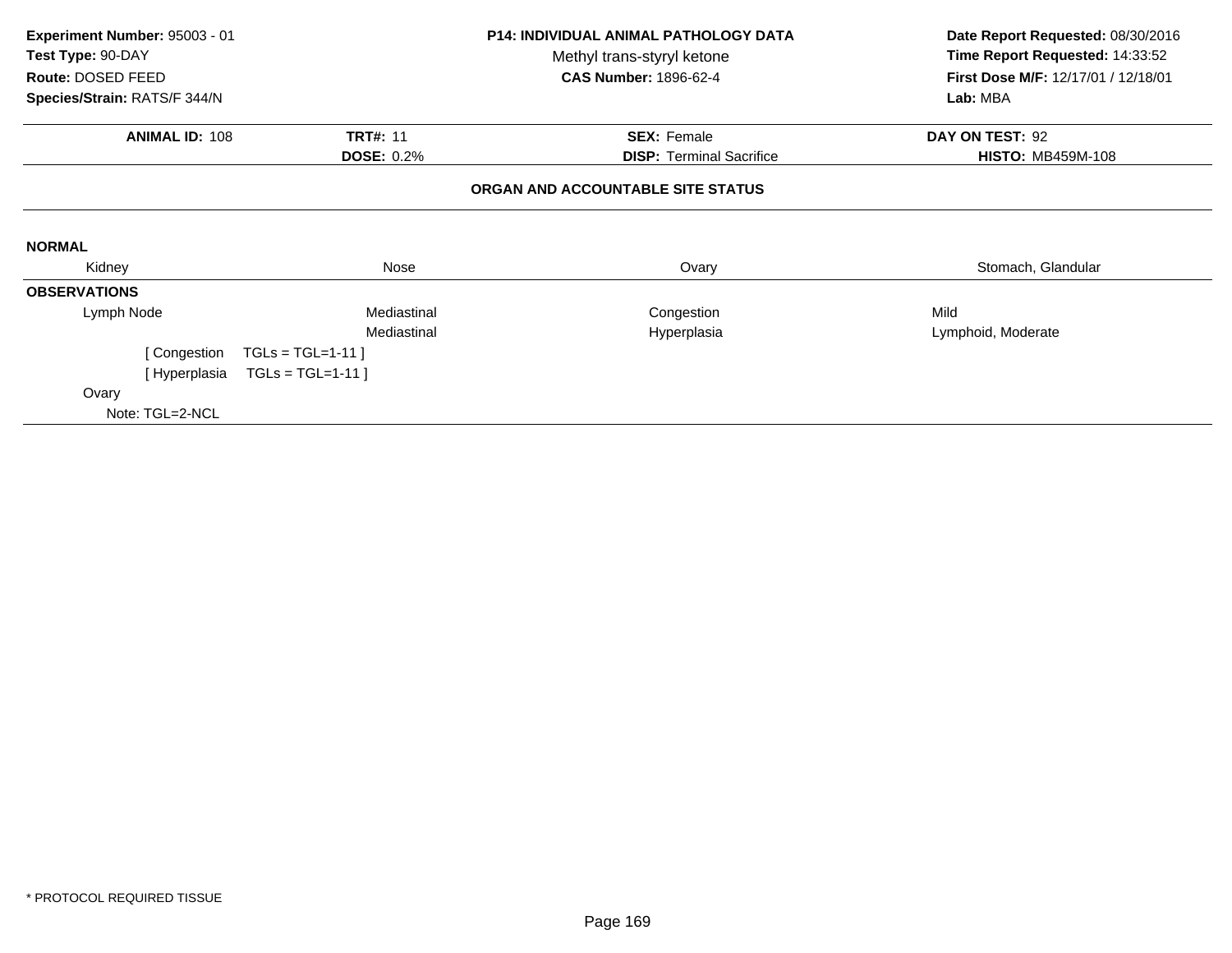| Experiment Number: 95003 - 01<br>Test Type: 90-DAY<br>Route: DOSED FEED<br>Species/Strain: RATS/F 344/N | <b>P14: INDIVIDUAL ANIMAL PATHOLOGY DATA</b><br>Methyl trans-styryl ketone<br><b>CAS Number: 1896-62-4</b> |                                   | Date Report Requested: 08/30/2016<br>Time Report Requested: 14:33:52<br>First Dose M/F: 12/17/01 / 12/18/01<br>Lab: MBA |
|---------------------------------------------------------------------------------------------------------|------------------------------------------------------------------------------------------------------------|-----------------------------------|-------------------------------------------------------------------------------------------------------------------------|
| <b>ANIMAL ID: 109</b>                                                                                   | <b>TRT#: 11</b>                                                                                            | <b>SEX: Female</b>                | DAY ON TEST: 92                                                                                                         |
|                                                                                                         | <b>DOSE: 0.2%</b>                                                                                          | <b>DISP:</b> Terminal Sacrifice   | <b>HISTO: MB459M-109</b>                                                                                                |
|                                                                                                         |                                                                                                            | ORGAN AND ACCOUNTABLE SITE STATUS |                                                                                                                         |
| <b>NORMAL</b>                                                                                           |                                                                                                            |                                   |                                                                                                                         |
| Kidney                                                                                                  | Stomach, Glandular                                                                                         |                                   |                                                                                                                         |
| <b>OBSERVATIONS</b>                                                                                     |                                                                                                            |                                   |                                                                                                                         |
| Nose                                                                                                    | Goblet Cell, Respirat Epith                                                                                | Hyperplasia                       | Minimal                                                                                                                 |
|                                                                                                         | <b>Respirat Epith</b>                                                                                      | Inflammation                      | Acute, Minimal                                                                                                          |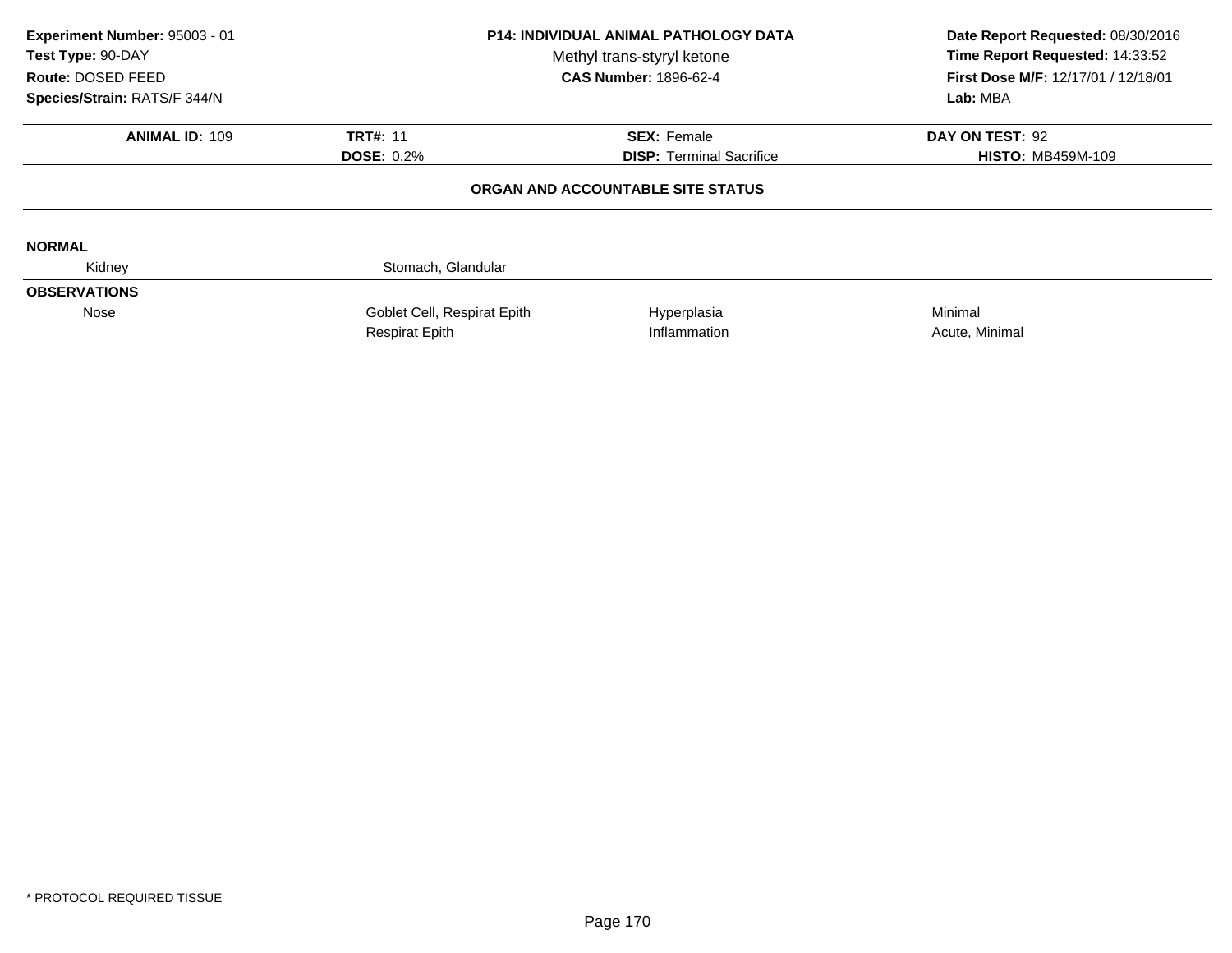| Experiment Number: 95003 - 01<br>Test Type: 90-DAY<br>Route: DOSED FEED | <b>P14: INDIVIDUAL ANIMAL PATHOLOGY DATA</b><br>Methyl trans-styryl ketone<br><b>CAS Number: 1896-62-4</b> |                                 |                          |  | Date Report Requested: 08/30/2016<br>Time Report Requested: 14:33:52<br><b>First Dose M/F: 12/17/01 / 12/18/01</b> |
|-------------------------------------------------------------------------|------------------------------------------------------------------------------------------------------------|---------------------------------|--------------------------|--|--------------------------------------------------------------------------------------------------------------------|
| Species/Strain: RATS/F 344/N                                            |                                                                                                            |                                 | Lab: MBA                 |  |                                                                                                                    |
| <b>ANIMAL ID: 110</b>                                                   | <b>TRT#: 11</b>                                                                                            | <b>SEX: Female</b>              | DAY ON TEST: 92          |  |                                                                                                                    |
|                                                                         | <b>DOSE: 0.2%</b>                                                                                          | <b>DISP: Terminal Sacrifice</b> | <b>HISTO: MB459M-110</b> |  |                                                                                                                    |
|                                                                         |                                                                                                            |                                 |                          |  |                                                                                                                    |
| <b>NORMAL</b>                                                           |                                                                                                            |                                 |                          |  |                                                                                                                    |
| Kidney                                                                  | Nose                                                                                                       | Stomach, Glandular              |                          |  |                                                                                                                    |
|                                                                         |                                                                                                            |                                 |                          |  |                                                                                                                    |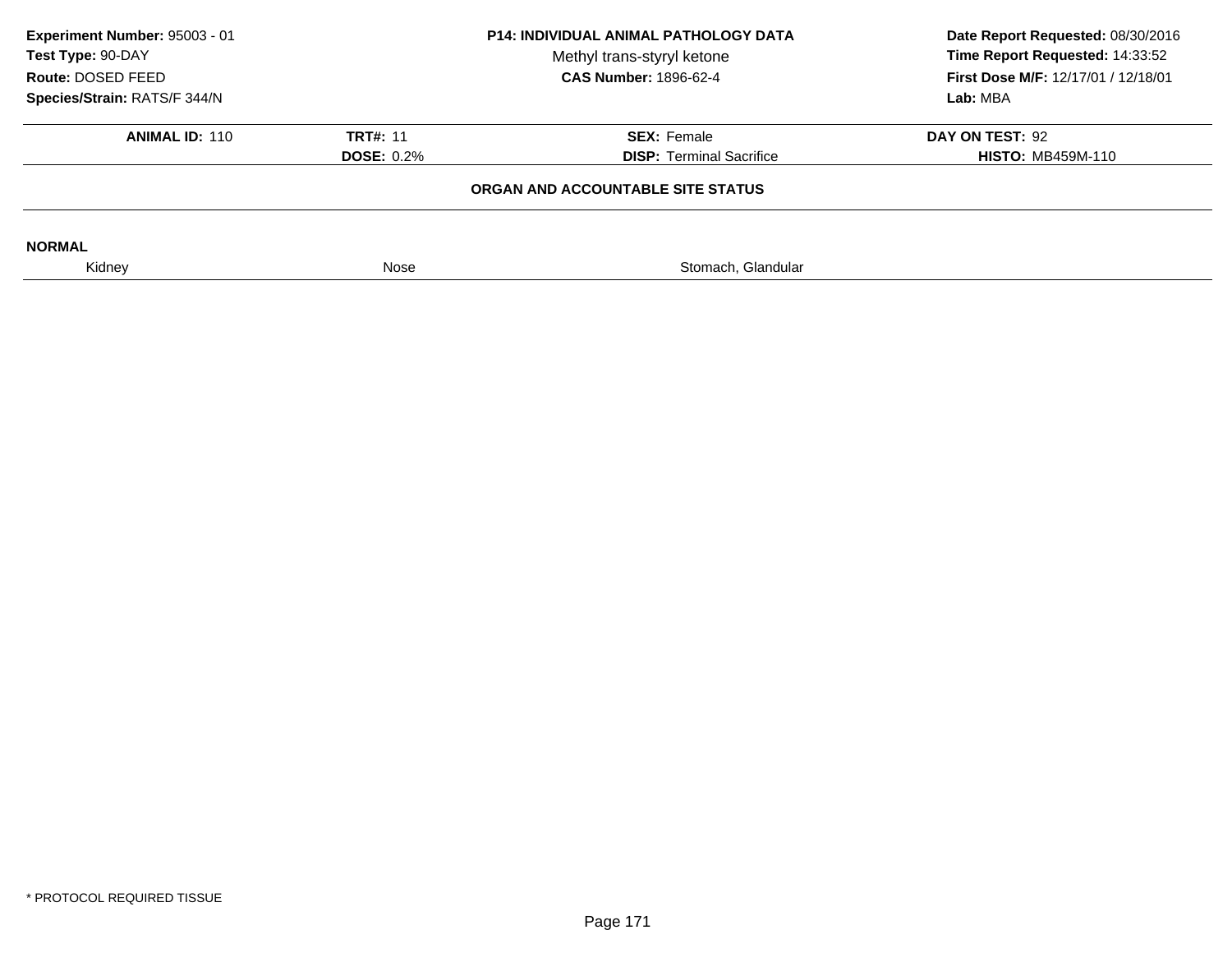| Experiment Number: 95003 - 01                        |                             | P14: INDIVIDUAL ANIMAL PATHOLOGY DATA                      | Date Report Requested: 08/30/2016<br>Time Report Requested: 14:33:52 |  |
|------------------------------------------------------|-----------------------------|------------------------------------------------------------|----------------------------------------------------------------------|--|
| Test Type: 90-DAY<br>Route: DOSED FEED               |                             | Methyl trans-styryl ketone<br><b>CAS Number: 1896-62-4</b> |                                                                      |  |
| Species/Strain: RATS/F 344/N                         |                             |                                                            | First Dose M/F: 12/17/01 / 12/18/01<br>Lab: MBA                      |  |
|                                                      |                             |                                                            |                                                                      |  |
| <b>ANIMAL ID: 111</b>                                | <b>TRT#: 12</b>             | <b>SEX: Female</b>                                         | DAY ON TEST: 92                                                      |  |
|                                                      | <b>DOSE: 0.4%</b>           | <b>DISP: Terminal Sacrifice</b>                            | <b>HISTO: MB459M-111</b>                                             |  |
|                                                      |                             | ORGAN AND ACCOUNTABLE SITE STATUS                          |                                                                      |  |
| <b>NORMAL</b>                                        |                             |                                                            |                                                                      |  |
| * Adrenal Cortex                                     | * Adrenal Medulla           | <b>Blood Vessel</b>                                        | * Bone                                                               |  |
| * Bone Marrow                                        | * Brain                     | * Clitoral Gland                                           | * Esophagus                                                          |  |
| * Eye                                                | * Harderian Gland           | * Heart                                                    | * Intestine Large, Cecum                                             |  |
| * Intestine Large, Colon                             | * Intestine Large, Rectum   | * Intestine Small, Duodenum                                | * Intestine Small, Ileum                                             |  |
| * Intestine Small, Jejunum                           | * Islets, Pancreatic        | * Liver                                                    | * Lung                                                               |  |
| * Lymph Node, Mesenteric                             | * Mammary Gland             | * Ovary                                                    | * Pancreas                                                           |  |
| * Pituitary Gland                                    | * Salivary Glands           | * Skin                                                     | * Spleen                                                             |  |
| * Stomach, Forestomach                               | * Stomach, Glandular        | * Thyroid Gland                                            | * Tongue                                                             |  |
| * Trachea                                            | * Urinary Bladder           |                                                            |                                                                      |  |
| <b>MISSING</b>                                       |                             |                                                            |                                                                      |  |
| * Lymph Node, Mandibular                             | * Parathyroid Gland         |                                                            |                                                                      |  |
| <b>OBSERVATIONS</b>                                  |                             |                                                            |                                                                      |  |
| * Kidney                                             | <b>Renal Tubule</b>         | Necrosis                                                   | Minimal                                                              |  |
| * Nose                                               | Goblet Cell, Respirat Epith | Hyperplasia                                                | Minimal                                                              |  |
| * Thymus                                             |                             | Necrosis                                                   | Minimal                                                              |  |
| Note: increased tingible bodies                      |                             |                                                            |                                                                      |  |
| <b>Tissue NOS</b>                                    | Abdominal, Fat              | Necrosis                                                   | Focal, Minimal                                                       |  |
| $TGLs = TGL=1-11$<br>[ Necrosis                      |                             |                                                            |                                                                      |  |
| * Uterus                                             |                             | Hydrometra                                                 | Mild                                                                 |  |
| Animal Note: TGL 2 = Carcass thin - No section taken |                             |                                                            |                                                                      |  |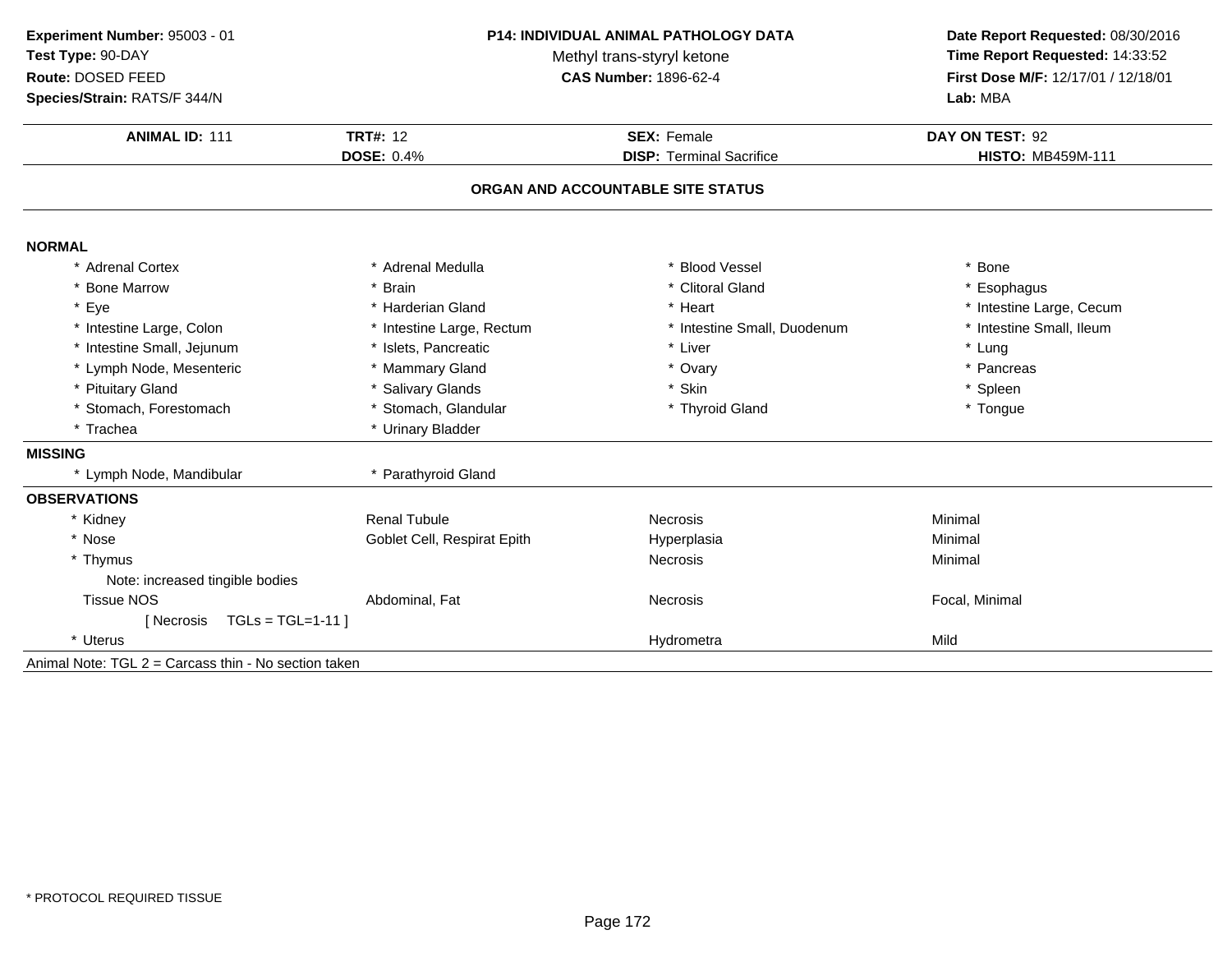| Experiment Number: 95003 - 01<br>Test Type: 90-DAY<br>Route: DOSED FEED<br>Species/Strain: RATS/F 344/N | <b>P14: INDIVIDUAL ANIMAL PATHOLOGY DATA</b><br>Methyl trans-styryl ketone<br><b>CAS Number: 1896-62-4</b> |                                   | Date Report Requested: 08/30/2016<br>Time Report Requested: 14:33:52<br>First Dose M/F: 12/17/01 / 12/18/01<br>Lab: MBA |  |
|---------------------------------------------------------------------------------------------------------|------------------------------------------------------------------------------------------------------------|-----------------------------------|-------------------------------------------------------------------------------------------------------------------------|--|
| <b>ANIMAL ID: 112</b>                                                                                   | <b>TRT#: 12</b><br><b>SEX: Female</b><br><b>DOSE: 0.4%</b><br><b>DISP: Terminal Sacrifice</b>              |                                   | DAY ON TEST: 92<br><b>HISTO: MB459M-112</b>                                                                             |  |
|                                                                                                         |                                                                                                            | ORGAN AND ACCOUNTABLE SITE STATUS |                                                                                                                         |  |
| <b>NORMAL</b>                                                                                           |                                                                                                            |                                   |                                                                                                                         |  |
| * Adrenal Cortex                                                                                        | * Adrenal Medulla                                                                                          | * Blood Vessel                    | * Bone                                                                                                                  |  |
| * Bone Marrow                                                                                           | * Brain                                                                                                    | * Clitoral Gland                  | * Esophagus                                                                                                             |  |
| * Eye                                                                                                   | * Harderian Gland                                                                                          | * Heart                           | * Intestine Large, Cecum                                                                                                |  |
| * Intestine Large, Colon                                                                                | * Intestine Large, Rectum                                                                                  | * Intestine Small, Duodenum       | * Intestine Small, Ileum                                                                                                |  |
| * Intestine Small, Jejunum                                                                              | * Islets. Pancreatic                                                                                       | * Kidney                          | * Liver                                                                                                                 |  |
| * Lung                                                                                                  | * Lymph Node, Mesenteric                                                                                   | * Mammary Gland                   | * Ovary                                                                                                                 |  |
| * Pancreas                                                                                              | * Pituitary Gland                                                                                          | * Salivary Glands                 | * Skin                                                                                                                  |  |
| * Spleen                                                                                                | * Stomach, Forestomach                                                                                     | * Stomach, Glandular              | * Thyroid Gland                                                                                                         |  |
| * Tongue                                                                                                | * Trachea                                                                                                  | * Urinary Bladder                 | * Uterus                                                                                                                |  |
| <b>MISSING</b>                                                                                          |                                                                                                            |                                   |                                                                                                                         |  |
| * Lymph Node, Mandibular                                                                                | * Parathyroid Gland                                                                                        |                                   |                                                                                                                         |  |
| <b>OBSERVATIONS</b>                                                                                     |                                                                                                            |                                   |                                                                                                                         |  |
| * Nose                                                                                                  | Goblet Cell, Respirat Epith                                                                                | Hyperplasia                       | Minimal                                                                                                                 |  |
| * Thymus                                                                                                |                                                                                                            | Atrophy                           | Minimal                                                                                                                 |  |
| Note: increased tingible bodies                                                                         |                                                                                                            |                                   |                                                                                                                         |  |
| Animal Note: TGL1= Carcass Thin - no section taken                                                      |                                                                                                            |                                   |                                                                                                                         |  |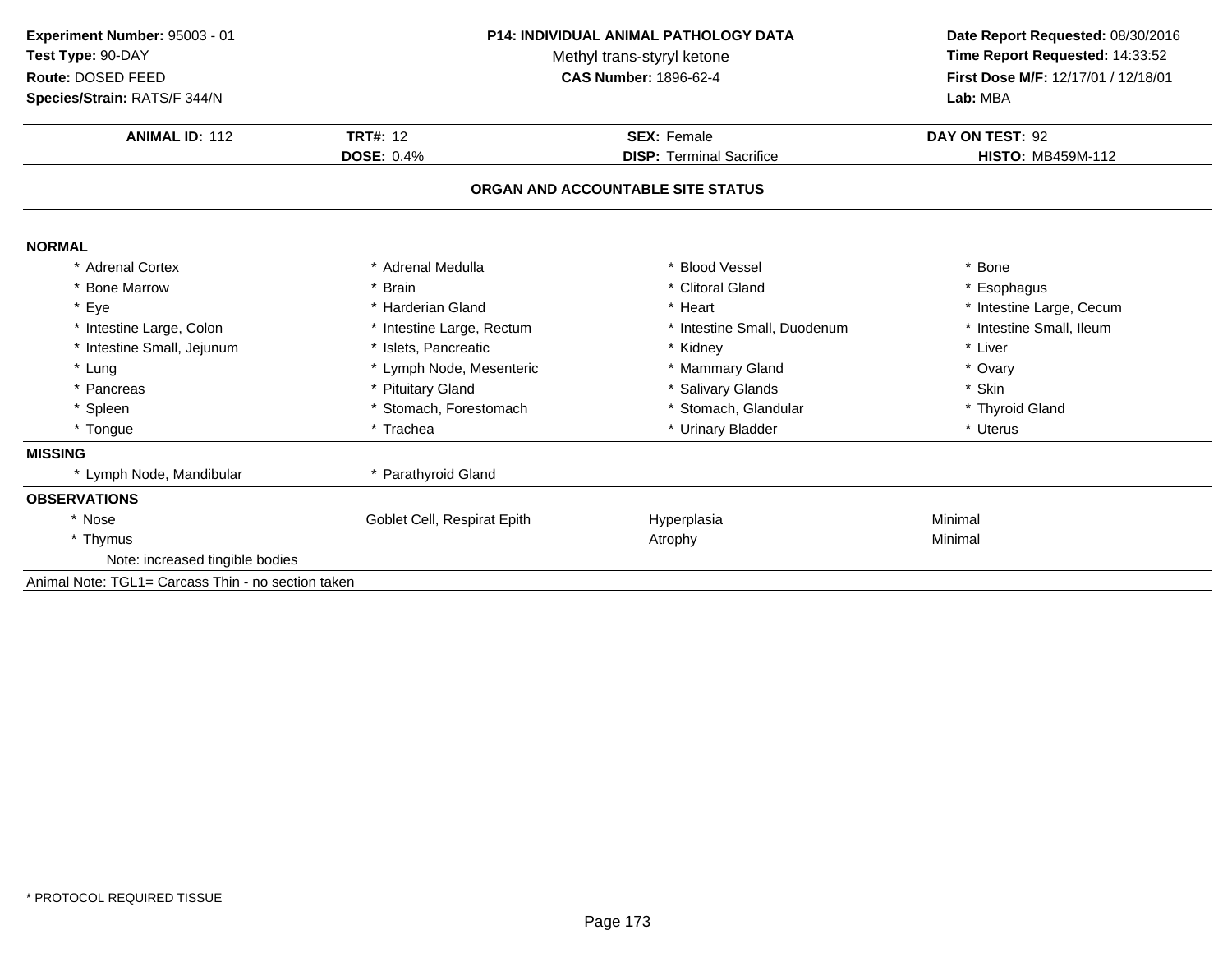| Experiment Number: 95003 - 01<br>Test Type: 90-DAY<br>Route: DOSED FEED<br>Species/Strain: RATS/F 344/N | P14: INDIVIDUAL ANIMAL PATHOLOGY DATA<br>Methyl trans-styryl ketone<br><b>CAS Number: 1896-62-4</b> |                                   | Date Report Requested: 08/30/2016<br>Time Report Requested: 14:33:52<br>First Dose M/F: 12/17/01 / 12/18/01<br>Lab: MBA |  |
|---------------------------------------------------------------------------------------------------------|-----------------------------------------------------------------------------------------------------|-----------------------------------|-------------------------------------------------------------------------------------------------------------------------|--|
|                                                                                                         |                                                                                                     |                                   |                                                                                                                         |  |
| <b>ANIMAL ID: 113</b>                                                                                   | <b>TRT#: 12</b>                                                                                     | <b>SEX: Female</b>                | DAY ON TEST: 92                                                                                                         |  |
|                                                                                                         | <b>DOSE: 0.4%</b>                                                                                   | <b>DISP: Terminal Sacrifice</b>   | <b>HISTO: MB459M-113</b>                                                                                                |  |
|                                                                                                         |                                                                                                     | ORGAN AND ACCOUNTABLE SITE STATUS |                                                                                                                         |  |
| <b>NORMAL</b>                                                                                           |                                                                                                     |                                   |                                                                                                                         |  |
| * Adrenal Cortex                                                                                        | * Adrenal Medulla                                                                                   | <b>Blood Vessel</b>               | * Bone                                                                                                                  |  |
| <b>Bone Marrow</b>                                                                                      | * Brain                                                                                             | * Clitoral Gland                  | * Esophagus                                                                                                             |  |
| * Eye                                                                                                   | * Harderian Gland                                                                                   | * Heart                           | * Intestine Large, Cecum                                                                                                |  |
| * Intestine Large, Colon                                                                                | * Intestine Large, Rectum                                                                           | * Intestine Small, Duodenum       | * Intestine Small, Ileum                                                                                                |  |
| * Intestine Small, Jejunum                                                                              | * Islets. Pancreatic                                                                                | * Liver                           | * Lung                                                                                                                  |  |
| * Lymph Node, Mesenteric                                                                                | * Mammary Gland                                                                                     | * Ovary                           | * Pancreas                                                                                                              |  |
| * Pituitary Gland                                                                                       | * Salivary Glands                                                                                   | * Skin                            | * Spleen                                                                                                                |  |
| * Stomach, Forestomach                                                                                  | * Stomach, Glandular                                                                                | * Thyroid Gland                   | * Tongue                                                                                                                |  |
| * Trachea                                                                                               | * Urinary Bladder                                                                                   | * Uterus                          |                                                                                                                         |  |
| <b>MISSING</b>                                                                                          |                                                                                                     |                                   |                                                                                                                         |  |
| * Lymph Node, Mandibular                                                                                | * Parathyroid Gland                                                                                 |                                   |                                                                                                                         |  |
| <b>OBSERVATIONS</b>                                                                                     |                                                                                                     |                                   |                                                                                                                         |  |
| * Kidney                                                                                                |                                                                                                     | Congestion                        | Mild                                                                                                                    |  |
| * Nose                                                                                                  | Goblet Cell, Respirat Epith                                                                         | Hyperplasia                       | Minimal                                                                                                                 |  |
| * Thymus                                                                                                |                                                                                                     | Atrophy                           | Minimal                                                                                                                 |  |
| Note: increased tingible bodies                                                                         |                                                                                                     |                                   |                                                                                                                         |  |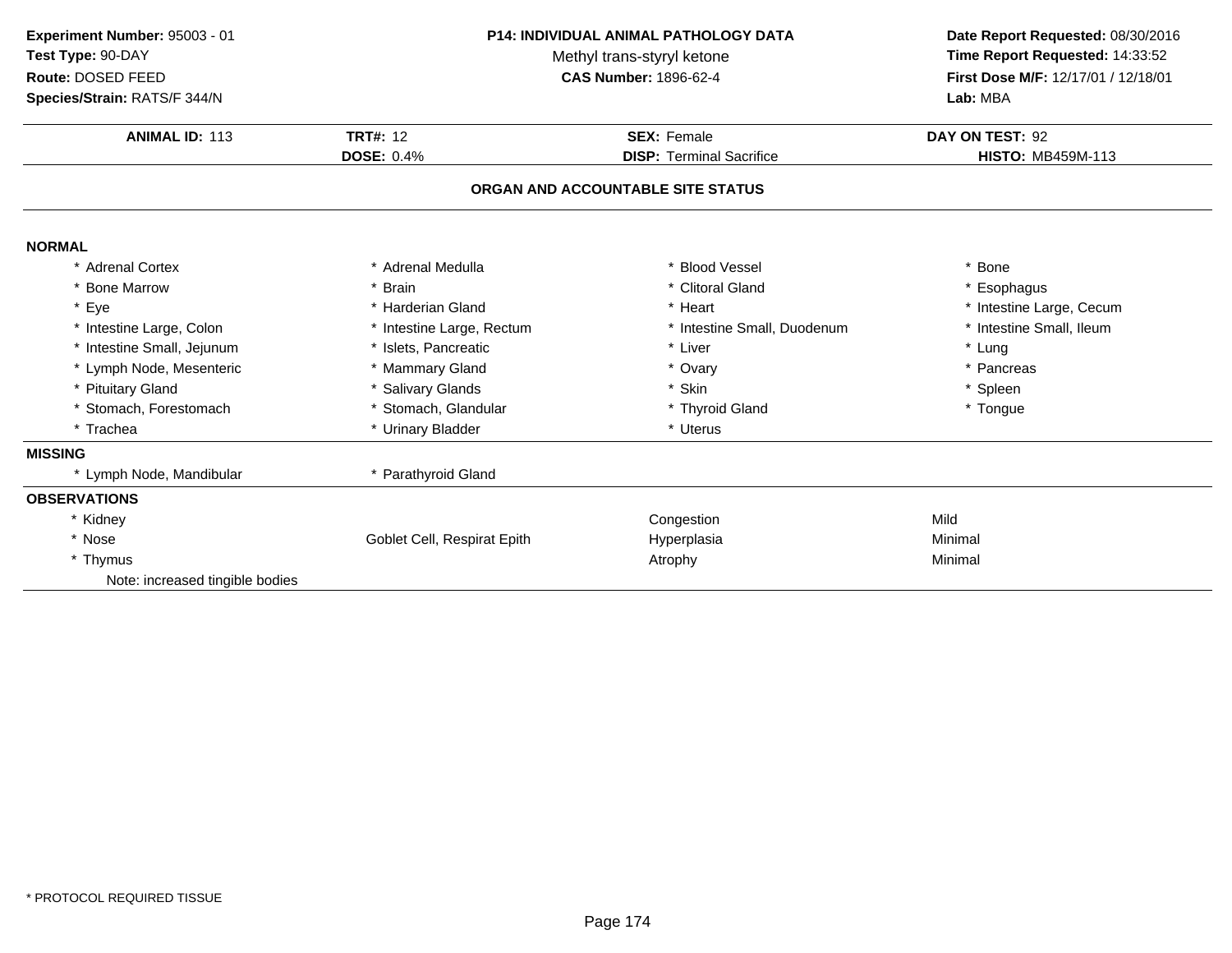| Experiment Number: 95003 - 01<br>Test Type: 90-DAY<br>Route: DOSED FEED<br>Species/Strain: RATS/F 344/N |                           | <b>P14: INDIVIDUAL ANIMAL PATHOLOGY DATA</b><br>Methyl trans-styryl ketone<br><b>CAS Number: 1896-62-4</b> | Date Report Requested: 08/30/2016<br>Time Report Requested: 14:33:52<br>First Dose M/F: 12/17/01 / 12/18/01<br>Lab: MBA |
|---------------------------------------------------------------------------------------------------------|---------------------------|------------------------------------------------------------------------------------------------------------|-------------------------------------------------------------------------------------------------------------------------|
| <b>ANIMAL ID: 114</b>                                                                                   | <b>TRT#: 12</b>           | <b>SEX: Female</b>                                                                                         | DAY ON TEST: 92                                                                                                         |
|                                                                                                         | <b>DOSE: 0.4%</b>         | <b>DISP: Terminal Sacrifice</b><br>ORGAN AND ACCOUNTABLE SITE STATUS                                       | <b>HISTO: MB459M-114</b>                                                                                                |
| <b>NORMAL</b>                                                                                           |                           |                                                                                                            |                                                                                                                         |
| * Adrenal Cortex                                                                                        | * Adrenal Medulla         | * Blood Vessel                                                                                             | * Bone                                                                                                                  |
| * Bone Marrow                                                                                           | * Brain                   | * Clitoral Gland                                                                                           | * Esophagus                                                                                                             |
| * Eye                                                                                                   | * Harderian Gland         | * Heart                                                                                                    | * Intestine Large, Cecum                                                                                                |
| * Intestine Large, Colon                                                                                | * Intestine Large, Rectum | * Intestine Small, Duodenum                                                                                | * Intestine Small, Ileum                                                                                                |
| * Intestine Small, Jejunum                                                                              | * Islets, Pancreatic      | * Kidney                                                                                                   | * Liver                                                                                                                 |
| * Lung                                                                                                  | * Lymph Node, Mesenteric  | * Mammary Gland                                                                                            | * Nose                                                                                                                  |
| * Ovary                                                                                                 | * Pancreas                | * Pituitary Gland                                                                                          | * Salivary Glands                                                                                                       |
| * Skin                                                                                                  | * Spleen                  | * Stomach, Forestomach                                                                                     | * Stomach, Glandular                                                                                                    |
| * Thyroid Gland                                                                                         | * Tongue                  | * Trachea                                                                                                  | * Urinary Bladder                                                                                                       |
| * Uterus                                                                                                |                           |                                                                                                            |                                                                                                                         |
| <b>MISSING</b>                                                                                          |                           |                                                                                                            |                                                                                                                         |
| * Lymph Node, Mandibular                                                                                | * Parathyroid Gland       |                                                                                                            |                                                                                                                         |
| <b>OBSERVATIONS</b>                                                                                     |                           |                                                                                                            |                                                                                                                         |
| * Thymus                                                                                                |                           | Necrosis                                                                                                   | Minimal                                                                                                                 |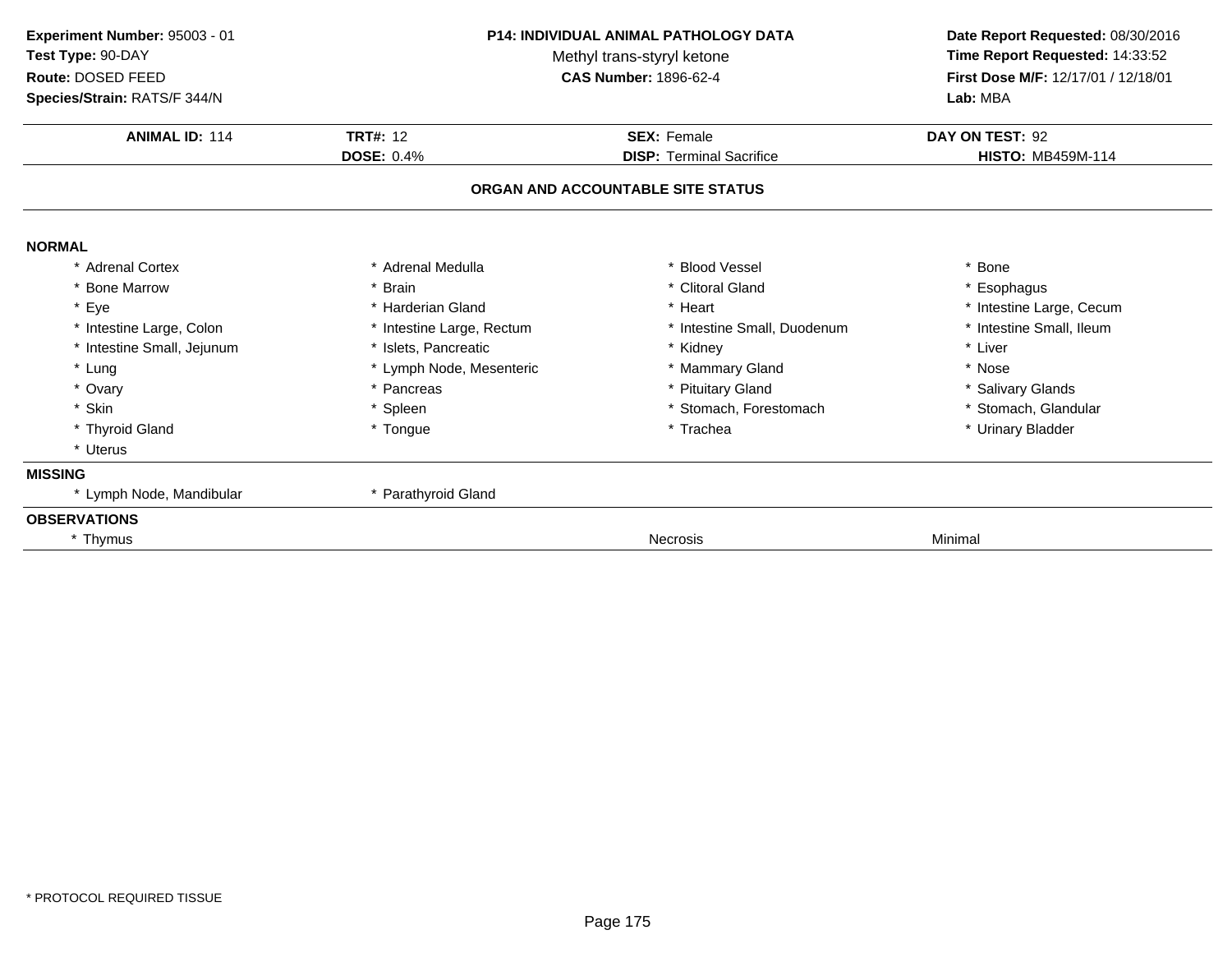| Experiment Number: 95003 - 01                        | <b>P14: INDIVIDUAL ANIMAL PATHOLOGY DATA</b><br>Methyl trans-styryl ketone |                                   | Date Report Requested: 08/30/2016<br>Time Report Requested: 14:33:52 |  |
|------------------------------------------------------|----------------------------------------------------------------------------|-----------------------------------|----------------------------------------------------------------------|--|
| Test Type: 90-DAY                                    |                                                                            |                                   |                                                                      |  |
| Route: DOSED FEED                                    |                                                                            | <b>CAS Number: 1896-62-4</b>      | First Dose M/F: 12/17/01 / 12/18/01                                  |  |
| Species/Strain: RATS/F 344/N                         |                                                                            |                                   | Lab: MBA                                                             |  |
| <b>ANIMAL ID: 115</b>                                | <b>TRT#: 12</b>                                                            | <b>SEX: Female</b>                | DAY ON TEST: 92                                                      |  |
|                                                      | <b>DOSE: 0.4%</b>                                                          | <b>DISP: Terminal Sacrifice</b>   | <b>HISTO: MB459M-115</b>                                             |  |
|                                                      |                                                                            | ORGAN AND ACCOUNTABLE SITE STATUS |                                                                      |  |
| <b>NORMAL</b>                                        |                                                                            |                                   |                                                                      |  |
| * Adrenal Cortex                                     | * Adrenal Medulla                                                          | <b>Blood Vessel</b>               | * Bone                                                               |  |
| * Bone Marrow                                        | * Brain                                                                    | * Clitoral Gland                  | * Esophagus                                                          |  |
| * Eye                                                | * Harderian Gland                                                          | * Heart                           | * Intestine Large, Cecum                                             |  |
| * Intestine Large, Colon                             | * Intestine Large, Rectum                                                  | * Intestine Small, Duodenum       | * Intestine Small, Ileum                                             |  |
| * Intestine Small, Jejunum                           | * Islets, Pancreatic                                                       | * Liver                           | * Lung                                                               |  |
| Lymph Node                                           | * Lymph Node, Mesenteric                                                   | * Mammary Gland                   | * Nose                                                               |  |
| * Ovary                                              | * Pancreas                                                                 | * Parathyroid Gland               | * Pituitary Gland                                                    |  |
| * Salivary Glands                                    | * Skin                                                                     | * Spleen                          | * Stomach, Forestomach                                               |  |
| * Stomach, Glandular                                 | * Thyroid Gland                                                            | * Tongue                          | * Trachea                                                            |  |
| * Urinary Bladder                                    |                                                                            |                                   |                                                                      |  |
| <b>MISSING</b>                                       |                                                                            |                                   |                                                                      |  |
| * Lymph Node, Mandibular                             |                                                                            |                                   |                                                                      |  |
| <b>OBSERVATIONS</b>                                  |                                                                            |                                   |                                                                      |  |
| * Kidney                                             | <b>Renal Tubule</b>                                                        | <b>Necrosis</b>                   | Mild                                                                 |  |
| * Thymus                                             |                                                                            | Atrophy                           | Minimal                                                              |  |
| Note: increased tingible bodies                      |                                                                            |                                   |                                                                      |  |
| * Uterus                                             |                                                                            | Hydrometra                        | Minimal                                                              |  |
| Animal Note: TGL1 = Carcass, thin - no section taken |                                                                            |                                   |                                                                      |  |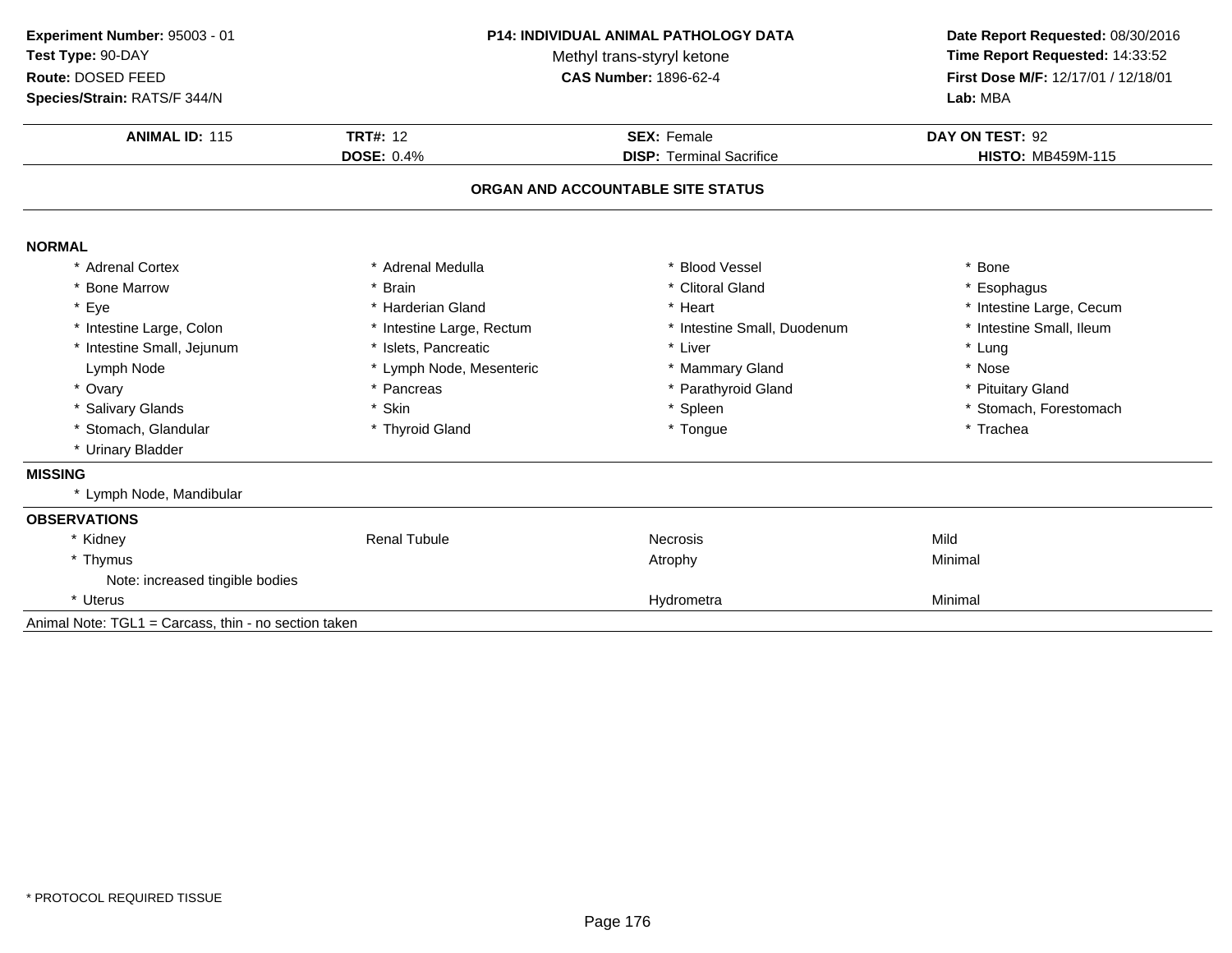| Experiment Number: 95003 - 01<br>Test Type: 90-DAY<br>Route: DOSED FEED<br>Species/Strain: RATS/F 344/N |                             | P14: INDIVIDUAL ANIMAL PATHOLOGY DATA<br>Methyl trans-styryl ketone<br><b>CAS Number: 1896-62-4</b> |                          |
|---------------------------------------------------------------------------------------------------------|-----------------------------|-----------------------------------------------------------------------------------------------------|--------------------------|
| <b>ANIMAL ID: 116</b>                                                                                   | <b>TRT#: 12</b>             | <b>SEX: Female</b>                                                                                  | DAY ON TEST: 92          |
|                                                                                                         | <b>DOSE: 0.4%</b>           | <b>DISP: Terminal Sacrifice</b>                                                                     | <b>HISTO: MB459M-116</b> |
|                                                                                                         |                             | ORGAN AND ACCOUNTABLE SITE STATUS                                                                   |                          |
| <b>NORMAL</b>                                                                                           |                             |                                                                                                     |                          |
| * Adrenal Cortex                                                                                        | * Adrenal Medulla           | * Blood Vessel                                                                                      | * Bone                   |
| * Bone Marrow                                                                                           | * Brain                     | * Clitoral Gland                                                                                    | * Esophagus              |
| * Eye                                                                                                   | * Harderian Gland           | * Heart                                                                                             | * Intestine Large, Cecum |
| * Intestine Large, Colon                                                                                | * Intestine Large, Rectum   | * Intestine Small, Duodenum                                                                         | * Intestine Small, Ileum |
| * Intestine Small, Jejunum                                                                              | * Islets, Pancreatic        | * Liver                                                                                             | * Lung                   |
| * Mammary Gland                                                                                         | * Ovary                     | * Pancreas                                                                                          | * Pituitary Gland        |
| * Salivary Glands                                                                                       | * Skin                      | * Stomach, Forestomach                                                                              | * Stomach, Glandular     |
| * Thyroid Gland                                                                                         | * Tongue                    | * Trachea                                                                                           | * Urinary Bladder        |
| * Uterus                                                                                                |                             |                                                                                                     |                          |
| <b>MISSING</b>                                                                                          |                             |                                                                                                     |                          |
| * Lymph Node, Mandibular                                                                                | * Parathyroid Gland         |                                                                                                     |                          |
| <b>OBSERVATIONS</b>                                                                                     |                             |                                                                                                     |                          |
| * Kidney                                                                                                | <b>Renal Tubule</b>         | <b>Necrosis</b>                                                                                     | Mild                     |
| * Lymph Node, Mesenteric                                                                                |                             | <b>Necrosis</b>                                                                                     | Lymphoid, Minimal        |
| * Nose                                                                                                  | Goblet Cell, Respirat Epith | Hyperplasia                                                                                         | Minimal                  |
| * Spleen                                                                                                |                             | <b>Necrosis</b>                                                                                     | Lymphoid, Minimal        |
| * Thymus                                                                                                |                             | <b>Necrosis</b>                                                                                     | Minimal                  |
| Note: increased tingible bodies                                                                         |                             |                                                                                                     |                          |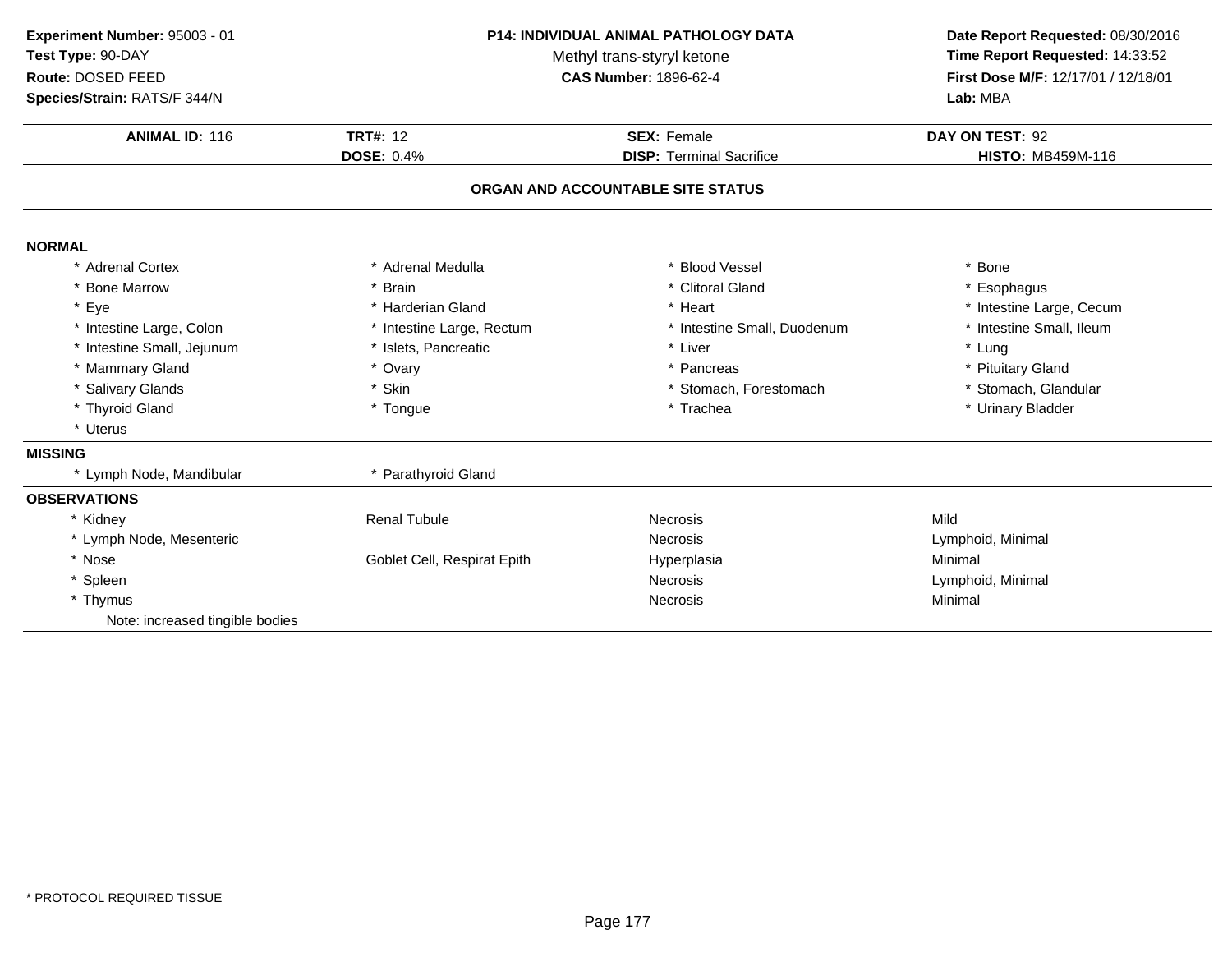| Experiment Number: 95003 - 01 | P14: INDIVIDUAL ANIMAL PATHOLOGY DATA | Date Report Requested: 08/30/2016 |                                     |
|-------------------------------|---------------------------------------|-----------------------------------|-------------------------------------|
| Test Type: 90-DAY             | Methyl trans-styryl ketone            | Time Report Requested: 14:33:52   |                                     |
| Route: DOSED FEED             |                                       | <b>CAS Number: 1896-62-4</b>      | First Dose M/F: 12/17/01 / 12/18/01 |
| Species/Strain: RATS/F 344/N  |                                       |                                   | Lab: MBA                            |
| <b>ANIMAL ID: 117</b>         | <b>TRT#: 12</b>                       | <b>SEX: Female</b>                | DAY ON TEST: 92                     |
|                               | <b>DOSE: 0.4%</b>                     | <b>DISP: Terminal Sacrifice</b>   | <b>HISTO: MB459M-117</b>            |
|                               |                                       | ORGAN AND ACCOUNTABLE SITE STATUS |                                     |
| <b>NORMAL</b>                 |                                       |                                   |                                     |
| * Adrenal Cortex              | * Adrenal Medulla                     | <b>Blood Vessel</b>               | <b>Bone</b>                         |
| * Bone Marrow                 | <b>Brain</b>                          | * Clitoral Gland                  | * Esophagus                         |
| * Eye                         | * Harderian Gland                     | * Heart                           | * Intestine Large, Cecum            |
| * Intestine Large, Colon      | * Intestine Large, Rectum             | * Intestine Small, Duodenum       | * Intestine Small, Ileum            |
| * Intestine Small, Jejunum    | * Islets, Pancreatic                  | * Kidney                          | * Liver                             |
| * Lung                        | * Lymph Node, Mesenteric              | * Mammary Gland                   | * Ovary                             |
| * Pancreas                    | * Pituitary Gland                     | * Salivary Glands                 | * Skin                              |
| * Spleen                      | * Stomach, Forestomach                | * Stomach, Glandular              | * Thyroid Gland                     |
| * Tongue                      | * Trachea                             | * Urinary Bladder                 |                                     |
| <b>MISSING</b>                |                                       |                                   |                                     |
| * Lymph Node, Mandibular      | * Parathyroid Gland                   |                                   |                                     |
| <b>OBSERVATIONS</b>           |                                       |                                   |                                     |
| Lymph Node                    | Mediastinal                           | Hyperplasia                       | Minimal                             |
| [Hyperplasia                  | $TGLs = TGL=1-11$                     |                                   |                                     |
| * Nose                        | Goblet Cell, Respirat Epith           | Hyperplasia                       | Minimal                             |
| * Thymus                      |                                       | Atrophy                           | Minimal                             |
| * Uterus                      |                                       | Hydrometra                        | Mild                                |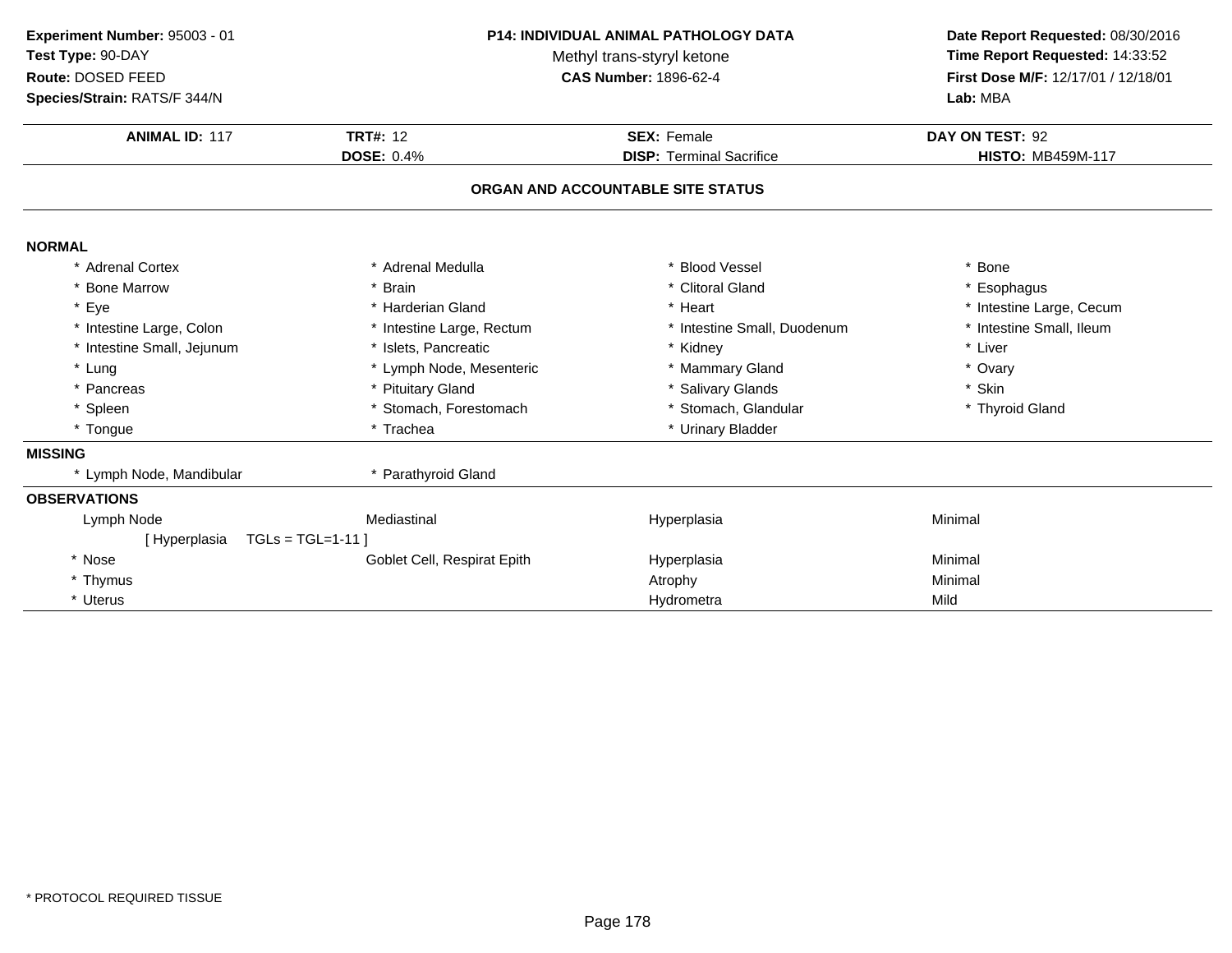| Experiment Number: 95003 - 01<br>Test Type: 90-DAY<br>Route: DOSED FEED<br>Species/Strain: RATS/F 344/N                                                                                                                                      | P14: INDIVIDUAL ANIMAL PATHOLOGY DATA<br>Methyl trans-styryl ketone<br><b>CAS Number: 1896-62-4</b>                                                                                         |                                                                                                                                                         | Date Report Requested: 08/30/2016<br>Time Report Requested: 14:33:52<br>First Dose M/F: 12/17/01 / 12/18/01<br>Lab: MBA      |  |
|----------------------------------------------------------------------------------------------------------------------------------------------------------------------------------------------------------------------------------------------|---------------------------------------------------------------------------------------------------------------------------------------------------------------------------------------------|---------------------------------------------------------------------------------------------------------------------------------------------------------|------------------------------------------------------------------------------------------------------------------------------|--|
| <b>ANIMAL ID: 118</b>                                                                                                                                                                                                                        | <b>TRT#: 12</b><br><b>SEX: Female</b><br><b>DOSE: 0.4%</b><br><b>DISP: Terminal Sacrifice</b><br>ORGAN AND ACCOUNTABLE SITE STATUS                                                          |                                                                                                                                                         | DAY ON TEST: 92<br><b>HISTO: MB459M-118</b>                                                                                  |  |
|                                                                                                                                                                                                                                              |                                                                                                                                                                                             |                                                                                                                                                         |                                                                                                                              |  |
| <b>NORMAL</b>                                                                                                                                                                                                                                |                                                                                                                                                                                             |                                                                                                                                                         |                                                                                                                              |  |
| * Adrenal Cortex<br>* Bone Marrow<br>* Eye<br>* Intestine Large, Colon<br>* Intestine Small, Jejunum<br>* Lymph Node, Mesenteric<br>* Parathyroid Gland<br>* Stomach, Forestomach<br>* Trachea<br><b>MISSING</b><br>* Lymph Node, Mandibular | * Adrenal Medulla<br>* Brain<br>* Harderian Gland<br>* Intestine Large, Rectum<br>* Islets, Pancreatic<br>* Mammary Gland<br>* Pituitary Gland<br>* Stomach, Glandular<br>* Urinary Bladder | * Blood Vessel<br>* Clitoral Gland<br>* Heart<br>* Intestine Small, Duodenum<br>* Kidney<br>* Ovary<br>* Salivary Glands<br>* Thyroid Gland<br>* Uterus | * Bone<br>* Esophagus<br>* Intestine Large, Cecum<br>* Intestine Small, Ileum<br>* Liver<br>* Pancreas<br>* Skin<br>* Tongue |  |
| <b>OBSERVATIONS</b><br>* Lung<br>* Nose<br>* Spleen<br>* Thymus<br>Note: increased tingible bodies                                                                                                                                           | Goblet Cell, Respirat Epith                                                                                                                                                                 | Inflammation<br>Hyperplasia<br><b>Necrosis</b><br><b>Necrosis</b>                                                                                       | Chronic, Minimal<br>Minimal<br>Lymphoid, Minimal<br>Minimal                                                                  |  |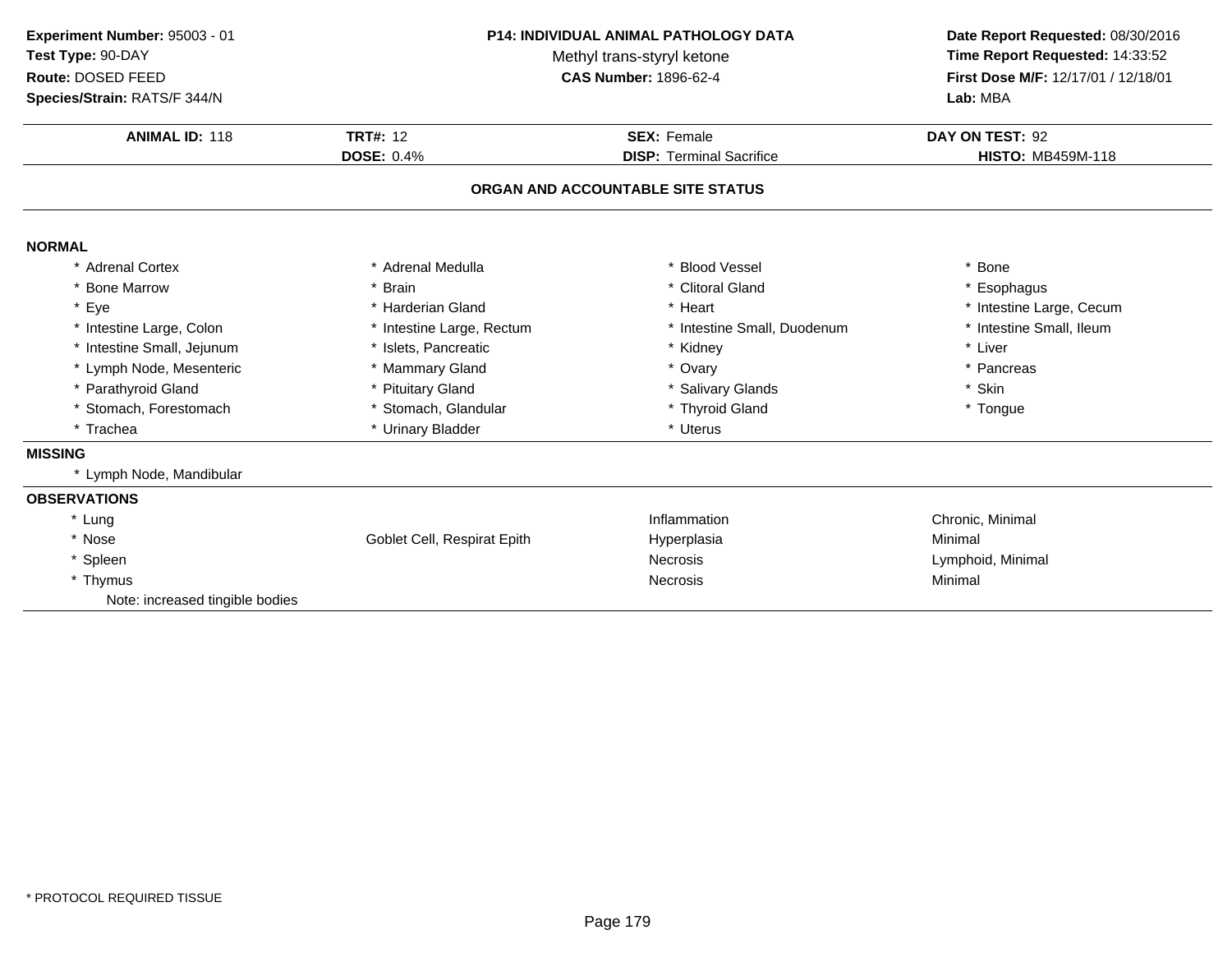| Experiment Number: 95003 - 01<br>Test Type: 90-DAY<br>Route: DOSED FEED<br>Species/Strain: RATS/F 344/N | <b>P14: INDIVIDUAL ANIMAL PATHOLOGY DATA</b><br>Methyl trans-styryl ketone<br><b>CAS Number: 1896-62-4</b> |                                   | Date Report Requested: 08/30/2016<br>Time Report Requested: 14:33:52<br>First Dose M/F: 12/17/01 / 12/18/01<br>Lab: MBA |
|---------------------------------------------------------------------------------------------------------|------------------------------------------------------------------------------------------------------------|-----------------------------------|-------------------------------------------------------------------------------------------------------------------------|
| <b>ANIMAL ID: 119</b>                                                                                   | <b>TRT#: 12</b>                                                                                            | <b>SEX: Female</b>                | DAY ON TEST: 92                                                                                                         |
|                                                                                                         | <b>DOSE: 0.4%</b>                                                                                          | <b>DISP: Terminal Sacrifice</b>   | <b>HISTO: MB459M-119</b>                                                                                                |
|                                                                                                         |                                                                                                            | ORGAN AND ACCOUNTABLE SITE STATUS |                                                                                                                         |
| <b>NORMAL</b>                                                                                           |                                                                                                            |                                   |                                                                                                                         |
| * Adrenal Cortex                                                                                        | * Blood Vessel                                                                                             | <b>Bone</b>                       | * Bone Marrow                                                                                                           |
| * Brain                                                                                                 | * Clitoral Gland                                                                                           | * Esophagus                       | * Eye                                                                                                                   |
| * Harderian Gland                                                                                       | * Heart                                                                                                    | * Intestine Large, Cecum          | * Intestine Large, Colon                                                                                                |
| * Intestine Large, Rectum                                                                               | * Intestine Small, Duodenum                                                                                | * Intestine Small, Ileum          | * Intestine Small, Jejunum                                                                                              |
| * Islets, Pancreatic                                                                                    | * Kidney                                                                                                   | * Liver                           | * Lung                                                                                                                  |
| * Lymph Node, Mesenteric                                                                                | * Mammary Gland                                                                                            | * Ovary                           | * Pancreas                                                                                                              |
| * Parathyroid Gland                                                                                     | * Pituitary Gland                                                                                          | * Salivary Glands                 | * Skin                                                                                                                  |
| * Spleen                                                                                                | * Stomach, Forestomach                                                                                     | * Stomach, Glandular              | * Thyroid Gland                                                                                                         |
| * Tongue                                                                                                | * Trachea                                                                                                  | * Urinary Bladder                 | * Uterus                                                                                                                |
| <b>MISSING</b>                                                                                          |                                                                                                            |                                   |                                                                                                                         |
| * Adrenal Medulla                                                                                       | * Lymph Node, Mandibular                                                                                   |                                   |                                                                                                                         |
| <b>OBSERVATIONS</b>                                                                                     |                                                                                                            |                                   |                                                                                                                         |
| * Nose                                                                                                  | Goblet Cell, Respirat Epith                                                                                | Hyperplasia                       | Minimal                                                                                                                 |
| * Thymus                                                                                                |                                                                                                            | <b>Necrosis</b>                   | Minimal                                                                                                                 |
| Note: increased tingible bodies                                                                         |                                                                                                            |                                   |                                                                                                                         |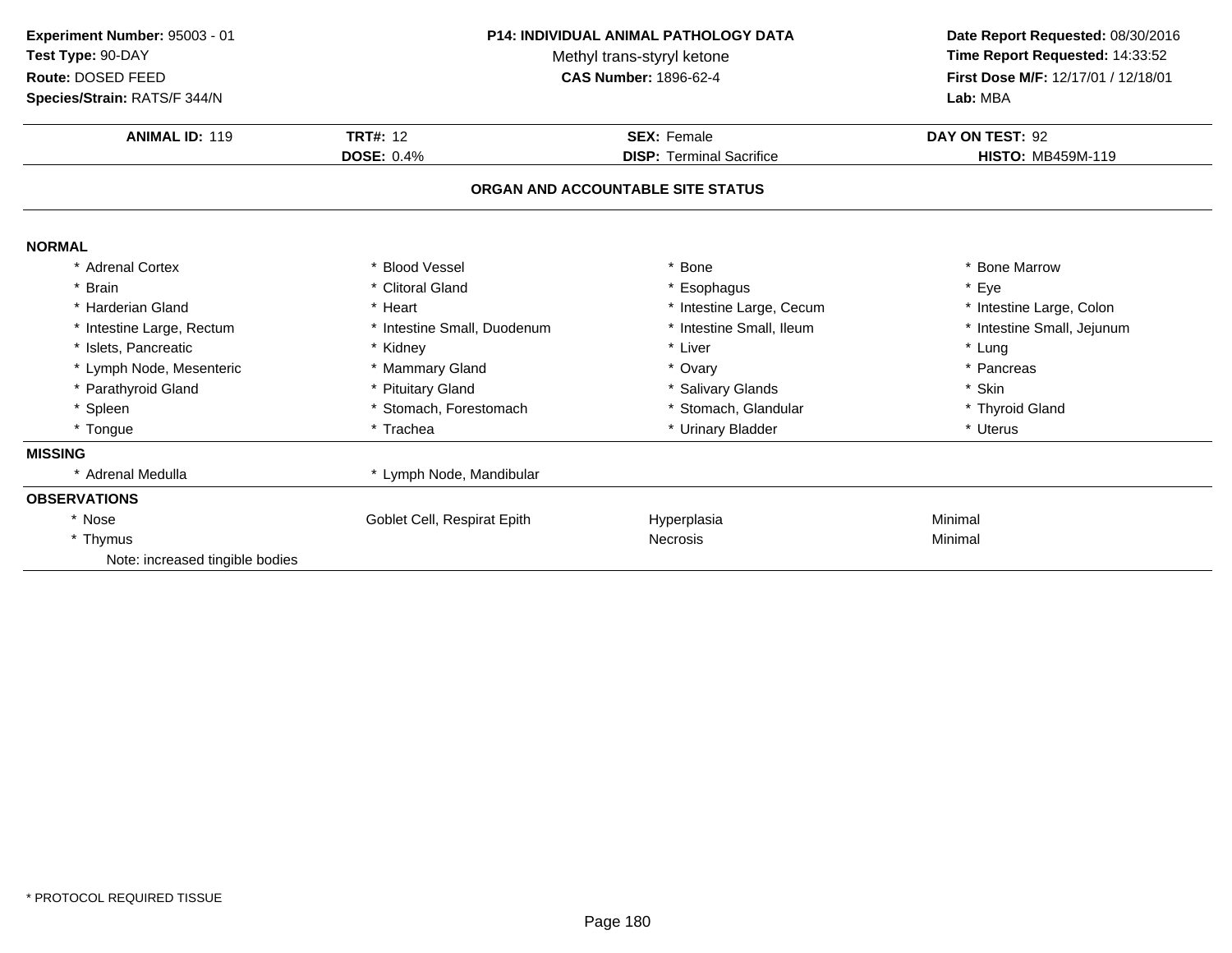| Experiment Number: 95003 - 01<br>Test Type: 90-DAY<br>Route: DOSED FEED<br>Species/Strain: RATS/F 344/N | <b>P14: INDIVIDUAL ANIMAL PATHOLOGY DATA</b><br>Methyl trans-styryl ketone<br><b>CAS Number: 1896-62-4</b> |                                   | Date Report Requested: 08/30/2016<br>Time Report Requested: 14:33:52<br>First Dose M/F: 12/17/01 / 12/18/01<br>Lab: MBA |  |
|---------------------------------------------------------------------------------------------------------|------------------------------------------------------------------------------------------------------------|-----------------------------------|-------------------------------------------------------------------------------------------------------------------------|--|
| <b>ANIMAL ID: 120</b>                                                                                   | <b>TRT#: 12</b>                                                                                            | <b>SEX: Female</b>                | DAY ON TEST: 92                                                                                                         |  |
|                                                                                                         | <b>DOSE: 0.4%</b>                                                                                          | <b>DISP: Terminal Sacrifice</b>   | <b>HISTO: MB459M-120</b>                                                                                                |  |
|                                                                                                         |                                                                                                            | ORGAN AND ACCOUNTABLE SITE STATUS |                                                                                                                         |  |
| <b>NORMAL</b>                                                                                           |                                                                                                            |                                   |                                                                                                                         |  |
| * Adrenal Cortex                                                                                        | * Adrenal Medulla                                                                                          | * Blood Vessel                    | * Bone                                                                                                                  |  |
| * Bone Marrow                                                                                           | <b>Brain</b>                                                                                               | * Clitoral Gland                  | * Esophagus                                                                                                             |  |
| * Eye                                                                                                   | * Harderian Gland                                                                                          | * Heart                           | * Intestine Large, Cecum                                                                                                |  |
| * Intestine Large, Colon                                                                                | * Intestine Large, Rectum                                                                                  | * Intestine Small, Duodenum       | * Intestine Small, Ileum                                                                                                |  |
| * Intestine Small, Jejunum                                                                              | * Islets, Pancreatic                                                                                       | * Kidney                          | * Liver                                                                                                                 |  |
| * Lung                                                                                                  | * Lymph Node, Mesenteric                                                                                   | * Mammary Gland                   | * Nose                                                                                                                  |  |
| * Ovary                                                                                                 | * Pancreas                                                                                                 | * Parathyroid Gland               | * Pituitary Gland                                                                                                       |  |
| * Salivary Glands                                                                                       | * Skin                                                                                                     | * Spleen                          | * Stomach, Forestomach                                                                                                  |  |
| * Stomach, Glandular                                                                                    | * Thyroid Gland                                                                                            | * Tongue                          | * Trachea                                                                                                               |  |
| * Urinary Bladder                                                                                       | * Uterus                                                                                                   |                                   |                                                                                                                         |  |
| <b>MISSING</b>                                                                                          |                                                                                                            |                                   |                                                                                                                         |  |
| * Lymph Node, Mandibular                                                                                |                                                                                                            |                                   |                                                                                                                         |  |
| <b>OBSERVATIONS</b>                                                                                     |                                                                                                            |                                   |                                                                                                                         |  |
| * Thymus                                                                                                |                                                                                                            | <b>Necrosis</b>                   | Minimal                                                                                                                 |  |
| Note: increased tingible bodies                                                                         |                                                                                                            |                                   |                                                                                                                         |  |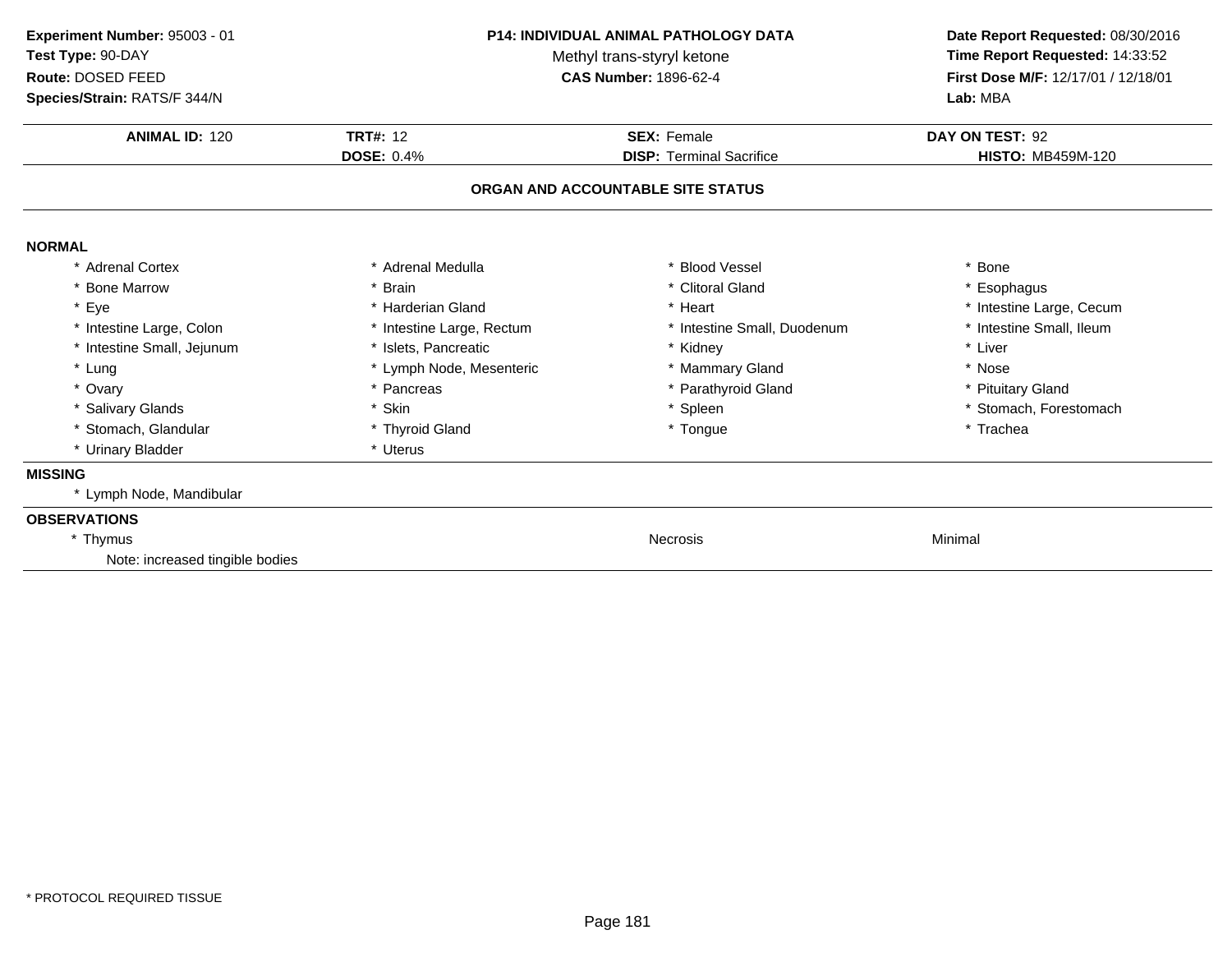| Experiment Number: 95003 - 01<br><b>Test Type: 90-DAY</b><br>Route: DOSED FEED |                              | <b>P14: INDIVIDUAL ANIMAL PATHOLOGY DATA</b> | Date Report Requested: 08/30/2016   |
|--------------------------------------------------------------------------------|------------------------------|----------------------------------------------|-------------------------------------|
|                                                                                |                              | Methyl trans-styryl ketone                   | Time Report Requested: 14:33:52     |
|                                                                                |                              | <b>CAS Number: 1896-62-4</b>                 | First Dose M/F: 12/17/01 / 12/18/01 |
| Species/Strain: RATS/F 344/N                                                   |                              |                                              | Lab: MBA                            |
| <b>ANIMAL ID: 181</b>                                                          | <b>TRT#: 19</b>              | <b>SEX: Female</b>                           | DAY ON TEST: 24                     |
|                                                                                | <b>DOSE: CONTROL SPECIAL</b> | <b>DISP:</b> Scheduled Sacrifice             | <b>HISTO: MB459M-181</b>            |
|                                                                                |                              |                                              |                                     |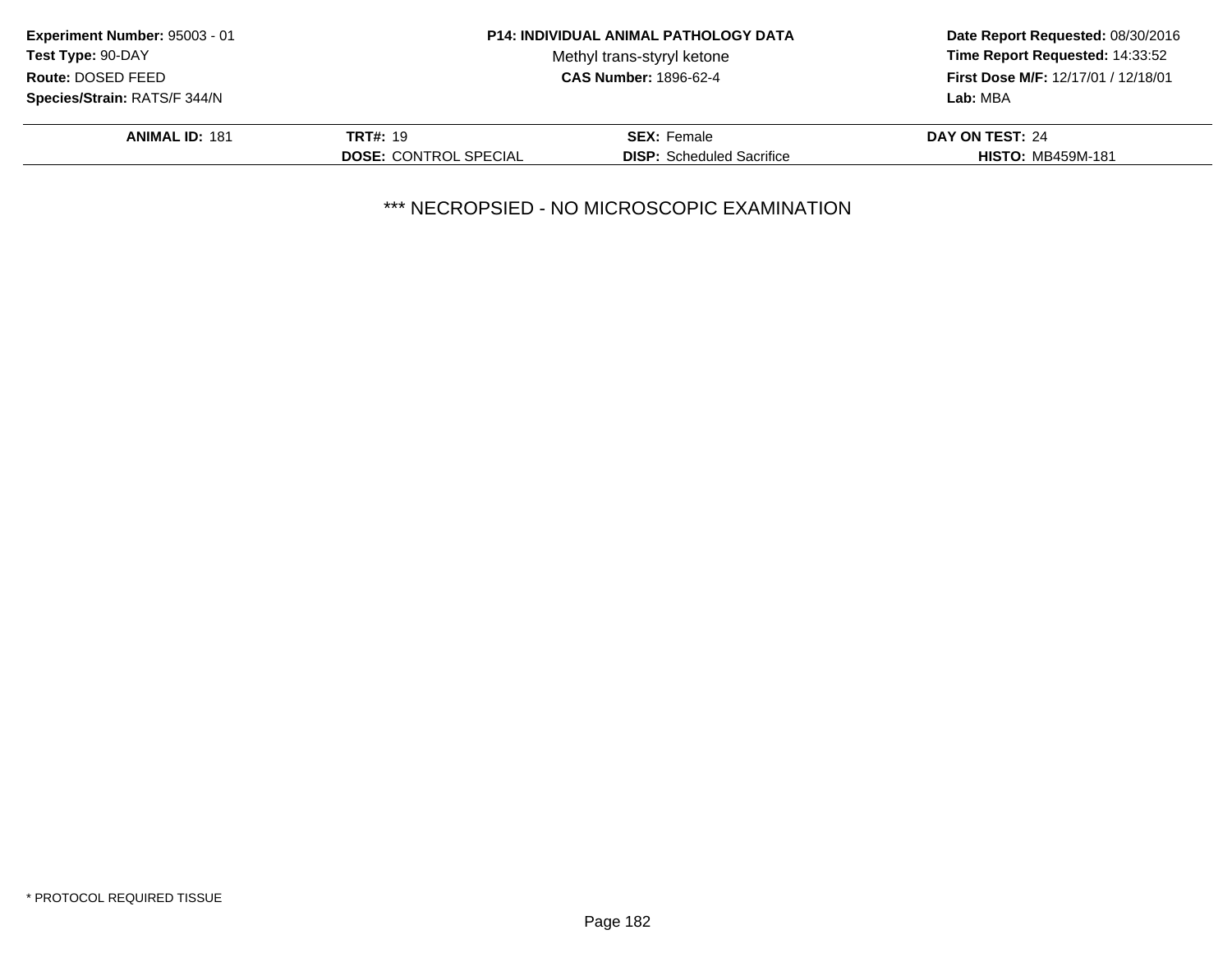| Experiment Number: 95003 - 01 | <b>P14: INDIVIDUAL ANIMAL PATHOLOGY DATA</b> |                                  | Date Report Requested: 08/30/2016   |  |
|-------------------------------|----------------------------------------------|----------------------------------|-------------------------------------|--|
| Test Type: 90-DAY             |                                              | Methyl trans-styryl ketone       | Time Report Requested: 14:33:52     |  |
| Route: DOSED FEED             | <b>CAS Number: 1896-62-4</b>                 |                                  | First Dose M/F: 12/17/01 / 12/18/01 |  |
| Species/Strain: RATS/F 344/N  |                                              |                                  | Lab: MBA                            |  |
| <b>ANIMAL ID: 182</b>         | <b>TRT#: 19</b>                              | <b>SEX: Female</b>               | DAY ON TEST: 24                     |  |
|                               | <b>DOSE: CONTROL SPECIAL</b>                 | <b>DISP:</b> Scheduled Sacrifice | <b>HISTO: MB459M-182</b>            |  |
|                               |                                              |                                  |                                     |  |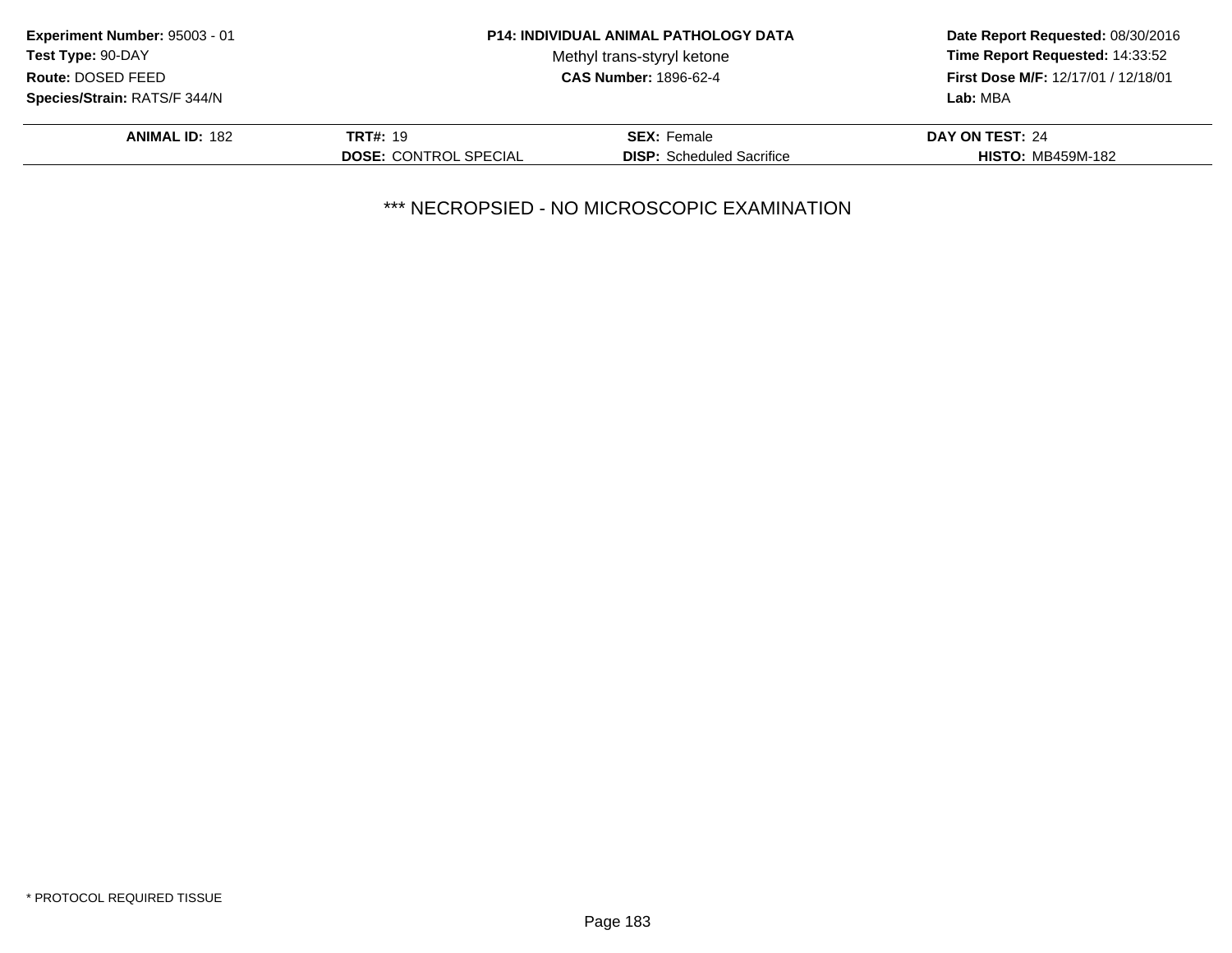| Experiment Number: 95003 - 01       | <b>P14: INDIVIDUAL ANIMAL PATHOLOGY DATA</b> |                                  | Date Report Requested: 08/30/2016          |
|-------------------------------------|----------------------------------------------|----------------------------------|--------------------------------------------|
| Test Type: 90-DAY                   |                                              | Methyl trans-styryl ketone       | Time Report Requested: 14:33:52            |
| Route: DOSED FEED                   | <b>CAS Number: 1896-62-4</b>                 |                                  | <b>First Dose M/F: 12/17/01 / 12/18/01</b> |
| <b>Species/Strain: RATS/F 344/N</b> |                                              |                                  | Lab: MBA                                   |
| <b>ANIMAL ID: 183</b>               | <b>TRT#: 19</b>                              | <b>SEX: Female</b>               | DAY ON TEST: 24                            |
|                                     | <b>DOSE: CONTROL SPECIAL</b>                 | <b>DISP:</b> Scheduled Sacrifice | <b>HISTO: MB459M-183</b>                   |
|                                     |                                              |                                  |                                            |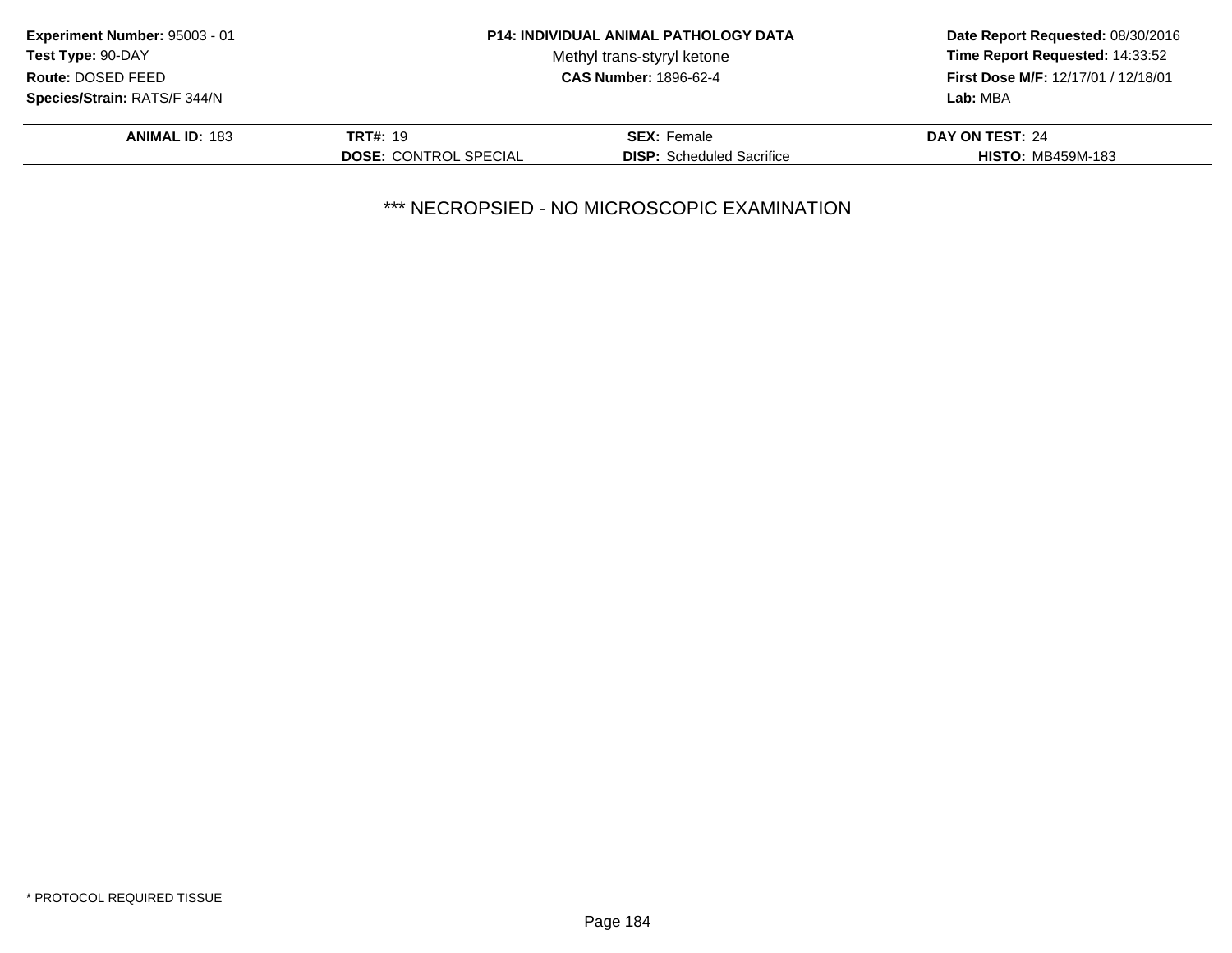| Experiment Number: 95003 - 01<br><b>Test Type: 90-DAY</b><br>Route: DOSED FEED |                              | <b>P14: INDIVIDUAL ANIMAL PATHOLOGY DATA</b> | Date Report Requested: 08/30/2016<br>Time Report Requested: 14:33:52<br>First Dose M/F: 12/17/01 / 12/18/01 |
|--------------------------------------------------------------------------------|------------------------------|----------------------------------------------|-------------------------------------------------------------------------------------------------------------|
|                                                                                |                              | Methyl trans-styryl ketone                   |                                                                                                             |
|                                                                                |                              | <b>CAS Number: 1896-62-4</b>                 |                                                                                                             |
| Species/Strain: RATS/F 344/N                                                   |                              |                                              | Lab: MBA                                                                                                    |
| <b>ANIMAL ID: 184</b>                                                          | <b>TRT#: 19</b>              | <b>SEX: Female</b>                           | DAY ON TEST: 24                                                                                             |
|                                                                                | <b>DOSE: CONTROL SPECIAL</b> | <b>DISP:</b> Scheduled Sacrifice             | <b>HISTO: MB459M-184</b>                                                                                    |
|                                                                                |                              |                                              |                                                                                                             |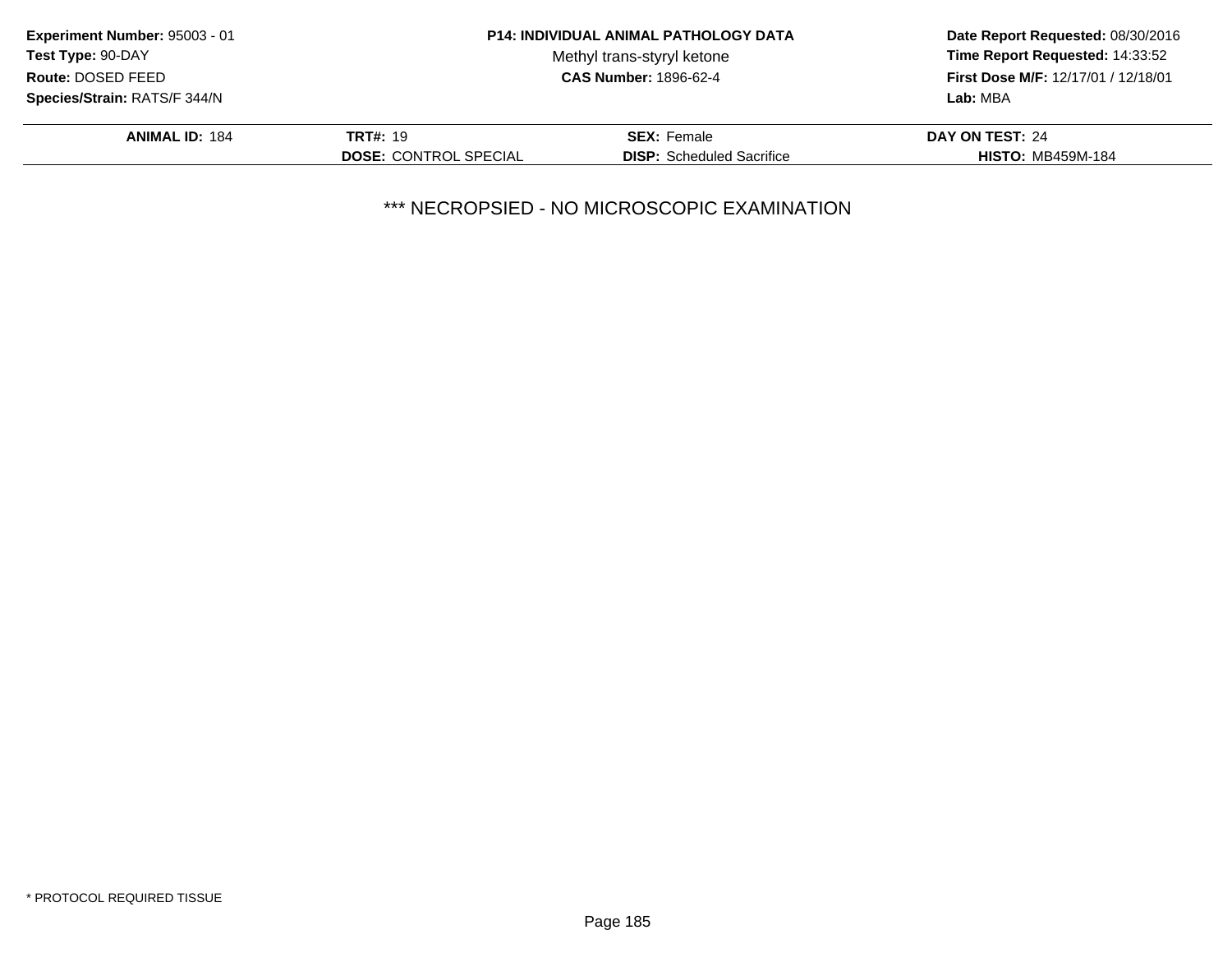| Experiment Number: 95003 - 01                                                                               | <b>P14: INDIVIDUAL ANIMAL PATHOLOGY DATA</b> |                                  | Date Report Requested: 08/30/2016<br>Time Report Requested: 14:33:52<br>First Dose M/F: 12/17/01 / 12/18/01 |
|-------------------------------------------------------------------------------------------------------------|----------------------------------------------|----------------------------------|-------------------------------------------------------------------------------------------------------------|
| <b>Test Type: 90-DAY</b><br>Methyl trans-styryl ketone<br>Route: DOSED FEED<br><b>CAS Number: 1896-62-4</b> |                                              |                                  |                                                                                                             |
|                                                                                                             |                                              |                                  |                                                                                                             |
| <b>Species/Strain: RATS/F 344/N</b>                                                                         |                                              |                                  | Lab: MBA                                                                                                    |
| <b>ANIMAL ID: 185</b>                                                                                       | <b>TRT#: 19</b>                              | <b>SEX: Female</b>               | DAY ON TEST: 24                                                                                             |
|                                                                                                             | <b>DOSE: CONTROL SPECIAL</b>                 | <b>DISP:</b> Scheduled Sacrifice | <b>HISTO: MB459M-185</b>                                                                                    |
|                                                                                                             |                                              |                                  |                                                                                                             |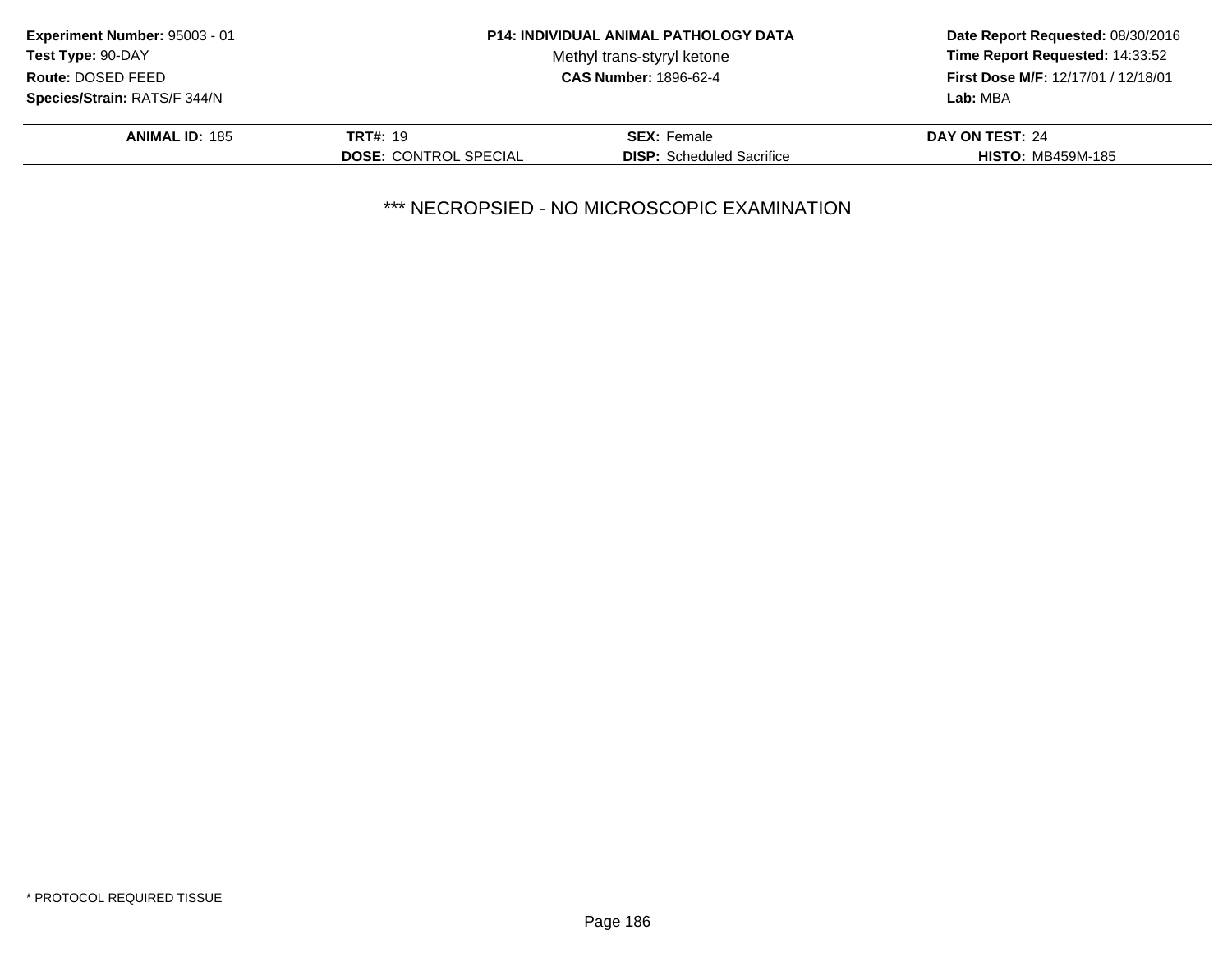| Experiment Number: 95003 - 01<br><b>P14: INDIVIDUAL ANIMAL PATHOLOGY DATA</b><br><b>Test Type: 90-DAY</b><br>Methyl trans-styryl ketone<br>Route: DOSED FEED<br><b>CAS Number: 1896-62-4</b> |                              |                                     | Date Report Requested: 08/30/2016 |  |
|----------------------------------------------------------------------------------------------------------------------------------------------------------------------------------------------|------------------------------|-------------------------------------|-----------------------------------|--|
|                                                                                                                                                                                              |                              |                                     | Time Report Requested: 14:33:52   |  |
|                                                                                                                                                                                              |                              | First Dose M/F: 12/17/01 / 12/18/01 |                                   |  |
| <b>Species/Strain: RATS/F 344/N</b>                                                                                                                                                          |                              |                                     | Lab: MBA                          |  |
| <b>ANIMAL ID: 186</b>                                                                                                                                                                        | <b>TRT#: 19</b>              | <b>SEX: Female</b>                  | DAY ON TEST: 24                   |  |
|                                                                                                                                                                                              | <b>DOSE: CONTROL SPECIAL</b> | <b>DISP:</b> Scheduled Sacrifice    | <b>HISTO: MB459M-186</b>          |  |
|                                                                                                                                                                                              |                              |                                     |                                   |  |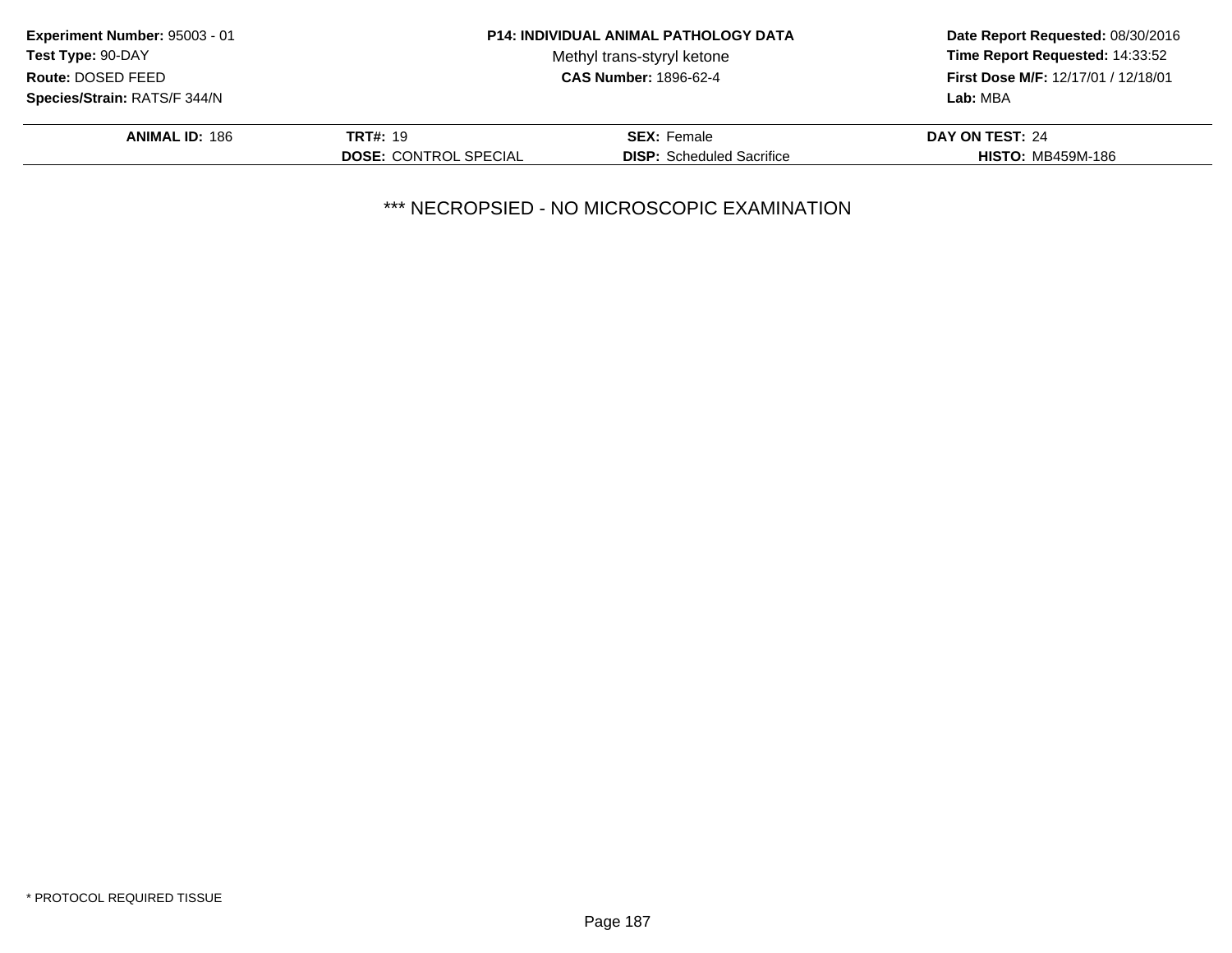| Experiment Number: 95003 - 01<br><b>P14: INDIVIDUAL ANIMAL PATHOLOGY DATA</b><br><b>Test Type: 90-DAY</b><br>Methyl trans-styryl ketone<br>Route: DOSED FEED<br><b>CAS Number: 1896-62-4</b> |                              |                                  | Date Report Requested: 08/30/2016   |
|----------------------------------------------------------------------------------------------------------------------------------------------------------------------------------------------|------------------------------|----------------------------------|-------------------------------------|
|                                                                                                                                                                                              |                              |                                  | Time Report Requested: 14:33:52     |
|                                                                                                                                                                                              |                              |                                  | First Dose M/F: 12/17/01 / 12/18/01 |
| Species/Strain: RATS/F 344/N                                                                                                                                                                 |                              |                                  | Lab: MBA                            |
| <b>ANIMAL ID: 187</b>                                                                                                                                                                        | <b>TRT#: 19</b>              | <b>SEX: Female</b>               | DAY ON TEST: 24                     |
|                                                                                                                                                                                              | <b>DOSE: CONTROL SPECIAL</b> | <b>DISP:</b> Scheduled Sacrifice | <b>HISTO: MB459M-187</b>            |
|                                                                                                                                                                                              |                              |                                  |                                     |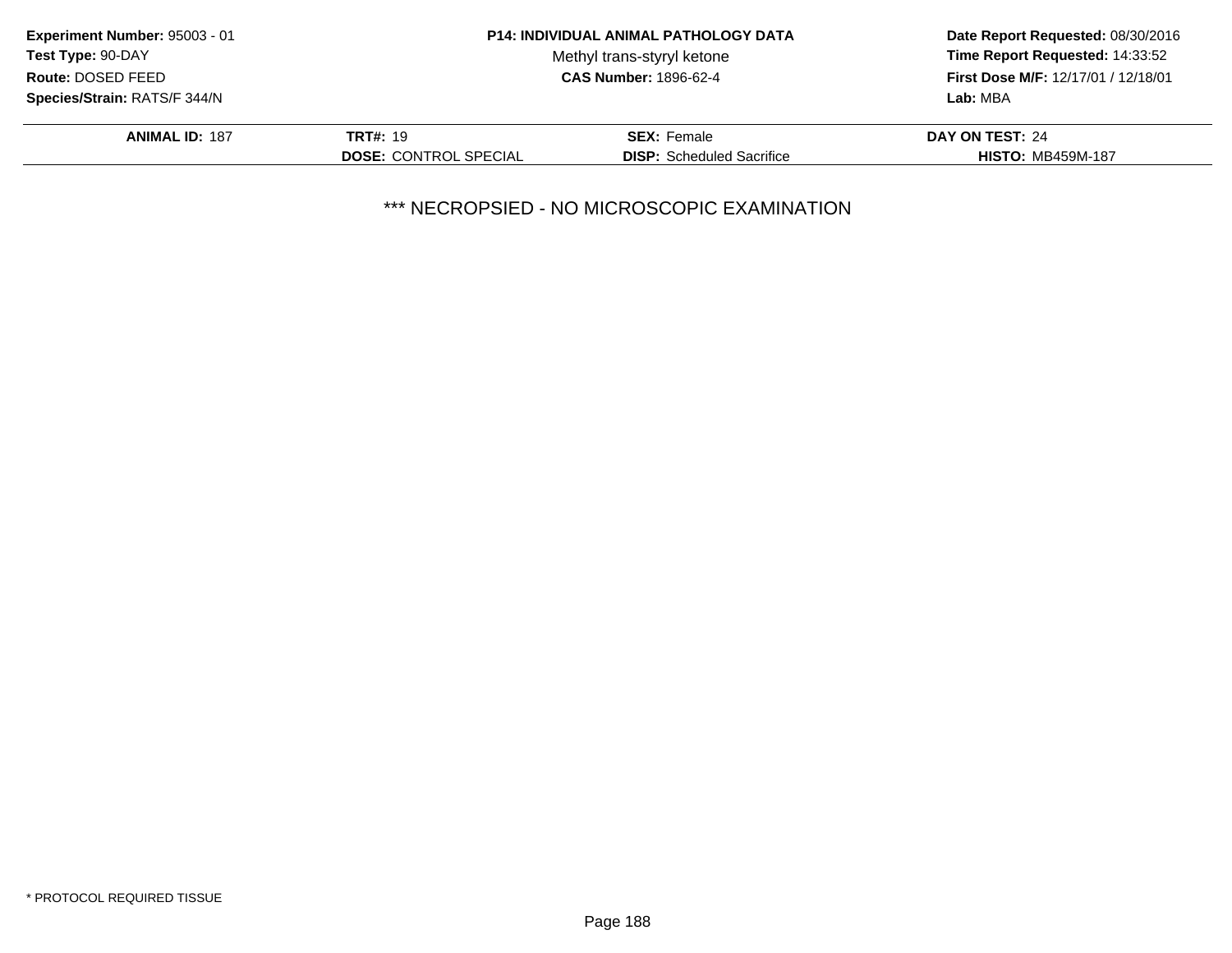| Experiment Number: 95003 - 01                                                                               | <b>P14: INDIVIDUAL ANIMAL PATHOLOGY DATA</b> |                                  | Date Report Requested: 08/30/2016   |  |
|-------------------------------------------------------------------------------------------------------------|----------------------------------------------|----------------------------------|-------------------------------------|--|
| <b>Test Type: 90-DAY</b><br>Methyl trans-styryl ketone<br>Route: DOSED FEED<br><b>CAS Number: 1896-62-4</b> |                                              |                                  | Time Report Requested: 14:33:52     |  |
|                                                                                                             |                                              |                                  | First Dose M/F: 12/17/01 / 12/18/01 |  |
| Species/Strain: RATS/F 344/N                                                                                |                                              |                                  | Lab: MBA                            |  |
| <b>ANIMAL ID: 188</b>                                                                                       | <b>TRT#: 19</b>                              | <b>SEX: Female</b>               | DAY ON TEST: 24                     |  |
|                                                                                                             | <b>DOSE: CONTROL SPECIAL</b>                 | <b>DISP:</b> Scheduled Sacrifice | <b>HISTO: MB459M-188</b>            |  |
|                                                                                                             |                                              |                                  |                                     |  |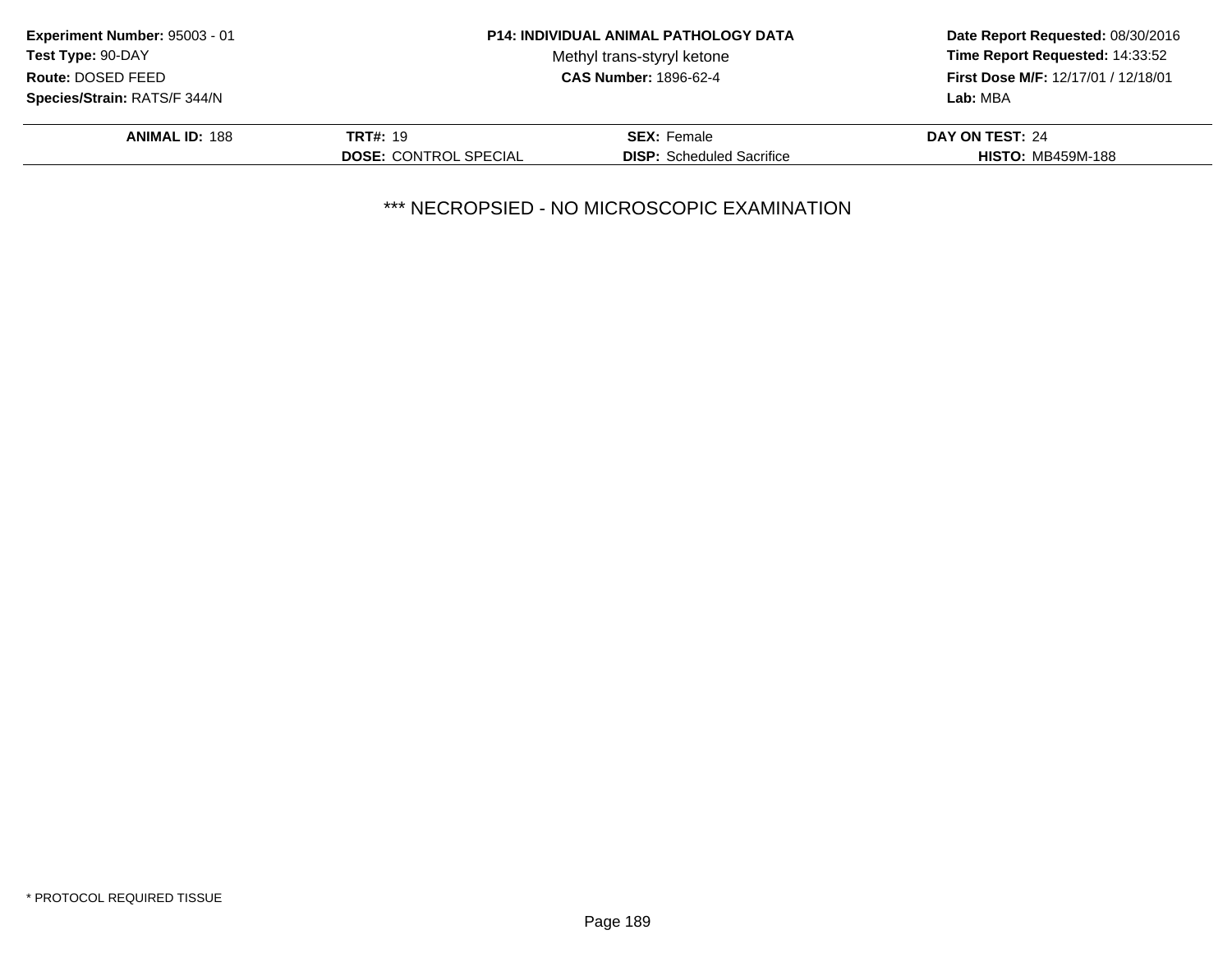| Experiment Number: 95003 - 01                                                                               | <b>P14: INDIVIDUAL ANIMAL PATHOLOGY DATA</b> |                                  | Date Report Requested: 08/30/2016                                      |  |
|-------------------------------------------------------------------------------------------------------------|----------------------------------------------|----------------------------------|------------------------------------------------------------------------|--|
| <b>Test Type: 90-DAY</b><br>Methyl trans-styryl ketone<br>Route: DOSED FEED<br><b>CAS Number: 1896-62-4</b> |                                              |                                  | Time Report Requested: 14:33:52<br>First Dose M/F: 12/17/01 / 12/18/01 |  |
|                                                                                                             |                                              |                                  |                                                                        |  |
| <b>Species/Strain: RATS/F 344/N</b>                                                                         |                                              |                                  | Lab: MBA                                                               |  |
| <b>ANIMAL ID: 189</b>                                                                                       | <b>TRT#: 19</b>                              | <b>SEX: Female</b>               | DAY ON TEST: 24                                                        |  |
|                                                                                                             | <b>DOSE: CONTROL SPECIAL</b>                 | <b>DISP:</b> Scheduled Sacrifice | <b>HISTO: MB459M-189</b>                                               |  |
|                                                                                                             |                                              |                                  |                                                                        |  |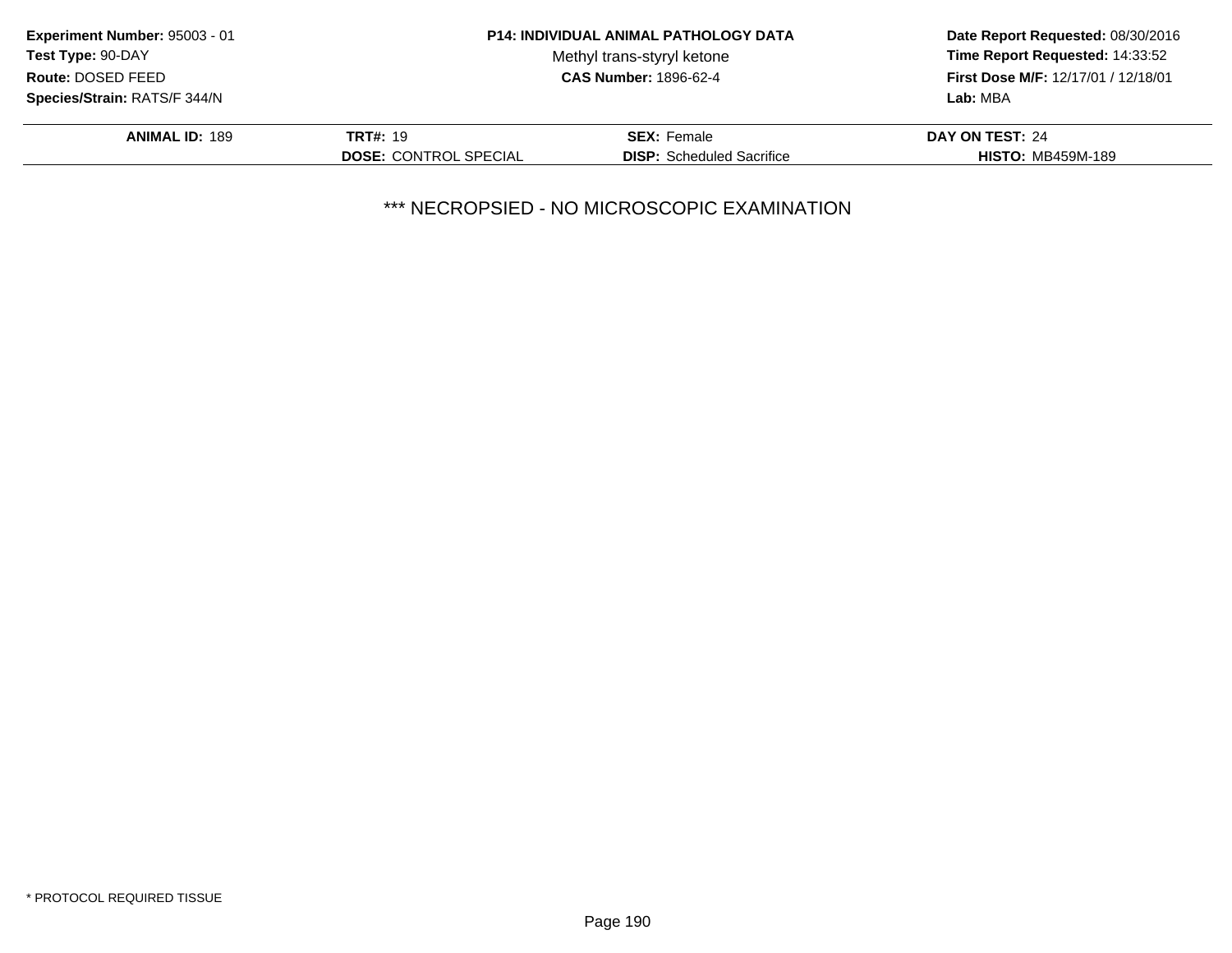| Experiment Number: 95003 - 01<br><b>Test Type: 90-DAY</b><br>Route: DOSED FEED |                              | <b>P14: INDIVIDUAL ANIMAL PATHOLOGY DATA</b> | Date Report Requested: 08/30/2016<br>Time Report Requested: 14:33:52<br>First Dose M/F: 12/17/01 / 12/18/01 |
|--------------------------------------------------------------------------------|------------------------------|----------------------------------------------|-------------------------------------------------------------------------------------------------------------|
|                                                                                |                              | Methyl trans-styryl ketone                   |                                                                                                             |
|                                                                                |                              | <b>CAS Number: 1896-62-4</b>                 |                                                                                                             |
| Species/Strain: RATS/F 344/N                                                   |                              |                                              | Lab: MBA                                                                                                    |
| <b>ANIMAL ID: 190</b>                                                          | <b>TRT#: 19</b>              | <b>SEX: Female</b>                           | DAY ON TEST: 24                                                                                             |
|                                                                                | <b>DOSE: CONTROL SPECIAL</b> | <b>DISP:</b> Scheduled Sacrifice             | <b>HISTO: MB459M-190</b>                                                                                    |
|                                                                                |                              |                                              |                                                                                                             |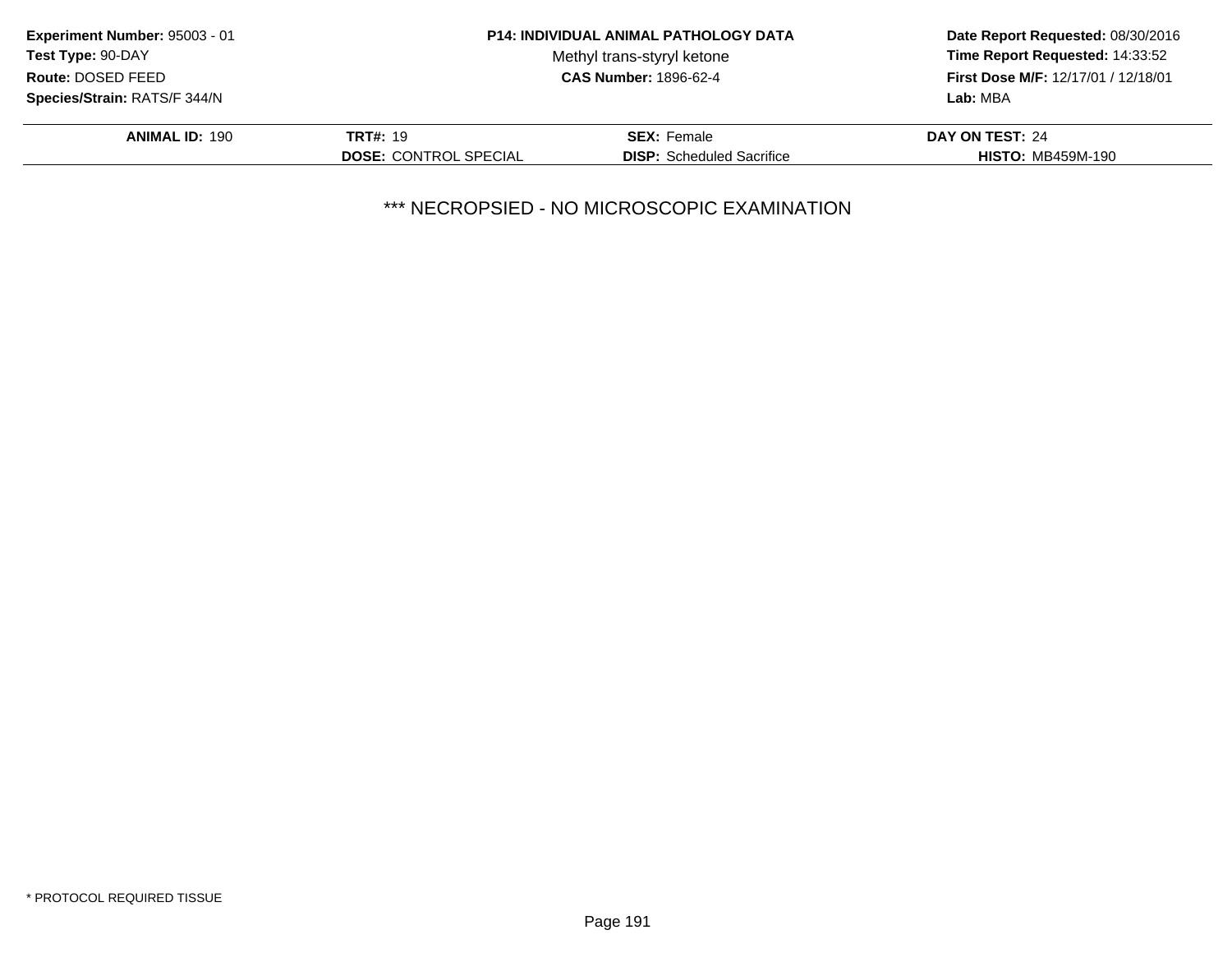| Experiment Number: 95003 - 01                                                                               | <b>P14: INDIVIDUAL ANIMAL PATHOLOGY DATA</b> |                                  | Date Report Requested: 08/30/2016   |  |
|-------------------------------------------------------------------------------------------------------------|----------------------------------------------|----------------------------------|-------------------------------------|--|
| <b>Test Type: 90-DAY</b><br>Methyl trans-styryl ketone<br>Route: DOSED FEED<br><b>CAS Number: 1896-62-4</b> |                                              |                                  | Time Report Requested: 14:33:52     |  |
|                                                                                                             |                                              |                                  | First Dose M/F: 12/17/01 / 12/18/01 |  |
| Species/Strain: RATS/F 344/N                                                                                |                                              |                                  | Lab: MBA                            |  |
| <b>ANIMAL ID: 191</b>                                                                                       | <b>TRT#: 20</b>                              | <b>SEX:</b> Female               | DAY ON TEST: 24                     |  |
|                                                                                                             | <b>DOSE: 0.025% SPECIAL</b>                  | <b>DISP:</b> Scheduled Sacrifice | <b>HISTO: MB459M-191</b>            |  |
|                                                                                                             |                                              |                                  |                                     |  |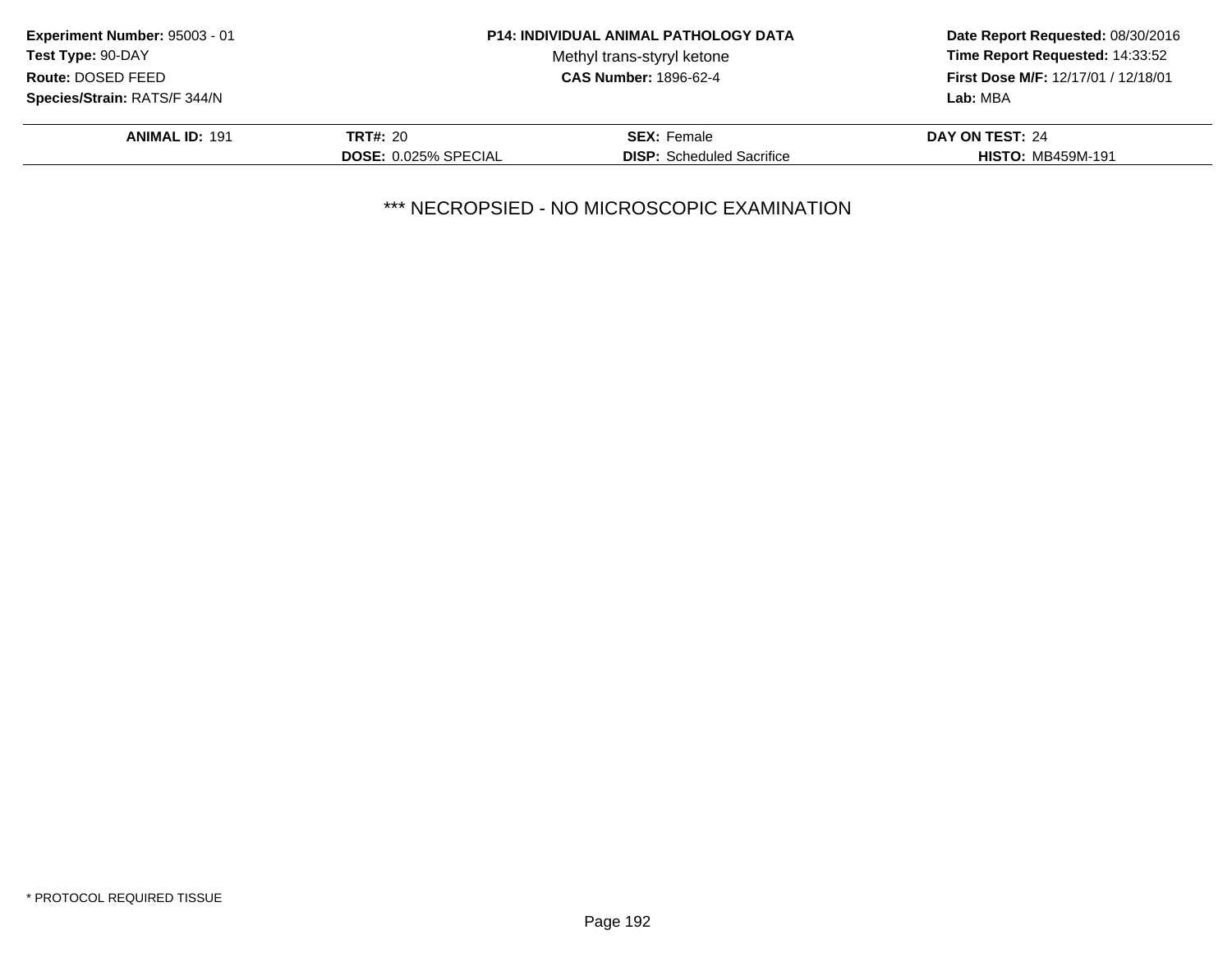| Experiment Number: 95003 - 01 |                             | <b>P14: INDIVIDUAL ANIMAL PATHOLOGY DATA</b> | Date Report Requested: 08/30/2016<br>Time Report Requested: 14:33:52<br>First Dose M/F: 12/17/01 / 12/18/01<br>Lab: MBA |
|-------------------------------|-----------------------------|----------------------------------------------|-------------------------------------------------------------------------------------------------------------------------|
| <b>Test Type: 90-DAY</b>      |                             | Methyl trans-styryl ketone                   |                                                                                                                         |
| Route: DOSED FEED             |                             | <b>CAS Number: 1896-62-4</b>                 |                                                                                                                         |
| Species/Strain: RATS/F 344/N  |                             |                                              |                                                                                                                         |
| <b>ANIMAL ID: 192</b>         | <b>TRT#: 20</b>             | <b>SEX:</b> Female                           | DAY ON TEST: 24                                                                                                         |
|                               | <b>DOSE: 0.025% SPECIAL</b> | <b>DISP:</b> Scheduled Sacrifice             | <b>HISTO: MB459M-192</b>                                                                                                |
|                               |                             |                                              |                                                                                                                         |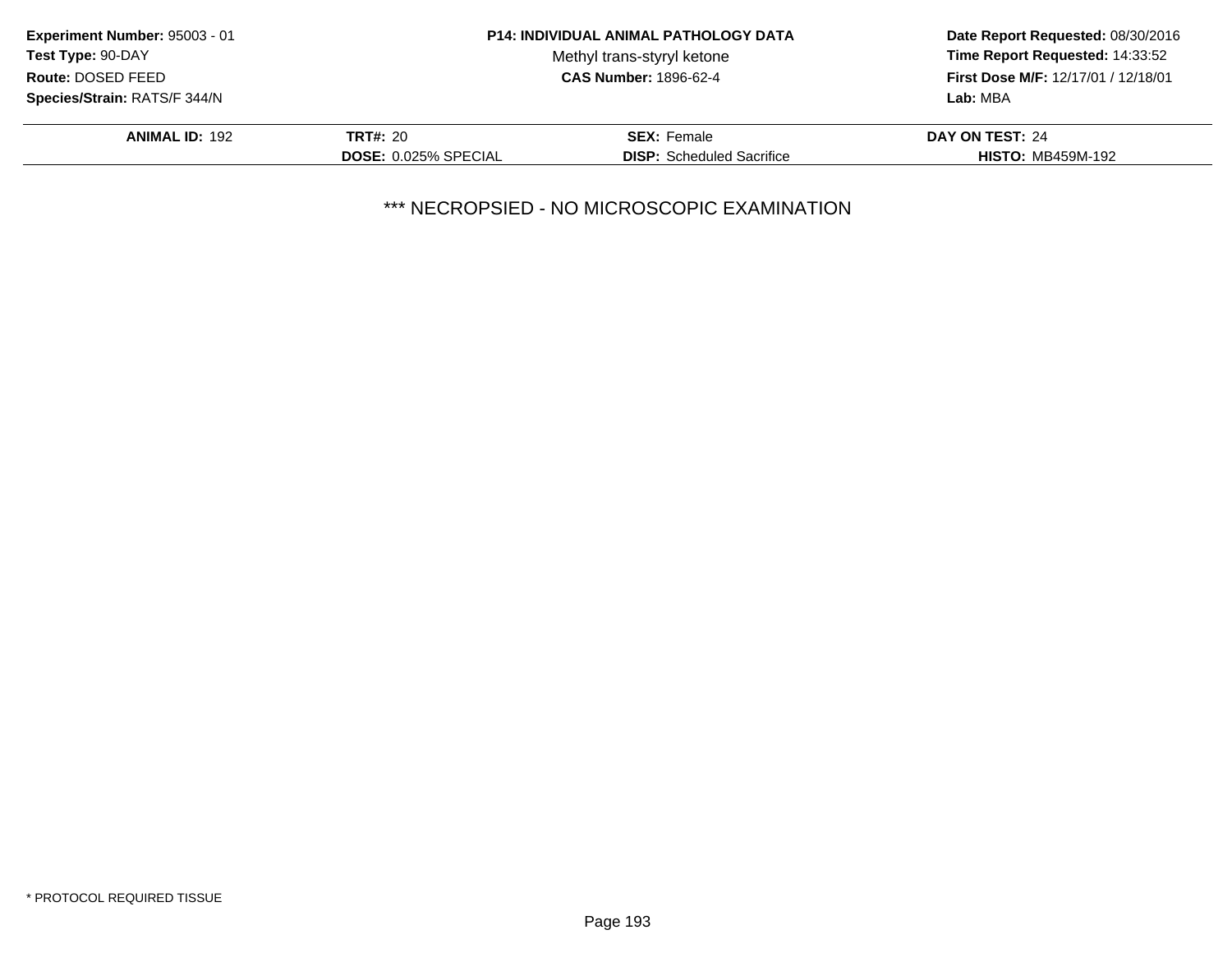| Experiment Number: 95003 - 01 |                             | <b>P14: INDIVIDUAL ANIMAL PATHOLOGY DATA</b> | Date Report Requested: 08/30/2016<br>Time Report Requested: 14:33:52<br>First Dose M/F: 12/17/01 / 12/18/01<br>Lab: MBA |
|-------------------------------|-----------------------------|----------------------------------------------|-------------------------------------------------------------------------------------------------------------------------|
| <b>Test Type: 90-DAY</b>      |                             | Methyl trans-styryl ketone                   |                                                                                                                         |
| Route: DOSED FEED             |                             | <b>CAS Number: 1896-62-4</b>                 |                                                                                                                         |
| Species/Strain: RATS/F 344/N  |                             |                                              |                                                                                                                         |
| <b>ANIMAL ID: 193</b>         | <b>TRT#: 20</b>             | <b>SEX:</b> Female                           | DAY ON TEST: 24                                                                                                         |
|                               | <b>DOSE: 0.025% SPECIAL</b> | <b>DISP:</b> Scheduled Sacrifice             | <b>HISTO: MB459M-193</b>                                                                                                |
|                               |                             |                                              |                                                                                                                         |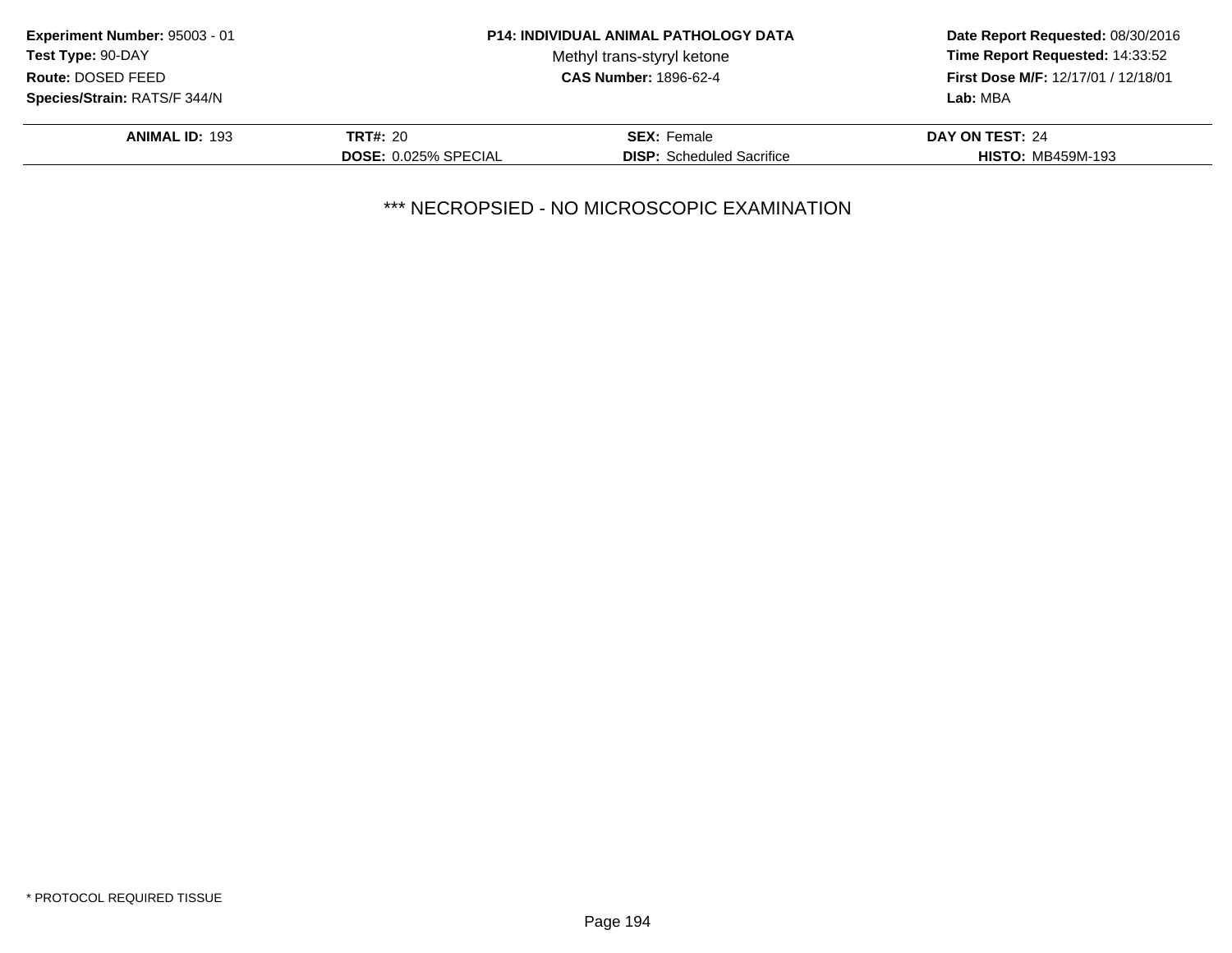| Experiment Number: 95003 - 01 |                             | <b>P14: INDIVIDUAL ANIMAL PATHOLOGY DATA</b> | Date Report Requested: 08/30/2016<br>Time Report Requested: 14:33:52<br>First Dose M/F: 12/17/01 / 12/18/01<br>Lab: MBA |
|-------------------------------|-----------------------------|----------------------------------------------|-------------------------------------------------------------------------------------------------------------------------|
| <b>Test Type: 90-DAY</b>      |                             | Methyl trans-styryl ketone                   |                                                                                                                         |
| Route: DOSED FEED             |                             | <b>CAS Number: 1896-62-4</b>                 |                                                                                                                         |
| Species/Strain: RATS/F 344/N  |                             |                                              |                                                                                                                         |
| <b>ANIMAL ID: 194</b>         | <b>TRT#: 20</b>             | <b>SEX: Female</b>                           | DAY ON TEST: 24                                                                                                         |
|                               | <b>DOSE: 0.025% SPECIAL</b> | <b>DISP:</b> Scheduled Sacrifice             | <b>HISTO: MB459M-194</b>                                                                                                |
|                               |                             |                                              |                                                                                                                         |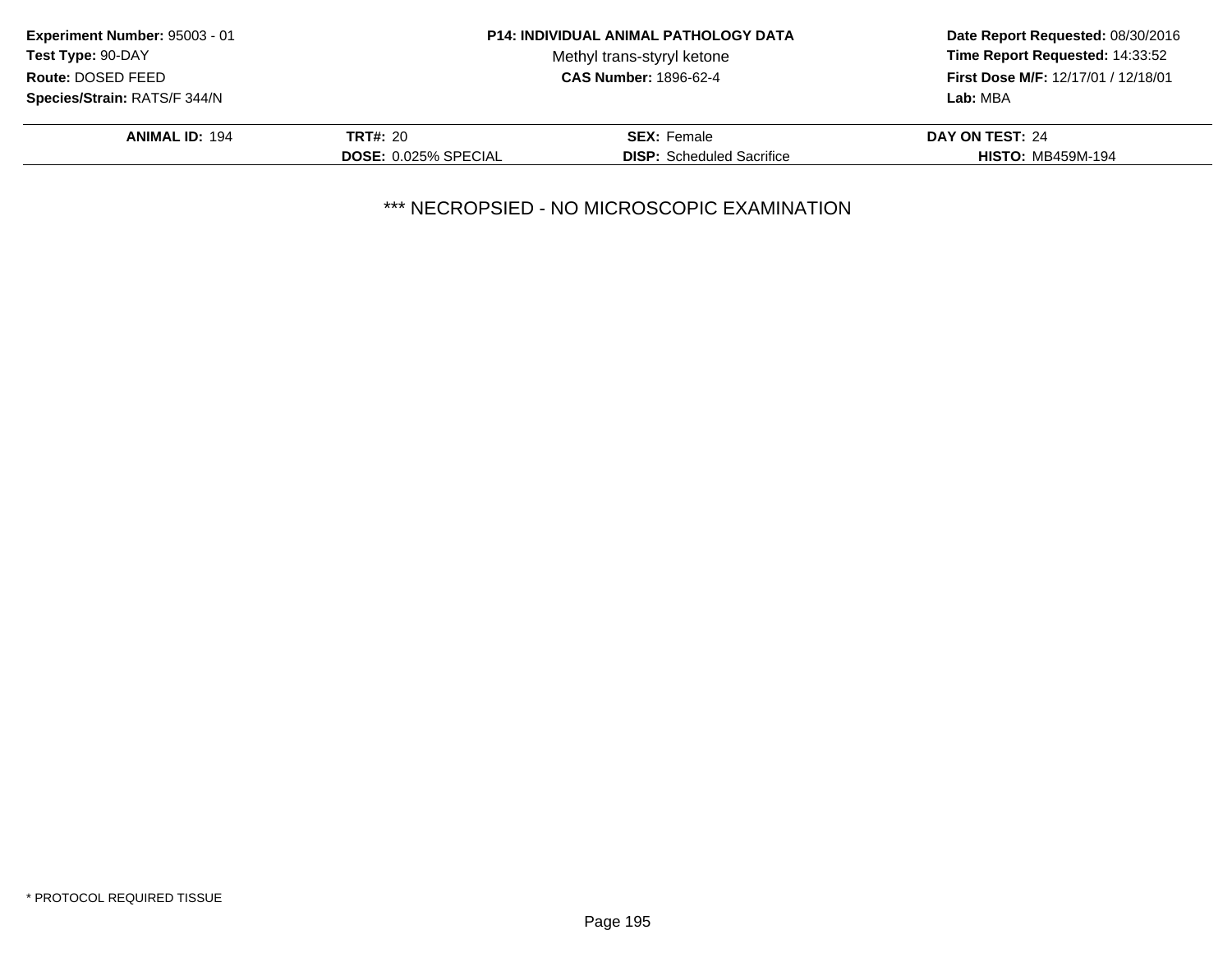| Experiment Number: 95003 - 01 |                             | <b>P14: INDIVIDUAL ANIMAL PATHOLOGY DATA</b> | Date Report Requested: 08/30/2016<br>Time Report Requested: 14:33:52<br>First Dose M/F: 12/17/01 / 12/18/01<br>Lab: MBA |
|-------------------------------|-----------------------------|----------------------------------------------|-------------------------------------------------------------------------------------------------------------------------|
| <b>Test Type: 90-DAY</b>      |                             | Methyl trans-styryl ketone                   |                                                                                                                         |
| Route: DOSED FEED             |                             | <b>CAS Number: 1896-62-4</b>                 |                                                                                                                         |
| Species/Strain: RATS/F 344/N  |                             |                                              |                                                                                                                         |
| <b>ANIMAL ID: 195</b>         | <b>TRT#: 20</b>             | <b>SEX: Female</b>                           | DAY ON TEST: 24                                                                                                         |
|                               | <b>DOSE: 0.025% SPECIAL</b> | <b>DISP:</b> Scheduled Sacrifice             | <b>HISTO: MB459M-195</b>                                                                                                |
|                               |                             |                                              |                                                                                                                         |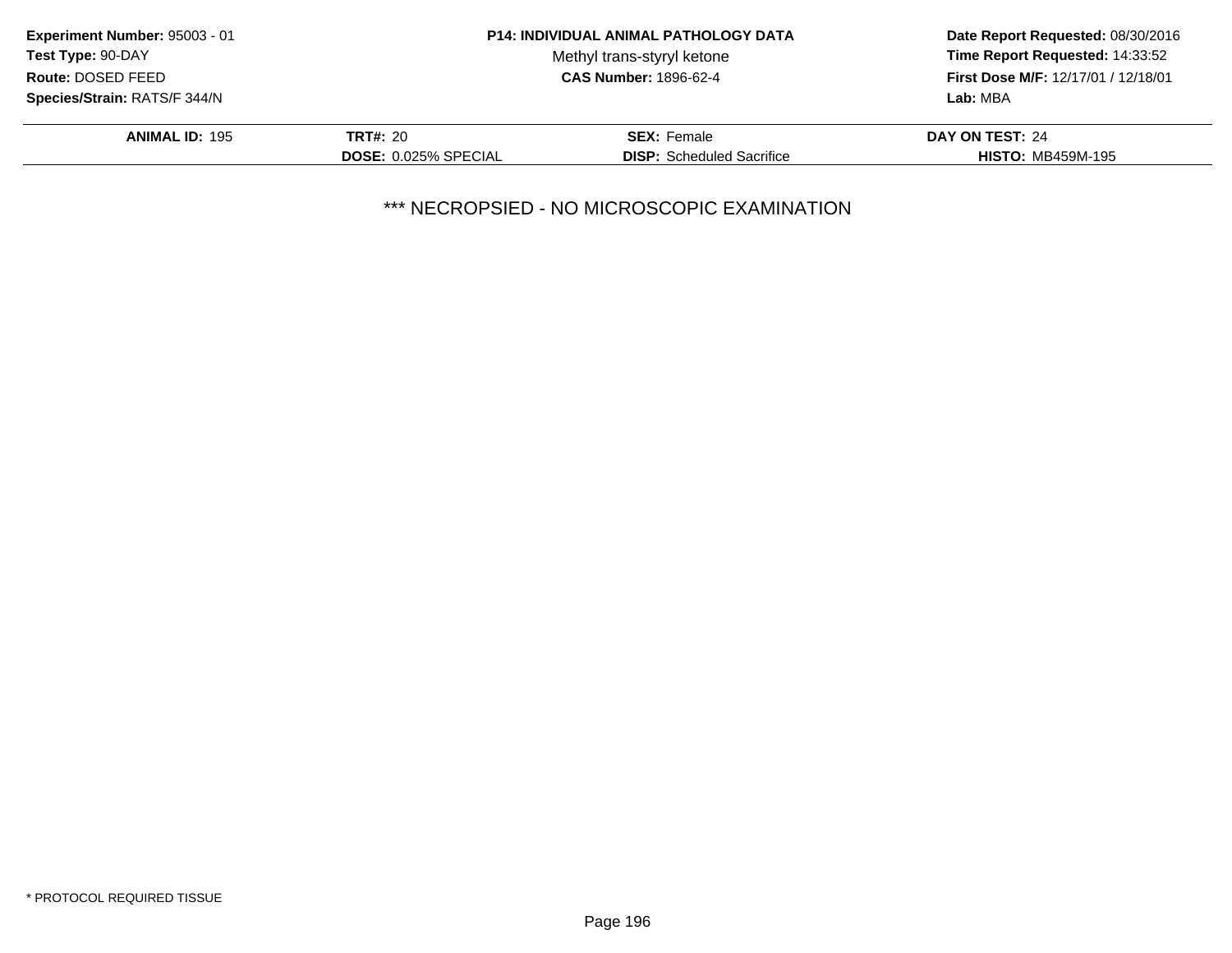| Experiment Number: 95003 - 01 |                             | <b>P14: INDIVIDUAL ANIMAL PATHOLOGY DATA</b> | Date Report Requested: 08/30/2016<br>Time Report Requested: 14:33:52<br>First Dose M/F: 12/17/01 / 12/18/01<br>Lab: MBA |
|-------------------------------|-----------------------------|----------------------------------------------|-------------------------------------------------------------------------------------------------------------------------|
| <b>Test Type: 90-DAY</b>      |                             | Methyl trans-styryl ketone                   |                                                                                                                         |
| Route: DOSED FEED             |                             | <b>CAS Number: 1896-62-4</b>                 |                                                                                                                         |
| Species/Strain: RATS/F 344/N  |                             |                                              |                                                                                                                         |
| <b>ANIMAL ID: 196</b>         | <b>TRT#: 20</b>             | <b>SEX: Female</b>                           | DAY ON TEST: 24                                                                                                         |
|                               | <b>DOSE: 0.025% SPECIAL</b> | <b>DISP:</b> Scheduled Sacrifice             | <b>HISTO: MB459M-196</b>                                                                                                |
|                               |                             |                                              |                                                                                                                         |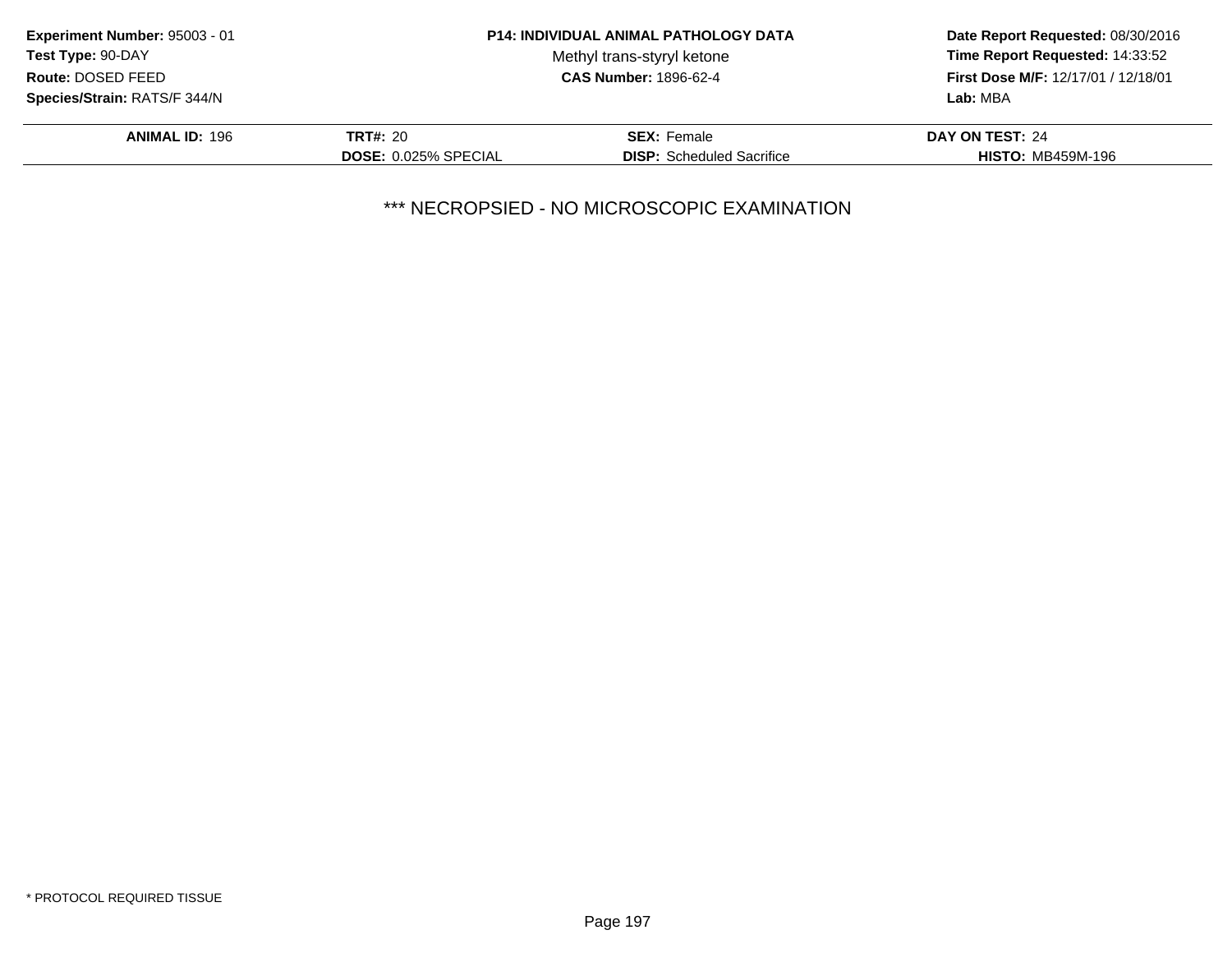| Experiment Number: 95003 - 01 |                             | <b>P14: INDIVIDUAL ANIMAL PATHOLOGY DATA</b> | Date Report Requested: 08/30/2016<br>Time Report Requested: 14:33:52<br>First Dose M/F: 12/17/01 / 12/18/01<br>Lab: MBA |
|-------------------------------|-----------------------------|----------------------------------------------|-------------------------------------------------------------------------------------------------------------------------|
| <b>Test Type: 90-DAY</b>      |                             | Methyl trans-styryl ketone                   |                                                                                                                         |
| Route: DOSED FEED             |                             | <b>CAS Number: 1896-62-4</b>                 |                                                                                                                         |
| Species/Strain: RATS/F 344/N  |                             |                                              |                                                                                                                         |
| <b>ANIMAL ID: 197</b>         | <b>TRT#: 20</b>             | <b>SEX:</b> Female                           | DAY ON TEST: 24                                                                                                         |
|                               | <b>DOSE: 0.025% SPECIAL</b> | <b>DISP:</b> Scheduled Sacrifice             | <b>HISTO: MB459M-197</b>                                                                                                |
|                               |                             |                                              |                                                                                                                         |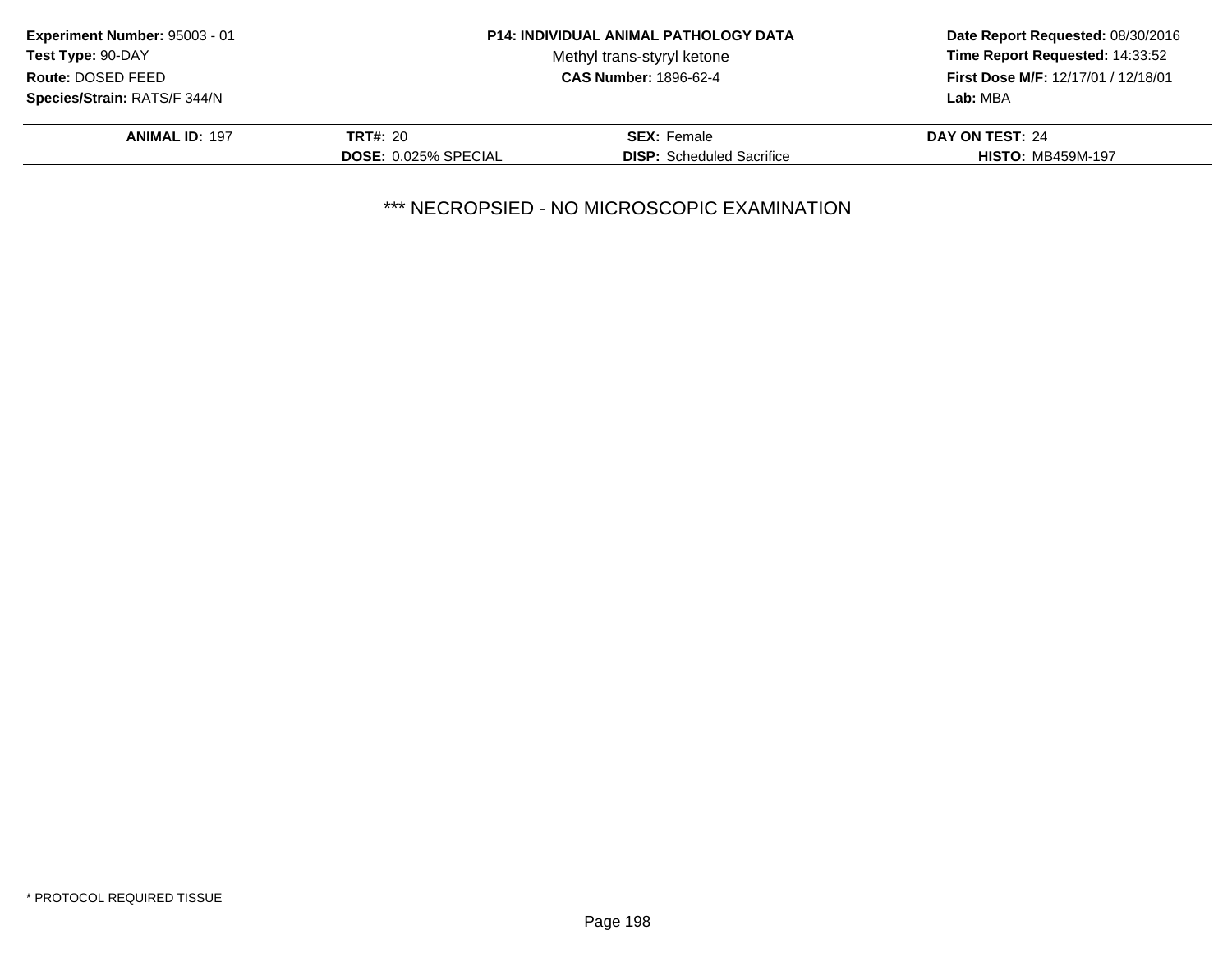| Experiment Number: 95003 - 01 |                             | <b>P14: INDIVIDUAL ANIMAL PATHOLOGY DATA</b> | Date Report Requested: 08/30/2016<br>Time Report Requested: 14:33:52<br>First Dose M/F: 12/17/01 / 12/18/01<br>Lab: MBA |
|-------------------------------|-----------------------------|----------------------------------------------|-------------------------------------------------------------------------------------------------------------------------|
| <b>Test Type: 90-DAY</b>      |                             | Methyl trans-styryl ketone                   |                                                                                                                         |
| Route: DOSED FEED             |                             | <b>CAS Number: 1896-62-4</b>                 |                                                                                                                         |
| Species/Strain: RATS/F 344/N  |                             |                                              |                                                                                                                         |
| <b>ANIMAL ID: 198</b>         | <b>TRT#: 20</b>             | <b>SEX: Female</b>                           | DAY ON TEST: 24                                                                                                         |
|                               | <b>DOSE: 0.025% SPECIAL</b> | <b>DISP:</b> Scheduled Sacrifice             | <b>HISTO: MB459M-198</b>                                                                                                |
|                               |                             |                                              |                                                                                                                         |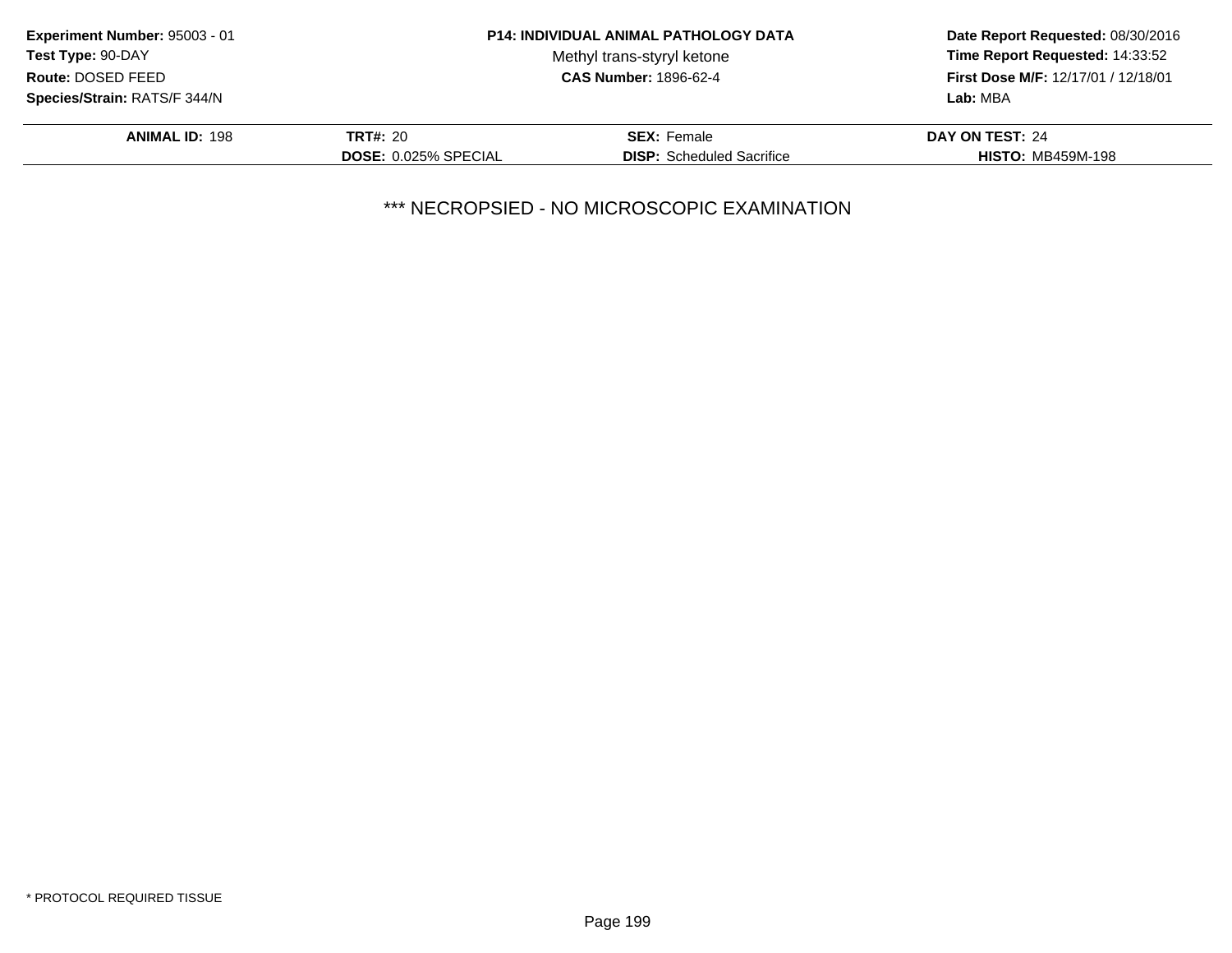| Experiment Number: 95003 - 01 |                             | <b>P14: INDIVIDUAL ANIMAL PATHOLOGY DATA</b> | Date Report Requested: 08/30/2016<br>Time Report Requested: 14:33:52<br>First Dose M/F: 12/17/01 / 12/18/01<br>Lab: MBA |
|-------------------------------|-----------------------------|----------------------------------------------|-------------------------------------------------------------------------------------------------------------------------|
| <b>Test Type: 90-DAY</b>      |                             | Methyl trans-styryl ketone                   |                                                                                                                         |
| Route: DOSED FEED             |                             | <b>CAS Number: 1896-62-4</b>                 |                                                                                                                         |
| Species/Strain: RATS/F 344/N  |                             |                                              |                                                                                                                         |
| <b>ANIMAL ID: 199</b>         | <b>TRT#: 20</b>             | <b>SEX:</b> Female                           | DAY ON TEST: 24                                                                                                         |
|                               | <b>DOSE: 0.025% SPECIAL</b> | <b>DISP:</b> Scheduled Sacrifice             | <b>HISTO: MB459M-199</b>                                                                                                |
|                               |                             |                                              |                                                                                                                         |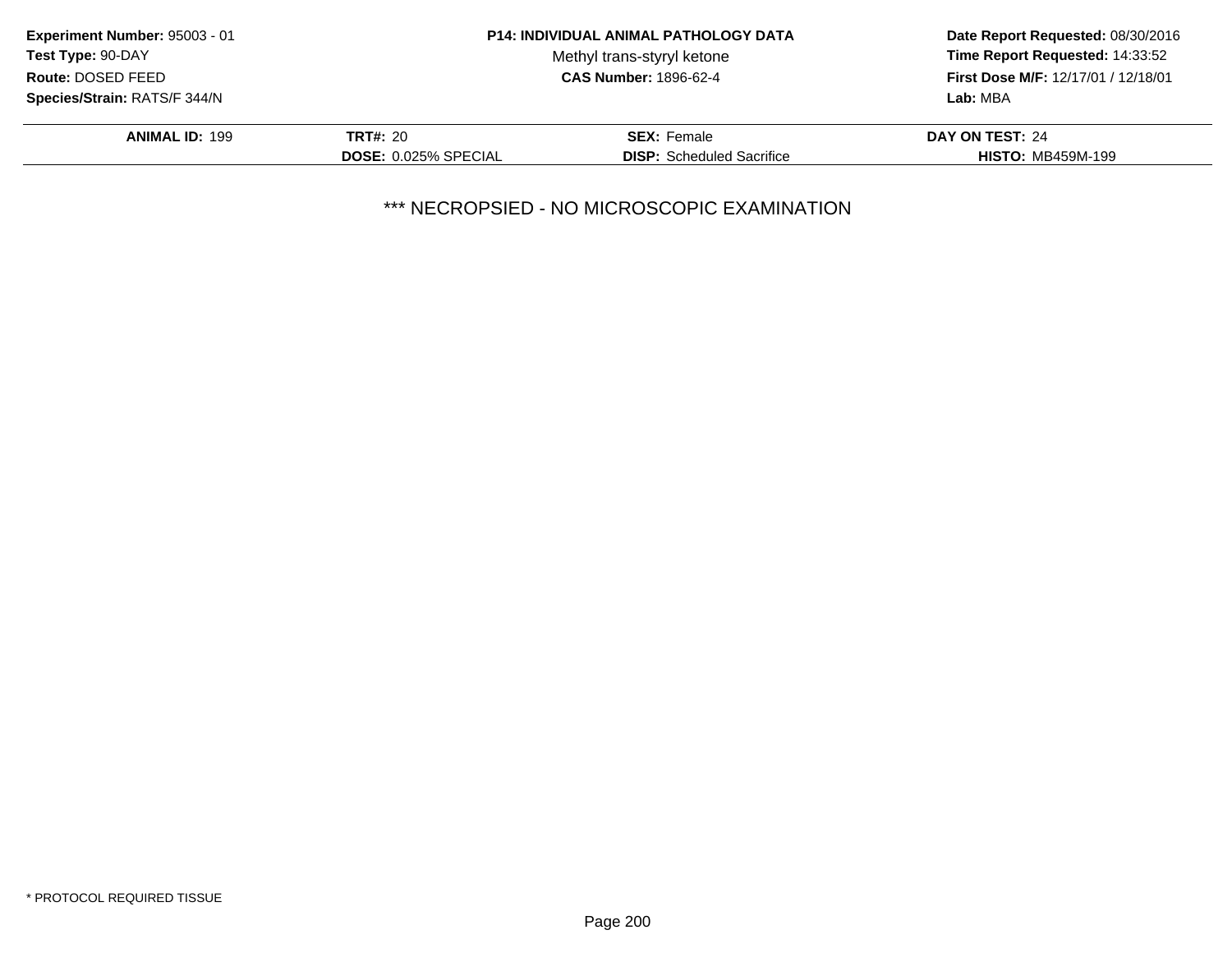| Experiment Number: 95003 - 01 |                             | <b>P14: INDIVIDUAL ANIMAL PATHOLOGY DATA</b> | Date Report Requested: 08/30/2016<br>Time Report Requested: 14:33:52 |
|-------------------------------|-----------------------------|----------------------------------------------|----------------------------------------------------------------------|
| Test Type: 90-DAY             |                             | Methyl trans-styryl ketone                   |                                                                      |
| Route: DOSED FEED             |                             | <b>CAS Number: 1896-62-4</b>                 | First Dose M/F: 12/17/01 / 12/18/01                                  |
| Species/Strain: RATS/F 344/N  |                             |                                              | Lab: MBA                                                             |
| <b>ANIMAL ID: 200</b>         | <b>TRT#: 20</b>             | <b>SEX: Female</b>                           | DAY ON TEST: 24                                                      |
|                               | <b>DOSE: 0.025% SPECIAL</b> | <b>DISP:</b> Scheduled Sacrifice             | <b>HISTO: MB459M-200</b>                                             |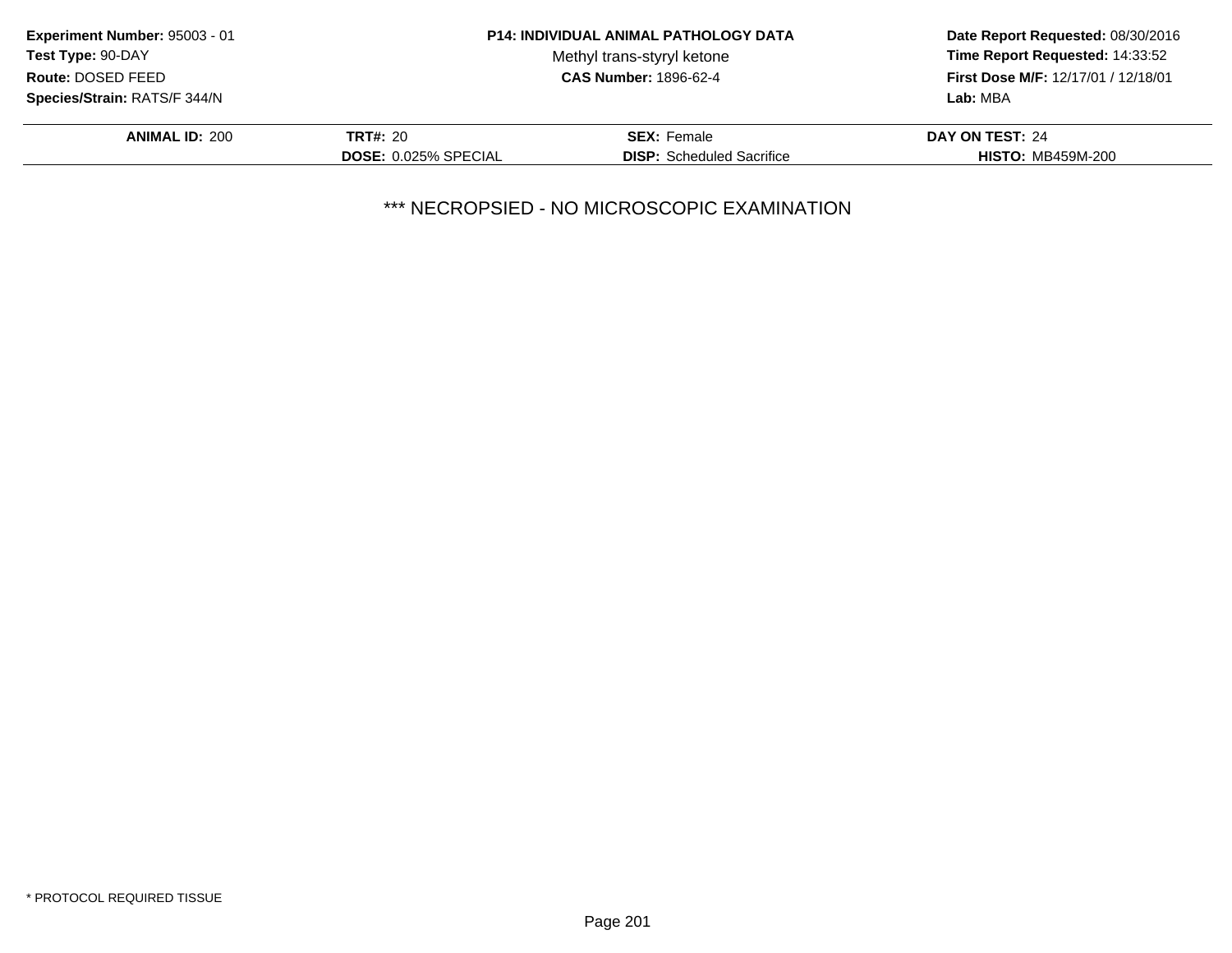| Experiment Number: 95003 - 01       |                            | <b>P14: INDIVIDUAL ANIMAL PATHOLOGY DATA</b> | Date Report Requested: 08/30/2016<br>Time Report Requested: 14:33:52<br><b>First Dose M/F: 12/17/01 / 12/18/01</b> |
|-------------------------------------|----------------------------|----------------------------------------------|--------------------------------------------------------------------------------------------------------------------|
| Test Type: 90-DAY                   |                            | Methyl trans-styryl ketone                   |                                                                                                                    |
| Route: DOSED FEED                   |                            | <b>CAS Number: 1896-62-4</b>                 |                                                                                                                    |
| <b>Species/Strain: RATS/F 344/N</b> |                            |                                              | Lab: MBA                                                                                                           |
| <b>ANIMAL ID: 201</b>               | <b>TRT#: 21</b>            | <b>SEX: Female</b>                           | DAY ON TEST: 24                                                                                                    |
|                                     | <b>DOSE: 0.05% SPECIAL</b> | <b>DISP:</b> Scheduled Sacrifice             | <b>HISTO: MB459M-201</b>                                                                                           |
|                                     |                            |                                              |                                                                                                                    |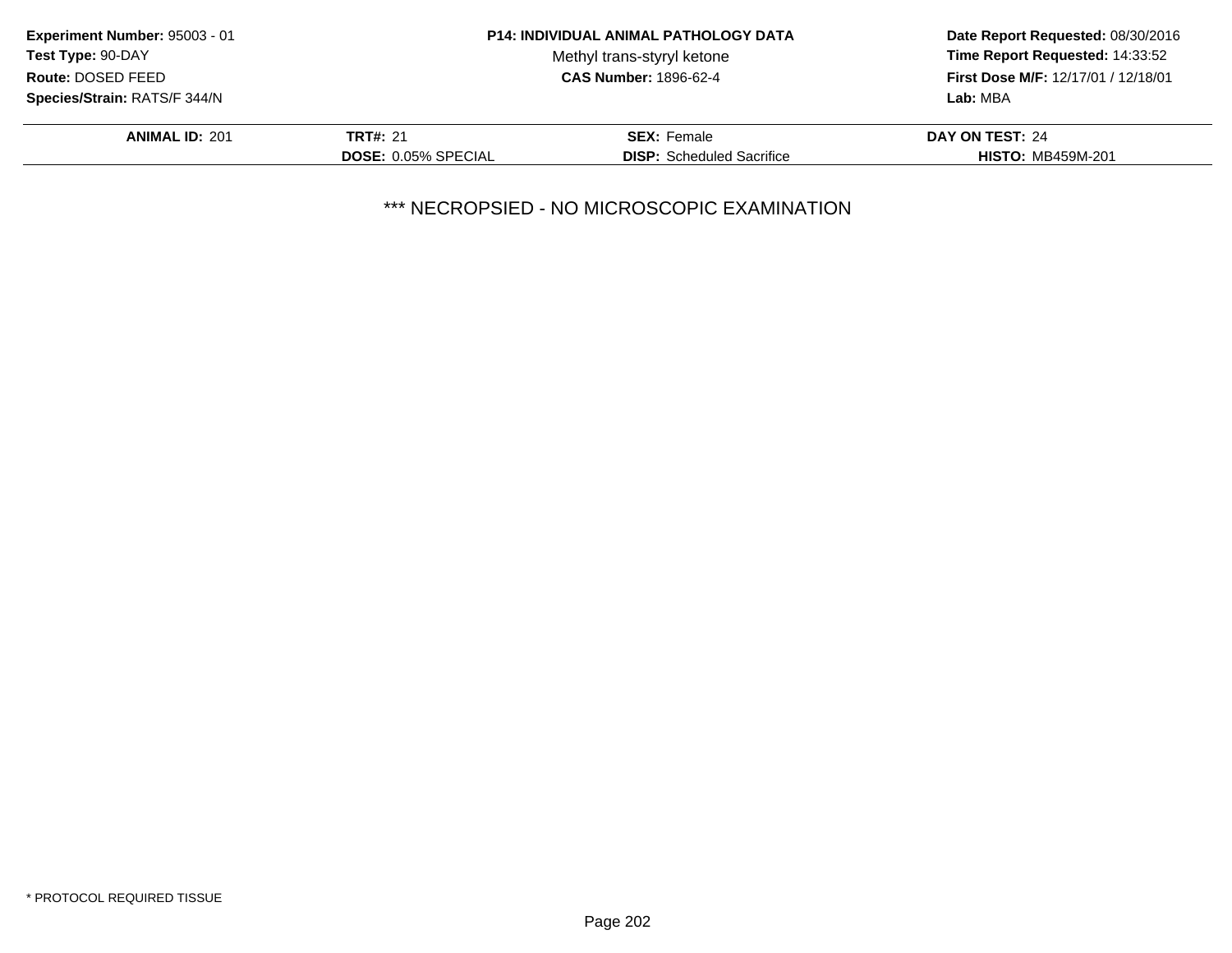| Experiment Number: 95003 - 01 |                            | <b>P14: INDIVIDUAL ANIMAL PATHOLOGY DATA</b> | Date Report Requested: 08/30/2016<br>Time Report Requested: 14:33:52<br>First Dose M/F: 12/17/01 / 12/18/01<br>Lab: MBA |
|-------------------------------|----------------------------|----------------------------------------------|-------------------------------------------------------------------------------------------------------------------------|
| <b>Test Type: 90-DAY</b>      |                            | Methyl trans-styryl ketone                   |                                                                                                                         |
| Route: DOSED FEED             |                            | <b>CAS Number: 1896-62-4</b>                 |                                                                                                                         |
| Species/Strain: RATS/F 344/N  |                            |                                              |                                                                                                                         |
| <b>ANIMAL ID: 202</b>         | <b>TRT#: 21</b>            | <b>SEX:</b> Female                           | DAY ON TEST: 24                                                                                                         |
|                               | <b>DOSE: 0.05% SPECIAL</b> | <b>DISP:</b> Scheduled Sacrifice             | <b>HISTO: MB459M-202</b>                                                                                                |
|                               |                            |                                              |                                                                                                                         |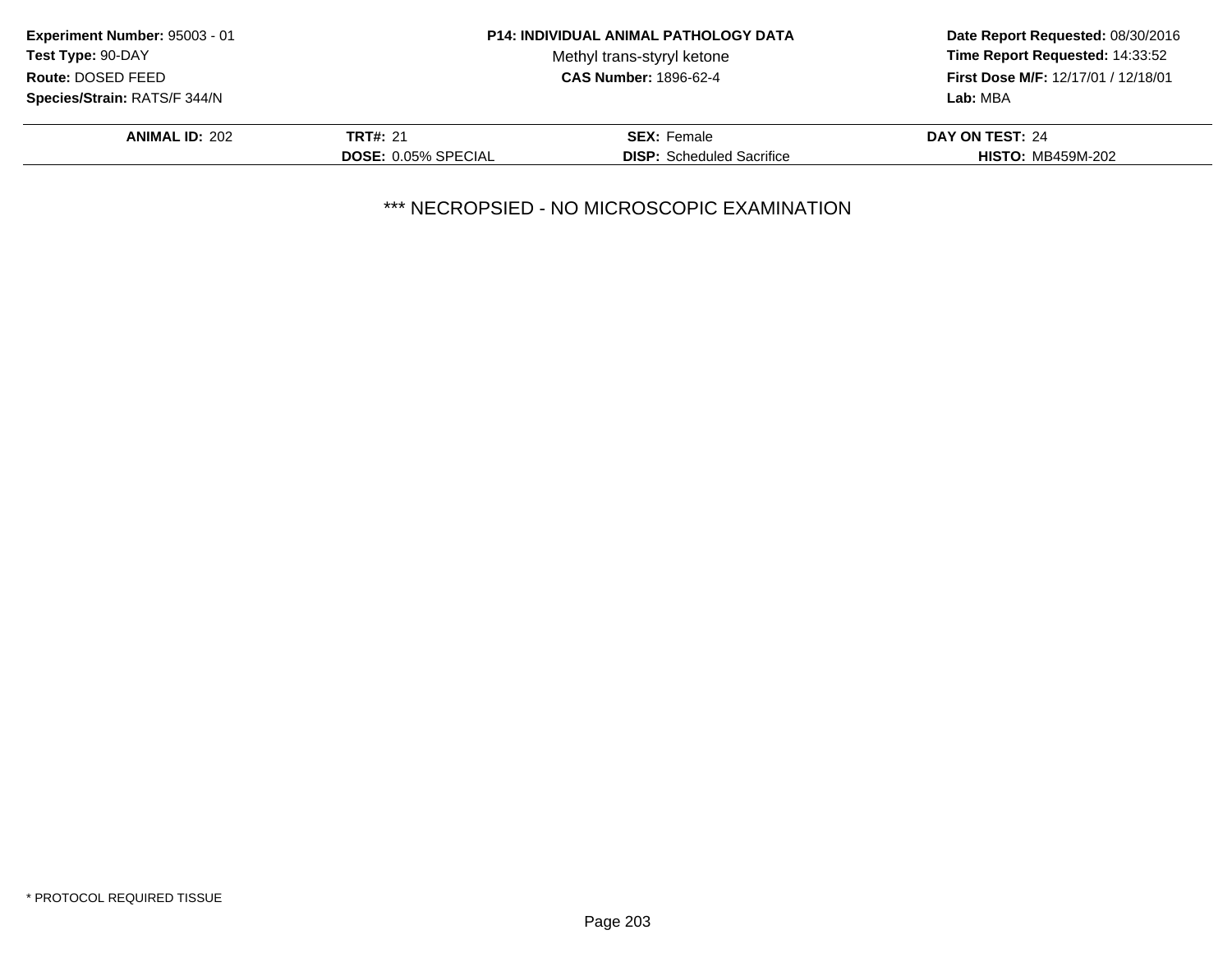| Experiment Number: 95003 - 01 |                            | <b>P14: INDIVIDUAL ANIMAL PATHOLOGY DATA</b> | Date Report Requested: 08/30/2016<br>Time Report Requested: 14:33:52<br>First Dose M/F: 12/17/01 / 12/18/01 |
|-------------------------------|----------------------------|----------------------------------------------|-------------------------------------------------------------------------------------------------------------|
| <b>Test Type: 90-DAY</b>      |                            | Methyl trans-styryl ketone                   |                                                                                                             |
| Route: DOSED FEED             |                            | <b>CAS Number: 1896-62-4</b>                 |                                                                                                             |
| Species/Strain: RATS/F 344/N  |                            |                                              | Lab: MBA                                                                                                    |
| <b>ANIMAL ID: 203</b>         | <b>TRT#: 21</b>            | <b>SEX:</b> Female                           | DAY ON TEST: 24                                                                                             |
|                               | <b>DOSE: 0.05% SPECIAL</b> | <b>DISP:</b> Scheduled Sacrifice             | <b>HISTO: MB459M-203</b>                                                                                    |
|                               |                            |                                              |                                                                                                             |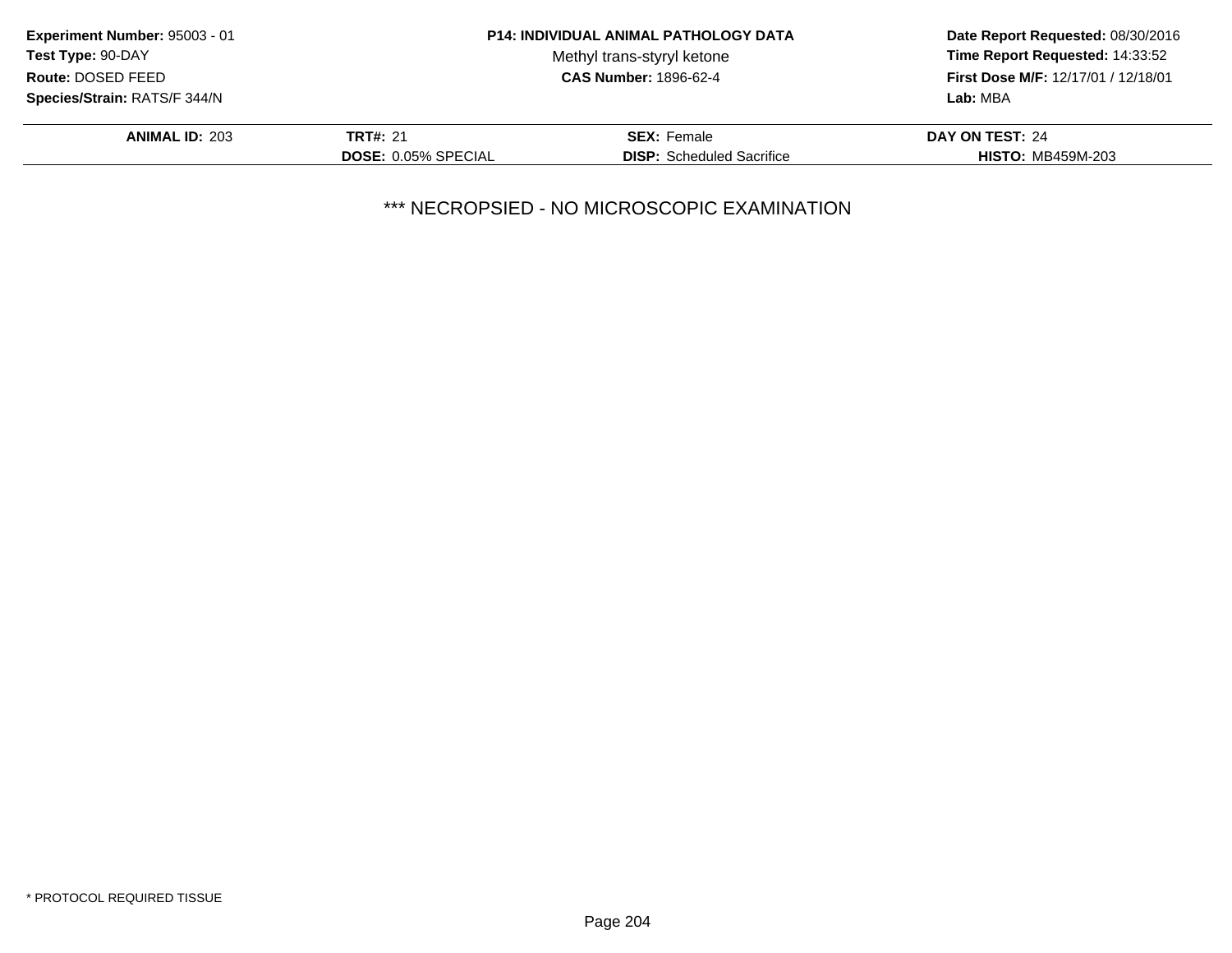| Experiment Number: 95003 - 01 |                            | <b>P14: INDIVIDUAL ANIMAL PATHOLOGY DATA</b> | Date Report Requested: 08/30/2016<br>Time Report Requested: 14:33:52<br>First Dose M/F: 12/17/01 / 12/18/01<br>Lab: MBA |
|-------------------------------|----------------------------|----------------------------------------------|-------------------------------------------------------------------------------------------------------------------------|
| <b>Test Type: 90-DAY</b>      |                            | Methyl trans-styryl ketone                   |                                                                                                                         |
| Route: DOSED FEED             |                            | <b>CAS Number: 1896-62-4</b>                 |                                                                                                                         |
| Species/Strain: RATS/F 344/N  |                            |                                              |                                                                                                                         |
| <b>ANIMAL ID: 204</b>         | <b>TRT#: 21</b>            | <b>SEX:</b> Female                           | DAY ON TEST: 24                                                                                                         |
|                               | <b>DOSE: 0.05% SPECIAL</b> | <b>DISP:</b> Scheduled Sacrifice             | <b>HISTO: MB459M-204</b>                                                                                                |
|                               |                            |                                              |                                                                                                                         |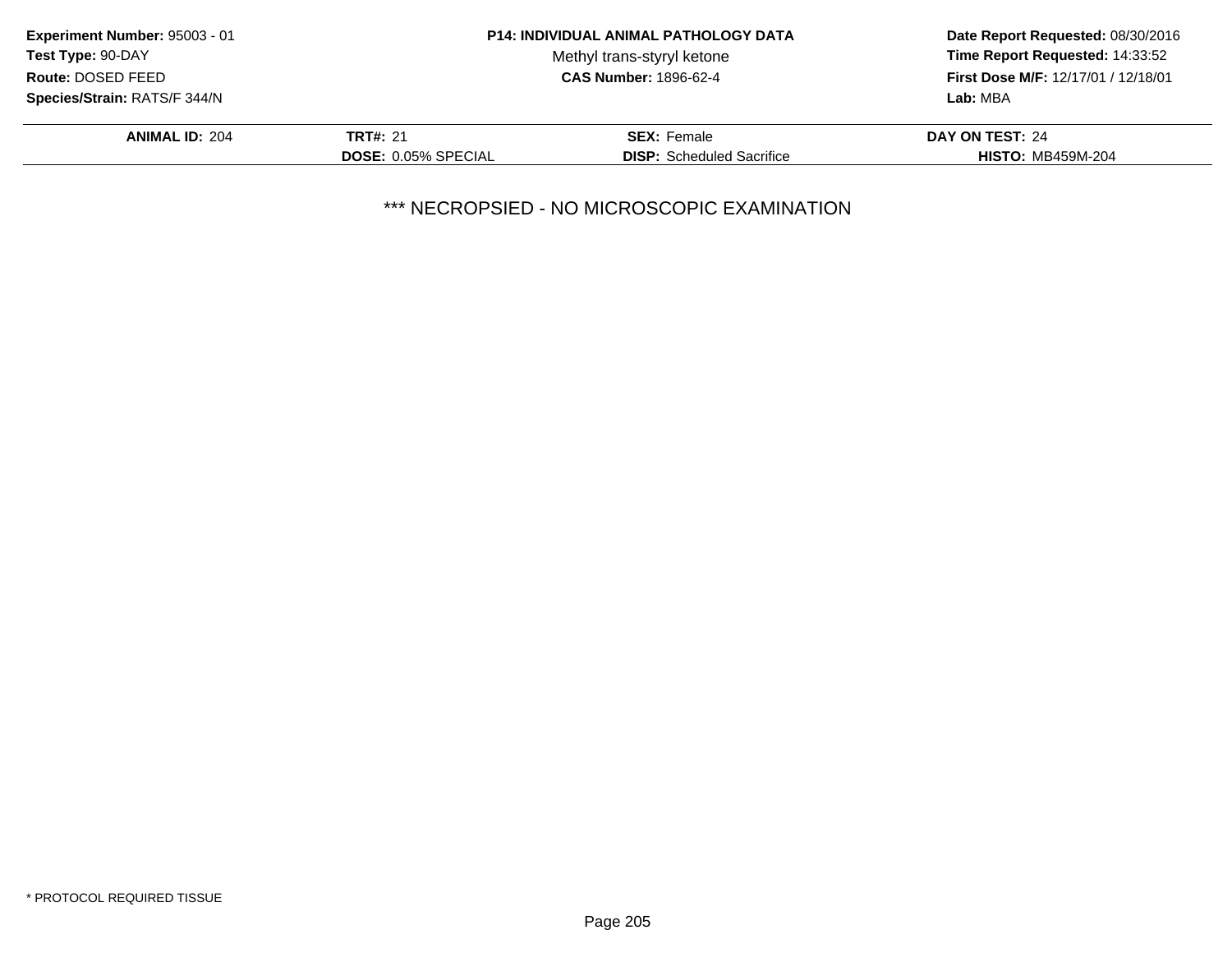| Experiment Number: 95003 - 01 |                            | <b>P14: INDIVIDUAL ANIMAL PATHOLOGY DATA</b> | Date Report Requested: 08/30/2016<br>Time Report Requested: 14:33:52<br>First Dose M/F: 12/17/01 / 12/18/01<br>Lab: MBA |
|-------------------------------|----------------------------|----------------------------------------------|-------------------------------------------------------------------------------------------------------------------------|
| <b>Test Type: 90-DAY</b>      |                            | Methyl trans-styryl ketone                   |                                                                                                                         |
| Route: DOSED FEED             |                            | <b>CAS Number: 1896-62-4</b>                 |                                                                                                                         |
| Species/Strain: RATS/F 344/N  |                            |                                              |                                                                                                                         |
| <b>ANIMAL ID: 205</b>         | <b>TRT#: 21</b>            | <b>SEX:</b> Female                           | DAY ON TEST: 24                                                                                                         |
|                               | <b>DOSE: 0.05% SPECIAL</b> | <b>DISP:</b> Scheduled Sacrifice             | <b>HISTO: MB459M-205</b>                                                                                                |
|                               |                            |                                              |                                                                                                                         |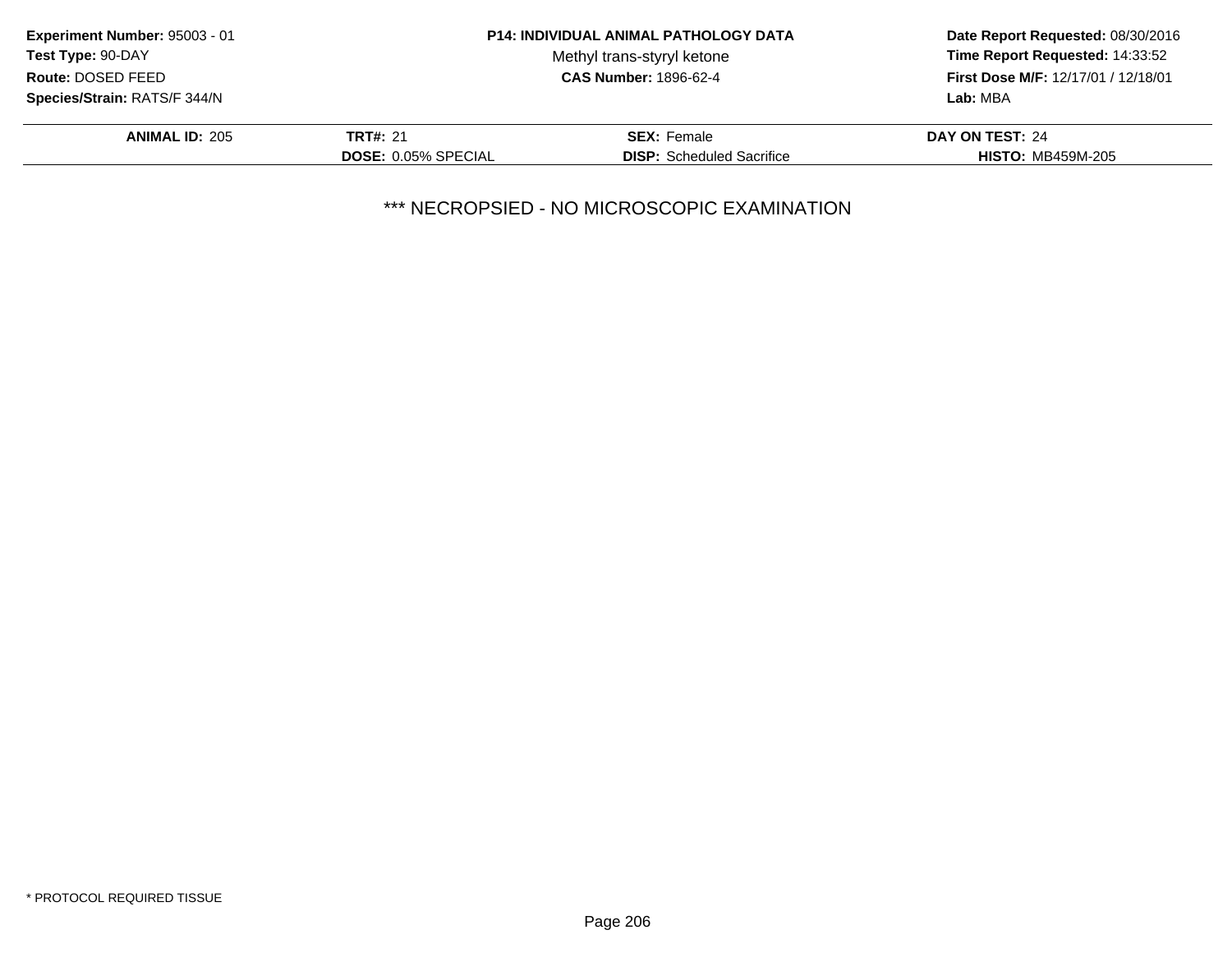| Experiment Number: 95003 - 01 |                            | <b>P14: INDIVIDUAL ANIMAL PATHOLOGY DATA</b> | Date Report Requested: 08/30/2016<br>Time Report Requested: 14:33:52<br>First Dose M/F: 12/17/01 / 12/18/01<br>Lab: MBA |
|-------------------------------|----------------------------|----------------------------------------------|-------------------------------------------------------------------------------------------------------------------------|
| <b>Test Type: 90-DAY</b>      |                            | Methyl trans-styryl ketone                   |                                                                                                                         |
| Route: DOSED FEED             |                            | <b>CAS Number: 1896-62-4</b>                 |                                                                                                                         |
| Species/Strain: RATS/F 344/N  |                            |                                              |                                                                                                                         |
| <b>ANIMAL ID: 206</b>         | <b>TRT#: 21</b>            | <b>SEX: Female</b>                           | DAY ON TEST: 24                                                                                                         |
|                               | <b>DOSE: 0.05% SPECIAL</b> | <b>DISP:</b> Scheduled Sacrifice             | <b>HISTO: MB459M-206</b>                                                                                                |
|                               |                            |                                              |                                                                                                                         |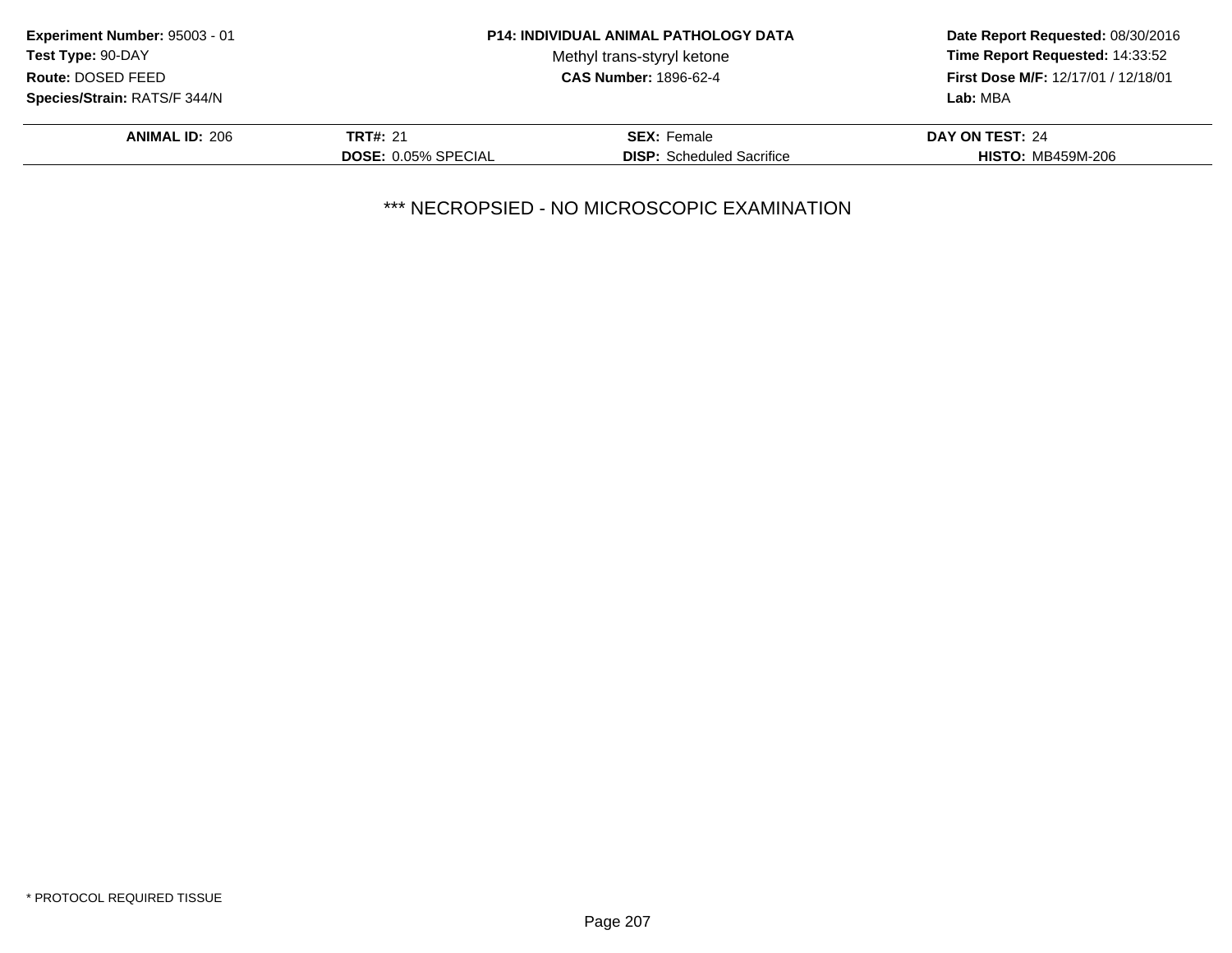| Experiment Number: 95003 - 01 |                            | <b>P14: INDIVIDUAL ANIMAL PATHOLOGY DATA</b> | Date Report Requested: 08/30/2016<br>Time Report Requested: 14:33:52<br><b>First Dose M/F: 12/17/01 / 12/18/01</b> |
|-------------------------------|----------------------------|----------------------------------------------|--------------------------------------------------------------------------------------------------------------------|
| Test Type: 90-DAY             |                            | Methyl trans-styryl ketone                   |                                                                                                                    |
| Route: DOSED FEED             |                            | <b>CAS Number: 1896-62-4</b>                 |                                                                                                                    |
| Species/Strain: RATS/F 344/N  |                            |                                              | Lab: MBA                                                                                                           |
| <b>ANIMAL ID: 207</b>         | <b>TRT#: 21</b>            | <b>SEX: Female</b>                           | DAY ON TEST: 24                                                                                                    |
|                               | <b>DOSE: 0.05% SPECIAL</b> | <b>DISP:</b> Scheduled Sacrifice             | <b>HISTO: MB459M-207</b>                                                                                           |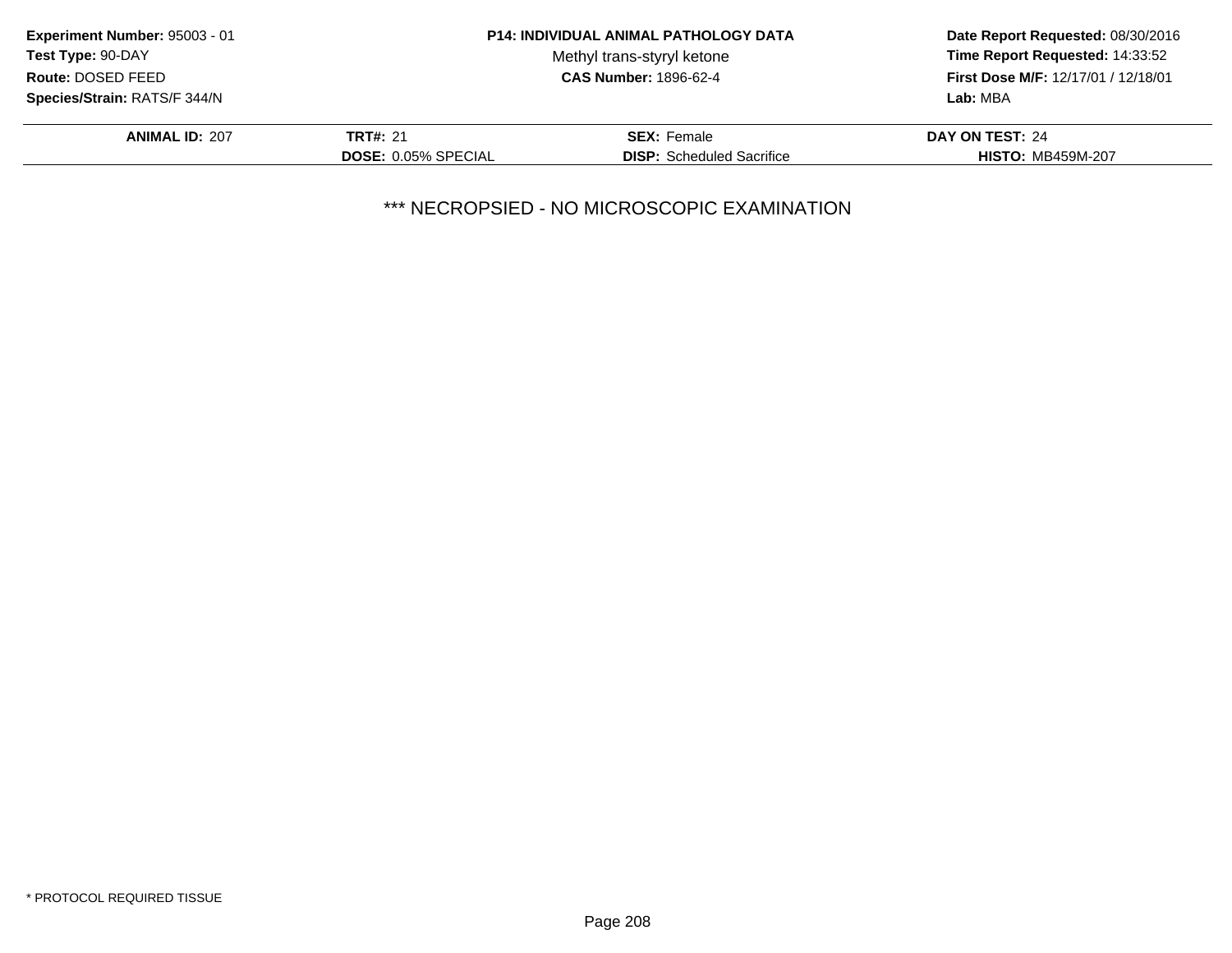| Experiment Number: 95003 - 01 |                            | <b>P14: INDIVIDUAL ANIMAL PATHOLOGY DATA</b> | Date Report Requested: 08/30/2016<br>Time Report Requested: 14:33:52<br>First Dose M/F: 12/17/01 / 12/18/01<br>Lab: MBA |
|-------------------------------|----------------------------|----------------------------------------------|-------------------------------------------------------------------------------------------------------------------------|
| <b>Test Type: 90-DAY</b>      |                            | Methyl trans-styryl ketone                   |                                                                                                                         |
| Route: DOSED FEED             |                            | <b>CAS Number: 1896-62-4</b>                 |                                                                                                                         |
| Species/Strain: RATS/F 344/N  |                            |                                              |                                                                                                                         |
| <b>ANIMAL ID: 208</b>         | <b>TRT#: 21</b>            | <b>SEX:</b> Female                           | DAY ON TEST: 24                                                                                                         |
|                               | <b>DOSE: 0.05% SPECIAL</b> | <b>DISP:</b> Scheduled Sacrifice             | <b>HISTO: MB459M-208</b>                                                                                                |
|                               |                            |                                              |                                                                                                                         |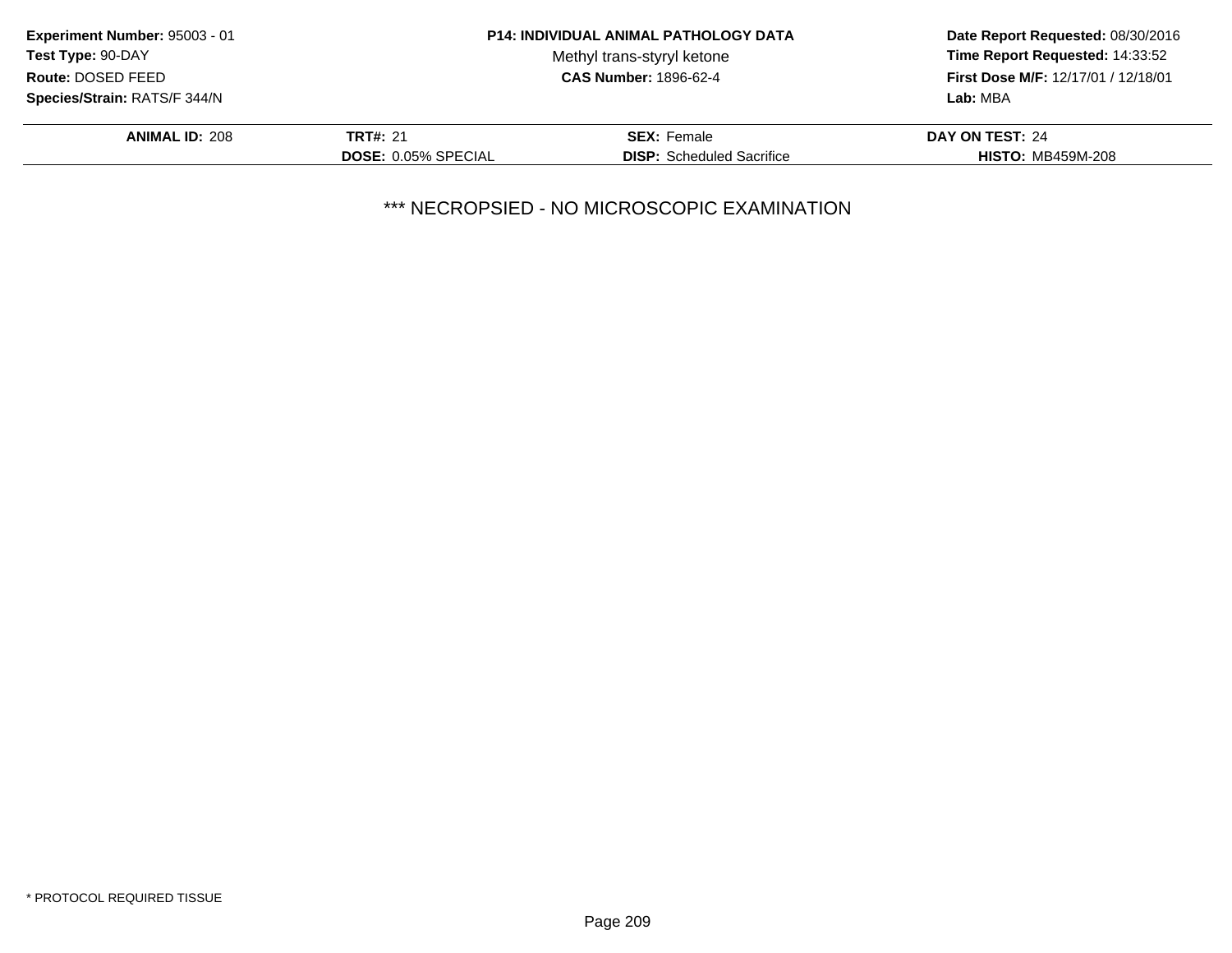| Experiment Number: 95003 - 01 |                            | <b>P14: INDIVIDUAL ANIMAL PATHOLOGY DATA</b> | Date Report Requested: 08/30/2016<br>Time Report Requested: 14:33:52<br>First Dose M/F: 12/17/01 / 12/18/01<br>Lab: MBA |
|-------------------------------|----------------------------|----------------------------------------------|-------------------------------------------------------------------------------------------------------------------------|
| <b>Test Type: 90-DAY</b>      |                            | Methyl trans-styryl ketone                   |                                                                                                                         |
| Route: DOSED FEED             |                            | <b>CAS Number: 1896-62-4</b>                 |                                                                                                                         |
| Species/Strain: RATS/F 344/N  |                            |                                              |                                                                                                                         |
| <b>ANIMAL ID: 209</b>         | <b>TRT#: 21</b>            | <b>SEX:</b> Female                           | DAY ON TEST: 24                                                                                                         |
|                               | <b>DOSE: 0.05% SPECIAL</b> | <b>DISP:</b> Scheduled Sacrifice             | <b>HISTO: MB459M-209</b>                                                                                                |
|                               |                            |                                              |                                                                                                                         |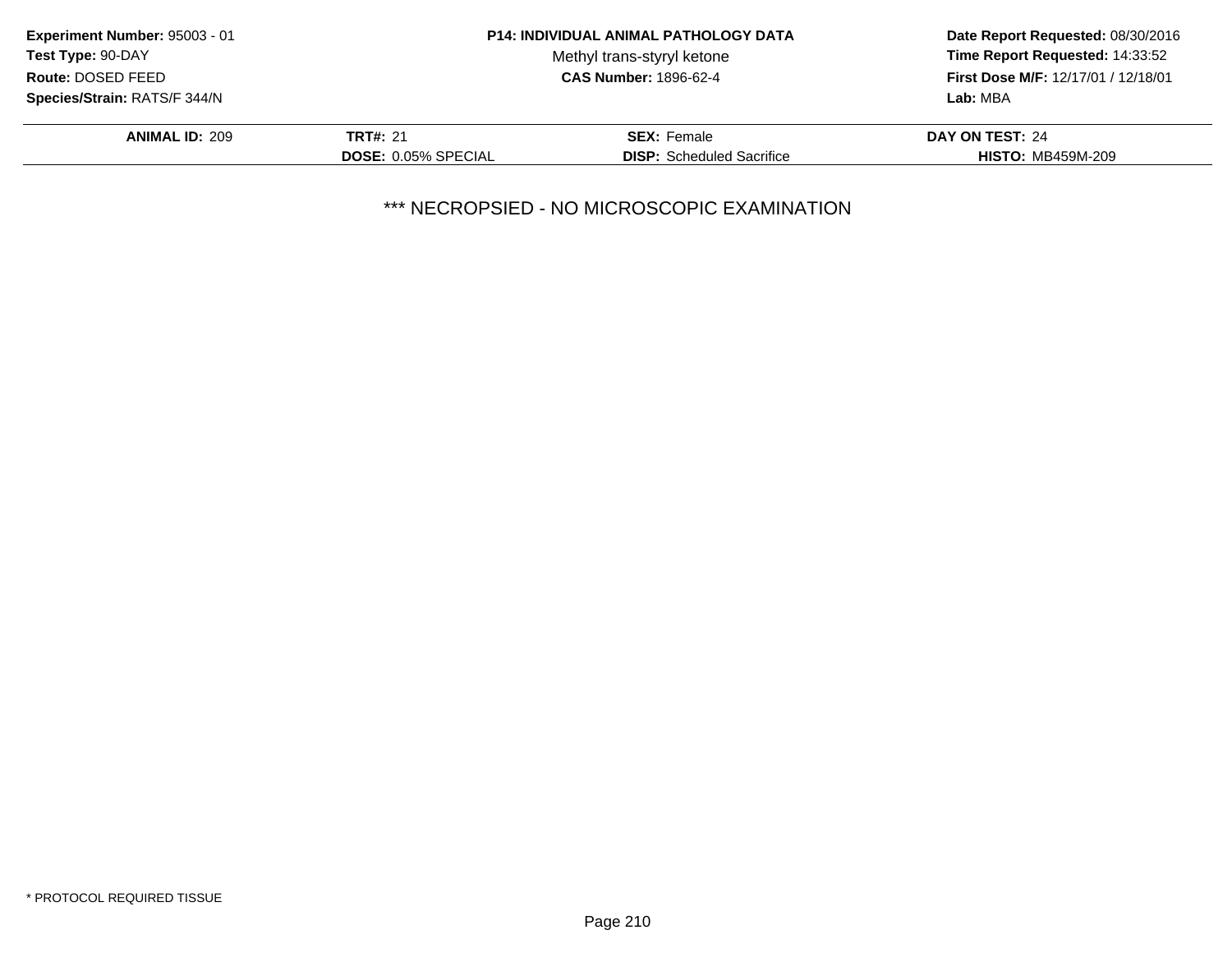| Experiment Number: 95003 - 01 |                            | <b>P14: INDIVIDUAL ANIMAL PATHOLOGY DATA</b> | Date Report Requested: 08/30/2016<br>Time Report Requested: 14:33:52<br><b>First Dose M/F: 12/17/01 / 12/18/01</b> |
|-------------------------------|----------------------------|----------------------------------------------|--------------------------------------------------------------------------------------------------------------------|
| Test Type: 90-DAY             |                            | Methyl trans-styryl ketone                   |                                                                                                                    |
| Route: DOSED FEED             |                            | <b>CAS Number: 1896-62-4</b>                 |                                                                                                                    |
| Species/Strain: RATS/F 344/N  |                            |                                              | Lab: MBA                                                                                                           |
| <b>ANIMAL ID: 210</b>         | <b>TRT#: 21</b>            | <b>SEX: Female</b>                           | DAY ON TEST: 24                                                                                                    |
|                               | <b>DOSE: 0.05% SPECIAL</b> | <b>DISP:</b> Scheduled Sacrifice             | <b>HISTO: MB459M-210</b>                                                                                           |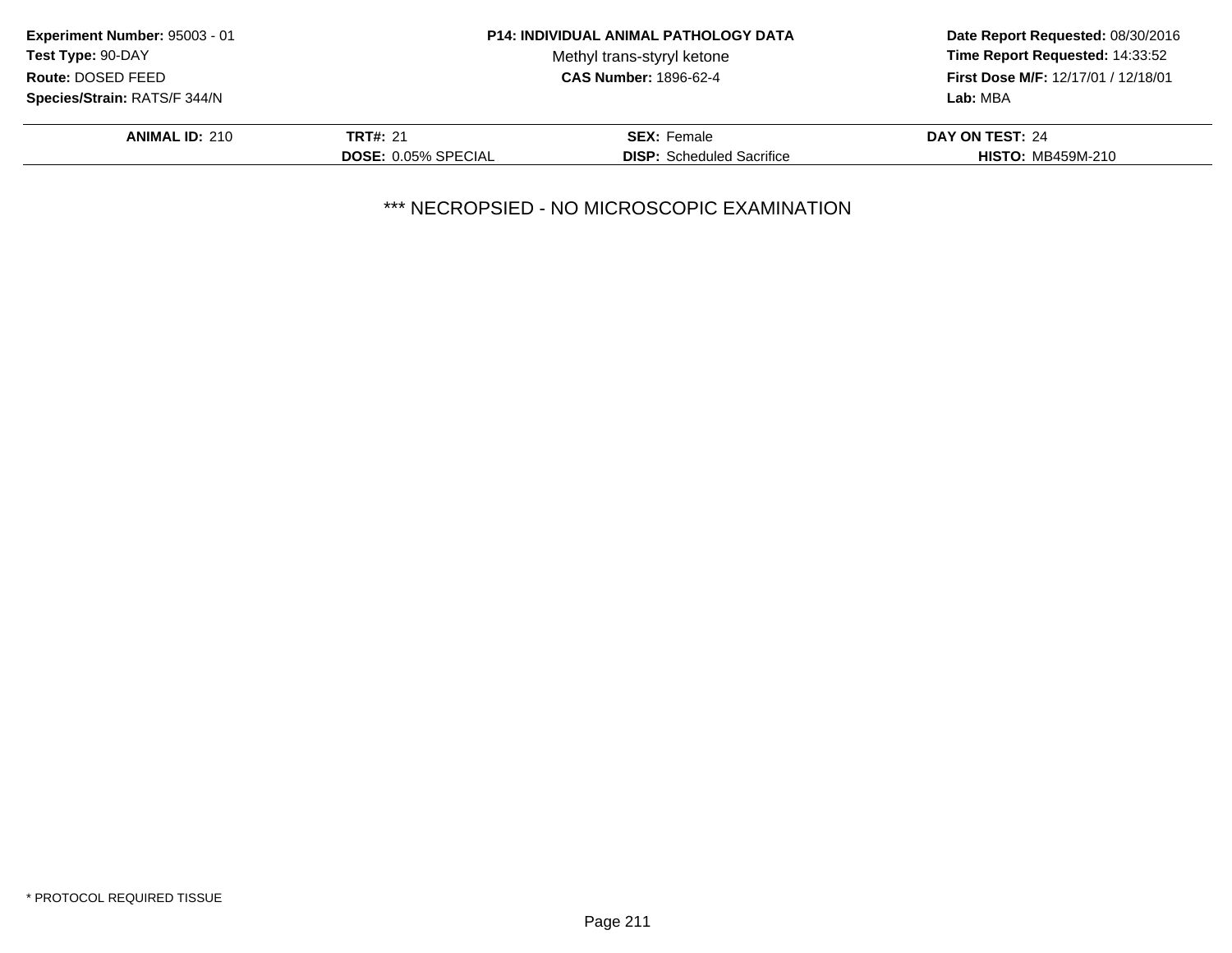| Experiment Number: 95003 - 01 |                           | <b>P14: INDIVIDUAL ANIMAL PATHOLOGY DATA</b> | Date Report Requested: 08/30/2016<br>Time Report Requested: 14:33:52<br>First Dose M/F: 12/17/01 / 12/18/01<br>Lab: MBA |
|-------------------------------|---------------------------|----------------------------------------------|-------------------------------------------------------------------------------------------------------------------------|
| <b>Test Type: 90-DAY</b>      |                           | Methyl trans-styryl ketone                   |                                                                                                                         |
| Route: DOSED FEED             |                           | <b>CAS Number: 1896-62-4</b>                 |                                                                                                                         |
| Species/Strain: RATS/F 344/N  |                           |                                              |                                                                                                                         |
| <b>ANIMAL ID: 211</b>         | TRT#: 22                  | <b>SEX: Female</b>                           | DAY ON TEST: 24                                                                                                         |
|                               | <b>DOSE: 0.1% SPECIAL</b> | <b>DISP:</b> Scheduled Sacrifice             | <b>HISTO: MB459M-211</b>                                                                                                |
|                               |                           |                                              |                                                                                                                         |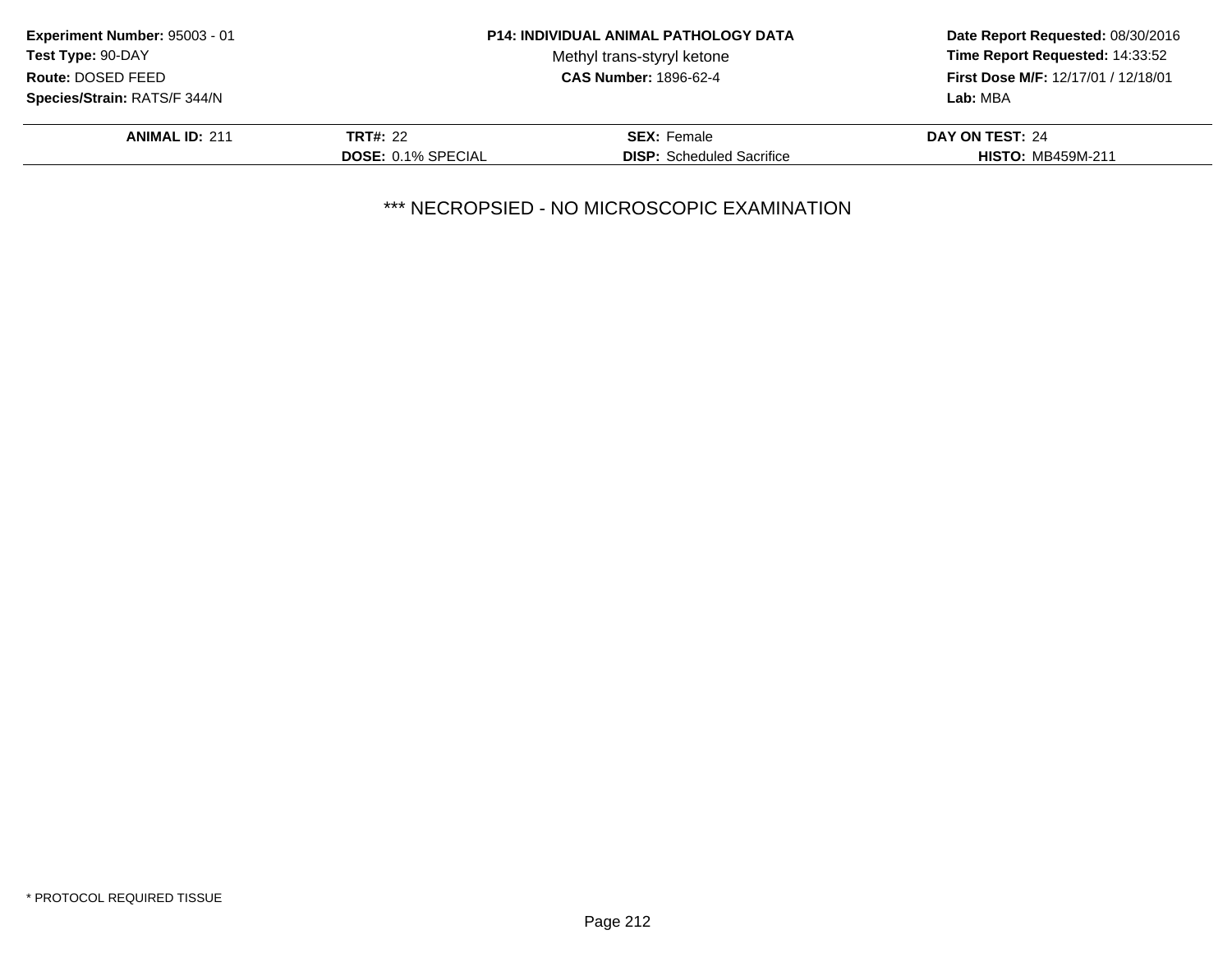| Experiment Number: 95003 - 01 |                           | <b>P14: INDIVIDUAL ANIMAL PATHOLOGY DATA</b> | Date Report Requested: 08/30/2016<br>Time Report Requested: 14:33:52<br>First Dose M/F: 12/17/01 / 12/18/01<br>Lab: MBA |
|-------------------------------|---------------------------|----------------------------------------------|-------------------------------------------------------------------------------------------------------------------------|
| <b>Test Type: 90-DAY</b>      |                           | Methyl trans-styryl ketone                   |                                                                                                                         |
| Route: DOSED FEED             |                           | <b>CAS Number: 1896-62-4</b>                 |                                                                                                                         |
| Species/Strain: RATS/F 344/N  |                           |                                              |                                                                                                                         |
| <b>ANIMAL ID: 212</b>         | <b>TRT#: 22</b>           | <b>SEX:</b> Female                           | DAY ON TEST: 24                                                                                                         |
|                               | <b>DOSE: 0.1% SPECIAL</b> | <b>DISP:</b> Scheduled Sacrifice             | <b>HISTO: MB459M-212</b>                                                                                                |
|                               |                           |                                              |                                                                                                                         |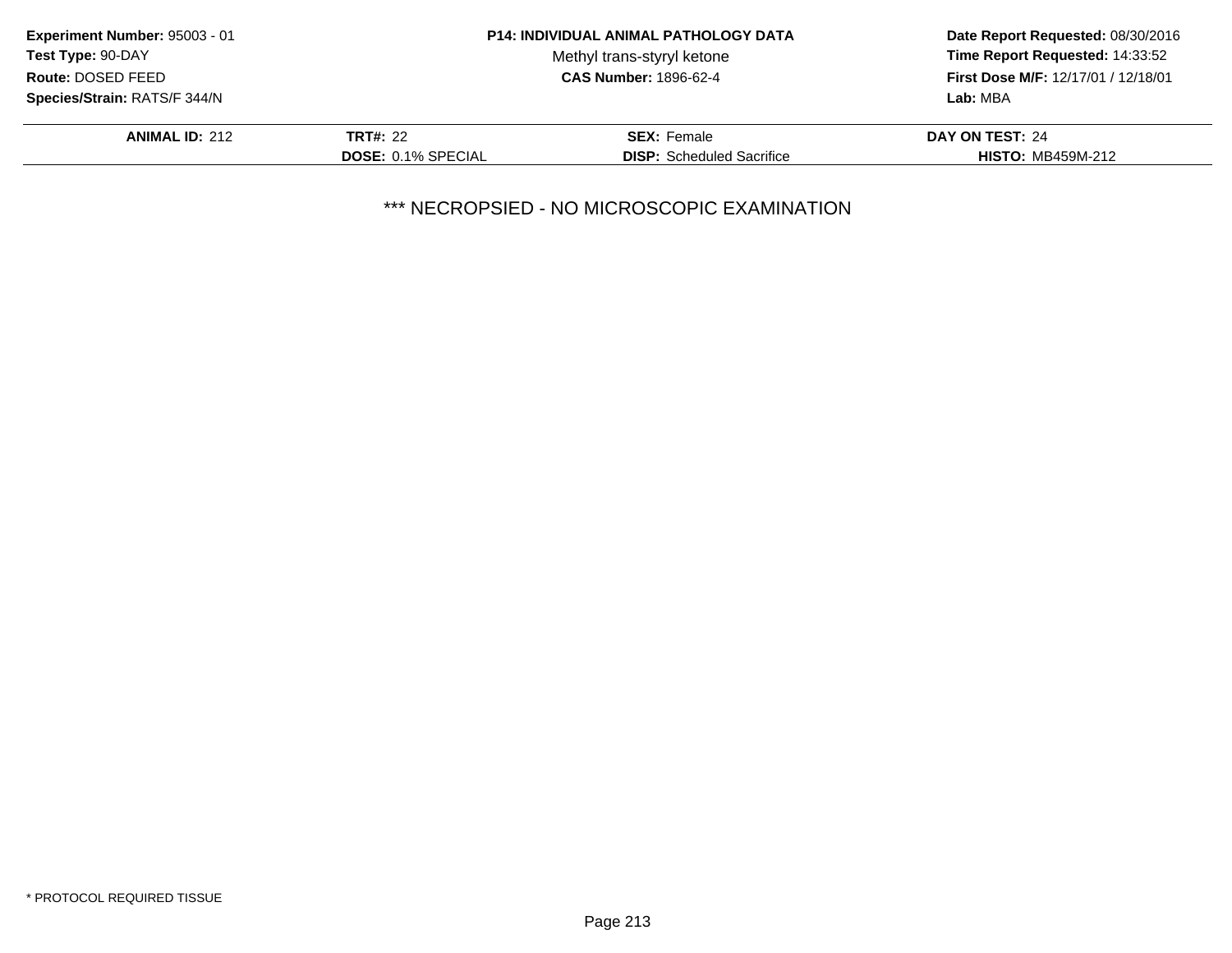| Experiment Number: 95003 - 01 |                           | <b>P14: INDIVIDUAL ANIMAL PATHOLOGY DATA</b> | Date Report Requested: 08/30/2016<br>Time Report Requested: 14:33:52<br>First Dose M/F: 12/17/01 / 12/18/01<br>Lab: MBA |
|-------------------------------|---------------------------|----------------------------------------------|-------------------------------------------------------------------------------------------------------------------------|
| <b>Test Type: 90-DAY</b>      |                           | Methyl trans-styryl ketone                   |                                                                                                                         |
| Route: DOSED FEED             |                           | <b>CAS Number: 1896-62-4</b>                 |                                                                                                                         |
| Species/Strain: RATS/F 344/N  |                           |                                              |                                                                                                                         |
| <b>ANIMAL ID: 213</b>         | <b>TRT#: 22</b>           | <b>SEX:</b> Female                           | DAY ON TEST: 24                                                                                                         |
|                               | <b>DOSE: 0.1% SPECIAL</b> | <b>DISP:</b> Scheduled Sacrifice             | <b>HISTO: MB459M-213</b>                                                                                                |
|                               |                           |                                              |                                                                                                                         |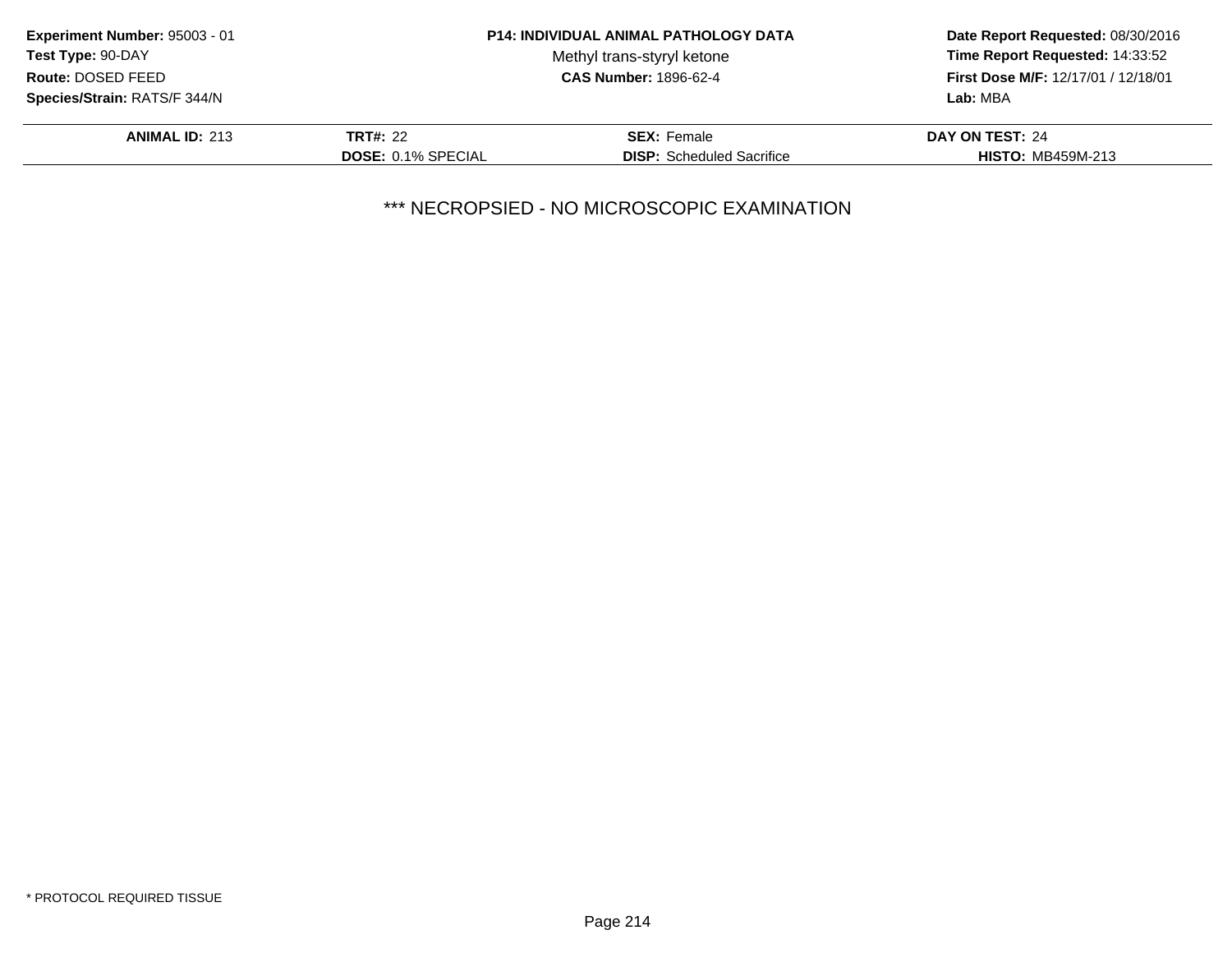| Experiment Number: 95003 - 01 |                           | <b>P14: INDIVIDUAL ANIMAL PATHOLOGY DATA</b> | Date Report Requested: 08/30/2016<br>Time Report Requested: 14:33:52<br>First Dose M/F: 12/17/01 / 12/18/01<br>Lab: MBA |
|-------------------------------|---------------------------|----------------------------------------------|-------------------------------------------------------------------------------------------------------------------------|
| <b>Test Type: 90-DAY</b>      |                           | Methyl trans-styryl ketone                   |                                                                                                                         |
| Route: DOSED FEED             |                           | <b>CAS Number: 1896-62-4</b>                 |                                                                                                                         |
| Species/Strain: RATS/F 344/N  |                           |                                              |                                                                                                                         |
| <b>ANIMAL ID: 214</b>         | <b>TRT#: 22</b>           | <b>SEX: Female</b>                           | DAY ON TEST: 24                                                                                                         |
|                               | <b>DOSE: 0.1% SPECIAL</b> | <b>DISP:</b> Scheduled Sacrifice             | <b>HISTO: MB459M-214</b>                                                                                                |
|                               |                           |                                              |                                                                                                                         |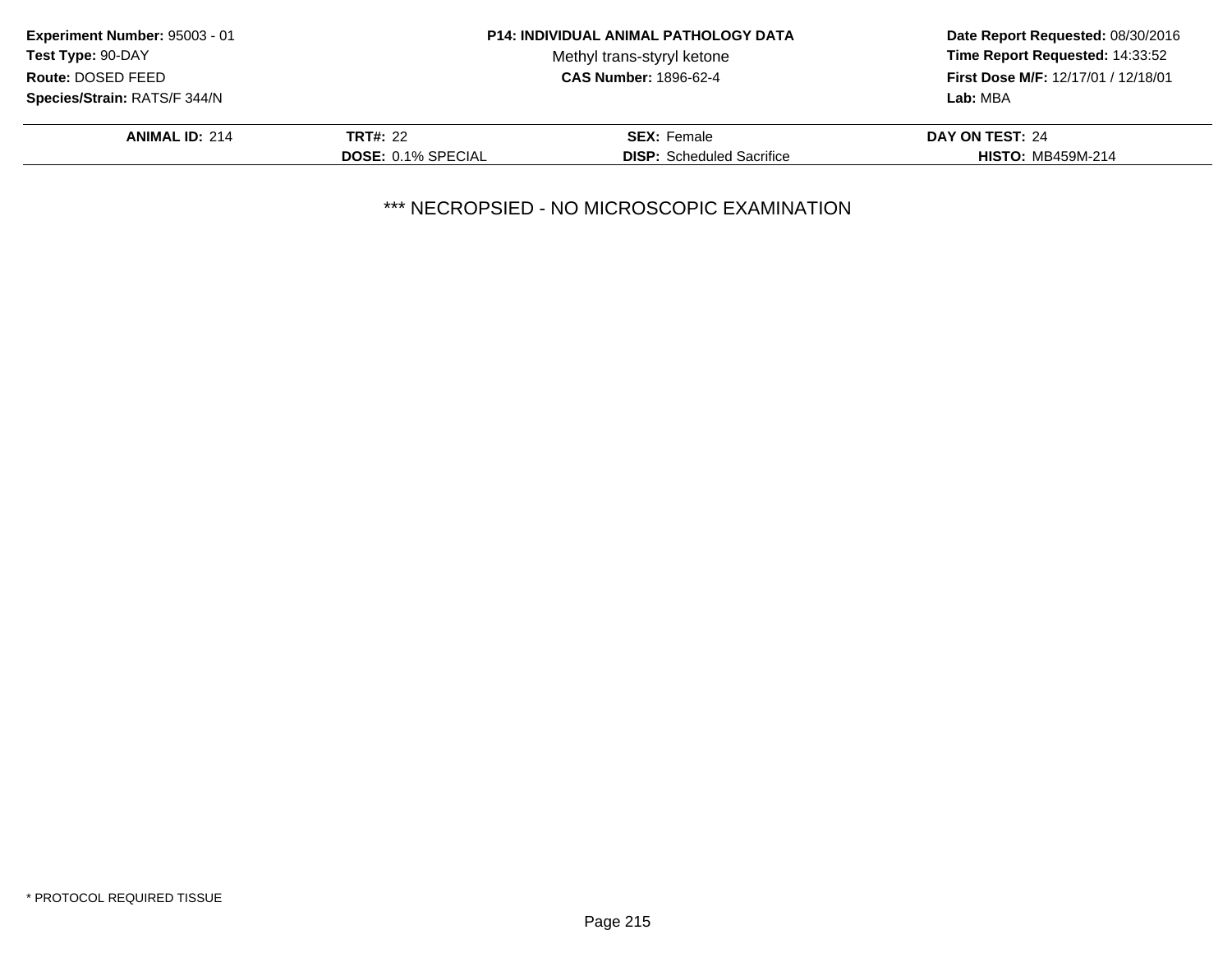| Experiment Number: 95003 - 01 |                           | <b>P14: INDIVIDUAL ANIMAL PATHOLOGY DATA</b> | Date Report Requested: 08/30/2016<br>Time Report Requested: 14:33:52<br>First Dose M/F: 12/17/01 / 12/18/01<br>Lab: MBA |
|-------------------------------|---------------------------|----------------------------------------------|-------------------------------------------------------------------------------------------------------------------------|
| <b>Test Type: 90-DAY</b>      |                           | Methyl trans-styryl ketone                   |                                                                                                                         |
| Route: DOSED FEED             |                           | <b>CAS Number: 1896-62-4</b>                 |                                                                                                                         |
| Species/Strain: RATS/F 344/N  |                           |                                              |                                                                                                                         |
| <b>ANIMAL ID: 215</b>         | <b>TRT#: 22</b>           | <b>SEX:</b> Female                           | DAY ON TEST: 24                                                                                                         |
|                               | <b>DOSE: 0.1% SPECIAL</b> | <b>DISP:</b> Scheduled Sacrifice             | <b>HISTO: MB459M-215</b>                                                                                                |
|                               |                           |                                              |                                                                                                                         |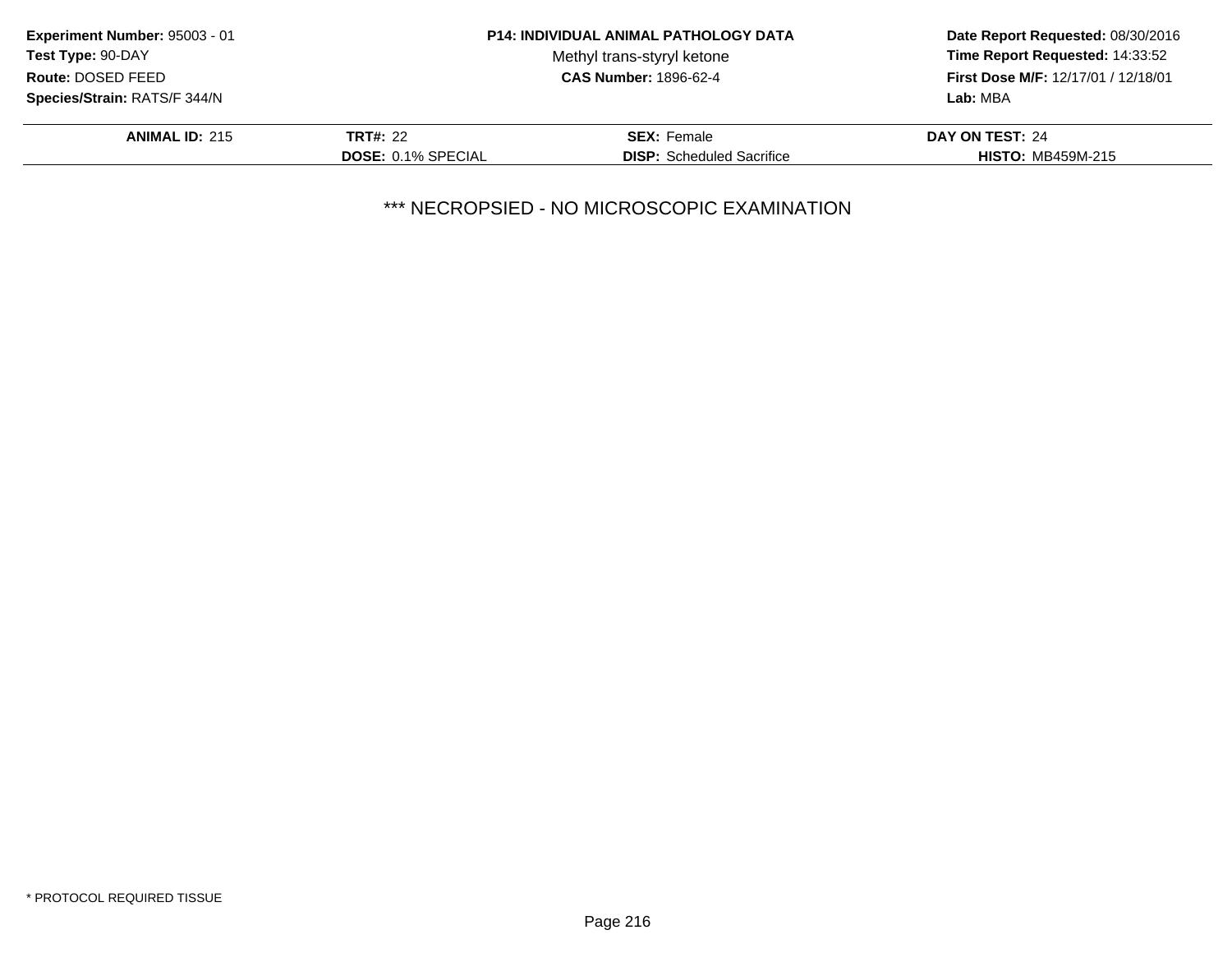| Experiment Number: 95003 - 01 |                           | <b>P14: INDIVIDUAL ANIMAL PATHOLOGY DATA</b> | Date Report Requested: 08/30/2016<br>Time Report Requested: 14:33:52<br>First Dose M/F: 12/17/01 / 12/18/01<br>Lab: MBA |
|-------------------------------|---------------------------|----------------------------------------------|-------------------------------------------------------------------------------------------------------------------------|
| <b>Test Type: 90-DAY</b>      |                           | Methyl trans-styryl ketone                   |                                                                                                                         |
| Route: DOSED FEED             |                           | <b>CAS Number: 1896-62-4</b>                 |                                                                                                                         |
| Species/Strain: RATS/F 344/N  |                           |                                              |                                                                                                                         |
| <b>ANIMAL ID: 216</b>         | <b>TRT#: 22</b>           | <b>SEX: Female</b>                           | DAY ON TEST: 24                                                                                                         |
|                               | <b>DOSE: 0.1% SPECIAL</b> | <b>DISP:</b> Scheduled Sacrifice             | <b>HISTO: MB459M-216</b>                                                                                                |
|                               |                           |                                              |                                                                                                                         |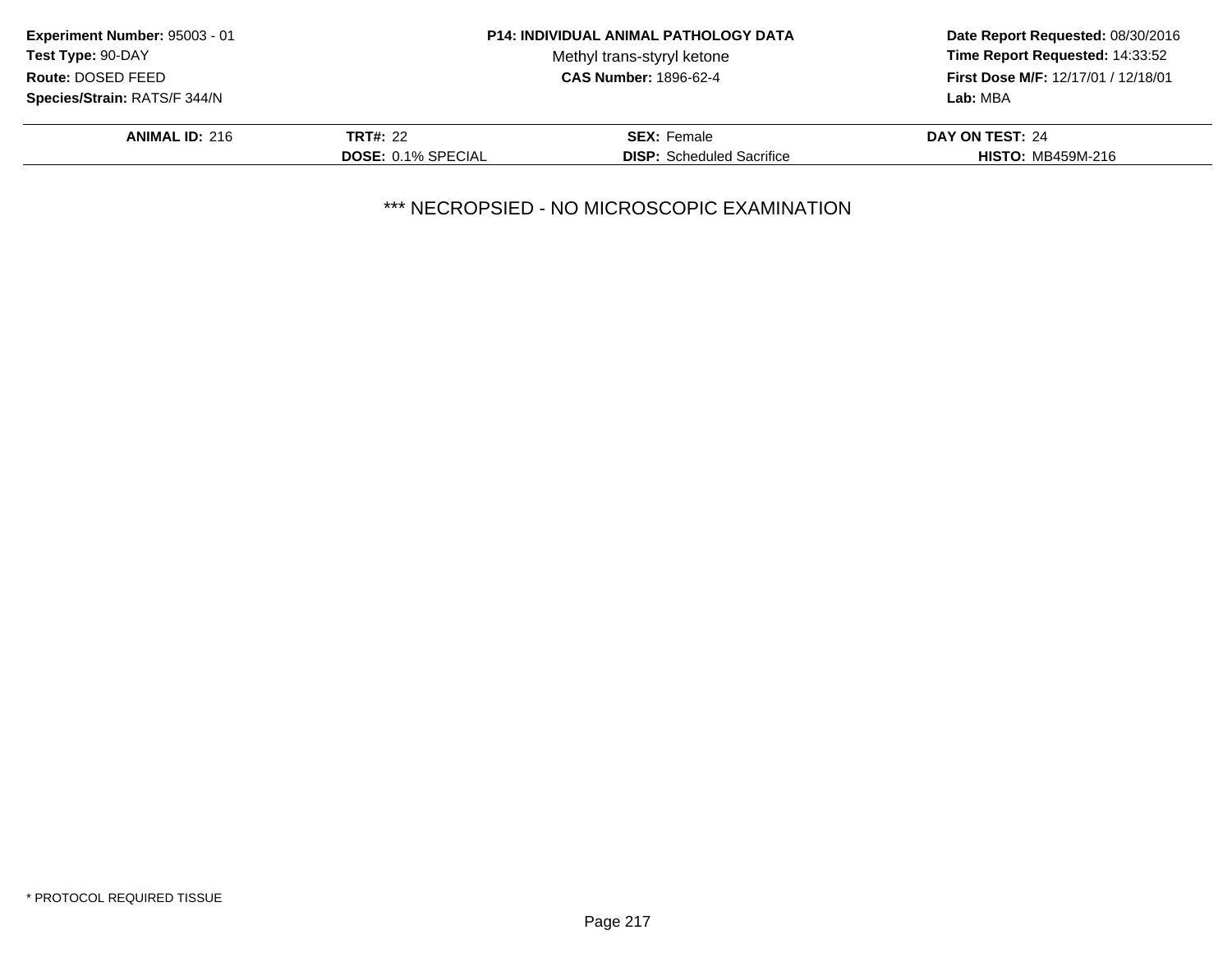| Experiment Number: 95003 - 01 |                           | <b>P14: INDIVIDUAL ANIMAL PATHOLOGY DATA</b> | Date Report Requested: 08/30/2016<br>Time Report Requested: 14:33:52<br>First Dose M/F: 12/17/01 / 12/18/01<br>Lab: MBA |
|-------------------------------|---------------------------|----------------------------------------------|-------------------------------------------------------------------------------------------------------------------------|
| <b>Test Type: 90-DAY</b>      |                           | Methyl trans-styryl ketone                   |                                                                                                                         |
| Route: DOSED FEED             |                           | <b>CAS Number: 1896-62-4</b>                 |                                                                                                                         |
| Species/Strain: RATS/F 344/N  |                           |                                              |                                                                                                                         |
| <b>ANIMAL ID: 217</b>         | <b>TRT#: 22</b>           | <b>SEX:</b> Female                           | DAY ON TEST: 24                                                                                                         |
|                               | <b>DOSE: 0.1% SPECIAL</b> | <b>DISP:</b> Scheduled Sacrifice             | <b>HISTO: MB459M-217</b>                                                                                                |
|                               |                           |                                              |                                                                                                                         |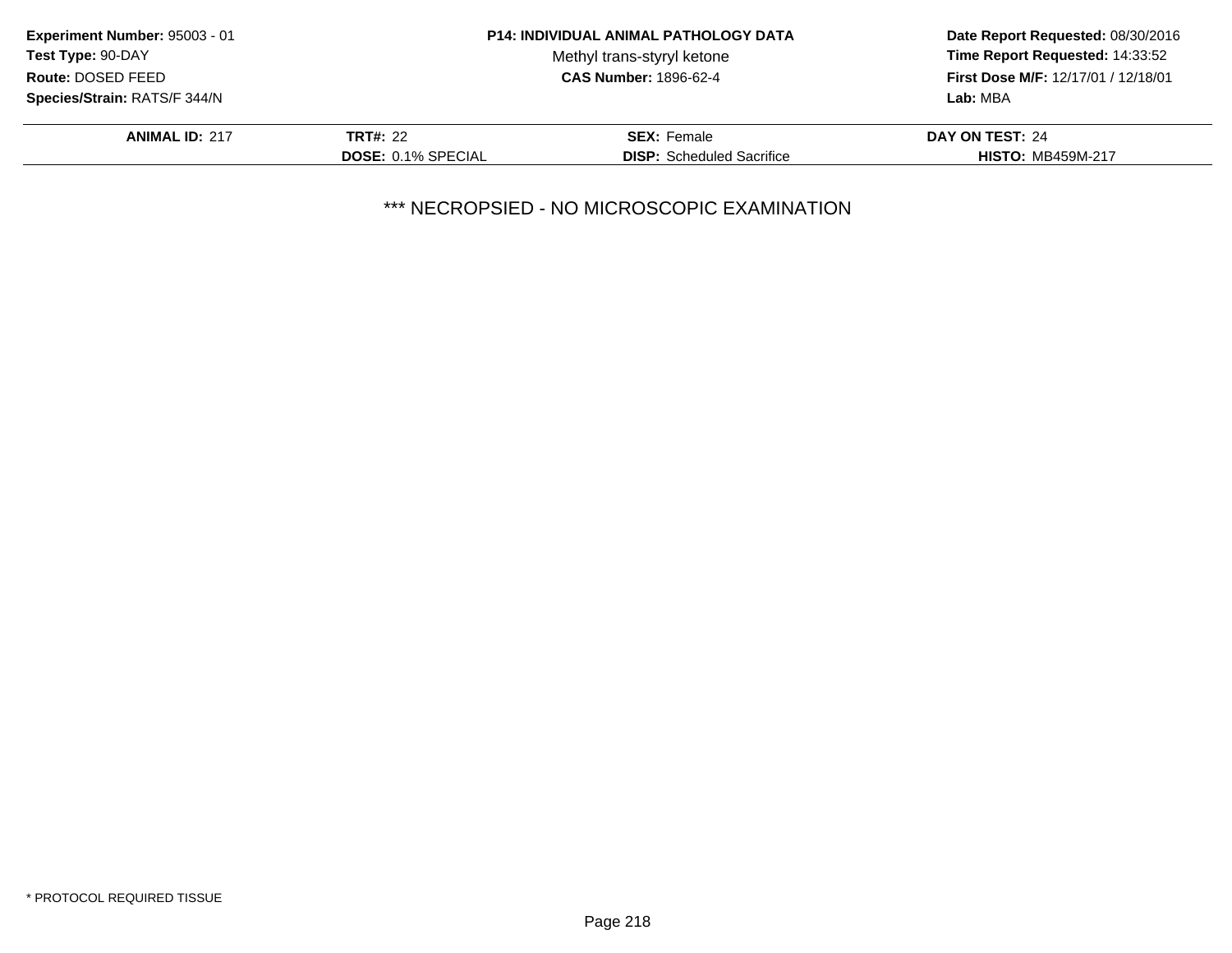| Experiment Number: 95003 - 01 |                           | <b>P14: INDIVIDUAL ANIMAL PATHOLOGY DATA</b> | Date Report Requested: 08/30/2016<br>Time Report Requested: 14:33:52<br>First Dose M/F: 12/17/01 / 12/18/01<br>Lab: MBA |
|-------------------------------|---------------------------|----------------------------------------------|-------------------------------------------------------------------------------------------------------------------------|
| <b>Test Type: 90-DAY</b>      |                           | Methyl trans-styryl ketone                   |                                                                                                                         |
| Route: DOSED FEED             |                           | <b>CAS Number: 1896-62-4</b>                 |                                                                                                                         |
| Species/Strain: RATS/F 344/N  |                           |                                              |                                                                                                                         |
| <b>ANIMAL ID: 218</b>         | <b>TRT#: 22</b>           | <b>SEX:</b> Female                           | DAY ON TEST: 24                                                                                                         |
|                               | <b>DOSE: 0.1% SPECIAL</b> | <b>DISP:</b> Scheduled Sacrifice             | <b>HISTO: MB459M-218</b>                                                                                                |
|                               |                           |                                              |                                                                                                                         |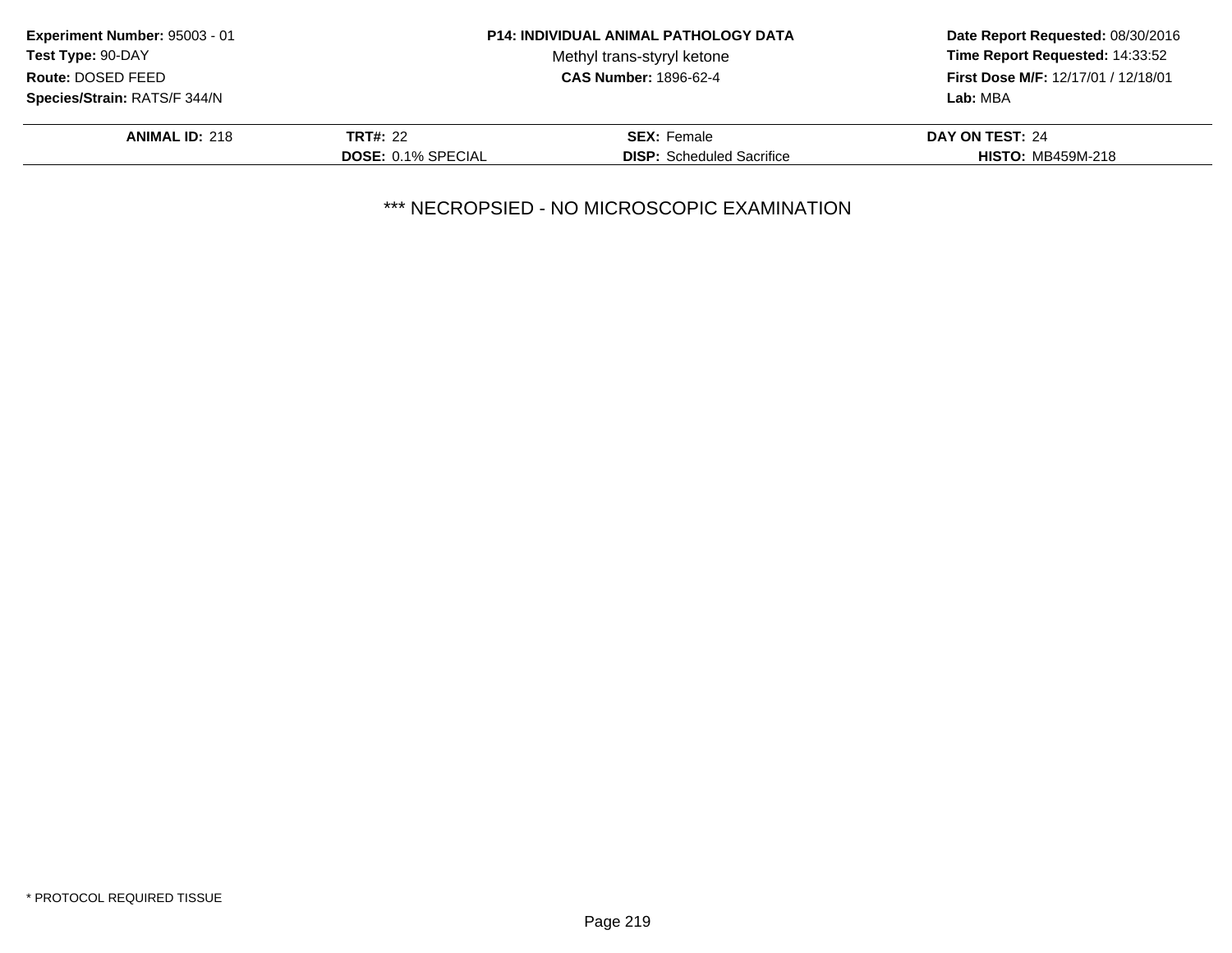| Experiment Number: 95003 - 01 |                           | <b>P14: INDIVIDUAL ANIMAL PATHOLOGY DATA</b> | Date Report Requested: 08/30/2016<br>Time Report Requested: 14:33:52<br>First Dose M/F: 12/17/01 / 12/18/01<br>Lab: MBA |
|-------------------------------|---------------------------|----------------------------------------------|-------------------------------------------------------------------------------------------------------------------------|
| <b>Test Type: 90-DAY</b>      |                           | Methyl trans-styryl ketone                   |                                                                                                                         |
| Route: DOSED FEED             |                           | <b>CAS Number: 1896-62-4</b>                 |                                                                                                                         |
| Species/Strain: RATS/F 344/N  |                           |                                              |                                                                                                                         |
| <b>ANIMAL ID: 219</b>         | <b>TRT#: 22</b>           | <b>SEX:</b> Female                           | DAY ON TEST: 24                                                                                                         |
|                               | <b>DOSE: 0.1% SPECIAL</b> | <b>DISP:</b> Scheduled Sacrifice             | <b>HISTO: MB459M-219</b>                                                                                                |
|                               |                           |                                              |                                                                                                                         |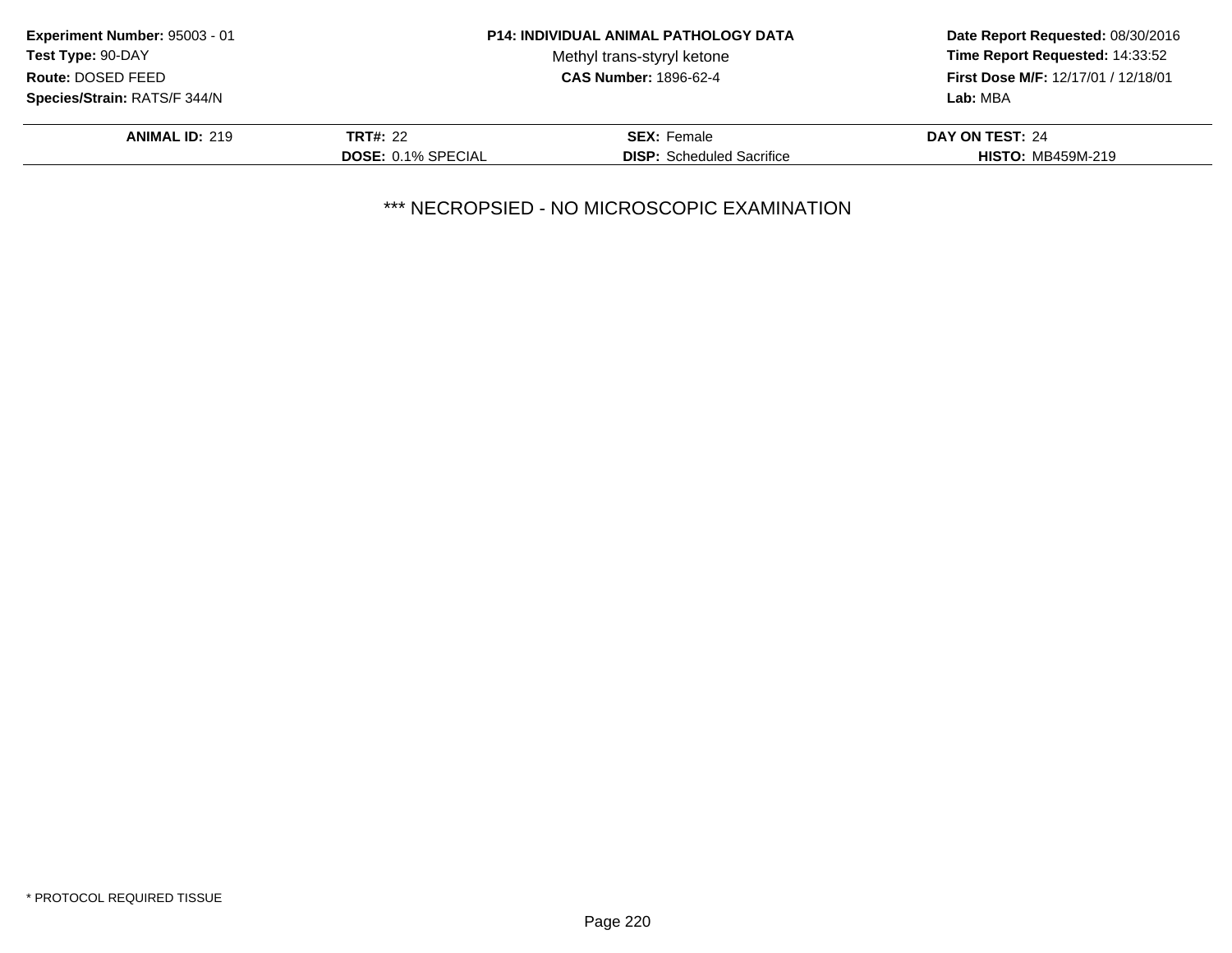| Experiment Number: 95003 - 01 |                           | <b>P14: INDIVIDUAL ANIMAL PATHOLOGY DATA</b> | Date Report Requested: 08/30/2016<br>Time Report Requested: 14:33:52<br>First Dose M/F: 12/17/01 / 12/18/01<br>Lab: MBA |
|-------------------------------|---------------------------|----------------------------------------------|-------------------------------------------------------------------------------------------------------------------------|
| <b>Test Type: 90-DAY</b>      |                           | Methyl trans-styryl ketone                   |                                                                                                                         |
| Route: DOSED FEED             |                           | <b>CAS Number: 1896-62-4</b>                 |                                                                                                                         |
| Species/Strain: RATS/F 344/N  |                           |                                              |                                                                                                                         |
| <b>ANIMAL ID: 220</b>         | <b>TRT#: 22</b>           | <b>SEX:</b> Female                           | DAY ON TEST: 24                                                                                                         |
|                               | <b>DOSE: 0.1% SPECIAL</b> | <b>DISP:</b> Scheduled Sacrifice             | <b>HISTO: MB459M-220</b>                                                                                                |
|                               |                           |                                              |                                                                                                                         |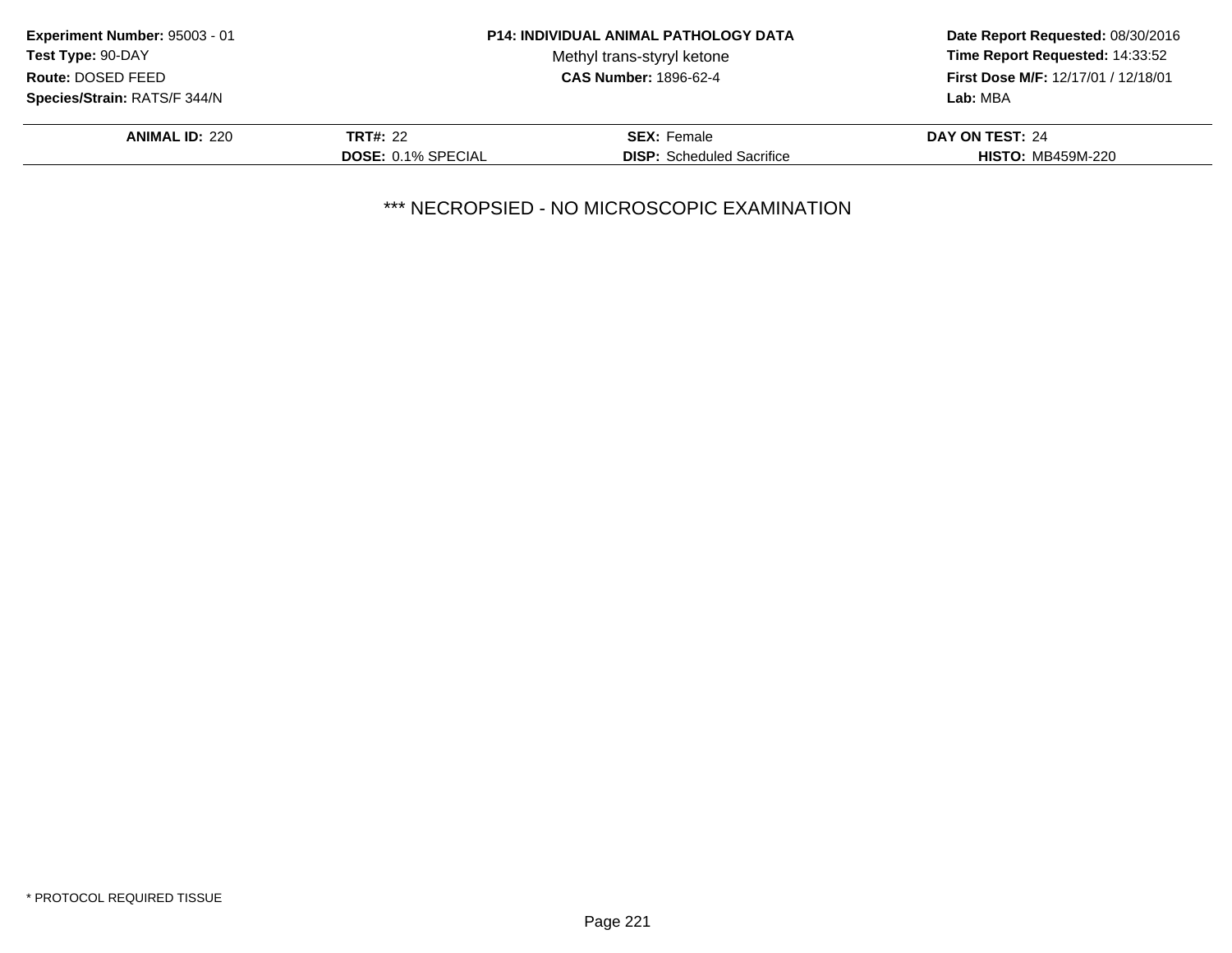| Experiment Number: 95003 - 01 |                           | <b>P14: INDIVIDUAL ANIMAL PATHOLOGY DATA</b> | Date Report Requested: 08/30/2016<br>Time Report Requested: 14:33:52<br>First Dose M/F: 12/17/01 / 12/18/01<br>Lab: MBA |
|-------------------------------|---------------------------|----------------------------------------------|-------------------------------------------------------------------------------------------------------------------------|
| <b>Test Type: 90-DAY</b>      |                           | Methyl trans-styryl ketone                   |                                                                                                                         |
| Route: DOSED FEED             |                           | <b>CAS Number: 1896-62-4</b>                 |                                                                                                                         |
| Species/Strain: RATS/F 344/N  |                           |                                              |                                                                                                                         |
| <b>ANIMAL ID: 221</b>         | <b>TRT#: 23</b>           | <b>SEX:</b> Female                           | DAY ON TEST: 24                                                                                                         |
|                               | <b>DOSE: 0.2% SPECIAL</b> | <b>DISP:</b> Scheduled Sacrifice             | <b>HISTO: MB459M-221</b>                                                                                                |
|                               |                           |                                              |                                                                                                                         |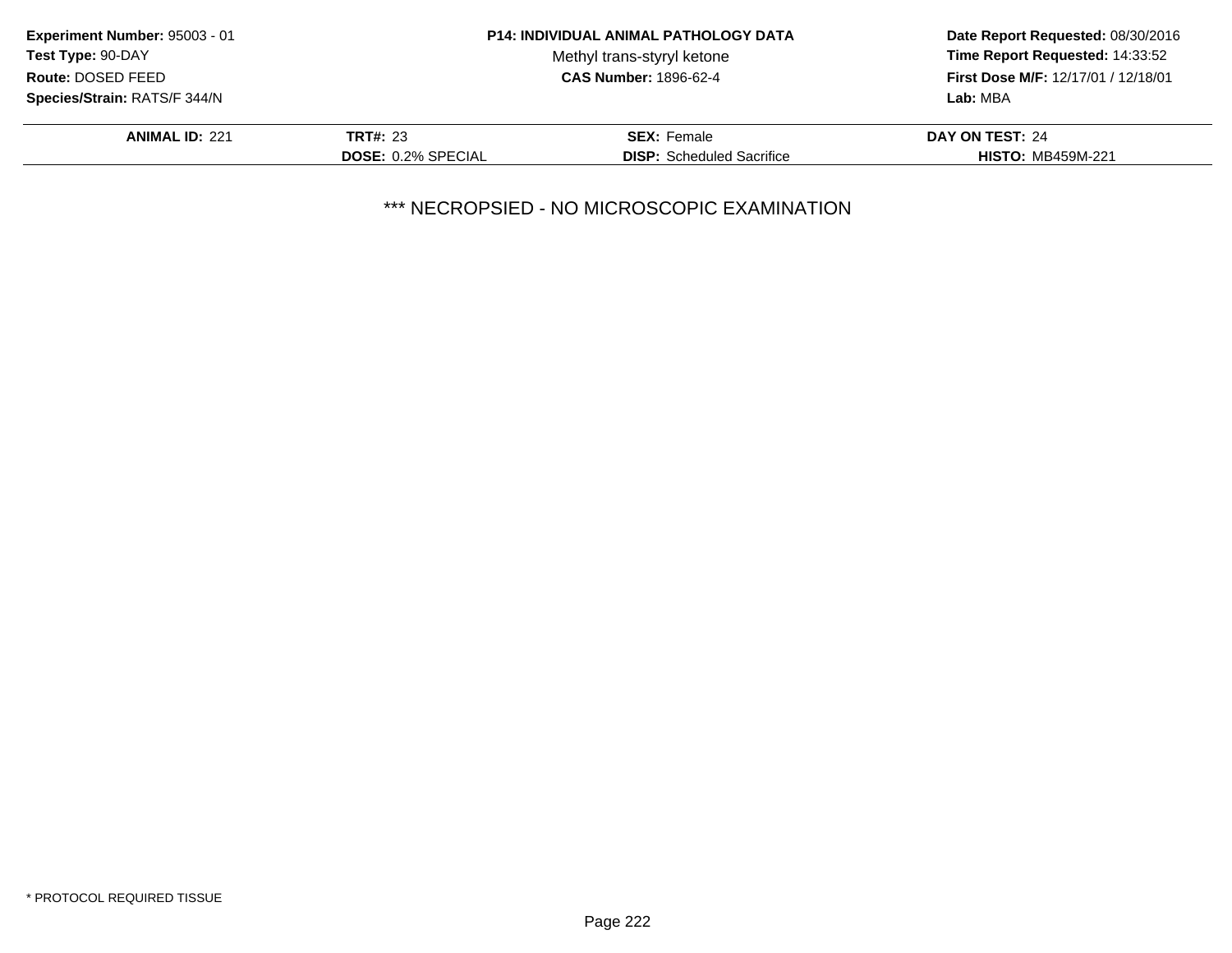| Experiment Number: 95003 - 01 |                           | <b>P14: INDIVIDUAL ANIMAL PATHOLOGY DATA</b> | Date Report Requested: 08/30/2016<br>Time Report Requested: 14:33:52<br>First Dose M/F: 12/17/01 / 12/18/01<br>Lab: MBA |
|-------------------------------|---------------------------|----------------------------------------------|-------------------------------------------------------------------------------------------------------------------------|
| <b>Test Type: 90-DAY</b>      |                           | Methyl trans-styryl ketone                   |                                                                                                                         |
| Route: DOSED FEED             |                           | <b>CAS Number: 1896-62-4</b>                 |                                                                                                                         |
| Species/Strain: RATS/F 344/N  |                           |                                              |                                                                                                                         |
| <b>ANIMAL ID: 222</b>         | <b>TRT#: 23</b>           | <b>SEX:</b> Female                           | DAY ON TEST: 24                                                                                                         |
|                               | <b>DOSE: 0.2% SPECIAL</b> | <b>DISP:</b> Scheduled Sacrifice             | <b>HISTO: MB459M-222</b>                                                                                                |
|                               |                           |                                              |                                                                                                                         |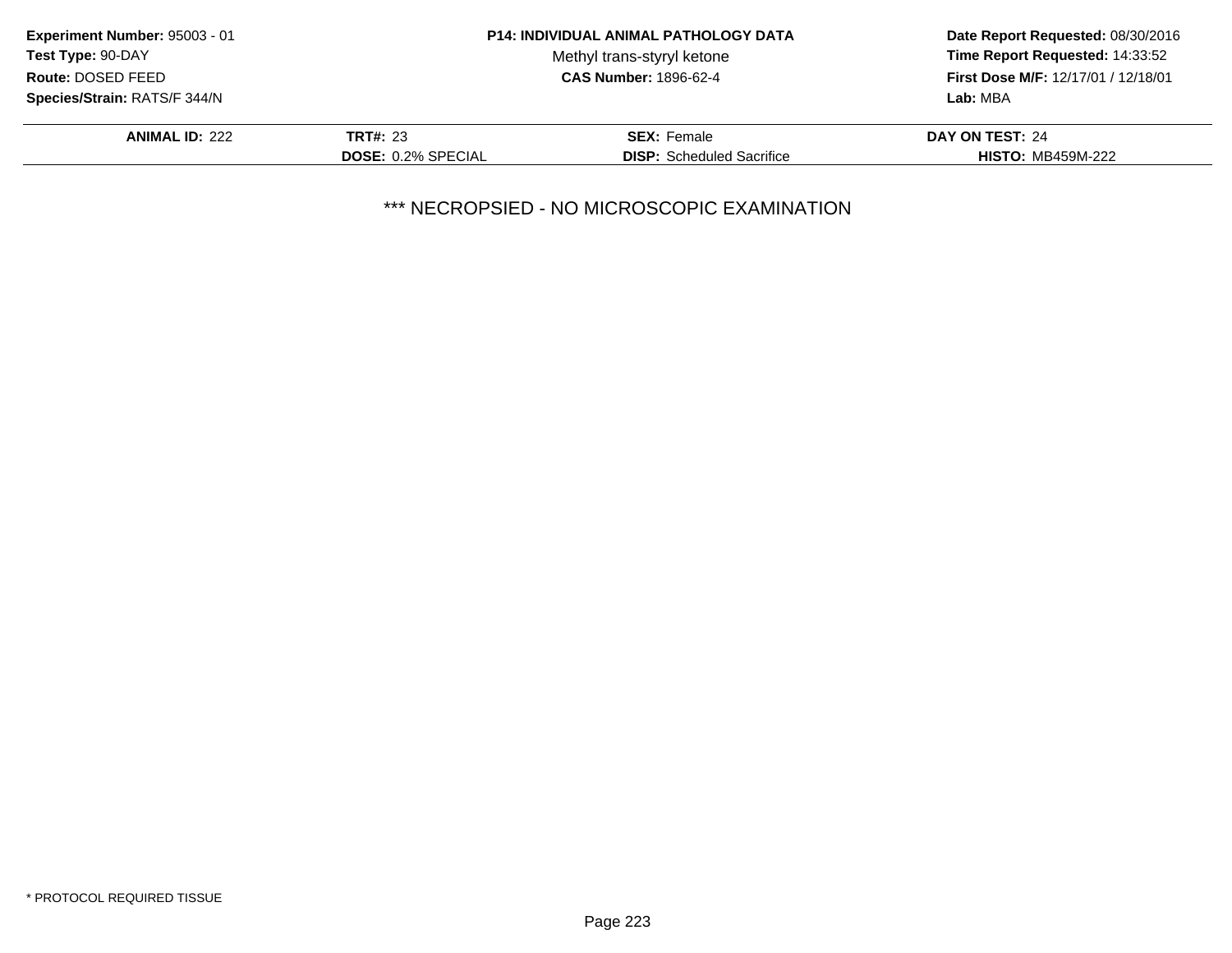| Experiment Number: 95003 - 01 |                           | <b>P14: INDIVIDUAL ANIMAL PATHOLOGY DATA</b> | Date Report Requested: 08/30/2016<br>Time Report Requested: 14:33:52<br>First Dose M/F: 12/17/01 / 12/18/01<br>Lab: MBA |
|-------------------------------|---------------------------|----------------------------------------------|-------------------------------------------------------------------------------------------------------------------------|
| <b>Test Type: 90-DAY</b>      |                           | Methyl trans-styryl ketone                   |                                                                                                                         |
| Route: DOSED FEED             |                           | <b>CAS Number: 1896-62-4</b>                 |                                                                                                                         |
| Species/Strain: RATS/F 344/N  |                           |                                              |                                                                                                                         |
| <b>ANIMAL ID: 223</b>         | <b>TRT#: 23</b>           | <b>SEX:</b> Female                           | DAY ON TEST: 24                                                                                                         |
|                               | <b>DOSE: 0.2% SPECIAL</b> | <b>DISP:</b> Scheduled Sacrifice             | <b>HISTO: MB459M-223</b>                                                                                                |
|                               |                           |                                              |                                                                                                                         |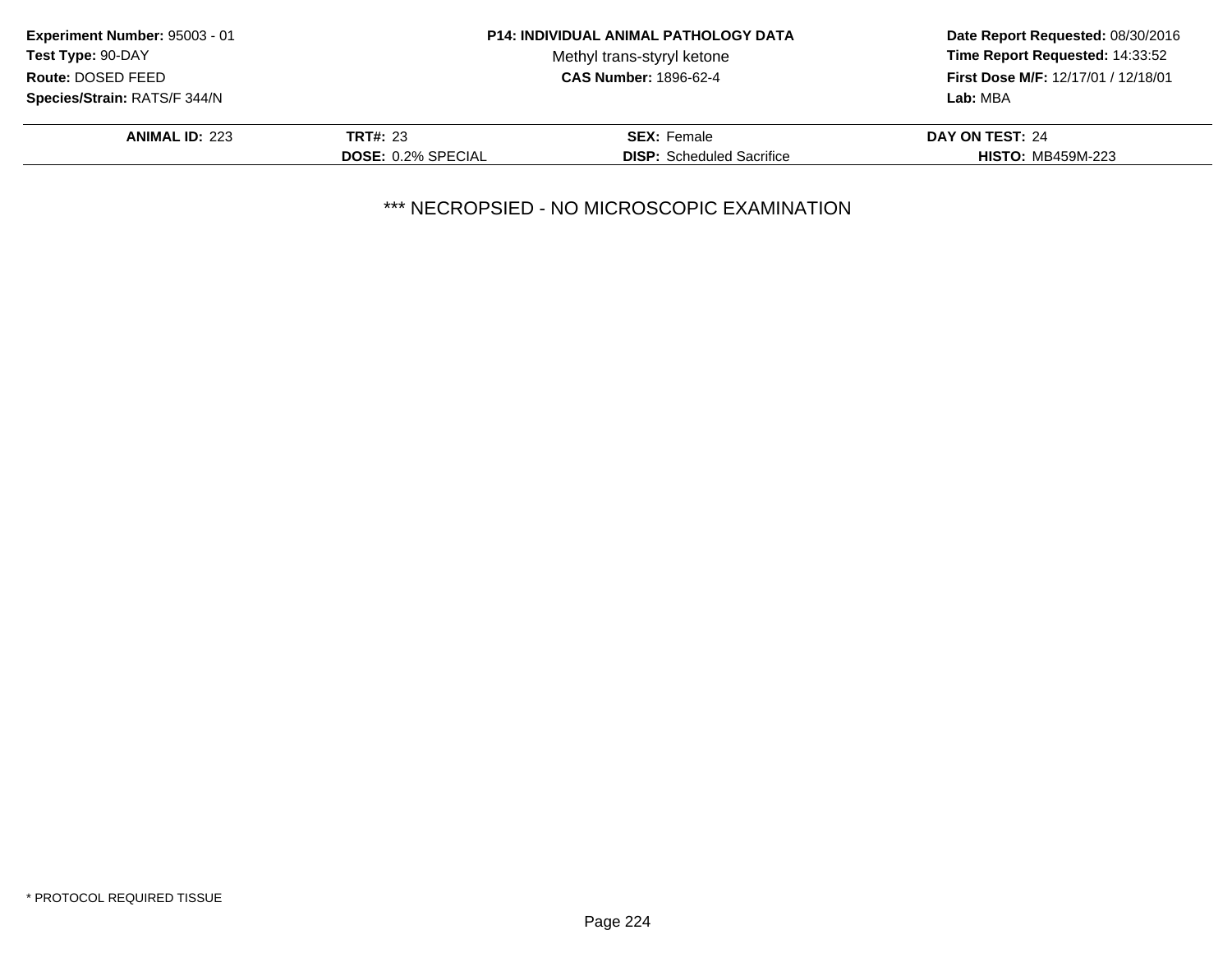| Experiment Number: 95003 - 01 |                           | <b>P14: INDIVIDUAL ANIMAL PATHOLOGY DATA</b> | Date Report Requested: 08/30/2016<br>Time Report Requested: 14:33:52<br>First Dose M/F: 12/17/01 / 12/18/01<br>Lab: MBA |
|-------------------------------|---------------------------|----------------------------------------------|-------------------------------------------------------------------------------------------------------------------------|
| <b>Test Type: 90-DAY</b>      |                           | Methyl trans-styryl ketone                   |                                                                                                                         |
| Route: DOSED FEED             |                           | <b>CAS Number: 1896-62-4</b>                 |                                                                                                                         |
| Species/Strain: RATS/F 344/N  |                           |                                              |                                                                                                                         |
| <b>ANIMAL ID: 224</b>         | <b>TRT#: 23</b>           | <b>SEX: Female</b>                           | DAY ON TEST: 24                                                                                                         |
|                               | <b>DOSE: 0.2% SPECIAL</b> | <b>DISP:</b> Scheduled Sacrifice             | <b>HISTO: MB459M-224</b>                                                                                                |
|                               |                           |                                              |                                                                                                                         |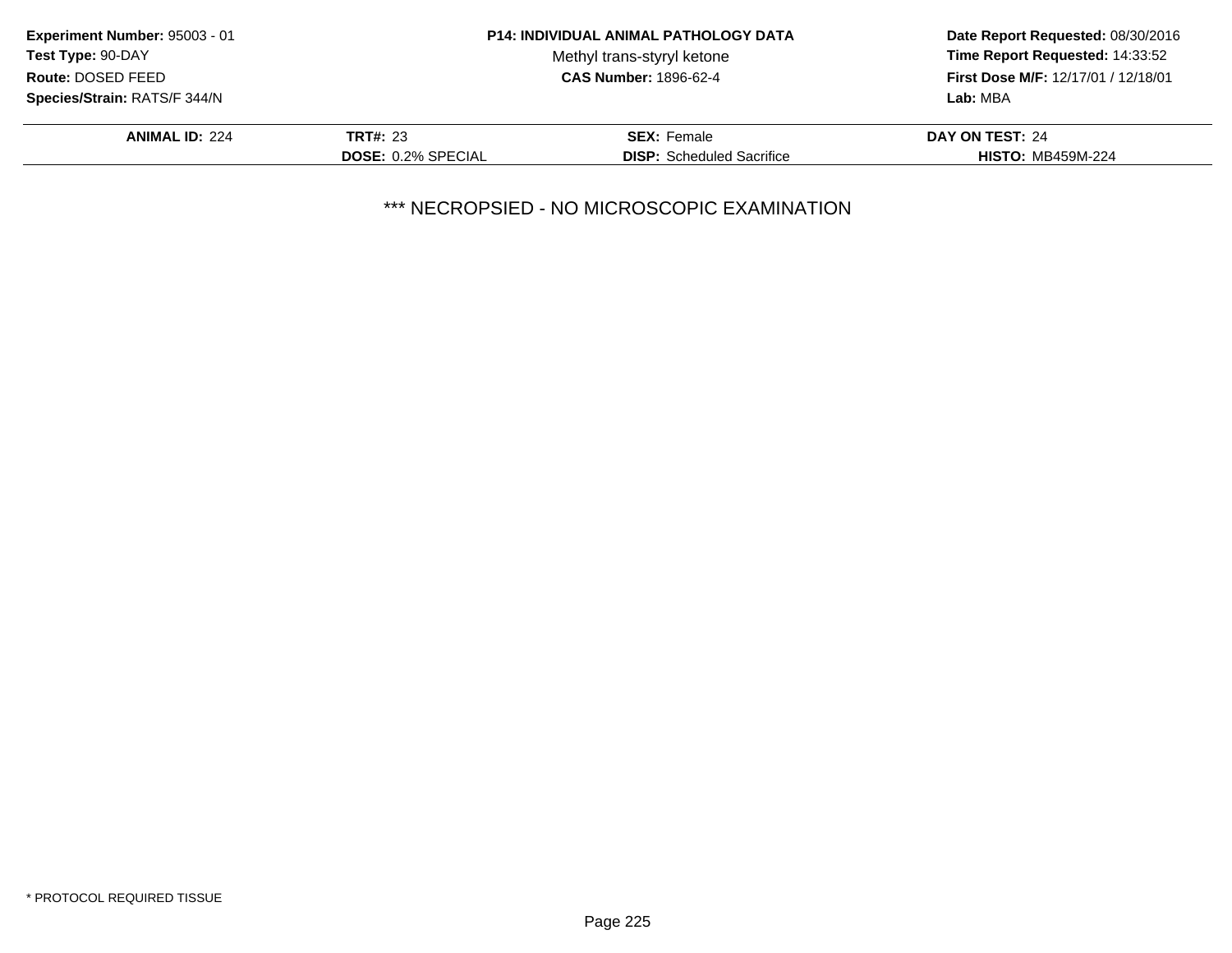| Experiment Number: 95003 - 01 |                           | <b>P14: INDIVIDUAL ANIMAL PATHOLOGY DATA</b> | Date Report Requested: 08/30/2016<br>Time Report Requested: 14:33:52<br>First Dose M/F: 12/17/01 / 12/18/01<br>Lab: MBA |
|-------------------------------|---------------------------|----------------------------------------------|-------------------------------------------------------------------------------------------------------------------------|
| <b>Test Type: 90-DAY</b>      |                           | Methyl trans-styryl ketone                   |                                                                                                                         |
| Route: DOSED FEED             |                           | <b>CAS Number: 1896-62-4</b>                 |                                                                                                                         |
| Species/Strain: RATS/F 344/N  |                           |                                              |                                                                                                                         |
| <b>ANIMAL ID: 225</b>         | <b>TRT#: 23</b>           | <b>SEX:</b> Female                           | DAY ON TEST: 24                                                                                                         |
|                               | <b>DOSE: 0.2% SPECIAL</b> | <b>DISP:</b> Scheduled Sacrifice             | <b>HISTO: MB459M-225</b>                                                                                                |
|                               |                           |                                              |                                                                                                                         |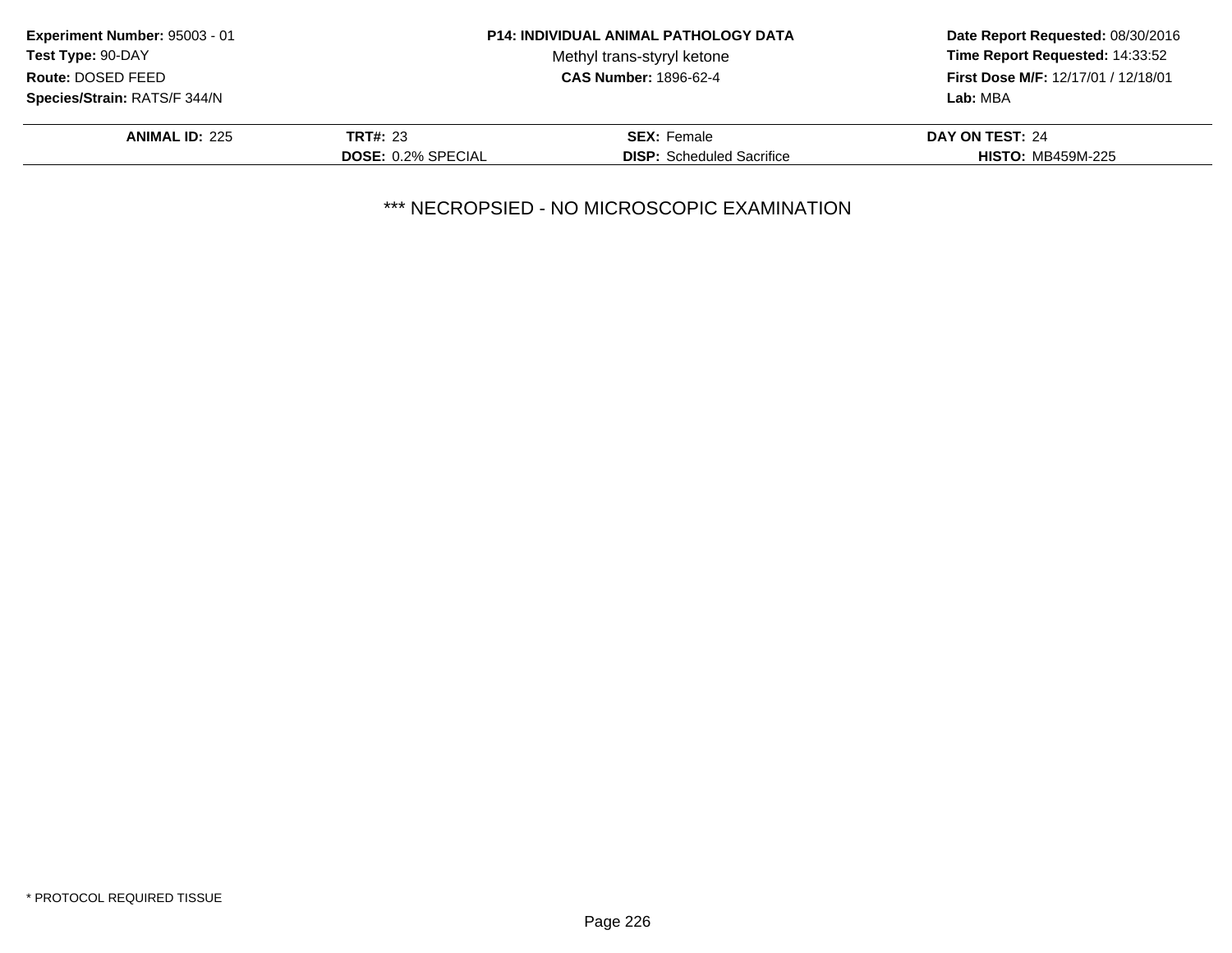| Experiment Number: 95003 - 01 |                           | <b>P14: INDIVIDUAL ANIMAL PATHOLOGY DATA</b> | Date Report Requested: 08/30/2016<br>Time Report Requested: 14:33:52<br><b>First Dose M/F: 12/17/01 / 12/18/01</b><br>Lab: MBA |
|-------------------------------|---------------------------|----------------------------------------------|--------------------------------------------------------------------------------------------------------------------------------|
| Test Type: 90-DAY             |                           | Methyl trans-styryl ketone                   |                                                                                                                                |
| Route: DOSED FEED             |                           | <b>CAS Number: 1896-62-4</b>                 |                                                                                                                                |
| Species/Strain: RATS/F 344/N  |                           |                                              |                                                                                                                                |
| <b>ANIMAL ID: 226</b>         | <b>TRT#: 23</b>           | <b>SEX: Female</b>                           | DAY ON TEST: 24                                                                                                                |
|                               | <b>DOSE: 0.2% SPECIAL</b> | <b>DISP:</b> Scheduled Sacrifice             | <b>HISTO: MB459M-226</b>                                                                                                       |
|                               |                           |                                              |                                                                                                                                |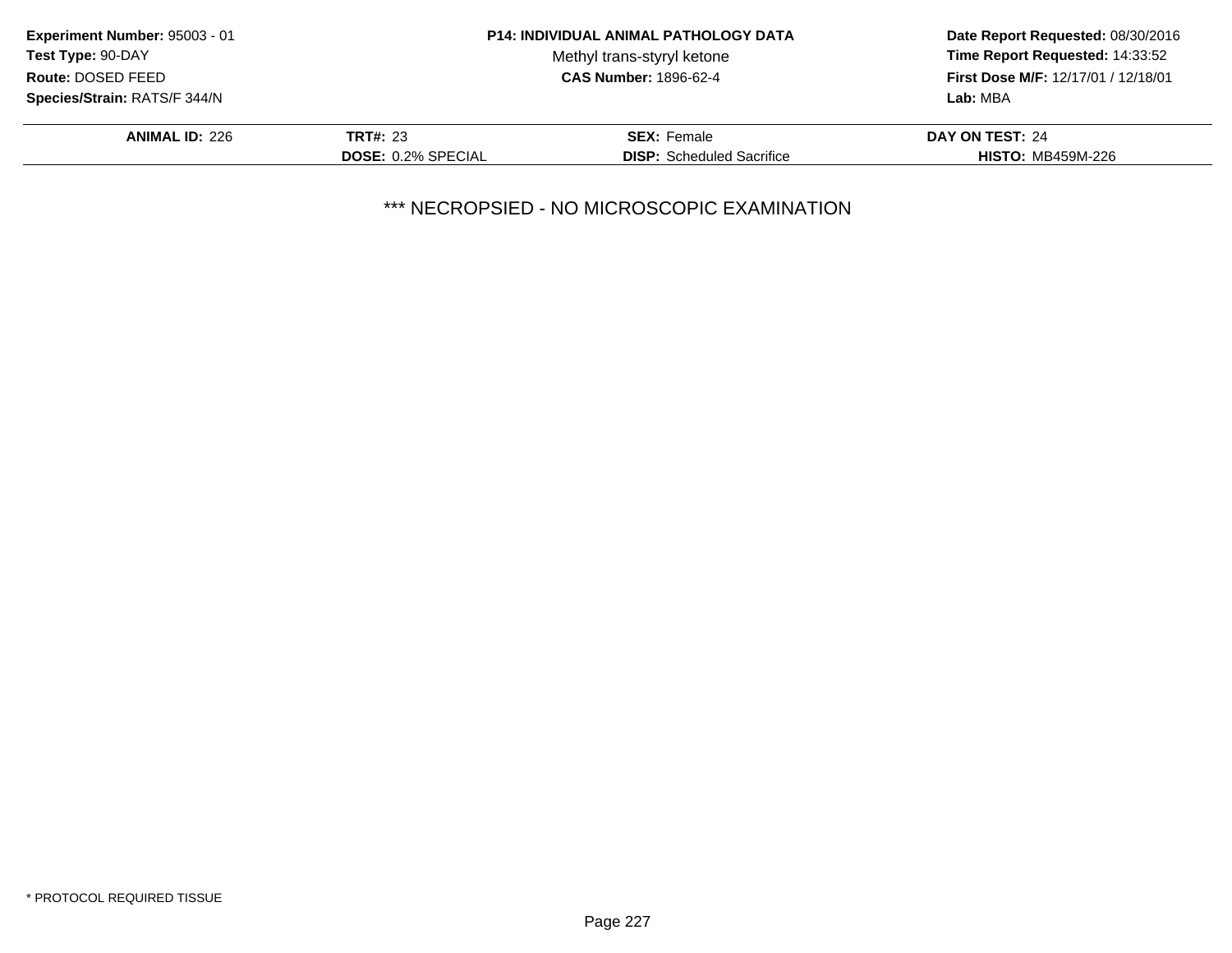| Experiment Number: 95003 - 01 |                           | <b>P14: INDIVIDUAL ANIMAL PATHOLOGY DATA</b> | Date Report Requested: 08/30/2016<br>Time Report Requested: 14:33:52<br>First Dose M/F: 12/17/01 / 12/18/01<br>Lab: MBA |
|-------------------------------|---------------------------|----------------------------------------------|-------------------------------------------------------------------------------------------------------------------------|
| <b>Test Type: 90-DAY</b>      |                           | Methyl trans-styryl ketone                   |                                                                                                                         |
| Route: DOSED FEED             |                           | <b>CAS Number: 1896-62-4</b>                 |                                                                                                                         |
| Species/Strain: RATS/F 344/N  |                           |                                              |                                                                                                                         |
| <b>ANIMAL ID: 227</b>         | <b>TRT#: 23</b>           | <b>SEX:</b> Female                           | DAY ON TEST: 24                                                                                                         |
|                               | <b>DOSE: 0.2% SPECIAL</b> | <b>DISP:</b> Scheduled Sacrifice             | <b>HISTO: MB459M-227</b>                                                                                                |
|                               |                           |                                              |                                                                                                                         |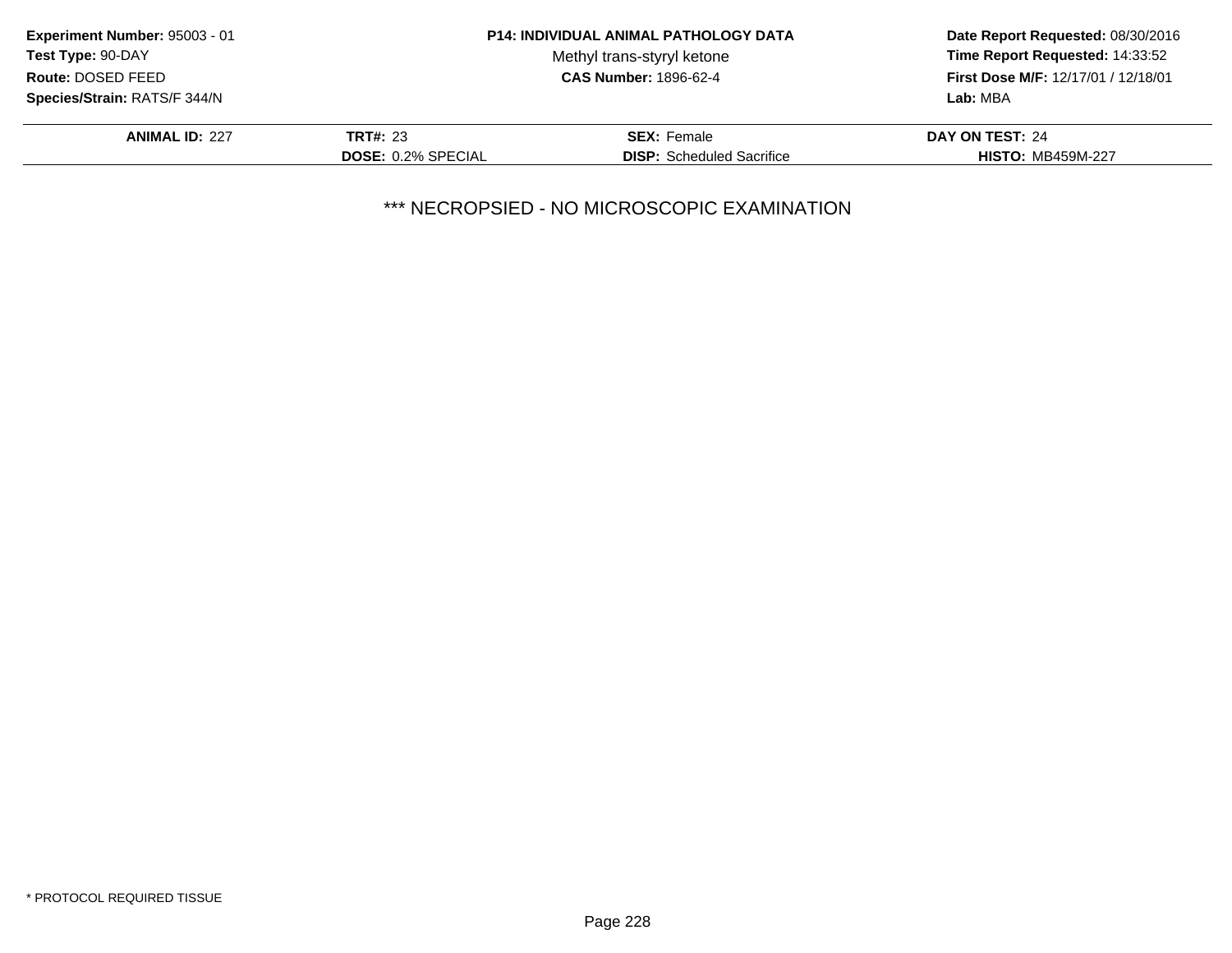| Experiment Number: 95003 - 01 |                           | <b>P14: INDIVIDUAL ANIMAL PATHOLOGY DATA</b> | Date Report Requested: 08/30/2016<br>Time Report Requested: 14:33:52<br>First Dose M/F: 12/17/01 / 12/18/01<br>Lab: MBA |
|-------------------------------|---------------------------|----------------------------------------------|-------------------------------------------------------------------------------------------------------------------------|
| <b>Test Type: 90-DAY</b>      |                           | Methyl trans-styryl ketone                   |                                                                                                                         |
| Route: DOSED FEED             |                           | <b>CAS Number: 1896-62-4</b>                 |                                                                                                                         |
| Species/Strain: RATS/F 344/N  |                           |                                              |                                                                                                                         |
| <b>ANIMAL ID: 228</b>         | <b>TRT#: 23</b>           | <b>SEX: Female</b>                           | DAY ON TEST: 24                                                                                                         |
|                               | <b>DOSE: 0.2% SPECIAL</b> | <b>DISP:</b> Scheduled Sacrifice             | <b>HISTO: MB459M-228</b>                                                                                                |
|                               |                           |                                              |                                                                                                                         |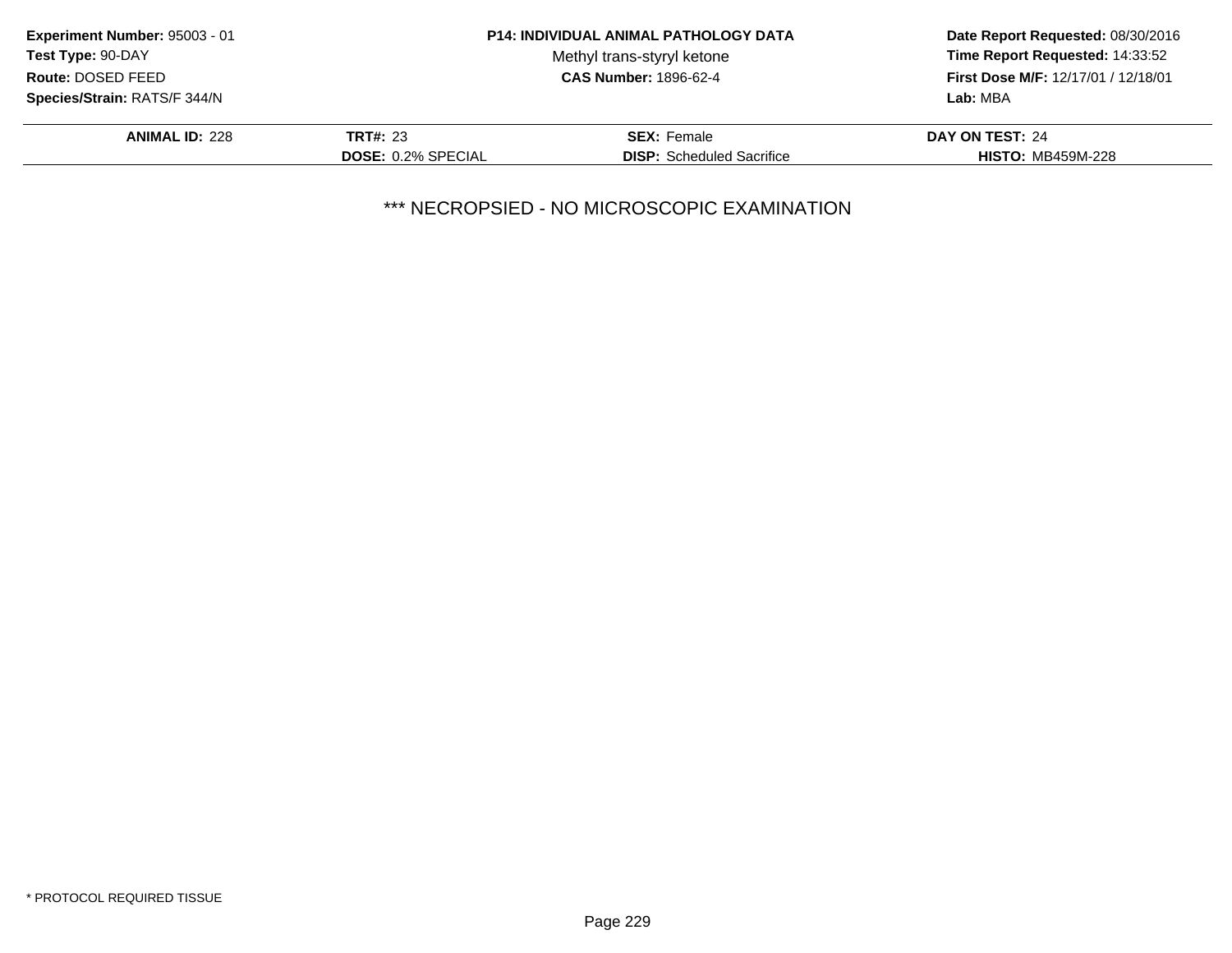| Experiment Number: 95003 - 01 |                           | <b>P14: INDIVIDUAL ANIMAL PATHOLOGY DATA</b> | Date Report Requested: 08/30/2016<br>Time Report Requested: 14:33:52<br>First Dose M/F: 12/17/01 / 12/18/01<br>Lab: MBA |
|-------------------------------|---------------------------|----------------------------------------------|-------------------------------------------------------------------------------------------------------------------------|
| <b>Test Type: 90-DAY</b>      |                           | Methyl trans-styryl ketone                   |                                                                                                                         |
| Route: DOSED FEED             |                           | <b>CAS Number: 1896-62-4</b>                 |                                                                                                                         |
| Species/Strain: RATS/F 344/N  |                           |                                              |                                                                                                                         |
| <b>ANIMAL ID: 229</b>         | <b>TRT#: 23</b>           | <b>SEX:</b> Female                           | DAY ON TEST: 24                                                                                                         |
|                               | <b>DOSE: 0.2% SPECIAL</b> | <b>DISP:</b> Scheduled Sacrifice             | <b>HISTO: MB459M-229</b>                                                                                                |
|                               |                           |                                              |                                                                                                                         |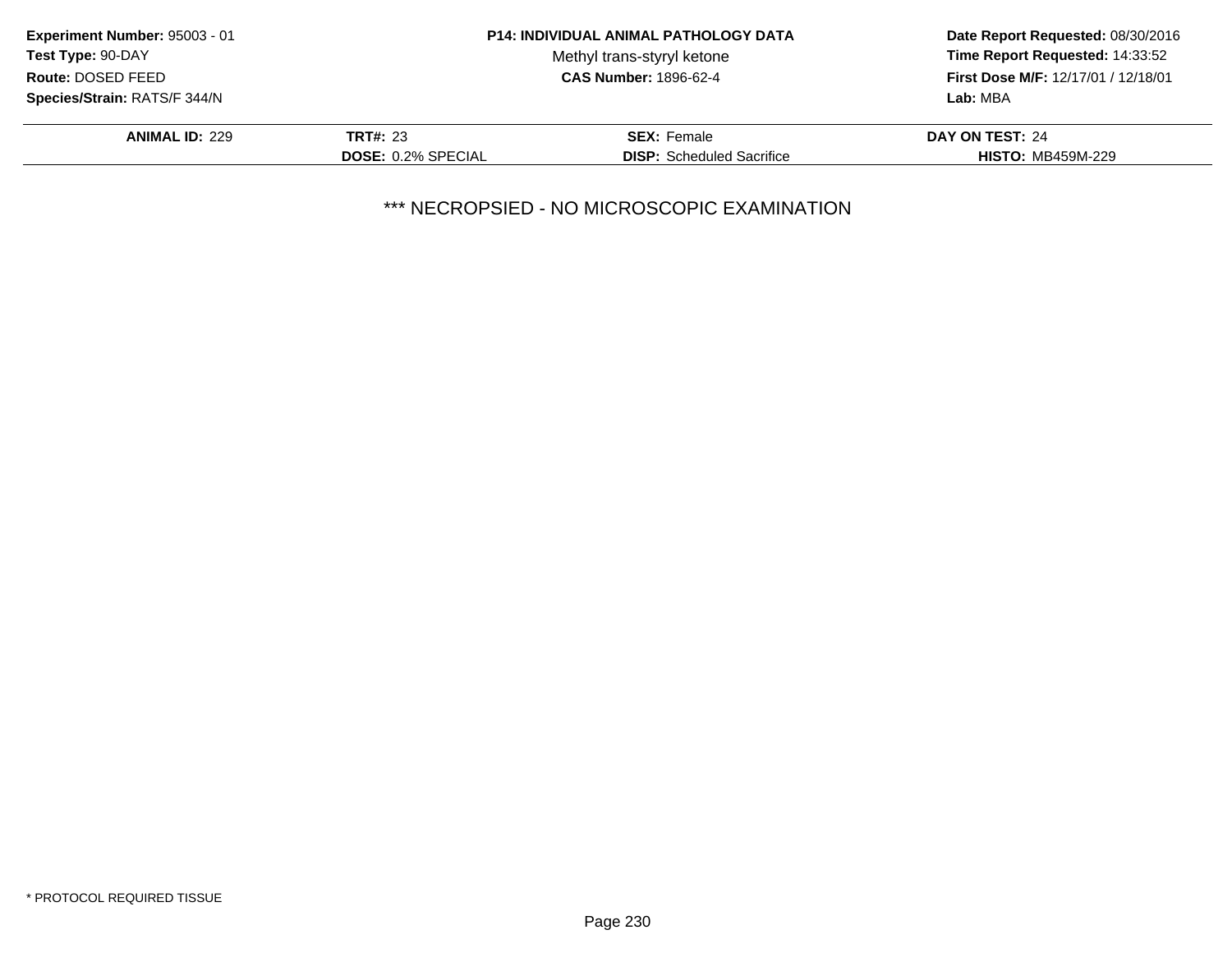| Experiment Number: 95003 - 01 |                           | <b>P14: INDIVIDUAL ANIMAL PATHOLOGY DATA</b> | Date Report Requested: 08/30/2016<br>Time Report Requested: 14:33:52<br>First Dose M/F: 12/17/01 / 12/18/01<br>Lab: MBA |
|-------------------------------|---------------------------|----------------------------------------------|-------------------------------------------------------------------------------------------------------------------------|
| <b>Test Type: 90-DAY</b>      |                           | Methyl trans-styryl ketone                   |                                                                                                                         |
| Route: DOSED FEED             |                           | <b>CAS Number: 1896-62-4</b>                 |                                                                                                                         |
| Species/Strain: RATS/F 344/N  |                           |                                              |                                                                                                                         |
| <b>ANIMAL ID: 230</b>         | <b>TRT#: 23</b>           | <b>SEX:</b> Female                           | DAY ON TEST: 24                                                                                                         |
|                               | <b>DOSE: 0.2% SPECIAL</b> | <b>DISP:</b> Scheduled Sacrifice             | <b>HISTO: MB459M-230</b>                                                                                                |
|                               |                           |                                              |                                                                                                                         |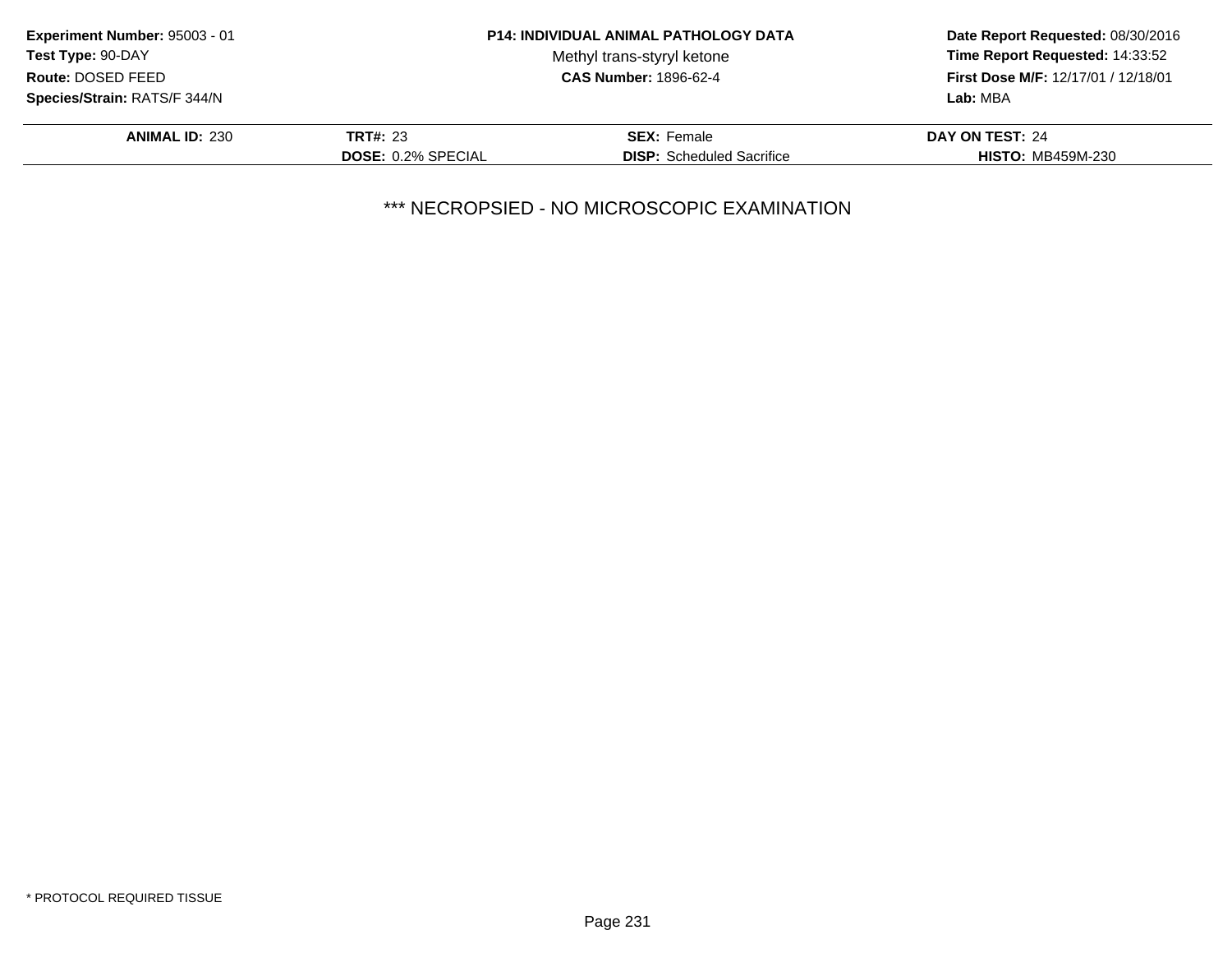| Experiment Number: 95003 - 01 |                           | <b>P14: INDIVIDUAL ANIMAL PATHOLOGY DATA</b> | Date Report Requested: 08/30/2016<br>Time Report Requested: 14:33:52<br>First Dose M/F: 12/17/01 / 12/18/01<br>Lab: MBA |
|-------------------------------|---------------------------|----------------------------------------------|-------------------------------------------------------------------------------------------------------------------------|
| <b>Test Type: 90-DAY</b>      |                           | Methyl trans-styryl ketone                   |                                                                                                                         |
| Route: DOSED FEED             |                           | <b>CAS Number: 1896-62-4</b>                 |                                                                                                                         |
| Species/Strain: RATS/F 344/N  |                           |                                              |                                                                                                                         |
| <b>ANIMAL ID: 231</b>         | <b>TRT#: 24</b>           | <b>SEX: Female</b>                           | DAY ON TEST: 24                                                                                                         |
|                               | <b>DOSE: 0.4% SPECIAL</b> | <b>DISP:</b> Scheduled Sacrifice             | <b>HISTO: MB459M-231</b>                                                                                                |
|                               |                           |                                              |                                                                                                                         |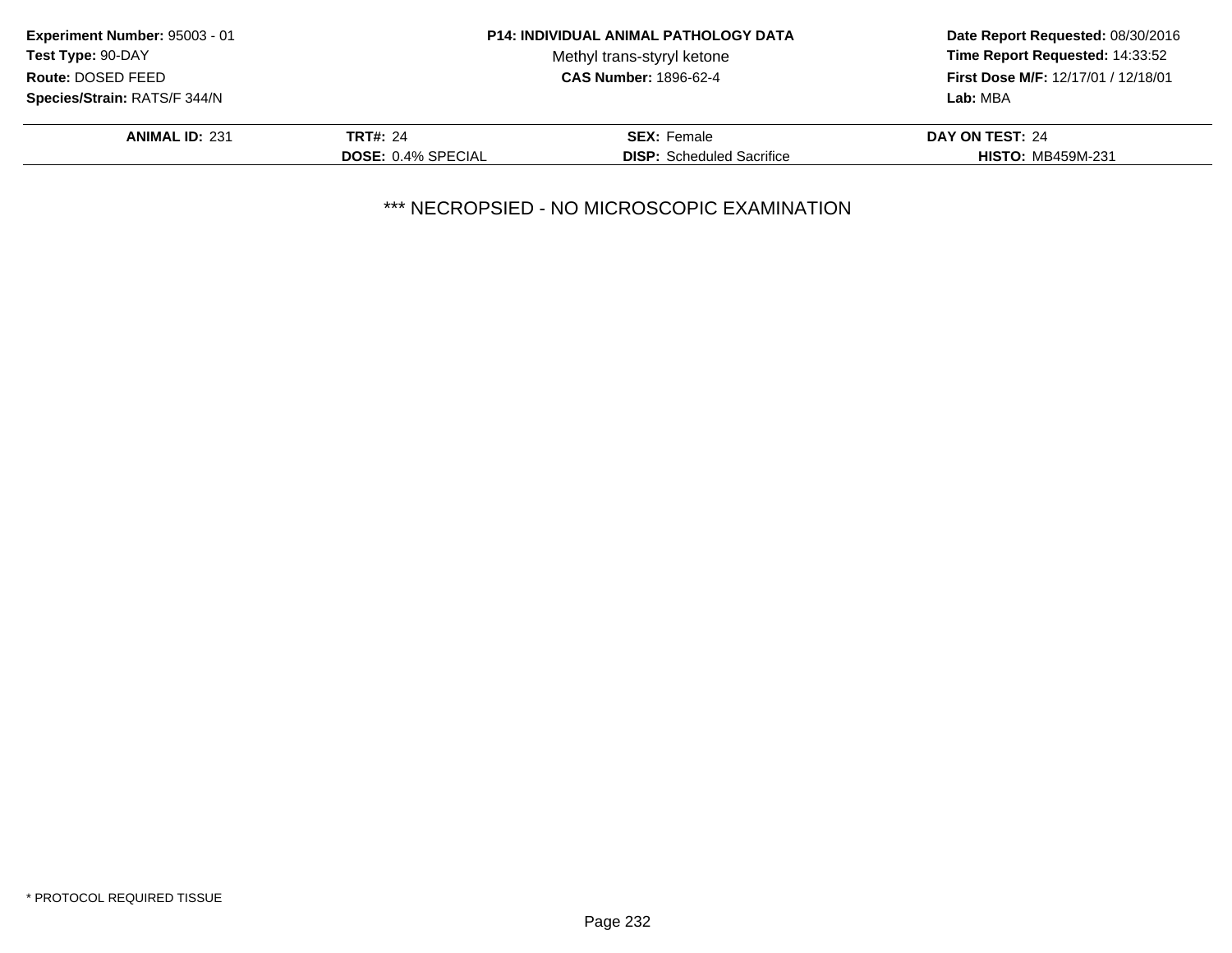| Experiment Number: 95003 - 01 |                           | <b>P14: INDIVIDUAL ANIMAL PATHOLOGY DATA</b> | Date Report Requested: 08/30/2016<br>Time Report Requested: 14:33:52<br>First Dose M/F: 12/17/01 / 12/18/01<br>Lab: MBA |
|-------------------------------|---------------------------|----------------------------------------------|-------------------------------------------------------------------------------------------------------------------------|
| <b>Test Type: 90-DAY</b>      |                           | Methyl trans-styryl ketone                   |                                                                                                                         |
| Route: DOSED FEED             |                           | <b>CAS Number: 1896-62-4</b>                 |                                                                                                                         |
| Species/Strain: RATS/F 344/N  |                           |                                              |                                                                                                                         |
| <b>ANIMAL ID: 232</b>         | <b>TRT#: 24</b>           | <b>SEX: Female</b>                           | DAY ON TEST: 24                                                                                                         |
|                               | <b>DOSE: 0.4% SPECIAL</b> | <b>DISP:</b> Scheduled Sacrifice             | <b>HISTO: MB459M-232</b>                                                                                                |
|                               |                           |                                              |                                                                                                                         |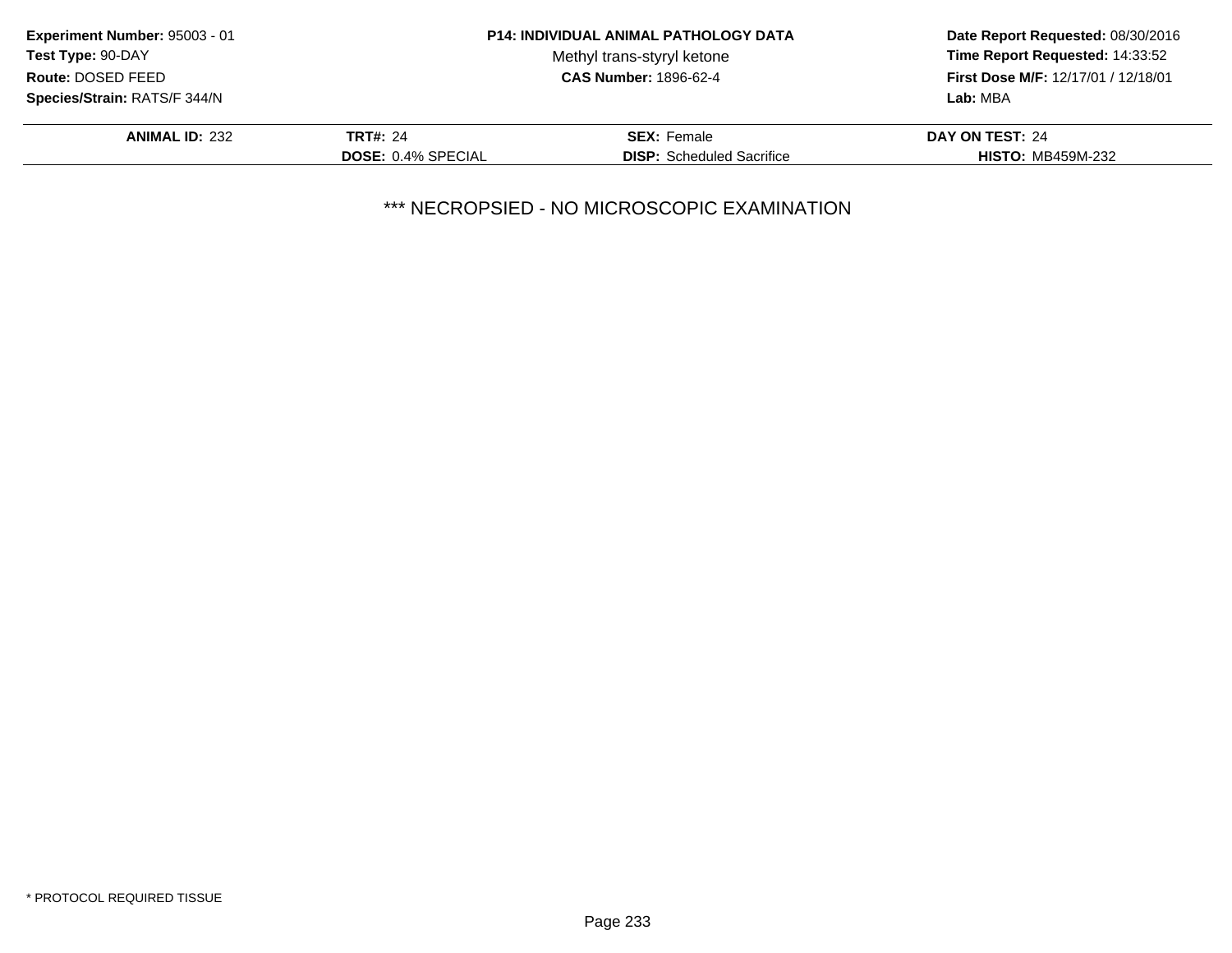| Experiment Number: 95003 - 01 |                           | <b>P14: INDIVIDUAL ANIMAL PATHOLOGY DATA</b> | Date Report Requested: 08/30/2016<br>Time Report Requested: 14:33:52<br>First Dose M/F: 12/17/01 / 12/18/01<br>Lab: MBA |
|-------------------------------|---------------------------|----------------------------------------------|-------------------------------------------------------------------------------------------------------------------------|
| <b>Test Type: 90-DAY</b>      |                           | Methyl trans-styryl ketone                   |                                                                                                                         |
| Route: DOSED FEED             |                           | <b>CAS Number: 1896-62-4</b>                 |                                                                                                                         |
| Species/Strain: RATS/F 344/N  |                           |                                              |                                                                                                                         |
| <b>ANIMAL ID: 233</b>         | <b>TRT#: 24</b>           | <b>SEX: Female</b>                           | DAY ON TEST: 24                                                                                                         |
|                               | <b>DOSE: 0.4% SPECIAL</b> | <b>DISP:</b> Scheduled Sacrifice             | <b>HISTO: MB459M-233</b>                                                                                                |
|                               |                           |                                              |                                                                                                                         |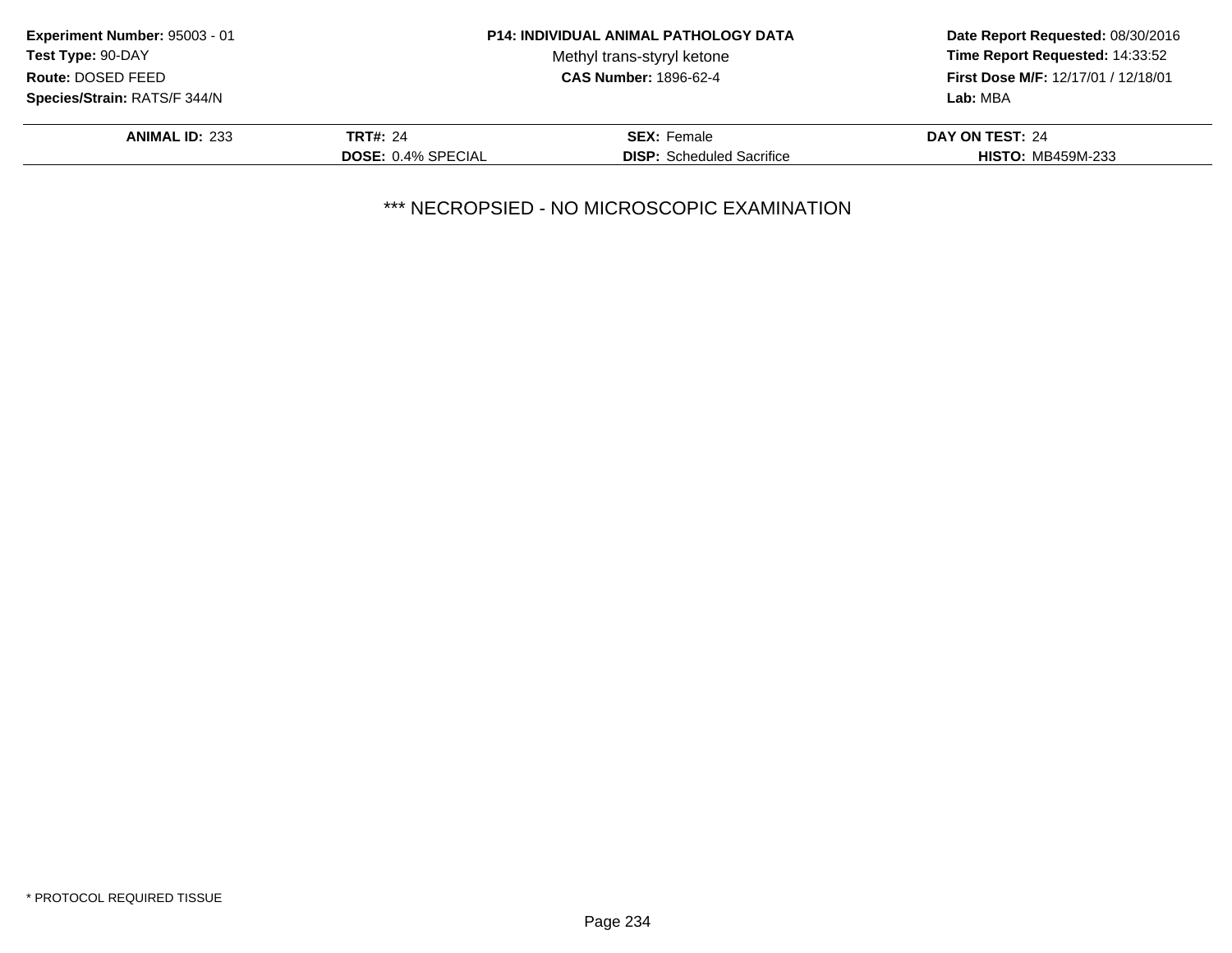| Experiment Number: 95003 - 01 |                           | <b>P14: INDIVIDUAL ANIMAL PATHOLOGY DATA</b> | Date Report Requested: 08/30/2016<br>Time Report Requested: 14:33:52<br>First Dose M/F: 12/17/01 / 12/18/01<br>Lab: MBA |
|-------------------------------|---------------------------|----------------------------------------------|-------------------------------------------------------------------------------------------------------------------------|
| <b>Test Type: 90-DAY</b>      |                           | Methyl trans-styryl ketone                   |                                                                                                                         |
| Route: DOSED FEED             |                           | <b>CAS Number: 1896-62-4</b>                 |                                                                                                                         |
| Species/Strain: RATS/F 344/N  |                           |                                              |                                                                                                                         |
| <b>ANIMAL ID: 234</b>         | <b>TRT#: 24</b>           | <b>SEX: Female</b>                           | DAY ON TEST: 4                                                                                                          |
|                               | <b>DOSE: 0.4% SPECIAL</b> | <b>DISP:</b> Accidentally Killed             | <b>HISTO: MB459M-234</b>                                                                                                |
|                               |                           |                                              |                                                                                                                         |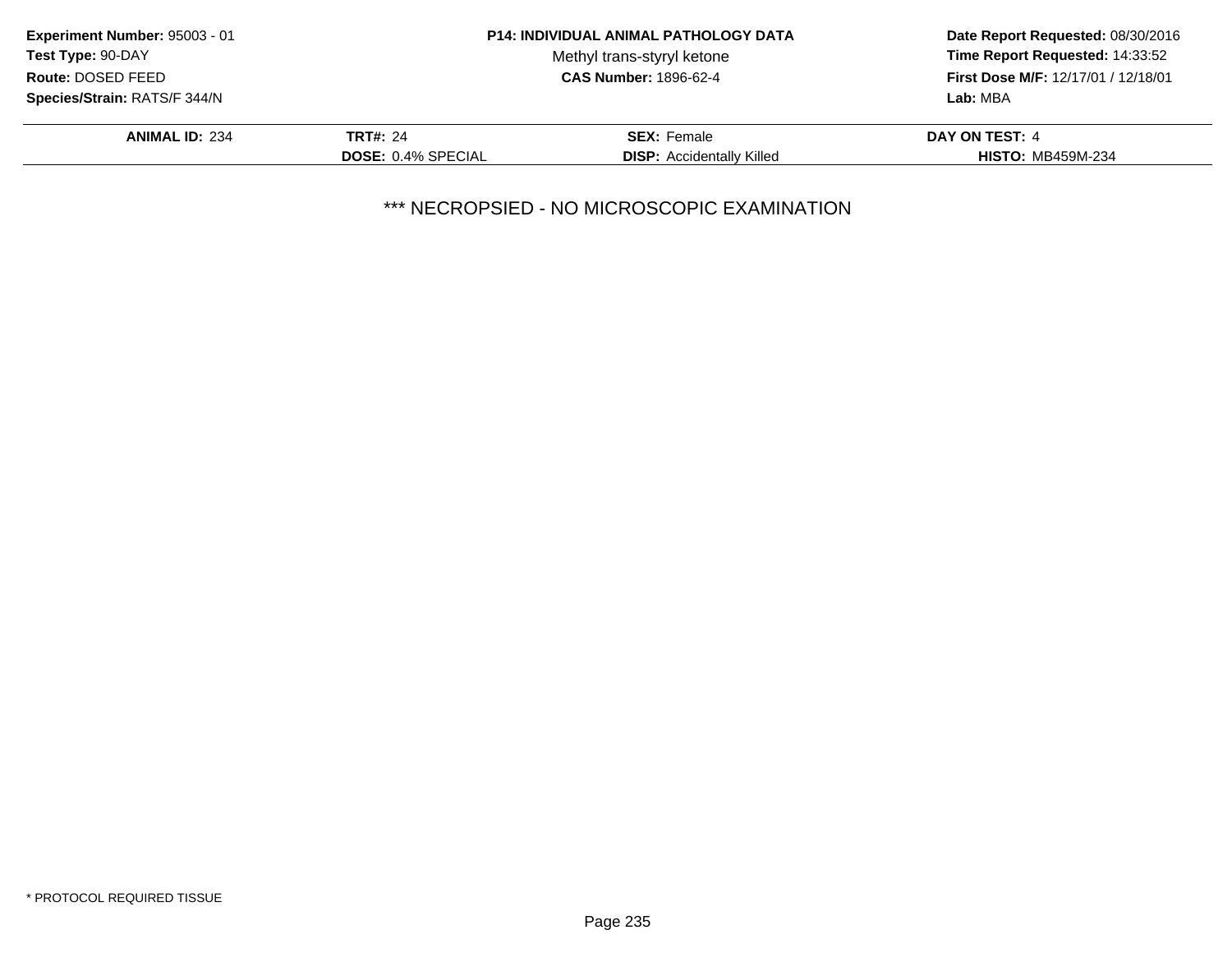| Experiment Number: 95003 - 01 |                           | <b>P14: INDIVIDUAL ANIMAL PATHOLOGY DATA</b> | Date Report Requested: 08/30/2016<br>Time Report Requested: 14:33:52<br>First Dose M/F: 12/17/01 / 12/18/01<br>Lab: MBA |
|-------------------------------|---------------------------|----------------------------------------------|-------------------------------------------------------------------------------------------------------------------------|
| <b>Test Type: 90-DAY</b>      |                           | Methyl trans-styryl ketone                   |                                                                                                                         |
| Route: DOSED FEED             |                           | <b>CAS Number: 1896-62-4</b>                 |                                                                                                                         |
| Species/Strain: RATS/F 344/N  |                           |                                              |                                                                                                                         |
| <b>ANIMAL ID: 235</b>         | <b>TRT#: 24</b>           | <b>SEX:</b> Female                           | DAY ON TEST: 24                                                                                                         |
|                               | <b>DOSE: 0.4% SPECIAL</b> | <b>DISP:</b> Scheduled Sacrifice             | <b>HISTO: MB459M-235</b>                                                                                                |
|                               |                           |                                              |                                                                                                                         |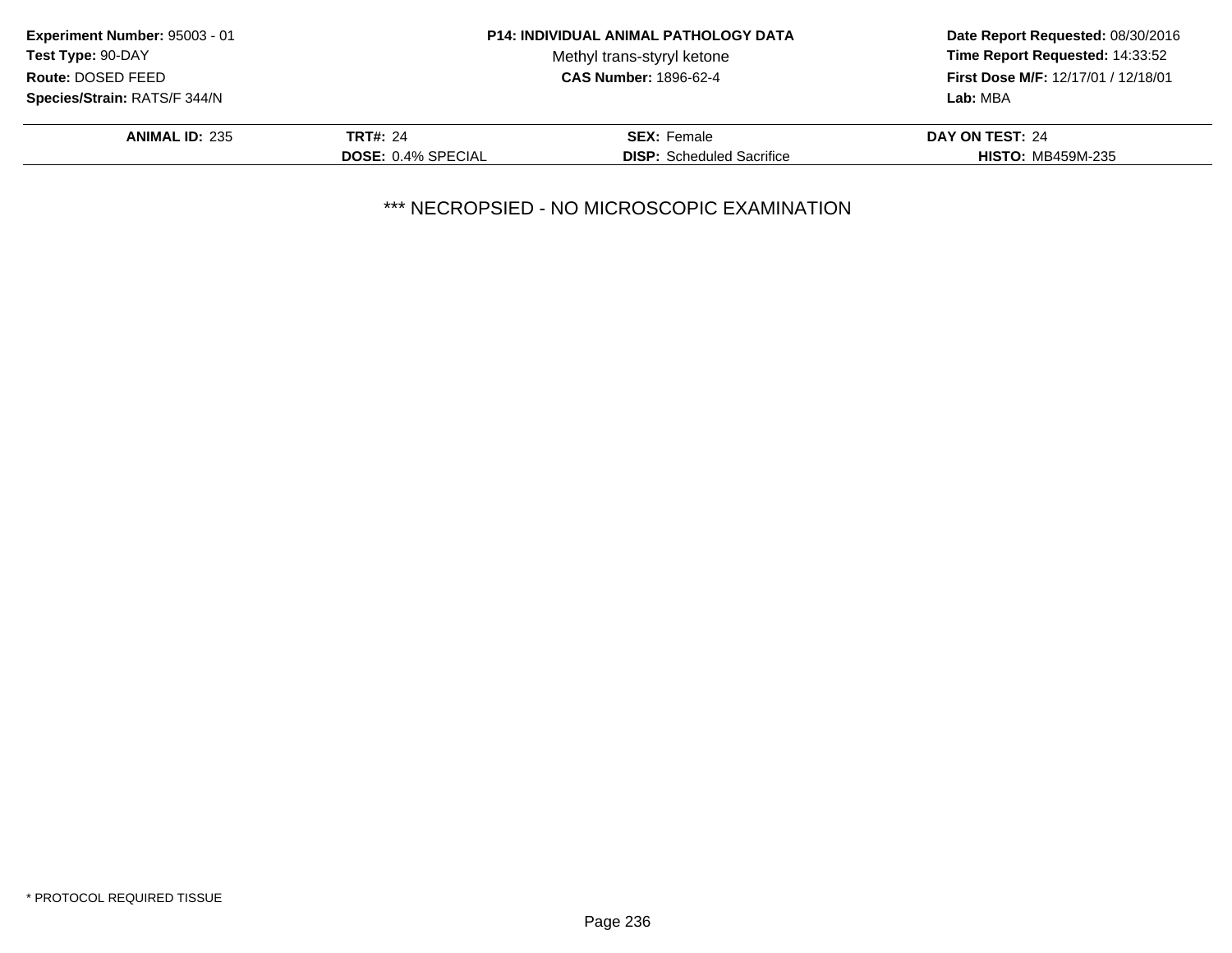| Experiment Number: 95003 - 01 |                           | <b>P14: INDIVIDUAL ANIMAL PATHOLOGY DATA</b> | Date Report Requested: 08/30/2016<br>Time Report Requested: 14:33:52<br>First Dose M/F: 12/17/01 / 12/18/01<br>Lab: MBA |
|-------------------------------|---------------------------|----------------------------------------------|-------------------------------------------------------------------------------------------------------------------------|
| <b>Test Type: 90-DAY</b>      |                           | Methyl trans-styryl ketone                   |                                                                                                                         |
| Route: DOSED FEED             |                           | <b>CAS Number: 1896-62-4</b>                 |                                                                                                                         |
| Species/Strain: RATS/F 344/N  |                           |                                              |                                                                                                                         |
| <b>ANIMAL ID: 236</b>         | <b>TRT#: 24</b>           | <b>SEX: Female</b>                           | DAY ON TEST: 24                                                                                                         |
|                               | <b>DOSE: 0.4% SPECIAL</b> | <b>DISP:</b> Scheduled Sacrifice             | <b>HISTO: MB459M-236</b>                                                                                                |
|                               |                           |                                              |                                                                                                                         |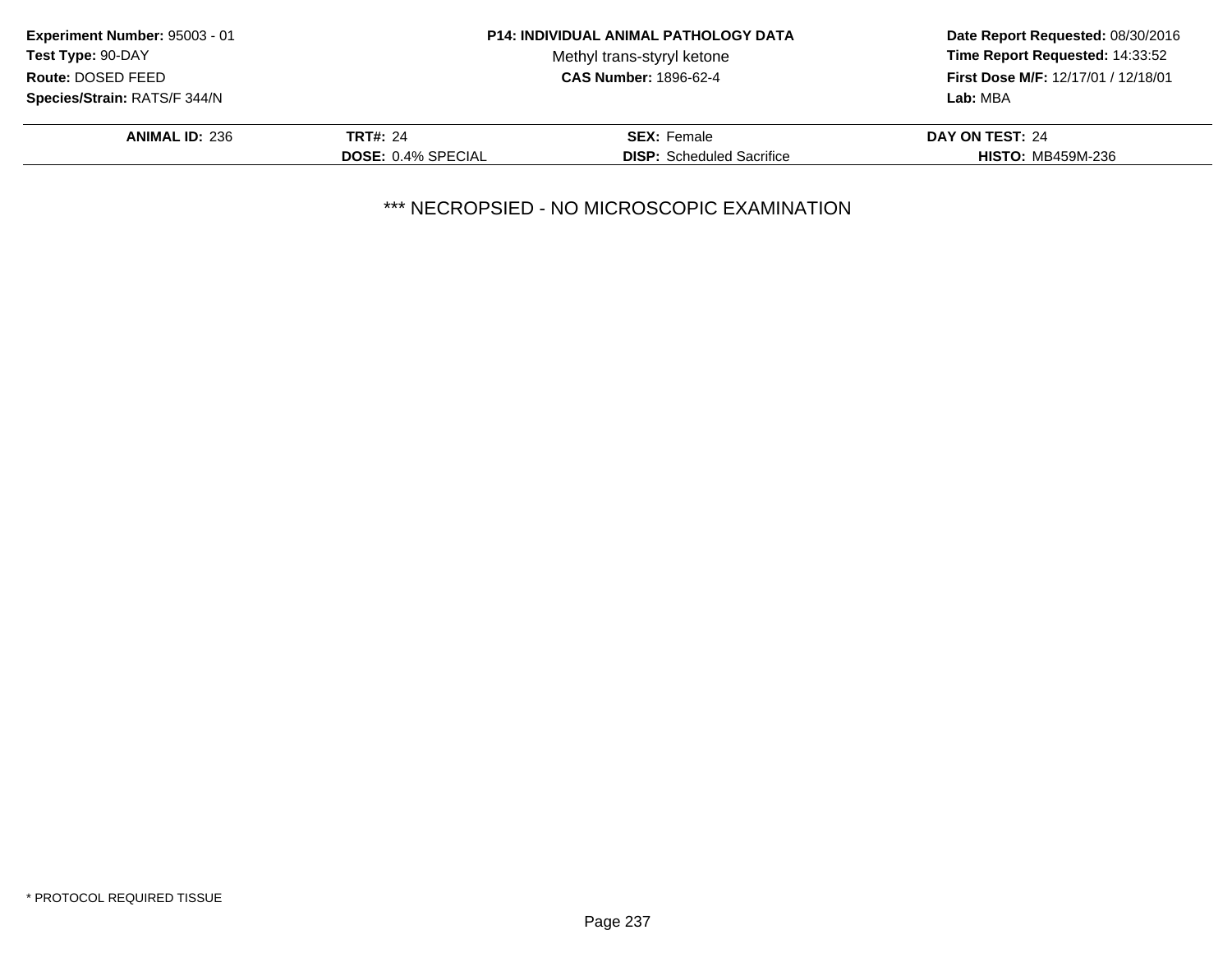| Experiment Number: 95003 - 01 |                           | <b>P14: INDIVIDUAL ANIMAL PATHOLOGY DATA</b> | Date Report Requested: 08/30/2016<br>Time Report Requested: 14:33:52<br>First Dose M/F: 12/17/01 / 12/18/01<br>Lab: MBA |
|-------------------------------|---------------------------|----------------------------------------------|-------------------------------------------------------------------------------------------------------------------------|
| <b>Test Type: 90-DAY</b>      |                           | Methyl trans-styryl ketone                   |                                                                                                                         |
| Route: DOSED FEED             |                           | <b>CAS Number: 1896-62-4</b>                 |                                                                                                                         |
| Species/Strain: RATS/F 344/N  |                           |                                              |                                                                                                                         |
| <b>ANIMAL ID: 237</b>         | <b>TRT#: 24</b>           | <b>SEX:</b> Female                           | DAY ON TEST: 24                                                                                                         |
|                               | <b>DOSE: 0.4% SPECIAL</b> | <b>DISP:</b> Scheduled Sacrifice             | <b>HISTO: MB459M-237</b>                                                                                                |
|                               |                           |                                              |                                                                                                                         |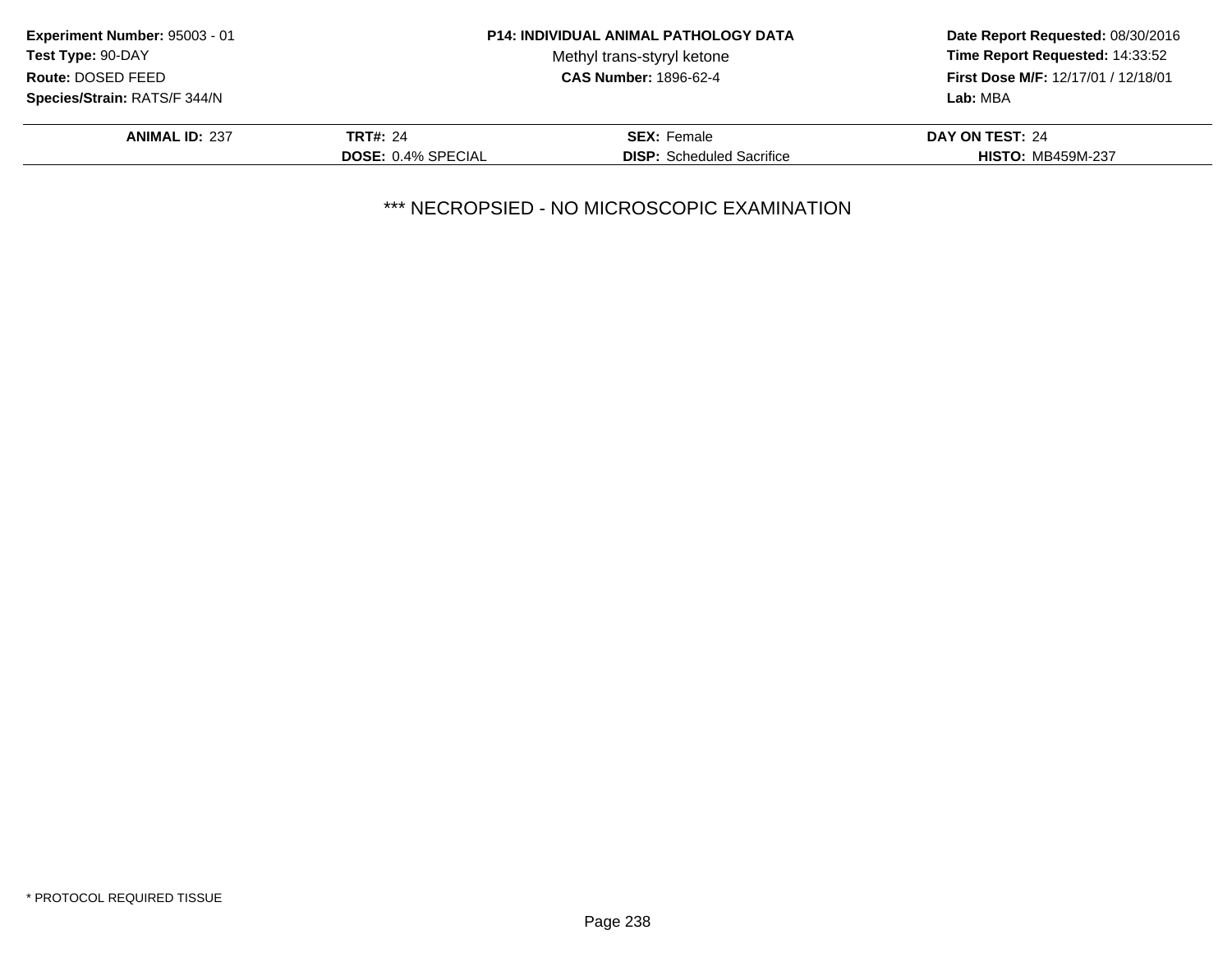| Experiment Number: 95003 - 01 |                           | <b>P14: INDIVIDUAL ANIMAL PATHOLOGY DATA</b> | Date Report Requested: 08/30/2016<br>Time Report Requested: 14:33:52<br>First Dose M/F: 12/17/01 / 12/18/01<br>Lab: MBA |
|-------------------------------|---------------------------|----------------------------------------------|-------------------------------------------------------------------------------------------------------------------------|
| <b>Test Type: 90-DAY</b>      |                           | Methyl trans-styryl ketone                   |                                                                                                                         |
| Route: DOSED FEED             |                           | <b>CAS Number: 1896-62-4</b>                 |                                                                                                                         |
| Species/Strain: RATS/F 344/N  |                           |                                              |                                                                                                                         |
| <b>ANIMAL ID: 238</b>         | <b>TRT#: 24</b>           | <b>SEX: Female</b>                           | DAY ON TEST: 24                                                                                                         |
|                               | <b>DOSE: 0.4% SPECIAL</b> | <b>DISP:</b> Scheduled Sacrifice             | <b>HISTO: MB459M-238</b>                                                                                                |
|                               |                           |                                              |                                                                                                                         |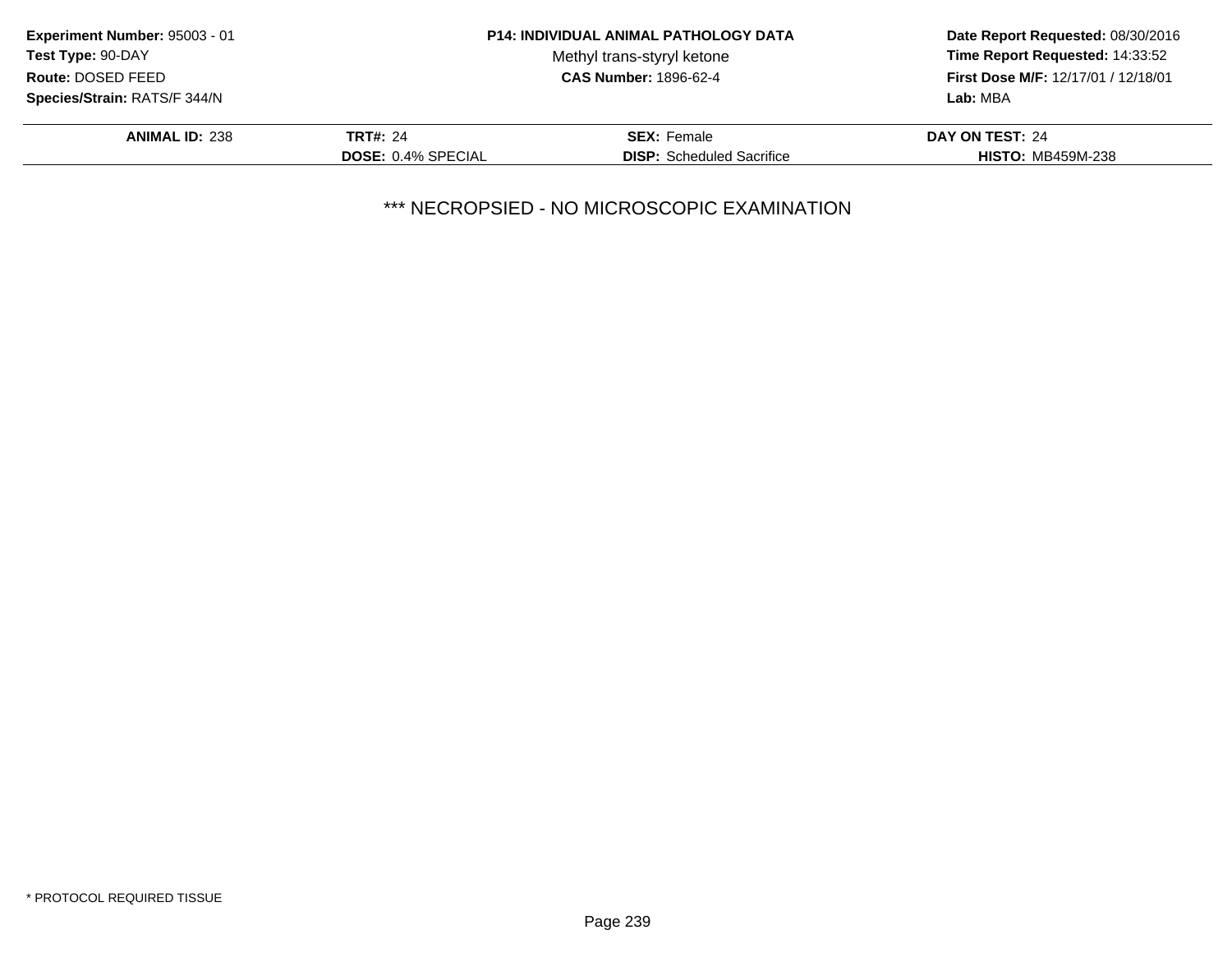| Experiment Number: 95003 - 01 |                           | <b>P14: INDIVIDUAL ANIMAL PATHOLOGY DATA</b> | Date Report Requested: 08/30/2016<br>Time Report Requested: 14:33:52<br>First Dose M/F: 12/17/01 / 12/18/01<br>Lab: MBA |
|-------------------------------|---------------------------|----------------------------------------------|-------------------------------------------------------------------------------------------------------------------------|
| <b>Test Type: 90-DAY</b>      |                           | Methyl trans-styryl ketone                   |                                                                                                                         |
| Route: DOSED FEED             |                           | <b>CAS Number: 1896-62-4</b>                 |                                                                                                                         |
| Species/Strain: RATS/F 344/N  |                           |                                              |                                                                                                                         |
| <b>ANIMAL ID: 239</b>         | <b>TRT#: 24</b>           | <b>SEX: Female</b>                           | DAY ON TEST: 24                                                                                                         |
|                               | <b>DOSE: 0.4% SPECIAL</b> | <b>DISP:</b> Scheduled Sacrifice             | <b>HISTO: MB459M-239</b>                                                                                                |
|                               |                           |                                              |                                                                                                                         |